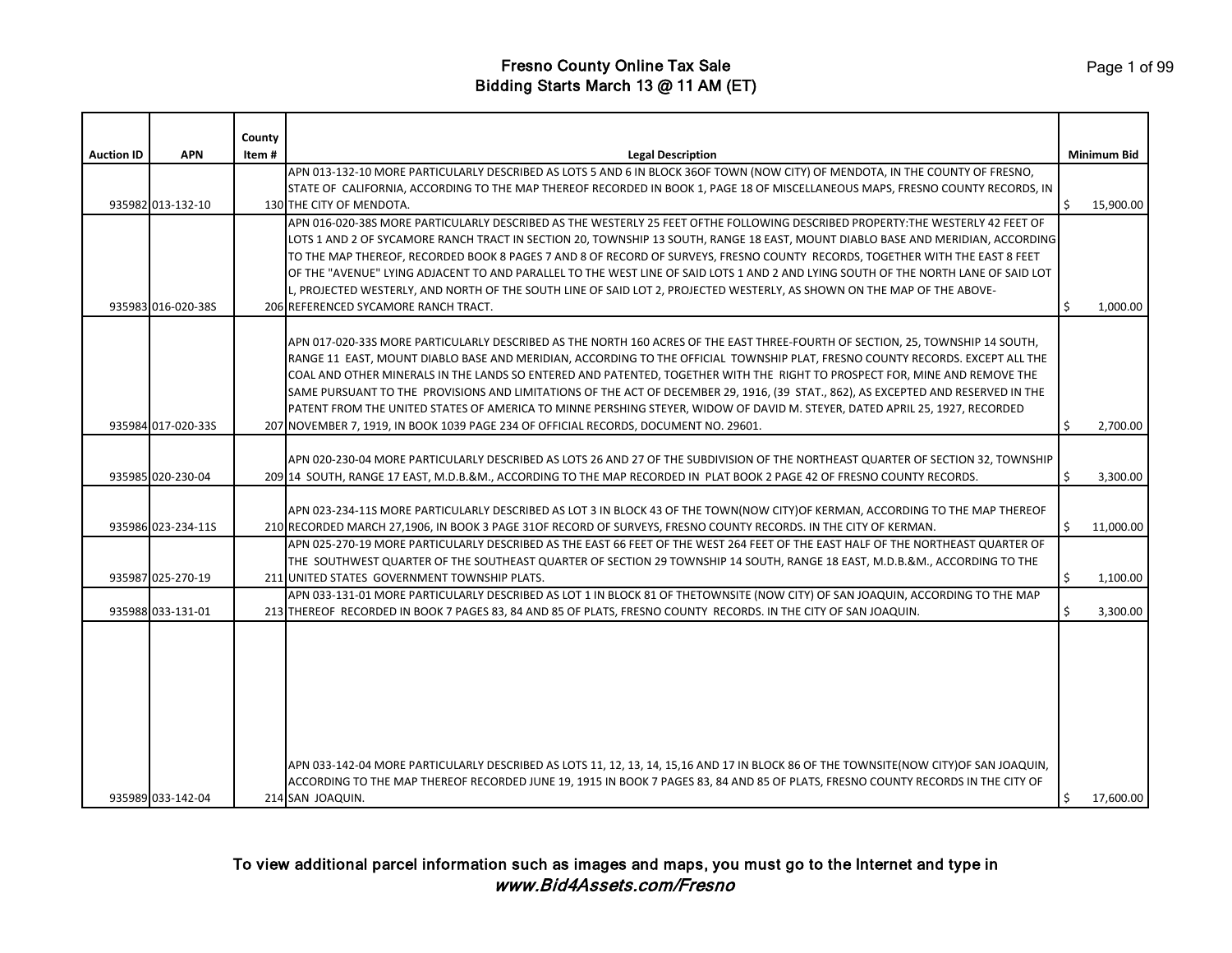|                   |                    | County |                                                                                                                                                                                                                                                                                                                                                                                                                                                                                                                                                                                                                                                                                                                                                                                                                                                                                                                                                                                                                                                                                                                                                                                                                                                                                                                                                                                                                                                                                                                                                                                                                                                         |    |                    |
|-------------------|--------------------|--------|---------------------------------------------------------------------------------------------------------------------------------------------------------------------------------------------------------------------------------------------------------------------------------------------------------------------------------------------------------------------------------------------------------------------------------------------------------------------------------------------------------------------------------------------------------------------------------------------------------------------------------------------------------------------------------------------------------------------------------------------------------------------------------------------------------------------------------------------------------------------------------------------------------------------------------------------------------------------------------------------------------------------------------------------------------------------------------------------------------------------------------------------------------------------------------------------------------------------------------------------------------------------------------------------------------------------------------------------------------------------------------------------------------------------------------------------------------------------------------------------------------------------------------------------------------------------------------------------------------------------------------------------------------|----|--------------------|
| <b>Auction ID</b> | <b>APN</b>         | Item # | <b>Legal Description</b>                                                                                                                                                                                                                                                                                                                                                                                                                                                                                                                                                                                                                                                                                                                                                                                                                                                                                                                                                                                                                                                                                                                                                                                                                                                                                                                                                                                                                                                                                                                                                                                                                                |    | <b>Minimum Bid</b> |
|                   |                    |        |                                                                                                                                                                                                                                                                                                                                                                                                                                                                                                                                                                                                                                                                                                                                                                                                                                                                                                                                                                                                                                                                                                                                                                                                                                                                                                                                                                                                                                                                                                                                                                                                                                                         |    |                    |
|                   |                    |        | APN 038-343-16S MORE PARTICULARLY DESCRIBED AS LOT NO.34 OF TRACT NO.3456, CANTUA CREEK SUBDIVIDION NO.1, ACCORDING TO THE MAP                                                                                                                                                                                                                                                                                                                                                                                                                                                                                                                                                                                                                                                                                                                                                                                                                                                                                                                                                                                                                                                                                                                                                                                                                                                                                                                                                                                                                                                                                                                          |    |                    |
|                   | 935990 038-343-16S |        | 215 RECORDED IN BOOK 39, PAGES 23 AND 24 OF PLATS, FRESNO COUNTY RECORDS.<br>APN 038-344-07S MORE PARTICULARLY DESCRIBED AS LOT NO.71 OF TRACT NO.3456, CANTUA CREEK SUBDIVIDION NO.1, ACCORDING TO THE MAP                                                                                                                                                                                                                                                                                                                                                                                                                                                                                                                                                                                                                                                                                                                                                                                                                                                                                                                                                                                                                                                                                                                                                                                                                                                                                                                                                                                                                                             | \$ | 8,800.00           |
|                   | 935991 038-344-07S |        | 216 RECORDED IN BOOK 39, PAGES 23 AND 24 OF PLATS, FRESNO COUNTY RECORDS.                                                                                                                                                                                                                                                                                                                                                                                                                                                                                                                                                                                                                                                                                                                                                                                                                                                                                                                                                                                                                                                                                                                                                                                                                                                                                                                                                                                                                                                                                                                                                                               |    | 4,400.00           |
|                   |                    |        | APN 040-080-33S MORE PARTICULARLY DESCRIBED AS THAT PORTION OF SECTION19, TOWNSHIP 16 SOUTH, RANGE 17 EAST, MOUNT DIABLO BASE<br>AND MERIDIAN, ACCORDING TO THE OFFICIAL PLAT THEREOF LYING SOUTHERLY AND WESTERLY OF THE FOLLOWING DESCRIBED PROPERTY: A TRACT<br>OF LAND IN SECTION NINETEEN (19), TOWNSHIP SIXTEEN (16) SOUTH, RANGE 17, SEVENTEEN (17) EAST, MOUNT DIABLO BASE AND MERIDIAN, IN<br>FRESNO COUNTY, STATE OF CALIFORNIA, CONTAINING AN ACRE OF 16.94 ACRES, MORE OR LESS, DESCRIBED AS FOLLOWS: BEGINNING AT THE<br>NORTHWEST CORNER OF SAID SECTION 19; THENCE ALONG THE NORTH LINE OF SAID SECTION 19 SOUTH 89 DEG 31' 24" EAST 36.75 FEET; THENCE<br>LEAVING SAID NORTH LINE SOUTH 43 DEG 56' 31" EAST 4501.99 FEET; THENCE SOUTH 44 DEG 30' 54" EAST 300.05 FEET; THENCE SOUTH 43 DEG 56'<br>31" EAST 2400.34 FEET; THENCE SOUTH 43 DEG 22' 08 EAST 223.23 FEET TO A POINT IN THE SOUTH LINE OF SAID SECTION 19 THAT IS DISTANT THERE<br>ALONG NORTH 89 DEG 35' 59" WEST 17.83 FROM THE SOUTHEAST CORNER OF SAID SECTION 19; THENCE ALONG SAID SOUTH LINE NORTH 89 DEG 35'<br>59" WEST 138.48 FEET THENCE LEAVING SAID SOUTH LINE NORTH 43 DEG 22' 08" WEST 126.97 FEET; THENCE NORTH 43 DEG 56' 31" WEST 2399.49<br>FEET; THENCE NORTH 44 DEG 30' 54" WEST 300.03 FEET; THENCE NORTH 43 DEG 56' 31" WEST 4404.87 FEET; THENCE SOUTH 89 DEG 44" 39" WEST<br>35.95 FEET TO A POINT IN THE WEST LINE OF SAID SECTION 19; THENCE ALONG SAID WEST LINE NORTH 1 DEG 27' 59" EAST 140.06 FEET TO THE<br>POINT OF BEGINNING AS GRANTED TO THE UNITED STATES OF AMERICA BY INSTRUMENT RECORDED SEPTEMBER 11, 1973, IN BOOK 6211, PAGE 118 |    |                    |
|                   | 935992 040-080-33S |        | 217 OF OFFICIAL RECORDSEXCEPTING THEREFROM ALL OF THE MINERALS RIGHTS OF RECORD.                                                                                                                                                                                                                                                                                                                                                                                                                                                                                                                                                                                                                                                                                                                                                                                                                                                                                                                                                                                                                                                                                                                                                                                                                                                                                                                                                                                                                                                                                                                                                                        |    | 10,900.00          |
|                   | 935993 042-083-12S |        | APN 042-080-58S MORE PARTICULARLY DESCRIBED AS FKA 042-080-58S, NOW 042-083-12STHE NORTH 220 FEET OF THE SOUTHWEST QUARTER OF<br>THE SOUTHWEST QUARTER OF THE NORTHWEST QUARTER OF SECTION 8, TOWNSHIP 16 SOUTH, RANGE 20 EAST, MOUNT DIABLO BASE AND<br>MERIDIAN, ACCORDING TO THE UNITED STATES GOVERNMENT TOWNSHIP PLAT APPROVED BY THE SURVEYOR GENERAL ON JULY 15, 1854.EXCEPT<br>218 THE WEST 20 FEET THEREOF CONVEYED TO THE COUNTY OF FRESNO FOR ROAD PURPOSES; ALSO EXCEPT ALL MINERAL RIGHTS OF RECORD.                                                                                                                                                                                                                                                                                                                                                                                                                                                                                                                                                                                                                                                                                                                                                                                                                                                                                                                                                                                                                                                                                                                                       | Ŝ. | 6,000.00           |
|                   | 935994 050-170-03S |        | APN 050-170-03S MORE PARTICULARLY DESCRIBED AS THAT PORTION OF THE NORTHEAST QUARTER OF SECTION 4, TOWNSHIP 17 SOUTH, RANGE 18<br>EAST, MOUNT DIABLO BASE AND MERIDIAN, ACCORDING TO THE OFFICIAL PLAT THEREOF, LYING BETWEEN THE NORTHEASTERLY BOUNDARY LINES<br>OF FITZWILLIAM LANDS, INC. SUBDIVISION A AND FITZWILLIAM LANDS, INC., SUBDIVISION B, AND THE CENTER LINE OF FISH SLOUGH, WHICH SAID<br>136 CENTER LINE THROUGH SAID SECTIONS IS MORE PARTICULARLY DESCRIBED IN BOOK 505 PAGE 50-53 OF DEEDS.                                                                                                                                                                                                                                                                                                                                                                                                                                                                                                                                                                                                                                                                                                                                                                                                                                                                                                                                                                                                                                                                                                                                          |    | 1,200.00           |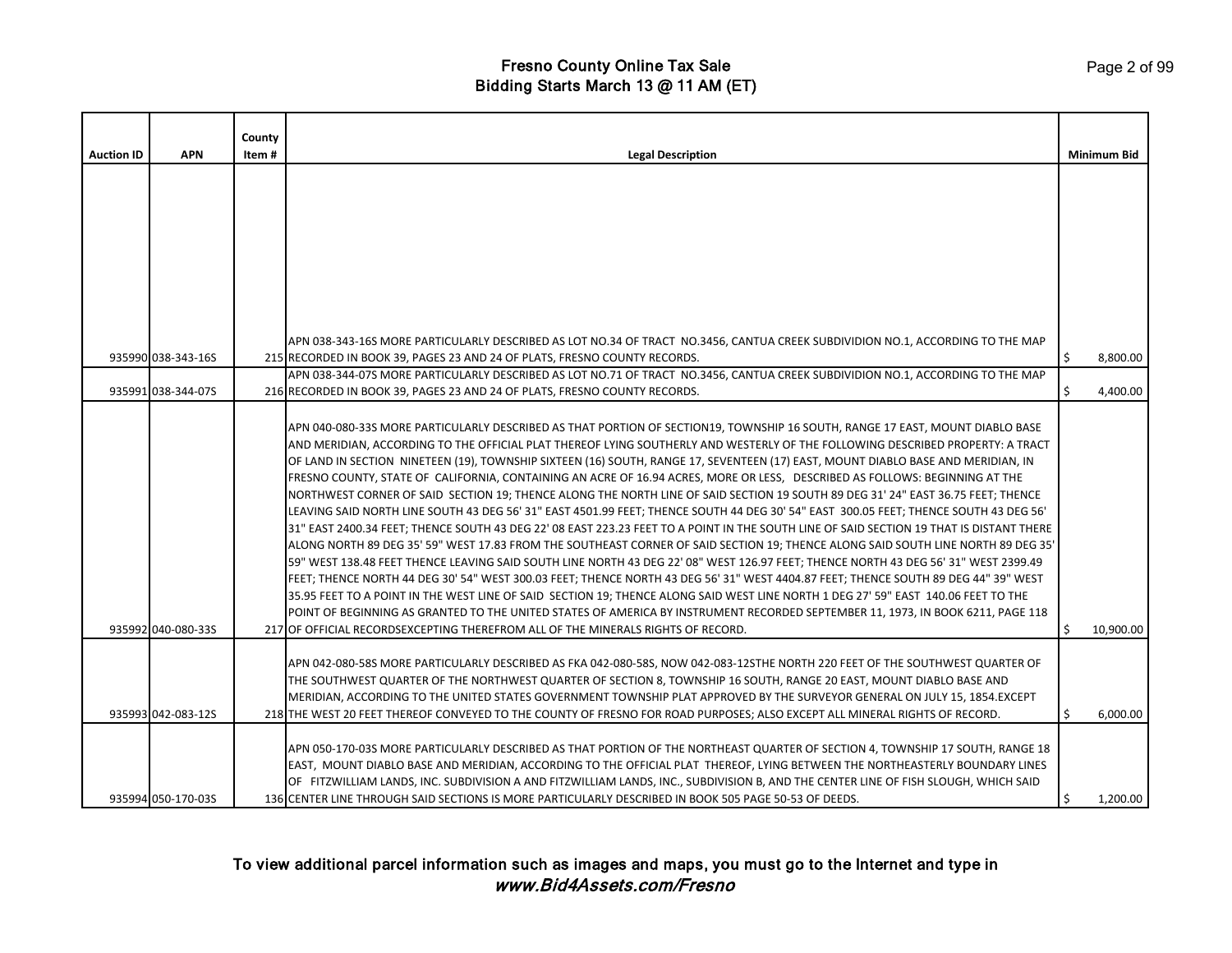| <b>Auction ID</b> | <b>APN</b>         | County<br>Item# | <b>Legal Description</b>                                                                                                                                                                                                                                 |    | <b>Minimum Bid</b> |
|-------------------|--------------------|-----------------|----------------------------------------------------------------------------------------------------------------------------------------------------------------------------------------------------------------------------------------------------------|----|--------------------|
|                   |                    |                 | APN 065-141-05S MORE PARTICULARLY DESCRIBED AS LOT 42 IN BLOCK 1 OF EAST COALINGA OILFIELDS, AS RECORDED IN PLAT BOOK 8 PAGES 50                                                                                                                         |    |                    |
|                   | 935995 065-141-05S |                 | 60 THRU 54, FRESNO COUNTY RECORDS.                                                                                                                                                                                                                       | \$ | 1,700.00           |
|                   |                    |                 | APN 065-141-12 MORE PARTICULARLY DESCRIBED AS LOT 24 IN BLOCK 1 OF THEEAST COALINGA OILFIELDS, BEING A PORTION OF THE SOUTHWEST<br>QUARTER OF SECTION 30, TOWNSHIP 19 SOUTH, RANGE 16 EAST, MOUNT DIABLO BASE AND MERIDIAN, ACCORDING TO THE MAP THEREOF |    |                    |
|                   | 935996 065-141-12  |                 | 19 RECORDED IN BOOK 8, PAGES 50 THROUGH 54 OF PLATS, IN THE OFFICE OF THE COUNTY RECORDER OF FRESNO COUNTY.                                                                                                                                              | Ŝ. | 1,600.00           |
|                   | 935997 065-141-29  |                 | APN 065-141-29 MORE PARTICULARLY DESCRIBED AS EAST COALINGA OIL FIELDS LOTS 72 TO 75 BLOCK 1 SECTION 30 TWP 19 SOUTH RGE 16 EAST<br>4 MDB & M                                                                                                            | \$ | 1,600.00           |
|                   | 935998 065-142-25  |                 | APN 065-142-25 MORE PARTICULARLY DESCRIBED AS LOTS 10 & 11 IN BLOCK 4 OF EAST COALINGA OILFIELDS, AS RECORDED IN PLAT BOOK 8 PAGES<br>82 50 THRU 54, FRESNO COUNTY RECORDS.                                                                              | \$ | 1,500.00           |
|                   |                    |                 | APN 065-142-96 MORE PARTICULARLY DESCRIBED AS LOTS 16 IN BLOCK 4 OF THE EAST COALINGA OILFIELDS PLAT BOOK 8, PAGES 50-54 FRESNO                                                                                                                          |    |                    |
|                   | 935999 065-142-96  |                 | 47 COUNTY RECORDS                                                                                                                                                                                                                                        | \$ | 1,700.00           |
|                   |                    |                 | APN 065-151-48 MORE PARTICULARLY DESCRIBED AS LOTS 76 THRU 79 IN BLOCK2 OF EAST COALINGA OILFIELDS RECORDED IN BOOK 8, PAGE 50 OF                                                                                                                        |    |                    |
|                   | 936000 065-151-48  |                 | 61 PLATS, FRESNO COUNTY RECORDS.                                                                                                                                                                                                                         | \$ | 5,500.00           |
|                   |                    |                 | APN 065-152-63 MORE PARTICULARLY DESCRIBED AS LOT 60 OF BLOCK 3 OF EAST COALINGA OIL FIELDS, SECTION 30, TOWNSHIP 19 SOUTH, RANGE                                                                                                                        |    |                    |
|                   | 936001 065-152-63  |                 | 48 16 EAST, MOUNT DIABLO BASE AND MERIDIAN AS RECORDED IN BOOK 8, PAGE 50 THRU 54 OF PLATS, FRESNO COUNTY RECORDS.                                                                                                                                       | \$ | 1,700.00           |
|                   |                    |                 | APN 065-152-64 MORE PARTICULARLY DESCRIBED AS LOTS 1 THRU 4 AND LOTS 117 THRU 120 IN BLOCK 3 OF THE EAST COALINGA OILFIELDS PLAT                                                                                                                         |    |                    |
|                   | 936002 065-152-64  |                 | 62 BOOK 8, PAGES 50-54 FRESNO COUNTY RECORDS.                                                                                                                                                                                                            | \$ | 1,500.00           |
|                   | 936003 065-153-05S |                 | APN 065-153-05S MORE PARTICULARLY DESCRIBED AS LOTS 50, 51, AND 52, INBLOCK 6, EAST COALINGA OIL FIELDS, PLAT BOOK 8 PAGES 50-54,<br>63 SECTION 30, TOWNSHIP 19 SOUTH, RANGE 16 EAST, MOUNT DIABLO BASE AND MERIDIAN, FRESNO COUNTY RECORDS.             | \$ | 1,500.00           |
|                   |                    |                 | APN 065-153-72 MORE PARTICULARLY DESCRIBED AS LOTS 35 AND 36 IN BLOCK 6, SEC.30, T.19S., R. 16E., MDB & M. OF EAST COALINGA OIL FIELDS AS                                                                                                                |    |                    |
|                   | 936004 065-153-72  |                 | 25 RECORDED IN BOOK 8, PAGE 50 THRU 54 OF PLATS, FRESNO COUNTY RECORDER.                                                                                                                                                                                 | Ś. | 1,300.00           |
|                   |                    |                 | APN 065-161-52 MORE PARTICULARLY DESCRIBED AS LOTS 45 AND 46 IN BLOCK 7, SEC.30, T.19S., R. 16E., MDB & M. OF EAST COALINGA OIL FIELDS AS                                                                                                                |    |                    |
|                   | 936005 065-161-52  |                 | 26 RECORDED IN BOOK 8, PAGES 50 THRU 54 OF PLATS, FRESNO COUNTY RECORDER.                                                                                                                                                                                | \$ | 1,300.00           |
|                   |                    |                 | APN 065-161-85 MORE PARTICULARLY DESCRIBED AS LOTS 4 AND 5 IN BLOCK 7 OF THE EAST COALINGA OILFIELDS, BEING A PORTION OF THE<br>SOUTHWEST QUARTER OF SECTION 30, TOWNSHIP 19 SOUTH, RANGE 16 EAST, MOUNT DIABLO BASE AND MERIDIAN, ACCORDING TO THE MAP  |    |                    |
|                   | 936006 065-161-85  |                 | 20 THEREOF RECORDED IN BOOK 8, PAGES 50 THROUGH 54 OF PLATS, IN THE OFFICE OF THE COUNTY RECORDER OF FRESNO COUNTY.                                                                                                                                      | \$ | 1,200.00           |
|                   |                    |                 | APN 065-162-89 MORE PARTICULARLY DESCRIBED AS LOT 16, BLOCK 10, OF EAST COALINGA OIL FIELDS, PLAT BOOK 8, PAGES 50-54 IN SECTION 30,                                                                                                                     |    |                    |
|                   | 936007 065-162-89  |                 | 85 TOWNSHIP 19 SOUTH, RANGE 16 EASE MOUNT DIABLO BASE AND MERIDIAN FRESNO COUNTY RECORDS.                                                                                                                                                                | \$ | 1,900.00           |
|                   | 936008 065-171-96  |                 | APN 065-171-96 MORE PARTICULARLY DESCRIBED AS LOT 69 BLOCK 5, EAST COALINGA OIL FIELDS, PLAT BOOK 8, PAGE 50-54 OF FRESNO COUNTY<br>64 RECORDS IN SECTION 30, TOWNSHIP 19 SOUTH, RANGE 16 EAST, MOUNT DIABLO BASE AND MERIDIAN.                          | Ś. | 1,300.00           |
|                   |                    |                 |                                                                                                                                                                                                                                                          |    |                    |
|                   | 936009 065-172-17  |                 | APN 065-172-17 MORE PARTICULARLY DESCRIBED AS "LOTS 25, 26, 95 AND 96 IN BLOCK 8 OF EAST COALINGA OIL FIELDS RECORDED IN BOOK 8 PAGE<br>111 50 OF PLATS, FRESNO COUNTY RECORDS"                                                                          | \$ | 1,500.00           |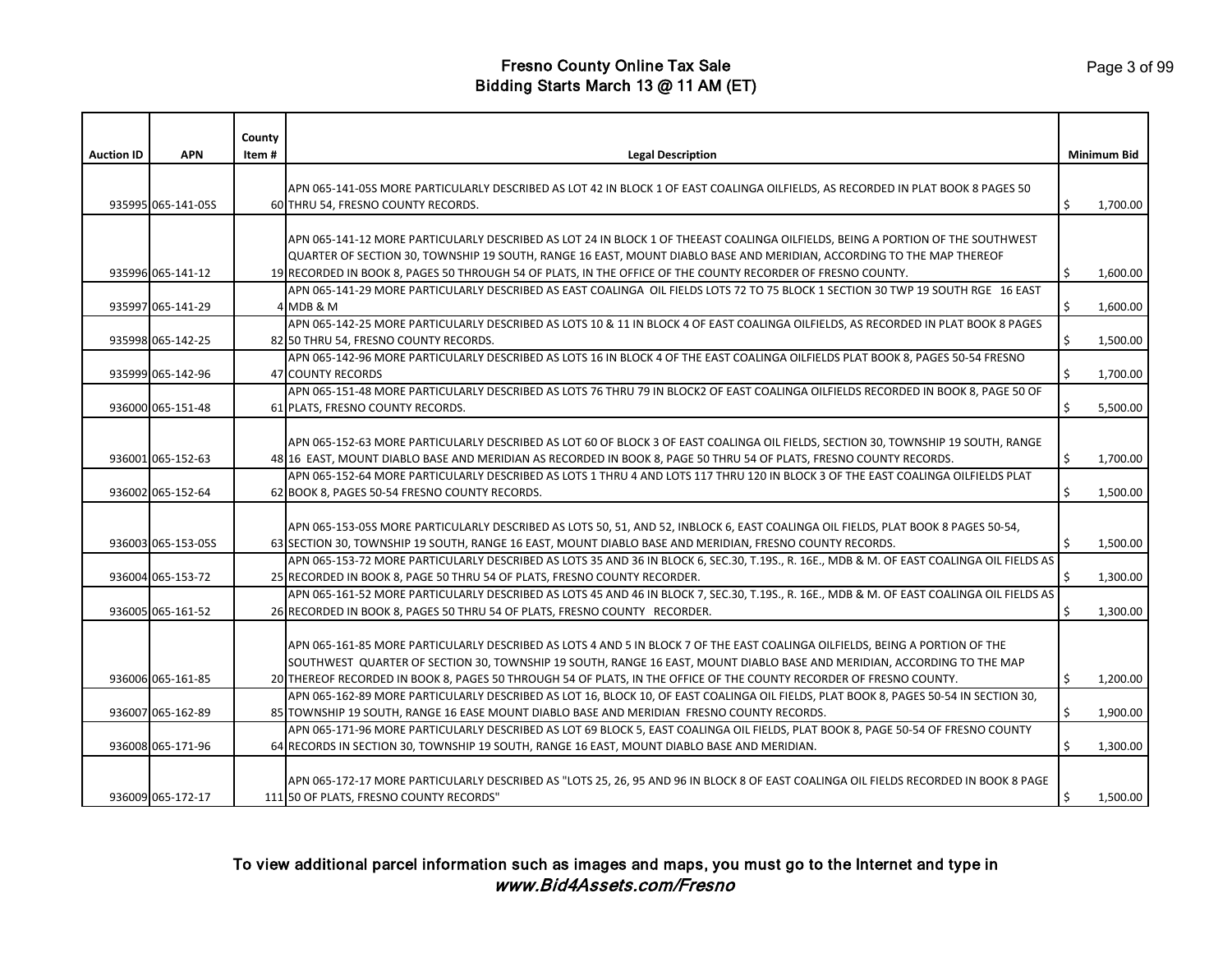| <b>Auction ID</b> | <b>APN</b>         | County<br>Item # | <b>Legal Description</b>                                                                                                                                                                                                                         |    | <b>Minimum Bid</b> |
|-------------------|--------------------|------------------|--------------------------------------------------------------------------------------------------------------------------------------------------------------------------------------------------------------------------------------------------|----|--------------------|
|                   |                    |                  | APN 065-172-54 MORE PARTICULARLY DESCRIBED AS LOTS 6 THRU 8, BLOCK 8, SEC.30, T.19S., R.16E., MDB &M. OF EAST COALINGA OIL FIELDS AS                                                                                                             |    |                    |
|                   | 936010 065-172-54  |                  | 27 RECORDED IN BOOK 8, PAGES 50 THRU 54 OF PLATS, FRESNO COUNTY RECORDER.                                                                                                                                                                        | \$ | 1,200.00           |
|                   |                    |                  | APN 065-173-13 MORE PARTICULARLY DESCRIBED AS LOTS 30 AND 31, BLOCK 9,SEC.30, T.19S., R.16E., MDB &M. OF EAST COALINGA OIL FIELDS AS                                                                                                             |    |                    |
|                   | 936011 065-173-13  |                  | 28 RECORDED IN BOOK 8, PAGES 50 THRU 54 OF PLATS, FRESNO COUNTY RECORDER.                                                                                                                                                                        | \$ | 1,700.00           |
|                   |                    |                  | APN 065-173-82 MORE PARTICULARLY DESCRIBED AS LOTS 68 & 69 IN BLOCK 9 OF THE EAST COALINGA OILFIELDS PLAT BOOK 8, PAGES 50-54 FRESNO                                                                                                             |    |                    |
|                   | 936012 065-173-82  |                  | <b>35 COUNTY RECORDS</b>                                                                                                                                                                                                                         | \$ | 1,800.00           |
|                   |                    |                  |                                                                                                                                                                                                                                                  |    |                    |
|                   |                    |                  | APN 065-181-20 MORE PARTICULARLY DESCRIBED AS LOTS 27 AND 28, BLOCK 12, EAST COALINGA OIL FIELDS, PLAT BOOK 8, PAGE 50-54, SECTION 30,                                                                                                           |    |                    |
|                   | 936013 065-181-20  |                  | 65 TOWNSHIP 19 SOUTH, RANGE 16 EAST, MOUNT DIABLO BASE AND MERIDIAN, FRESNO COUNTY RECORDS.                                                                                                                                                      |    | 2,500.00           |
|                   |                    |                  | APN 065-192-68 MORE PARTICULARLY DESCRIBED AS LOTS 106, 107, AND 108 OF BLOCK 14 OF EAST COALINGA OIL FIELDS IN SECTION 30, TOWNSHIP                                                                                                             |    |                    |
|                   |                    |                  | 19 SOUTH, RANGE 16 EAST, MOUNT DIABLO BASE & MERIDIAN AS RECORDED IN BOOK 8 PAGES 50 TO 54 INCLUSIVE OF PLATS, FRESNO COUNTY                                                                                                                     |    |                    |
|                   | 936014 065-192-68  |                  | 66 RECORDS.                                                                                                                                                                                                                                      | \$ | 1,200.00           |
|                   |                    |                  |                                                                                                                                                                                                                                                  |    |                    |
|                   |                    |                  | APN 065-192-75 FORMERLY APN 065-192-70 MORE PARTICULARLY DESCRIBED AS LOT 78, INCLUSIVE, IN BLOCK 14 OF EAST COALINGA OIL FIELDS                                                                                                                 |    |                    |
|                   | 936015 065-192-75  |                  | 94 ACCORDING TO THE PLAT THEREOF RECORDED IN PLAT BOOK 8, PAGE 50 THROUGH 54, INCLUSIVE, FRESNO COUNTY RECORDS.                                                                                                                                  | \$ | 1,100.00           |
|                   |                    |                  |                                                                                                                                                                                                                                                  |    |                    |
|                   |                    |                  | APN 065-201-53 MORE PARTICULARLY DESCRIBED AS LOTS 14 & 15 IN BLOCK 18OF EAST COALINGA OILFIELDS, AS RECORDED IN PLAT BOOK 8 PAGES                                                                                                               |    |                    |
|                   | 936016 065-201-53  |                  | 67 50 THRU 54, FRESNO COUNTY RECORDS.                                                                                                                                                                                                            | \$ | 1,500.00           |
|                   |                    |                  |                                                                                                                                                                                                                                                  |    |                    |
|                   |                    |                  | APN 065-211-11 MORE PARTICULARLY DESCRIBED AS LOTS 17 AND 18 IN BLOCK 16 OF THE EAST COALINGA OILFIELDS, BEING A PORTION OF THE                                                                                                                  |    |                    |
|                   |                    |                  | SOUTHWEST QUARTER OF SECTION 30, TOWNSHIP 19 SOUTH, RANGE 16 EAST, MOUNT DIABLO BASE AND MERIDIAN, ACCORDING TO THE MAP                                                                                                                          |    |                    |
|                   | 936017 065-211-11  |                  | 21 THEREOF RECORDED IN BOOK 8, PAGES 50 THROUGH 54 OF PLATS, IN THE OFFICE OF THE COUNTY RECORDER OF FRESNO COUNTY.                                                                                                                              | \$ | 800.00             |
|                   |                    |                  |                                                                                                                                                                                                                                                  |    |                    |
|                   |                    |                  | APN 065-213-46 MORE PARTICULARLY DESCRIBED AS LOTS 77 AND 78, BLOCK 20, EAST COALINGA OIL FIELDS, PLAT BOOK 8, PAGES 50-54,SECTION 30                                                                                                            |    |                    |
|                   | 936018 065-213-46  |                  | 36 TOWNSHIP 19 SOUTH, RANGE 16 EAST, MOUNT DIABLO BASE AND MERIDIAN, FRESNO COUNTY RECORDS                                                                                                                                                       | \$ | 1,200.00           |
|                   |                    |                  | APN 065-240-07 MORE PARTICULARLY DESCRIBED AS BEGINNING AT THE SOUTHWEST CORNER OF SAID SECTION 28, THENCE NORTH ALONG THE                                                                                                                       |    |                    |
|                   |                    |                  | WEST LINE OF SECTION 28, 644 FEET; THENCE EAST AND PARALLEL WITH THE SOUTH LINE OF SAID SECTION 28, 748 FEET TO THE TRUE POINT OF                                                                                                                |    |                    |
|                   |                    |                  | BEGINNING; THENCE NORTH AND PARALLEL WITH THE WEST LINE OF SAID SECTION 28, 664 FEET; THENCE EAST AND PARALLEL WITH THE SOUTH LINE                                                                                                               |    |                    |
|                   |                    |                  | OF SAID SECTION 28, 187 FEET; THENCE SOUTH AND PARALLEL WITH THE WEST LINE OF SAID SECTION 28, 664 FEET; THENCE WEST AND PARALLEL                                                                                                                |    |                    |
|                   | 936019 065-240-07  |                  | 221 WITH THE SOUTH LINE OF SAID SECTION 28, 187 FEET TO THE POINT OF BEGINNING.                                                                                                                                                                  | \$ | 1,700.00           |
|                   |                    |                  | APN 072-243-11S MORE PARTICULARLY DESCRIBED AS OUTLOT 'A' OF HILL VIEWESTATES TRACT NO. 4392 RECORDED IN PLAT BOOK 53, PAGES 13-14,                                                                                                              |    |                    |
|                   | 936020 072-243-11S |                  | 222 FRESNO COUNTY RECORDS, EXCEPTING THEREFROM THE MINERAL RIGHTS.                                                                                                                                                                               | Ŝ. | 1,000.00           |
|                   |                    |                  |                                                                                                                                                                                                                                                  |    |                    |
|                   |                    |                  | APN 075-236-23 MORE PARTICULARLY DESCRIBED AS "THE SOUTH 15 FEET OF LOT 55 OF VIOLETTE TRACT, AS RECORDED IN BOOK 13, PAGE 76 OF                                                                                                                 |    |                    |
|                   | 936021 075-236-23  |                  | 128 PLATS, FRESNO COUNTY RECORDS, IN THE CITY OF HURON." IN THE CITY OF HURON.                                                                                                                                                                   | \$ | 1,100.00           |
|                   |                    |                  |                                                                                                                                                                                                                                                  |    |                    |
|                   | 936022 085-180-20  |                  | APN 085-180-20 MORE PARTICULARLY DESCRIBED AS NORTH 1/2 OF THE NORTH 1/2 OF LOT 18 OF THE KETTLEMAN OIL ACRES #2 IN SECTION 16<br>18 TOWNSHIP 21 SOUTH RANGE 17 EAST M.D.B. & M AS RECORDED IN BOOK 11, PAGE 13 OF PLATS, FRESNO COUNTY RECORDS. | \$ | 1,400.00           |
|                   |                    |                  |                                                                                                                                                                                                                                                  |    |                    |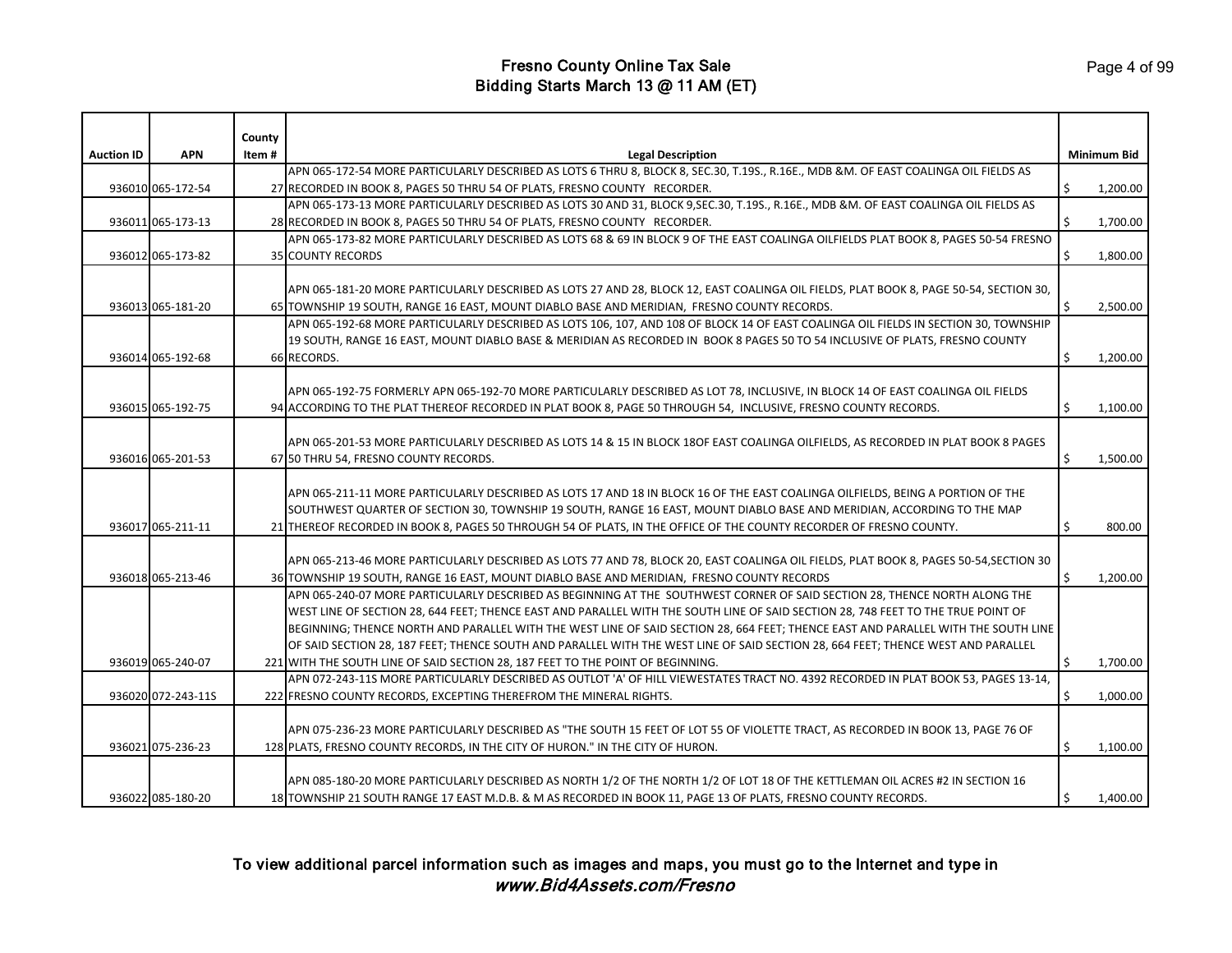|                   |                    | County |                                                                                                                                       |    |                    |
|-------------------|--------------------|--------|---------------------------------------------------------------------------------------------------------------------------------------|----|--------------------|
| <b>Auction ID</b> | <b>APN</b>         | Item#  | <b>Legal Description</b>                                                                                                              |    | <b>Minimum Bid</b> |
|                   |                    |        | APN 085-200-09S MORE PARTICULARLY DESCRIBED AS THE SOUTH HALF OF THE SOUTH HALF OF LOT 8, KETTLEMAN OIL ACRES IN THE COUNTY OF        |    |                    |
|                   |                    |        | FRESNO, STATE OF CALIFORNIA LOCATED IN SECTION 22, TOWNSHIP 21 SOUTH, RANGE 17 EAST, MOUNT DIABLO BASE AND MERIDIAN, ACCORDING        |    |                    |
|                   | 936023 085-200-09S |        | 49 TO THE MAP FILED BOOK 11 PAGE 9 OF PLATS, FRESNO COUNTY RECORDS. LESS MINERAL RIGHTS                                               | \$ | 1,800.00           |
|                   |                    |        | APN 085-220-28 MORE PARTICULARLY DESCRIBED AS THE NORTH HALF OF THE SOUTH HALF OF LOT 13, KETTLEMAN OIL FIELDS IN SECTION 22, T.21S., |    |                    |
|                   | 936024 085-220-28  |        | 15 R.17E., M.D.B.&M, FRESNO COUNTY RECORDS.                                                                                           | \$ | 1,500.00           |
|                   |                    |        |                                                                                                                                       |    |                    |
|                   |                    |        | APN 088-070-08 MORE PARTICULARLY DESCRIBED AS THE SOUTHWEST ONE-FOURTHOF THE SOUTHWEST ONE-FOURTH, OF THE SOUTHEAST ONE-              |    |                    |
|                   | 936025 088-070-08  |        | 226 FOURTH, OF SECTION 17, TOWNSHIP 22 SOUTH, RANGE 14 EAST, MOUNT DIABLO BASE AND MERIDIAN                                           | \$ | 1,400.00           |
|                   |                    |        | APN 088-190-10S MORE PARTICULARLY DESCRIBED AS LOT 55, BLOCK A, PETROLIA SUBDIVISION, RECORD OF SURVEY BOOK 2, PAGE 12, FRESNO        |    |                    |
|                   | 936026 088-190-10S |        | <b>10 COUNTY RECORDS.</b>                                                                                                             | \$ | 900.00             |
|                   |                    |        | APN 088-200-15S MORE PARTICULARLY DESCRIBED AS LOTS 20 & 21 IN BLOCK 'A' OF PETROLIA SUBDIVISION RECORDED IN BOOK 2, PAGE 12 OF       |    |                    |
|                   | 936027 088-200-15S |        | 8 RECORDS OF SURVEY, FRESNO COUNTY RECORDS, EXCEPTING THEREFROM THE MINERAL RIGHTS                                                    | \$ | 1,000.00           |
|                   |                    |        | APN 088-200-18S MORE PARTICULARLY DESCRIBED AS LOT 14, BLOCK A, PETROLIA SUBDIVISION, RECORD OF SURVEY BOOK 2, PAGE 12, FRESNO        |    |                    |
|                   | 936028 088-200-18S |        | 11 COUNTY RECORDS.                                                                                                                    | \$ | 900.00             |
|                   |                    |        | APN 088-240-06 MORE PARTICULARLY DESCRIBED AS LOTS 61 AND 62 IN BLOCK C OF PETROLIA SUBDIVISION OF RECORD OF SURVEYS BOOK 2, PAGE     |    |                    |
|                   | 936029 088-240-06  |        | 87 12, FRESNO COUNTY RECORDS.                                                                                                         | \$ | 1,700.00           |
|                   |                    |        | APN 088-240-17S MORE PARTICULARLY DESCRIBED AS "LOTS 71 & 72 IN BLOCK C OF PETROLIA SUBDIVISION AS RECORDED IN RECORD OF SURVEY       |    |                    |
|                   | 936030 088-240-17S |        | 112 BOOK 2, PAGE 12, FRESNO COUNTY RECORDS. EXCEPTING THEREFROM ALL MINERALS."                                                        | \$ | 1,100.00           |
|                   |                    |        | APN 090-101-15 MORE PARTICULARLY DESCRIBED AS THE WEST HALF OF LOT 4 OF KETTLEMAN DISTRICT SUBDIVISION NO. 1 RECORDED IN BOOK 11,     |    |                    |
|                   | 936031 090-101-15  |        | 50 PAGE 22 OF PLATS, FRESNO COUNTY RECORDS                                                                                            | Ś. | 1,800.00           |
|                   |                    |        |                                                                                                                                       |    |                    |
|                   |                    |        | APN 090-101-17 MORE PARTICULARLY DESCRIBED AS THE EAST HALF OF LOT 3 IN BLOCK 1 OF THE KETTLEMAN DISTRICT SUBDIVISION NO. 1 IN THE    |    |                    |
|                   | 936032 090-101-17  |        | 95 NORTH ONE-HALF (N1/2) OF THE SOUTHEAST QUARTER (SE 1/4) OF SECTION 2, TOWNSHIP 22 SOUTH, RANGE 16 EAST, M.D.B.& M.                 | \$ | 1,400.00           |
|                   |                    |        | APN 090-101-58 MORE PARTICULARLY DESCRIBED AS LOT 5 OF BLOCK 2 OF KETTLEMAN DISTRICT SUBDIVISION NO.1, AS RECORDED IN BOOK 11,        |    |                    |
|                   | 936033 090-101-58  |        | 6 PAGE 22 OF PLATS, FRESNO COUNTY RECORDS                                                                                             | \$ | 400.00             |
|                   |                    |        |                                                                                                                                       |    |                    |
|                   |                    |        | APN 090-220-24 MORE PARTICULARLY DESCRIBED AS LOT 19 IN BLOCK 1 OF C &B HOLDINGS TRACT NO. 2, IN THE COUNTY OF FRESNO, STATE OF       |    |                    |
|                   |                    |        | CALIFORNIA, ACCORDING TO THE MAP THEREOF RECORDED IN BOOK 11, PAGE 28 OF PLATS, IN THE OFFICE OF THE COUNTY RECORDER OF SAID          |    |                    |
|                   |                    |        | COUNTY. EXCEPTING AND RESERVING UNTO THE GRANTOR, ALL OIL, GAS AND OTHER HYDROCARBON SUBSTANCES IN, AND UNDER OR THAT MAY BE          |    |                    |
|                   | 936034 090-220-24  |        | 181 PRODUCED FROM, A DEPTH OF FIVE HUNDRED FEET (500') BELOW THE SURFACE OF SAID LAND, BUT WITHOUT THE RIGHT OF SURFACE ENTRY         | Ś. | 2,300.00           |
|                   |                    |        |                                                                                                                                       |    |                    |
|                   |                    |        | APN 118-550-38 MORE PARTICULARLY DESCRIBED AS LOT 30 MORGAN CANYON SUBDIVISION, TRACT NO. 2226, ACCORDING TO THE MAP RECORDED         |    |                    |
|                   | 936035 118-550-38  |        | 145 IN PLAT BOOK 24, PAGE 79, FRESNO COUNTY RECORDS                                                                                   | \$ | 3,300.00           |
|                   |                    |        | APN 120-214-12 MORE PARTICULARLY DESCRIBED AS LOT 17 IN BLOCK 33 OF SHAVER LAKE HEIGHTS NO 4, ACCORDING TO THE MAP THEREOF,           |    |                    |
|                   | 936036 120-214-12  |        | 227 RECORDED IN BOOK 10, PAGES 97 AND 98 OF PLATS, RECORDS OF SAID COUNTY                                                             | Ŝ. | 22,800.00          |
|                   |                    |        | APN 120-235-04 MORE PARTICULARLY DESCRIBED AS LOT 3, BLOCK 28, SHAVER LAKE HEIGHTS NO. 3, ACCORDING TO THE MAP RECORDED IN PLAT       |    |                    |
|                   | 936037 120-235-04  |        | 228 BOOK 10, PAGES 94 AND 95, FRESNO COUNTY RECORDS                                                                                   | \$ | 20,800.00          |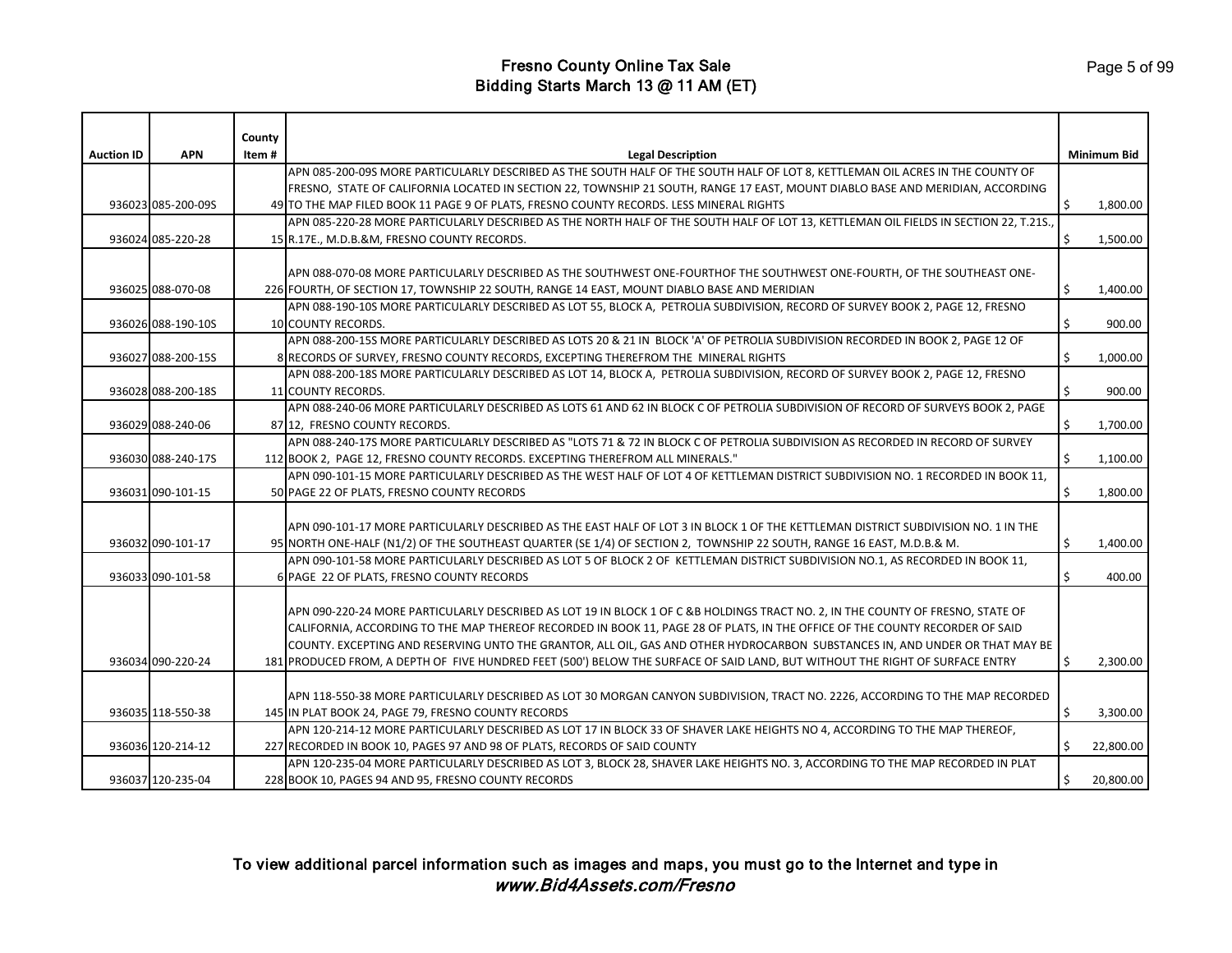|                   |                   | County |                                                                                                                                                                                                                                                                                                                                                                                                                                                                                                                                                                                                                                                                                                                                                                                                                                                                                                                                                                                                                                                                                                                                                                                                                                                                                                                                                                                                                                                                                                                                                                                                                                                                                                                                                                                                                                                                                                                                                                                                                                                                                                                                                                                                                                                                                                                                                                                                                                                                                                                                          |                    |
|-------------------|-------------------|--------|------------------------------------------------------------------------------------------------------------------------------------------------------------------------------------------------------------------------------------------------------------------------------------------------------------------------------------------------------------------------------------------------------------------------------------------------------------------------------------------------------------------------------------------------------------------------------------------------------------------------------------------------------------------------------------------------------------------------------------------------------------------------------------------------------------------------------------------------------------------------------------------------------------------------------------------------------------------------------------------------------------------------------------------------------------------------------------------------------------------------------------------------------------------------------------------------------------------------------------------------------------------------------------------------------------------------------------------------------------------------------------------------------------------------------------------------------------------------------------------------------------------------------------------------------------------------------------------------------------------------------------------------------------------------------------------------------------------------------------------------------------------------------------------------------------------------------------------------------------------------------------------------------------------------------------------------------------------------------------------------------------------------------------------------------------------------------------------------------------------------------------------------------------------------------------------------------------------------------------------------------------------------------------------------------------------------------------------------------------------------------------------------------------------------------------------------------------------------------------------------------------------------------------------|--------------------|
| <b>Auction ID</b> | <b>APN</b>        | Item#  | <b>Legal Description</b>                                                                                                                                                                                                                                                                                                                                                                                                                                                                                                                                                                                                                                                                                                                                                                                                                                                                                                                                                                                                                                                                                                                                                                                                                                                                                                                                                                                                                                                                                                                                                                                                                                                                                                                                                                                                                                                                                                                                                                                                                                                                                                                                                                                                                                                                                                                                                                                                                                                                                                                 | <b>Minimum Bid</b> |
|                   | 936038 128-102-49 |        | APN 128-102-49 MORE PARTICULARLY DESCRIBED AS THE SOUTHEAST 1/4 OF THESOUTHWEST 1/4 OF THE SOUTHWEST 1/4 OF SEC. 32, T.10S., R.23E.,<br>229 MDB & M., IN THE COUNTY OF FRESNO, ACCORDING TO THE OFFICIAL PLAT THEREOF.                                                                                                                                                                                                                                                                                                                                                                                                                                                                                                                                                                                                                                                                                                                                                                                                                                                                                                                                                                                                                                                                                                                                                                                                                                                                                                                                                                                                                                                                                                                                                                                                                                                                                                                                                                                                                                                                                                                                                                                                                                                                                                                                                                                                                                                                                                                   | 4,300.00           |
|                   |                   |        | APN 130-040-24 MORE PARTICULARLY DESCRIBED AS "THAT LAND SITUATED IN THE STATE OF CALIFORNIA, COUNTY OF FRESNO, PORTIONS OF<br>SECTION 6 AND OF SECTION 7, TOWNSHIP 10 SOUTH, RANGE 25 EAST OF THE MOUNT DIABLO BASE AND MERIDIAN, AND BEING MORE PARTICULARLY<br>DESCRIBED AS FOLLOWS: BEGINNING AT THE CENTER QUARTER CORNER OF SAID SECTION 6, THENCE ALONG THE LINE COMMON TO SOUTHEAST<br>QUARTER AND THE NORTHEAST QUARTER OF SAID SECTION 6, NORTH 89 DEGREES 31-42-EAST, A DISTANCE OF 1158.48 FEET TO THE -TRUE POINT<br>OF BEGINNING-; THENCE THE FOLLOWING DESCRIBED COURSES: THENCE CONTINUING ALONG SAID COMMON LINE, NORTH 89 DEGREES 31-42-EAST<br>A DISTANCE OF 140.02 FEET TO THE NORTHEAST CORNER OF THE WEST QUARTER OF THE SOUTHEAST QUARTER OF SAID SECTION 6; THENCE ALONG<br>THE EAST LINE OF SAID WEST HALF, SOUTH 00 DEGREES 31-52-WEST, A DISTANCE OF 2656.03 FEET TO THE NORTHEAST CORNER OF THE<br>NORTHWEST QUARTER OF THE NORTHEAST QUARTER OF SAID SECTION 7; THENCE ALONG THE EAST LINE OF SAID NORTHWEST QUARTER, SOUTH 00<br>DEGREES 41-41-EAST, A DISTANCE OF 820.00 FEET; THENCE NORTH 15 DEGREES 57-53-WEST, A DISTANCE OF 352.54 FEET; THENCE SOUTH 74<br>DEGREES 35-41- WEST, A DISTANCE OF 697.74 FEET; THENCE ALONG A LINE PARALLEL TO AND 8.00 FEET OFFSET FROM THE LINE COMMON TO<br>SOUTHEAST QUARTER AND SOUTHWEST QUARTER OF SAID SECTION 6, NORTH 00 DEGREES 05- 00- EAST, A DISTANCE OF 238.23 FEET; THENCE<br>SOUTH 89 DEGREES 54-49-EAST, A DISTANCE OF 112.00 FEET; THENCE NORTH 74 DEGREES 49-17-EAST, A DISTANCE OF 393.90 FEET; THENCE<br>NORTH 11 DEGREES 22-28- EAST, A DISTANCE OF 255.44 FEET; THENCE NORTH 45 DEGREES 10-33-WEST, A DISTANCE OF 182.96 FEET; THENCE<br>NORTH 84 DEGREES 45-21-WEST, A DISTANCE OF 301.22 FEET; THENCE NORTH 00 DEGREES 05-00-EAST, A DISTANCE OF 40.00 FEET; THENCE<br>NORTH 39 DEGREES 39-47-EAST, A DISTANCE OF 235.44 FEET; THENCE NORTH 15 DEGREES 34-12-EAST, A DISTANCE OF 187.29 FEET; THENCE<br>NORTH 21 DEGREES 47-29-WEST, A DISTANCE OF 214.69 FEET; THENCE NORTH 03 DEGREES 05-51-EAST, A DISTANCE OF 380.74 FEET; THENCE<br>SOUTH 69 DEGREES 45-00-EAST, A DISTANCE OF 480.52 FEET, THENCE NORTH 84 DEGREES 46-20-EAST, A DISTANCE OF 241.22 FEET; THENCE<br>NORTH 66 DEGREES 29-15-EAST, A DISTANCE OF 153.30 FEET; THENCE NORTH 24 DEGREES 19-34-EAST, A DISTANCE OF 198.28 FEET; THENCE<br>NORTH 04 DEGREES 33-20-WEST, A DISTANCE OF 451.15 FEET; THENCE NORTH 05 DEGREES 29-33- EAST, A DISTANCE OF 231.25 FEET TO THE TRUE |                    |
|                   | 936039 130-040-24 |        | 113 POINT OF BEGINNING."                                                                                                                                                                                                                                                                                                                                                                                                                                                                                                                                                                                                                                                                                                                                                                                                                                                                                                                                                                                                                                                                                                                                                                                                                                                                                                                                                                                                                                                                                                                                                                                                                                                                                                                                                                                                                                                                                                                                                                                                                                                                                                                                                                                                                                                                                                                                                                                                                                                                                                                 | 59,600.00          |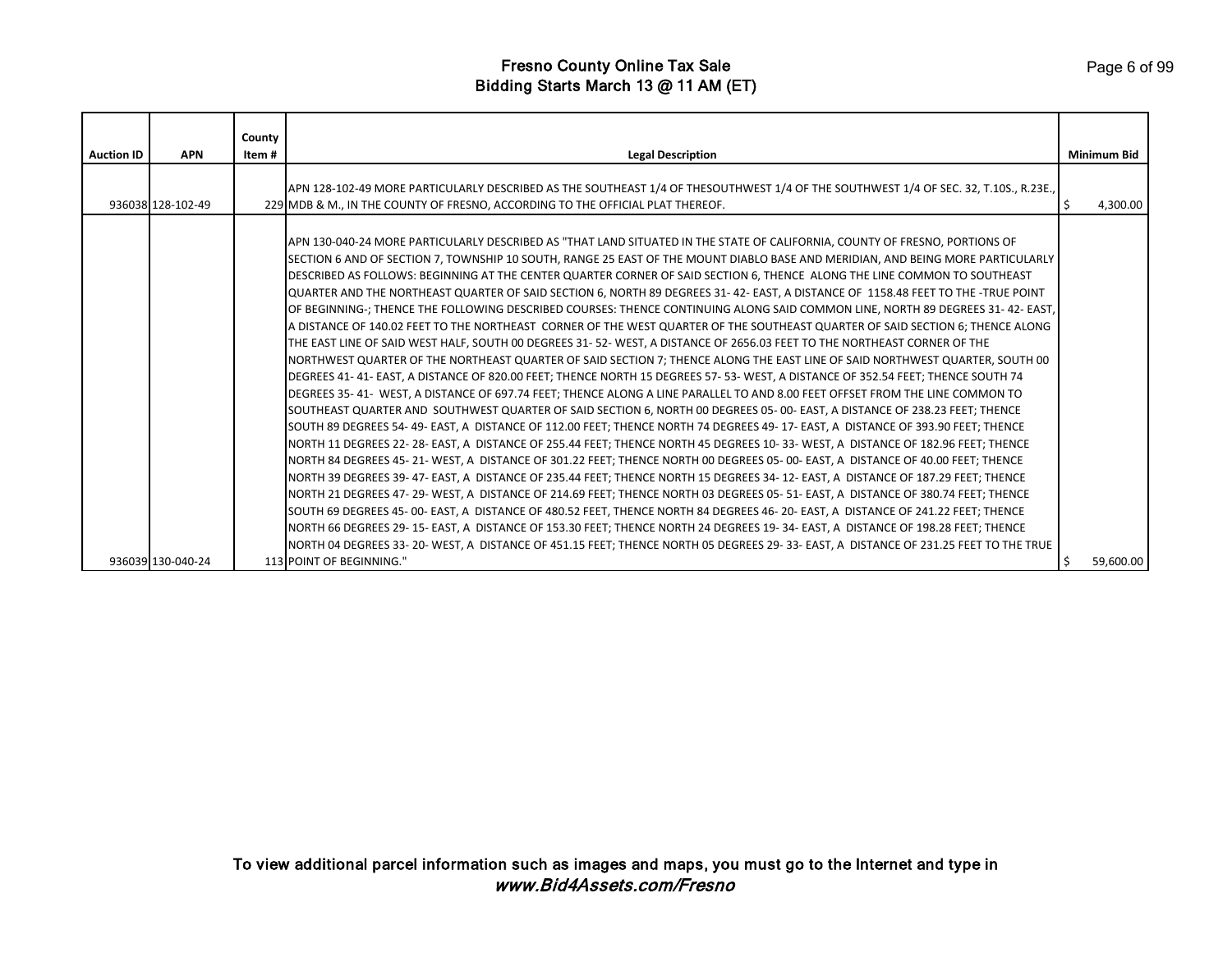|                   |                   | County |                                                                                                                                                                                                                                                               |                    |
|-------------------|-------------------|--------|---------------------------------------------------------------------------------------------------------------------------------------------------------------------------------------------------------------------------------------------------------------|--------------------|
| <b>Auction ID</b> | <b>APN</b>        | Item#  | <b>Legal Description</b>                                                                                                                                                                                                                                      | <b>Minimum Bid</b> |
|                   |                   |        |                                                                                                                                                                                                                                                               |                    |
|                   |                   |        |                                                                                                                                                                                                                                                               |                    |
|                   |                   |        |                                                                                                                                                                                                                                                               |                    |
|                   |                   |        |                                                                                                                                                                                                                                                               |                    |
|                   |                   |        | APN 130-040-25 MORE PARTICULARLY DESCRIBED AS "THAT LAND SITUATE IN THE STATE OF CALIFORNIA, COUNTY OF FRESNO, PORTIONS OF SECTION                                                                                                                            |                    |
|                   |                   |        | 12, TOWNSHIP 10 SOUTH, RANGE 24 EAST, AND SECTION 7, TOWNSHIP 10 SOUTH, RANGE 25 EAST OF THE MOUNT DIABLO BASE AND MERIDIAN, AND<br>BEING MORE PARTICULARLY DESCRIBED AS FOLLOWS: BEGINNING AT THE SOUTHEAST CORNER OF THE SOUTHWEST QUARTER OF THE NORTHEAST |                    |
|                   |                   |        | QUARTER OF SAID SECTION 12, THENCE ALONG THE EAST LINE OF SAID SOUTHWEST QUARTER OF THE NORTHEAST QUARTER OF SAID SECTION 12,                                                                                                                                 |                    |
|                   |                   |        | NORTH 00 DEGREES 32- 06- WEST, A DISTANCE OF 800.00 FEET; THENCE EAST, A DISTANCE OF 160.00 FEET; THENCE NORTH 46 DEGREES 30- 00- EAST,                                                                                                                       |                    |
|                   |                   |        | A DISTANCE OF 197.98 FEET; THENCE NORTH 13 DEGREES 39-26- EAST, A DISTANCE OF 215.47 FEET; THENCE NORTH 43 DEGREES 11-35- EAST, A                                                                                                                             |                    |
|                   |                   |        | DISTANCE OF 284.71; THENCE NORTH 84 DEGREES 07-12-EAST, A DISTANCE OF 667.98 FEET; THENCE NORTH 43 DEGREES 15-26-EAST, A DISTANCE                                                                                                                             |                    |
|                   |                   |        | OF 501,04 FEET TO THE -TRUE POINT OF BEGINNING-; THENCE NORTH 51 DEGREES 43-30- EAST, A DISTANCE OF 230.05 FEET; THENCE NORTH 02                                                                                                                              |                    |
|                   |                   |        | DEGREES 55-52-EAST, A DISTANCE OF 340.72 FEET; THENCE NORTH 87 DEGREES 19-44-EAST, A DISTANCE OF 304.39 FEET; THENCE NORTH 033                                                                                                                                |                    |
|                   |                   |        | DEGREES 00-02-EAST, A DISTANCE OF 354.37 FEET; THENCE ALONG A LINE PARALLEL TO AND 8.00 FEET OFFSET FROM THE NORTH LINE OF THE                                                                                                                                |                    |
|                   |                   |        | NORTHWEST QUARTER OF SAID SECTION 7, SOUTH 89 DEGREES 57-24- EAST, A DISTANCE OF 1901.69 FEET; THENCE SOUTH 00 DEGREES 25- 41-EAST,                                                                                                                           |                    |
|                   |                   |        | A DISTANCE OF 272.00 FEET; THENCE SOUTH 51 DEGREES 41- 28- EAST, A DISTANCE OF 255.15 FEET; THENCE NORTH 83 DEGREES 45- 42- EAST, A                                                                                                                           |                    |
|                   |                   |        | DISTANCE OF 200.98 FEET; THENCE NORTH 52 DEGREES 34-53- EAST, A DISTANCE OF 99.95 FEET; THENCE SOUTH 45 DEGREES 33-25-EAST, A                                                                                                                                 |                    |
|                   |                   |        | DISTANCE OF 99.95 FEET; THENCE SOUTH 45 DEGREES 33- 25- EAST, A DISTANCE OF 141.50 FEET; THENCE SOUTH 06 DEGREES 07- 25- WEST, A                                                                                                                              |                    |
|                   |                   |        | DISTANCE OF 342.30 FEET; THENCE SOUTH 17 DEGREES 02-32-EAST, A DISTANCE OF 458.93 FEET; THENCE SOUTH 05 DEGREES 07-27-WEST, A                                                                                                                                 |                    |
|                   |                   |        | DISTANCE OF 100.49 FEET; THENCE SOUTH 50 DEGREES 09-34-WEST, A DISTANCE OF 284.11 FEET; THENCE NORTH 81 DEGREES 03-59-WEST, A                                                                                                                                 |                    |
|                   |                   |        | DISTANCE OF 243.35 FEET; THENCE SOUTH 36 DEGREES 18-16-WEST, A DISTANCE OF 199.90 FEET; THENCE SOUTH 10 DEGREES 55-41-WEST, A                                                                                                                                 |                    |
|                   |                   |        | DISTANCE OF 703.53 FEET; THENCE SOUTH 51 DEGREES 14- 38- EAST, A DISTANCE OF 181.60 FEET; THENCE NORTH 85 DEGREES 47- 00- EAST, A                                                                                                                             |                    |
|                   |                   |        | DISTANCE OF 200.40 FEET; THENCE NORTH 65 DEGREES 49- 56- EAST, A DISTANCE OF 283.69 FEET; THENCE NORTH 84 DEGREES 33- 55- EAST, A                                                                                                                             |                    |
|                   |                   |        | DISTANCE OF 562.01 FEET; THENCE NORTH 59 DEGREES 46-26-EAST, A DISTANCE OF 207.10 FEET TO THE EAST LINE OF THE SOUTHWEST QUARTER                                                                                                                              |                    |
|                   |                   |        | OF THE NORTHEAST QUARTER OF SAID SECTION 7; THENCE ALONG SAID EAST LINE, SOUTH 00 DEGREES 35-13-EAST, A DISTANCE OF 400.04 FEET TO                                                                                                                            |                    |
|                   |                   |        | THE SOUTHEAST CORNER OF THE SOUTHWEST QUARTER OF THE NORTHEAST QUARTER OF SAID SECTION 7, THENCE ALONG THE SOUTH LINE OF THE                                                                                                                                  |                    |
|                   |                   |        | SOUTHWEST QUARTER OF THE NORTHEAST QUARTER OF SAID SECTION 7, SOUTH 88 DEGREES 38-48-WEST, A DISTANCE OF 1285.09 FEET TO THE                                                                                                                                  |                    |
|                   |                   |        | CENTER QUARTER CORNER OF SAID SECTION 7; THENCE ALONG THE SOUTH LINE OF THE NORTHWEST QUARTER OF SAID SECTION 7, SOUTH 88                                                                                                                                     |                    |
|                   |                   |        | DEGREES 39-58-WEST, A DISTANCE OF 2670.98 FEET TO THE EAST QUARTER CORNER OF SAID SECTION 12; THENCE NORTH 89 DEGREES 49-29-                                                                                                                                  |                    |
|                   | 936040 130-040-25 |        | 114 WEST, A DISTANCE OF 1330.77 FEET; THENCE NORTH 51 DEGREES 43-30- EAST, A DISTANCE OF 230.05 FEET TO THE TRUE POINT OF BEGINNING."                                                                                                                         | \$220,800.00       |
|                   |                   |        |                                                                                                                                                                                                                                                               |                    |
|                   |                   |        | APN 130-072-74 MORE PARTICULARLY DESCRIBED AS THE NORTH HALF OF THE SOUTH HALF OF THE EAST HALF OF THE NORTHWEST QUARTER OF THE                                                                                                                               |                    |
|                   |                   |        | SOUTHEAST QUARTER OF SECTION 23, TOWNSHIP 10 SOUTH, RANGE 24 EAST, M.D.B.&M., IN THE UNINCORPORATED AREA, OF THE COUNTY OF                                                                                                                                    |                    |
|                   |                   |        | FRESNO, STATE OF CALIFORNIA, PER CERTIFICATE OF COMPLIANCE NO. 86-46 (A) RECORDED NOVEMBER 1, 1988 AS INSTRUMENT NO. 88-121958 OF                                                                                                                             |                    |
|                   | 936041 130-072-74 |        | 231 OFFICIAL RECORDS.IN ADDITION: A NON-EXCLUSIVE EASEMENT FOR INGRESS AND EGRESS PURPOSES; PER DOC. NO. 06-0257057.                                                                                                                                          | S.<br>5,600.00     |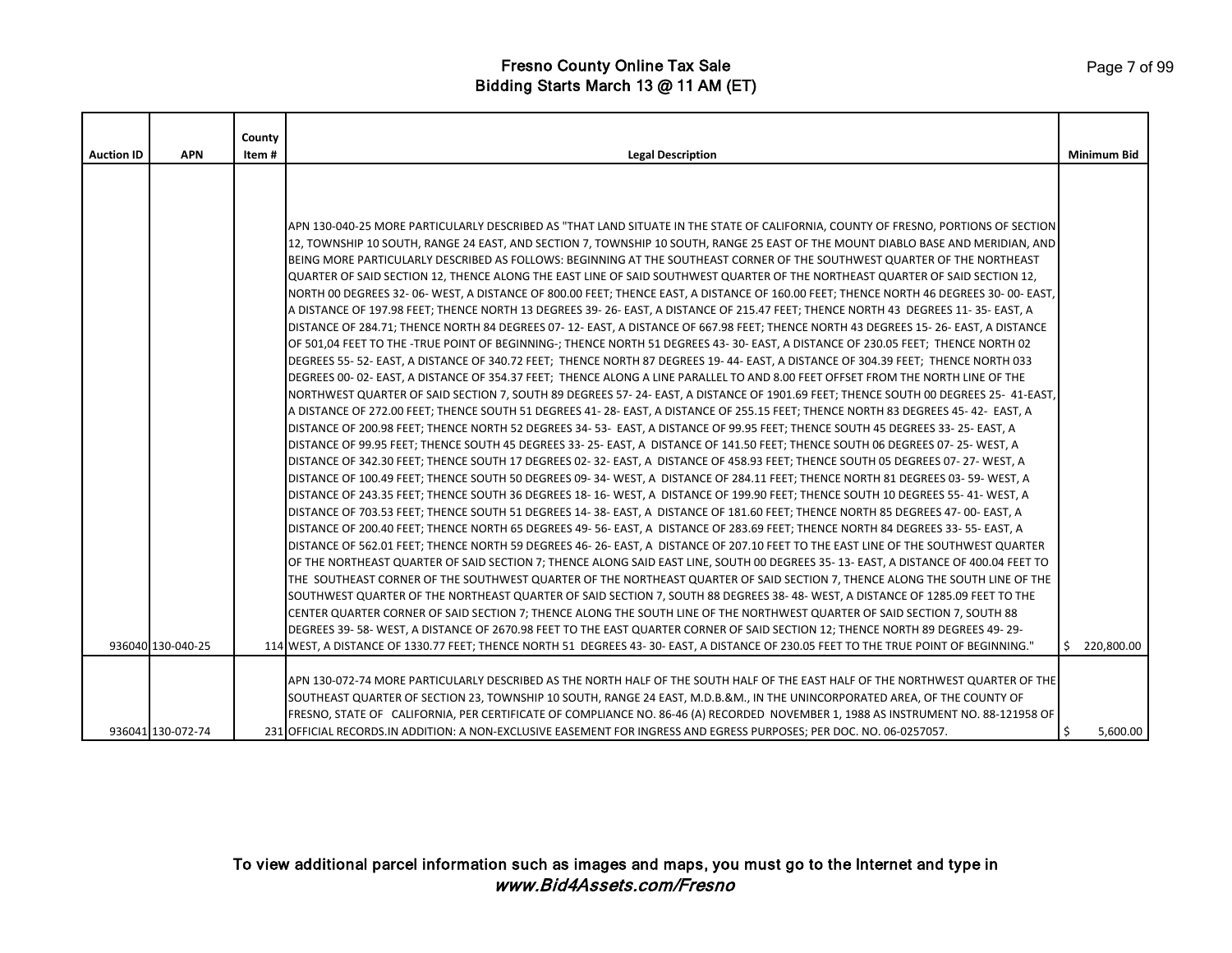|                   |                    | County |                                                                                                                                  |    |                    |
|-------------------|--------------------|--------|----------------------------------------------------------------------------------------------------------------------------------|----|--------------------|
| <b>Auction ID</b> | <b>APN</b>         | Item#  | <b>Legal Description</b>                                                                                                         |    | <b>Minimum Bid</b> |
|                   |                    |        |                                                                                                                                  |    |                    |
|                   |                    |        | APN 130-072-75 MORE PARTICULARLY DESCRIBED AS THE EAST HALF OF THE NORTHWEST QUARTER OF THE SOUTHEAST QUARTER OF SECTION 23,     |    |                    |
|                   |                    |        | TOWNSHIP 10 SOUTH, RANGE 24 EAST, MOUNT DIABLO BASE AND MERIDIAN, IN THE UNINCORPORATED AREA, OF THE COUNTY OF FRESNO, STATE     |    |                    |
|                   |                    |        | OF CALIFORNIA.EXCEPTING THEREFROM THE SOUTH HALF OF THE SOUTH HALF OF THE EAST HALF OF THE NORTHWEST QUARTER OF THE              |    |                    |
|                   |                    |        | SOUTHEAST QUARTER OF SECTION 23, TOWNSHIP 10 SOUTH, RANGE 24 EAST, MOUNT DIABLO BASE AND MERIDIAN, IN THE UNINCORPORATED AREA,   |    |                    |
|                   |                    |        | OF THE COUNTY OF FRESNO, STATE OF CALIFORNIA.ALSO EXCEPTING THEREFROM THE NORTH HALF OF THE SOUTH HALF OF THE EAST HALF OF THE   |    |                    |
|                   |                    |        | NORTHWEST QUARTER OF THE SOUTHEAST QUARTER OF SECTION 23, TOWNSHIP 10 SOUTH, RANGE 24 EAST, MOUNT DIABLO BASE AND MERIDIAN,      |    |                    |
|                   | 936042 130-072-75  |        | 164 IN THE UNINCORPORATED AREA, OF THE COUNTY OF FRESNO, STATE OF CALIFORNIA.                                                    | Ś. | 6,700.00           |
|                   |                    |        | APN 130-590-02 MORE PARTICULARLY DESCRIBED AS PARCEL 2 OF PARCEL MAP NO. 3935, ACCORDING TO THE MAP THEREOF RECORDED IN BOOK 26, |    |                    |
|                   |                    |        | PAGE 93 OF PARCEL MAPS, FRESNO COUNTY RECORDS.ACCESS EASEMENTS OVER THAT PORTION OF PARCELS 1 AND 3 OF PARCEL MAP NO. 3935, AS   |    |                    |
|                   | 936043 130-590-02  |        | 232 SHOWN ON THE MAP RECORDED IN BOOK 26, PAGE 93 OF PARCEL MAPS.                                                                | Ŝ. | 4,700.00           |
|                   |                    |        | APN 138-260-22 MORE PARTICULARLY DESCRIBED AS PARCEL 4 OF PARCEL MAP NO. 7599, ACCORDING TO THE MAP RECORDED IN BOOK 56, PAGES   |    |                    |
|                   | 936044 138-260-22  |        | 234 36 AND 37 OF PARCEL MAPS, FRESNO COUNTY RECORDS.                                                                             |    | 12,700.00          |
|                   |                    |        | APN 140-251-09 MORE PARTICULARLY DESCRIBED AS PARCEL 1LOT 134 OF TRACTNO 2272, CALIFORNIA SIERRA HIGHLANDS, ACCORDING TO THE MAP |    |                    |
|                   |                    |        | THEREOF RECORDED IN BOOK 25, PAGES 87 THROUGH 96 INCLUSIVE, OF PLATS, FRESNO COUNTY RECORDS.PARCEL 2AN EASEMENT AND RIGHT OF     |    |                    |
|                   |                    |        | WAY FOR ROAD PURPOSES ACROSS ALL THOSE PRIVATE ROADS DESIGNATED ON SAID MAP AS "60 FEET NOW OFFERED FOR DEDICATION FOR STREET    |    |                    |
|                   |                    |        | PURPOSES" AND THE FOLLOWING LANES AND ROADS:TOPAZ, SANDPIPER, QUARTZ, WATERCROSS, NANCY, BONNYVIEW, TERESA SPRINGS, KIMBERLY,    |    |                    |
|                   |                    |        | HITCHING POST, LARKSPUR, CASSANDRA, SWALLOW, SEMINOLE, STONY CREEK AND SPRING VALLEY, SAID RIGHT OF WAY TO BE APPURTENANT TO     |    |                    |
|                   | 936045 140-251-09  |        | 235 PARCEL 1, HEREINBEFORE DESCRIBED                                                                                             | ¢  | 5,100.00           |
|                   |                    |        | APN 140-300-11 MORE PARTICULARLY DESCRIBED AS THE NORTH HALF OF THE SOUTHWEST QUARTER OF THE SOUTHEAST QUARTER OF SECTION 23,    |    |                    |
|                   |                    |        | TOWNSHIP 11 SOUTH, RANGE 24 EAST, MOUNT DIABLO BASE AND MERIDIAN, ACCORDING TO THE OFFICIAL PLAT THEREOF.SUBJECT TO ALL          |    |                    |
|                   | 936046 140-300-11  |        | 236 EASEMENTS ON RECORD.                                                                                                         | \$ | 6,800.00           |
|                   |                    |        |                                                                                                                                  |    |                    |
|                   |                    |        | APN 158-360-08S MORE PARTICULARLY DESCRIBED AS LOT NO. 166 OF TRACT NO. 2090, WONDER. VALLEY RANCHOS, ACCORDING TO THE MAP       |    |                    |
|                   |                    |        | THEREOF RECORDED IN BOOK 23, PAGES 2 TO 13 INCLUSIVE, OF PLATS, RECORDS OF SAID COUNTY. RESERVING UNTO THE GRANTOR HEREIN, AN    |    |                    |
|                   |                    |        | UNDIVIDED 75% INTEREST IN AND TO ALL OIL, GAS AND OTHER HYDROCARBON SUBSTANCES, BUT WITH NO RIGHT OF SURFACE ENTRY ABOVE A       |    |                    |
|                   |                    |        | DEPTH OF 500 FEET. RESERVING ALSO UNTO THE GRANTOR HEREIN, RIGHT OF WAY ENTRY UPON, OVER, UNDER, ALONG, ACROSS AND THROUGH THE   |    |                    |
|                   |                    |        | SAID LAND FOR THE PURPOSE OF ERECTING, CONSTRUCTING, OPERATING, REPAIRING AND MAINTAINING POLE LINES WITH CROSS ARMS OR          |    |                    |
|                   |                    |        | OTHERWISE, FOR THE TRANSMISSION OF ELECTRICAL ENERGY AND FOR TELEPHONES LINES, AND/OR FOR LAYING, REPAIRING, OPERATING,          |    |                    |
|                   |                    |        | RENEWING ANY PIPE LINES OR LINES FOR WATER, GAS OR SEWAGE AND ANY CONDUITS FOR ELECTRICAL OR TELEPHONE WIRES AND RESERVING       |    |                    |
|                   |                    |        | UNTO THE GRANTOR HEREIN THE SOLE RIGHT TO CONVEY THE RIGHTS HEREBY RESERVED. SUBJECT TO: ANY COVENANTS, CONDITIONS,              |    |                    |
|                   | 936047 158-360-08S |        | 237 RESTRICTIONS, RIGHTS OF WAY, EASEMENTS AND RESERVATIONS OF RECORD                                                            | Ŝ. | 2,300.00           |
|                   |                    |        | APN 160-321-17S MORE PARTICULARLY DESCRIBED AS LOT 66 OF TRACT NO. 2090, WONDER VALLEY RANCHOS, ACCORDING TO THE MAP THEREOF     |    |                    |
|                   |                    |        | RECORDED IN BOOK 23, PAGES 2 TO 13 INCLUSIVE OF PLATS, FRESNO COUNTY RECORDS.EXCEPTING THEREFROM AN UNDIVIDED 75% INTEREST IN    |    |                    |
|                   |                    |        | AND TO ALL OIL, GAS AND OTHER HYDROCARBON SUBSTANCES, BUT WITH NO RIGHT OF SURFACE ENTRY ABOVE A DEPTH OF 500 FEET, AS           |    |                    |
|                   | 936048 160-321-17S |        | 239 PREVIOUSLY RESERVED OF RECORD.                                                                                               | Ŝ. | 1,300.00           |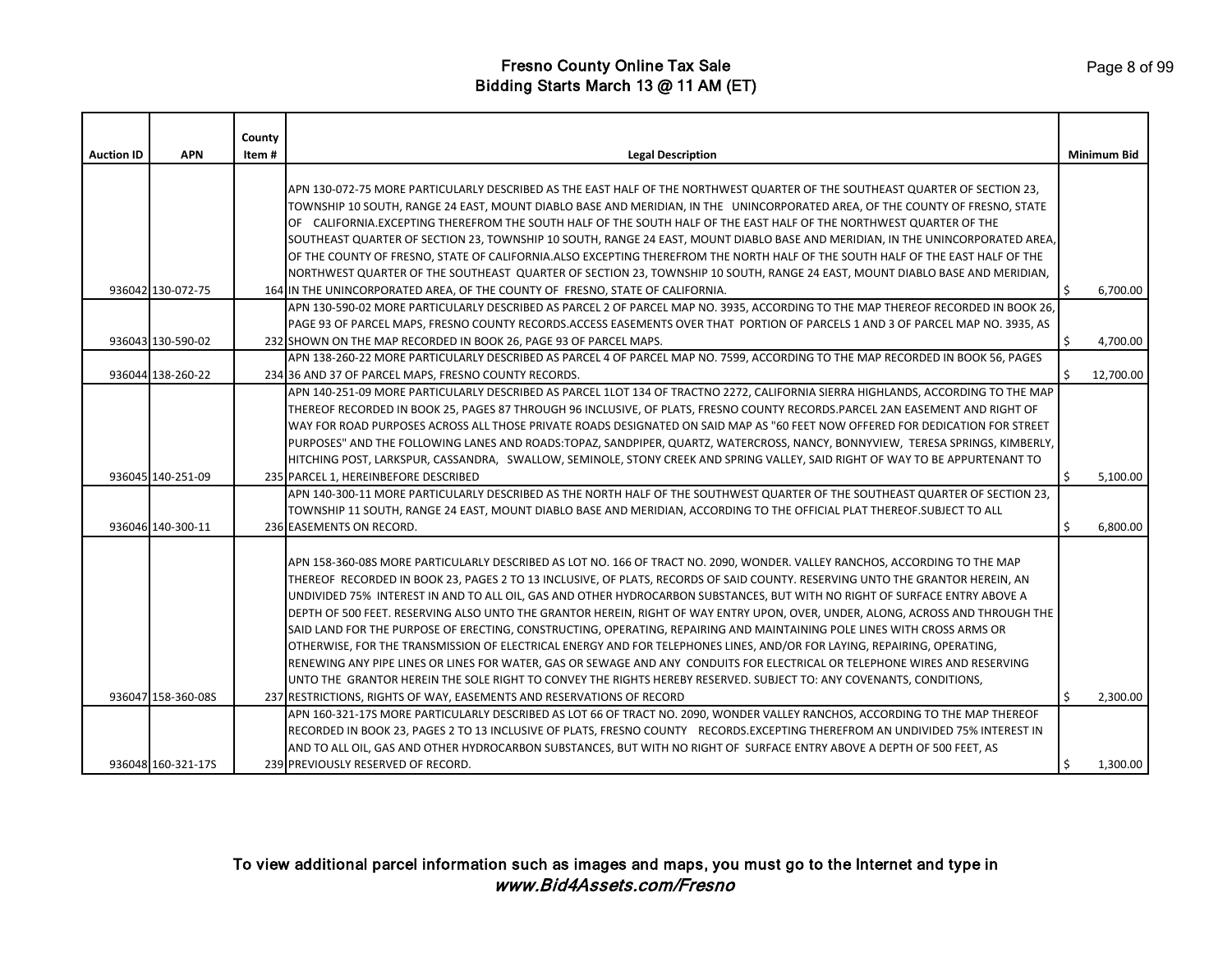|                   |                    | County |                                                                                                                                                                                                                                                                                                                                                                                                                                                                                                                                                                                                                                                                                                                                                                                                                                                                                                                                                                                                                                                                                                                                                                                             |    |                    |
|-------------------|--------------------|--------|---------------------------------------------------------------------------------------------------------------------------------------------------------------------------------------------------------------------------------------------------------------------------------------------------------------------------------------------------------------------------------------------------------------------------------------------------------------------------------------------------------------------------------------------------------------------------------------------------------------------------------------------------------------------------------------------------------------------------------------------------------------------------------------------------------------------------------------------------------------------------------------------------------------------------------------------------------------------------------------------------------------------------------------------------------------------------------------------------------------------------------------------------------------------------------------------|----|--------------------|
| <b>Auction ID</b> | <b>APN</b>         | Item#  | <b>Legal Description</b>                                                                                                                                                                                                                                                                                                                                                                                                                                                                                                                                                                                                                                                                                                                                                                                                                                                                                                                                                                                                                                                                                                                                                                    |    | <b>Minimum Bid</b> |
|                   |                    |        | APN 160-321-18S MORE PARTICULARLY DESCRIBED AS LOT 67 OF TRACT NO. 2090, WONDER VALLEY RANCHOS, ACCORDING TO THE MAP THEREOF<br>RECORDED IN BOOK 23, PAGES 2 TO 13 INCLUSIVE OF PLATS, FRESNO COUNTY RECORDS.EXCEPTING THEREFROM AN UNDIVIDED 75% INTEREST IN<br>AND TO ALL OIL, GAS AND OTHER HYDROCARBON SUBSTANCES, BUT WITH NO RIGHT OF SURFACE ENTRY ABOVE A DEPTH OF 500 FEET, AS                                                                                                                                                                                                                                                                                                                                                                                                                                                                                                                                                                                                                                                                                                                                                                                                     |    |                    |
|                   | 936049 160-321-18S |        | 240 PREVIOUSLY RESERVED OF RECORD.                                                                                                                                                                                                                                                                                                                                                                                                                                                                                                                                                                                                                                                                                                                                                                                                                                                                                                                                                                                                                                                                                                                                                          | Ŝ  | 1,300.00           |
|                   | 936050 160-392-10S |        | APN 160-392-10S MORE PARTICULARLY DESCRIBED AS LOT 179 OF TRACT NO. 2111, WONDER VALLEY RANCHOS NO. 2, ACCORDING TO THE MAP<br>THEREOF RECORDED JULY 12, 1966 IN BOOK 23 PAGE 22 OF MAPS, RECORDS OF SAID COUNTY. EXCEPTING THEREFROM AN UNDIVIDED 75%<br>241 INTEREST IN AND TO ALL OIL, GAS AND OTHER HYDROCARBON SUBSTANCES, BUT WITH NO RIGHT OF SURFACE ENTRY ABOVE A DEPTH OF 500 FEET                                                                                                                                                                                                                                                                                                                                                                                                                                                                                                                                                                                                                                                                                                                                                                                                | Ŝ. | 4,500.00           |
|                   |                    |        | APN 185-360-27S MORE PARTICULARLY DESCRIBED AS LOT NO. 399 OF TRACT NO. 2202, SQUAW VALLEY RANCHES NO. 5, ACCORDING TO THE MAP<br>THEREOF RECORDED OCTOBER 15, 1968 IN BOOK 24, PAGES 42 TO 58, INCLUSIVE OF PLATS, FRESNO COUNTY RECORDS.EXCEPTING THEREFROM SAID<br>PARCEL 1, 75% OF ALL OIL, GAS, MINERAL AND OTHER HYDROCARBON SUBSTANCES LYING BELOW A DEPTH OF 500 FEET FROM THE SURFACE OF SAID<br>LAND, BUT WITHOUT THE RIGHT OF ENTRY UPON ANY PORTION OF THE SURFACE ABOVE A DEPTH OF 500 FEET, TO TAKE, MARKET, MINE, EXPLORE<br>OR DRILL FOR SAME, AS RESERVED BY LAND DYNAMICS IN DEED RECORDED JANUARY 13, 1978 IN BOOK 6951 PAGE 839 OF OFFICIAL RECORDS,<br>DOCUMENT NO. 4474.PARCEL 2:AN EASEMENT AND RIGHT OF WAY FOR ROAD PURPOSES ACROSS ALL THOSE PRIVATE ROADS DESIGNATED ON SAID<br>MAP AS"60 FEET OFFERED FOR DEDICATION FOR PUBLIC UTILITIES AND ROAD PURPOSES", AND THE FOLLOWING LANES: TUMBLEWEED, ANTELOPE,<br>QUAIL, BUTTERCUP, COYOTE, HICKORY, PUMA, WOLVERINE, BRONCO, FAWN, COUGAR, PEACOCK, OTTER, RAVEN, MAGPIE, SUNFLOWER,<br>ARROWHEAD, BEAVER, CROW, HONEYSUCKLE, HUMMINGBIRD, MISTLETOE AND DAISY, SAID RIGHT OF WAY TO BE APPURTENANT TO PARCEL 1, |    |                    |
|                   | 936051 185-360-27S |        | 244 HEREINABOVE DESCRIBED                                                                                                                                                                                                                                                                                                                                                                                                                                                                                                                                                                                                                                                                                                                                                                                                                                                                                                                                                                                                                                                                                                                                                                   | Ŝ. | 11,100.00          |
|                   | 936052 185-360-31S |        | APN 185-360-31S MORE PARTICULARLY DESCRIBED AS PARCEL 1 LOT 403 OF TRACT NO. 2202, SQUAW VALLEY RANCHOS NO. 5, ACCORDING TO THE<br>MAP THEREOF RECORDED IN BOOK 24, PAGES 42 TO 58, INCLUSIVE, OF PLATS, FRESNO COUNTY RECORDS. EXCEPTING THEREFROM 75% OF ALL OIL,<br>GAS, MINERAL AND OTHER HYDROCARBON SUBSTANCES LYING BELOW A DEPTH OF 500 FEET FROM THE SURFACE OF SAID LAND, BUT WITHOUT THE<br>RIGHT OF ENTRY UPON ANY PORTION OF THE SURFACE ABOVE A DEPTH OF 500 FEET, TO TAKE, MARKET, MINE, EXPLORE OR DRILL FOR SAMEPARCEL<br>2 AN EASEMENT AND RIGHT OF WAY FOR ROAD PURPOSES ACROSS ALL THOSE PRIVATE ROADS DESIGNATED ON SAID MAP AS "60 FEET OFFERED FOR<br>DEDICATION FOR PUBLIC UTILITIES AND ROAD PURPOSES", AND THE FOLLOWING LANES: TUMBLEWEED, ANTELOPE, QUAIL, BUTTERCUP, COYOTE,<br>HICKORY, PUMA, WOLVERINE, BRONCO, FAWN, COUGAR, PEACOCK, OTTER, RAVEN, MAGPIE, SUNFLOWER, ARROWHEAD, BEAVER, CROW,<br>165 HONEYSUCKLE, HUMMINGBIRD, MISTLETOE AND DAISY, SAID RIGHT OF WAY TO BE APPURTENANT TO PARCEL 1, HEREINBEFORE DESCRIBED.                                                                                                                              | Ś  | 4,100.00           |
|                   |                    |        |                                                                                                                                                                                                                                                                                                                                                                                                                                                                                                                                                                                                                                                                                                                                                                                                                                                                                                                                                                                                                                                                                                                                                                                             |    |                    |
|                   | 936053 190-020-15  |        | APN 190-020-15 MORE PARTICULARLY DESCRIBED AS ENGLISH HILL QUARTZ MINE, LOT 3900A, 600 BY 1500 FEET IN SECTION 4, TOWNSHIP 14<br>245 SOUTH, RANGE 26 EAST M.D.B.&M.                                                                                                                                                                                                                                                                                                                                                                                                                                                                                                                                                                                                                                                                                                                                                                                                                                                                                                                                                                                                                         | \$ | 4,000.00           |
|                   |                    |        | APN 190-070-14 MORE PARTICULARLY DESCRIBED AS THE FOLLOWING DESCRIBED MINING CLAIMS LOCATED IN SECTION 4, 9, 10 AND 13 IN                                                                                                                                                                                                                                                                                                                                                                                                                                                                                                                                                                                                                                                                                                                                                                                                                                                                                                                                                                                                                                                                   |    |                    |
|                   | 936054 190-070-14  |        | TOWNSHIP 14 SOUTH, RANGE 26 EAST, M.D.B.&M.INDEPENDENCE MINE, MINNESOTA NO. 1 MINE, MINNESOTA NO. 2 MINE, BRUSHEY RIDGE NO. 1<br>247 MINE, BRUSHEY RIDGE NO. 2 MINE, THE ROSE MINE, THE QUEEN MINE AND THE DIXIE QUEEN MINE.                                                                                                                                                                                                                                                                                                                                                                                                                                                                                                                                                                                                                                                                                                                                                                                                                                                                                                                                                                | Ś  | 8,100.00           |
|                   |                    |        |                                                                                                                                                                                                                                                                                                                                                                                                                                                                                                                                                                                                                                                                                                                                                                                                                                                                                                                                                                                                                                                                                                                                                                                             |    |                    |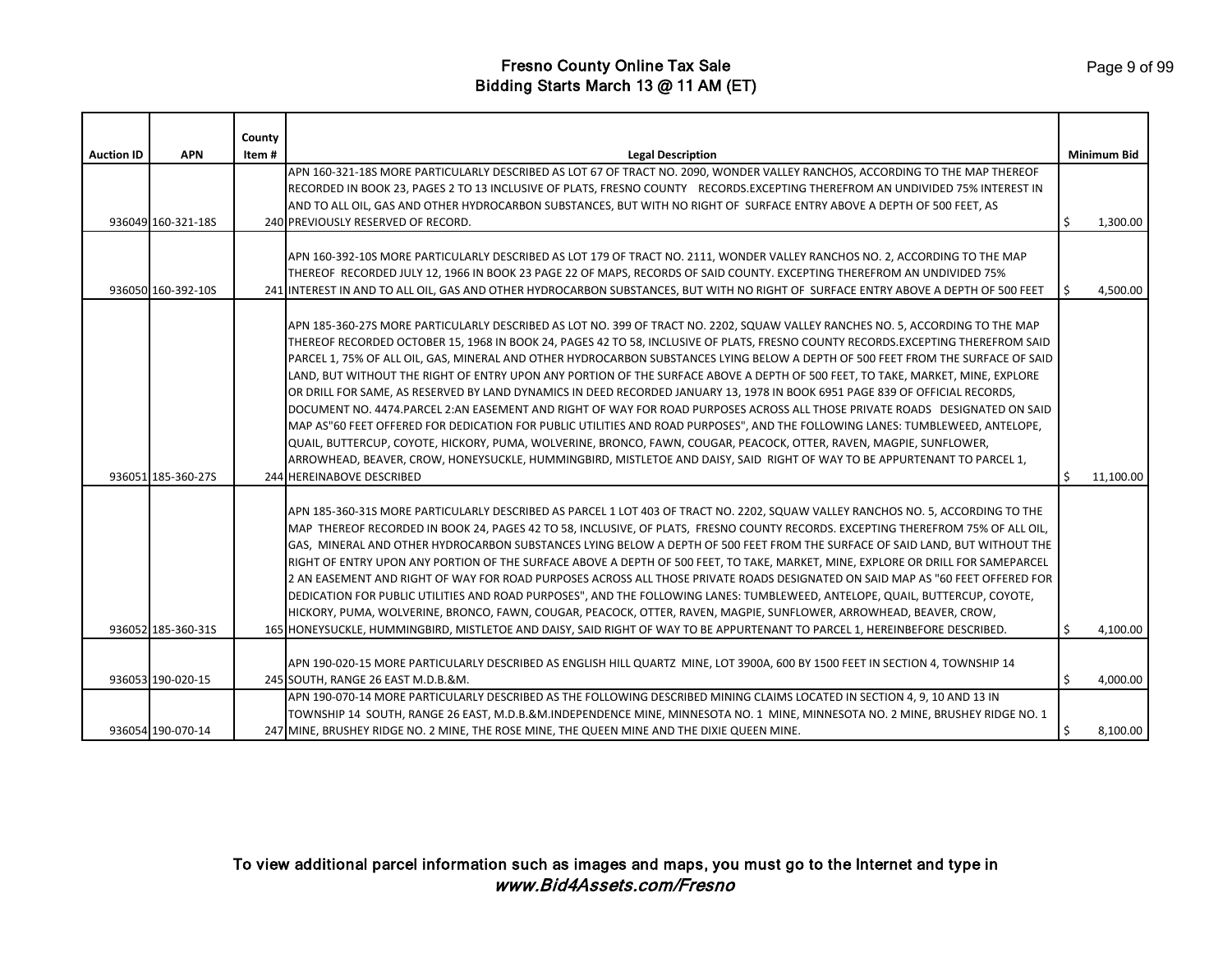| <b>Auction ID</b> | <b>APN</b>         | County<br>Item# | <b>Legal Description</b>                                                                                                                                                                                                                                             |    | <b>Minimum Bid</b> |
|-------------------|--------------------|-----------------|----------------------------------------------------------------------------------------------------------------------------------------------------------------------------------------------------------------------------------------------------------------------|----|--------------------|
|                   |                    |                 | APN 190-100-01S MORE PARTICULARLY DESCRIBED AS PARCEL 1:LOT 258 OF TRACT NO. 2157, SQUAW VALLEY RANCHOS, IN THE COUNTY OF FRESNO,<br>STATE OF CALIFORNIA, ACCORDING TO THE MAP THEREOF RECORDED IN BOOK 23 PAGES 69 THROUGH 82, INCLUSIVE, OF PLATS, RECORDS OF SAID |    |                    |
|                   |                    |                 | COUNTY.PARCEL 2:AN EASEMENT AND RIGHT OF WAY FOR ROAD PURPOSES ACROSS ALL THOSE PRIVATE ROADS DESIGNATED ON SAID MAP IS                                                                                                                                              |    |                    |
|                   |                    |                 | "ACCESS EASEMENT 60 FEET WIDE", "60 FOOT EASEMENT FOR ACCESS TO ADJOINING LOTS", AND THE FOLLOWING LANES: SAGE, HAWTHORNE,<br>CARDINAL, MALLOW, MINOSA, BAY, BOXALDER, SUMAC, SPEARMINT, PRIMROSE, BARBERRY, WAXBERRY AND SWEETBRIAR, SAID RIGHT OF WAY TO           |    |                    |
|                   | 936055 190-100-01S |                 | 182 BE APPURTENANT TO PARCEL 1, HEREINBEFORE DESCRIBED                                                                                                                                                                                                               | Ś. | 3,700.00           |
|                   |                    |                 | APN 190-140-13S MORE PARTICULARLY DESCRIBED AS LOT 298 OF TRACT NO. 2157, SQUAW VALLEY RANCHOS, IN THE COUNTY OF FRESNO, STATE OF                                                                                                                                    |    |                    |
|                   |                    |                 | CALIFORNIA, ACCORDING TO THE MAP THEREOF RECORDED IN BOOK 23 PAGES 69 THROUGH 82, INCLUSIVE, OF PLATS, RECORDS OF SAID COUNTY.                                                                                                                                       |    |                    |
|                   | 936056 190-140-13S |                 | 248 SUBJECT TO ALL EASEMENTS OF RECORD                                                                                                                                                                                                                               | \$ | 7,100.00           |
|                   |                    |                 | APN 190-140-23S MORE PARTICULARLY DESCRIBED AS LOT 288 OF TRACT NO. 2157, SQUAW VALLEY RANCHOS, IN THE COUNTY OF FRESNO, STATE OF<br>CALIFORNIA, ACCORDING TO THE MAP THEREOF RECORDED IN BOOK 23 PAGES 69 THROUGH 82, INCLUSIVE, OF PLATS, RECORDS OF SAID COUNTY.  |    |                    |
|                   | 936057 190-140-23S |                 | 249 SUBJECT TO ALL EASEMENTS OF RECORD                                                                                                                                                                                                                               | Ś. | 4,400.00           |
|                   |                    |                 | APN 190-200-04S MORE PARTICULARLY DESCRIBED AS LOT 99 OF TRACT NO. 2157, SQUAW VALLEY RANCHOS, ACCORDING TO THE MAP THEREOF                                                                                                                                          |    |                    |
|                   |                    |                 | RECORDED IN BOOK 23 PAGES 69 TO 82 INCLUSIVE, OF PLATS, FRESNO COUNTY RECORDS. EXCEPTING THEREFROM 75% OF ALL OIL, GAS, MINERALS                                                                                                                                     |    |                    |
|                   |                    |                 | AND OTHER HYDROCARBONS SUBSTANCES LYING BELOW A DEPTH OF 500 FEET FROM THE SURFACE OF SAID LAND, BUT WITHOUT THE RIGHT OF                                                                                                                                            |    |                    |
|                   |                    |                 | ENTRY UPON ANY PORTION OF THE SURFACE ABOVE A DEPTH OF 500 FEET, TO TAKE, MARKET, MINE, EXPLORE OR DRILL FOR SAME AS RESERVED BY                                                                                                                                     |    |                    |
|                   | 936058 190-200-04S |                 | LAND DYNAMICS, A CALIFORNIA CORPORATION, IN THE DEED RECORDED FEBRUARY 28, 1973 IN BOOK 6134 PAGE 356 OF OFFICIAL RECORDS,<br>51 DOCUMENT NO. 19844.                                                                                                                 | Ŝ. | 7,800.00           |
|                   |                    |                 |                                                                                                                                                                                                                                                                      |    |                    |
|                   |                    |                 | APN 190-220-41 MORE PARTICULARLY DESCRIBED AS PARCEL 1:LOT 314 OF TRACT NO. 2240, BONADELLE SIERRA HEIGHLANDS, ACCORDING TO THE                                                                                                                                      |    |                    |
|                   |                    |                 | MAP THEREOF RECORDED IN BOOK 25 PAGES 4 THROUGH 25, INCLUSIVE, OF PLATS, FRESNO COUNTY RECORDS.PARCEL 2:AN EASEMENT AND RIGHT                                                                                                                                        |    |                    |
|                   |                    |                 | OF WAY FOR ROAD PURPOSES ACROSS ALL THOSE PRIVATE ROADS DESIGNATED ON SAID MAP AS"60 FT. NOW OFFERED FOR DEDICATION FOR STREET                                                                                                                                       |    |                    |
|                   |                    |                 | PURPOSES AND FOR PUBLIC UTILITIES", AND THE FOLLOWING LANES:WINESAP, TOTEM, PEBBLE, SCOUT, RIPPLE, CLEARVIEW, FEATHER, ARTESIA,                                                                                                                                      |    |                    |
|                   |                    |                 | DEARBROOK, BAYWOOD, ARGENBRIGHT, SHADYBROOK, LOGANBERRY, SHOREWOOD, WILLOWOOD, ROUNDTREE, PEPPERWEED, CLOVER,                                                                                                                                                        |    |                    |
|                   | 936059 190-220-41  |                 | 250 CORNFLOWER, IRIS AND RUSTIC; SAID RIGHT OF WAY TO BE APPURTENANT TO PARCEL 1, HEREINABOVE DESCRIBED                                                                                                                                                              | Ś. | 2,800.00           |
|                   |                    |                 | APN 190-271-13S MORE PARTICULARLY DESCRIBED AS LOT 383 OF TRACT NO. 2240, BONADELLE SIERRA HIGHLANDS, ACCORDING TO THE MAP                                                                                                                                           |    |                    |
|                   |                    |                 | THEREOF RECORDED DECEMBER 31, 1969, IN BOOK 25 PAGES 4 TO 25, INCLUSIVE, OF PLATS, FRESNO COUNTY RECORDS.PARCEL 2 AN EASEMENT                                                                                                                                        |    |                    |
|                   |                    |                 | AND RIGHT OF WAY FOR ROAD PURPOSES ACROSS ALL THOSE PRIVATE ROADS DESIGNATED ON SAID MAP AS "60 FEET NOW OFFERED FOR                                                                                                                                                 |    |                    |
|                   |                    |                 | DEDICATION FOR STREET PURPOSES AND FOR PUBLIC UTILITIES," AND THE FOLLOWING LANES:WINESAP, TOTEM, PEBBLE, SCOUT, RIPPLE,                                                                                                                                             |    |                    |
|                   |                    |                 | CLEARVIEW, FEATHER, ARTESIA, DEERBROOK, BAYWOOD, ARGENBRIGHT, SHADYBROOK, LOGANBERRY, SHOREWOOD, WILLOWWOOD, ROUNDTREE,                                                                                                                                              |    |                    |
|                   | 936060 190-271-13S |                 | 251 PEPPERWEED, CLOVER, CORNFLOWER, IRIS AND RUSTIC, SAID RIGHT OF WAY TO BE APPURTENANT TO PARCEL 1, HEREINABOVE DESCRIBED                                                                                                                                          | Ŝ. | 3,800.00           |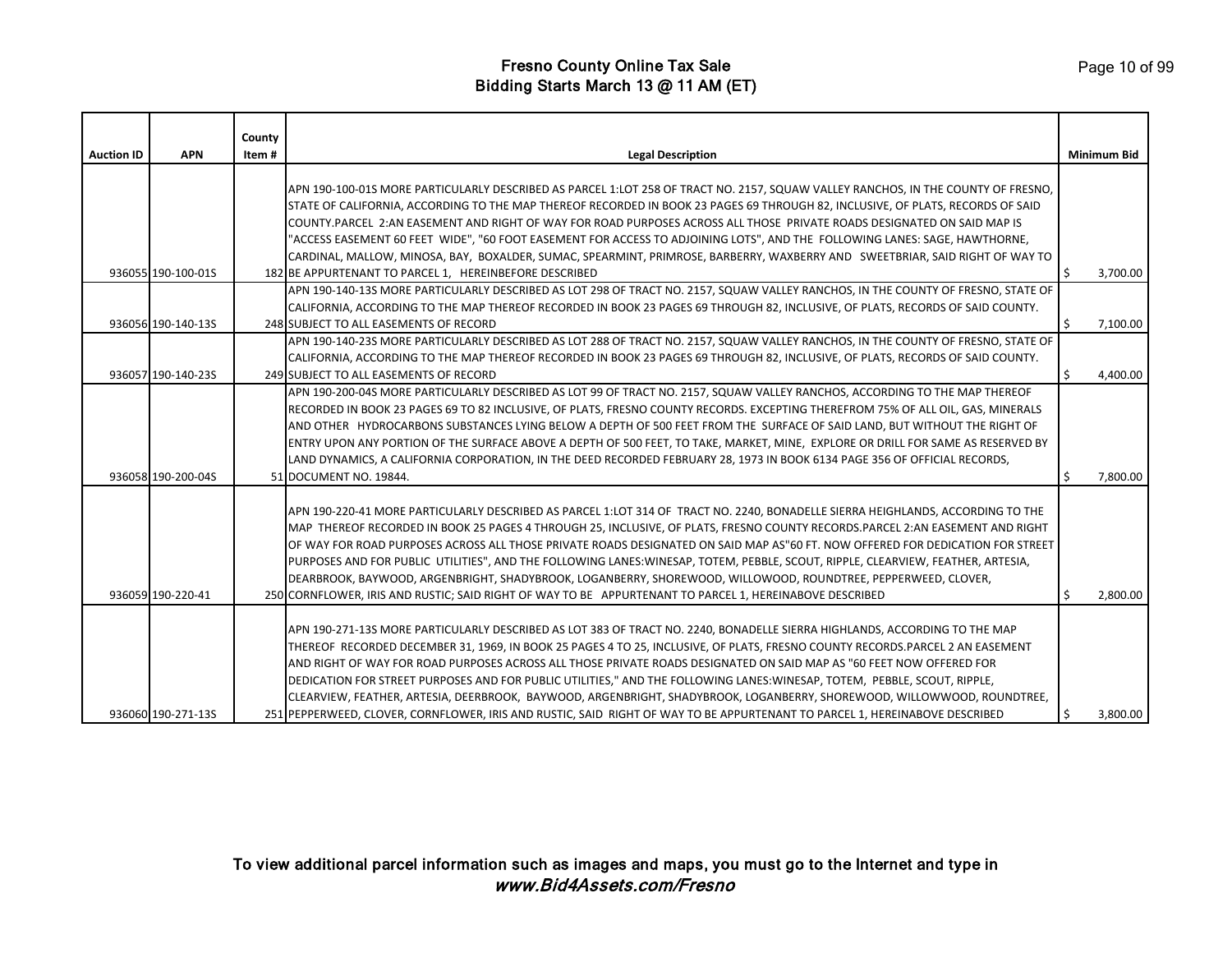|                   |                   | County |                                                                                                                                                                                                                                                                             |     |                    |
|-------------------|-------------------|--------|-----------------------------------------------------------------------------------------------------------------------------------------------------------------------------------------------------------------------------------------------------------------------------|-----|--------------------|
| <b>Auction ID</b> | <b>APN</b>        | Item#  | <b>Legal Description</b>                                                                                                                                                                                                                                                    |     | <b>Minimum Bid</b> |
|                   |                   |        | APN 190-300-44 MORE PARTICULARLY DESCRIBED AS PARCEL 1 LOT 487 OF TRACT NO 2240 OF BONADELLE SIERRA HIGHLANDS, IN THE COUNTY OF                                                                                                                                             |     |                    |
|                   |                   |        | FRESNO, STATE OF CALIFORNIA ACCORDING TO THE MAP THEREOF RECORDED IN BOOK 25 PAGES 4 TO 25 INCLUSIVE OF PLATS, FRESNO COUNTY                                                                                                                                                |     |                    |
|                   |                   |        | RECORDSPARCEL 2 AN EASEMENT AND RIGHT OF WAY FOR ROAD PURPOSES ACROSS ALL THOSE PRIVATE ROADS DESIGNATED ON SAID MAP AS "60                                                                                                                                                 |     |                    |
|                   |                   |        | FEET NOW OFFERED FOR DEDICATION FOR STREET PURPOSES AND FOR PUBLIC UTILITIES," AND THE FOLLOWING LANES:WINESAP, TOTEM, PEBBLE,                                                                                                                                              |     |                    |
|                   |                   |        | SCOUT, RIPPLE, CLEARVIEW, FEATHER, ARTESIA, DEERBROOK, BAYWOOD, ARGENBRIGHT, SHADYBROOK, LOGANBERRY, SHOREWOOD,                                                                                                                                                             |     |                    |
|                   |                   |        | WILLOWWOOD, ROUNDTREE, PEPPERWEED, CLOVER, CORNFLOWER, IRIS AND RUSTIC, SAID RIGHT OF WAY TO BE APPURTENANT TO PARCEL 1,                                                                                                                                                    |     |                    |
|                   | 936061 190-300-44 |        | <b>183 HEREINABOVE DESCRIBED</b>                                                                                                                                                                                                                                            | Ŝ.  | 2,600.00           |
|                   |                   |        | APN 190-300-45 MORE PARTICULARLY DESCRIBED AS PARCEL 1 LOT 486 OF TRACT NO 2240 OF BONADELLE SIERRA HIGHLANDS, IN THE COUNTY OF                                                                                                                                             |     |                    |
|                   |                   |        | FRESNO, STATE OF CALIFORNIA ACCORDING TO THE MAP THEREOF RECORDED IN BOOK 25 PAGES 4 TO 25 INCLUSIVE OF PLATS, FRESNO COUNTY                                                                                                                                                |     |                    |
|                   |                   |        | RECORDSPARCEL 2 AN EASEMENT AND RIGHT OF WAY FOR ROAD PURPOSES ACROSS ALL THOSE PRIVATE ROADS DESIGNATED ON SAID MAP AS "60                                                                                                                                                 |     |                    |
|                   |                   |        | FEET NOW OFFERED FOR DEDICATION FOR STREET PURPOSES AND FOR PUBLIC UTILITIES," AND THE FOLLOWING LANES:WINESAP, TOTEM, PEBBLE,                                                                                                                                              |     |                    |
|                   |                   |        | SCOUT, RIPPLE, CLEARVIEW, FEATHER, ARTESIA, DEERBROOK, BAYWOOD, ARGENBRIGHT, SHADYBROOK, LOGANBERRY, SHOREWOOD,                                                                                                                                                             |     |                    |
|                   |                   |        | WILLOWWOOD, ROUNDTREE, PEPPERWEED, CLOVER, CORNFLOWER, IRIS AND RUSTIC, SAID RIGHT OF WAY TO BE APPURTENANT TO PARCEL 1,                                                                                                                                                    |     |                    |
|                   | 936062 190-300-45 |        | 184 HEREINABOVE DESCRIBED                                                                                                                                                                                                                                                   | Ś.  | 2,700.00           |
|                   |                   |        | APN 190-350-03 MORE PARTICULARLY DESCRIBED AS LOT 784 OF TRACT NO. 2279, CALIFORNIA SIERRA HIGHLANDS NO. 3, IN THE COUNTY OF                                                                                                                                                |     |                    |
|                   |                   |        | FRESNO, STATE OF CALIFORNIA, ACCORDING TO THE MAP THEREOF RECORDED IN BOOK 26, PAGES 52 THROUGH 80 INCLUSIVE OF PLATS, FRESNO                                                                                                                                               |     |                    |
|                   | 936063 190-350-03 |        | <b>252 COUNTY RECORDS</b>                                                                                                                                                                                                                                                   | Ŝ.  | 4,500.00           |
|                   |                   |        |                                                                                                                                                                                                                                                                             |     |                    |
|                   |                   |        | APN 190-370-56 MORE PARTICULARLY DESCRIBED AS LOT 495 OF TRACT NO. 2279, CALIFORNIA SIERRA HIGHLANDS NO. 3,AS PER MAP THEREOF                                                                                                                                               |     |                    |
|                   | 936064 190-370-56 |        | 253 RECORDED MARCH 10, 1972 IN THE OFFICE OF THE COUNTY RECORDER OF SAID FRESNO COUNTY IN BOOK 26 OF PLATS,AT PAGES 52 THROUGH 80                                                                                                                                           | \$. | 2,400.00           |
|                   |                   |        | APN 190-380-56 MORE PARTICULARLY DESCRIBED AS LOT NO.403 OF TRACT NO. 2279, CALIFORNIA SIERRA HIGHLANDS NO. 3,AS PER MAP THEREOF                                                                                                                                            |     |                    |
|                   |                   |        | RECORDED MARCH 10, 1972 IN THE OFFICE OF THE COUNTY RECORDER OF SAID FRESNO COUNTY IN BOOK 26 OF PLATS, AT PAGES 52 THROUGH 80,                                                                                                                                             |     |                    |
|                   | 936065 190-380-56 |        | 254 FRESNO COUNTY RECORDS                                                                                                                                                                                                                                                   | Ś.  | 5,300.00           |
|                   |                   |        | APN 190-400-04 MORE PARTICULARLY DESCRIBED AS LOT NO.4 OF TRACT NO. 2279, CALIFORNIA SIERRA HIGHLANDS NO. 3,AS PER MAP THEREOF                                                                                                                                              |     |                    |
|                   |                   |        | RECORDED MARCH 10, 1972 IN THE OFFICE OF THE COUNTY RECORDER OF SAID FRESNO COUNTY IN BOOK 26 OF PLATS, AT PAGES 52 THROUGH 80,                                                                                                                                             |     |                    |
|                   | 936066 190-400-04 |        | 255 FRESNO COUNTY RECORDS                                                                                                                                                                                                                                                   | Ŝ.  | 4,800.00           |
|                   |                   |        |                                                                                                                                                                                                                                                                             |     |                    |
|                   |                   |        | APN 195-080-45 MORE PARTICULARLY DESCRIBED AS THAT PORTION OF THE NORTHWEST QUARTER OF SECTION 27, TOWNSHIP 14 SOUTH, RANGE                                                                                                                                                 |     |                    |
|                   |                   |        | 27 EAST, MOUNT DIABLO BASE AND MERIDIAN, MORE PARTICULARLY DESCRIBED AS FOLLOWS: COMMENCING AT THE NORTHWEST CORNER OF SAID                                                                                                                                                 |     |                    |
|                   |                   |        | SECTION 27, THENCE SOUTH 01 DEG. 01' 00" WEST ALONG THE WEST LINE OF SAID SECTION A DISTANCE OF 1316.14 FEET; THENCE SOUTH 89 DEG.                                                                                                                                          |     |                    |
|                   |                   |        | 10' 02" EAST A DISTANCE OF 277.32 FEET TO THE TRUE POINT OF BEGINNING FOR THIS DESCRIBED PARCEL; THENCE CONTINUING SOUTH 89 DEG. 10'<br>02" EAST A DISTANCE OF 662.62 FEET; THENCE SOUTH 01 DEG. 33' 550'WEST A DISTANCE OF 105.50 FEET TO THE CENTERLINE OF AN EXISTING 60 |     |                    |
|                   |                   |        | FOOT WIDE NON-EXCLUSIVE ACCESS EASEMENT, THENCE SOUTHWESTERLY ALONG SAID CENTER -LINE A DISTANCE OF 42.67 FEET ALONG THE ARC                                                                                                                                                |     |                    |
|                   |                   |        | OF A CURVE CONCAVE SOUTHEAST HAVING A RADIUS OF 175.00 FEET THROUGH A CENTRAL ANGLE OF 13 DEG. 58' 19" AND A RADIAL BEARING OF                                                                                                                                              |     |                    |
|                   |                   |        | SOUTH 54 DEG. 43' 18" EAST; THENCE SOUTH 21 DEG. 18' 23" WEST A DISTANCE OF 160.50 FEET; THENCE SOUTHWESTERLY A DISTANCE OF 53.85                                                                                                                                           |     |                    |
|                   |                   |        | FEET ALONG THE ARC OF A CURVE CONCAVE NORTHWEST, HAVING A RADIUS OF 350.00 FEET THROUGH A CENTRAL ANGLE OF 8 DEG. 48' 570;                                                                                                                                                  |     |                    |
|                   |                   |        | THENCE LEAVING SAID CENTERLINE, NORTH 90 DEG. 00',00"WEST A DISTANCE OF 567.40 FEET; THENCE NORTH 01 DEG. 33' 52" EAST A DISTANCE OF                                                                                                                                        |     |                    |
|                   |                   |        | 350.71 FEET TO THE POINT OF BEGINNING AND THE END OF THIS DESCRIBED PARCEL CONTAINING 5.00 ACRES A LITTLE MORE OR LESSSUBJECT TO ALL                                                                                                                                        |     |                    |
|                   | 936067 195-080-45 |        | 256 EASEMENTS OF RECORD.                                                                                                                                                                                                                                                    | Ŝ.  | 21,500.00          |
|                   |                   |        |                                                                                                                                                                                                                                                                             |     |                    |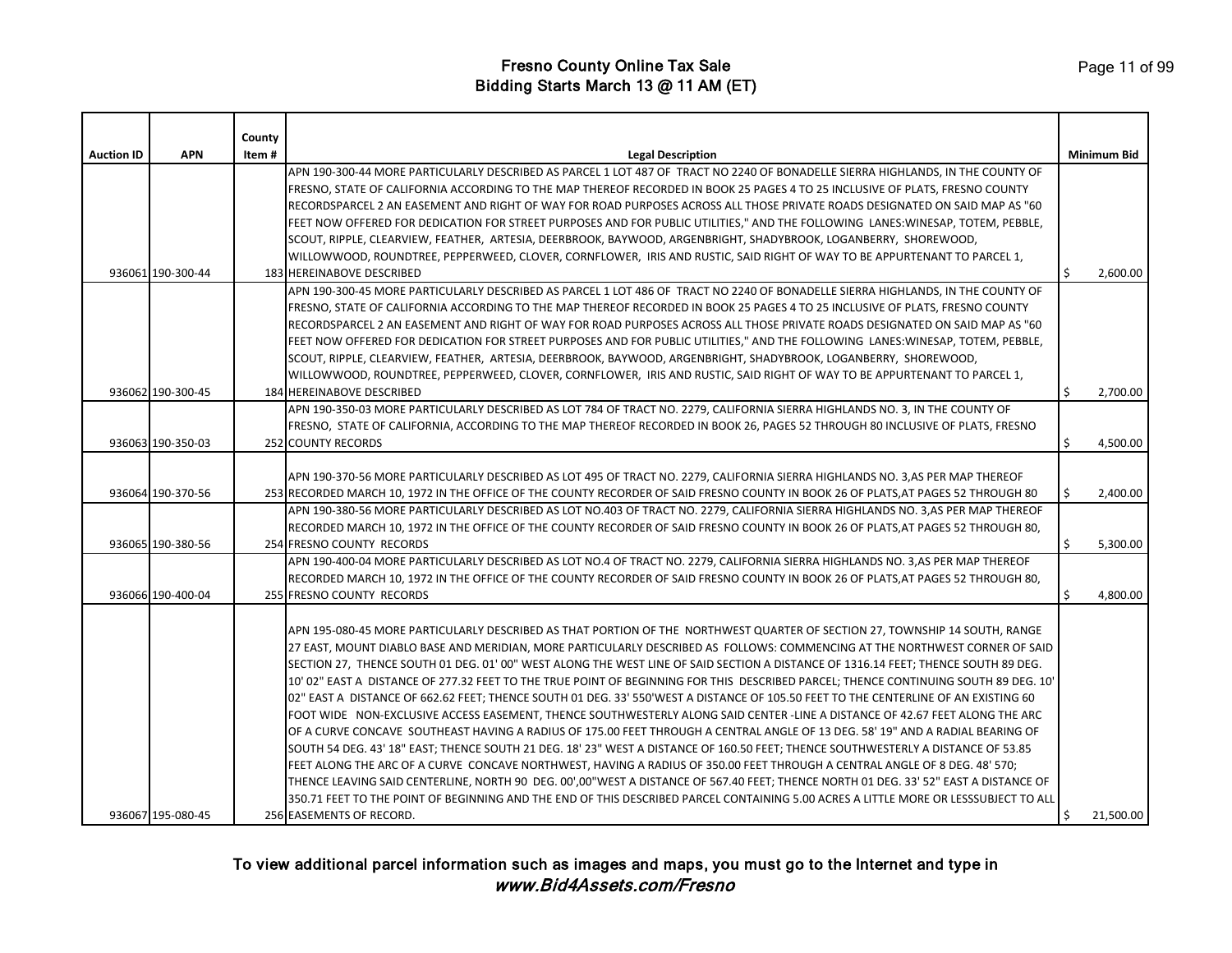| <b>Auction ID</b> | <b>APN</b>         | County<br>Item# | <b>Legal Description</b>                                                                                                                                                                                                                                                                                                                                                                                                                                                                                                                                                                                                                                                                                                                                                                                                                                                                                                                                                                                                                                                                                                                                                                                                                                                                                                                                                                                                                                                                                                                                                                                                                                                                                                                                                                                                                                                                                                                                                                                                                                                                  |    | <b>Minimum Bid</b> |
|-------------------|--------------------|-----------------|-------------------------------------------------------------------------------------------------------------------------------------------------------------------------------------------------------------------------------------------------------------------------------------------------------------------------------------------------------------------------------------------------------------------------------------------------------------------------------------------------------------------------------------------------------------------------------------------------------------------------------------------------------------------------------------------------------------------------------------------------------------------------------------------------------------------------------------------------------------------------------------------------------------------------------------------------------------------------------------------------------------------------------------------------------------------------------------------------------------------------------------------------------------------------------------------------------------------------------------------------------------------------------------------------------------------------------------------------------------------------------------------------------------------------------------------------------------------------------------------------------------------------------------------------------------------------------------------------------------------------------------------------------------------------------------------------------------------------------------------------------------------------------------------------------------------------------------------------------------------------------------------------------------------------------------------------------------------------------------------------------------------------------------------------------------------------------------------|----|--------------------|
|                   |                    |                 |                                                                                                                                                                                                                                                                                                                                                                                                                                                                                                                                                                                                                                                                                                                                                                                                                                                                                                                                                                                                                                                                                                                                                                                                                                                                                                                                                                                                                                                                                                                                                                                                                                                                                                                                                                                                                                                                                                                                                                                                                                                                                           |    |                    |
|                   | 936068 303-113-09  |                 | APN 303-113-09 MORE PARTICULARLY DESCRIBED AS THE LAND REFERRED TO HEREIN BELOW IS SITUATED IN THE CITY OF FRESNO, COUNTY OF<br>FRESNO, STATE OF CALIFORNIA, AND IS DESCRIBED AS FOLLOWS: LOTS 20 AND 21 IN BLOCK 13 OF THE TOWNSITE OF PINEDALE, ACCORDING TO THE<br>257 MAP THEREOF RECORDED IN BOOK 9, PAGE 92-93 OF PLATS, IN THE OFFICE OF THE COUNTY RECORDER OF SAID COUNTY IN THE CITY OF FRESNO.                                                                                                                                                                                                                                                                                                                                                                                                                                                                                                                                                                                                                                                                                                                                                                                                                                                                                                                                                                                                                                                                                                                                                                                                                                                                                                                                                                                                                                                                                                                                                                                                                                                                                 | Ŝ. | 9,200.00           |
|                   | 936069 303-161-46  |                 | APN 303-161-46 MORE PARTICULARLY DESCRIBED AS LOTS 33, 34 AND 35 IN BLOCK 27 OF THE TOWNSITE OF PINEDALE, ACCORDING TO THE MAP<br>258 THEREOF RECORDED IN BOOK 9, PAGE 92-93 OF PLATS, IN THE OFFICE OF THE COUNTY RECORDER OF SAID COUNTY IN THE CITY OF FRESNO.                                                                                                                                                                                                                                                                                                                                                                                                                                                                                                                                                                                                                                                                                                                                                                                                                                                                                                                                                                                                                                                                                                                                                                                                                                                                                                                                                                                                                                                                                                                                                                                                                                                                                                                                                                                                                         | Ś  | 24,900.00          |
|                   | 936070 308-021-73  |                 | UNDIVIDED 50% INTEREST IN APN 308-021-73 03 MORE PARTICULARLY DESCRIBED AS REAL PROPERTY SITUATE IN THE UNINCORPORATED AREA,<br>COUNTY OF FRESNO, STATE OF CALIFORNIA, DESCRIBED AS FOLLOWS:THE WEST HALF OF THE SOUTHEAST QUARTER OF THE NORTHEAST QUARTER OF<br>SECTION 12, TOWNSHIP 13 SOUTH, RANGE 22 EAST MOUNT DIABLO BASE AND MERIDIAN, ACCORDING TO THE OFFICIAL PLAT THEREOF;EXCEPTING<br>THEREFROM THAT PORTION DESCRIBED AS FOLLOWS:BEGINNING AT THE NORTHWEST CORNER OF THE SOUTHEAST QUARTER OF THE NORTHEAST<br>QUARTER OF SAID SECTION 12 ; THENCE SOUTH 89 DEG 57-29-EAST ALONG THE NORTH LINE OF THE SOUTHEAST QUARTER OF THE NORTHEAST<br>QUARTER OF SAID SECTION 12, A DISTANCE OF 488.33 FEET; THENCE SOUTH 30 DEG 19-07" WEST A DISTANCE OF 284.14 FEET; THENCE SOUTH 22<br>DEG 54-38-WEST A DISTANCE OF 275.82 FEET; THENCE SOUTH 19 DEG 34-04-WEST A DISTANCE OF 328.25 FEET; THENCE SOUTH 2 DEG 17-461-<br>EAST, A DISTANCE OF. 103.52 FEET; THENCE NORTH 89 DEG 59-09-WEST A DISTANCE OF 131.95 FEET TO A POINT ON THE WEST LINE OF THE<br>SOUTHEAST QUARTER OF THE NORTHEAST QUARTER OF SAID SECTION 12 ; THENCE NORTH 0 DEG 00-51-EAST ALONG SAID WEST LINE A DISTANCE<br>OF 912.40 FEET TO THE POINT OF BEGINNING;ALSO EXCEPTING THEREFROM THE FOLLOWING DESCRIBED PROPERTY:COMMENCING AT THE<br>NORTHWEST CORNER OF THE SOUTHEAST QUARTER OF THE NORTHEAST QUARTER OF SAID SECTION 12; THENCE SOUTH 89 DEG 57-29-EAST<br>ALONG THE NORTH LINE OF THE SOUTHEAST QUARTER OF THE NORTHEAST QUARTER OF SAID SECTION 12 A DISTANCE OF 488.33 FEET; THENCE<br>SOUTH 30 DEG 19-07-WEST A DISTANCE OF 284.14 FEET; THENCE SOUTH 22 DEG 54-38-WEST A DISTANCE OF 275.82 FEET; THENCE SOUTH 19 DEG<br>34-04-WEST A DISTANCE OF 87.17 FEET TO THE TRUE POINT OF BEGINNING; THENCE CONTINUING SOUTH 19 DEG 34-04" WEST A DISTANCE OF<br>185.20 FEET; THENCE NORTH 86 DEG 35-21-EAST A DISTANCE OF 175.15 FEET; THENCE NORTH 20 DEG 36-48-EAST A DISTANCE OF 139.29 FEET;<br>166 THENCE NORTH 78 DEG 14-08-WEST A DISTANCE OF 165.32 FEET TO THE TRUE POINT OF BEGINNING. | Ŝ. | 9,400.00           |
|                   | 936071 310-090-88S |                 | APN 310-090-88S MORE PARTICULARLY DESCRIBED AS PARCEL 1: THE WEST 130FEET OF THE SOUTH 330 FEET OF THE SOUTHWEST QUARTER OF THE<br>SOUTHWEST QUARTER OF THE NORTHEAST QUARTER OF SECTION 36, TOWNSHIP 13 SOUTH, RANGE 21 EAST, MOUNT DIABLO BASE AND MERIDIAN,<br>IN THE COUNTY OF FRESNO, STATE OF CALIFORNIA, ACCORDING TO THE OFFICIAL PLAT THEREOF.PARCEL 2: THE WEST 407.63 FEET OF THE<br>FOLLOWING DESCRIBED PROPERTY: THE SOUTHWEST QUARTER OF THE SOUTHWEST QUARTER OF THE NORTHEAST QUARTER OF SECTION 36,<br>TOWNSHIP 13 SOUTH, RANGE 21 EAST, MOUNT DIABLO BASE AND MERIDIAN, IN THE COUNTY OF FRESNO, STATE OF CALIFORNIA, ACCORDING TO<br>THE OFFICIAL PLAT THEREOF; EXCEPTING THEREFROM THE SOUTH 330 FEET. EXCEPTING THEREFROM THE EAST 147.63 FEET OF THE WEST 407.63<br>FEET THEREOF.ALSO EXCEPTING FROM PARCELS 1 AND 2 ABOVE DESCRIBED, AN UNDIVIDED 1/2 INTEREST IN AND TO ALL OIL, GAS AND MINERAL<br>RIGHTS IN AND UNDER SAID PROPERTY AS RESERVED IN THE DEED FROM W.E. TALBOT AND LAURA G. TALBOT, RECORDED AUGUST 9, 1944 IN BOOK<br>186 2183, PAGE 444 OF OFFICIAL RECORDS, DOCUMENT NO. 20550.                                                                                                                                                                                                                                                                                                                                                                                                                                                                                                                                                                                                                                                                                                                                                                                                                                                                                                                                                                | \$ | 19,500.00          |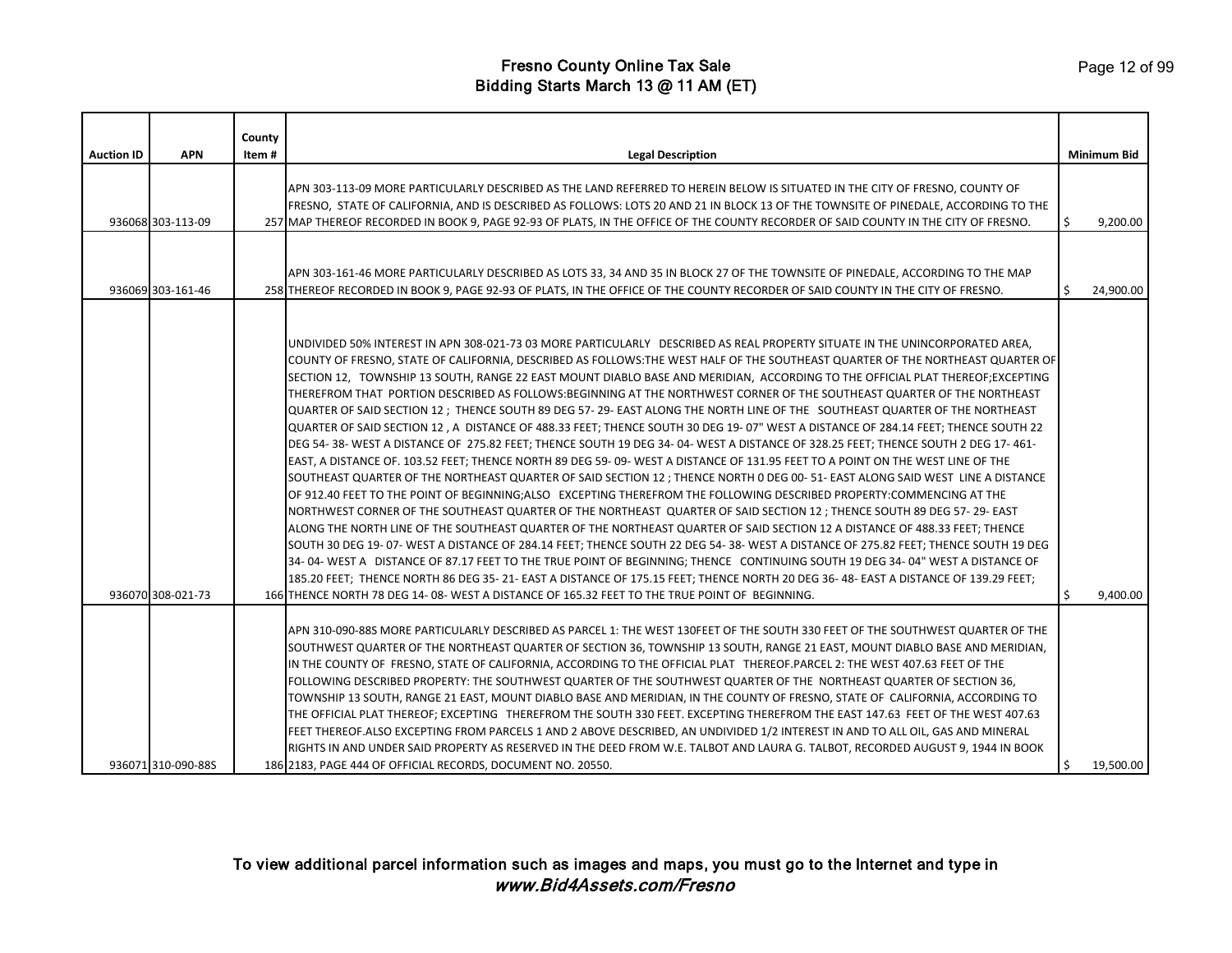| <b>Auction ID</b> | <b>APN</b>         | County<br>Item # | <b>Legal Description</b>                                                                                                            |    | <b>Minimum Bid</b> |
|-------------------|--------------------|------------------|-------------------------------------------------------------------------------------------------------------------------------------|----|--------------------|
|                   |                    |                  |                                                                                                                                     |    |                    |
|                   |                    |                  | APN 310-250-08S MORE PARTICULARLY DESCRIBED AS PARCEL A OF PARCEL MAP NO. 2140, ACCORDING TO THE MAP THEREOF RECORDED IN BOOK       |    |                    |
|                   |                    |                  | 12 PAGE 100 OF PARCEL MAPS, FRESNO COUNTY RECORDS.EXCEPTING THEREFROM ALL OIL, GAS, OTHER HYDROCARBON SUBSTANCES AND                |    |                    |
|                   | 936072 310-250-08S |                  | 259 MINERALS OF ANY KIND OR CHARACTER, IN, ON, OR THEREUNDER, AS RESERVED IN DEEDS OF RECORD IN THE CITY OF FRESNO.                 |    | 125.400.00         |
|                   |                    |                  |                                                                                                                                     |    |                    |
|                   |                    |                  | APN 313-570-15 MORE PARTICULARLY DESCRIBED AS "OUTLOT C OF TRACT 4706,IN THE CITY OF FRESNO, COUNTY OF FRESNO, STATE OF CALIFORNIA, |    |                    |
|                   | 936073 313-570-15  |                  | 115 ACCORDING TO THE MAP THEREOF RECORDED IN VOLUME 62, PAGES 11 AND 12 OF PLATS, FRESNO COUNTY RECORDS. " IN THE CITY OF FRESNO.   | Ŝ. | 30,500.00          |
|                   |                    |                  | APN 316-080-44S MORE PARTICULARLY DESCRIBED AS THAT PORTION OF LOT 26 OF TRACT NO. 1002, ROBB TRACT, IN THE COUNTY OF FRESNO,       |    |                    |
|                   |                    |                  | STATE OF CALIFORNIA ACCORDING TO THE MAP THEREOF RECORDED IN BOOK 14 PAGE 1 OF PLATS, IN THE OFFICE OF THE COUNTY RECORDER OF       |    |                    |
|                   |                    |                  | FRESNO COUNTY, DESCRIBED AS FOLLOWS: COMMENCING AT THE NORTHWEST CORNER OF SAID LOT 26, THENCE SOUTH 0 DEGREES 17 MINUTES           |    |                    |
|                   |                    |                  | EAST, ALONG THE WEST LINE OF SAID LOT 26, 125.00 FEET; THENCE NORTH 86 DEGREES 57 MINUTES EAST, AND PARALLEL TO THE NORTH LINE OF   |    |                    |
|                   |                    |                  | SAID LOT 26, 114.94 FEET; THENCE NORTH 0 DEGREES 17 MINUTES WEST AND PARALLEL TO THE WEST LINE OF SAID LOT 26, 125.00 FEET; THENCE  |    |                    |
|                   |                    |                  | SOUTH 86 DEGREES 57 MINUTES WEST, ALONG THE NORTH LINE OF SAID LOT 26, 114.94 FEET TO THE POINT OF BEGINNING. EXCEPTING FROM SAID   |    |                    |
|                   |                    |                  | LAND, AN UNDIVIDED 1/2 INTEREST IN ALL OIL, GAS AND OTHER HYDROCARBONS AND MINERALS, AS RESERVED BY A. MENDOZA AND CHARITY          |    |                    |
|                   |                    |                  | MENDOZA, HIS WIFE, AND JOSEPH B. MENDOZA AND IDA N. MENDOZA, HIS WIFE, IN DEED RECORDED JUNE 22, 1943 IN BOOK 2092 PAGE 238 OF      |    |                    |
|                   | 936074 316-080-44S |                  | <b>187 OFFICIAL RECORDS.</b>                                                                                                        | \$ | 6,700.00           |
|                   |                    |                  | APN 320-210-15 MORE PARTICULARLY DESCRIBED AS LOT 41 OF TRACT NO. 1109, ACREDALE, IN THE COUNTY OF FRESNO, STATE OF CALIFORNIA,     |    |                    |
|                   | 936075 320-210-15  |                  | 188 ACCORDING TO THE MAP THEREOF RECORDED IN BOOK 14 PAGE 72 OF PLATS, FRESNO COUNTY RECORDS                                        | S  | 5,100.00           |
|                   |                    |                  |                                                                                                                                     |    |                    |
|                   |                    |                  | APN 326-240-02 MORE PARTICULARLY DESCRIBED AS LOT 2 OF TRACT NO.5206, RUNNING HORSE, ACCORDING TO THE MAP THEREOF RECORDED IN       |    |                    |
|                   |                    |                  | BOOK 69, PAGES 62, 63, 64, AND 65 OF PLATS, FRESNO COUNTY RECORDS.THIS CONVEYANCE IS MADE AND ACCEPTED SUBJECT TO THE COVENANTS,    |    |                    |
|                   |                    |                  | CONDITIONS, RESTRICTIONS, EASEMENTS AND ENCROACHMENTS, CONTAINED IN THE DECLARATION OF RESTRICTIONS RECORDED APRIL 6, 2004, AS      |    |                    |
|                   |                    |                  | INSTRUMENT NO. 73935, OFFICIAL RECORDS OF FRESNO COUNTY, AND ANY AMENDMENTS THERETO, AND ARE INCORPORATED HEREIN BY                 |    |                    |
|                   | 936076 326-240-02  |                  | 261 REFERENCE AND ARE OF THE SAME FORCE AND EFFECT AS THOUGH FULLY SET FORTH HEREIN. IN THE CITY OF FRESNO.                         |    | 29,400.00          |
|                   |                    |                  | APN 329-120-08 MORE PARTICULARLY DESCRIBED AS THE LAND REFERRED TO HEREIN BELOW IS SITUATED IN THE COUNTY OF FRESNO, STATE OF       |    |                    |
|                   |                    |                  | CALIFORNIA AND IS DESCRIBED AS FOLLOWS:THE SOUTH 75 FEET OF THE NORTH 175 FEET OF THE WEST 300 FEET OF LOT 60 OF CENTRAL CALIFORNIA |    |                    |
|                   |                    |                  | COLONY, IN THE COUNTY OF FRESNO, STATE OF CALIFORNIA, ACCORDING TO THE MAP THEREOF RECORDED IN BOOK 2, PAGE 1 OF PLATS, FRESNO      |    |                    |
|                   | 936077 329-120-08  |                  | <b>262 COUNTY RECORDS</b>                                                                                                           |    | 8,700.00           |
|                   |                    |                  | APN 329-161-22 MORE PARTICULARLY DESCRIBED AS EAST 99.5 FEET OF WEST 644 FEET OF THE SOUTH 224 FEET OF THE NORTH 474 FEET OF LOT 96 |    |                    |
|                   |                    |                  | OF CENTRAL CALIFORNIA COLONY, ACCORDING TO THE MAP THEREOF ON FILE AND OF RECORD IN THE OFFICE OF THE COUNTY RECORDER OF SAID       |    |                    |
|                   | 936078 329-161-22  |                  | 263 FRESNO COUNTY. IN THE CITY OF FRESNO.                                                                                           | Ŝ. | 48,500.00          |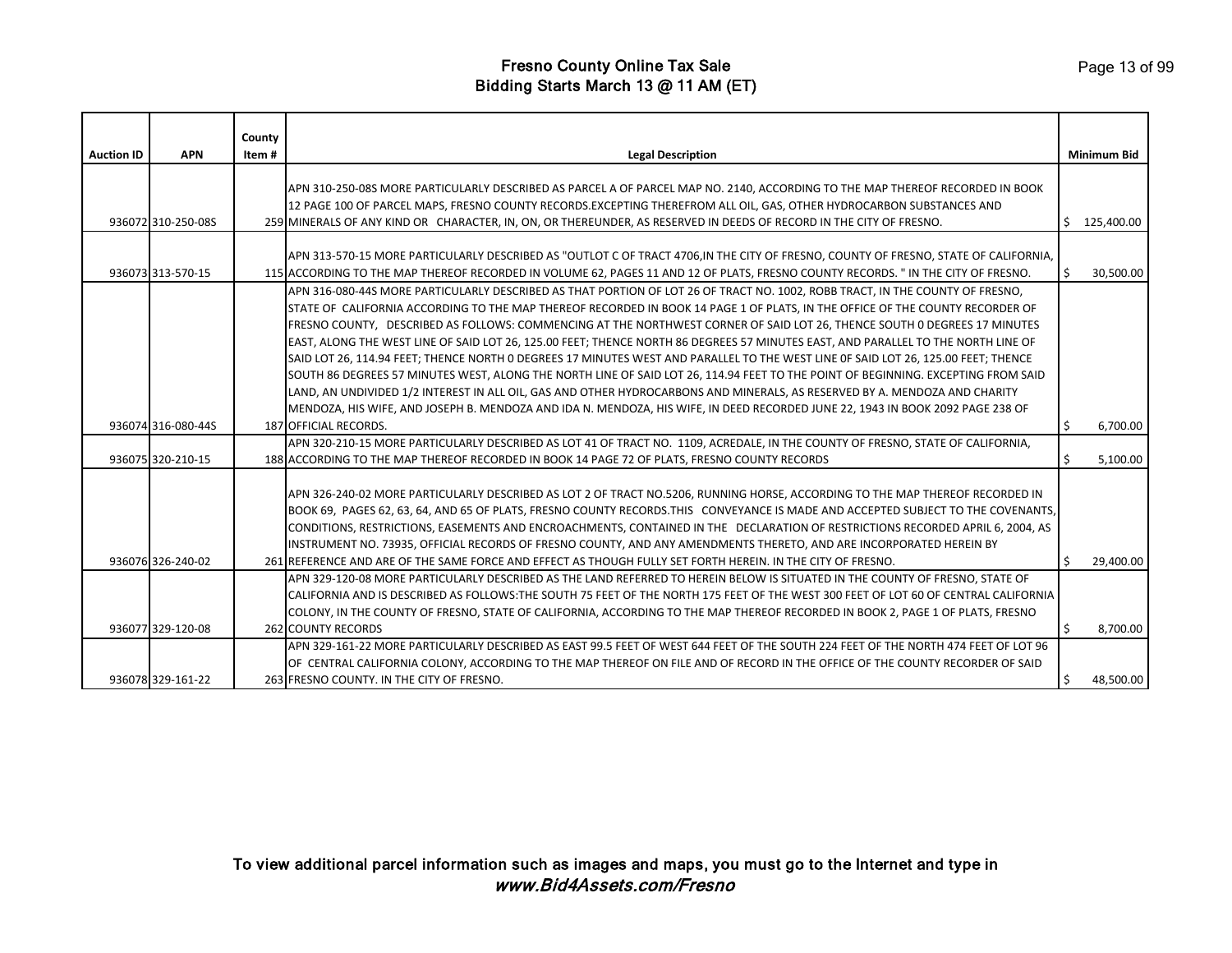|                   |                    | County |                                                                                                                                                                                                                                                         |    |                    |
|-------------------|--------------------|--------|---------------------------------------------------------------------------------------------------------------------------------------------------------------------------------------------------------------------------------------------------------|----|--------------------|
| <b>Auction ID</b> | <b>APN</b>         | Item#  | <b>Legal Description</b>                                                                                                                                                                                                                                |    | <b>Minimum Bid</b> |
|                   |                    |        |                                                                                                                                                                                                                                                         |    |                    |
|                   |                    |        | APN 329-210-03 MORE PARTICULARLY DESCRIBED AS THAT PORTION OF LOT 22 OF CENTRAL CALIFORNIA COLONY, IN THE COUNTY OF FRESNO, STATE                                                                                                                       |    |                    |
|                   |                    |        | OF CALIFORNIA, ACCORDING TO THE MAP THEREOF RECORDED IN BOOK 2, PAGE 1 OF PLATS, IN THE OFFICE OF THE COUNTY RECORDER OF SAID                                                                                                                           |    |                    |
|                   |                    |        | COUNTY, DESCRIBED AS FOLLOWS: BEGINNING AT A POINT NORTH 0 DEG 01 MIN WEST 359.97 FEET AND NORTH 89 DEG 41 MIN EAST 900 FEET                                                                                                                            |    |                    |
|                   |                    |        | FROM THE SOUTHWEST CORNER OF SAID LOT 22; THENCE FROM SAID POINT OF BEGINNING, NORTH 0 DEG 01 MIN WEST A DISTANCE OF 300.01 FEET                                                                                                                        |    |                    |
|                   |                    |        | TO THE NORTH LINE OF SAID LOT 22; THENCE EAST ALONG THE NORTH LINE OF SAID LOT; 422.71 FEET TO THE NORTHEAST CORNER OF SAID LOT;                                                                                                                        |    |                    |
|                   |                    |        | THENCE SOUTH ALONG THE EAST LINE OF SAID LOT A DISTANCE OF 300.03 FEET; THENCE WEST PARALLEL WITH THE SOUTH LINE OF SAID LOT, 422.55                                                                                                                    |    |                    |
|                   |                    |        | FEET TO THE POINT OF BEGINNING; THE SOUTHWEST CORNER OF SAID LOT 22, BEING THE CENTERLINE OF CHERRY AVENUE: EXCEPTING THEREFROM                                                                                                                         |    |                    |
|                   |                    |        | THE NORTH 30 FEET AND THE EAST 30 FEET THEREOF. ALSO EXCEPTING A RIGHT OF WAY FOR DITCH PURPOSES OVER THE WEST 10 FEET AND THE                                                                                                                          |    |                    |
|                   | 936079 329-210-03  |        | 147 SOUTH 154 FEET OF SAID PROPERTY.                                                                                                                                                                                                                    |    | 5,500.00           |
|                   |                    |        | APN 329-210-46 MORE PARTICULARLY DESCRIBED AS THAT PORTION OF LOT 22 OF CENTRAL CALIFORNIA COLONY, IN THE COUNTY OF FRESNO, STATE                                                                                                                       |    |                    |
|                   |                    |        | OF CALIFORNIA, ACCORDING TO THE MAP THEREOF RECORDED IN BOOK 2, PAGE 1 OF PLATS, IN THE OFFICE OF THE COUNTY RECORDER OF SAID                                                                                                                           |    |                    |
|                   |                    |        | COUNTY, DESCRIBED AS FOLLOWS: BEGINNING AT A POINT ON THE SOUTH LINE OF SAID LOT, 1208.35 FEET EAST OF THE SOUTHWEST CORNER                                                                                                                             |    |                    |
|                   |                    |        | THEREOF; THENCE NORTH PARALLEL WITH THE WEST LINE OF SAID LOT, A DISTANCE OF 299.02 FEET; THENCE EAST PARALLEL WITH THE SOUTH LINE                                                                                                                      |    |                    |
|                   |                    |        | OF SAID LOT, A DISTANCE OF 114 FEET (MORE OR LESS) TO THE EAST LINE OF SAID LOT; THENCE SOUTH ALONG THE EAST LINE OF SAID LOT, 299.03                                                                                                                   |    |                    |
|                   |                    |        | FEET TO THE SOUTHEAST CORNER THEREOF; THENCE WEST ALONG THE SOUTH LINE OF SAID LOT, TO THE POINT OF BEGINNING EXCEPTING                                                                                                                                 |    |                    |
|                   | 936080 329-210-46  |        | 148 THEREFROM THE EAST 30 FEET AND THE SOUTH 30 FEET                                                                                                                                                                                                    |    | 6,400.00           |
|                   |                    |        | APN 340-160-15S MORE PARTICULARLY DESCRIBED AS NORTH HALF OF SOUTHEASTQUARTER OF NORTHEAST QUARTER OF NORTHWEST QUARTER OF                                                                                                                              |    |                    |
|                   |                    |        | SECTION 7 TOWNSHIP 15 SOUTH, RANGE 21 EAST, MOUNT DIABLO BASE AND MERIDIAN, ACCORDING TO THE UNITED STATES GOVERNMENT                                                                                                                                   |    |                    |
|                   |                    |        | PLATS.EXCEPT THE SOUTH 148 FEET THEREOF.ALSO EXCEPTING THEREFROM ALL OIL, GAS, MINERALS AND OTHER HYDROCARBON SUBSTANCES IN                                                                                                                             |    |                    |
|                   | 936081 340-160-15S |        | 264 UNDER SAID LAND.                                                                                                                                                                                                                                    | S  | 3,700.00           |
|                   |                    |        |                                                                                                                                                                                                                                                         |    |                    |
|                   |                    |        | APN 343-231-12 MORE PARTICULARLY DESCRIBED AS LOTS 27 AND 28 IN BLOCK 46 OF THE TOWN (NOW CITY) OF FOWLER,ACCORDING TO THE TRAP                                                                                                                         |    |                    |
|                   |                    |        | THEREOF RECORDED MARCH 22, 1892, IN BOOK 5, PAGE 7 OF MAPS, IN FILE OFFICE OF THE COUNTY RECORDER OF SAID COUNTY. SUBJECT TO                                                                                                                            |    |                    |
|                   | 936082 343-231-12  |        | 265 COVENANTS, CONDITIONS, RESTRICTIONS, RESERVATIONS, EASEMENTS AND RIGHT OF WAY OF RECORD IN THE CITY OF FOWLER.                                                                                                                                      | Ŝ  | 9,400.00           |
|                   |                    |        | APN 350-050-09 MORE PARTICULARLY DESCRIBED AS LOT 2 OF SHANNON COLONY, IN THE COUNTY OF FRESNO, STATE OF CALIFORNIA, ACCORDING                                                                                                                          |    |                    |
|                   | 936083 350-050-09  |        | 266 TO THE MAP THEREOF RECORDED IN BOOK 1 PAGE 43, RECORD OF SURVEYS, FRESNO COUNTY RECORDS                                                                                                                                                             |    | 18,800.00          |
|                   |                    |        | APN 350-113-14 MORE PARTICULARLY DESCRIBED AS LOT 14 IN BLOCK 2 OF HIGHLAND ADDITION TO THE TOWN OF DEL REY ACCORDING TO THE MAP                                                                                                                        |    |                    |
|                   | 936084 350-113-14  |        | 267 THEREOF RECORDED AUGUST 9, 1918 IN PLAT BOOK 8 AT PAGE 43, RECORDS OF SAID COUNTY.                                                                                                                                                                  |    | 4,600.00           |
|                   | 936085 350-123-05  |        | APN 350-123-05 MORE PARTICULARLY DESCRIBED AS LOT 16 IN BLOCK 1 OF TOWNSITE OF DEL REY, AS PER MAP RECORDED DECEMBER 6, 1909 IN<br>268 BOOK 1 OF MISCELLANEOUS MAPS AT PAGE 38, FRESNO COUNTY RECORDS                                                   |    | 3,900.00           |
|                   |                    |        |                                                                                                                                                                                                                                                         |    |                    |
|                   |                    |        |                                                                                                                                                                                                                                                         |    |                    |
|                   |                    |        | APN 355-021-42S FORMERLY APN 355-020-81S MORE PARTICULARLY DESCRIBED AS "THAT PORTION OF PARCEL A OF PARCEL MAP NO. 1836,<br>ACCORDING TO THE MAP THEREOF RECORDED IN BOOK 12, PAGE 26 OF PARCEL MAPS FRESNO COUNTY RECORDS, LYING NORTHEASTERLY OF THE |    |                    |
|                   | 936086 355-021-51S |        | 116 NORTHEASTERLY LINE OF THE RIGHT OF WAY OF THE SAN FRANCISCO AND SAN JOAQUIN VALLEY RAILWAY COMPANY. "                                                                                                                                               | Ś. | 42,000.00          |
|                   |                    |        |                                                                                                                                                                                                                                                         |    |                    |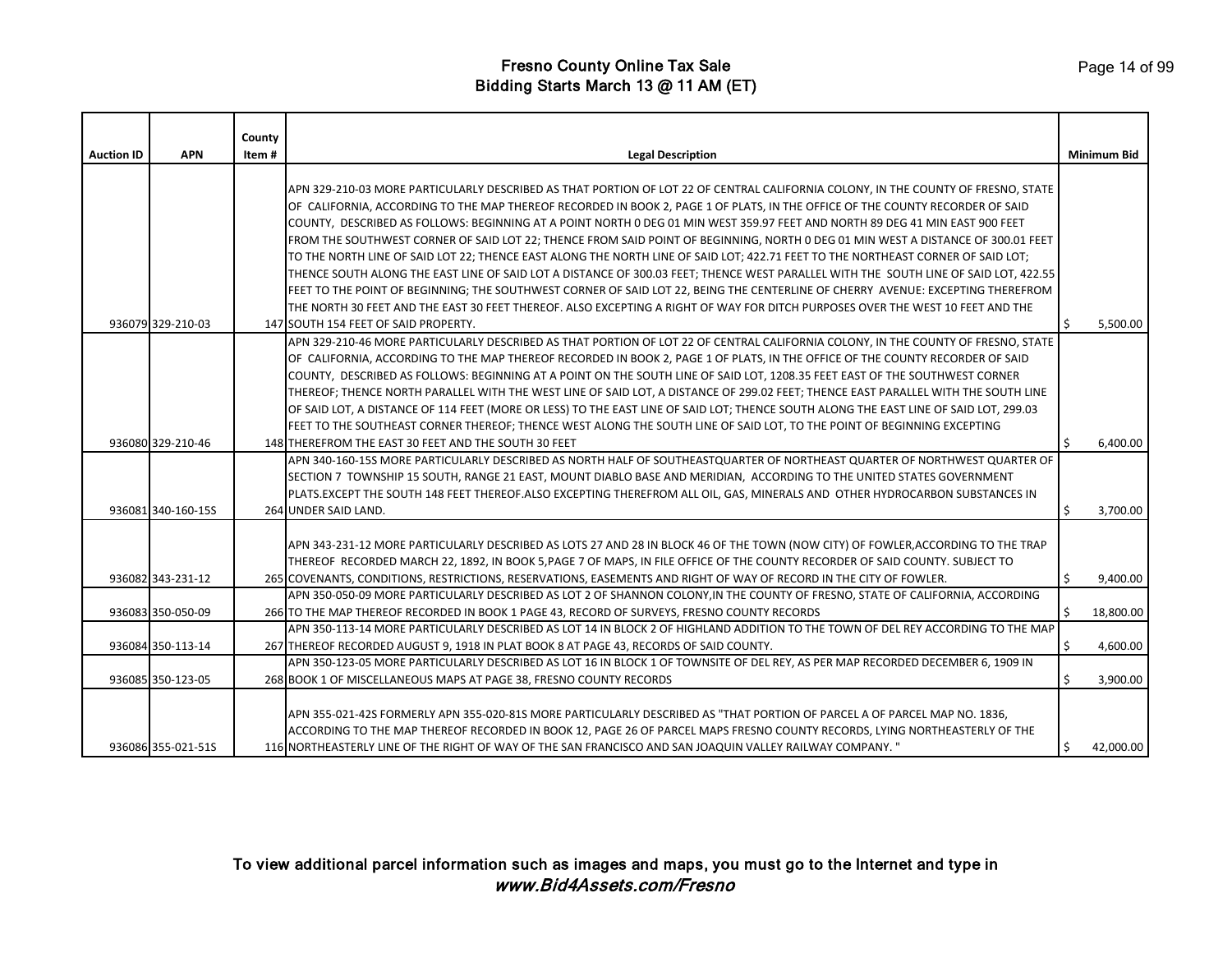|                   |                    | County |                                                                                                                                                                                                                                                                       |    |                    |
|-------------------|--------------------|--------|-----------------------------------------------------------------------------------------------------------------------------------------------------------------------------------------------------------------------------------------------------------------------|----|--------------------|
| <b>Auction ID</b> | <b>APN</b>         | Item#  | <b>Legal Description</b>                                                                                                                                                                                                                                              |    | <b>Minimum Bid</b> |
|                   |                    |        |                                                                                                                                                                                                                                                                       |    |                    |
|                   |                    |        | APN 355-041-27S MORE PARTICULARLY DESCRIBED AS THAT PORTION OF THE EAST HALF OF SECTION 24, IN TOWNSHIP 15 SOUTH, RANGE 22 EAST,<br>MOUNT DIABLO BASELINE & MERIDIAN, CITY OF PARLIER, FRESNO COUNTY, STATE OF CALIFORNIA OF THE UNITED STATES OF AMERICA, BEING MORE |    |                    |
|                   |                    |        | PARTICULARLY DESCRIBED AS FOLLOWS:COMMENCING AT THE CENTER QUARTER CORNER OF SAID SECTION 24, AS SHOWN ON THE MAP ENTITLED                                                                                                                                            |    |                    |
|                   |                    |        | 'FOURTH ADDITION TO TOWN OF PARLIER, FRESNO CO., CALIFORNIA", FILED IN BOOK 7 OF PLATS AT PAGE 60,FRESNO COUNTY RECORDS; THENCE                                                                                                                                       |    |                    |
|                   |                    |        | ALONG THE SOUTH BOUNDARY OF SAID PLAT, AND ALONG THE SOUTH RIGHT-OF-WAY LINE OF FIRST STREET, AS SHOWN ON SAID PLAT, SOUTH 89                                                                                                                                         |    |                    |
|                   |                    |        | DEG 50 MIN 20 SEC EASTMAN DISTANCE OF 655.85 FEET TO THE TRUE POINT OF BEGINNING; THENCE (L1) CONTINUING ALONG SAID SOUTH                                                                                                                                             |    |                    |
|                   |                    |        | BOUNDARY AND SAID RIGHT-OF-WAY LINE, SOUTH 89 DEG 50 MIN 20 SEC EAST, A DISTANCE OF 219.38 FEET;THENCE(L2)SOUTH 00 DEG 09 MIN 40                                                                                                                                      |    |                    |
|                   |                    |        | SEC WEST, A DISTANCE OF 185.58 FEET TO THE NORTHERLY RIGHT-OF-WAY LINE OF FRESNO STREET;THENCE(L3)ALONG SAID NORTHERLY RIGHT-OF-                                                                                                                                      |    |                    |
|                   |                    |        | WAY LINE, NORTH 89 DEGREES 42'58" WEST, A DISTANCE OF 219.38 FEET; THENCE(L4)NORTH 00 DEG 09 MIN 40 SEC EASTMAN DISTANCE OF 185.11                                                                                                                                    |    |                    |
|                   | 936087 355-041-27S |        | 203 FEET TO THE TRUE POINT OF BEGINNING IN THE CITY OF PARLIER.                                                                                                                                                                                                       | Ŝ. | 10,500.00          |
|                   |                    |        | APN 355-081-13 MORE PARTICULARLY DESCRIBED AS LOTS 1 AND 2 IN BLOCK 9 OF SECOND ADDITION TO TOWN OF PARLIER, ACCORDING TO THE                                                                                                                                         |    |                    |
|                   |                    |        | MAP THEREOF RECORDED JUNE 6, 1905, IN BOOK 3 PAGE 20 OF RECORD OF SURVEYS, IN THE OFFICE OF THE COUNTY RECORDER OF SAID COUNTY. IN                                                                                                                                    |    |                    |
|                   | 936088 355-081-13  |        | 270 THE CITY OF PARLIER.                                                                                                                                                                                                                                              | Ś. | 8,100.00           |
|                   |                    |        | APN 355-142-09 MORE PARTICULARLY DESCRIBED AS SOUTH 80 FEET OF LOTS 31AND 32 IN BLOCK 5 OF THE FIRST ADDITION TO TOWN (NOW CITY) OF                                                                                                                                   |    |                    |
|                   |                    |        | PARLIER, ACCORDING TO THE MAP THEREOF RECORDED IN BOOK 2 PAGE 53 OF RECORD OF SURVEYS, FRESNO COUNTY RECORDS. IN THE CITY OF                                                                                                                                          |    |                    |
|                   | 936089 355-142-09  |        | 271 PARLIER.<br>APN 370-143-34 MORE PARTICULARLY DESCRIBED AS THE SOUTH HALF OF OF THEEAST 100 FEET OF THE WEST 126.8 FEET OF THE SOUTH 150 FEET OF                                                                                                                   | \$ | 5,400.00           |
|                   |                    |        | THE NORTH 288 FEET OF LOT 30 OF REED COLONY, CITY OF REEDLEY, ACCORDING TO THE MAP THEREOF RECORDED IN BOOK 4, PAGE 39 OF PLATS,                                                                                                                                      |    |                    |
|                   | 936090 370-143-34  |        | 272 RECORDS OF SAID COUNTY IN THE CITY OF REEDLEY.                                                                                                                                                                                                                    | Ś  | 3,800.00           |
|                   |                    |        | APN 370-400-27 MORE PARTICULARLY DESCRIBED AS LOT 27 OF TRACT NO, 5114, THE OAK SUBDIVISION, ACCORDING TO THE MAP THEREOF                                                                                                                                             |    |                    |
|                   | 936091 370-400-27  |        | 273 RECORDED IN BOOK 71, PAGE(S) 12 AND 13 OF PLATS, FRESNO COUNTY RECORDS. IN THE CITY OF REEDLEY.                                                                                                                                                                   |    | 3,700.00           |
|                   |                    |        |                                                                                                                                                                                                                                                                       |    |                    |
|                   |                    |        | APN 373-260-21 MORE PARTICULARLY DESCRIBED AS THE EASTERLY 90 FEET OF THAT PORTION OF LOT 82, MOUNT CAMPBELL COLONY, IN THE                                                                                                                                           |    |                    |
|                   |                    |        | COUNTY OF FRESNO, STATE OF CALIFORNIA, AS PER MAP RECORDED IN BOOK 2 PAGE 28 OF RECORD OF SURVEYS, FRESNO COUNTY RECORDS,                                                                                                                                             |    |                    |
|                   |                    |        | DESCRIBED AS FOLLOWS: BEGINNING AT THE SOUTHWEST CORNER OF SAID LOT; THENCE EAST ALONG THE SOUTH LINE THEREOF 550 FEET THENCE                                                                                                                                         |    |                    |
|                   |                    |        | NORTH AND PARALLEL WITH THE WEST LINE OF THE SAID LOT 237 FEET; THENCE WEST AND PARALLEL WITH THE SOUTH LINE OF LOT 550 FEET MORE                                                                                                                                     |    |                    |
|                   | 936092 373-260-21  |        | 274 OR LESS TO THE WEST LINE OF SAID LOT; THENCE SOUTH ALONG THE WESTLINE OF SAID LOT 237 FEET MORE OR LESS TO THE PLACE OF BEGINNING.                                                                                                                                |    | 7,300.00           |
|                   |                    |        | APN 375-102-13 MORE PARTICULARLY DESCRIBED AS THE NORTH SEVENTY-FIVE FEET OF THE WEST HUNDRED FIFTY FEET OF BLOCK SEVENTEEN IN                                                                                                                                        |    |                    |
|                   |                    |        | THE CITY OF ORANGE COVE AS PER THE MAP RECORDED IN PLAT BOOK 7, PAGE 93 IN THE OFFICE OF THE COUNTY RECORDER OF SAID COUNTY. IN                                                                                                                                       |    |                    |
|                   | 936093 375-102-13  |        | 277 THE CITY OF ORANGE COVE.                                                                                                                                                                                                                                          | Ś. | 13,300.00          |
|                   |                    |        | APN 378-171-05 MORE PARTICULARLY DESCRIBED AS THE NORTH 37 FEET OF THESOUTH 162 FEET OF THE EAST 150 FEET OF BLOCK 112 OF THE                                                                                                                                         |    |                    |
|                   | 936094 378-171-05  |        | TOWN (NOW CITY) OF ORANGE COVE, IN THECOUNTY OF FRESNO, STATE OF CALIFORNIA, ACCORDING TO THE MAP THEREOF RECORDED SEPTEMBER<br>278 98, 1915 IN PLAT BOOK 7, PAGES 93 TO 96 INCLUSIVE, FRESNO COUNTY RECORDS IN THE CITY OF ORANGE COVE.                              | Ś  | 8,700.00           |
|                   |                    |        | APN 378-172-10 MORE PARTICULARLY DESCRIBED AS THE NORTH 50 FEET OF THESOUTH 100 FEET OF THE WEST 150 FEET IN BLOCK 111, OF THE                                                                                                                                        |    |                    |
|                   |                    |        | TOWN(NOW CITY)OF ORANGE COVE, IN THE CITY OF ORANGE COVE, COUNTY OF FRESNO, STATE OF CALIFORNIA, ACCORDING TO THE MAP THEREOF                                                                                                                                         |    |                    |
|                   | 936095 378-172-10  |        | 279 RECORDED IN BOOK 7, PAGES 93 TO 96 OF PLATS, FRESNO COUNTY RECORDS IN THE CITY OF ORANGE COVE.                                                                                                                                                                    |    | 5,100.00           |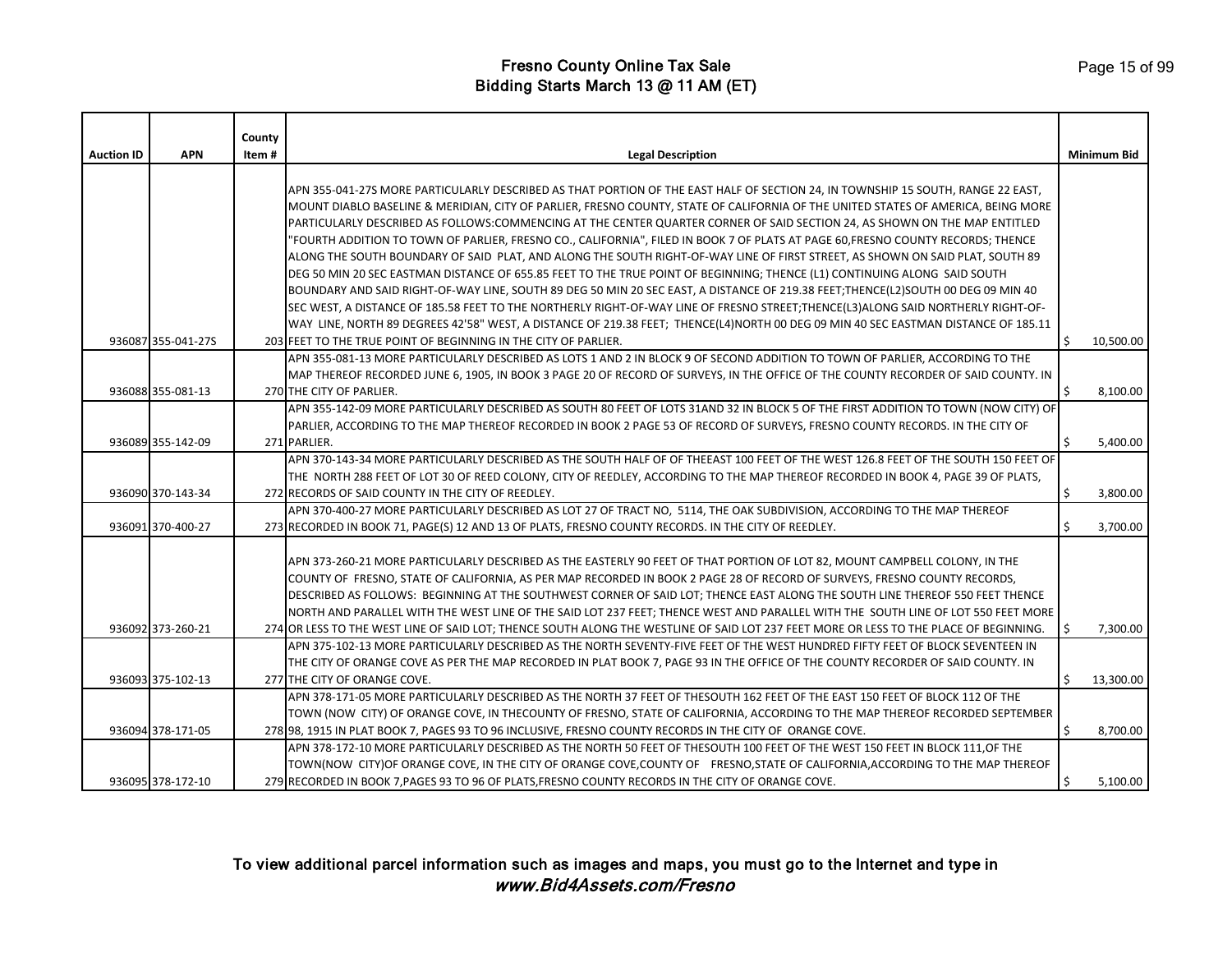|                   |                   | County |                                                                                                                                                                                                                                                      |    |             |
|-------------------|-------------------|--------|------------------------------------------------------------------------------------------------------------------------------------------------------------------------------------------------------------------------------------------------------|----|-------------|
| <b>Auction ID</b> | <b>APN</b>        | Item#  | <b>Legal Description</b>                                                                                                                                                                                                                             |    | Minimum Bid |
|                   |                   |        |                                                                                                                                                                                                                                                      |    |             |
|                   |                   |        | APN 378-181-28 MORE PARTICULARLY DESCRIBED AS ORANGE COVE CITY SOUTH 21.46 FEET OF NORTH 81.46 FEET OF SOUTH 231.46 FEET OF EAST                                                                                                                     |    |             |
|                   | 936096 378-181-28 |        | 96 100 FEET OF BLOCK 115. IN THE CITY OF ORANGE COVE.                                                                                                                                                                                                | Ś. | 2,200.00    |
|                   |                   |        | APN 378-200-16 MORE PARTICULARLY DESCRIBED AS THE NORTH 75 FEET OF THESOUTH 225 FEET OF THE WEST 150 FEET OF BLOCK 106 OF THE                                                                                                                        |    |             |
|                   |                   |        | TOWN (NOW CITY) OF ORANGE COVE, ACCORDING TO THE MAP THEREOF RECORDED IN BOOK 7 PAGES 95 AND 96 OF PLATS, IN THE OFFICE OF THE                                                                                                                       |    |             |
|                   | 936097 378-200-16 |        | 280 COUNTY RECORDER OF SAID COUNTY IN THE CITY OF ORANGE COVE.                                                                                                                                                                                       | \$ | 4,100.00    |
|                   |                   |        | APN 378-200-24 MORE PARTICULARLY DESCRIBED AS ALL THAT PART OF BLOCK NUMBER ONE HUNDRED TWENTY-THREE(123) IN THE TOWN OF                                                                                                                             |    |             |
|                   |                   |        | ORANGE COVE DESCRIBED AS BEGINNING AT THE WEST LINE OF SAID BLOCK AT A POINT THAT IS 100 FEET NORTH OF THE SOUTHWEST                                                                                                                                 |    |             |
|                   |                   |        | CORNERHEREOF FOR PLACE OF BEGINNING; THENCE EAST AND PARALLEL WITH THE SOUTH LINE OF THE BLOCK 150 FEET; THENCE NORTH AND                                                                                                                            |    |             |
|                   |                   |        | PARALLEL WITH THE WEST LINE OF THE BLOCK 100 FEET; THENCE WEST AND PARALLEL WITH THE SOUTH LINE 150 FEET TO THE WEST LINE OF THE                                                                                                                     |    |             |
|                   | 936098 378-200-24 |        | 281 BLOCK; THENCE SOUTH ALONG THE WEST LINE OF THE BLOCK 100 FEET TO THE PLACE OF BEGINNING IN THE CITY OF ORANGE COVE.                                                                                                                              | \$ | 3,600.00    |
|                   |                   |        | APN 385-081-31 MORE PARTICULARLY DESCRIBED AS THE EASTERLY 220 FEET OFTHE WESTERLY 1,285 FEET OF THE SOUTHERLY 250 FEET OF THE                                                                                                                       |    |             |
|                   |                   |        | SOUTHWEST QUARTER OF SECTION 18, TOWNSHIP 16 SOUTH, RANGE 21 EAST, MOUNT DIABLO BASE AND MERIDIAN, ACCORDING TO THE OFFICIAL                                                                                                                         |    |             |
|                   | 936099 385-081-31 |        | <b>149 PLAT THEREOF</b>                                                                                                                                                                                                                              | \$ | 9,000.00    |
|                   |                   |        | APN 389-172-05 MORE PARTICULARLY DESCRIBED AS LOTS 10, 11 AND 12 IN BLOCK 2 OF NORTH SELMA, IN THE CITY OF SELMA, COUNTY OF FRESNO,                                                                                                                  |    |             |
|                   |                   |        | STATE OF CALIFORNIA, ACCORDING TO THE MAP THEREOF RECORDED IN BOOK 3, PAGE 12 OF PLATS, FRESNO COUNTY RECORDS. IN THE CITY OF                                                                                                                        |    |             |
|                   | 936100 389-172-05 |        | 38 SELMA.                                                                                                                                                                                                                                            | Ś  | 66,100.00   |
|                   |                   |        | APN 393-102-21 MORE PARTICULARLY DESCRIBED AS THAT PORTION OF THE SOUTH HALF OF THE NORTHWEST QUARTER OF SOUTHWEST QUARTER                                                                                                                           |    |             |
|                   |                   |        | OF NORTHEAST QUARTER OF SECTION 17, TOWNSHIP 16 SOUTH, RANGE 22 EAST, M.D.B. & M., IN THE COUNTY OF FRESNO, STATE OF CALIFORNIA,                                                                                                                     |    |             |
|                   |                   |        | ACCORDING TO THE OFFICIAL PLAT THEREOF DESCRIBED AS FOLLOWSBEGINNING AT THE NORTHWEST CORNER OF THE SOUTH HALF OF THE                                                                                                                                |    |             |
|                   |                   |        | NORTHWEST QUARTER OF SOUTHWEST QUARTER OF NORTHEAST QUARTER OF SECTION 17,TOWNSHIP 16 SOUTH, RANGE 22 EAST, M.D.B. &M.,                                                                                                                              |    |             |
|                   |                   |        | THENCE SOUTH ALONG THE WEST LINE OF THE SOUTH HALF OF NORTHWEST QUARTER OF SOUTHWEST QUARTER OF NORTHEAST QUARTER A                                                                                                                                  |    |             |
|                   |                   |        | DISTANCE OF 209 FEET, THENCE EAST ALONG A LINE PARALLEL TO THE NORTH LINE OF THE SOUTH HALF OF THE NORTHWEST QUARTER OF                                                                                                                              |    |             |
|                   |                   |        | SOUTHWEST QUARTER OF NORTHEAST QUARTER A DISTANCE OF 309.0 FEET, THENCE NORTH ALONG A LINE PARALLEL TO THE WEST LINE OF THE                                                                                                                          |    |             |
|                   |                   |        | SOUTH HALF OF NORTHWEST QUARTER OF SOUTHWEST QUARTER OF NORTHEAST QUARTER A DISTANCE OF 209 FEET TO THE NORTH LINE OF THE                                                                                                                            |    |             |
|                   |                   |        | SOUTH HALF OF NORTHWEST QUARTER OF SOUTHWEST QUARTER OF NORTHEAST QUARTER OF SAID SECTION; THENCE WEST ALONG THE NORTH<br>LINE OF THE SOUTH HALF OF NORTHWEST QUARTER OF SOUTHWEST QUARTER OF NORTHEAST QUARTER A DISTANCE OF 309.0 FEET TO POINT OF |    |             |
|                   | 936101 393-102-21 |        | 282 BEGINNING.                                                                                                                                                                                                                                       | Ŝ. | 10,900.00   |
|                   |                   |        | APN 402-593-01 MORE PARTICULARLY DESCRIBED AS OUTLOT B OF GREENBRIER KNOLLS TRACT NO 3905 PLAT BOOK. 46 PGS 97-98, FRESNO COUNTY                                                                                                                     |    |             |
|                   | 936102 402-593-01 |        | 284 RECORDS IN THE CITY OF FRESNO.                                                                                                                                                                                                                   |    | 6,100.00    |
|                   |                   |        | APN 404-343-18 MORE PARTICULARLY DESCRIBED AS LOT 94 OF TRACT NO. 4514, ACCORDING TO THE MAP THEREOF RECORDED IN BOOK 62 PAGES                                                                                                                       |    |             |
|                   | 936103 404-343-18 |        | 286 91 AND 92 OF PLATS, FRESNO COUNTY RECORDS. IN THE CITY OF FRESNO.                                                                                                                                                                                | \$ | 27,700.00   |
|                   |                   |        | APN 404-493-04 MORE PARTICULARLY DESCRIBED AS LOT 50 OF TRACT NO. 5067ACCORDING TO THE MAP THEREOF RECORDED IN BOOK 69 PAGE(S)                                                                                                                       |    |             |
|                   | 936104 404-493-04 |        | 287 79, 80 AND 81 OF PLATS, FRESNO COUNTY RECORDS. IN THE CITY OF FRESNO.                                                                                                                                                                            | Ś. | 34,500.00   |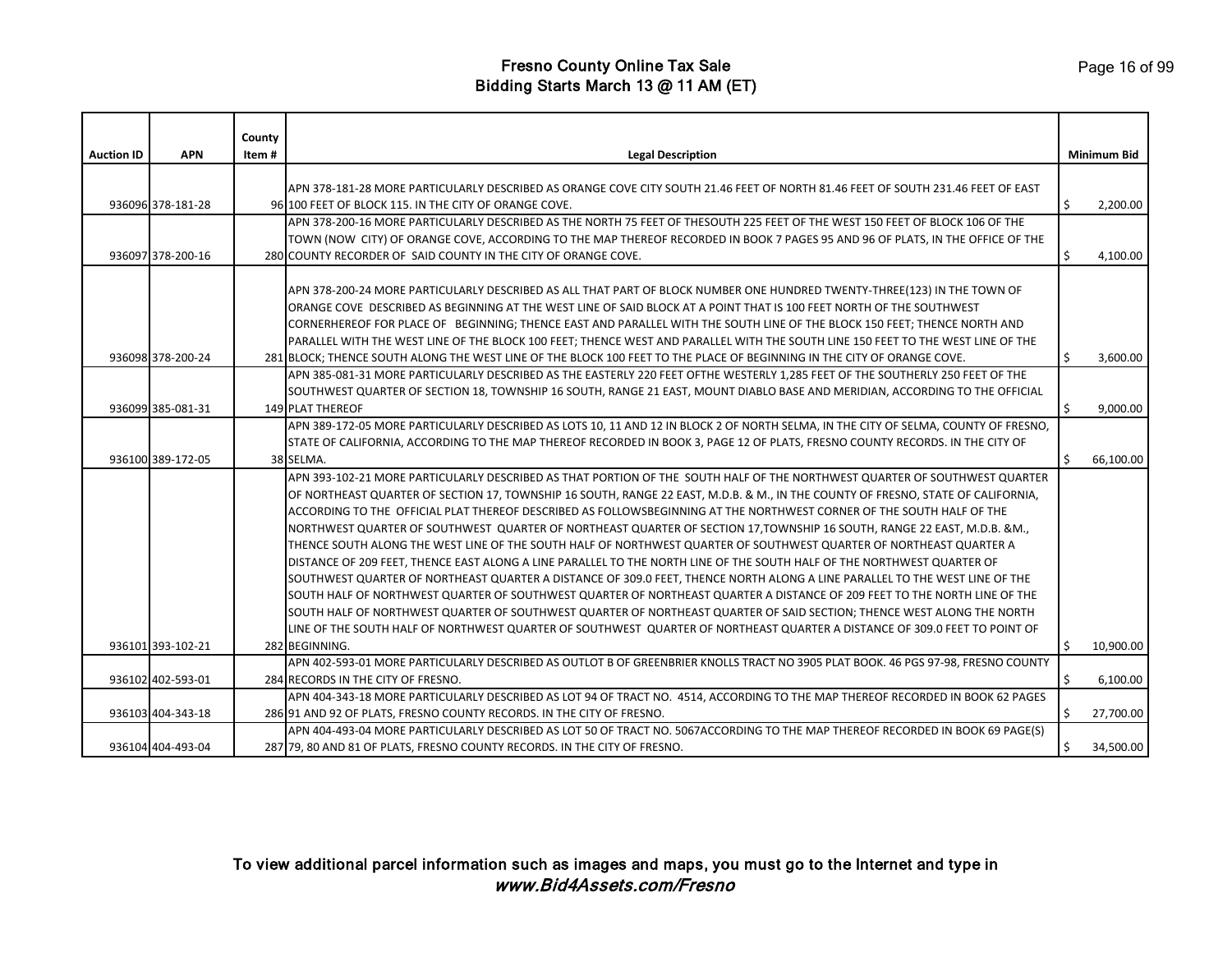|                   |                                        | County |                                                                                                                                                                                                                                                                                                                                                                                                                                                                                                                                                                                                                                                                                                                                                                                                                                                                                                                                                                                                                                                                                      |          |                      |
|-------------------|----------------------------------------|--------|--------------------------------------------------------------------------------------------------------------------------------------------------------------------------------------------------------------------------------------------------------------------------------------------------------------------------------------------------------------------------------------------------------------------------------------------------------------------------------------------------------------------------------------------------------------------------------------------------------------------------------------------------------------------------------------------------------------------------------------------------------------------------------------------------------------------------------------------------------------------------------------------------------------------------------------------------------------------------------------------------------------------------------------------------------------------------------------|----------|----------------------|
| <b>Auction ID</b> | <b>APN</b>                             | Item#  | <b>Legal Description</b>                                                                                                                                                                                                                                                                                                                                                                                                                                                                                                                                                                                                                                                                                                                                                                                                                                                                                                                                                                                                                                                             |          | <b>Minimum Bid</b>   |
|                   |                                        |        | APN 407-580-02 MORE PARTICULARLY DESCRIBED AS PARCEL 1: ALL THAT PORTION OF LOT 1, TRACT NO. 2671, SIERRA 10" TO THE CITY OF FRESNO,<br>COUNTY OF FRESNO, STATE OF CALIFORNIA, ACCORDING TO THE MAP THEREOF RECORDED IN BOOK 30 PAGE 84 OF MAPS IN THE OFFICE OF THE<br>COUNTY RECORDER OF SAID COUNTY, SHOWN AND DEFINED AS UNIT 21-A ON THE CONDOMINIUM PLAN RECORDED IN BOOK 31, PAGES 35 TO 37<br>INCLUSIVE, OFFICIAL RECORDS, FRESNO COUNTY.PARCEL 2: AN UNDIVIDED INTEREST IN AND TO ALL OF THE REAL PROPERTY THE SUBJECT OF THE<br>DECLARATION OF COVENANTS, CONDITIONS, RESTRICTIONS AND EASEMENTS ESTABLISHING A PLAN FOR CONDOMINIUM OWNERSHIP OF SIERRA<br>"10", TRACT NO. 2671, DATED NOVEMBER 10, 1977, AND RECORDED ON NOVEMBER 14, 1977 IN BOOK 6913 PAGES 253 TO 300 INCLUSIVE OF<br>OFFICIAL RECORDS, IN THE OFFICE OF THE FRESNO COUNTY RECORDER (THE 'DECLARATIONS), AS SUCH UNDIVIDED INTEREST IS DEFINED IN ARTICLE<br>11 OF THE DECLARATION, EXCEPTING THEREFROM ALL UNITS SHOWN AND DESIGNATED ON ALL CONDOMINIUM PLANS OR PLAN RECORDED IN                   |          |                      |
|                   | 936105 407-580-02                      |        | 150 CONNECTION WITH DEVELOPMENT OF SAID TRACT NO. 2671 IN THE CITY OF FRESNO.                                                                                                                                                                                                                                                                                                                                                                                                                                                                                                                                                                                                                                                                                                                                                                                                                                                                                                                                                                                                        | \$       | 6,100.00             |
|                   |                                        |        | APN 415-034-57 MORE PARTICULARLY DESCRIBED AS PARCEL E OF PARCEL MAP 88-16, ACCORDING TO THE MAP THEREOF RECORDED IN BOOK 48,                                                                                                                                                                                                                                                                                                                                                                                                                                                                                                                                                                                                                                                                                                                                                                                                                                                                                                                                                        |          |                      |
|                   | 936106 415-034-57<br>936107 416-300-08 |        | 169 PAGE 90 OF PARCEL MAPS, FRESNO COUNTY RECORDS. IN THE CITY OF FRESNO.<br>APN 416-300-08 MORE PARTICULARLY DESCRIBED AS THE EAST 40 FEET OF LOT 46 AND THE WEST 25 FEET OF LOT 47 OF CALIFORNIA POULTRY FARM,<br>IN THE COUNTY OF FRESNO, STATE OF CALIFORNIA, ACCORDING TO THE MAP THEREOF RECORDED IN BOOK 2 PAGE 82 OF RECORD OF SURVEYS, IN<br>288 THE OFFICE OF THE COUNTY RECORDER OF SAID COUNTY, LYING SOUTH OF ENTERPRISE BRANCH CANAL IN THE CITY OF FRESNO.                                                                                                                                                                                                                                                                                                                                                                                                                                                                                                                                                                                                            | Ś.<br>\$ | 1,800.00<br>9,000.00 |
|                   |                                        |        | APN 418-141-08 MORE PARTICULARLY DESCRIBED AS LOTS 33 OF TRACT NO. 1306, UNIVERSITY PORTALS, IN THE CITY OF FRESNO, COUNTY OF                                                                                                                                                                                                                                                                                                                                                                                                                                                                                                                                                                                                                                                                                                                                                                                                                                                                                                                                                        |          |                      |
|                   | 936108 418-141-08                      |        | FRESNO, STATE OF CALIFORNIA, ACCORDING TO THE MAP RECORDED IN BOOK 16 PAGES 47, 48 AND 49 OF PLATS, FRESNO COUNTY RECORDS IN THE<br>291 CITY OF FRESNO.                                                                                                                                                                                                                                                                                                                                                                                                                                                                                                                                                                                                                                                                                                                                                                                                                                                                                                                              | Ŝ.       | 5,400.00             |
|                   | 936109 418-161-06S                     |        | APN 418-161-06S MORE PARTICULARLY DESCRIBED AS LOT 15 OF TRACT NO. 1766, ELDORADO PARK, IN THE CITY OF FRESNO, COUNTY OF FRESNO,<br>STATE OF CALIFORNIA, ACCORDING TO THE MAP THEREOF RECORDED IN BOOK 19 PAGE 92 OF PLATS, IN THE OFFICE OF THE COUNTY RECORDER OF<br>SAID COUNTY. EXCEPTING THEREFROM ALL OIL, GAS AND OTHER HYDROCARBON SUBSTANCES AND MINERALS WITHIN OR UNDERLYING SAID<br>PROPERTY, BUT WITHOUT ANY RIGHT OF INGRESS AND EGRESS OVER SAID PROPERTY FOR THE PURPOSE OF RECOVERING THE SAME THEREFROM BUT<br>WITH THE RIGHT TO DRILL OR BORE SLANTED WELLS OR TUNNELS FROM ADJACENT LANDS INTO AND THROUGH THE SUBSURFACE OF SAID LAND<br>BELOW A DEPTH OF 100 FEET FOR THE PURPOSE OF RECOVERING SAID OIL, GAS AND OTHER HYDROCARBON AND MINERALS THEREFROM AS<br>RESERVED IN THE DEED FROM OCCIDENTAL LIFE INSURANCE COMPANY OF CALIFORNIA RECORDED JUNE 10, 1943 IN BOOK 2092 PAGE 109 OF<br>OFFICIAL RECORDS, AND AS GRANTED TO CAPITAL COMPANY BY INSTRUMENT RECORDED MAY 29, 1953 IN BOOK 3313 PAGE 426 OF OFFICIAL<br>292 RECORDS. IN THE CITY OF FRESNO. |          | 5,000.00             |
|                   |                                        |        | APN 426-331-13 MORE PARTICULARLY DESCRIBED AS THE EAST 71.84 FEET OF THE WEST 186.84 FEET OF THE WEST HALF OF THE SOUTH HALF OF THE<br>SOUTHWEST QUARTER OF THE SOUTHWEST QUARTER OF THE SOUTHEAST QUARTER OF SECTION 16,TOWNSHIP 13 SOUTH, RANGE 20 EAST,<br>M.D.B.&M., IN THE COUNTY OF FRESNO, STATE OF CALIFORNIA, ACCORDING TO THE UNITED STATES GOVERNMENT TOWNSHIP PLATS.EXCEPTING                                                                                                                                                                                                                                                                                                                                                                                                                                                                                                                                                                                                                                                                                            |          |                      |
|                   | 936110 426-331-13                      |        | 193 THE NORTH 150 FEET THEREOF IN THE CITY OF FRESNO.                                                                                                                                                                                                                                                                                                                                                                                                                                                                                                                                                                                                                                                                                                                                                                                                                                                                                                                                                                                                                                | Ŝ.       | 19,300.00            |
|                   | 936111 430-161-21                      |        | APN 430-161-21 MORE PARTICULARLY DESCRIBED AS PARCEL C OF PARCEL MAP 74-03, IN THE CITY OF FRESNO, COUNTY OF FRESNO, STATE OF<br>171 CALIFORNIA, ACCORDING TO THE MAP RECORDED IN BOOK 18, PAGES 18 OF PARCEL MAPS, RECORDS OF SAID COUNTY. IN THE CITY OF FRESNO.<br>APN 433-413-21 MORE PARTICULARLY DESCRIBED AS LOT 18 OF TRACT NO. 2087BETTER HOMES NO. 8 ACCORDING TO THE MAP RECORDED IN BOOK                                                                                                                                                                                                                                                                                                                                                                                                                                                                                                                                                                                                                                                                                 | Ś.       | 11,600.00            |
|                   | 936112 433-413-21                      |        | 294 22, PAGE 87 OF PLATS, RECORDS OF FRESNO COUNTY. IN THE CITY OF FRESNO. IN THE CITY OF FRESNO.                                                                                                                                                                                                                                                                                                                                                                                                                                                                                                                                                                                                                                                                                                                                                                                                                                                                                                                                                                                    | Ŝ.       | 19,100.00            |
|                   | 936113 433-533-10                      |        | APN 433-533-10 MORE PARTICULARLY DESCRIBED AS LOT 10 OF TRACT NO. 3925, MONTE VISTA NO. 25, AS PER MAP RECORDED IN BOOK 49, PAGES<br>295 51 AND 52 OF PLATS. IN THE COUNTY RECORDER OF SAID COUNTY IN THE CITY OF FRESNO.                                                                                                                                                                                                                                                                                                                                                                                                                                                                                                                                                                                                                                                                                                                                                                                                                                                            | \$       | 23,700.00            |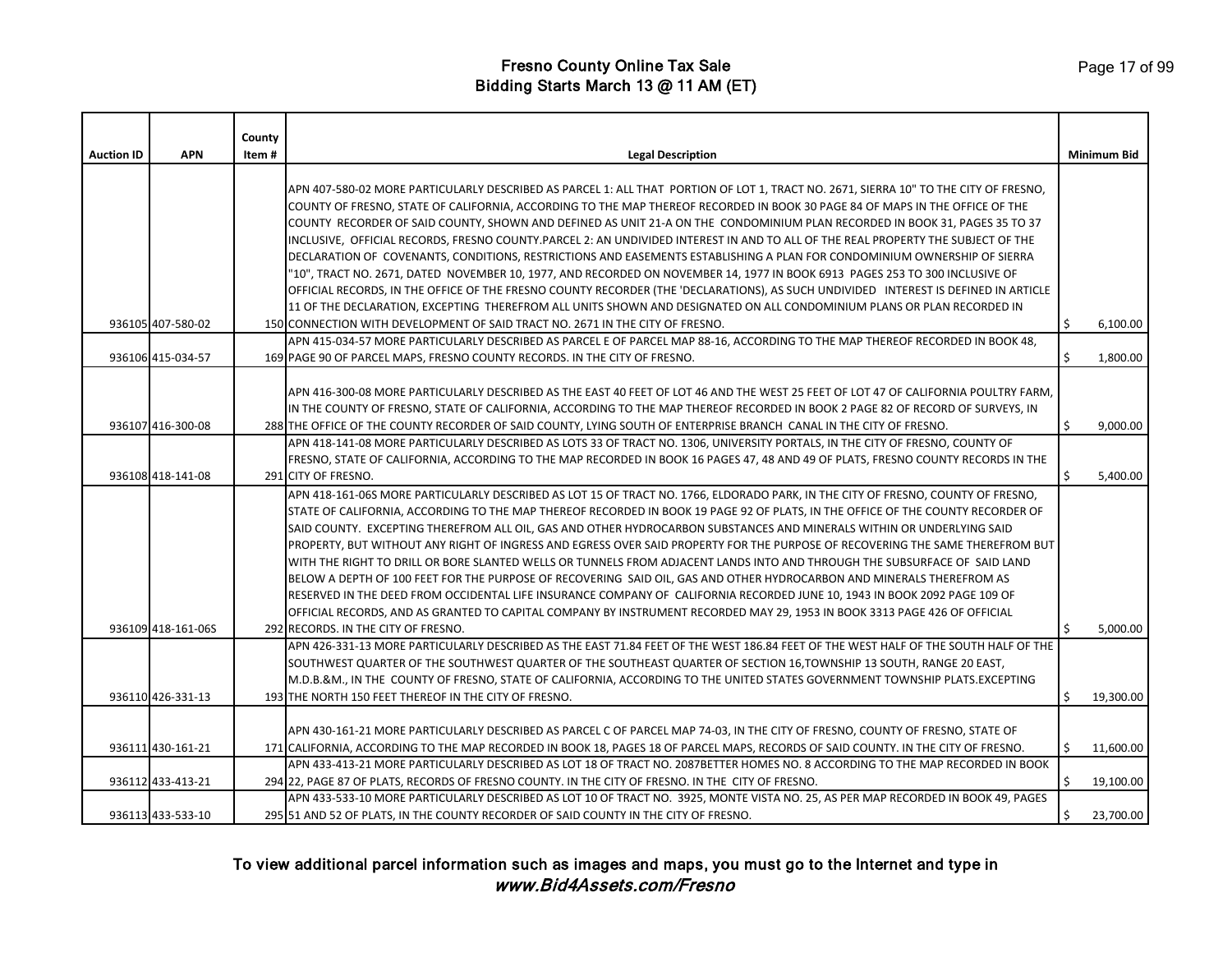| <b>Auction ID</b> | <b>APN</b>        | County<br>Item # | <b>Legal Description</b>                                                                                                             |    | <b>Minimum Bid</b> |
|-------------------|-------------------|------------------|--------------------------------------------------------------------------------------------------------------------------------------|----|--------------------|
|                   |                   |                  |                                                                                                                                      |    |                    |
|                   |                   |                  | APN 435-123-10 MORE PARTICULARLY DESCRIBED AS LOT 1 OF TRACT NO 1115, BEL -AIR, IN THE CITY OF FRESNO, COUNTY OF FRESNO, STATE OF    |    |                    |
|                   | 936114 435-123-10 |                  | 296 CALIFORNIA, ACCORDING TO THE MAP THEREOF, RECORDED IN BOOK 14 PAGE 69 OF PLATS, FRESNO COUNTY RECORDS IN THE CITY OF FRESNO.     | Ŝ. | 10,400.00          |
|                   |                   |                  |                                                                                                                                      |    |                    |
|                   |                   |                  | APN 442-030-13 MORE PARTICULARLY DESCRIBED AS THE EAST 65 FEET OF THE WEST 365 FEET OF THE SOUTH HALF OF THE SOUTH HALF OF LOT 8,    |    |                    |
|                   | 936115 442-030-13 |                  | 297 VICTORIA COLONY, ACCORDING TO THE MAP THEREOF RECORDED IN BOOK 4, PAGE 61 OF PLATS, FRESNO COUNTY RECORDS IN THE CITY OF FRESNO. | S. | 27,300.00          |
|                   |                   |                  | APN 442-082-26 MORE PARTICULARLY DESCRIBED AS "PARCEL D OF PARCEL MAP NO. 72-01, ACCORDING TO THE MAP THEREOF RECORDED MARCH 2,      |    |                    |
|                   | 936116 442-082-26 |                  | 117 1972, IN BOOK 3 PAGE 45 OF PARCEL MAPS, FRESNO COUNTY RECORDS" IN THE CITY OF FRESNO.                                            | \$ | 56,600.00          |
|                   |                   |                  | APN 443-094-04 MORE PARTICULARLY DESCRIBED AS LOT 8 IN BLOCK 3 OF OLUF'S TRACT, ACCORDING TO THE MAP RECORDED IN BOOK 13 PAGE 21     |    |                    |
|                   | 936117 443-094-04 |                  | 298 OF PLATS, RECORDS OF FRESNO COUNTY IN THE CITY OF FRESNO.                                                                        |    | 6,700.00           |
|                   |                   |                  | APN 443-102-17 MORE PARTICULARLY DESCRIBED AS LOTS 34 AND 35 OF BLOCK 1 OF BLACKSTONE AVENUE TRACK NO. 2, ACCORDING TO THE MAP       |    |                    |
|                   |                   |                  | OF PLAT THEREOF RECORDED IN THE OFFICE OF THE COUNTY RECORDER OF FRESNO COUNTY ON JULY 16, 1925, IN VOLUME 10, PAGE 55 OF PLATS.     |    |                    |
|                   | 936118 443-102-17 |                  | 31 IN THE CITY OF FRESNO.                                                                                                            | Ś  | 29,800.00          |
|                   |                   |                  | APN 444-241-16 MORE PARTICULARLY DESCRIBED AS THE NORTH 50 FT. OF THE SOUTH 125 FT. OF THE WEST HALF OF LOT 17 OF OAK PARK ACRES     |    |                    |
|                   |                   |                  | TRACT, CITY OF FRESNO, COUNTY OF FRESNO STATE OF CA., ACCORDING TO THE MAP THEREOF RECORDED IN BOOK 6, PAGE 32 OF RECORDS OF         |    |                    |
|                   | 936119 444-241-16 |                  | 40 SURVEYS, FRESNO COUNTY RECORDS. IN THE CITY OF FRESNO.                                                                            |    | 34,600.00          |
|                   |                   |                  | APN 445-041-16 MORE PARTICULARLY DESCRIBED AS "THE EAST HALF OF LOT 283 OF FRESNO PORTALS NO. 2, IN THE CITY OF FRESNO, COUNTY OF    |    |                    |
|                   |                   |                  | FRESNO, STATE OF CALIFORNIA ACCORDING TO THE MAP THEREOF RECORDED IN BOOK 12 PAGE 59 OF PLATS, FRESNO COUNTY RECORDS" IN THE         |    |                    |
|                   | 936120 445-041-16 |                  | 118 CITY OF FRESNO.                                                                                                                  |    | 90,000.00          |
|                   |                   |                  | APN 445-313-18 MORE PARTICULARLY DESCRIBED AS LOT 74 OF TRACT NO 1146, MAISLER TRACT, AS PER MAP RECORDED IN BOOK 15, PAGE 6 OF      |    |                    |
|                   | 936121 445-313-18 |                  | 195 PLATS, RECORDS OF SAID COUNTY IN THE CITY OF FRESNO.                                                                             | \$ | 3,800.00           |
|                   |                   |                  | APN 446-101-16 MORE PARTICULARLY DESCRIBED AS LOT 47 OF EDGERLY TRACT, CITY OF FRESNO, COUNTY OF FRESNO, STATE OF CALIFORNIA,        |    |                    |
|                   |                   |                  | ACCORDING TO THE MAP THEREOF RECORDED DECEMBER 27, 1940 IN BOOK 12, PAGE 33 OF PLATS, IN THE OFFICE OF THE COUNTY RECORDER OF        |    |                    |
|                   | 936122 446-101-16 |                  | 99 FRESNO COUNTY. IN THE CITY OF FRESNO.                                                                                             | \$ | 73,300.00          |
|                   |                   |                  | APN 447-182-27 MORE PARTICULARLY DESCRIBED AS LOT 8 OF TRACT NO. 1372,CLINTON GARDENS, IN THE COUNTY OF FRESNO, STATE OF             |    |                    |
|                   | 936123 447-182-27 |                  | 151 CALIFORNIA, ACCORDING TO THE MAP THEREOF RECORDED IN BOOK 16 PAGE 88 OF PLATS, FRESNO COUNTY RECORDS.                            | \$ | 9,200.00           |
|                   |                   |                  | APN 447-182-28 MORE PARTICULARLY DESCRIBED AS LOT 9 OF TRACT NO. 1372, CLINTON GARDENS, IN THE COUNTY OF FRESNO, STATE OF            |    |                    |
|                   | 936124 447-182-28 |                  | 152 CALIFORNIA, ACCORDING TO THE MAP THEREOF RECORDED IN BOOK 16 PAGE 88 OF PLATS, FRESNO COUNTY RECORDS.                            |    | 9,100.00           |
|                   |                   |                  | APN 449-130-10 MORE PARTICULARLY DESCRIBED AS THE EAST HALF OF THE FOLLOWING DESCRIBED PROPERTY;THAT PORTION OF LOT 77 OF            |    |                    |
|                   |                   |                  | ROEDING'S VILLA COLONY, ACCORDING TO THE MAP THEREOF RECORDED IN BOOK 2, PAGE 43 OF RECORD OF SURVEYS, RECORDS OF FRESNO             |    |                    |
|                   |                   |                  | COUNTY, DESCRIBED AS FOLLOWS: BEGINNING AT THE NORTHEAST CORNER OF SAID LOT 77; THENCE SOUTH 00 6 1/2' WEST ALONG THE EAST LINE      |    |                    |
|                   |                   |                  | OF SAID LOT 77 A DISTANCE OF 658.93 FEET TO A POINT, SAID POINT BEING NORTH 00 6 1/2' EAST A DISTANCE OF 658.93 FEET FROM THE SOUTH  |    |                    |
|                   |                   |                  | LINE OF SECTION 31, TOWNSHIP 13 SOUTH, RANGE 20 EAST, M.D.B. & M.; THENCE NORTH 85 DEGREES 58 3/4' WEST 327.14 FEET; THENCE NORTH 0  |    |                    |
|                   |                   |                  | DEGREES 10' EAST A DISTANCE OF 659.03 FEET TO THE NORTH LINE OF SAID LOT 77; THENCE SOUTH 89 DEGREES 58' EAST A DISTANCE OF 326.55   |    |                    |
|                   |                   |                  | FEET ALONG THE NORTH LINE OF SAID LOT 77 TO THE NORTHEAST CORNER THEREOF;EXCEPT THE NORTH 30 FEET THEREOF FOR ROAD PURPOSES. IN      |    |                    |
|                   | 936125 449-130-10 |                  | 100 THE CITY OF FRESNO.                                                                                                              | Ś. | 45,400.00          |
|                   |                   |                  | APN 449-312-18 MORE PARTICULARLY DESCRIBED AS LOT 5 OF TRACT NO. 1024,WESTPARK HOMES, ACCORDING TO THE MAP THEREOF RECORDED IN       |    |                    |
|                   | 936126 449-312-18 |                  | 299 BOOK 14 PAGE 51 OF PLATS, FRESNO COUNTY RECORDS. IN THE CITY OF FRESNO.                                                          |    | 3,600.00           |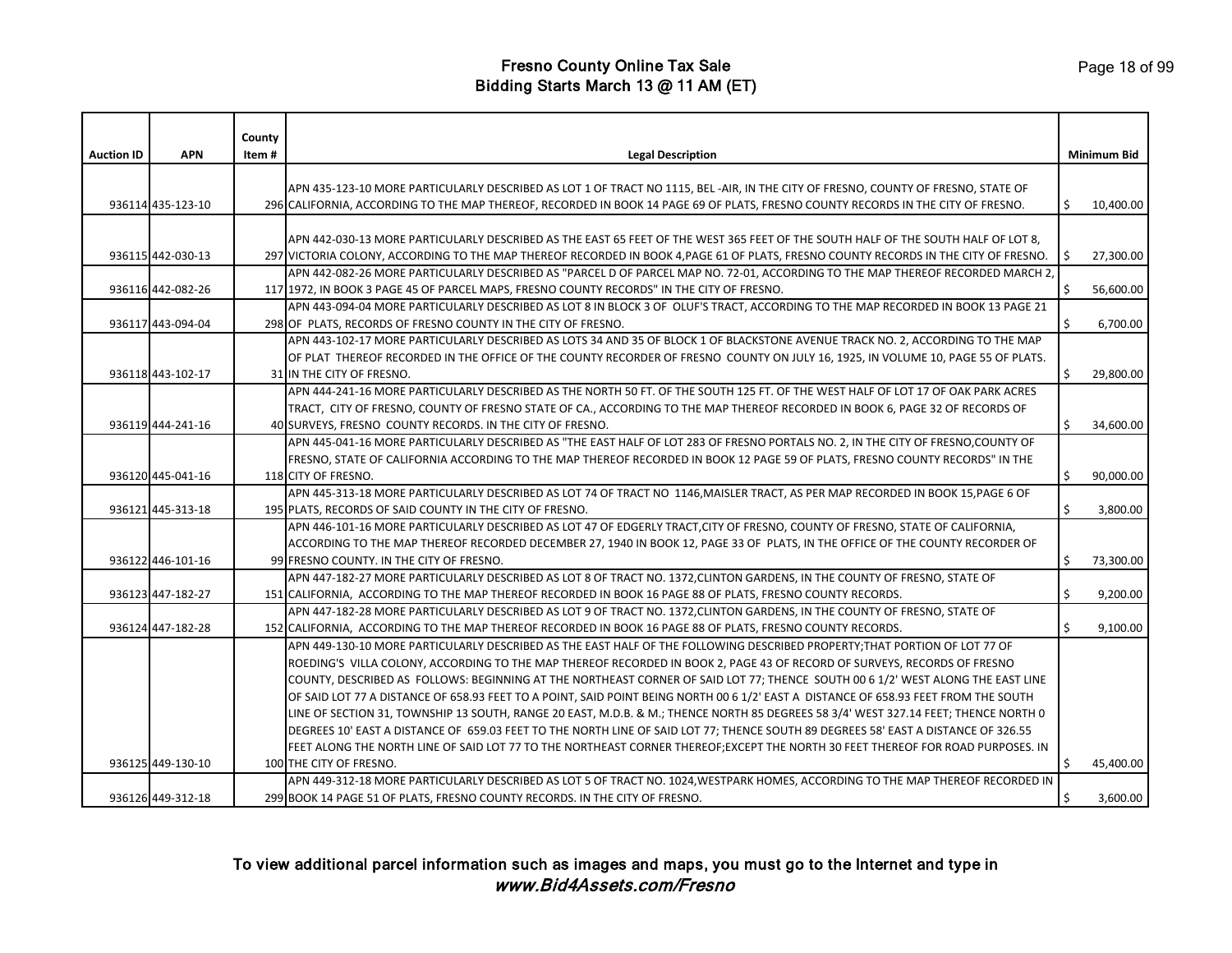|                   |                   | County |                                                                                                                                     |    |             |
|-------------------|-------------------|--------|-------------------------------------------------------------------------------------------------------------------------------------|----|-------------|
| <b>Auction ID</b> | <b>APN</b>        | ltem # | <b>Legal Description</b>                                                                                                            |    | Minimum Bid |
|                   |                   |        | APN 450-082-16 MORE PARTICULARLY DESCRIBED AS LOT 215 OF ROEDING HEIGHTS NO. 4 IN THE CITY OF AND COUNTY OF FRESNO, STATE OF        |    |             |
|                   |                   |        | CALIFORNIA, ACCORDING TO THE MAP THEREOF RECORDED DECEMBER 27, 1940, IN BOOK 12 PAGES 31 AND 32 OF PLATS, IN THE OFFICE OF THE      |    |             |
|                   | 936127 450-082-16 |        | 196 COUNTY RECORDER OF SAID COUNTY IN THE CITY OF FRESNO.                                                                           | \$ | 9,100.00    |
|                   |                   |        |                                                                                                                                     |    |             |
|                   |                   |        | APN 450-221-25 MORE PARTICULARLY DESCRIBED AS LOTS 45 AND 46 OF BENNETTS TRACT, IN THE CITY OF FRESNO, COUNTY OF FRESNO, STATE OF   |    |             |
|                   | 936128 450-221-25 |        | 300 CALIFORNIA, AS PER MAP RECORDED IN BOOK 10, PAGE 35 OF PLATS, FRESNO COUNTY RECORDER. IN THE CITY OF FRESNO.                    | Ŝ. | 10,200.00   |
|                   |                   |        | APN 451-296-33 MORE PARTICULARLY DESCRIBED AS LOT 18, 19, 20 AND 21 OFBLOCK 17 OF BLACKSTONE VILLA, ACCORDING TO THE MAP THEREOF    |    |             |
|                   |                   |        | RECORDED BOOK 5, PAGE 18 OF RECORD OF SURVEYS, FRESNO COUNTY RECORDS; EXCEPTING FROM SAID LOT 21, THE WEST 10 FEET THEREOF,         |    |             |
|                   | 936129 451-296-33 |        | 303 EXCEPTING FROM SAID LOTS 18 THROUGH 21, THE SOUTH 10 FEET THEREOF. IN THE CITY OF FRESNO.                                       | \$ | 10,100.00   |
|                   |                   |        | APN 452-062-14 MORE PARTICULARLY DESCRIBED AS LOTS 35 AND 36 IN BLOCK 14 OF BLACKSTONE VILLA, ACCORDING TO THE MAP THEREOF          |    |             |
|                   | 936130 452-062-14 |        | 197 RECORDED IN BOOK 5 PAGE 18 OF RECORD OF SURVEYS, FRESNO COUNTY RECORDS. IN THE CITY OF FRESNO.                                  | \$ | 9,400.00    |
|                   |                   |        | APN 452-063-02 MORE PARTICULARLY DESCRIBED AS LOTS 9 AND 10 IN BLOCK 13 OF BLACKSTONE VILLA. ACCORDING TO THE MAP THEREOF           |    |             |
|                   | 936131 452-063-02 |        | 304 RECORDED IN BOOK 5 PAGE 18 OF RECORD OF SURVEYS, FRESNO COUNTY RECORDS. IN THE CITY OF FRESNO.                                  |    | 12,700.00   |
|                   |                   |        | APN 452-063-03 MORE PARTICULARLY DESCRIBED AS LOTS 7 AND 8 IN BLOCK 13OF BLACKSTONE VILLA, ACCORDING TO THE MAP THEREOF RECORDED    |    |             |
|                   | 936132 452-063-03 |        | 305 IN BOOK 5 PAGE 18 OF RECORD OF SURVEYS, FRESNO COUNTY RECORDS. IN THE CITY OF FRESNO.                                           | \$ | 8,500.00    |
|                   |                   |        |                                                                                                                                     |    |             |
|                   |                   |        | APN 452-073-04 MORE PARTICULARLY DESCRIBED AS LOTS 27 AND 28 IN BLOCK 4 OF KLEINHURST, IN THE COUNTY OF FRESNO, ACCORDING TO THE    |    |             |
|                   | 936133 452-073-04 |        | 16 MAP THEREOF RECORDED IN BOOK 5, PAGE 48 OF RECORD OF SURVEYS, FRESNO COUNTY RECORDS. IN THE CITY OF FRESNO.                      | \$ | 15,300.00   |
|                   |                   |        | APN 452-074-06 MORE PARTICULARLY DESCRIBED AS LOTS 31 AND 32 OF BLOCK 4 OF KLEINHURST ADDITION ACCORDING TO THE MAP THEREOF         |    |             |
|                   | 936134 452-074-06 |        | 34 RECORDER JUNE 8, 1910 IN BOOK 5, PAGE 48 OF RECORD OF SURVEYS, FRESNO COUNTY RECORDS. IN THE CITY OF FRESNO.                     | Ŝ. | 15,300.00   |
|                   |                   |        |                                                                                                                                     |    |             |
|                   |                   |        | APN 452-093-11 MORE PARTICULARLY DESCRIBED AS LOTS 6, 7, 8 AND 9 OF SHELBURNE TRACT, IN THE CITY OF FRESNO, COUNTY OF FRESNO, STATE |    |             |
|                   | 936135 452-093-11 |        | 198 OF CALIFORNIA, AS PER MAP RECORDED IN BOOK 9 PAGE 90 OF PLATS, RECORDS OF FRESNO COUNTY. IN THE CITY OF FRESNO.                 | \$ | 24,600.00   |
|                   |                   |        | APN 452-155-22 MORE PARTICULARLY DESCRIBED AS LOTS 17 AND 18 IN B1OCK 9 OF KLEINHURST ACCORDING TO THE MAP THEREOF RECORDED         |    |             |
|                   | 936136 452-155-22 |        | 52 JUNE 8, 1910, IN BOOK 5 PAGE 48 OF RECORD OF SURVEYS, FRESNO COUNTY RECORDS. IN THE CITY OF FRESNO.                              | \$ | 20,800.00   |
|                   |                   |        | APN 452-181-06 MORE PARTICULARLY DESCRIBED AS LOT 9 IN BLOCK 2 OF MOUNT HOOD ADDITION TO FRESNO CITY, IN THE CITY OF FRESNO,        |    |             |
|                   |                   |        | COUNTY OF FRESNO, STATE OF CALIFORNIA, ACCORDING TO THE MAP THEREOF RECORDED IN BOOK 4 PAGE 12 OF RECORD OF SURVEYS, FRESNO         |    |             |
|                   | 936137 452-181-06 |        | 71 COUNTY RECORDS. IN THE CITY OF FRESNO.                                                                                           | Ś. | 23,900.00   |
|                   |                   |        | APN 452-191-13 MORE PARTICULARLY DESCRIBED AS "THAT PORTION OF LOT 35 OF BLOOMINGTON PARK TRACT, ACCORDING TO THE                   |    |             |
|                   |                   |        | SUPPLEMENTARY MAP THEREOF RECORDED IN BOOK 2, PAGE 90 OF RECORD OF SURVEYS, DESCRIBED AS FOLLOWS:BEGINNING AT A POINT ON THE        |    |             |
|                   |                   |        | WEST LINE OF SAID LOT DISTANCE THEREON 37.8 FEET NORTH OF THE SOUTHWEST CORNER THEREOF: THENCE NORTH ALONG SAID WEST LINE A         |    |             |
|                   |                   |        | DISTANCE OF 50 FEET, MORE OR LESS TO A POINT, THENCE EAST PARALLEL WITH THE SOUTH LINE OF SAID LOT 150 FEET; THENCE SOUTH PARALLEL  |    |             |
|                   |                   |        | WITH THE WEST LINE OF SAID LOT, 50 FEET MORE OR LESS TO A POINT; THENCE WEST PARALLEL WITH THE SOUTH LINE OF SAID LOT, 150 FEET TO  |    |             |
|                   | 936138 452-191-13 |        | 119 THE POINT OF BEGINNING." IN THE CITY OF FRESNO.                                                                                 | \$ | 20,100.00   |
|                   |                   |        |                                                                                                                                     |    |             |
|                   |                   |        | APN 452-262-06 MORE PARTICULARLY DESCRIBED AS LOTS 8 AND 9 IN BLOCK 3 OF BUENA VISTA ADDITION, ACCORDING TO THE MAP THEREOF         |    |             |
|                   | 936139 452-262-06 |        | 41 RECORDED FEBRUARY 14, 1903, IN BOOK 2 PAGE 50 OF RECORD OF SURVEYS, FRESNO COUNTY RECORDS. IN THE CITY OF FRESNO.                | \$ | 20,400.00   |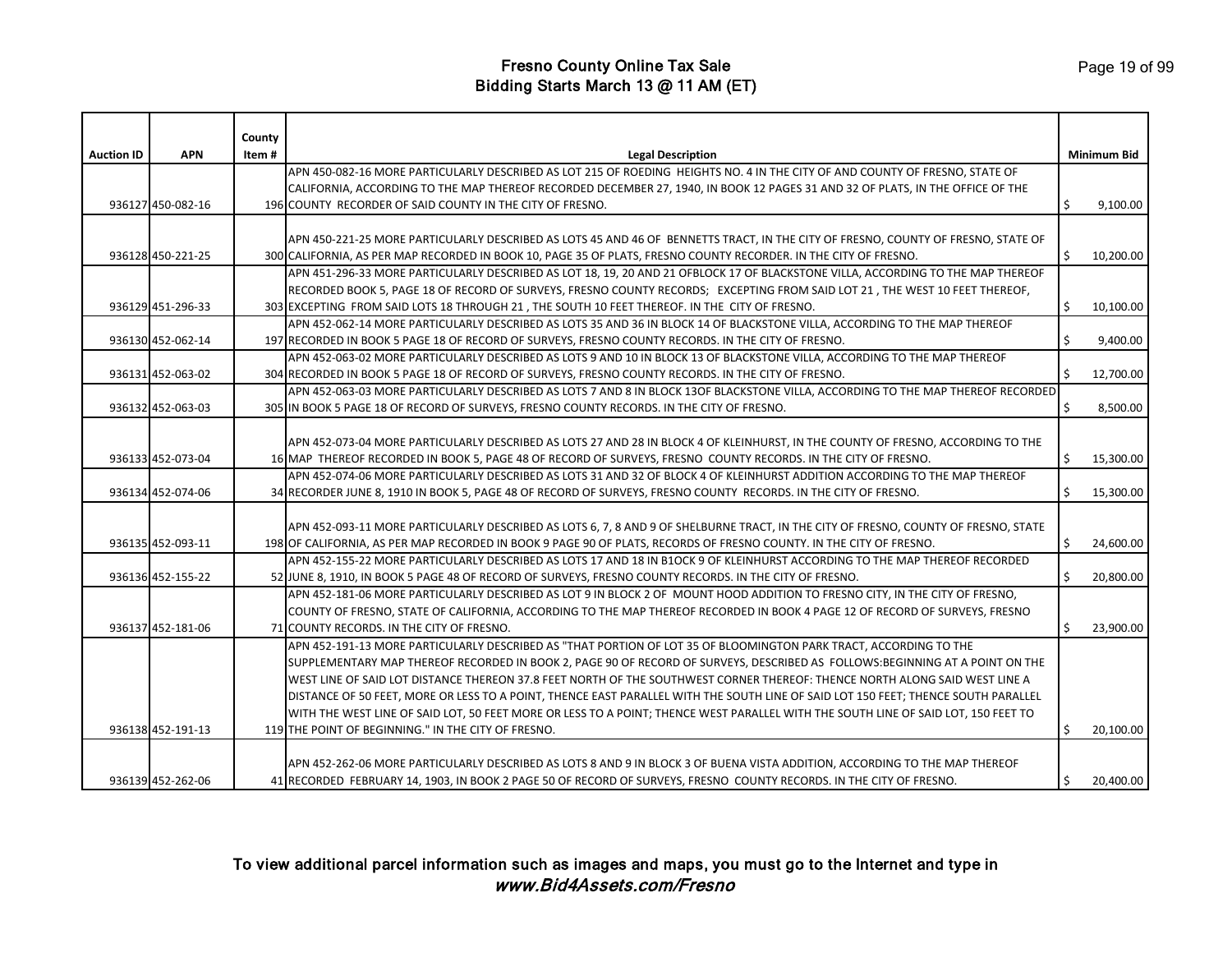|                   |                   | County |                                                                                                                                      |    |                    |
|-------------------|-------------------|--------|--------------------------------------------------------------------------------------------------------------------------------------|----|--------------------|
| <b>Auction ID</b> | <b>APN</b>        | Item#  | <b>Legal Description</b>                                                                                                             |    | <b>Minimum Bid</b> |
|                   |                   |        |                                                                                                                                      |    |                    |
|                   |                   |        | APN 452-273-04 MORE PARTICULARLY DESCRIBED AS ALL THAT PORTION OF THE SOUTH 180 FEET OF LOT 32 OF BLOOMINGTON PARK TRACT, INTHE      |    |                    |
|                   |                   |        | CITY OF FRESNO, COUNTY OF FRESNO, STATE OF CALIFORNIA, ACCORDING TO THESUPPLEMENTAL MAP THEREOF RECORDED IN BOOK 2, PAGE 90 OF       |    |                    |
|                   |                   |        | RECORD OF SURVEYS, INTHE OFFICE OF THE COUNTY RECORDER OF FRESNO COUNTY, LYING BETWEEN DRY CREEKCANAL AND THE EAST LINE OF           |    |                    |
|                   |                   |        | YOSEMITE AVENUE, FORMERLY LA SIERRA DRIVE, AS SAIDAVENUE IS SHOWN UPON THE MAP OF AVONDALE, RECORDED IN BOOK 7, PAGE 28              |    |                    |
|                   | 936140 452-273-04 |        | 139 OFRECORD OF SURVEYS EXCEPTING THEREFROM THE SOUTH 10 FEET GIVEN TO THE CITY FOR ROAD PURPOSES. IN THE CITY OF FRESNO.            | .S | 34,700.00          |
|                   |                   |        | APN 452-315-06 MORE PARTICULARLY DESCRIBED AS LOT 28 IN BLOCK 28 OF BELMONT ADDITION, ACCORDING TO THE MAP THEREOF RECORDED IN       |    |                    |
|                   | 936141 452-315-06 |        | 306 BOOK 1 PAGE 39 OF PLATS, IN THE OFFICE OF THE COUNTY RECORDER OF FRESNO COUNTY IN THE CITY OF FRESNO.                            | Ŝ. | 4,200.00           |
|                   |                   |        | APN 452-335-21 MORE PARTICULARLY DESCRIBED AS LOTS 17 AND 18 OF SOHM'SSECOND ADDITION TO THE CITY OF FRESNO, COUNTY OF FRESNO,       |    |                    |
|                   |                   |        | STATE OF CALIFORNIA, ACCORDING TO THE MAP RECORDED IN BOOK 5 PAGE 9 OF RECORD OF SURVEYS, RECORDS OF SAID COUNTY.EXCEPTING           |    |                    |
|                   |                   |        | THEREFROM THE FOLLOWING:COMMENCING AT THE SOUTHWEST CORNER OF SAID LOT 18; THENCE EAST ALONG THE SOUTH BOUNDARY OF SAID              |    |                    |
|                   |                   |        | LOTS 17 AND 18, A DISTANCE OF 50 FEET TO THE SOUTHEAST CORNER OF LOT 17; THENCE NORTH ALONG THE EAST BOUNDARY OF SAID LOT 17 A       |    |                    |
|                   |                   |        | DISTANCE OF 6.61 FEET; THENCE SOUTHWESTERLY TO THE INTERSECTION OF THE WEST BOUNDARY OF LOT 18 AT A POINT 4.96 FEET NORTH OF THE     |    |                    |
|                   |                   |        | SOUTHWEST CORNER OF SAID LOT 18; THENCE SOUTH ALONG THE WEST BOUNDARY OF SAID LOT 18 A DISTANCE OF 4.96 FEET TO THE POINT OF         |    |                    |
|                   | 936142 452-335-21 |        | 153 BEGINNING IN THE CITY OF FRESNO.                                                                                                 | \$ | 10,200.00          |
|                   |                   |        | APN 453-201-14 MORE PARTICULARLY DESCRIBED AS THE NORTH 50 FEET OF THEEAST 110 FEET OF THE SOUTH HALF OF LOT 10, HAYDEN PARK, IN     |    |                    |
|                   |                   |        | THE CITY OF FRESNO, COUNTY OF FRESNO, STATE OF CALIFORNIA, ACCORDING TO THE MAP THEREOF RECORDED IN BOOK 5, PAGE 17 OF RECORD OF     |    |                    |
|                   | 936143 453-201-14 |        | 307 SURVEYS, FRESNO COUNTY RECORDS. IN THE CITY OF FRESNO.                                                                           | -Ś | 9,200.00           |
|                   |                   |        | APN 454-023-24 MORE PARTICULARLY DESCRIBED AS LOTS 4, 5, 6 AND 7, BLOCK 4, LINCOLN TERRACE, ACCORDING TO THE MAP THEREOF RECORDED    |    |                    |
|                   | 936144 454-023-24 |        | 173 APRIL 6, 1920, IN BOOK 8, PAGE 72 OF PLATS IN THE OFFICE OF THE COUNTY RECORDER . IN THE CITY OF FRESNO.                         | Ŝ. | 121,700.00         |
|                   |                   |        |                                                                                                                                      |    |                    |
|                   |                   |        | APN 454-063-02 MORE PARTICULARLY DESCRIBED AS THE LAND REFERRED TO HEREIN BELOW IS SITUATED IN THE CITY OF FRESNO, COUNTY OF         |    |                    |
|                   |                   |        | FRESNO, STATE OF CALIFORNIA, AND IS DESCRIBED AS FOLLOWS:THE EAST 55 FEET OF THE NORTH 164.92 FEET OF LOT 6,BLOCK 88 OF SIERRA VISTA |    |                    |
|                   |                   |        | ADDITION NO.5, IN THE COUNTY OF FRESNO, STATE OF CALIFORNIA, ACCORDING TO THE MAP THEREOF RECORDED IN BOOK 9 PAGE 89 OF PLATS,       |    |                    |
|                   | 936145 454-063-02 |        | 308 FRESNO COUNTY RECORDS. EXCEPTING THE NORTH 30 FEET FOR STREET IN THE CITY OF FRESNO.                                             | Ŝ. | 10,600.00          |
|                   |                   |        |                                                                                                                                      |    |                    |
|                   |                   |        | APN 454-091-02 MORE PARTICULARLY DESCRIBED AS THE WEST HALF OF THE NORTH HALF OF LOT 4 IN BLOCK 52 OF SIERRA VISTA ADDITION NO.2,    |    |                    |
|                   | 936146 454-091-02 |        | 309 PER PLAT BOOK 9, PAGE 36, FRESNO COUNTY RECORDS. IN THE CITY OF FRESNO.                                                          | Ŝ. | 7,400.00           |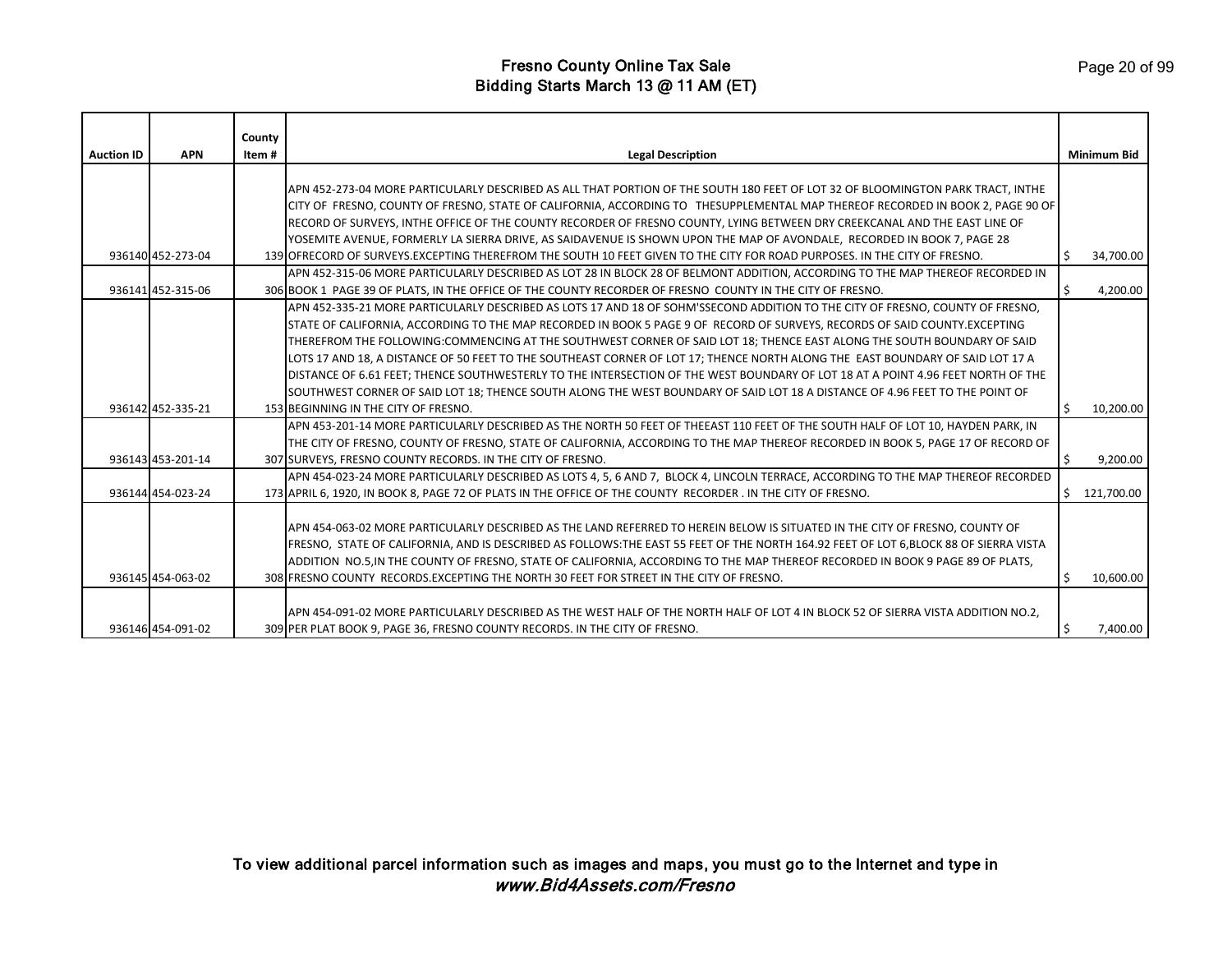|                   |                   | County |                                                                                                                                                                                                                                                                                                                                                                                                                                                                                                                                                                                                                                                                                                                                                                                                                                                                                                                                                                                                                                                                                                                                                                                                                                                                                                                                                                      |    |                    |
|-------------------|-------------------|--------|----------------------------------------------------------------------------------------------------------------------------------------------------------------------------------------------------------------------------------------------------------------------------------------------------------------------------------------------------------------------------------------------------------------------------------------------------------------------------------------------------------------------------------------------------------------------------------------------------------------------------------------------------------------------------------------------------------------------------------------------------------------------------------------------------------------------------------------------------------------------------------------------------------------------------------------------------------------------------------------------------------------------------------------------------------------------------------------------------------------------------------------------------------------------------------------------------------------------------------------------------------------------------------------------------------------------------------------------------------------------|----|--------------------|
| <b>Auction ID</b> | <b>APN</b>        | Item # | <b>Legal Description</b>                                                                                                                                                                                                                                                                                                                                                                                                                                                                                                                                                                                                                                                                                                                                                                                                                                                                                                                                                                                                                                                                                                                                                                                                                                                                                                                                             |    | <b>Minimum Bid</b> |
|                   |                   |        | APN 454-181-25 MORE PARTICULARLY DESCRIBED AS THE WEST 57 1/2 FEET OF LOTS 13, 14 AND 15 AND THE SOUTH 1-1/2 FEET OF THE WEST 57 1/2<br>FEET OF LOT 16 IN BLOCK 4 OF MARTIN HOME, IN THE CITY OF FRESNO, COUNTY OF FRESNO, STATE OF CALIFORNIA, ACCORDING TO THE MAP<br>THEREOF RECORDED IN BOOK 9, PAGE 8 OF RECORD OF SURVEYS, FRESNO COUNTY RECORDS. EXCEPTING THEREFROM THAT PORTION AS CONVEYED<br>TO THE CITY OF FRESNO, BY DEED RECORDED MARCH 23, 1966 IN BOOK 5291, PAGE 30 OF OFFICIAL RECORDS, DESCRIBED AS FOLLOWS: BEGINNING<br>AT THE SOUTHWEST CORNER OF SAID LOT 13; THENCE NORTH ALONG THE WEST LINES OF SAID LOTS 13, 14, 15, 16 AND 17, A DISTANCE OF 140.00<br>FEET TO A POINT; THENCE NORTH 89 DEGREES 56' 00" EAST ALONG A LINE WHICH IS PARALLEL WITH AND 15 FEET NORTH OF THE SOUTH LINE OF<br>SAID LOT 17, A DISTANCE OF 20.0 FEET; THENCE SOUTH, ALONG A LINE WHICH IS PARALLEL WITH AND 20.0 FEET EAST OF THE WEST LINES OF SAID<br>LOTS 13, 14, 15, 16 AND 17, A DISTANCE OF 130.99 FEET; THENCE SOUTHERLY AND EASTERLY, ALONG A TANGENT CURVE, CONCAVE TO THE<br>NORTHEAST, AND HAVING A RADIUS OF 8.0 FEET, THROUGH AN INTERIOR ANGLE OF 90 DEGREES 04'00", AN ARC DISTANCE OF 12.57 FEET, TO ITS<br>TANGENCY WITH THE SOUTH LINE OF SAID LOT 13; THENCE SOUTH 89 DEGREES 56'00" WEST, ALONG THE SOUTH LINE TO SAID LOT 13, A DISTANCE |    |                    |
|                   | 936147 454-181-25 |        | 53 OF 28.01 FEET, TO THE POINT OF BEGINNING IN THE CITY OF FRESNO.                                                                                                                                                                                                                                                                                                                                                                                                                                                                                                                                                                                                                                                                                                                                                                                                                                                                                                                                                                                                                                                                                                                                                                                                                                                                                                   | Ŝ. | 26,500.00          |
|                   | 936148 454-193-10 |        | APN 454-193-10 MORE PARTICULARLY DESCRIBED AS THE NORTH 15 FEET OF THEWEST 103.8 FEET OF LOT 12 AND THE WEST 103.8 FEET OF LOT 13 IN<br>BLOCK 2 OF BELMONT HEIGHTS, IN THE CITY OF FRESNO, COUNTY OF FRESNO, STATE OF CALIFORNIA, ACCORDING TO THE MAP THEREOF RECORDED<br>54 IN BOOK 4, PAGE 20 OF RECORD OF SURVEYS, FRESNO COUNTY RECORDS. IN THE CITY OF FRESNO.                                                                                                                                                                                                                                                                                                                                                                                                                                                                                                                                                                                                                                                                                                                                                                                                                                                                                                                                                                                                 | \$ | 25,000.00          |
|                   |                   |        | APN 454-211-34 MORE PARTICULARLY DESCRIBED AS LOT 28 OF BELMONT CENTER, RECORDED IN PLAT BK. 13, PGS. 11-12, FRESNO COUNTY                                                                                                                                                                                                                                                                                                                                                                                                                                                                                                                                                                                                                                                                                                                                                                                                                                                                                                                                                                                                                                                                                                                                                                                                                                           |    |                    |
|                   | 936149 454-211-34 |        | 310 RECORDS. IN THE CITY OF FRESNO.                                                                                                                                                                                                                                                                                                                                                                                                                                                                                                                                                                                                                                                                                                                                                                                                                                                                                                                                                                                                                                                                                                                                                                                                                                                                                                                                  | Ŝ. | 6,600.00           |
|                   | 936150 454-282-31 |        | APN 454-282-31 MORE PARTICULARLY DESCRIBED AS THE WEST 40 FEET OF THE SOUTH HALF OF LOT 3, BELMONT VILLA TRACT, CITY OF FRESNO,<br>COUNTY OF FRESNO, STATE OF CALIFORNIA, AS PER MAP RECORDED IN BOOK 3 AT PAGE 57 OF RECORD OF SURVEYS, FRESNO COUNTY<br>RECORDS.EXCEPTING THEREFROM THE SOUTH 20 FEET GRANTED TO THE COUNTY OF FRESNO, BY THE INSTRUMENT EXECUTED BY DONALD G.<br>154 PHILLIPS, ET UX, RECORDED JUNE 1, 1960 IN BOOK 4395 AT PAGE 78 AS INSTRUMENT NO. 39030 OF OFFICIAL RECORDS. IN THE CITY OF FRESNO.                                                                                                                                                                                                                                                                                                                                                                                                                                                                                                                                                                                                                                                                                                                                                                                                                                           | Ŝ. | 7,700.00           |
|                   | 936151 455-260-44 |        | APN 455-260-44 MORE PARTICULARLY DESCRIBED AS PARCEL 1: UNIT 25 AS THESAME IS ESTABLISHED AND IDENTIFIED IN THE CONDOMINIUM PLAN<br>FOR FRESNO COUNTY, TRACT NO. 3102, RECORDED IN BOOK 33 OF PLATS, PAGES 85 THROUGH 87 OF OFFICIAL RECORDS OF FRESNO COUNTY,<br>CALIFORNIA, AND AS SAID UNIT IS FURTHER IDENTIFIED IN THE DECLARATION OF RESTRICTIONS FOR THE PEACHWOOD CONDOMINIUMS, FRESNO<br>COUNTY TRACT NO. 3102, RECORDED IN BOOK 7295, BEGINNING AT PAGE 504 IN THE OFFICIAL RECORDER OF FRESNO COUNTY, AS<br>AMENDED.PARCEL 2: AN UNDIVIDED 1/118TH PERCENT INTEREST AS TENANT IN COMMON IN AND TO THE COMMON AREA, AS THE SAME IS<br>311 ESTABLISHED, IDENTIFIED AND DEFINED IN SAID CONDOMINIUM PLAN AND DECLARATION OF RESTRICTIONS, AS AMENDED. IN THE CITY OF FRESNO.                                                                                                                                                                                                                                                                                                                                                                                                                                                                                                                                                                                 | Ŝ. | 5.000.00           |
|                   | 936152 456-251-07 |        | APN 456-251-07 MORE PARTICULARLY DESCRIBED AS LOTS 3, 4, 5 IN BLOCK 16OF BELMONT GARDENS NO. 2, IN THE CITY OF FRESNO, COUNTY OF<br>FRESNO, STATE OF CALIFORNIA, ACCORDING TO THE MAP THEREOF RECORDED IN BK. 11, PG. 46 OF PLATS, FRESNO COUNTY RECORDS.EXCEPTING<br>THEREFROM SAID LOT 5 THE WESTERLY 45 FEET AND ALSO THE SOUTHERLY 140 FEET THEREOF;ALSO EXCEPTING FROM SAID LOT 4 THE SOUTHERLY<br>312 140 FEET OF THE WESTERLY 104.26 FEET THEREOF. IN THE CITY OF FRESNO.                                                                                                                                                                                                                                                                                                                                                                                                                                                                                                                                                                                                                                                                                                                                                                                                                                                                                     | Ŝ. | 14,300.00          |
|                   | 936153 458-112-05 |        | APN 458-112-05 MORE PARTICULARLY DESCRIBED AS THE SOUTH 46 2/3 FEET OFLOT 22 OF BERRYHILL TRACT, ACCORDING TO THE MAP RECORDED IN<br>BOOK 7 PAGE 13 OF PLATE, RECORDS OF FRESNO COUNTY, EXCEPT THAT PORTION DEEDED TO THE STATE OF CALIFORNIA BY DEED RECORDED<br>MARCH 26. 1954 IN BOOK 3451 PAGE 13 OF OFFICIAL RECORDS, DESCRIBED AS FOLLOWS:BEGINNING AT THE SOUTHWEST CORNER OF SAID LOT,<br>THENCE ALONG THE WEST LINE OF SAID LOT NORTH 0 DEGREES 19'31' WEST 43.76 FEET; THENCE SOUTH 30 DEGREES 32'30 EAST 50.52 FEET, TO THE<br>SOUTH LINE OF SAID LOT; THENCE ALONG SAID SOUTH LINE SOUTH 89 DEGREES 25'45'WEST 25.43 FEET TO THE POINT OF BEGINNING. IN THE CITY OF<br>101 FRESNO.                                                                                                                                                                                                                                                                                                                                                                                                                                                                                                                                                                                                                                                                       |    | 13,800.00          |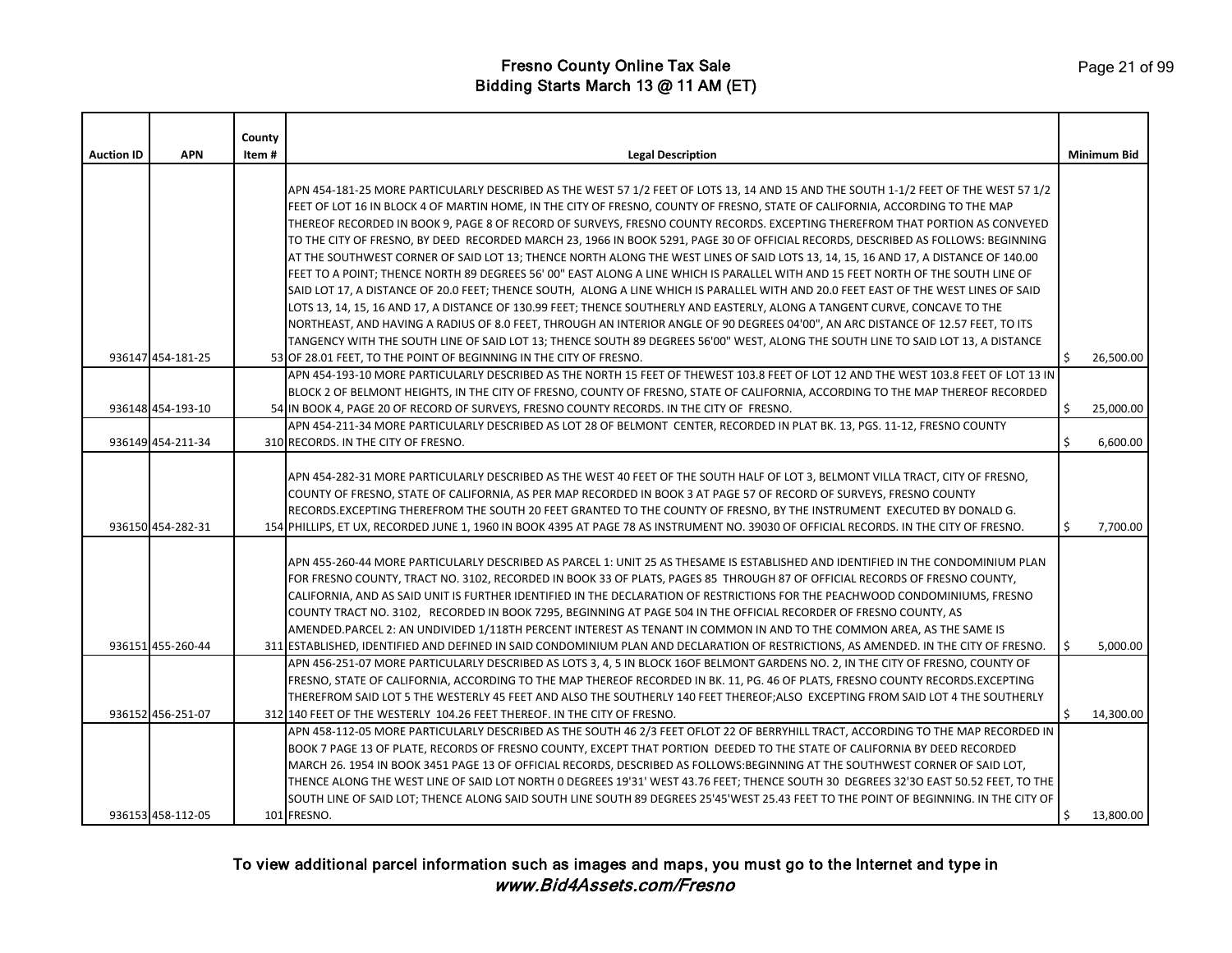|                   |                   | County |                                                                                                                                                                                                                                                                                                                                                                                                                                                                                                                                                                                                                                                                                                                                                                                                                                                                                                                                                                                                                                                                                                                                                       |                    |
|-------------------|-------------------|--------|-------------------------------------------------------------------------------------------------------------------------------------------------------------------------------------------------------------------------------------------------------------------------------------------------------------------------------------------------------------------------------------------------------------------------------------------------------------------------------------------------------------------------------------------------------------------------------------------------------------------------------------------------------------------------------------------------------------------------------------------------------------------------------------------------------------------------------------------------------------------------------------------------------------------------------------------------------------------------------------------------------------------------------------------------------------------------------------------------------------------------------------------------------|--------------------|
| <b>Auction ID</b> | <b>APN</b>        | Item#  | <b>Legal Description</b>                                                                                                                                                                                                                                                                                                                                                                                                                                                                                                                                                                                                                                                                                                                                                                                                                                                                                                                                                                                                                                                                                                                              | <b>Minimum Bid</b> |
|                   | 936154 458-112-06 |        | APN 458-112-06 MORE PARTICULARLY DESCRIBED AS LOT 23 AND 24 OF BERRYHILL TRACT IN THE COUNTY OF FRESNO STATE OF CALIFORNIA<br>ACCORDING TO THE MAP THEREOF RECORDED NOVEMBER 17, 1913 IN BOOK 7 PAGE 13 OF PLATS FRESNO COUNTY RECORDS LESS PORTIONS<br>GRANTED TO STATE OF CALIFORNIA FOR HIGHWAY DESCRIBED AS 1) BEGINNING AT THE NORTHWEST CORNER OF SAID LOT 23 THENCE ALONG THE<br>NORTH LINE NORTH 89 DEG 25' 45" EAST 25.43 FEET SOUTH 30 DEG 32' 30" EAST 138.54 FEET SOUTH 89 DEG 25' 45" WEST 95.15 FEET NORTH 0<br>DEG 19' 31" WEST 120.01 FEET TO THE POINT OF BEGINNING CONTAINING 7235 SQUARE FEET MORE OR LESS 2) LESS PORTION OF SAID LOT 24<br>LYING SOUTHWESTERLY OF FOLLOWING DESCRIBED LINES BEGINNING AT A POINT IN THE NORTH LINE OF SAID LOT SAID POINT BEARS SOUTH 89<br>DEG 25' 45" WEST 40.10 FEET FROM NORTHEAST CORNER LOT THENCE SOUTH 30 DEG 32' 30" EAST 78.16 FEET THENCE SOUTH 29 DEG 01' 30" EAST<br>1.49 FEET TO A POINT IN THE EAST LINE OF SAID LOT SAID POINT BEARS SOUTH 00 DEG 19' 02" EAST 69.08 FEET FROM NORTHEAST CORNER OF<br>42 SAID LOT CONTAINING 1384 SQUARE FEET MORE OR LESS IN THE CITY OF FRESNO | 12,700.00          |
|                   | 936155 458-161-05 |        | APN 458-161-05 MORE PARTICULARLY DESCRIBED AS THE WEST 50 FEET OF THATPORTION OF LOT 13 OF THE WEIHE HOME TRACT, ACCORDING TO<br>THE MAP THEREOF RECORDED NOVEMBER 23, 1905 IN BOOK 3 OF RECORD OF SURVEYS, AT PAGE 25, IN THE OFFICE OF THE COUNTY RECORDER OF<br>FRESNO COUNTY, DESCRIBED AS FOLLOWS: COMMENCING AT A POINT ON THE SOUTH LINE OF THE NORTH HALF OF SAID LOT 13, DISTANT 190 FEET<br>WEST FROM THAT SOUTHEAST CORNER OF THE NORTH HALF OF SAID LOT; THENCE NORTH TO A POINT ON THE NORTH LINE OF SAID LOT 190 FEET<br>WEST FROM THE NORTHEAST CORNER OF SAID LOT; THENCE WEST ALONG THE NORTHERLY LINE OF SAID LOT 13 TO A LINE SEPARATING THE EAST<br>HALF OF SAID LOT 13 FROM THE WEST HALF THEREOF; THENCE SOUTH ALONG SAID LINE SEPARATING THE EAST HALF FROM THE WEST HALF OF SAID<br>72 LOT 13 TO THE SOUTHERLY LINE OF NORTH HALF OF SAID LOT; THENCE EAST TO THE POINT OF BEGINNING. IN THE CITY OF FRESNO.                                                                                                                                                                                                                  | 18,300.00          |
|                   | 936156 458-230-03 |        | APN 458-230-03 MORE PARTICULARLY DESCRIBED AS THAT PORTION OF LOT 69 OF WEIHE HOME TRACT, ACCORDING TO THE MAP THEREOF<br>RECORDED IN BOOK 3 PAGE 25 OF RECORD OF SURVEYS, IN THE OFFICE OF THE COUNTY RECORDER OF FRESNO COUNTY, DESCRIBED AS FOLLOWS:<br>BEGINNING AT A POINT 495 FEET NORTH AND 100 FEET EAST OF THE SOUTHWEST CORNER OF SAID LOT 69; THENCE EAST, PARALLEL WITH THE<br>SOUTH LINE OF SAID LOT, 50 FEET; THENCE NORTH PARALLEL TO THE WEST LINE OF SAID LOT, 110 FEET, MORE OR LESS, TO THE SOUTH BANK OF DRY<br>CREEK AS IT EXISTED IN APRIL 30, 1941; THENCE WESTERLY, ALONG THE SOUTH BANK OF DRY CREEK TO A POINT 100 FEET EAST OF THE WEST LINE;<br>73 THENCE SOUTH, PARALLEL WITH THE WEST LINE TO THE POINT OF BEGINNING. IN THE CITY OF FRESNO.                                                                                                                                                                                                                                                                                                                                                                            | 6,500.00           |
|                   | 936157 458-230-04 |        | APN 458-230-04 MORE PARTICULARLY DESCRIBED AS THAT PORTION OF LOT 69 OF WEIHE HOME TRACT, ACCORDING TO THE MAP THEREOF<br>RECORDED IN BOOK 3 PAGE 25 OF RECORD OF SURVEYS, IN THE OFFICE OF THE COUNTY RECORDER OF FRESNO COUNTY, DESCRIBED AS FOLLOWS:<br>BEGINNING AT A POINT 495 FEET NORTH AND 150 FEET EAST OF THE SOUTHWEST CORNER OF SAID LOT 69; THENCE EAST, PARALLEL WITH THE<br>SOUTH LINE OF SAID LOT, 50 FEET; THENCE NORTH PARALLEL TO THE WEST LINE OF SAID LOT, 110 FEET, MORE OR LESS, TO THE SOUTH BANK OF DRY<br>CREEK AS IT EXISTED IN APRIL 30, 1941; THENCE WESTERLY, ALONG THE SOUTH BANK OF DRY CREEK TO A POINT 100 FEET EAST OF THE WEST LINE;<br>74 THENCE SOUTH, PARALLEL WITH THE WEST LINE TO THE POINT OF BEGINNING. IN THE CITY OF FRESNO.                                                                                                                                                                                                                                                                                                                                                                            | 6,500.00           |
|                   | 936158 458-230-16 |        | APN 458-230-16 MORE PARTICULARLY DESCRIBED AS THAT PORTION OF LOT 69 WEIHE HOME TRACT, IN THE COUNTY OF FRESNO, STATE OF<br>CALIFORNIA, AS PER MAP THEREOF RECORDED IN BOOK 3 PAGE 25 OF RECORD OF SURVEYS, FRESNO COUNTY RECORDS, DESCRIBED AS FOLLOWS:<br>BEGINNING 455 FEET NORTH, MEASURED ALONG THE WEST LINE OF SAID LOT, AND 100 FEET EAST, PARALLEL WITH THE SOUTH LINE OF SAID LOT,<br>FROM THE SOUTHWEST CORNER THEREOF; THENCE SOUTH PARALLEL WITH THE WEST LINE OF SAID LOT, 200 FEET; THENCE EAST PARALLEL WITH THE<br>SOUTH LINE OF SAID LOT, 100 FEET; THENCE NORTH PARALLEL WITH THE WEST LINE OF SAID LOT, 200 FEET AND; THENCE WEST: PARALLEL WITH THE<br>313 SOUTH LINE OF SAID LOT 100 FEET TO THE POINT OF BEGINNING. IN THE CITY OF FRESNO.                                                                                                                                                                                                                                                                                                                                                                                     | 5,100.00           |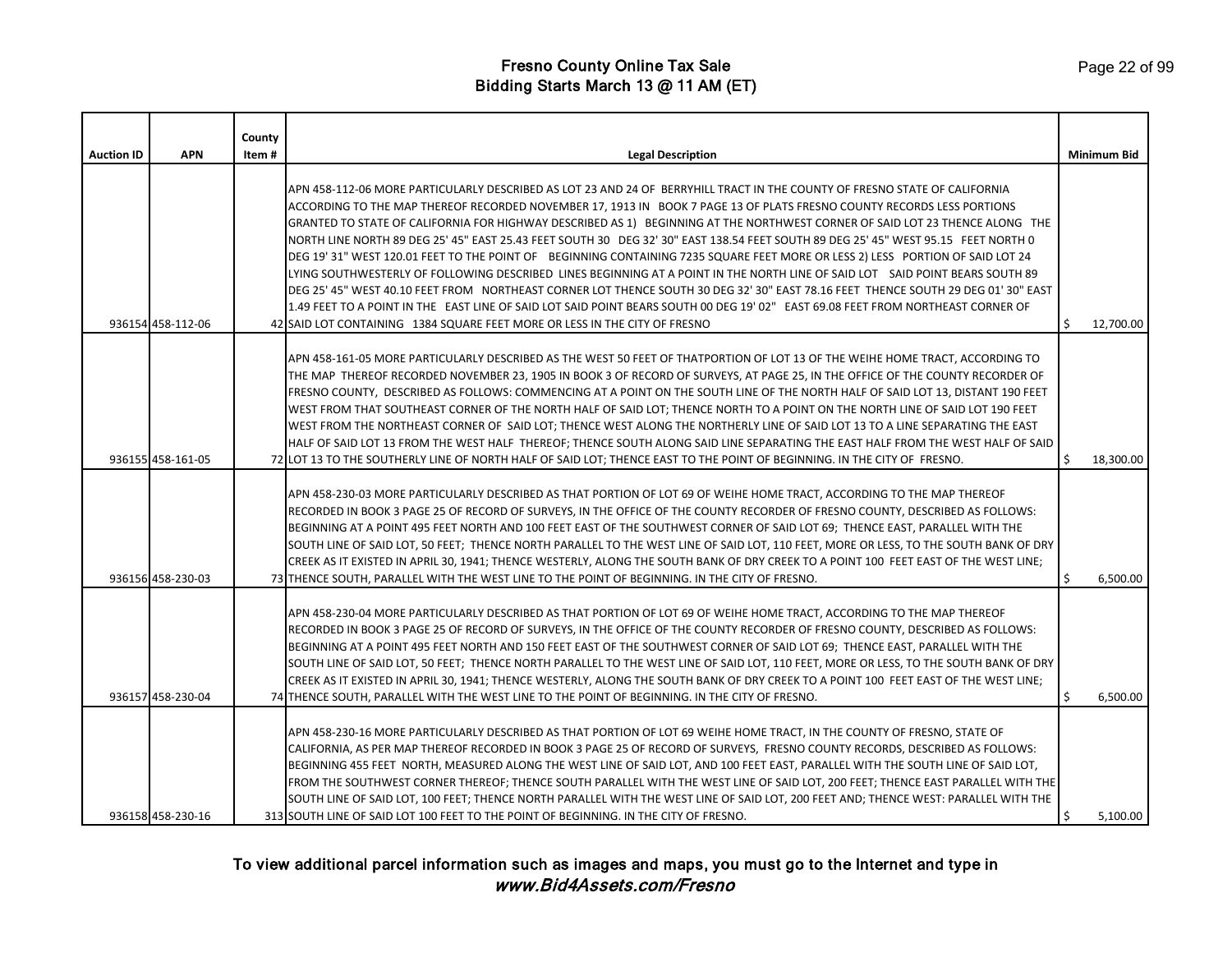|                   |                   | County |                                                                                                                                        |    |                    |
|-------------------|-------------------|--------|----------------------------------------------------------------------------------------------------------------------------------------|----|--------------------|
| <b>Auction ID</b> | <b>APN</b>        | Item#  | <b>Legal Description</b>                                                                                                               |    | <b>Minimum Bid</b> |
|                   |                   |        | APN 459-091-09 MORE PARTICULARLY DESCRIBED AS LOTS 20, 21, 22, 23 AND 24 IN BLOCK 1, FRESMONT PARK ACCORDING TO THE MAP THEREOF        |    |                    |
|                   |                   |        | RECORDED IN BOOK 5 PAGE 14 OF RECORD OF SURVEYS, IN THE OFFICE OF THE COUNTY RECORDER OF FRESNO COUNTY, CALIFORNIA. EXCEPTING          |    |                    |
|                   |                   |        | THEREFROM THE NORTH 40 FEET THEREOF CONVEYED TO THE CITY OF FRESNO BY DEED RECORDED SEPTEMBER 28, 1955, IN BOOK 3663, PAGE 67,         |    |                    |
|                   | 936159 459-091-09 |        | 102 OFFICIAL RECORDS. IN THE CITY OF FRESNO.                                                                                           | Ś  | 43,000.00          |
|                   |                   |        |                                                                                                                                        |    |                    |
|                   |                   |        | APN 459-151-02 MORE PARTICULARLY DESCRIBED AS THAT PORTION OF LOT 22 OF GRIFFITH'S VILLA ADDITION TO THE TOWN (NOW CITY) OF FRESNO,    |    |                    |
|                   |                   |        | IN THE CITY OF FRESNO, COUNTY OF FRESNO, STATE OF CALIFORNIA. ACCORDING TO THE MAP THEREOF RECORDED IN BOOK 1 PAGE 10 OF PLATS, IN     |    |                    |
|                   |                   |        | THE OFFICE OF THE COUNTY RECORDER OF FRESNO COUNTY. BEGINNING AT A POINT 85.5 FEET NORTH OF THE SOUTHEAST CORNER OF SAID LOT 22;       |    |                    |
|                   |                   |        | THENCE NORTH ALONG THE EAST LINE OF SAID LOT, 40 FEET; THENCE AT RIGHT ANGLES WEST 225 FEET, TO THE WEST LINE OF SAID LOT; THENCE AT   |    |                    |
|                   |                   |        | RIGHT ANGLES SOUTH ALONG SAID WEST LINE 40 FEET; THENCE AT RIGHT ANGLES EAST 225 FEET TO THE POINT OF BEGINNING; EXCEPTING             |    |                    |
|                   | 936160 459-151-02 |        | 314 THEREFROM THE WESTERLY 12 FEET THEREOF AS HERETOFORE CONVEYED TO THE CITY OF FRESNO. IN THE CITY OF FRESNO.                        | Ś  | 26,900.00          |
|                   |                   |        | APN 459-161-04 MORE PARTICULARLY DESCRIBED AS THE REAL PROPERTY LOCATED THE COUNTY OF FRESNO, STATE OF CALIFORNIA, LEGALLY             |    |                    |
|                   |                   |        | DESCRIBED AS: LOTS 5 AND 6 IN BLOCK 7 OF ALTAMONT ADDITION, ACCORDING TO THE MAP THEREOF RECORDED IN BOOK 1, PAGE 77 OF PLATS,         |    |                    |
|                   | 936161 459-161-04 |        | 315 FRESNO COUNTY RECORDSESCEPTING THE EAST 5 FEET THEREOF. IN THE CITY OF FRESNO.                                                     | Ś  | 39,900.00          |
|                   |                   |        |                                                                                                                                        |    |                    |
|                   |                   |        | APN 459-161-21 MORE PARTICULARLY DESCRIBED AS LOTS 1 TO 4 IN BLOCK 7 OF ALTAMONT ADDITION, ACCORDING TO THE MAPTHEREOF                 |    |                    |
|                   | 936162 459-161-21 |        | 316 RECORDED IN BOOK 1, PAGE 77 OF PLATS, FRESNO COUNTY RECORDS.ESCEPTING THE EAST 5 FEET THEREOF. IN THE CITY OF FRESNO.              | \$ | 292,300.00         |
|                   |                   |        | APN 459-181-26 MORE PARTICULARLY DESCRIBED AS LOT 18 IN BLOCK 4 OF RIVERDALE ADDITION TO FRESNO, IN THE CITY OF FRESNO, COUNTY OF      |    |                    |
|                   |                   |        | FRESNO, STATE OF CALIFORNIA, ACCORDING TO THE MAP THEREOF RECORDED IN BOOK 1 PAGE 49 OF PLATS, FRESNO COUNTY RECORDS IN THE CITY       |    |                    |
|                   | 936163 459-181-26 |        | 88 OF FRESNO.                                                                                                                          | \$ | 35,000.00          |
|                   |                   |        | APN 459-184-13 MORE PARTICULARLY DESCRIBED AS THE EASTERLY 138 FEET OFLOT 38 AND THE EASTERLY 138 FEET OF THE SOUTH HALF OF LOT 39     |    |                    |
|                   |                   |        | IN BLOCK 2 OF HARTLEY ADDITION, IN THE CITY OF FRESNO, COUNTY OF FRESNO, STATE OF CALIFORNIA, ACCORDING TO THE MAP THEREOF,            |    |                    |
|                   | 936164 459-184-13 |        | 75 RECORDED IN BOOK 1 PAGE 55 OF PLATS, FRESNO COUNTY RECORDS. IN THE CITY OF FRESNO.                                                  | \$ | 19,000.00          |
|                   |                   |        | APN 459-212-28 MORE PARTICULARLY DESCRIBED AS LOTS 22 AND 23 IN BLOCK 2 OF GRIFFITH'S SECOND ADDITION PER PLAT BOOK 1, PAGE 9,         |    |                    |
|                   |                   |        | FRESNO COUNTY RECORDS. EXCEPTING THEREFROM THE EAST 70 FEET. ALSO EXCEPTING THEREFROM THAT PORTION DESCRIBED AS BEGINNING AT           |    |                    |
|                   |                   |        | THE NORTHWEST CORNER OF SAID LOT 22, THENCE ALONG THE NORTH LINE OF SAID LOT 22, SOUTH 89 DEGREES 42'38" EAST, 16.37 FEET; THENCE      |    |                    |
|                   |                   |        | SOUTH 56 DEGREES 02'20" WEST, 19.81 FEET TO THE WEST LINE OF SAID LOT 22; THENCE ALONG SAID WEST LINE NORTH 0 DEGREES 18' 55" EAST,    |    |                    |
|                   | 936165 459-212-28 |        | 55 11.15 FT TO THE POINT OF BEGINNING. IN THE CITY OF FRESNO.                                                                          | Ś. | 6,900.00           |
|                   |                   |        | APN 459-212-35 MORE PARTICULARLY DESCRIBED AS THOSE PORTIONS OF LOTS 19, 20, AND 21 IN BLOCK 2 OF GRIFFITH'S SECOND ADDITION,          |    |                    |
|                   |                   |        | ACCORDING TO THE MAP THEREOF RECORDED NOVEMBER 5, 1884 IN BOOK 1, PAGE 9 OF PLATS, IN THE OFFICE OF THE RECORDER OF FRESNO             |    |                    |
|                   |                   |        | COUNTY, IN SECTION 4, TOWNSHIP 14 SOUTH, RANGE 20 EAST, MOUNT DIABLO BASE AND MERIDIAN, MORE PARTICULARLY DESCRIBED AS                 |    |                    |
|                   |                   |        | FOLLOWS: COMMENCING AT THE SOUTHWEST CORNER OF SAID LOT 21; THENCE ALONG THE SOUTH LINE OF SAID LOT 21, SOUTH 89 DEGREES 42'38"        |    |                    |
|                   |                   |        | EAST, 16.37 FEET TO THE TRUE POINT OF BEGINNING; THENCE (1) CONTINUING SOUTH 89 DEGREES 42'38" EAST, 75.03 FEET; THENCE (2) NORTH 00   |    |                    |
|                   |                   |        | DEGREES 18'55" EAST, 51.10 FEET; THENCE (3) SOUTH 56 DEGREES 02'20" WEST, 90.80 FEET TO THE TRUE POINT OF BEGINNING. THERE SHALL BE NO |    |                    |
|                   |                   |        | ABUTTER'S RIGHTS OF ACCESS APPURTENANT TO THE ABOVE DESCRIBED REAL PROPERTY IN AND TO THE ADJACENT STATE FREEWAY. IN THE CITY OF       |    |                    |
|                   | 936166 459-212-35 |        | 56 FRESNO.                                                                                                                             |    | 1,400.00           |
|                   |                   |        | APN 459-252-08 MORE PARTICULARLY DESCRIBED AS LOT 31 AND THE NORTH 10 FEET OF LOT 32 IN BLOCK 3 OF VILLA ADDITION TO THE TOWN (NOW     |    |                    |
|                   |                   |        | CITY) OF FRESNO, ACCORDING TO THE MAP THEREOF RECORDED MARCH 22, 1884, IN BOOK 1, PAGE 6 OF PLATS, FRESNO COUNTY RECORDS IN THE        |    |                    |
|                   | 936167 459-252-08 |        | 155 CITY OF FRESNO.                                                                                                                    |    | 5,400.00           |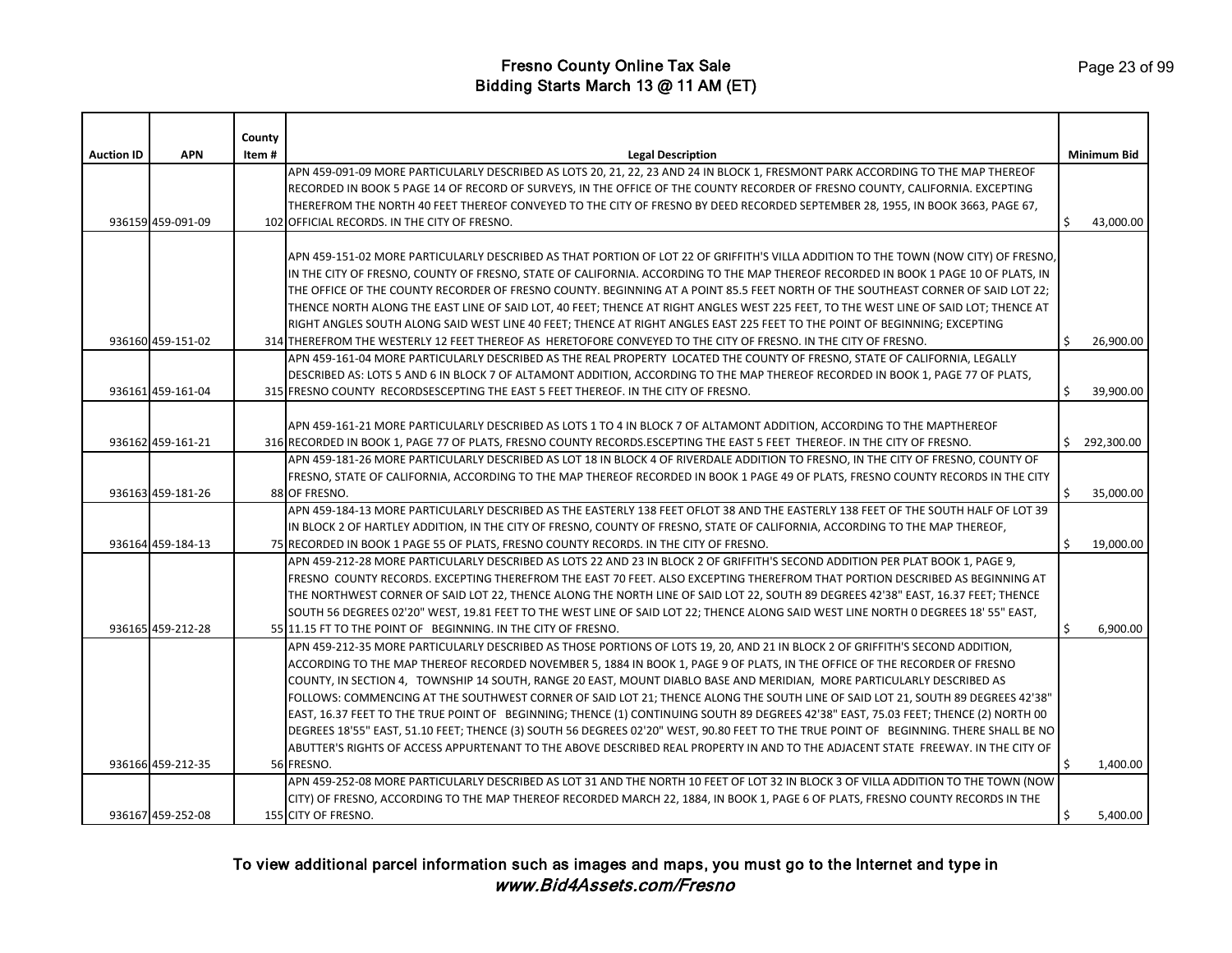|                   |                   | County |                                                                                                                                       |    |                    |
|-------------------|-------------------|--------|---------------------------------------------------------------------------------------------------------------------------------------|----|--------------------|
| <b>Auction ID</b> | <b>APN</b>        | Item # | <b>Legal Description</b>                                                                                                              |    | <b>Minimum Bid</b> |
|                   |                   |        | APN 459-253-13 MORE PARTICULARLY DESCRIBED AS LOTS 25, 26, 27 AND 28, IN BLOCK 2 OF DUNCAN'S ADDITION TO FRESNO, IN THE CITY OF       |    |                    |
|                   |                   |        | FRESNO, COUNTY OF FRESNO, STATE OF CALIFORNIA, ACCORDING TO THE MAP THEREOF RECORDED IN BOOK 1, PAGE 41 OF PLATS, FRESNO COUNTY       |    |                    |
|                   | 936168 459-253-13 |        | 317 RECORDS IN THE CITY OF FRESNO.                                                                                                    |    | 53,500.00          |
|                   |                   |        | APN 459-272-11 MORE PARTICULARLY DESCRIBED AS LOT 5 AND THE SOUTH HALFOF LOT 4 IN BLOCK 2 OF FANNING'S ADDITION TO THE CITY OF        |    |                    |
|                   |                   |        | FRESNO, ACCORDING TO THE MAP THEREOF RECORDED IN BOOK 2 PAGE 9. OF RECORD OF SURVEYS, FRESNO COUNTY RECORDS IN THE CITY OF            |    |                    |
|                   | 936169 459-272-11 |        | 156 FRESNO.                                                                                                                           |    | 4,100.00           |
|                   |                   |        | LAPN 459-273-09 MORE PARTICULARLY DESCRIBED AS THE NORTH 10 FEET OF LOT13 AND ALL OF LOT 14 IN BLOCK "E" OF FISHER'S SECOND ADDITION  |    |                    |
|                   |                   |        | TO THE CITY OF FRESNO, IN THE CITY OF FRESNO, COUNTY OF FRESNO, STATE OF, CALIFORNIA, ACCORDING TO THE MAP THEREOF RECORDED IN        |    |                    |
|                   | 936170 459-273-09 |        | 157 BOOK 1, PAGE 33 OF PLATS, FRESNO COUNTY RECORDS IN THE CITY OF FRESNO.                                                            |    | 3,900.00           |
|                   |                   |        |                                                                                                                                       |    |                    |
|                   |                   |        | APN 460-081-17 MORE PARTICULARLY DESCRIBED AS LOTS 1,2,3, 4 AND 5 IN BLOCK 30 OF SIERRA VISTA ADDITION, IN THE CITY OF FRESNO, COUNTY |    |                    |
|                   |                   |        | OF FRESNO, STATE OF CALIFORNIA, ACCORDING TO THE MAP THEREOF RECORDED IN BOOK 9, PAGE 27 OF PLATS, FRESNO COUNTY                      |    |                    |
|                   |                   |        | RECORDS:EXCEPTING THEREFROM THE NORTH 20 FEET THEREOF. ALSO EXCEPTING FROM SAID LOT 1, THAT PORTION DESCRIBED AS FOLLOWS:             |    |                    |
|                   |                   |        | BEGINNING ON THE EAST LINE OF SAID LOT 1. AT A POINT WHICH IS 20.0 FEET SOUTH OF THE NORTHEAST CORNER OF SAID LOT 1:THENCE            |    |                    |
|                   |                   |        | SOUTHERLY, ALONG THE EAST LINE OF SAID LOT 1, A DISTANCE OF 10.0 FEET; THENCE NORTHERLY AND WESTERLY, ALONG A TANGENT CURVE           |    |                    |
|                   |                   |        | CONCAVE TO THE SOUTHWEST. AND HAVING A RADIUS OF 10.0 FEET. TO THE INTERSECTION WITH A LINE WHICH IS PARALLEL WITH AND 20.0 FEET      |    |                    |
|                   |                   |        | SOUTH OF THE NORTH LINE OF SAID LOT 1;THENCE EASTERLY, ALONG A LINE WHICH IS PARALLEL WITH AND 20.0 FEET SOUTH OF THE NORTH LINE OF   |    |                    |
|                   | 936171 460-081-17 |        | 158 SAID LOT 1, A DISTANCE OF 10.0 FEET TO THE POINT OF BEGINNING. IN THE CITY OF FRESNO.                                             | Ŝ. | 11,400.00          |
|                   |                   |        | APN 460-091-19 MORE PARTICULARLY DESCRIBED AS PARCEL B OF PARCEL MAP NO. 77-14 RECORDED ON SEPT. 28,1970 IN PARCEL MAP BOOK 2,        |    |                    |
|                   | 936172 460-091-19 |        | 318 PAGE 27, FRESNO COUNTY RECORDS IN THE CITY OF FRESNO.                                                                             |    | 9.600.00           |
|                   |                   |        | APN 460-181-01 MORE PARTICULARLY DESCRIBED AS LOT 30 AND THE WEST 15 FEET OF LOT 29 IN BLOCK 25, ARLINGTON HEIGHTS TRACT, IN THE CITY |    |                    |
|                   |                   |        | OF FRESNO, COUNTY OF FRESNO, STATE OF CALIFORNIA, ACCORDING TO THE MAP THEREOF RECORDED IN BOOK 1, PAGE 56 OF PLATS, FRESNO           |    |                    |
|                   | 936173 460-181-01 |        | 320 COUNTY RECORDS IN THE CITY OF FRESNO.                                                                                             |    | 5,300.00           |
|                   |                   |        |                                                                                                                                       |    |                    |
|                   |                   |        | APN 460-185-03 MORE PARTICULARLY DESCRIBED AS LOT 28 IN BLOCK 35, ARLINGTON HEIGHTS TRACT, IN THE COUNTY OF FRESNO, STATE OF          |    |                    |
|                   | 936174 460-185-03 |        | 174 CALIFORNIA, ACCORDING TO THE MAP THEREOF RECORDED IN BOOK 1, PAGE 56 OF PLATS, FRESNO COUNTY RECORDS. IN THE CITY OF FRESNO.      |    | 25,300.00          |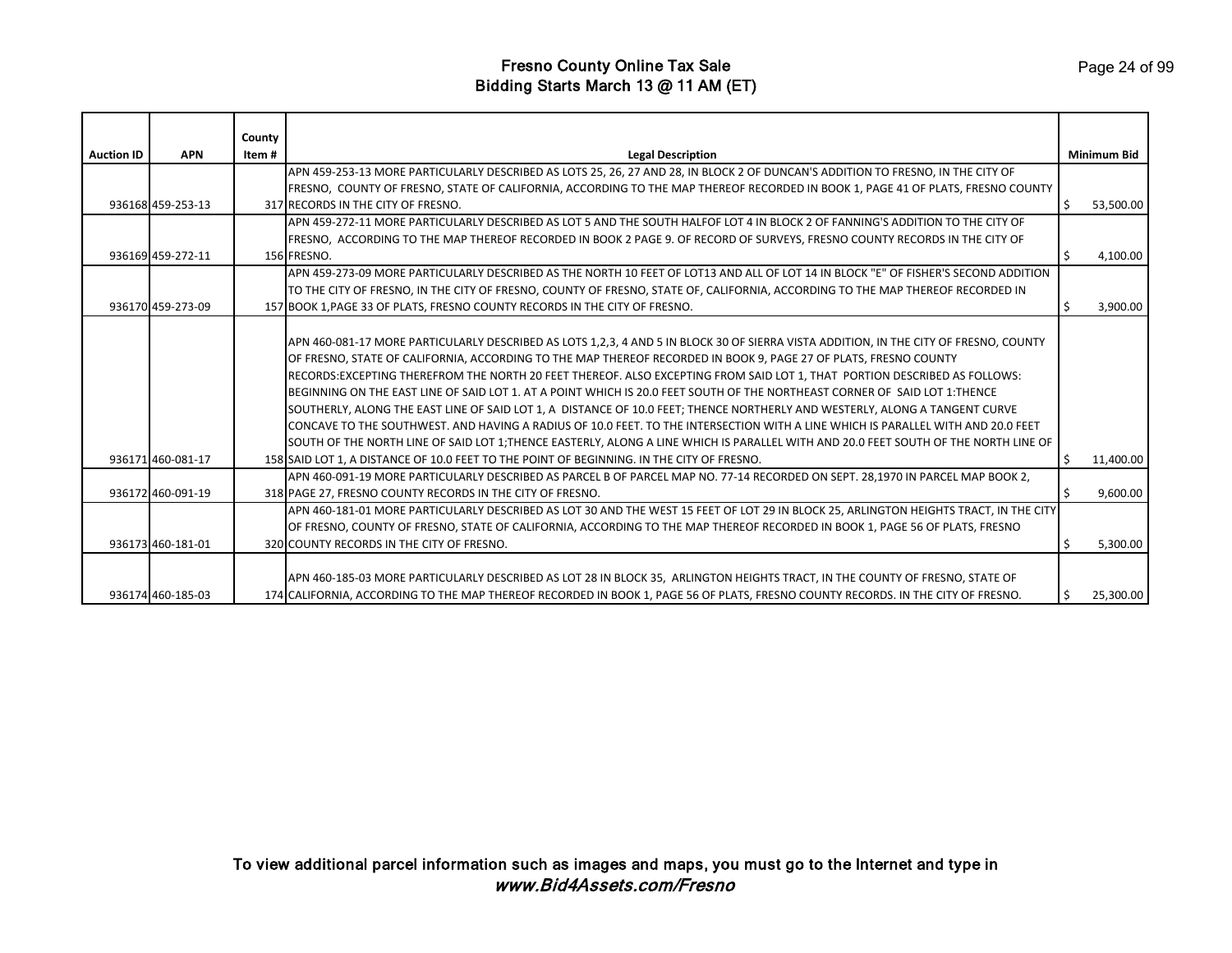| <b>Auction ID</b> | <b>APN</b>        | County<br>Item # | <b>Legal Description</b>                                                                                                               |    | <b>Minimum Bid</b> |
|-------------------|-------------------|------------------|----------------------------------------------------------------------------------------------------------------------------------------|----|--------------------|
|                   |                   |                  |                                                                                                                                        |    |                    |
|                   |                   |                  | APN 460-227-18 MORE PARTICULARLY DESCRIBED AS PARCEL 1:LOT 23 AND 24 AND THE NORTHEAST FIVE FEET OF LOT 25 IN BLOCK 78 OF SIERRA       |    |                    |
|                   |                   |                  | VISTA ADDITION NO. 4 ACCORDING TO THE MAP THEREOF RECORDED SEPTEMBER 29, 1922 IN BOOK 9 PAGE 68 OF PLATE, IN THE OFFICE OF THE         |    |                    |
|                   |                   |                  | COUNTY RECORDER OF FRESNO COUNTY PARCEL 2:A PORTION OF THE FORMER CLOVIS BRANCH OF THE SOUTHERN PACIFIC RAILWAY RIGHT OF WAY,          |    |                    |
|                   |                   |                  | WHICH HAS BEEN QUITCLAIMED TO THE CITY OF FRESNO, BY DOCUMENT NO. 51563 ON JULY 9, 1974, AND RECORDED IN BOOK 6321 OF OFFICIAL         |    |                    |
|                   |                   |                  | RECORDS, AT PAGE 299, ET SEQ., FRESNO COUNTY RECORDS, AND MORE PARTICULARLY DESCRIBED AS FOLLOWS:BEGINNING AT THE MOST                 |    |                    |
|                   |                   |                  | SOUTHERLY CORNER OF LOT 22 IN BLOCK 78 OF SIERRA VISTA ADDITION NO. 4, AS SAID LOT IS SHOWN ON THE MAP THEREOF, FILED IN THE OFFICE    |    |                    |
|                   |                   |                  | OF THE COUNTY RECORDER, SEPTEMBER 29, 1922, AND RECORDED IN VOLUME 9 OF PLATS AT PAGE 68, FRESNO COUNTY RECORDS; THENCE SOUTH          |    |                    |
|                   |                   |                  | 30 DEGREES 38-39- EAST, ALONGTHE SOUTHEASTERLY PRODUCTION OF THE SOUTHWESTERLY LINE OF SAID LOT 22, A DISTANCE OF 30.60 FEET;          |    |                    |
|                   |                   |                  | THENCE SOUTH 60 DEGREES 04-58-WEST, A DISTANCE OF 35.81 FEET; THENCE SOUTH 58 DEGREES 29-00-WEST, A DISTANCE OF 19.21 FEET, TO THE     |    |                    |
|                   |                   |                  | INTERSECTION WITH A LINE WHICH IS PARALLEL WITH AND 5.00 FEET SOUTHWEST OF THE SOUTHWESTERLY LINE OF LOT 24, IN SAID BLOCK 78;         |    |                    |
|                   |                   |                  | THENCE NORTH 31 DEGREES 38-30-VEST, PARALLEL WITH AND 5.00 FEET SOUTHWEST OF THE SOUTHWESTERLY LINE OF SAID LOT 24, A DISTANCE OF      |    |                    |
|                   |                   |                  | 30.00 FEET, TO THE INTERSECTION WITH THE SOUTHEASTERLY LINE OF LOT 25, IN SAID BLOCK 78; THENCE NORTHEASTERLY, ALONG THE               |    |                    |
|                   | 936175 460-227-18 |                  | 141 SOUTHEASTERLY LINES OF LOTS 25, 24 AND 23, IN SAID BLOCK 78, TO THE POINT OF BEGINNING. IN THE CITY OF FRESNO.                     | Ŝ. | 26,400.00          |
|                   |                   |                  | APN 460-241-05 MORE PARTICULARLY DESCRIBED AS THE FOLLOWING DESCRIBED REAL PROPERTY IN THE CITY OF FRESNO. COUNTY OF FRESNO,           |    |                    |
|                   |                   |                  | STATE OF CALIFORNIA, THE EAST 60 FEET OF THE WEST 120 FEET OF LOTS 2 AND 3, BLOCK 14 OF RESUBDIVISION OF A PORTION OF BLOCKS 13 TO 20, |    |                    |
|                   |                   |                  | SIERRA VISTA ADDITION, ACCORDING TO THE MAP THEREOF RECORDED IN BOOK 11 PAGE 12 OF PLATS, RECORDS OF SAID COUNTY,EXCEPTING             |    |                    |
|                   | 936176 460-241-05 |                  | 109 THEREFROM THE NORTH 40 FEET THEREOF. IN THE CITY OF FRESNO.                                                                        | \$ | 4,300.00           |
|                   |                   |                  | APN 461-301-07 MORE PARTICULARLY DESCRIBED AS LOTS 58, 59 AND 60 IN BLOCK 3 OF RECREATION PARK TRACT, IN THE COUNTY OF FRESNO,         |    |                    |
|                   |                   |                  | STATE OF CALIFORNIA, ACCORDING TO THE MAP THEREOF RECORDED MAY 10, 1913 IN BOOK 9 PAGE 29 OF RECORD OF SURVEYS, IN THE OFFICE OF       |    |                    |
|                   | 936177 461-301-07 |                  | 44 THE COUNTY RECORDER OF FRESNO COUNTY. IN THE CITY OF FRESNO.                                                                        | \$ | 25,000.00          |
|                   |                   |                  | APN 463-082-01 MORE PARTICULARLY DESCRIBED AS LOT 10 OF HUNTINGTON BOULEVARD ACRES NO. 2, IN THE CITY OF FRESNO, COUNTY OF             |    |                    |
|                   |                   |                  | FRESNO, STATE OF CALIFORNIA, ACCORDING TO THE MAP RECORDED IN BOOK 7 PAGE 100 OF PLATS, FRESNO COUNTY RECORDS.EXCEPTING                |    |                    |
|                   | 936178 463-082-01 |                  | 321 THEREFROM THE EAST 115 FEET IN THE CITY OF FRESNO.                                                                                 | Ś. | 67,200.00          |
|                   |                   |                  | APN 464-101-04 MORE PARTICULARLY DESCRIBED AS BEGINNING AT THE SOUTHEAST CORNER OF THE NORTHEAST QUARTER OF THE SOUTHWEST              |    |                    |
|                   |                   |                  | QUARTER OF THE SOUTHEAST QUARTER OF SECTION 7, TOWNSHIP 14 SOUTH, RANGE 20 EAST, MOUNT DIABLO BASE AND MERIDIAN; THENCE NORTH          |    |                    |
|                   |                   |                  | 264 FEET; THENCE SOUTH 88DEG 49' WEST, 329.83 FEET; THENCE SOUTH 264 FEET; THENCE NORTH 88DEG 49' EAST, 329.83 FEET TO THE POINT OF    |    |                    |
|                   | 936179 464-101-04 |                  | 200 BEGINNING, EXCEPTING THEREFROM THE SOUTH 130 FEET THEREOF. IN THE CITY OF FRESNO.                                                  |    | 4.300.00           |
|                   |                   |                  | APN 464-102-15 MORE PARTICULARLY DESCRIBED AS THE NORTH 65.88 FEET OF THE SOUTH 528.25 FEET OF THE EAST 164.92 FEET OF THE EAST 1/2    |    |                    |
|                   |                   |                  | OF THE SOUTHEAST 1/4 OF THE SOUTHEAST 1/4 OF THE SOUTHEAST 1/4 OF SECTION 7, TOWNSHIP 14 SOUTH, RANGE 20 EAST, MOUNT DIABLO BASE       |    |                    |
|                   |                   |                  | AND MERIDIAN; AND THE NORTH 1 ACRE OF THE WEST 1/2 OF THE EAST 1/2 OF THE SOUTHEAST 1/4 OF THE SOUTHEAST 1/4 OF THE SOUTHEAST 1/4      |    |                    |
|                   |                   |                  | OF SECTION 7, TOWNSHIP 14 SOUTH, RANGE 20 EAST, MOUNT DIABLO BASE AND MERIDIAN, ACCORDING TO THE UNITED STATES GOVERNMENT              |    |                    |
|                   | 936180 464-102-15 |                  | 57 TOWNSHIP PLATS. IN THE CITY OF FRESNO.                                                                                              |    | 14,000.00          |
|                   |                   |                  |                                                                                                                                        |    |                    |
|                   |                   |                  | APN 465-181-07 MORE PARTICULARLY DESCRIBED AS LOTS 27 AND 28 IN BLOCK 102 OF FAIRMONT ACCORDING TO THE MAP THEREOF RECORDED            |    |                    |
|                   | 936181 465-181-07 |                  | 58 APRIL 11, 1911 IN BOOK 6 PAGE 29 OF RECORDS OF SURVEYS, IN THE OFFICE OF THE FRESNO COUNTY RECORDER IN THE CITY OF FRESNO.          | Ś. | 8,700.00           |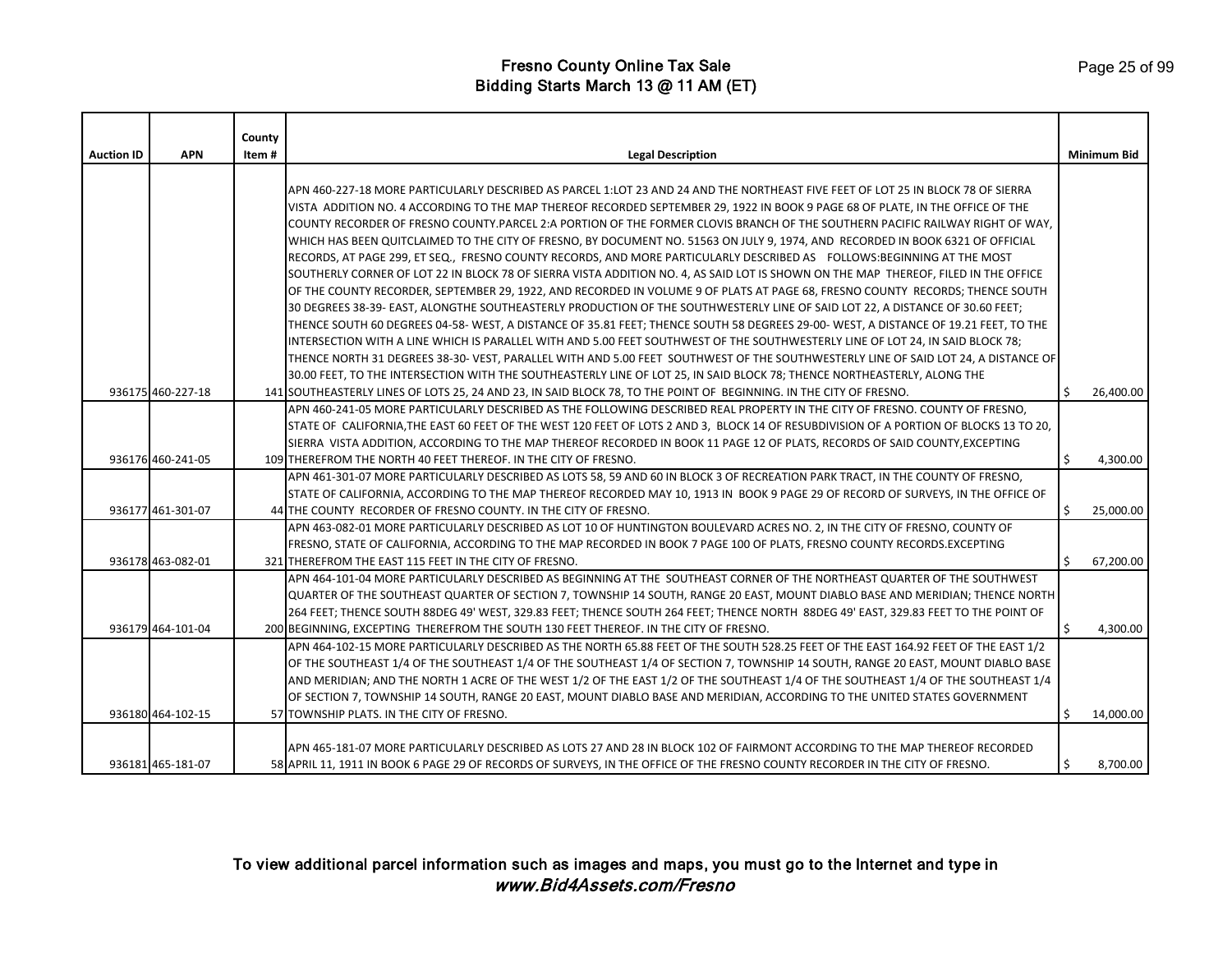|                   |                   | County |                                                                                                                                                                                                                                                                                                                                                                                                                                                                                                                                                                                                                                                                                                                                                                                                                                                                                                                                                                                                                                                                                                                                                                                                                                                                                                                                                                                                                                                                                                                                                                                                                                                                  |    |             |
|-------------------|-------------------|--------|------------------------------------------------------------------------------------------------------------------------------------------------------------------------------------------------------------------------------------------------------------------------------------------------------------------------------------------------------------------------------------------------------------------------------------------------------------------------------------------------------------------------------------------------------------------------------------------------------------------------------------------------------------------------------------------------------------------------------------------------------------------------------------------------------------------------------------------------------------------------------------------------------------------------------------------------------------------------------------------------------------------------------------------------------------------------------------------------------------------------------------------------------------------------------------------------------------------------------------------------------------------------------------------------------------------------------------------------------------------------------------------------------------------------------------------------------------------------------------------------------------------------------------------------------------------------------------------------------------------------------------------------------------------|----|-------------|
| <b>Auction ID</b> | <b>APN</b>        | Item#  | <b>Legal Description</b>                                                                                                                                                                                                                                                                                                                                                                                                                                                                                                                                                                                                                                                                                                                                                                                                                                                                                                                                                                                                                                                                                                                                                                                                                                                                                                                                                                                                                                                                                                                                                                                                                                         |    | Minimum Bid |
|                   |                   |        | APN 465-182-05 MORE PARTICULARLY DESCRIBED AS THE WEST 50 FEET OF LOTSONE THRU SIX, INCLUSIVE OF BLOCK 101, IN FAIRMONT SUBDIVISION                                                                                                                                                                                                                                                                                                                                                                                                                                                                                                                                                                                                                                                                                                                                                                                                                                                                                                                                                                                                                                                                                                                                                                                                                                                                                                                                                                                                                                                                                                                              |    |             |
|                   |                   |        | OF THE CITY OF FRESNO, AS THE SAME IS SHOWN AND DESIGNATED ON THAT CERTAIN MAP ENTITLED 'MAP OF FAIRMONT', FILED FOR RECORD AND                                                                                                                                                                                                                                                                                                                                                                                                                                                                                                                                                                                                                                                                                                                                                                                                                                                                                                                                                                                                                                                                                                                                                                                                                                                                                                                                                                                                                                                                                                                                  |    |             |
|                   |                   |        | RECORDED IN THE OFFICE OF THE COUNTY RECORDER OF THE COUNTY OF FRESNO, STATE OF CALIFORNIA, ON THE 11TH OF APRIL, 1911, IN VOLUME                                                                                                                                                                                                                                                                                                                                                                                                                                                                                                                                                                                                                                                                                                                                                                                                                                                                                                                                                                                                                                                                                                                                                                                                                                                                                                                                                                                                                                                                                                                                |    |             |
|                   | 936182 465-182-05 |        | 104 6 OF RECORD OF SURVEYS AT PAGE 29. IN THE CITY OF FRESNO.                                                                                                                                                                                                                                                                                                                                                                                                                                                                                                                                                                                                                                                                                                                                                                                                                                                                                                                                                                                                                                                                                                                                                                                                                                                                                                                                                                                                                                                                                                                                                                                                    | \$ | 7,200.00    |
|                   |                   |        | APN 465-182-08 MORE PARTICULARLY DESCRIBED AS THE EAST 4 FEET OF LOT 26 ALL OF LOT 27 AND THE WEST 8 FEET 3 INCHES OF LOT 28, IN BLOCK                                                                                                                                                                                                                                                                                                                                                                                                                                                                                                                                                                                                                                                                                                                                                                                                                                                                                                                                                                                                                                                                                                                                                                                                                                                                                                                                                                                                                                                                                                                           |    |             |
|                   |                   |        | 101, OF FAIRMONT ADDITION IN THE CITY OF FRESNO, PLAT THEREOF RECORDED IN THE OFFICE OF THE FRESNO COUNTY RECORDER OF IN BOOK 6,                                                                                                                                                                                                                                                                                                                                                                                                                                                                                                                                                                                                                                                                                                                                                                                                                                                                                                                                                                                                                                                                                                                                                                                                                                                                                                                                                                                                                                                                                                                                 |    |             |
|                   | 936183 465-182-08 |        | 9 PAGE 29 OF RECORD OF SURVEYS IN THE CITY OF FRESNO                                                                                                                                                                                                                                                                                                                                                                                                                                                                                                                                                                                                                                                                                                                                                                                                                                                                                                                                                                                                                                                                                                                                                                                                                                                                                                                                                                                                                                                                                                                                                                                                             | \$ | 6,200.00    |
|                   |                   |        | APN 465-186-04 MORE PARTICULARLY DESCRIBED AS LOTS 7 AND 8 IN BLOCK 1 OF GRAND AVENUE PARK PER PLAT BOOK 1, PAGE 24, FRESNO                                                                                                                                                                                                                                                                                                                                                                                                                                                                                                                                                                                                                                                                                                                                                                                                                                                                                                                                                                                                                                                                                                                                                                                                                                                                                                                                                                                                                                                                                                                                      |    |             |
|                   | 936184 465-186-04 |        | 12 COUNTY RECORDS. IN THE CITY OF FRESNO.                                                                                                                                                                                                                                                                                                                                                                                                                                                                                                                                                                                                                                                                                                                                                                                                                                                                                                                                                                                                                                                                                                                                                                                                                                                                                                                                                                                                                                                                                                                                                                                                                        | Ŝ. | 11,300.00   |
|                   |                   |        |                                                                                                                                                                                                                                                                                                                                                                                                                                                                                                                                                                                                                                                                                                                                                                                                                                                                                                                                                                                                                                                                                                                                                                                                                                                                                                                                                                                                                                                                                                                                                                                                                                                                  |    |             |
|                   |                   |        | APN 465-191-03 MORE PARTICULARLY DESCRIBED AS LOTS SEVEN (7) AND EIGHT(8) IN BLOCK FOUR (4) OF GRAND AVENUE PARK ACCORDING TO THE                                                                                                                                                                                                                                                                                                                                                                                                                                                                                                                                                                                                                                                                                                                                                                                                                                                                                                                                                                                                                                                                                                                                                                                                                                                                                                                                                                                                                                                                                                                                |    |             |
|                   | 936185 465-191-03 |        | 89 MAP THEREOF RECORDED AUGUST 13, 1887, IN PLAT BOOK 1 AT PAGE 24, FRESNO COUNTY RECORDS. IN THE CITY OF FRESNO.                                                                                                                                                                                                                                                                                                                                                                                                                                                                                                                                                                                                                                                                                                                                                                                                                                                                                                                                                                                                                                                                                                                                                                                                                                                                                                                                                                                                                                                                                                                                                | \$ | 11,300.00   |
|                   |                   |        | APN 465-193-03 MORE PARTICULARLY DESCRIBED AS LOT 10 AND THE WEST 15 FEET OF LOT 9 IN BLOCK 6 OF GRAND AVENUE PARK, ACCORDING TO                                                                                                                                                                                                                                                                                                                                                                                                                                                                                                                                                                                                                                                                                                                                                                                                                                                                                                                                                                                                                                                                                                                                                                                                                                                                                                                                                                                                                                                                                                                                 |    |             |
|                   |                   |        | THE MAP THEREOF RECORDED AUGUST 13, 1887 IN BOOK 1 PAGE 24 OF PLATS IN THE OFFICE OF THE COUNTY RECORDER OF FRESNO COUNTY. IN THE                                                                                                                                                                                                                                                                                                                                                                                                                                                                                                                                                                                                                                                                                                                                                                                                                                                                                                                                                                                                                                                                                                                                                                                                                                                                                                                                                                                                                                                                                                                                |    |             |
|                   | 936186 465-193-03 |        | 105 CITY OF FRESNO.                                                                                                                                                                                                                                                                                                                                                                                                                                                                                                                                                                                                                                                                                                                                                                                                                                                                                                                                                                                                                                                                                                                                                                                                                                                                                                                                                                                                                                                                                                                                                                                                                                              | \$ | 6,300.00    |
|                   |                   |        | APN 465-216-04 MORE PARTICULARLY DESCRIBED AS LOTS 5 AND 6 IN BLOCK 13OF GRAND AVENUE PARK, ACCORDING TO THE MAP THEREOF                                                                                                                                                                                                                                                                                                                                                                                                                                                                                                                                                                                                                                                                                                                                                                                                                                                                                                                                                                                                                                                                                                                                                                                                                                                                                                                                                                                                                                                                                                                                         |    |             |
|                   | 936187 465-216-04 |        | 201 RECORDED IN BOOK 1 PAGE 24 OF MAPS, RECORDS OF FRESNO COUNTY. IN THE CITY OF FRESNO.                                                                                                                                                                                                                                                                                                                                                                                                                                                                                                                                                                                                                                                                                                                                                                                                                                                                                                                                                                                                                                                                                                                                                                                                                                                                                                                                                                                                                                                                                                                                                                         | Ŝ. | 4,400.00    |
|                   | 936188 467-134-17 |        | APN 467-134-17 MORE PARTICULARLY DESCRIBED AS THE SOUTHEASTERLY 15 FEET OF LOT 12 AND ALL OF LOTS 13,14,15 AND 16 IN BLOCK 225<br>ACCORDING TO THE MAP THEREOF RECORDED JUNE 9, 1884 IN BOOK 1 OF PLATS AT PAGE 7, FRESNO COUNTY RECORDS EXCEPTING THEREFROM<br>THAT PORTION CONVEYED TO THE CITY OF FRESNO, BY DEED RECORDED AUGUST 8, 1944, IN BOOK 2195 AT PAGE 22, FRESNO COUNTY OFFICIAL<br>RECORDS. ALSO EXCEPTING THEREFROM THAT PORTION LYING EASTERLY OF THE FOLLOWING DESCRIBED LINE: BEGINNING AT THE NORTHWEST<br>CORNER OF LOT 1 IN BLOCK 4 OF PETER'S ADDITION TO FRESNO AS PER MAP RECORDED IN BOOK 1 OF PLATS AT PAGE 74, FRESNO COUNTY RECORDS,<br>THE WEST LINE OF SAID LOT 1 HAVING A BEARING OF NORTH 00 DEG 29'06" EAST; THENCE (1) NORTH 00 DEG 26'12" WEST, 67.20 FEET; THENCE (2)<br>FROM A TANGENT WHICH BEARS NORTH 00 DEG 28' 03'47" WEST NORTHERLY ALONG A CURVE CONCAVE EASTERLY, WITH A RADIUS OF 6048 FEET,<br>THROUGH AN ANGLE OF 00 DEG 51'60" AN ARC DISTANCE OF 90.36 FEET TO THE NORTHWESTERLY LINE OF THE SOUTHEASTERLY 15 FEET OF SAID<br>24 LOT 12. IN THE CITY OF FRESNO.<br>APN 467-136-11 MORE PARTICULARLY DESCRIBED AS PORTION OF LOTS 17 TO 32BLOCK 231 OF FRESNO CITY BLOCKS DESCRIBED AS: BEGINNING AT<br>THE MOST NORTHERLY CORNER OF LOT 32; THENCE ALONG THE NORTHWESTERLY LINE OF SAID LOT 59.90 FEET; THENCE SOUTH 42 DEGREES 04'28"<br>EAST 400.99 FEET TO THE SOUTHEASTERLY LINE OF LOT 17; THENCE ALONG SAID SOUTHEASTERLY LINE NORTH 48 DEGREES 57'26" EAST 52.40 FEET<br>TO THE NORTHEASTERLY LINE OF LOT 17; THENCE ALONG THE NORTHEASTERLY LINE OF SAID LOT NORTH 41 DEGREES WEST, 399.99 FEET TO THE | Ś. | 4,500.00    |
|                   | 936189 467-136-11 |        | 76 POINT OF BEGINNING. IN THE CITY OF FRESNO.                                                                                                                                                                                                                                                                                                                                                                                                                                                                                                                                                                                                                                                                                                                                                                                                                                                                                                                                                                                                                                                                                                                                                                                                                                                                                                                                                                                                                                                                                                                                                                                                                    | \$ | 15,300.00   |
|                   |                   |        | APN 467-155-11 MORE PARTICULARLY DESCRIBED AS LOT 21 IN BLOCK 274 OF THE CITY OF FRESNO, IN THE COUNTY OF FRESNO, STATE OF                                                                                                                                                                                                                                                                                                                                                                                                                                                                                                                                                                                                                                                                                                                                                                                                                                                                                                                                                                                                                                                                                                                                                                                                                                                                                                                                                                                                                                                                                                                                       |    |             |
|                   | 936190 467-155-11 |        | 45 CALIFORNIA, ACCORDING TO THE MAP THEREOF, RECORDED IN BOOK 3, PAGE 9 OF PLATS, FRESNO COUNTY. IN THE CITY OF FRESNO.                                                                                                                                                                                                                                                                                                                                                                                                                                                                                                                                                                                                                                                                                                                                                                                                                                                                                                                                                                                                                                                                                                                                                                                                                                                                                                                                                                                                                                                                                                                                          | \$ | 2,200.00    |
|                   | 936191 467-164-06 |        | 5 APN 467-164-06 MORE PARTICULARLY DESCRIBED AS FRESNO CITY LOTS 13 14 BLOCK 257<br>APN 467-166-03 MORE PARTICULARLY DESCRIBED AS LOTS 5 AND 6 IN BLOCK 245, IN THE TOWN OF FRESNO, NOW CITY OF FRESNO, COUNTY OF                                                                                                                                                                                                                                                                                                                                                                                                                                                                                                                                                                                                                                                                                                                                                                                                                                                                                                                                                                                                                                                                                                                                                                                                                                                                                                                                                                                                                                                | Ŝ. | 14,900.00   |
|                   |                   |        | FRESNO, STATE OF CALIFORNIA, ACCORDING TO THE MAP THEREOF RECORDED IN BOOK 4, PAGE 2 OF PLATS, FRESNO COUNTY RECORDS. IN THE CITY                                                                                                                                                                                                                                                                                                                                                                                                                                                                                                                                                                                                                                                                                                                                                                                                                                                                                                                                                                                                                                                                                                                                                                                                                                                                                                                                                                                                                                                                                                                                |    |             |
|                   | 936192 467-166-03 |        | 17 OF FRESNO.                                                                                                                                                                                                                                                                                                                                                                                                                                                                                                                                                                                                                                                                                                                                                                                                                                                                                                                                                                                                                                                                                                                                                                                                                                                                                                                                                                                                                                                                                                                                                                                                                                                    | Ŝ. | 6,000.00    |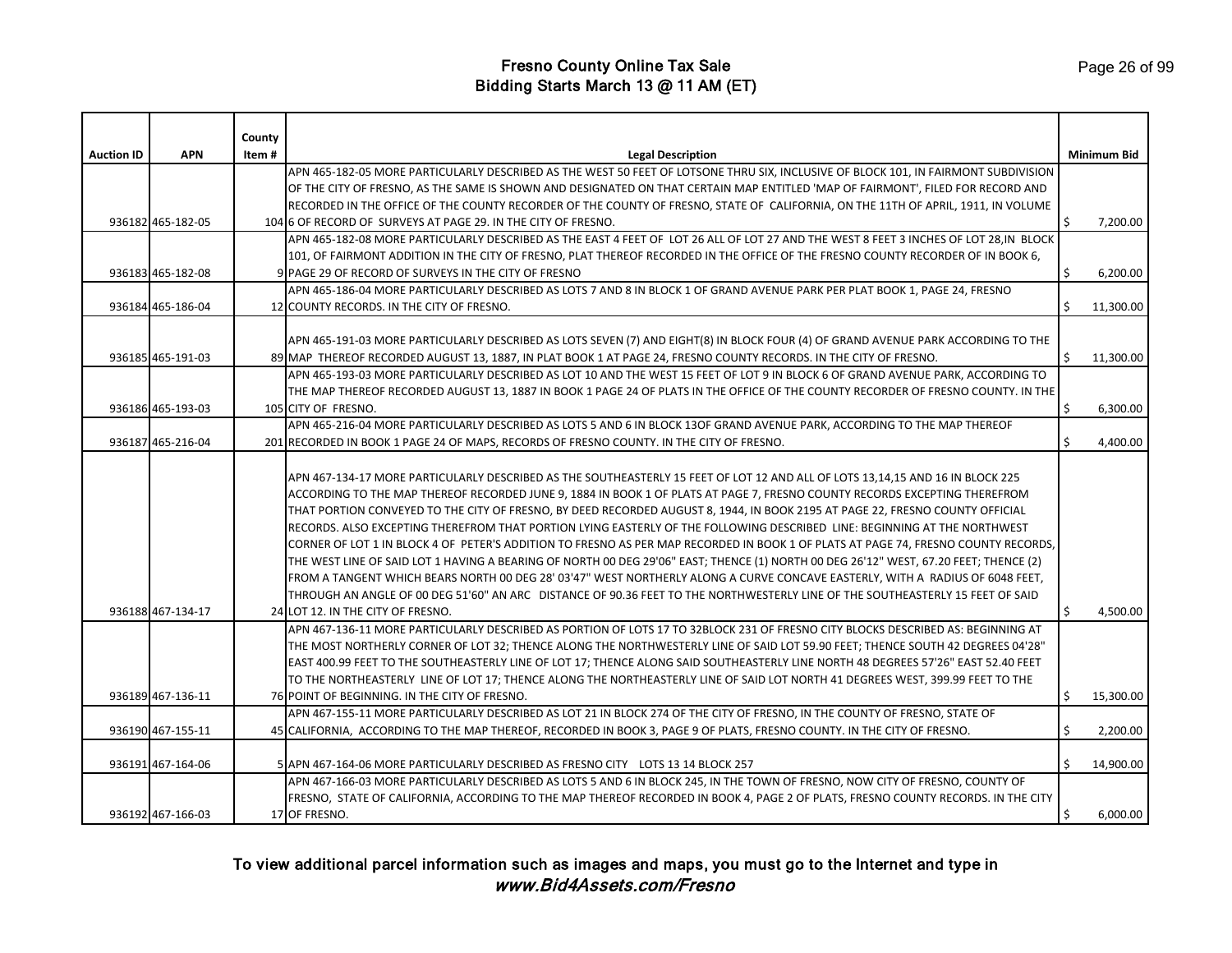|                   |                   | County |                                                                                                                                         |    |             |
|-------------------|-------------------|--------|-----------------------------------------------------------------------------------------------------------------------------------------|----|-------------|
| <b>Auction ID</b> | <b>APN</b>        | Item # | <b>Legal Description</b>                                                                                                                |    | Minimum Bid |
|                   |                   |        | APN 467-184-14 MORE PARTICULARLY DESCRIBED AS LOTS 23 AND 24 IN BLOCK 27 OF PAIGE TRACT, ACCORDING TO THE MAP THEREOF RECORDED          |    |             |
|                   |                   |        | FEBRUARY 7, 1902, IN BOOK 2 PAGE 15 OF RECORD OF SURVEYS, IN THE OFFICE OF THE COUNTY RECORDER OF FRESNO COUNTY. IN THE CITY OF         |    |             |
|                   | 936193 467-184-14 |        | 46 FRESNO.                                                                                                                              | Ŝ. | 8,100.00    |
|                   |                   |        | APN 467-233-07 MORE PARTICULARLY DESCRIBED AS LOTS 12 AND 13 IN BLOCK 25 OF THE RESURVEY OF PAIGE TRACT ACCORDING TO THE MAP            |    |             |
|                   | 936194 467-233-07 |        | 323 RECORDED IN RECORD OF SURVEYS BOOK 2, PAGE 15, FRESNO COUNTY RECORDS IN THE CITY OF FRESNO.                                         | Ŝ. | 2,400.00    |
|                   |                   |        |                                                                                                                                         |    |             |
|                   |                   |        | APN 467-233-08 MORE PARTICULARLY DESCRIBED AS THE NORTHEASTERLY 111 FEET OF LOTS 14,15,AND 16 IN BLOCK 25 OF THE RESURVEY OF PAIGE      |    |             |
|                   | 936195 467-233-08 |        | 324 TRACT ACCORDING TO THE MAP RECORDED IN RECORD OF SURVEYS BOOK 2, PAGE 15, FRESNO COUNTY RECORDS IN THE CITY OF FRESNO.              | \$ | 2,800.00    |
|                   |                   |        |                                                                                                                                         |    |             |
|                   |                   |        | APN 467-233-09 MORE PARTICULARLY DESCRIBED AS THE SOUTHWESTERLY 39 FEET OF LOTS 14,15,AND 16 IN BLOCK 25 OF THE RESURVEY OF PAIGE       |    |             |
|                   | 936196 467-233-09 |        | 325 TRACT, ACCORDING TO THE MAP RECORDED IN RECORD OF SURVEYS BOOK 2, PAGE 15, FRESNO COUNTY RECORDS IN THE CITY OF FRESNO.             | \$ | 3,400.00    |
|                   |                   |        |                                                                                                                                         |    |             |
|                   |                   |        | APN 468-131-16 MORE PARTICULARLY DESCRIBED AS LOT 22 IN BLOCK 27 OF HAZELWOOD, ACCORDING TO THE MAP THEREOF RECORDED JANUARY            |    |             |
|                   | 936197 468-131-16 |        | 175 10, 1913, IN BOOK 8 PAGE 46 OF RECORD OF SURVEYS, IN THE OFFICE OF THE FRESNO COUNTY RECORDER. IN THE CITY OF FRESNO.               | Ŝ. | 46,900.00   |
|                   |                   |        | APN 468-322-13 MORE PARTICULARLY DESCRIBED AS LOTS 23, 24 AND 25 IN BLOCK 9 OF WOODWARD'S ADDITION TO THE CITY OF FRESNO,               |    |             |
|                   | 936198 468-322-13 |        | 106 RECORDED IN BOOK 1 PAGE 20 OF PLATS, FRESNO COUNTY RECORDS. IN THE CITY OF FRESNO.                                                  |    | 11,700.00   |
|                   |                   |        | APN 468-372-09 MORE PARTICULARLY DESCRIBED AS LOT 25 IN TRACT NO. 1938, HUNTINGTON HOLMES TRACT, IN THE CITY OF FRESNO, COUNTY OF       |    |             |
|                   |                   |        | FRESNO, STATE OF CALIFORNIA, AS PER MAP RECORDED IN BOOK 21 PAGES 66 TO 68 INCLUSIVE OF PLATS, FRESNO COUNTY RECORDS IN THE CITY OF     |    |             |
|                   | 936199 468-372-09 |        | 326 FRESNO.                                                                                                                             | \$ | 11,400.00   |
|                   |                   |        | APN 470-172-23 MORE PARTICULARLY DESCRIBED AS LOTS 37 AND 38 IN BLOCK 6, SPARKMAN'S VENTURA AVENUE TRACT ACCORDING TO THE MAP           |    |             |
|                   | 936200 470-172-23 |        | 77 THEREOF RECORDED IN BOOK 9, PAGE 70 OF PLATS, FRESNO COUNTY RECORDS. IN THE CITY OF FRESNO.                                          | Ś. | 25,000.00   |
|                   |                   |        | APN 470-216-10 MORE PARTICULARLY DESCRIBED AS LOT 16, THE EAST 6 FEET OF LOT 15, AND THE WEST 6 FEET OF LOT 17, IN BLOCK 3 OF PALM      |    |             |
|                   |                   |        | GROVE, IN THE CITY OF FRESNO, COUNTY OF FRESNO, STATE OF CALIFORNIA, ACCORDING TO THE MAP THEREOF RECORDED IN BOOK 9, PAGE 91 OF        |    |             |
|                   | 936201 470-216-10 |        | 160 PLATS, FRESNO COUNTY RECORDS. IN THE CITY OF FRESNO.                                                                                | Ŝ. | 9,500.00    |
|                   |                   |        | APN 470-261-03 MORE PARTICULARLY DESCRIBED AS LOT 1 IN BLOCK 10 OF CEDAR PARK, IN THE CITY OF FRESNO, COUNTY OF FRESNO, STATE OF        |    |             |
|                   |                   |        | CALIFORNIA, AS PER MAP RECORDED FEBRUARY 3, 1915, IN BOOK 7 PAGE 63 OF PLATS, FRESNO COUNTY RECORDS. EXCEPTING THEREFROM THE            |    |             |
|                   | 936202 470-261-03 |        | 142 NORTH 80 FEET THEREOF. IN THE CITY OF FRESNO.                                                                                       | \$ | 22,500.00   |
|                   |                   |        | APN 471-102-03 MORE PARTICULARLY DESCRIBED AS PORTION OF LOT 8 OF DEANADDITION ACCORDING TO THE MAP THEREOF RECORDED IN BOOK            |    |             |
|                   |                   |        | 5, PAGE 58 OF RECORD OF SURVEYS DESCRIBED AS FOLLOWS: BEGINNING AT THE NORTHEAST CORNER OF LOT 44 OF WEST DEAN PARK RECORDED IN         |    |             |
|                   |                   |        | PLAT BOOK 9 PAGE 34, THENCE WEST 150 FEET, THENCE NORTH 50 FEET, THENCE EAST 150 FEET, THENCE SOUTH 50 FEET TO THE POINT OF             |    |             |
|                   | 936203 471-102-03 |        | 327 BEGINNING. IN THE CITY OF FRESNO.                                                                                                   | Ś. | 29,400.00   |
|                   |                   |        | APN 471-103-06 MORE PARTICULARLY DESCRIBED AS LOTS TWENTY-ONE (21) ANDTWENTY-TWO (22) IN BLOCK FIVE (5) OF DEAN PARK ACCORDING          |    |             |
|                   |                   |        | TO THE MAP THEREOF RECODED IN BOOK 7 PAGE 29 OF PLATS ON RECORD IN THE OFFICE OF THE COUNTY RECORDER OF SAID FRESNO                     |    |             |
|                   | 936204 471-103-06 |        | 328 COUNTY. EXCEPTING THEREFROM THE EAST FORTY (40) FEET. IN THE CITY OF FRESNO.                                                        | \$ | 6,600.00    |
|                   |                   |        |                                                                                                                                         |    |             |
|                   |                   |        | APN 471-121-20 MORE PARTICULARLY DESCRIBED AS THE EAST 1/2 OF LOT 9 INBLOCK 6 OF BUTLER HOMESITES, ACCORDING TO THE MAP THEREOF         |    |             |
|                   | 936205 471-121-20 |        | 107 RECORDED JUNE 10, 1936, IN BOOK 11, PAGE 40 OF PLATS, IN THE OFFICE OF THE COUNTY RECORDER OF FRESNO COUNTY. IN THE CITY OF FRESNO. |    | 65,900.00   |
|                   |                   |        | APN 471-185-10 MORE PARTICULARLY DESCRIBED AS LOTS 29 AND 30 IN BLOCK 6 OF HOMEWOOD AS PER MAP RECORDED IN BOOK 7 PAGE 15 OF            |    |             |
|                   | 936206 471-185-10 |        | 121 PLATS FRESNO COUNTY RECORD IN THE CITY OF FRESNO.                                                                                   |    | 16,200.00   |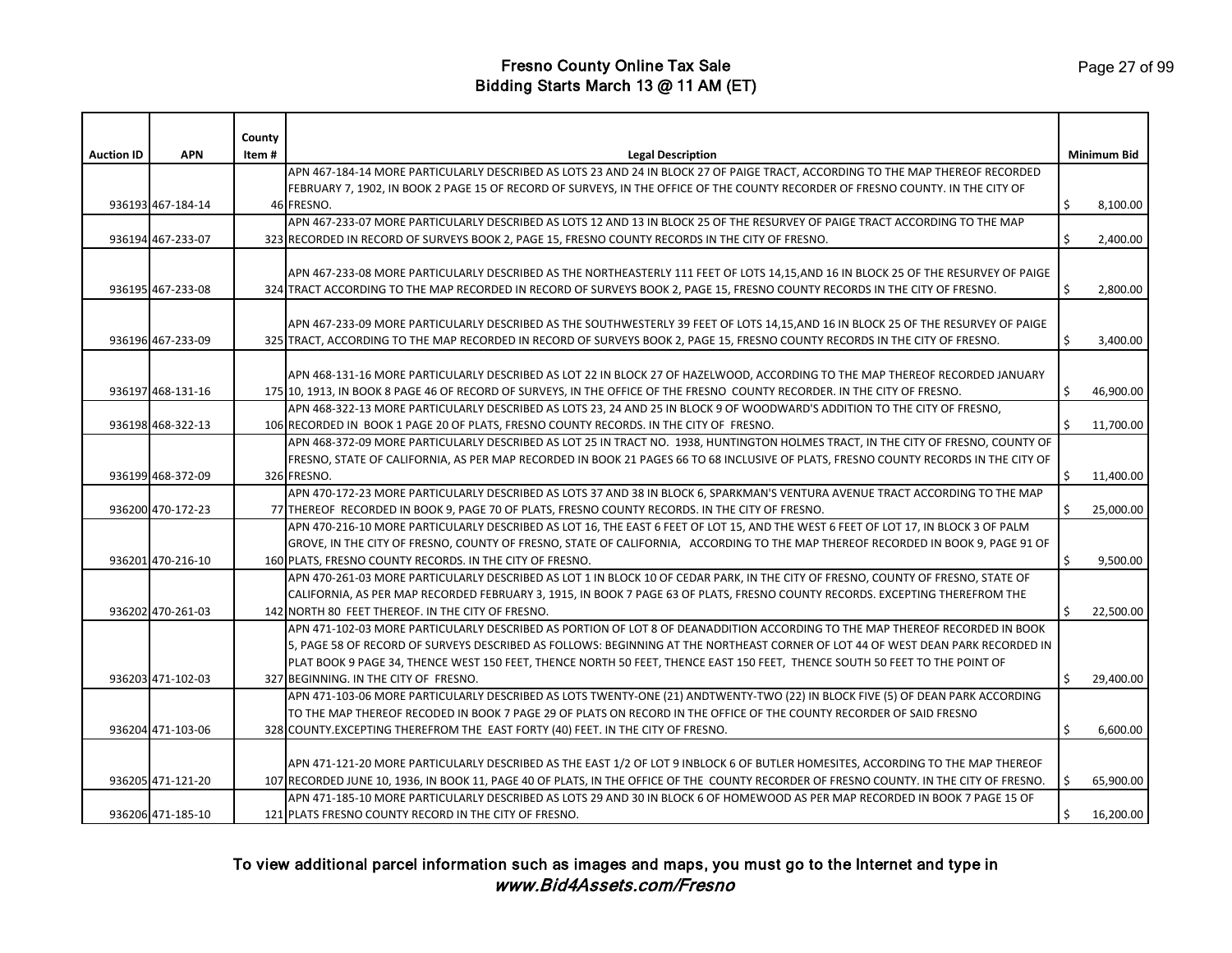|                   |                   | County |                                                                                                                                                                                                                                         |    |                    |
|-------------------|-------------------|--------|-----------------------------------------------------------------------------------------------------------------------------------------------------------------------------------------------------------------------------------------|----|--------------------|
| <b>Auction ID</b> | <b>APN</b>        | Item#  | <b>Legal Description</b><br>APN 471-302-43 MORE PARTICULARLY DESCRIBED AS THE NORTH 75 FEET OF THESOUTH TWO-FIFTHS OF LOT 22, OF GORDONDALE, ACCORDING TO                                                                               |    | <b>Minimum Bid</b> |
|                   |                   |        |                                                                                                                                                                                                                                         |    |                    |
|                   | 936207 471-302-43 |        | 13 THE MAP THEREOF RECORDED IN PLAT BOOK 8, PAGE 45, FRESNO COUNTY RECORDS. IN THE CITY OF FRESNO.<br>APN 477-040-58 MORE PARTICULARLY DESCRIBED AS PARCEL 1- APN - 477-040-58 (PORTION)--A PORTION OF THE NORTHWEST QUARTER OF SECTION | Ŝ. | 16,500.00          |
|                   |                   |        | 17, TOWNSHIP 14 SOUTH, RANGE 20 EAST, MOUNT DIABLO BASE AND MERIDIAN, ACCORDING TO THE OFFICIAL PLAT THEREOF AND SHOWN ON                                                                                                               |    |                    |
|                   |                   |        | RECORD OF SURVEY BOOK 13, PAGE 94, RECORDED JUNE 2, 1938 IN FRESNO COUNTY RECORDS, MORE PARTICULARLY DESCRIBED AS FOLLOWS:----                                                                                                          |    |                    |
|                   |                   |        | BEGINNING AT THE NORTHEAST CORNER OF THE NORTHWEST QUARTER OF SAID SECTION 17; THENCE SOUTH 51 DEG. 44' WEST A DISTANCE OF                                                                                                              |    |                    |
|                   |                   |        | 1376.8 FEET TO THE TRUE POINT OF BEGINNING OF THE PARCEL HEREIN DESCRIBED; THENCE SOUTH, PARALLEL WITH THE EAST LINE OF THE                                                                                                             |    |                    |
|                   |                   |        | NORTHWEST QUARTER OF SECTION 17 AND 1081 FEET WEST THEREOF A DISTANCE OF 535.4 FEET TO THE NORTHERLY EDGE OF BRALY CANAL ALSO                                                                                                           |    |                    |
|                   |                   |        | KNOWN AS THE NORTHERLY LIMITS OF OUTLOT "D" OF TRACT NO. 2573, SOUTHGATE INDUSTRIAL PARK; THENCE ALONG SAID CANAL RIGHT-OF-WAY                                                                                                          |    |                    |
|                   |                   |        | NORTH 56 DEG. 45' WEST 90.8 FEET; THENCE ALONG SAID CANAL RIGHT-OF-WAY NORTH 73 DEG. 17' WEST 77.3 FEET; THENCE NORTH PARALLEL                                                                                                          |    |                    |
|                   |                   |        | WITH THE SAID EAST LINE OF THE NORTHWEST QUARTER, A DISTANCE OF 463.0 FEET TO THE SOUTHERLY BOUNDARY LINE OF COUNTY ROAD;                                                                                                               |    |                    |
|                   |                   |        | THENCE NORTH 89 DEG. 49' EAST, ALONG SAID SOUTHERLY BOUNDARY LINE OF COUNTY ROAD, A DISTANCE OF 150.0 FEET TO THE TRUE POINT OF                                                                                                         |    |                    |
|                   |                   |        | BEGINNING.----PARCEL 2- APN 477-040-58 (PORTION)--THAT PORTION OF THE NORTHWEST QUARTER OF SECTION 17, TOWNSHIP 14 SOUTH, RANGE                                                                                                         |    |                    |
|                   |                   |        | 20 EAST, MOUNT DIABLO BASE AND MERIDIAN, ACCORDING TO THE OFFICIAL PLAT THEREOF AND SHOWN ON RECORD OF SURVEY, BOOK 14, PAGE                                                                                                            |    |                    |
|                   |                   |        | 55. RECORDED APRIL 12, 1939 IN FRESNO COUNTY RECORDS AND DESCRIBED AS FOLLOWS:----COMMENCING AT THE NORTHEAST CORNER OF SAID                                                                                                            |    |                    |
|                   |                   |        | NORTHWEST QUARTER; THENCE SOUTH ON THE EAST LINE OF SAID NORTHWEST QUARTER 870.5 FEET; THENCE AT RIGHT ANGLES WEST 502 FEET TO                                                                                                          |    |                    |
|                   |                   |        | THE TRUE POINT OF BEGINNING, SAID POINT BEING ON THE SOUTHERLY LINE OF THE ABANDONED COUNTY ROAD (W. CHURCH) CONVEYED BY                                                                                                                |    |                    |
|                   |                   |        | LORENZO B. CHURCH TO THE COUNTY OF FRESNO IN DEED RECORDED OCTOBER 15, 1887, IN BOOK 61 PAGE 572 OF DEEDS; THENCE SOUTH 81 DEG                                                                                                          |    |                    |
|                   |                   |        | 16' WEST ON SAID SOUTHERLY LINE OF SAID COUNTY ROAD 100 FEET; THENCE CONTINUING ON SAID SOUTHERLY LINE NORTH 81 DEG 35' WEST                                                                                                            |    |                    |
|                   |                   |        | 206.1 FEET; THENCE SOUTH 698.2 FEET TO THE NORTHERLY RIGHT-OF-WAY OF THE CANAL OF THE BRALY CANAL, ALSO KNOWN AS THE NORTHERLY                                                                                                          |    |                    |
|                   |                   |        | LIMITS OF OUTLOT "D" OF TRACT NO. 2573, SOUTHGATE INDUSTRIAL PARK; THENCE SOUTH 66 DEG 10' EAST ON SAID NORTHERLY CANAL RIGHT-OF-                                                                                                       |    |                    |
|                   |                   |        | WAY 138.5 FEET; THENCE CONTINUING ON SAID NORTHERLY CANAL RIGHT-OF-WAY NORTH 83 DEG 50' EAST 177.1 FEET; THENCE NORTH 720 FEET                                                                                                          |    |                    |
|                   |                   |        | TO THE TRUE POINT OF BEGINNING.----EXCEPTING THEREFROM: THAT PORTION LOCATED EASTERLY OF THE SOUTHERLY PROLONGATION OF THE                                                                                                              |    |                    |
|                   |                   |        | WESTERLY RIGHT-OF-WAY LINE OF S. DELNO AVENUE. ----PARCEL 3 - APN 477-040-58 (PORTION)--THAT PORTION OF THE NORTHWEST QUARTER OF                                                                                                        |    |                    |
|                   |                   |        | SECTION 17, TOWNSHIP 14 SOUTH, RANGE 20 EAST, MOUNT DIABLO BASE AND MERIDIAN, ACCORDING TO THE OFFICIAL PLAT THEREOF, AS SHOWN                                                                                                          |    |                    |
|                   |                   |        | ON RECORD OF SURVEY BOOK 13, PAGE 94 RECORDED JUNE 2, 1938 IN FRESNO COUNTY RECORDS AND DESCRIBED AS FOLLOWS:----COMMENCING                                                                                                             |    |                    |
|                   |                   |        | AT THE SOUTHERLY LINE OF THE COUNTY ROAD CONVEYED BY LORENZO B. CHURCH TO THE COUNTY OF FRESNO IN DEED RECORDED OCTOBER 15,                                                                                                             |    |                    |
|                   |                   |        | 1887, IN BOOK 16, PAGE 572 OF DEEDS, AT A POINT SOUTH 89 DEG. 49' WEST 150 FEET FROM A POINT SOUTH 51 DEG 44' WEST 1376.8 FEET FROM                                                                                                     |    |                    |
|                   |                   |        | THE NORTHEAST CORNER OF THE SAID NORTHWEST QUARTER; THENCE SOUTH 463 FEET TO THE NORTHERLY EDGE OF THE CANAL BANK OF THE                                                                                                                |    |                    |
|                   |                   |        | BRALY CANAL; THENCE SOUTH 89 DEG 38' WEST ON SAID NORTHERLY EDGE, 149.3 FEET; THENCE CONTINUING ON SAID NORTHERLY EDGE SOUTH 77                                                                                                         |    |                    |
|                   |                   |        | DEG 05' WEST 224.2 FEET TO THE SOUTHEASTERLY LINE OF SAID COUNTY ROAD; THENCE ALONG SAID SOUTHEASTERLY LINE NORTH 33 DEG 33' EAST                                                                                                       |    |                    |
|                   |                   |        | 106.6 FEET; THENCE NORTH 9 DEG 38' EAST 150 FEET; THENCE NORTH 22 DEG 59' EAST 105 FEET; THENCE NORTH 35 DEG 44' EAST 96.9 FEET;                                                                                                        |    |                    |
|                   |                   |        | THENCE NORTH 46 DEG 19' EAST 70 FEET; THENCE NORTH 59 DEG 44-1/2' EAST 85 FEET; THENCE NORTH 79 DEG 04' EAST 62 FEET TO THE POINT OF                                                                                                    |    |                    |
|                   |                   |        | COMMENCEMENT.----EXCEPTING THEREFROM THAT PORTION OF SAID LAND DESCRIBED IN THE DEED TO THE REDEVELOPMENT AGENCY OF THE CITY                                                                                                            |    |                    |
|                   |                   |        | OF FRESNO, RECORDED AUGUST 2, 1974, IN BOOK 6330 PAGE 540 OF OFFICIAL RECORDS, DOCUMENT NO. 57986, AS FOLLOWS:----COMMENCING AT                                                                                                         |    |                    |
|                   |                   |        | THE SOUTHERLY LINE OF THE COUNTY ROAD CONVEYED BY LORENZO B. CHURCH TO THE COUNTY OF FRESNO IN DEED RECORDED OCTOBER 15, 1887,                                                                                                          |    |                    |
|                   |                   |        | IN BOOK 63. PAGE 572 OF DEEDS, AT A POINT SOUTH 89 DEG 49' WEST 150.00 FEET FROM A POINT SOUTH 51 DEG 44' WEST 1376.8 FEET FROM THE                                                                                                     |    |                    |
|                   |                   |        | NORTHEAST CORNER OF THE NORTHWEST QUARTER OF SAID SECTION 17; THENCE SOUTH 463.00 FEET TO THE NORTHERLY RIGHT-OF-WAY OF THE                                                                                                             |    |                    |
|                   | 936208 477-040-58 |        | 7 BRALY CANAL, ALSO KNOWN AS THE NORTHERLY LIMITS OF OUTLOT "D" OF TRACT NO. 2573, SOUTHGATE INDUSTRIAL PARK; THENCE SOUTH 99 DEG 1\$                                                                                                   |    | 76,700.00          |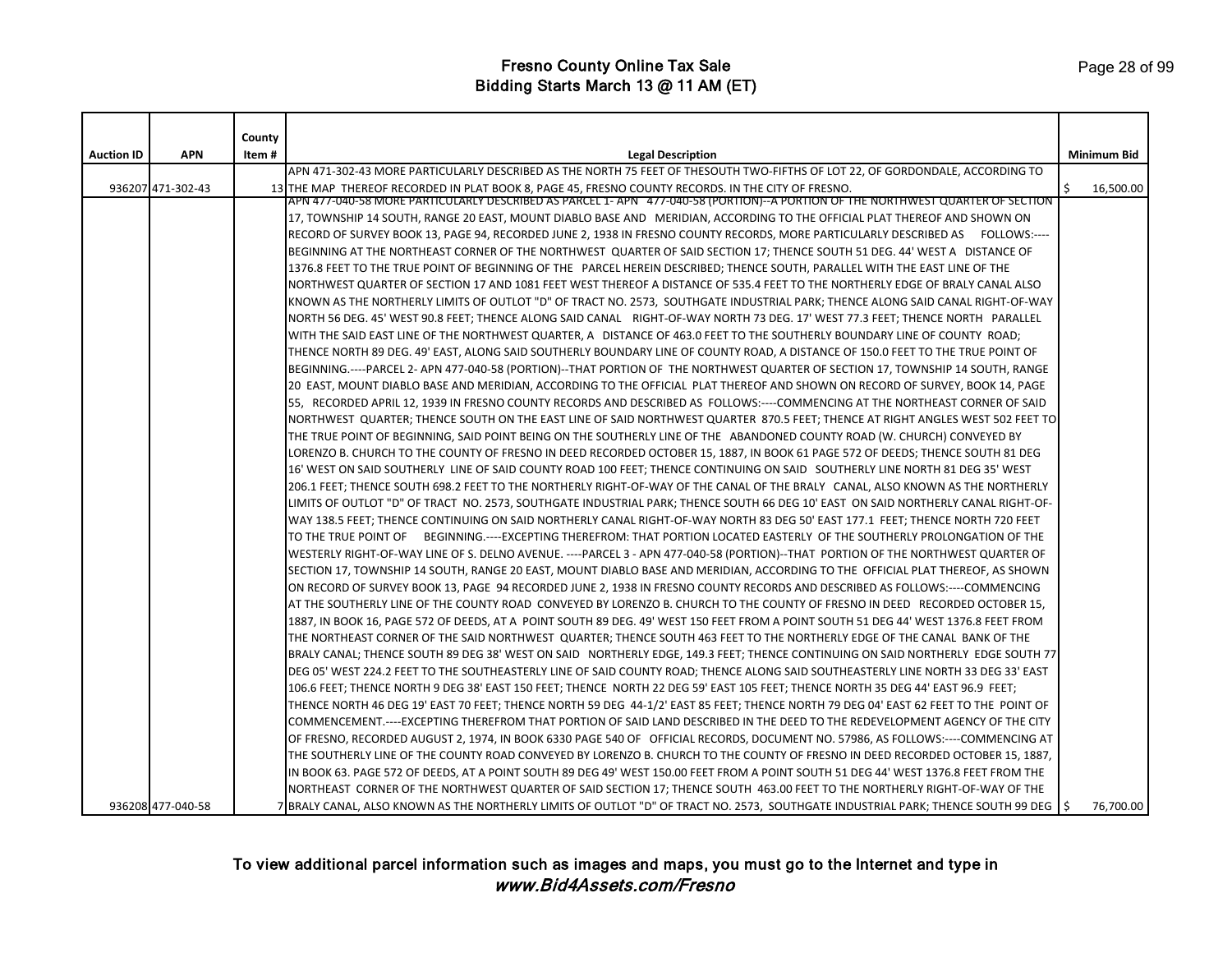| <b>Auction ID</b> | <b>APN</b>        | County<br>Item# | <b>Legal Description</b>                                                                                                              |    | <b>Minimum Bid</b> |
|-------------------|-------------------|-----------------|---------------------------------------------------------------------------------------------------------------------------------------|----|--------------------|
|                   |                   |                 | APN 477-200-18 MORE PARTICULARLY DESCRIBED AS THE NORTH 59 FEET OF THESOUTH 1/5TH OF THE EAST 120 FEET OF THE WEST 240 FEET OF THE    |    |                    |
|                   |                   |                 | NORTH 1/4 OF LOT 48 OF FRESNO COLONY AS PER THE MAP THEREOF RECORDED AUGUST 1, 1881 IN PLAT BOOK 2 AT PAGE 8 OF FRESNO COUNTY         |    |                    |
|                   |                   |                 | RECORDS, TOGETHER WITH A NON-EXCLUSIVE RIGHT OF WAY FOR INGRESS AND EGRESS TO AND FROM THE COUNTY ROAD (KNOWN AS WALNUT               |    |                    |
|                   |                   |                 | AVENUE) OVER THE SOUTH 6 FEET OF THE NORTH 1/4 AND THE NORTH 6 FEET OF THE SOUTH 1/2 OF THE NORTH 1/2 OF SAID LOT 48, IN THE CITY OF  |    |                    |
|                   | 936209 477-200-18 |                 | 78 FRESNO, COUNTY OF FRESNO, STATE OF CALIFORNIA. IN THE CITY OF FRESNO.                                                              | Ŝ. | 19,600.00          |
|                   |                   |                 | APN 478-063-18 MORE PARTICULARLY DESCRIBED AS LOTS 31 AND 32 AND THE NORTH HALF OF LOT 30 IN BLOCK 2 OF PICKWICK ADDITION TO          |    |                    |
|                   |                   |                 | FRESNO, ACCORDING TO THE MAP THEREOF RECORDED JANUARY 24, 1888, IN BOOK 1 PAGE 57 OF PLATS, RECORDS OF FRESNO COUNTY. IN THE          |    |                    |
|                   | 936210 478-063-18 |                 | 330 CITY OF FRESNO.                                                                                                                   | Ŝ. | 20,400.00          |
|                   |                   |                 | APN 478-082-24 MORE PARTICULARLY DESCRIBED AS LOTS 45 AND 46 IN BLOCK 3 OF DALE ADDITION ACCORDING TO MAP RECORDED IN BOOK 7          |    |                    |
|                   | 936211 478-082-24 |                 | 79 PAGE 15 OF RECORDS OF SURVEY FRESNO COUNTY RECORDS. IN THE CITY OF FRESNO.                                                         | Ś. | 9,900.00           |
|                   |                   |                 | APN 478-095-12 MORE PARTICULARLY DESCRIBED AS THE EAST HALF OF LOTS 1,2,3 AND 4 IN BLOCK 1 OF DALE ADDITION TO FRESNO, IN THE CITY OF |    |                    |
|                   |                   |                 | FRESNO, COUNTY OF FRESNO, STATE OF CALIFORNIA, ACCORDING TO THE MAP THEREOF RECORDED IN BOOK 7 OF RECORD OF SURVEYS AT PAGE 15,       |    |                    |
|                   | 936212 478-095-12 |                 | 80 FRESNO COUNTY RECORDS. IN THE CITY OF FRESNO.                                                                                      | \$ | 25,000.00          |
|                   |                   |                 | APN 478-154-09 MORE PARTICULARLY DESCRIBED AS LOT 26 AND THE NORTH HALF OF LOT 25 OF PETERS 4TH ADDITION TO FRESNO CITY,              |    |                    |
|                   |                   |                 | CALIFORNIA, ACCORDING TO "MAP OF PETERS 4TH ADDITION TO FRESNO CITY, CALIFORNIA", FILED IN THE OFFICE OF THE COUNTY RECORDER OF       |    |                    |
|                   |                   |                 | FRESNO COUNTY, CALIFORNIA, JUNE 26TH, 1909, AND ENTERED IN BOOK 5 OF RECORD OF SURVEYS, AT PAGE 7, RECORDS OF FRESNO COUNTY           |    |                    |
|                   | 936213 478-154-09 |                 | 331 CALIFORNIA. IN THE CITY OF FRESNO.                                                                                                | Ŝ  | 2,800.00           |
|                   |                   |                 |                                                                                                                                       |    |                    |
|                   |                   |                 | APN 478-154-17 MORE PARTICULARLY DESCRIBED AS LOTS 10 AND 11 OF PETER'S FOURTH ADDITION, IN THE CITY OF FRESNO, COUNTY OF FRESNO,     |    |                    |
|                   |                   |                 | STATE OF CALIFORNIA, ACCORDING TO THE MAP THEREOF RECORDED IN BOOK 5, PAGE 7 OF RECORD OF SURVEYS, IN THE OFFICE OF THE COUNTY        |    |                    |
|                   |                   |                 | RECORDER OF SAID COUNTY.EXCEPTING THEREFROM THAT PORTION LYING EASTERLY OF THE FOLLOWING DESCRIBED LINE:BEGINNING AT A POINT IN       |    |                    |
|                   |                   |                 | THE EAST LINE OF SAID LOT 11 DISTANT NORTHERLY THEREON 0.07 OF A FOOT FROM THE SOUTHEAST CORNER OF SAID LOT 11; THENCE                |    |                    |
|                   |                   |                 | NORTHWESTERLY 67.03 FEET, MORE OR LESS, TO A POINT IN THE NORTH LINE OF SAID LOT 10, DISTANT WESTERLY THEREON 29.87 FEET FROM THE     |    |                    |
|                   |                   |                 | NORTHEAST CORNER OF SAID LOT 10, AS CONVEYED TO THE STATE OF CALIFORNIA BY DEED DATED SEPTEMBER 16, 1948 AND RECORDED NOVEMBER        |    |                    |
|                   | 936214 478-154-17 |                 | 161 23, 1948 IN BOOK 2689 PAGE 243 OF OFFICIAL RECORDS, DOCUMENT NO. 54267 IN THE CITY OF FRESNO.                                     |    | 5,600.00           |
|                   |                   |                 |                                                                                                                                       |    |                    |
|                   |                   |                 | APN 478-191-06 MORE PARTICULARLY DESCRIBED AS LOTS 39 AND 40 OF ELM ADDITION NO 4, IN THE CITY OF FRESNO, COUNTY OF FRESNO, STATE     |    |                    |
|                   | 936215 478-191-06 |                 | 90 OF CALIFORNIA, ACCORDING TO THE MAP RECORDED IN BOOK 10 PAGE 72 OF PLATS, FRESNO COUNTY RECORDS. IN THE CITY OF FRESNO.            | Ŝ. | 9,500.00           |
|                   |                   |                 | APN 478-191-30 MORE PARTICULARLY DESCRIBED AS THAT PORTION OF LOTS 54 AND 55 OF ELM ADDITION NO. 4, IN THE CITY OF FRESNO, COUNTY     |    |                    |
|                   |                   |                 | OF FRESNO, STATE OF CALIFORNIA, ACCORDING TO THE MAP THEREOF RECORDED IN BOOK 10, PAGE 72 OF PLATS, FRESNO COUNTY RECORDS, MORE       |    |                    |
|                   |                   |                 | PARTICULARLY DESCRIBED AS FOLLOWS: BEGINNING AT A POINT ON THE NORTH LINE OF SAID LOT 55 WHICH BEARS SOUTH 89 DEG 26'50" EAST 29.40   |    |                    |
|                   |                   |                 | FEET FROM THE NORTHWEST CORNER OF SAID LOT, THENCE SOUTH 01 DEG 16'54" WEST TO A POINT ON THE SOUTH LINE OF SAID LOT 54, THENCE       |    |                    |
|                   |                   |                 | EASTERLY ALONG THE SOUTH LINE OF SAID LOT TO THE SOUTHEAST CORNER OF SAID LOT 54 THENCE NORTH ALONG THE EAST LINE OF SAID LOTS TO     |    |                    |
|                   |                   |                 | THE NORTHEAST CORNER OF SAID LOT 55, THENCE WEST ALONG THE NORTH LINE OF SAID LOT 55 TO A POINT OF BEGINNING. IN THE CITY OF          |    |                    |
|                   | 936216 478-191-30 |                 | 332 FRESNO.                                                                                                                           | Ŝ. | 4,900.00           |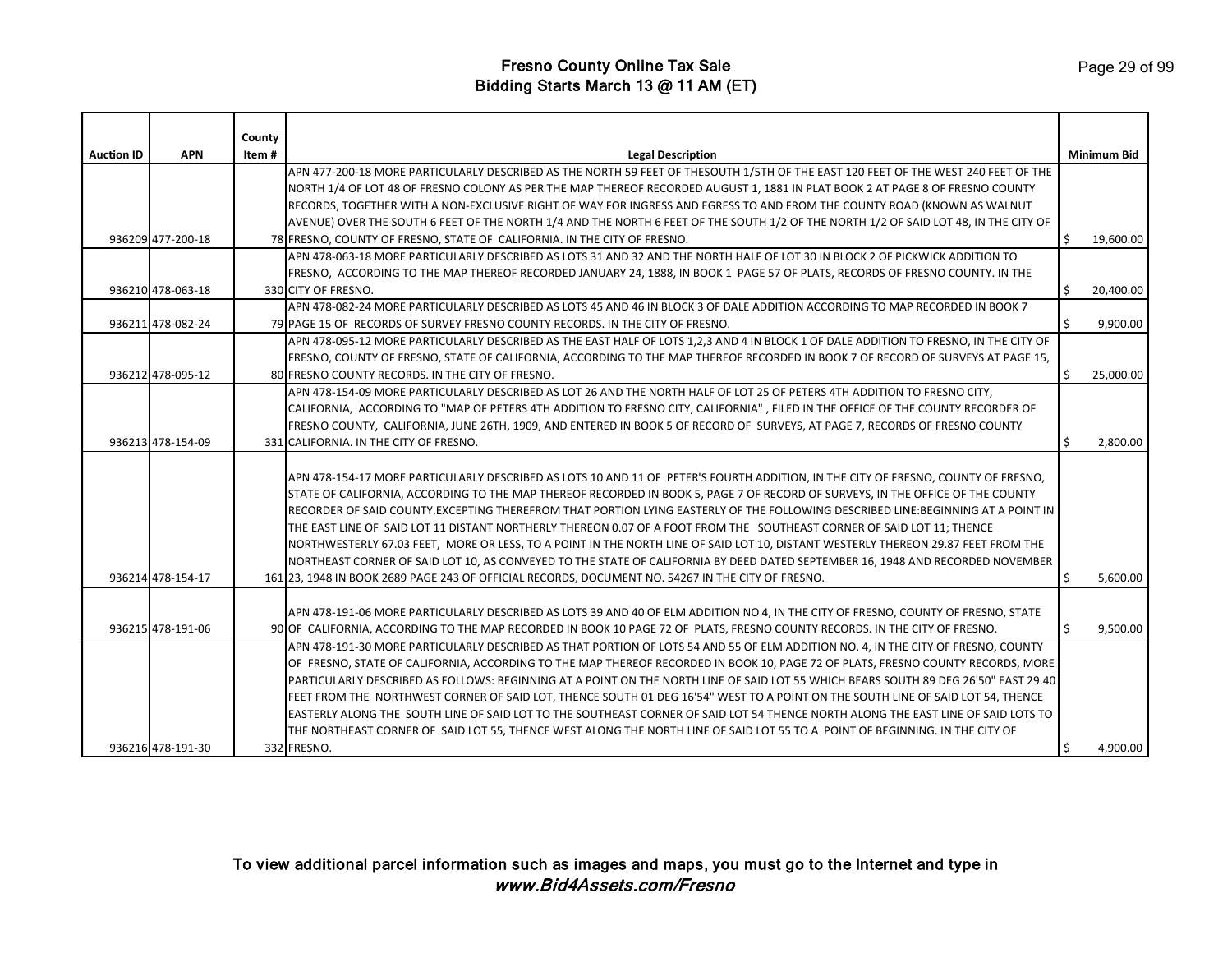| <b>Auction ID</b> | <b>APN</b>        | County<br>Item# | <b>Legal Description</b>                                                                                                                                                                                                                                      |    | <b>Minimum Bid</b> |
|-------------------|-------------------|-----------------|---------------------------------------------------------------------------------------------------------------------------------------------------------------------------------------------------------------------------------------------------------------|----|--------------------|
|                   |                   |                 |                                                                                                                                                                                                                                                               |    |                    |
|                   |                   |                 | APN 478-191-32 MORE PARTICULARLY DESCRIBED AS LOTS 51, 52 AND 53 OF ELM ADDITION NO. 4, IN THE CITY OF FRESNO, COUNTY OF FRESNO,                                                                                                                              |    |                    |
|                   |                   |                 | STATE OF CALIFORNIA, ACCORDING TO THE MAP THEREOF RECORDED IN BOOK 10, PAGE 72 OF PLATS, FRESNO COUNTY RECORDS.EXCEPTING                                                                                                                                      |    |                    |
|                   |                   |                 | THEREFROM THAT PORTION DESCRIBED AS FOLLOWS: BEGINNING AT THE SOUTHWEST CORNER OF SAID LOT 51 THENCE ALONG THE SOUTH LINE OF                                                                                                                                  |    |                    |
|                   |                   |                 | SAID LOT 51 SOUTH 89 DEGREES 31'53" EAST 37.58 FEET; THENCE ALONG A CURVE CONCAVE NORTHEASTERLY WITH A RADIUS OF 8 FEET THROUGH                                                                                                                               |    |                    |
|                   |                   |                 | AN ANGLE OF 90 DEGREES 48'47" AN ARC DISTANCE OF 12.68 FEET; THENCE NORTH 88 DEGREES 43'06" WEST 2.00 FEET THENCE NORTH 01 DEGREES                                                                                                                            |    |                    |
|                   | 936217 478-191-32 |                 | 16'54" EAST TO THE NORTH LINE OF SAID LOT 53 THENCE WEST ALONG SAID NORTH LINE TO THE NORTHWEST CORNER OF SAID LOT 53; THENCE                                                                                                                                 | Ś  | 12,300.00          |
|                   |                   |                 | 333 SOUTH ALONG THE WEST LINE OF SAID LOTS 53 TO 51 TO THE POINT OF BEGINNING. IN THE CITY OF FRESNO.<br>APN 478-231-25 MORE PARTICULARLY DESCRIBED AS LOT 27 OF TRACT NO. 2306, BANNEKER PARK, ACCORDING TO THE AMENDED MAP THEREOF                          |    |                    |
|                   | 936218 478-231-25 |                 | 334 RECORDED IN BOOK 28 PAGES 49 AND 50 OF PLATS, FRESNO COUNTY RECORDS. IN THE CITY OF FRESNO.                                                                                                                                                               | Ŝ. | 6,500.00           |
|                   |                   |                 | APN 478-273-29 MORE PARTICULARLY DESCRIBED AS THAT PORTION OF LOTS 7, 8 AND 9 IN BLOCK 2 OF GLADIUS ADDITION TO THE CITY OF FRESNO,                                                                                                                           |    |                    |
|                   |                   |                 | AS PER AMENDED MAP RECORDED IN BOOK 3 OF PLATS AT PAGE 3, FRESNO COUNTY RECORDS, DESCRIBED AS FOLLOWS: BEGINNING AT THE                                                                                                                                       |    |                    |
|                   |                   |                 | SOUTHWEST CORNER OF SAID LOT 9; THENCE (1), ALONG THE SOUTH LINE OF SAID LOT 9, SOUTH 89 DEGREES 38'10" EAST, 126.13 FEET, TO THE EAST                                                                                                                        |    |                    |
|                   |                   |                 | LINE OF SAID LOT 9; THENCE (2), ALONG THE SAID EAST LINE, NORTH 00 DEGREES 24'38" EAST, 15.48 FEET; THENCE (3), NORTH 40 DEGREES 58'59"                                                                                                                       |    |                    |
|                   |                   |                 | WEST, 86.66 FEET; THENCE (4), SOUTH 49 DEGREES 01'01" WEST, 91.64 FEET TO THE WEST LINE OF SAID LOT 9; THENCE (5), ALONG SAID WEST LINE,                                                                                                                      |    |                    |
|                   |                   |                 | SOUTH 00 DEGREES 39'06" WEST, 20.00 FEET TO THE POINT OF BEGINNING. EXCEPTING AND RESERVING UNTO THE STATE OF CALIFORNIA ANY AND                                                                                                                              |    |                    |
|                   |                   |                 | ALL RIGHTS OF INGRESS TO OR EGRESS FROM THE LAND HEREIN CONVEYED OVER AND ACROSS THE ABOVE DESCRIBED COURSE (3) AND ITS                                                                                                                                       |    |                    |
|                   |                   |                 | SOUTHEASTERLY PROLONGATION TO THE EAST LINE OF NICHOLAS AVENUE. IT IS THE PURPOSE OF THE FOREGOING EXCEPTION AND RESERVATION TO                                                                                                                               |    |                    |
|                   |                   |                 | PROVIDE THAT NO EASEMENT OF ACCESS SHALL ATTACH OR BE APPURTENANT TO THE PROPERTY HEREBY CONVEYED, BY REASON OF THE FACT THAT                                                                                                                                 |    |                    |
|                   |                   |                 | THE SAME ABUTS UPON A PUBLIC WAY AND UPON A STATE HIGHWAY, WITH ACCESS ONLY TO THE STATE HIGHWAY BEING RESTRICTED. IN THE CITY                                                                                                                                |    |                    |
|                   | 936219 478-273-29 |                 | 81 OF FRESNO.                                                                                                                                                                                                                                                 |    | 9,600.00           |
|                   |                   |                 |                                                                                                                                                                                                                                                               |    |                    |
|                   |                   |                 | APN 479-020-29 MORE PARTICULARLY DESCRIBED AS THE SOUTH HALF OF LOT 55OF FRESNO COLONY, ACCORDING TO THE MAP THEREOF RECORDED<br>IN BOOK 2, PAGE 8 OF PLATS, FRESNO COUNTY RECORDS.EXCEPTING THEREFROM THAT PORTION OF SAID LAND AS CONVEYED TO THE COUNTY OF |    |                    |
|                   |                   |                 | FRESNO IN THAT CERTAIN DEED, RECORDED FEBRUARY 8 1971, IN BOOK 5860, PAGE 198, DOCUMENT NO. 9548. FRESNO COUNTY RECORDS,                                                                                                                                      |    |                    |
|                   |                   |                 | DESCRIBED AS FOLLOWS:THE SOUTH 30 FEET OF LOT 55 OF FRESNO COLONY, ACCORDING TO THE MAP THEREOF RECORDED IN BOOK 2 PAGE 8 OF                                                                                                                                  |    |                    |
|                   |                   |                 | PLATS, FRESNO COUNTY RECORDS.ALSO: THAT PORTION OF SAID LOT 55, DESCRIBED AS FOLLOWS:BEGINNING AT A POINT ON THE WEST                                                                                                                                         |    |                    |
|                   |                   |                 | BOUNDARY OF SAID LOT 55, SAID POINT BEING 30 FEET NORTH OF THE SOUTHWEST CORNER OF SAID LOT 55; THENCESOUTH 89 DEG 47-09- EAST,                                                                                                                               |    |                    |
|                   |                   |                 | PARALLEL WITH THE SOUTH BOUNDARY OF SAID LOT 55, A DISTANCE OF 38.03 FEET: THENCE:NORTHWESTERLY ALONG THE ARC OF A TANGENT                                                                                                                                    |    |                    |
|                   |                   |                 | CURVE CONCAVE TO THE NORTHEAST (HAVING AN 8 FOOT RADIUS. A RADIUS POINT WHICH BEARS NORTH 00 DEG 12-51- EAST AND A CENTRAL                                                                                                                                    |    |                    |
|                   |                   |                 | ANGLE OF 90 DEG 15-00-) A DISTANCE OF 12.60 FEET: THENCE.NORTH 89 DEG 47- 09- WEST. PARALLEL TO SAID SOUTH BOUNDARY, A DISTANCE OF                                                                                                                            |    |                    |
|                   |                   |                 | 30 FEET; THENCE.SOUTH 00 DEG 27- 51- WEST ALONG SAID WEST BOUNDARY, A DISTANCE OF 8.03 FEET, TO THE POINT OF BEGINNING.FOR THE                                                                                                                                |    |                    |
|                   |                   |                 | PURPOSE OF THIS DESCRIPTION, THE SOUTH BOUNDARY OF SAID LOT 55 IS ASSUMED TO BE 30 FEET NORTH OF THE SOUTH BOUNDARY OF THE                                                                                                                                    |    |                    |
|                   |                   |                 | SOUTHEAST OF SECTION 16, TOWNSHIP 14 SOUTH, RANGE 20 EAST, MOUNT DIABLO BASE AND MERIDIAN.TOGETHER WITH THE UNDERLYING FEE                                                                                                                                    |    |                    |
|                   | 936220 479-020-29 |                 | 178 INTEREST APPURTENANT TO THE ABOVE DESCRIBED PROPERTY IN AND TO THE ADJOINING PUBLIC WAY, JENSEN AVENUE. IN THE CITY OF FRESNO.                                                                                                                            |    | \$224,400.00       |
|                   |                   |                 | APN 479-092-13 MORE PARTICULARLY DESCRIBED AS LOT 112 OF TRACT NO 1027, EDISON MANOR, IN THE CITY OF FRESNO, COUNTY OF FRESNO,                                                                                                                                |    |                    |
|                   |                   |                 | STATE OF CALIFORNIA, ACCORDING TO THE MAP RECORDED FEBRUARY 25, 1948 IN BOOK 13, PAGES 97 AND 98 OF PLATS, FRESNO COUNTY RECORDS.                                                                                                                             |    |                    |
|                   | 936221 479-092-13 |                 | 335 IN THE CITY OF FRESNO.                                                                                                                                                                                                                                    |    | 4,900.00           |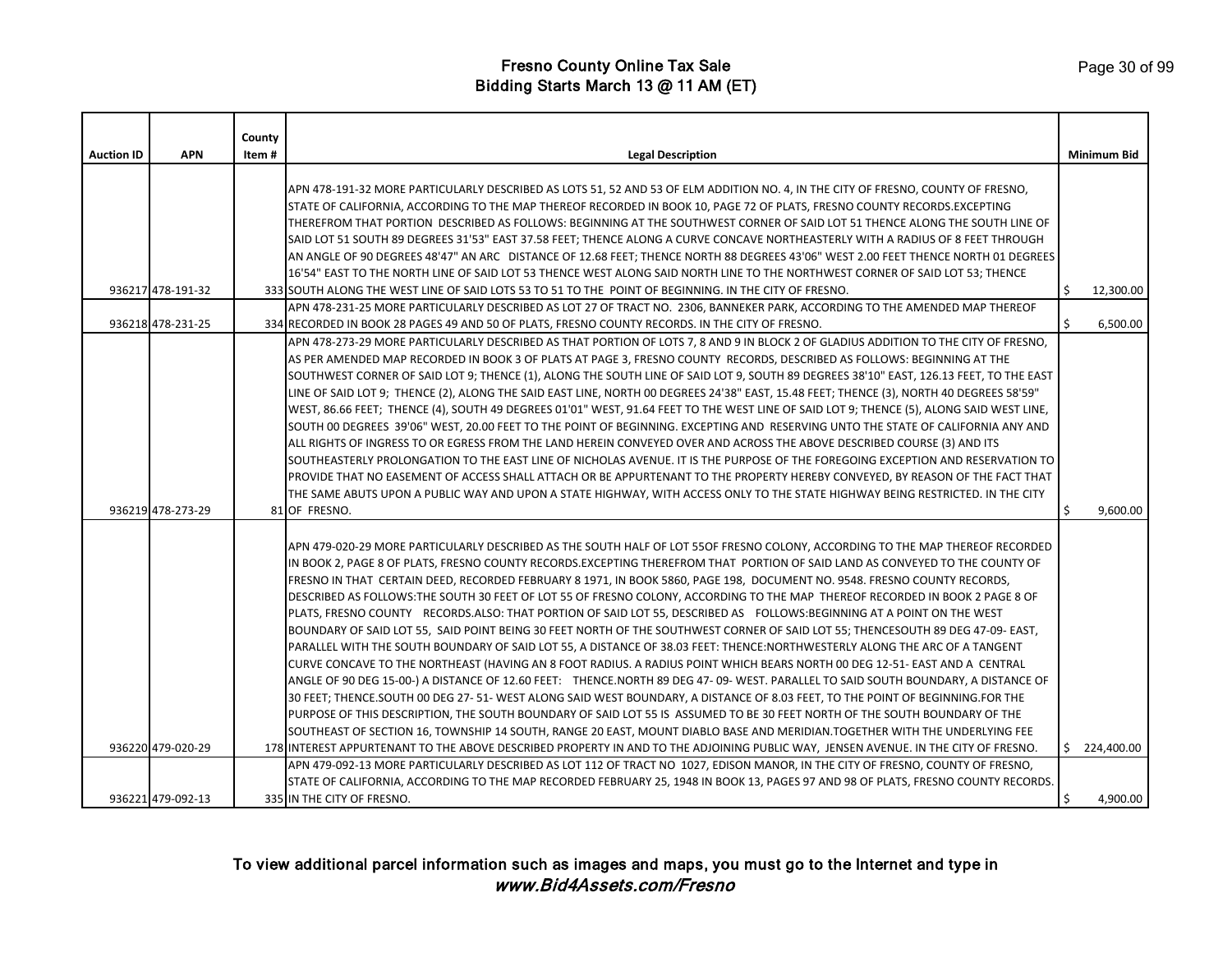|                   |                   | County |                                                                                                                                       |    |                    |
|-------------------|-------------------|--------|---------------------------------------------------------------------------------------------------------------------------------------|----|--------------------|
| <b>Auction ID</b> | <b>APN</b>        | Item#  | <b>Legal Description</b>                                                                                                              |    | <b>Minimum Bid</b> |
|                   |                   |        | APN 479-191-13 MORE PARTICULARLY DESCRIBED AS LOT 27 OF TRACT NO. 1230, WALNUT GARDENS NO. 2, ACCORDING TO THE MAP THEREOF            |    |                    |
|                   | 936222 479-191-13 |        | 91 RECORDED JANUARY 3, 1952 IN BOOK 15 PAGE 73 OF PLATS, FRESNO COUNTY RECORDS. IN THE CITY OF FRESNO.                                |    | 7,200.00           |
|                   |                   |        | APN 479-211-16 MORE PARTICULARLY DESCRIBED AS LOTS 194 AND 195 OF TRACT NO. 1027, EDISON MANOR, IN THE CITY OF FRESNO, COUNTY OF      |    |                    |
|                   |                   |        | FRESNO, STATE OF CALIFORNIA, ACCORDINGTO THE MAP THEREOF RECORDED IN BOOK 13 PAGES 97 AND 8OF PLATS, FRESNO COUNTY                    |    |                    |
|                   |                   |        | RECORDS.EXCEPTING THEREFROM THAT PORTION THEREOF DESCRIBED AS FOLLOWS:BEGINNING AT THE SOUTHWEST CORNER OF SAID LOT 195               |    |                    |
|                   |                   |        | THENCE NORTH 0 DEGREES 02' 00" EAST, ALONG THE WEST LINE OF SAID LOT 195, A DISTANCEOF 15.03 FEET; TO A POINT OF CUSP, THENCE         |    |                    |
|                   |                   |        | SOUTHERLY AND EASTERLY ALONG A TANGENT CURVE, CONCAVE TO THE NORTHEAST, AND HAVING A RADIUS OF 15.00 FEET, THROUGH AN                 |    |                    |
|                   |                   |        | 'INTERIOR ANGLE OF 90 DEGREES 09' 00", AN ARC DISTANCE OF 23.60 FEET TO ITS TANGENCY WITH THE SOUTH LINE OF SAID LOT 195, THENCE      |    |                    |
|                   |                   |        | SOUTH 89 DEGREES 53' 00" WEST, ALONG THE SOUTH LINE OF SAID LOT 195, A DISTANCE OF 15.03 FEET, TO THE POINT OF BEGINNING. IN THE CITY |    |                    |
|                   | 936223 479-211-16 |        | 337 OF FRESNO.                                                                                                                        | \$ | 33,400.00          |
|                   |                   |        | APN 479-233-11 MORE PARTICULARLY DESCRIBED AS LOT 11 OF TRACT NO.1818,CARVER MANOR, ACCORDING TO THE MAP THEREOF RECORDED IN          |    |                    |
|                   | 936224 479-233-11 |        | 338 BOOK 20 PAGE 60 OF PLATS, RECORDS OF SAID COUNTY. IN THE CITY OF FRESNO.                                                          | \$ | 7,900.00           |
|                   |                   |        | APN 480-153-12 MORE PARTICULARLY DESCRIBED AS LOT 32 AND THE SOUTH 10 FEET OF LOT 33 AND THE NORTH 7 FEET OF LOT 31 OF BLOCK 2 OF     |    |                    |
|                   | 936225 480-153-12 |        | 339 DARLING ADDITION AS RECORDED IN PLAT BOOK 1, PAGE 73, FRESNO COUNTY RECORDER. IN THE CITY OF FRESNO.                              | Ŝ. | 3,500.00           |
|                   |                   |        | APN 480-235-26 MORE PARTICULARLY DESCRIBED AS "LOTS 19 AND 20, BLOCK 1OF SUNSET HEIGHTS, RECORDED IN PLAT BOOK 7, PAGE 51, FRESNO     |    |                    |
|                   | 936226 480-235-26 |        | 122 COUNTY RECORDS. EXCEPTING THEREFROM THE EAST 10 FEET FOR ROAD." IN THE CITY OF FRESNO.                                            | Ś. | 8,000.00           |
|                   |                   |        | APN 480-252-21 MORE PARTICULARLY DESCRIBED AS "LOT 37 OF INDUSTRIAL HOMESITES, ACCORDING TO THE MAP THEREOF RECORDED BOOK 13,         |    |                    |
|                   | 936227 480-252-21 |        | 123 PAGE 58 OF PLATS, FRESNO COUNTY RECORDER." IN THE CITY OF FRESNO.                                                                 | Ŝ. | 7,800.00           |
|                   |                   |        |                                                                                                                                       |    |                    |
|                   |                   |        | APN 480-282-14 MORE PARTICULARLY DESCRIBED AS "LOT 151 OF TRACT NO. 1133, SEQUOIA VILLAGE, IN THE CITY OF FRESNO, COUNTY OF FRESNO,   |    |                    |
|                   | 936228 480-282-14 |        | 124 STATE OF CALIFORNIA, ACCORDING TO THE MAP RECORDED IN BOOK 14, PAGE 91 OF PLATS, FRESNO COUNTY RECORDS." IN THE CITY OF FRESNO.   |    | 73,300.00          |
|                   |                   |        | APN 487-130-03 MORE PARTICULARLY DESCRIBED AS LOT 10 OF TRACT NO. 1012, SOUTH CALWA ADDITION IN THE COUNTY OF FRESNO, STATE OF        |    |                    |
|                   | 936229 487-130-03 |        | 59 CALIFORNIA, RECORDED IN BOOK 14, PAGE 3 OF PLATS, FRESNO COUNTY RECORDS. IN THE CITY OF FRESNO.                                    | Ś. | 9,300.00           |
|                   |                   |        |                                                                                                                                       |    |                    |
|                   |                   |        | APN 493-101-03 MORE PARTICULARLY DESCRIBED AS LOT 596 IN TRACT NO. 1119, OF TARPEY VILLAGE NO. 2, IN THE COUNTY OF FRESNO, STATE OF   |    |                    |
|                   | 936230 493-101-03 |        | 179 CALIFORNIA, ACCORDING TO THE MAP THEREOF RECORDED IN BOOK 15, PAGES 12, 13 AND 14 OF PLATS, FRESNO COUNTY RECORDS                 | \$ | 25,300.00          |
|                   |                   |        | APN 496-041-13 MORE PARTICULARLY DESCRIBED AS LOT 124 OF TRACT NO. 2619, HERTITAGE PARK NO. 1, ACCORDING TO THE MAP THEREOF           |    |                    |
|                   | 936231 496-041-13 |        | 340 RECORDED IN BOOK 28, PAGES 92 AND 93 OF PLATS OF SAID COUNTY. IN THE CITY OF FRESNO.                                              | Ś. | 12,600.00          |
|                   |                   |        | APN 496-152-16 MORE PARTICULARLY DESCRIBED AS PARCEL C OF PARCEL MAP NO. 79-41, IN THE CITY OF FRESNO, COUNTY OF FRESNO, STATE OF     |    |                    |
|                   |                   |        | CALIFORNIA, ACCORDING TO THE MAP THEREOF RECORDED IN BOOK 32 PAGE 32 OF PARCEL MAPS, FRESNO COUNTY RECORDS.EXCEPTING                  |    |                    |
|                   |                   |        | THEREFROM THE EAST 9.00 FEET AND THE NORTH 33 FEET OF THE WEST 42.00 FEET, AND THE WEST 55.00 FEET OF THE EAST 64.00 FEET OF THE      |    |                    |
|                   | 936232 496-152-16 |        | 341 NORTH 50.00 FEET OF SAID PARCEL C OF PARCEL MAP NO. 79-41. IN THE CITY OF FRESNO.                                                 | Ś. | 6,800.00           |
|                   |                   |        | APN 496-152-21 MORE PARTICULARLY DESCRIBED AS PARCEL A OF PARCEL MAP NO. 78-56, IN THE CITY OF FRESNO, COUNTY OF FRESNO, STATE OF     |    |                    |
|                   |                   |        | CALIFORNIA, ACCORDING TO THE MAP RECORDED IN BOOK 29 PAGE 87 OF PARCEL MAPS, FRESNO COUNTY RECORDS AND THE EAST 9.00 FEET OF          |    |                    |
|                   |                   |        | PARCEL C OF PARCEL MAP NO. 79-41 IN THE CITY OF FRESNO, COUNTY OF FRESNO, STATE OF CALIFORNIA, ACCORDING TO THE MAP THEREOF           |    |                    |
|                   |                   |        | RECORDED IN BOOK 32 PAGE. 32 OF PARCEL MAPS, FRESNO COUNTY RECORDS. EXCEPTING THEREFROM THE WEST .026 FEET OF THE NORTH 150.00        |    |                    |
|                   | 936233 496-152-21 |        | 342 FEET OF SAID PARCEL OF PARCEL MAP NO. 78-56. IN THE CITY OF FRESNO.                                                               | \$ | 25,000.00          |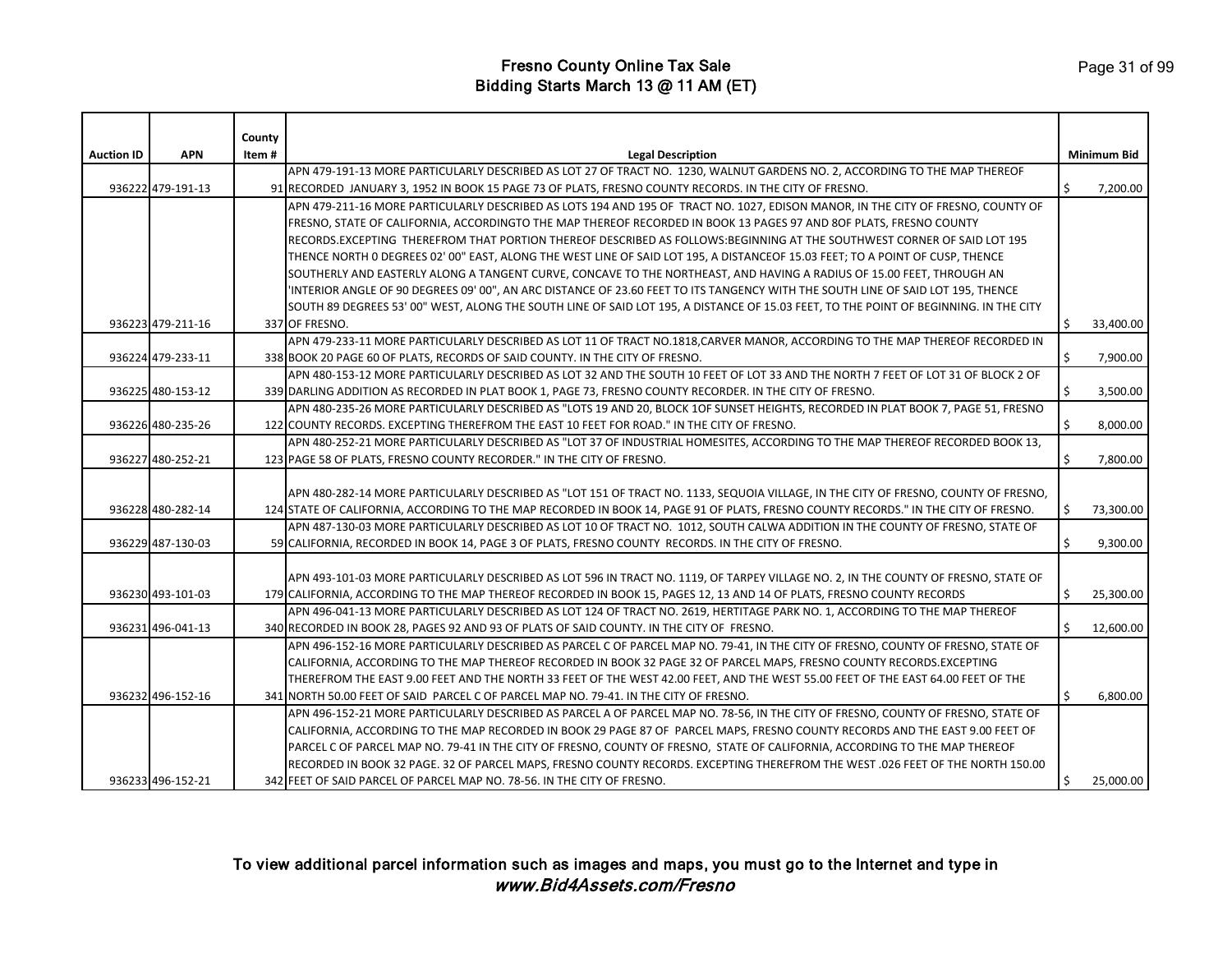| <b>Auction ID</b> | <b>APN</b>         | County<br>Item# | <b>Legal Description</b>                                                                                                                                                                                                                                     |    | <b>Minimum Bid</b> |
|-------------------|--------------------|-----------------|--------------------------------------------------------------------------------------------------------------------------------------------------------------------------------------------------------------------------------------------------------------|----|--------------------|
|                   |                    |                 | APN 498-291-18 MORE PARTICULARLY DESCRIBED AS THE NORTH ONE-FIFTH OF LOTS 35 AND 37 OF SACRAMENTO BANK COLONY, IN THE CITY OF                                                                                                                                |    |                    |
|                   |                    |                 | CLOVIS, COUNTY OF FRESNO, STATE OF CALIFORNIA, ACCORDINGLY TO THE MAP THEREOF RECORDED IN BOOK 2, PAGE 48 OF RECORD OF SURVEYS,                                                                                                                              |    |                    |
|                   | 936234 498-291-18  |                 | 343 FRESNO COUNTY RECORDS. IN THE CITY OF CLOVIS.                                                                                                                                                                                                            | Ś. | 13,500.00          |
|                   |                    |                 | APN 499-230-67 MORE PARTICULARLY DESCRIBED AS PARCEL H OF PARCEL MAP NO. 84-17, IN THE CITY OF CLOVIS, COUNTY OF FRESNO, STATE OF                                                                                                                            |    |                    |
|                   |                    |                 | CALIFORNIA, ACCORDING TO THE MAP THEREOF RECORDED IN BOOK 43 AT PAGE 1 OF PARCEL MAPS, FRESNO COUNTY RECORDS. IN THE CITY OF                                                                                                                                 |    |                    |
|                   | 936235 499-230-67  |                 | 344 CLOVIS.                                                                                                                                                                                                                                                  | \$ | 77,600.00          |
|                   |                    |                 | APN 505-250-38S MORE PARTICULARLY DESCRIBED AS LOT 5 OF TRACT NO. 5614, IN THE CITY OF FRESNO, COUNTY OF FRESNO, STATE OF                                                                                                                                    |    |                    |
|                   |                    |                 | CALIFORNIA, ACCORDING TO THE MAP THEREOF RECORDED IN BOOK 78, PAGE(S) 83 AND 84 OF PLATS, FRESNO COUNTY RECORDS.EXCEPTING                                                                                                                                    |    |                    |
|                   | 936236 505-250-38S |                 | 345 THEREFROM ALL OIL, GAS OTHER HYDROCARBON SUBSTANCES AND MINERALS. IN THE CITY OF FRESNO.                                                                                                                                                                 | Ś  | 41,200.00          |
|                   |                    |                 |                                                                                                                                                                                                                                                              |    |                    |
|                   |                    |                 | APN 507-253-09 MORE PARTICULARLY DESCRIBED AS LOT 39 OF TRACT NO. 3221, STANFORD PLACE, ACCORDING TO SAID MAP RECORDED IN BOOK                                                                                                                               |    |                    |
|                   |                    |                 | 41, PAGE 74 OF PLATS, RECORDS OF FRESNO COUNTY.EXCEPTING AND RESERVING UNTO THE PREVIOUS GRANTOR AN EASEMENT FOR SIDE YARD                                                                                                                                   |    |                    |
|                   |                    |                 | PURPOSES OVER THE WEST 3.00 FEET OF THE SOUTH 75.00 FEET OF LOT 39 OF STANFORD PLACE, ACCORDING TO SAID MAP RECORDED BOOK 41,                                                                                                                                |    |                    |
|                   |                    |                 | PAGE 74 OF PLATS, RECORDS OF FRESNO COUNTY. SUBJECT TO: 1) COVENANTS, CONDITIONS, EASEMENTS, RESTRICTIONS AND RIGHTS OF WAY OR                                                                                                                               |    |                    |
|                   |                    |                 | RECORD, IF ANY. 2) ALL THE TERMS AND CONDITIONS OF THE DECLARATION OF COVENANTS, CONDITIONS, RESTRICTIONS, EASEMENTS, STANFORD                                                                                                                               |    |                    |
|                   |                    |                 | PLACE, TRACT NO. 3221, RECORDED IN THE OFFICE OF THE FRESNO COUNTY RECORDER ON SEPTEMBER 20, 1984, AS DOCUMENT NO. 84090827,                                                                                                                                 |    |                    |
|                   |                    |                 | ("DECLARATION", HEREIN), EACH AND ALL OF WHICH ARE MADE A PART OF THIS GRANT AND EXPRESSLY IMPOSED ON THE LOT DESCRIBED HEREIN BY                                                                                                                            |    |                    |
|                   | 936237 507-253-09  |                 | 346 THIS REFERENCE TO THE DECLARATION WITH THE SAME EFFECT AS THOUGH FULLY SET FORTH HEREIN. IN THE CITY OF FRESNO.                                                                                                                                          | \$ | 16,700.00          |
|                   |                    |                 |                                                                                                                                                                                                                                                              |    |                    |
|                   |                    |                 | APN 508-070-05S MORE PARTICULARLY DESCRIBED AS "THE SOUTHWEST HALF OF LOT 12, IN BLOCK A, OF HIGHWAY CITY, ACCORDING TO THE MAP                                                                                                                              |    |                    |
|                   |                    |                 | THEREOF RECORDED JUNE 2, 1933, IN BOOK 11, PAGE 16 OF PLATS, IN THE OFFICE OF THE FRESNO COUNTY RECORDER EXCEPT AN UNDIVIDED ONE                                                                                                                             |    |                    |
|                   | 936238 508-070-05S |                 | 125 HALF INTEREST IN ALL OIL, GAS AND MINERAL RIGHTS THEREIN. ALSO EXCEPT THE SOUTHWEST 10 FEET THEREOF." IN THE CITY OF FRESNO.                                                                                                                             | Ŝ. | 37,000.00          |
|                   |                    |                 | APN 555-200-59 MORE PARTICULARLY DESCRIBED AS LOT 43 OF TRACT NO. 5168, LADERA RANCH, IN THE CITY OF CLOVIS, COUNTY OF FRESNO,                                                                                                                               |    |                    |
|                   |                    |                 | STATE OF CALIFORNIA, ACCORDING TO THE MAP THEREOF RECORDED IN BOOK 70, PAGES 98 THROUGH 101, INCLUSIVE OF PLATS, FRESNO COUNTY                                                                                                                               |    |                    |
|                   | 936239 555-200-59  |                 | 348 RECORDS. IN THE CITY OF CLOVIS.                                                                                                                                                                                                                          | Ŝ. | 6,100.00           |
|                   |                    |                 |                                                                                                                                                                                                                                                              |    |                    |
|                   |                    |                 | APN 567-051-01S MORE PARTICULARLY DESCRIBED AS "LOT 103 OF TRACT NO. 4008, BRENTWOOD AT WOODWARD PARK, IN THE CITY OF FRESNO,                                                                                                                                |    |                    |
|                   |                    |                 | COUNTY OF FRESNO, STATE OF CALIFORNIA, ACCORDING TO THE MAP THEREOF RECORDED IN BOOK 48, PAGES 88 THROUGH 93 OF PLATS AND BY                                                                                                                                 |    |                    |
|                   |                    |                 | CERTIFICATE OF CORRECTION OF MAP RECORDED JULY 10, 1991 AS DOCUMENT NO. 91082467, FRESNO COUNTY RECORDS. EXCEPTING THEREFROM                                                                                                                                 |    |                    |
|                   |                    |                 | AN UNDIVIDED ONE-HALF INTEREST IN ALL OIL, GAS, MINERALS AND OTHER HYDROCARBONS WITHOUT THE RIGHT TO ENTER UPON OR EXPLORE                                                                                                                                   |    |                    |
|                   |                    |                 | ABOVE A DEPTH OF 600 FEET FROM THE SURFACE OF SAID LAND, AS RESERVED BY KENNETH A. JONES AND MARJORIE JONES, HUSBAND AND WIFE BY                                                                                                                             |    |                    |
|                   |                    |                 | DEED RECORDED SEPTEMBER 23, 1964 AS DOCUMENT NO. 73442, IN BOOK 5068, PAGE 644, FRESNO COUNTY RECORDS. ALSO EXCEPTING                                                                                                                                        |    |                    |
|                   |                    |                 | THEREFROM AN UNDIVIDED 2/5 INTEREST IN AND TO ALL OIL, GAS AND MINERAL RIGHTS AS HERETOFORE RESERVED OF RECORD. ALSO EXCEPTING                                                                                                                               |    |                    |
|                   |                    |                 | THEREFROM AN UNDIVIDED 1/5 INTEREST IN AND TO ALL GAS, OIL AND MINERAL RIGHTS AS RESERVED IN THE DEED EXECUTED BY THOMAS<br>WILLIAMS, ET UX, RECORDED FEBRUARY 14, 1950 IN BOOK 2825, PAGE 214 AS DOCUMENT NO. 8857 OF FRESNO COUNTY RECORDS. ALSO EXCEPTING |    |                    |
|                   |                    |                 | THEREFROM AN UNDIVIDED 1/5 INTEREST IN AND TO ALL GAS, OIL AND MINERAL RIGHTS AS RESERVED IN THE DEED EXECUTED BY MABEL WILLIAMS                                                                                                                             |    |                    |
|                   |                    |                 | FOSTER AND M. FOSTER, RECORDED FEBRUARY 14, 1950 AS DOCUMENT NO. 8858 IN BOOK 2820, PAGE 393 OF FRESNO COUNTY RECORDS." IN THE                                                                                                                               |    |                    |
|                   | 936240 567-051-01S |                 | 126 CITY OF FRESNO.                                                                                                                                                                                                                                          | \$ | 49,800.00          |
|                   |                    |                 |                                                                                                                                                                                                                                                              |    |                    |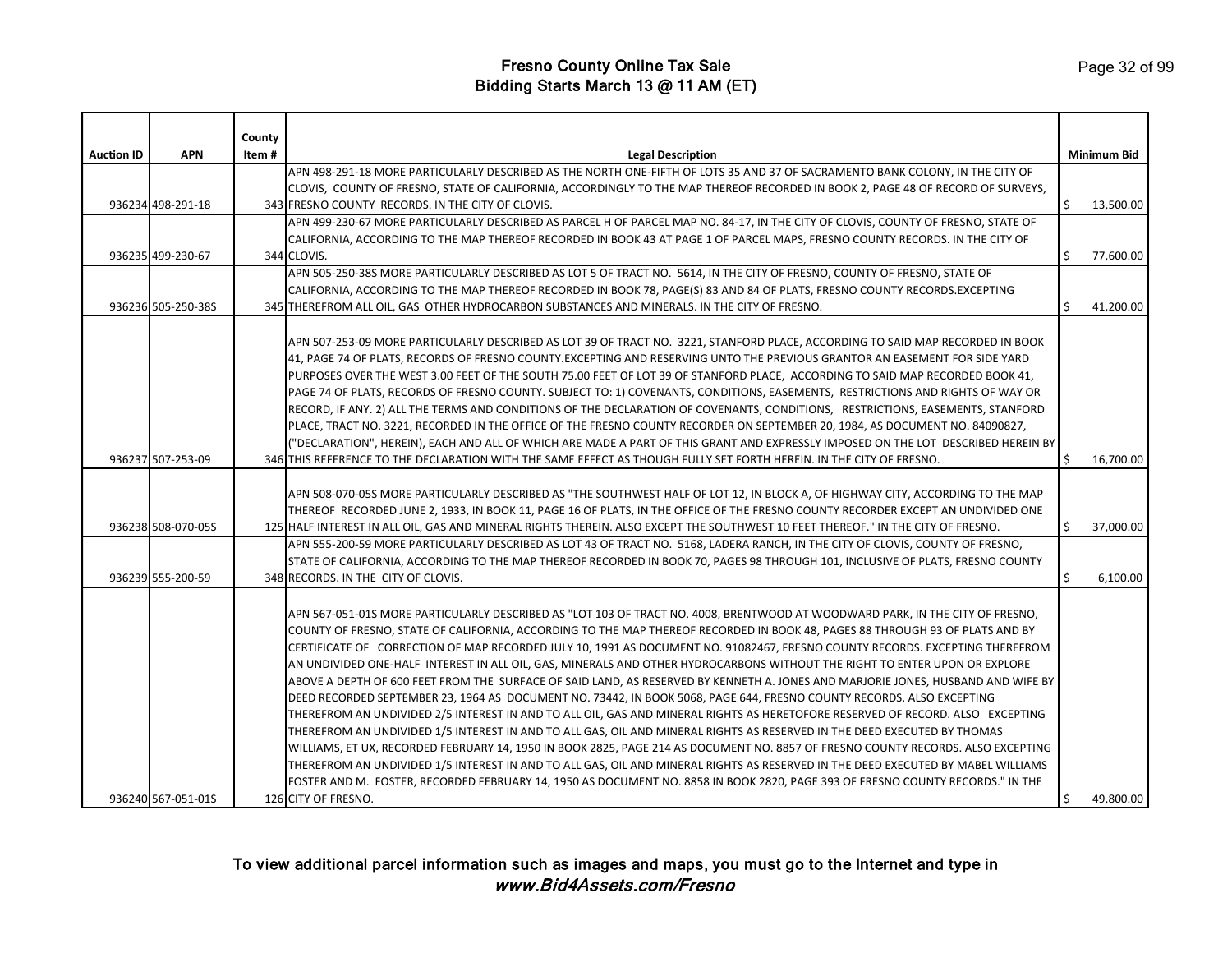|                   |                    | County |                                                                                                                                 |             |
|-------------------|--------------------|--------|---------------------------------------------------------------------------------------------------------------------------------|-------------|
| <b>Auction ID</b> | <b>APN</b>         | Item # | <b>Legal Description</b>                                                                                                        | Minimum Bid |
|                   |                    |        | APN 576-321-18S MORE PARTICULARLY DESCRIBED AS LOT 156 OF TRACT NO. 3627, WOODWARD LAKE, ACCORDING TO THE MAP THEREOF           |             |
|                   |                    |        | RECORDED IN BOOK 43, PAGES 3 THROUGH 9, INCLUSIVE, OF PLATS, RECORDS OF SAID COUNTY.EXCEPTING THEREFROM OIL, GAS, MINERALS AND  |             |
|                   |                    |        | JOTHER HYDROCARBON SUBSTANCES, BELOW A DEPTH OF 500 FEET, WITHOUT RIGHT OF SURFACE ENTRY AS RESERVED BY GRUPE DEVELPOMENT       |             |
|                   |                    |        | COMPANY - NORTHERN CALIFORNIA IN THE DEED RECORDED NOVEMBER 18, 1985 AS DOCUMENT NO. 85117243, OFFICIAL RECORDS. IN THE CITY OF |             |
|                   | 936241 576-321-18S |        | 349 FRESNO.                                                                                                                     | 16,600.00   |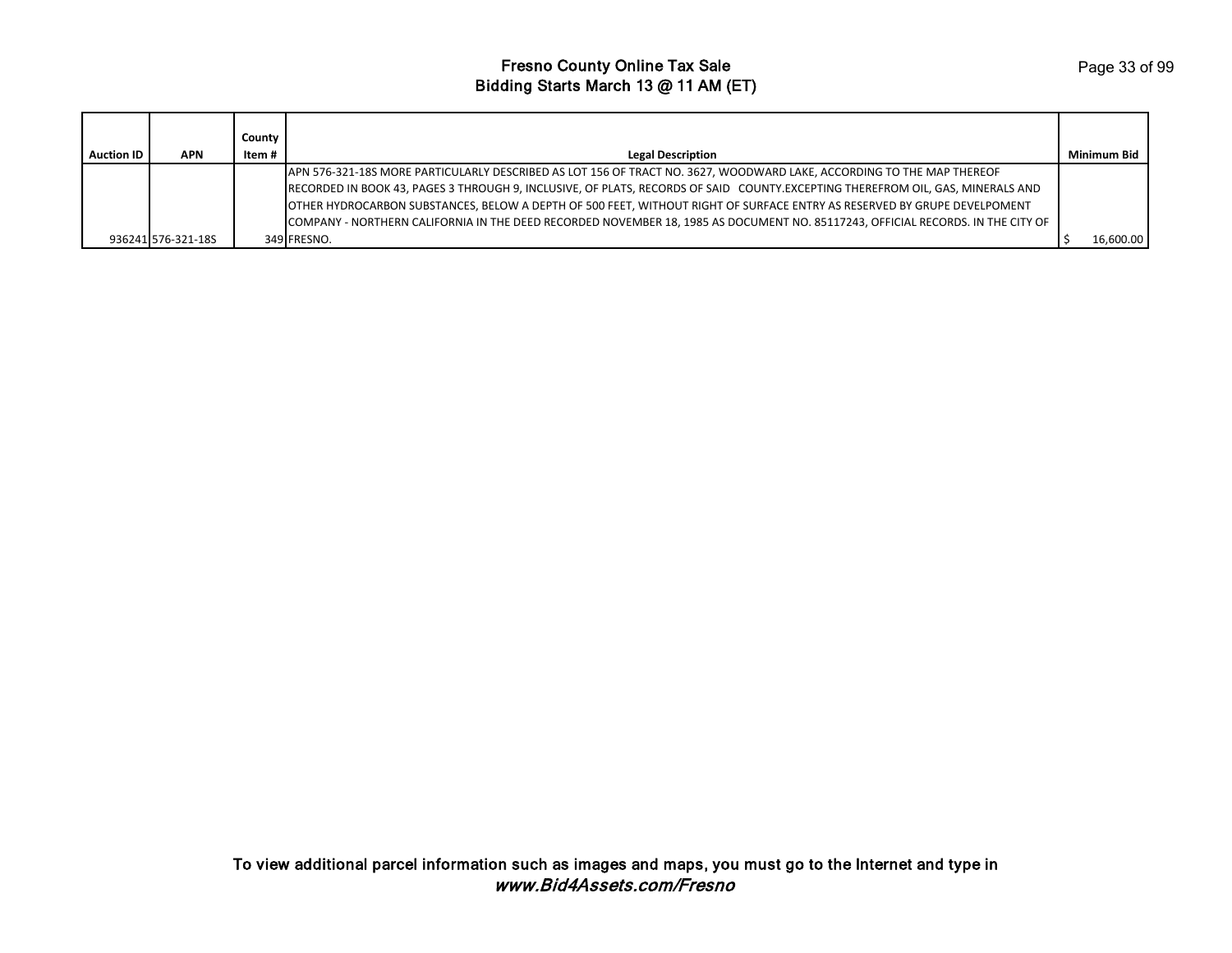|                   |                    | <b>Auction Ends</b> |                                          |                |               |                   |     |                          |                      |                     |                   |            |                                   |                |                                        |
|-------------------|--------------------|---------------------|------------------------------------------|----------------|---------------|-------------------|-----|--------------------------|----------------------|---------------------|-------------------|------------|-----------------------------------|----------------|----------------------------------------|
| <b>Auction ID</b> | <b>APN</b>         | March 16th<br>(ET)  |                                          |                |               |                   |     | <b>Trade Fixtures</b>    |                      |                     | <b>Land Value</b> |            | <b>Personal Property</b><br>Value |                | <b>Total Assessed</b><br><b>Values</b> |
|                   |                    |                     | <b>Property Address</b>                  | City           | Zip           | <b>Exemptions</b> |     |                          | Improvements         |                     |                   |            |                                   |                |                                        |
|                   |                    |                     |                                          |                |               |                   |     |                          |                      |                     |                   |            |                                   |                |                                        |
|                   | 935982 013-132-10  | 9:00 AM             | 436 NAPLES ME                            | <b>MENDOTA</b> | 93640 \$      | $\sim$            | l\$ | $\blacksquare$           | \$<br>63,287.00 \$   |                     | 19,466.00         | 5          | $\overline{\phantom{a}}$          | \$             | 82,753.00                              |
|                   |                    |                     |                                          |                |               |                   |     |                          |                      |                     |                   |            |                                   |                |                                        |
|                   |                    |                     |                                          |                |               |                   |     |                          |                      |                     |                   |            |                                   |                |                                        |
|                   |                    |                     |                                          |                |               |                   |     |                          |                      |                     |                   |            |                                   |                |                                        |
|                   |                    |                     | SUR RT PAR IN LTS 1 2 & ST               |                |               |                   |     |                          |                      |                     |                   |            |                                   |                |                                        |
|                   | 935983 016-020-38S | 9:00 AM             | ADJ SYCAMORE RANCH TR                    | <b>KERMAN</b>  | 93630 \$      | 1,807.00          | l\$ | $\blacksquare$           | \$<br>$\sim$         | $\ddot{\mathsf{s}}$ | 1,807.00 \$       |            | $\blacksquare$                    | $\frac{1}{2}$  | $\sim$                                 |
|                   |                    |                     |                                          |                |               |                   |     |                          |                      |                     |                   |            |                                   |                |                                        |
|                   |                    |                     |                                          |                |               |                   |     |                          |                      |                     |                   |            |                                   |                |                                        |
|                   |                    |                     |                                          |                |               |                   |     |                          |                      |                     |                   |            |                                   |                |                                        |
|                   |                    |                     |                                          |                |               |                   |     |                          |                      |                     |                   |            |                                   |                |                                        |
|                   |                    |                     | SUR RTS 160 AC IN N 1/2                  |                |               |                   |     |                          |                      |                     |                   |            |                                   |                |                                        |
|                   | 935984 017-020-33S | 9:00 AM             | SEC 25 T14R11                            | <b>MENDOTA</b> | 93640 \$      | $\sim$            | \$  | $\overline{\phantom{a}}$ | \$<br>$\sim$         | \$                  | 11,233.00         | l\$        | $5,940.00$ \$                     |                | 17,173.00                              |
|                   |                    |                     |                                          |                |               |                   |     |                          |                      |                     |                   |            |                                   |                |                                        |
|                   | 935985 020-230-04  | 9:00 AM             | 10 AC LOTS 26-27 SUB OF<br>SEC 32 T14R17 | <b>KERMAN</b>  | 93630 \$      | $\sim$            | \$  | $\overline{\phantom{a}}$ | \$<br>$\blacksquare$ | $\ddot{\mathsf{S}}$ | 14,189.00         | $\sqrt{5}$ | $\overline{\phantom{a}}$          | \$             | 14,189.00                              |
|                   |                    |                     |                                          |                |               |                   |     |                          |                      |                     |                   |            |                                   |                |                                        |
|                   |                    |                     |                                          |                |               |                   |     |                          |                      |                     |                   |            |                                   |                |                                        |
|                   | 935986 023-234-11S | 9:00 AM             | 562 S 6TH KE                             | <b>KERMAN</b>  | $93630 \;$ \$ | $\sim$            | \$  | $\overline{\phantom{a}}$ | \$<br>54,023.00 \$   |                     | 33,758.00         | 5          | $\overline{\phantom{a}}$          | \$             | 87,781.00                              |
|                   |                    |                     | 66 X 660 FT LOT N OF                     |                |               |                   |     |                          |                      |                     |                   |            |                                   |                |                                        |
|                   | 935987 025-270-19  | 9:00 AM             | <b>CENTRAL AVE SEC 29</b><br>T14R18      | <b>KERMAN</b>  | 93630 \$      | $\sim$            | ۱\$ | $\overline{\phantom{a}}$ | \$<br>$6,000.00$ \$  |                     | $2,169.00$ \$     |            | $\overline{\phantom{a}}$          | \$             | 8,169.00                               |
|                   |                    |                     |                                          |                |               |                   |     |                          |                      |                     |                   |            |                                   |                |                                        |
|                   | 935988 033-131-01  | 9:00 AM             | LOT 1 BLK 81 SAN JOAQUIN SAN JOAQUIN     |                | 93660 \$      | $\sim$            | \$  | $\overline{\phantom{a}}$ | \$<br>$\blacksquare$ | \$                  | 22,044.00         | \$         | $\overline{\phantom{a}}$          | \$             | 22,044.00                              |
|                   |                    |                     |                                          |                |               |                   |     |                          |                      |                     |                   |            |                                   |                |                                        |
|                   |                    |                     |                                          |                |               |                   |     |                          |                      |                     |                   |            |                                   |                |                                        |
|                   |                    |                     |                                          |                |               |                   |     |                          |                      |                     |                   |            |                                   |                |                                        |
|                   |                    |                     |                                          |                |               |                   |     |                          |                      |                     |                   |            |                                   |                |                                        |
|                   |                    |                     |                                          |                |               |                   |     |                          |                      |                     |                   |            |                                   |                |                                        |
|                   |                    |                     |                                          |                |               |                   |     |                          |                      |                     |                   |            |                                   |                |                                        |
|                   |                    |                     |                                          |                |               |                   |     |                          |                      |                     |                   |            |                                   |                |                                        |
|                   |                    |                     | LOTS 11-17 BLK 86 SAN                    |                |               |                   |     |                          |                      |                     |                   |            |                                   |                |                                        |
|                   | 935989 033-142-04  | 9:00 AM             | <b>JOAQUIN</b>                           | SAN JOAQUIN    | 93660 \$      | $ \sqrt{5}$       |     | $-$ \$                   | $ \frac{1}{2}$       |                     | 150,065.00 \$     |            |                                   | $ \frac{1}{2}$ | 150,065.00                             |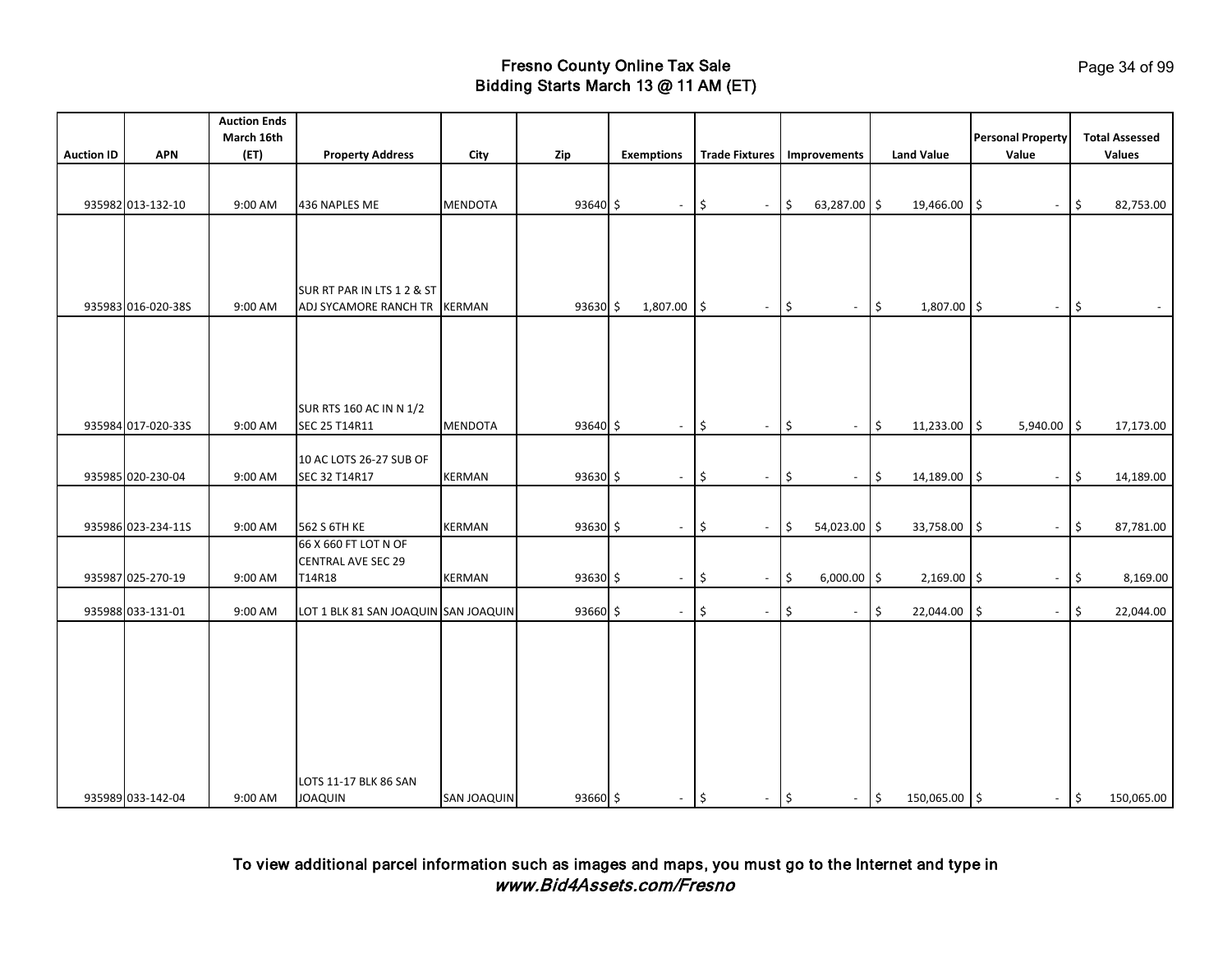|                   |                    | <b>Auction Ends</b><br>March 16th |                                      |                        |            |                          |                                 |                                |                   | <b>Personal Property</b>        | <b>Total Assessed</b>                  |
|-------------------|--------------------|-----------------------------------|--------------------------------------|------------------------|------------|--------------------------|---------------------------------|--------------------------------|-------------------|---------------------------------|----------------------------------------|
| <b>Auction ID</b> | <b>APN</b>         | (ET)                              | <b>Property Address</b>              | City                   | Zip        | <b>Exemptions</b>        |                                 | Trade Fixtures   Improvements  | <b>Land Value</b> | Value                           | <b>Values</b>                          |
|                   |                    |                                   |                                      |                        |            |                          |                                 |                                |                   |                                 |                                        |
|                   |                    |                                   |                                      |                        |            |                          |                                 |                                |                   |                                 |                                        |
|                   |                    |                                   |                                      |                        |            |                          |                                 |                                |                   |                                 |                                        |
|                   |                    |                                   |                                      |                        |            |                          |                                 |                                |                   |                                 |                                        |
|                   |                    |                                   |                                      |                        |            |                          |                                 |                                |                   |                                 |                                        |
|                   |                    |                                   |                                      |                        |            |                          |                                 |                                |                   |                                 |                                        |
|                   |                    |                                   |                                      |                        |            |                          |                                 |                                |                   |                                 |                                        |
|                   |                    |                                   |                                      |                        |            |                          |                                 |                                |                   |                                 |                                        |
|                   |                    |                                   |                                      |                        |            |                          |                                 |                                |                   |                                 |                                        |
|                   | 935990 038-343-16S | 9:00 AM                           | 15908 TERRADO CC                     | CANTUA<br><b>CREEK</b> | 93608 \$   | 7,000.00                 | l\$                             | 63,870.00 \$                   | 18,925.00         | l\$                             | $\boldsymbol{\mathsf{S}}$<br>75,795.00 |
|                   |                    |                                   |                                      | CANTUA                 |            |                          | $\mathbb{L}$                    | $\ddot{\mathsf{S}}$            |                   | $\overline{\phantom{a}}$        |                                        |
|                   | 935991 038-344-07S | 9:00 AM                           | 15905 SANTA CLARA CC                 | CREEK                  | 93608 \$   | 7,000.00                 | \$<br>$\overline{\phantom{a}}$  | \$<br>$\overline{\phantom{a}}$ | \$<br>22,744.00   | \$<br>$\overline{\phantom{a}}$  | \$<br>15,744.00                        |
|                   |                    |                                   |                                      |                        |            |                          |                                 |                                |                   |                                 |                                        |
|                   |                    |                                   |                                      |                        |            |                          |                                 |                                |                   |                                 |                                        |
|                   |                    |                                   |                                      |                        |            |                          |                                 |                                |                   |                                 |                                        |
|                   |                    |                                   |                                      |                        |            |                          |                                 |                                |                   |                                 |                                        |
|                   |                    |                                   |                                      |                        |            |                          |                                 |                                |                   |                                 |                                        |
|                   |                    |                                   |                                      |                        |            |                          |                                 |                                |                   |                                 |                                        |
|                   |                    |                                   |                                      |                        |            |                          |                                 |                                |                   |                                 |                                        |
|                   |                    |                                   |                                      |                        |            |                          |                                 |                                |                   |                                 |                                        |
|                   |                    |                                   |                                      |                        |            |                          |                                 |                                |                   |                                 |                                        |
|                   |                    |                                   |                                      |                        |            |                          |                                 |                                |                   |                                 |                                        |
|                   |                    |                                   |                                      |                        |            |                          |                                 |                                |                   |                                 |                                        |
|                   | 935992 040-080-335 | 9:00 AM                           | SUR RT 302.31 AC IN SEC<br>19 T16R17 | <b>HELM</b>            | $93627$ \$ | $\overline{\phantom{a}}$ | ۱\$<br>$\sim$                   | $\zeta$<br>$\blacksquare$      | \$<br>33,490.00   | l\$<br>$\blacksquare$           | 33,490.00                              |
|                   |                    |                                   |                                      |                        |            |                          |                                 |                                |                   |                                 | \$                                     |
|                   |                    |                                   |                                      |                        |            |                          |                                 |                                |                   |                                 |                                        |
|                   |                    |                                   |                                      |                        |            |                          |                                 |                                |                   |                                 |                                        |
|                   |                    |                                   | S4796*AS IMPS*12394 S                |                        |            |                          |                                 |                                |                   |                                 |                                        |
|                   | 935993 042-083-12S | 9:00 AM                           | <b>WEST CA</b>                       | <b>CARUTHERS</b>       | 93609 \$   | $\sim$                   | l\$<br>$\overline{\phantom{a}}$ | \$<br>14,808.00 \$             | 68,334.00         | l\$<br>$\overline{\phantom{a}}$ | $\ddot{\mathsf{S}}$<br>83,142.00       |
|                   |                    |                                   |                                      |                        |            |                          |                                 |                                |                   |                                 |                                        |
|                   |                    |                                   |                                      |                        |            |                          |                                 |                                |                   |                                 |                                        |
|                   |                    |                                   | SUR RT 1.75 AC IN BY-PASS            |                        |            |                          |                                 |                                |                   |                                 |                                        |
|                   | 935994 050-170-03S | 9:00 AM                           | IN NE1/4 SEC 4 T17R18                | RIVERDALE              | 93656 \$   | $ \frac{1}{2}$           | $-$ \$                          | $ \frac{1}{2}$                 | 2,432.00 \$       | $-$ \$                          | 2,432.00                               |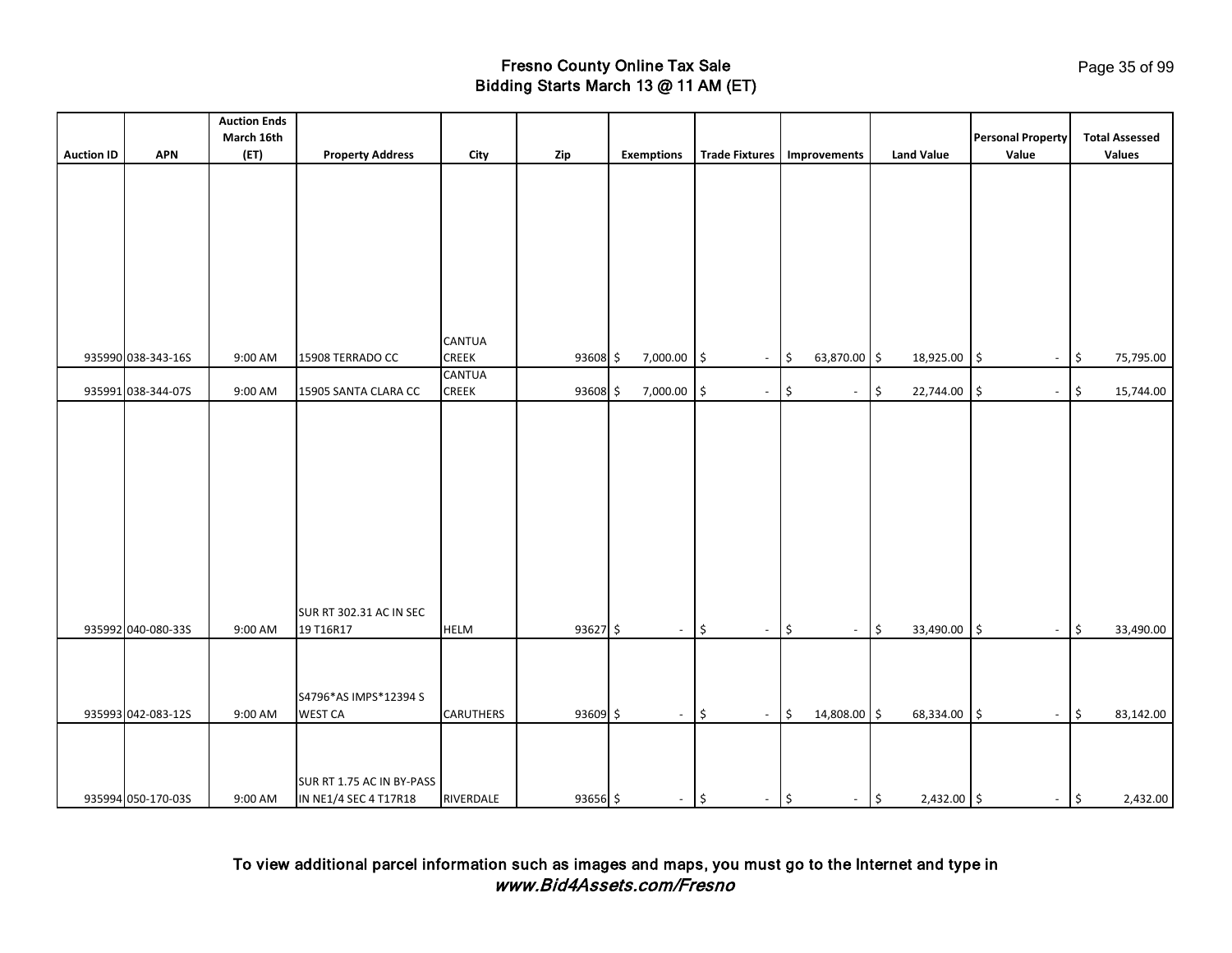| March 16th<br><b>Personal Property</b><br><b>APN</b><br>(FT)<br><b>Land Value</b><br><b>Auction ID</b><br><b>Property Address</b><br>City<br>Zip<br><b>Exemptions</b><br><b>Trade Fixtures</b><br>Improvements<br>Value                                       | <b>Total Assessed</b><br><b>Values</b> |
|---------------------------------------------------------------------------------------------------------------------------------------------------------------------------------------------------------------------------------------------------------------|----------------------------------------|
|                                                                                                                                                                                                                                                               |                                        |
|                                                                                                                                                                                                                                                               |                                        |
|                                                                                                                                                                                                                                                               |                                        |
| SUR RTS LOT 42 BLK 1 EAST                                                                                                                                                                                                                                     |                                        |
| \$<br>\$<br>935995 065-141-05S<br>9:00 AM<br>COALINGA<br>93210 \$<br>735.00<br>1\$<br>۱\$<br>735.00<br><b>COALINGA OILFIELDS</b><br>l\$<br>$\overline{\phantom{a}}$<br>$\overline{\phantom{a}}$<br>$\blacksquare$                                             |                                        |
|                                                                                                                                                                                                                                                               |                                        |
|                                                                                                                                                                                                                                                               |                                        |
| LOT 24 BLK 1 EAST                                                                                                                                                                                                                                             |                                        |
| 9:00 AM<br><b>COALINGA OILFIELDS</b><br>\$<br>\$<br>$1,586.00$ \$<br>\$<br>935996 065-141-12<br>COALINGA<br>93210S<br>1,586.00<br>۱Ś<br>$\blacksquare$<br>$\blacksquare$<br>$\overline{\phantom{a}}$                                                          | $\sim$                                 |
| LOTS 72-75 BLK 1 EAST                                                                                                                                                                                                                                         |                                        |
| \$<br>\$<br>\$<br>935997 065-141-29<br>9:00 AM<br>COALINGA OILFIELDS<br>COALINGA<br>$93210 \;$ \$<br>1,626.00<br>۱\$<br>$1,626.00$ \$<br>$\overline{\phantom{a}}$<br>$\overline{\phantom{a}}$<br>$\overline{\phantom{a}}$                                     |                                        |
| LOTS 10 & 11 BLK 4 EAST                                                                                                                                                                                                                                       |                                        |
| 935998 065-142-25<br>9:00 AM<br><b>COALINGA OILFIELDS</b><br>COALINGA<br>93210 \$<br>993.00<br>Ś<br>\$<br>993.00<br>\$<br>l\$<br>۱\$<br>$\overline{\phantom{a}}$<br>$\overline{\phantom{a}}$                                                                  | $\blacksquare$                         |
| LOT 16 BLK 4 EAST                                                                                                                                                                                                                                             |                                        |
| 307.00<br>935999 065-142-96<br>9:00 AM<br><b>COALINGA OILFIELDS</b><br>COALINGA<br>$93210 \frac{1}{2}$<br>$307.00$ \$<br>Ś<br>\$<br>۱\$<br>Ś<br>$\blacksquare$<br>$\blacksquare$<br>$\blacksquare$                                                            | $\sim$                                 |
| LOTS 76-79 BLK 2 EAST                                                                                                                                                                                                                                         |                                        |
| \$<br>936000 065-151-48<br>9:00 AM<br>COALINGA OILFIELDS<br>COALINGA<br>93210S<br>\$<br>\$<br>\$<br>22,044.00<br>\$<br>$\blacksquare$<br>$\overline{\phantom{a}}$                                                                                             | 22,044.00                              |
|                                                                                                                                                                                                                                                               |                                        |
| LOT 60 BLK 3 EAST                                                                                                                                                                                                                                             |                                        |
| 936001 065-152-63<br>9:00 AM<br><b>COALINGA OIL FIELDS</b><br><b>COALINGA</b><br>93210S<br>$630.00$ \$<br>\$<br>I\$<br>630.00<br>l \$<br>\$<br>$\overline{\phantom{a}}$<br>$\overline{\phantom{a}}$<br>$\blacksquare$                                         | $\sim$                                 |
| LOT 59 BLK 3 EAST                                                                                                                                                                                                                                             |                                        |
| \$<br>936002 065-152-64<br>9:15 AM<br>COALINGA OIL FIELDS<br>COALINGA<br>$93210 \frac{1}{2}$<br>618.00<br>Ś<br>\$<br>618.00<br>l Ś<br>-S<br>$\overline{\phantom{a}}$<br>$\overline{\phantom{a}}$<br>$\overline{\phantom{a}}$                                  |                                        |
|                                                                                                                                                                                                                                                               |                                        |
| SUR RT LOTS 50-52 BLK 6 E                                                                                                                                                                                                                                     |                                        |
| \$<br>Ś.<br>936003 065-153-05S<br>9:15 AM<br>COALINGA<br>93210 \$<br>618.00<br>618.00<br><b>COALINGA OIL FIELDS</b><br>l\$<br>۱Ś<br>$\blacksquare$<br>$\overline{\phantom{a}}$                                                                                | \$                                     |
| LOTS 35 & 36 BLK 6 EAST                                                                                                                                                                                                                                       |                                        |
| 936004 065-153-72<br><b>COALINGA OILFIELDS</b><br>93210 \$<br>798.00 \$<br>\$<br>798.00<br>\$<br>9:15 AM<br>COALINGA<br>\$<br>۱\$<br>$\overline{\phantom{a}}$<br>$\overline{\phantom{a}}$<br>$\overline{\phantom{a}}$                                         | $\sim$                                 |
| LOTS 45 & 46 BLK 7 EAST                                                                                                                                                                                                                                       |                                        |
| Ś<br>936005 065-161-52<br>9:15 AM<br>COALINGA<br>93210 \$<br>798.00<br>Ś<br>798.00<br>COALINGA OILFIELDS<br>l Ś<br>Ś<br>۱Ś<br>$\blacksquare$<br>$\blacksquare$                                                                                                |                                        |
|                                                                                                                                                                                                                                                               |                                        |
|                                                                                                                                                                                                                                                               |                                        |
| LOTS 4 5 BLK 7 EAST                                                                                                                                                                                                                                           |                                        |
| 936006 065-161-85<br>9:15 AM<br><b>COALINGA OIL FIELDS</b><br><b>COALINGA</b><br>93210 \$<br>1,188.00<br>\$<br>l\$<br>$1,188.00$ \$<br>\$<br>l\$<br>$\overline{\phantom{a}}$<br>$\overline{\phantom{a}}$<br>$\blacksquare$                                    | $\sim$                                 |
| LOT 16 BLK 10 EAST                                                                                                                                                                                                                                            |                                        |
| \$<br>936007 065-162-89<br>9:15 AM<br><b>COALINGA OILFIELDS</b><br>COALINGA<br>$93210 \frac{1}{2}$<br>Ś<br>\$<br>3,596.00<br>I\$<br>Ś<br>$\overline{\phantom{a}}$<br>$\overline{\phantom{a}}$                                                                 | 3,596.00                               |
| LOT 69 BLK 5 EAST                                                                                                                                                                                                                                             |                                        |
| \$<br>\$<br>\$<br>936008 065-171-96<br>9:15 AM<br><b>COALINGA OILFIELDS</b><br>COALINGA<br>93210 \$<br>1,830.00<br>۱\$<br>1,830.00<br>l\$<br>$\sim$<br>$\sim$                                                                                                 | $\mathcal{L}_{\mathcal{A}}$            |
|                                                                                                                                                                                                                                                               |                                        |
| LOTS 25 26 95 & 96 BLK 8                                                                                                                                                                                                                                      |                                        |
| $\vert \mathbf{5} \vert$<br>936009 065-172-17<br>$93210 \;$ \$<br>l\$<br>$\vert$ \$<br>4,280.00 \$<br>$\vert$ \$<br>9:15 AM<br>EAST COALINGA OILFIELDS COALINGA<br>$\overline{\phantom{a}}$<br>$\overline{\phantom{a}}$<br>$\sim$<br>$\overline{\phantom{a}}$ | 4,280.00                               |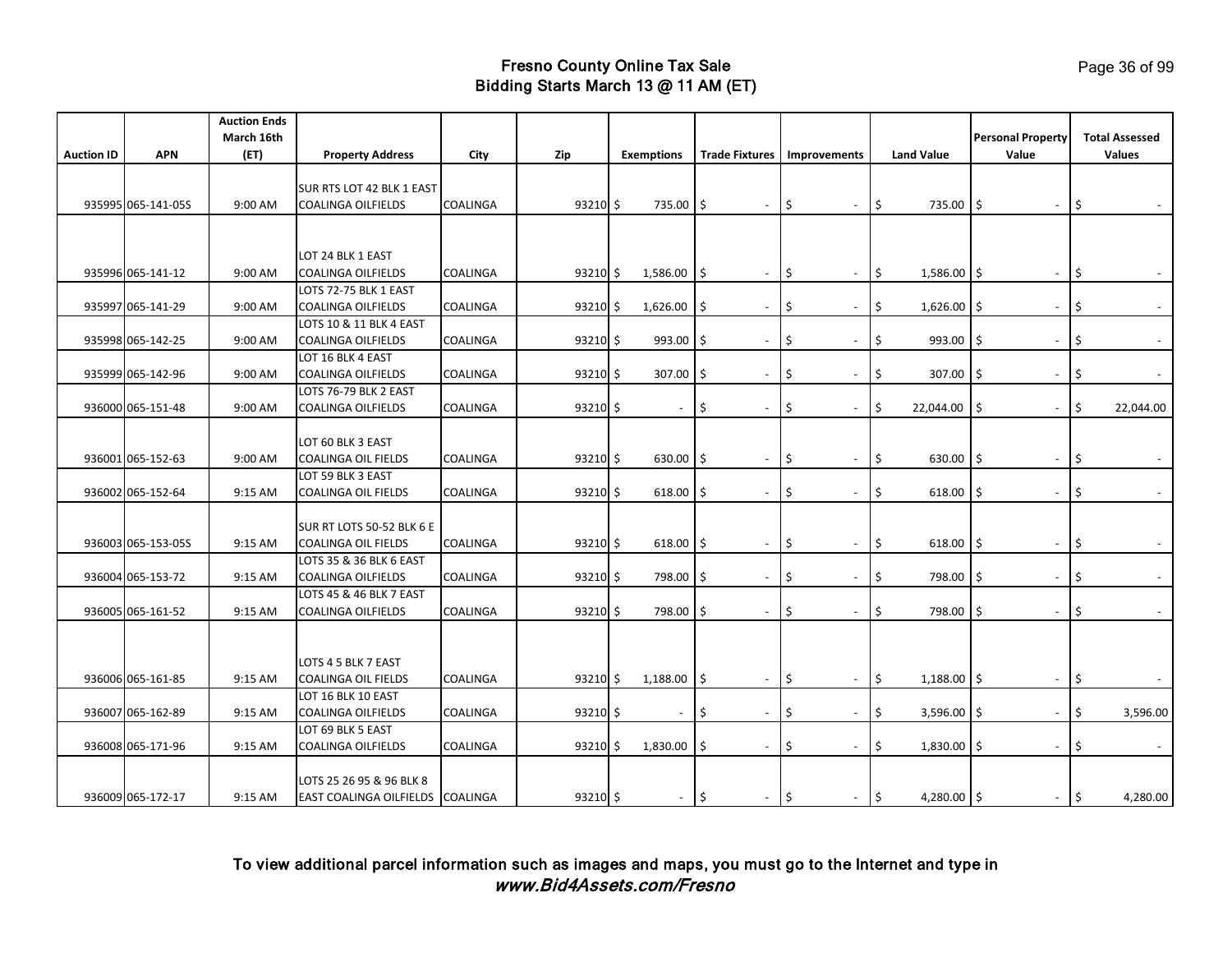| March 16th<br><b>Personal Property</b><br><b>APN</b><br><b>Land Value</b><br>Value<br><b>Auction ID</b><br>(ET)<br><b>Property Address</b><br>City<br>Zip<br><b>Trade Fixtures</b><br>Improvements<br><b>Exemptions</b><br>LOTS 6-8 BLK 8 EAST<br>\$<br>936010 065-172-54<br>9:15 AM<br><b>COALINGA OILFIELDS</b><br>COALINGA<br>93210 \$<br>1,211.00<br>\$<br>\$<br>1,211.00<br>۱\$<br>۱\$<br>$\overline{\phantom{a}}$<br>$\overline{\phantom{a}}$<br>LOTS 30 & 31 BLK 9 EAST | <b>Total Assessed</b><br><b>Values</b> |
|--------------------------------------------------------------------------------------------------------------------------------------------------------------------------------------------------------------------------------------------------------------------------------------------------------------------------------------------------------------------------------------------------------------------------------------------------------------------------------|----------------------------------------|
|                                                                                                                                                                                                                                                                                                                                                                                                                                                                                |                                        |
|                                                                                                                                                                                                                                                                                                                                                                                                                                                                                |                                        |
|                                                                                                                                                                                                                                                                                                                                                                                                                                                                                |                                        |
|                                                                                                                                                                                                                                                                                                                                                                                                                                                                                |                                        |
|                                                                                                                                                                                                                                                                                                                                                                                                                                                                                |                                        |
| 798.00<br>\$<br>798.00<br>\$<br>936011 065-173-13<br>9:15 AM<br><b>COALINGA OILFIELDS</b><br>COALINGA<br>$93210 \frac{1}{2}$<br>\$<br>l\$<br>I\$<br>$\overline{\phantom{a}}$<br>$\blacksquare$                                                                                                                                                                                                                                                                                 | $\sim$                                 |
| LOTS 68 & 69 BLK 9 EAST                                                                                                                                                                                                                                                                                                                                                                                                                                                        |                                        |
| 936012 065-173-82<br>9:15 AM<br><b>COALINGA OIL FIELDS</b><br>COALINGA<br>93210 \$<br>798.00<br>l\$<br>\$<br>\$<br>798.00<br>\$<br>۱\$<br>$\overline{\phantom{a}}$<br>$\overline{\phantom{a}}$                                                                                                                                                                                                                                                                                 | $\sim$                                 |
|                                                                                                                                                                                                                                                                                                                                                                                                                                                                                |                                        |
| LOTS 27 & 28 BLK 12 EAST                                                                                                                                                                                                                                                                                                                                                                                                                                                       |                                        |
| \$<br>936013 065-181-20<br>9:15 AM<br><b>COALINGA OIL FIELDS</b><br><b>COALINGA</b><br>93210 \$<br>l \$<br>\$<br>\$<br>$6,000.00$ \$<br>$\blacksquare$<br>$\overline{\phantom{a}}$<br>$\overline{\phantom{a}}$<br>$\overline{\phantom{a}}$                                                                                                                                                                                                                                     | 6,000.00                               |
|                                                                                                                                                                                                                                                                                                                                                                                                                                                                                |                                        |
| LOTS 106-108 BLK 14 EAST                                                                                                                                                                                                                                                                                                                                                                                                                                                       |                                        |
| 936014 065-192-68<br>9:15 AM<br>1,211.00<br>\$<br>\$<br>\$<br><b>COALINGA OIL FIELDS</b><br>COALINGA<br>$93210 \frac{1}{2}$<br>۱\$<br>$1,211.00$ \$<br>$\blacksquare$<br>$\blacksquare$<br>$\blacksquare$                                                                                                                                                                                                                                                                      | $\sim$                                 |
|                                                                                                                                                                                                                                                                                                                                                                                                                                                                                |                                        |
| LOT 78 BLK 14 EAST                                                                                                                                                                                                                                                                                                                                                                                                                                                             |                                        |
| \$<br>936015 065-192-75<br>COALINGA<br>1,727.00<br>\$<br>\$<br>$1,727.00$ \$<br>9:15 AM<br>COALINGA OIL FIELDS<br>93210S<br>I\$<br>$\overline{\phantom{a}}$<br>$\overline{\phantom{a}}$<br>$\overline{\phantom{a}}$                                                                                                                                                                                                                                                            |                                        |
|                                                                                                                                                                                                                                                                                                                                                                                                                                                                                |                                        |
| LOTS 14 & 15 BLK 18 EAST                                                                                                                                                                                                                                                                                                                                                                                                                                                       |                                        |
| 936016 065-201-53<br>9:15 AM<br><b>COALINGA OILFIELDS</b><br>COALINGA<br>93210 \$<br>$618.00$ \$<br>\$<br>618.00<br>\$<br>\$<br>I\$<br>$\blacksquare$<br>$\overline{\phantom{a}}$<br>$\sim$                                                                                                                                                                                                                                                                                    | $\sim$                                 |
|                                                                                                                                                                                                                                                                                                                                                                                                                                                                                |                                        |
|                                                                                                                                                                                                                                                                                                                                                                                                                                                                                |                                        |
| LOTS 17 & 18 BLK 16 EAST                                                                                                                                                                                                                                                                                                                                                                                                                                                       |                                        |
| \$<br>\$<br>936017 065-211-11<br>9:15 AM<br><b>COALINGA OILFIELDS</b><br>COALINGA<br>93210 \$<br>798.00 \$<br>\$<br>798.00<br>l\$<br>$\blacksquare$<br>$\overline{\phantom{a}}$                                                                                                                                                                                                                                                                                                |                                        |
|                                                                                                                                                                                                                                                                                                                                                                                                                                                                                |                                        |
| LOTS 77 & 78 BLK 20 EAST                                                                                                                                                                                                                                                                                                                                                                                                                                                       |                                        |
| \$<br>\$<br>936018 065-213-46<br>9:15 AM<br><b>COALINGA OILFIELDS</b><br>COALINGA<br>93210 \$<br>1,243.00<br>l\$<br>\$<br>$1,243.00$ \$<br>$\overline{\phantom{a}}$<br>$\overline{\phantom{a}}$<br>$\blacksquare$                                                                                                                                                                                                                                                              |                                        |
|                                                                                                                                                                                                                                                                                                                                                                                                                                                                                |                                        |
|                                                                                                                                                                                                                                                                                                                                                                                                                                                                                |                                        |
|                                                                                                                                                                                                                                                                                                                                                                                                                                                                                |                                        |
| 2.76 AC IN SW 1/4 OF SW                                                                                                                                                                                                                                                                                                                                                                                                                                                        |                                        |
| \$<br>\$<br>936019 065-240-07<br>9:15 AM<br>1/4 SEC 28 T19R16<br>COALINGA<br>93210S<br>\$<br>$5,770.00$ \$<br>-\$<br>$\blacksquare$<br>$\overline{a}$<br>$\overline{\phantom{a}}$<br>$\overline{\phantom{a}}$                                                                                                                                                                                                                                                                  | 5,770.00                               |
| SUR RT 1.06 AC OUTLOT A                                                                                                                                                                                                                                                                                                                                                                                                                                                        |                                        |
| \$<br>\$<br>\$<br>936020 072-243-11S<br><b>HILL VIEW ESTATES</b><br>93210 \$<br>111.00<br>111.00<br>l \$<br>9:15 AM<br>COALINGA<br>l \$<br>$\overline{\phantom{a}}$<br>$\overline{\phantom{a}}$                                                                                                                                                                                                                                                                                |                                        |
| S 15 FT OF LOT 55                                                                                                                                                                                                                                                                                                                                                                                                                                                              |                                        |
| <b>VIOLETTE TRACT BK 13 PG</b>                                                                                                                                                                                                                                                                                                                                                                                                                                                 |                                        |
| \$<br>\$<br>936021 075-236-23<br>9:15 AM<br>76<br><b>HURON</b><br>384.00 \$<br>\$<br>l\$<br>93234 \$<br>384.00<br>$\blacksquare$<br>$\overline{\phantom{a}}$<br>$\overline{\phantom{a}}$                                                                                                                                                                                                                                                                                       | $\mathcal{L}^{\pm}$                    |
|                                                                                                                                                                                                                                                                                                                                                                                                                                                                                |                                        |
| N1/2 OF N1/2 OF LOT 18                                                                                                                                                                                                                                                                                                                                                                                                                                                         |                                        |
| $\vert \mathsf{s}$<br>$\vert \mathsf{s}$<br>936022 085-180-20<br>KETTLEMAN<br>$93234$ \$<br>1,410.00<br>$\vert \mathsf{s}$<br>$\vert \mathsf{s}$<br>$1,410.00$ \$<br>9:30 AM<br>KETTLEMAN OIL ACRES #2<br>$\overline{\phantom{a}}$<br>$\sim$<br>$\blacksquare$                                                                                                                                                                                                                 |                                        |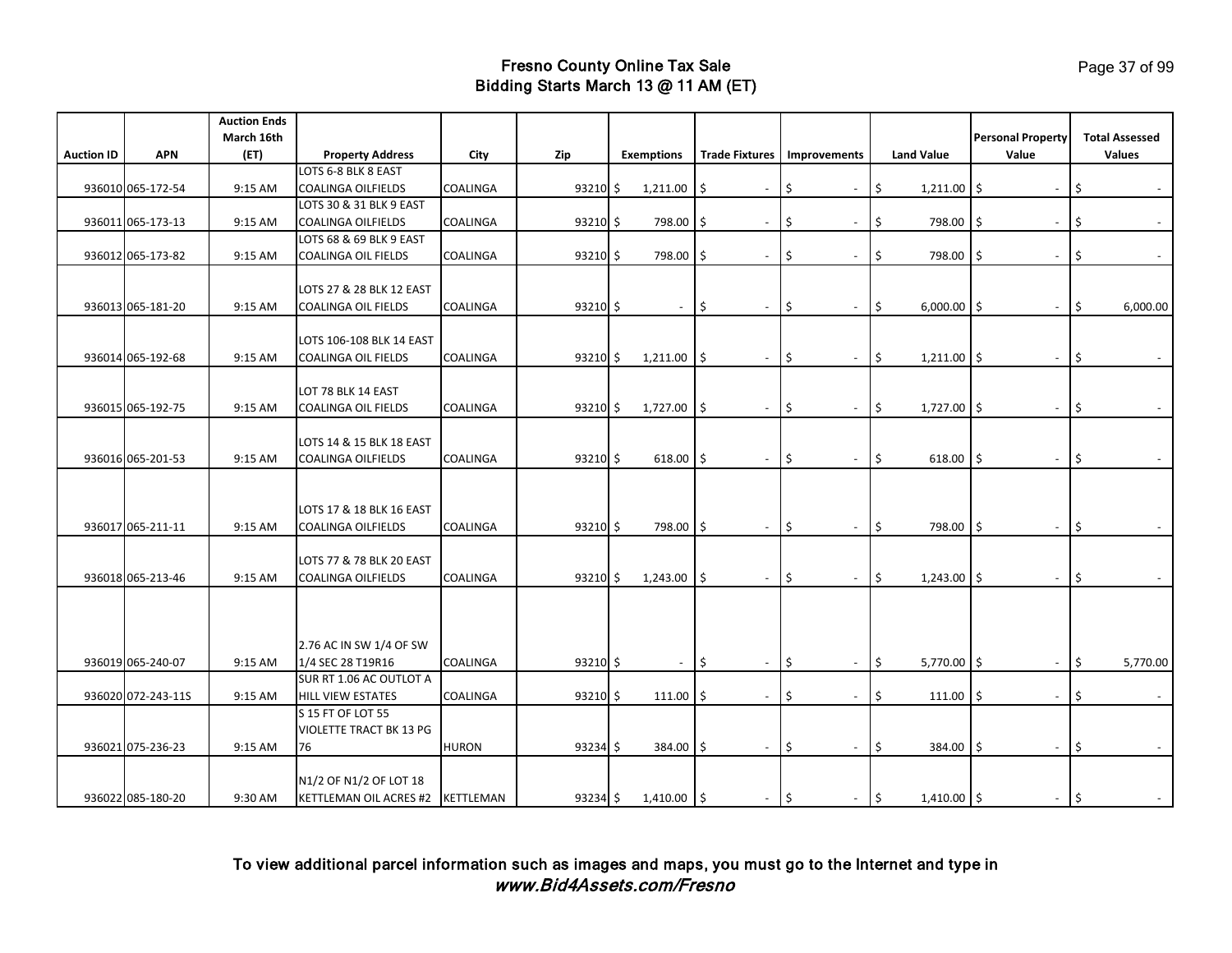|                   |                    | <b>Auction Ends</b> |                                                           |                    |               |                          |                                 |                                    |                     |                                 |                             |
|-------------------|--------------------|---------------------|-----------------------------------------------------------|--------------------|---------------|--------------------------|---------------------------------|------------------------------------|---------------------|---------------------------------|-----------------------------|
|                   |                    | March 16th          |                                                           |                    |               |                          |                                 |                                    |                     | <b>Personal Property</b>        | <b>Total Assessed</b>       |
| <b>Auction ID</b> | <b>APN</b>         | (ET)                | <b>Property Address</b>                                   | City               | Zip           | <b>Exemptions</b>        |                                 | <b>Trade Fixtures</b> Improvements | <b>Land Value</b>   | Value                           | <b>Values</b>               |
|                   |                    |                     |                                                           |                    |               |                          |                                 |                                    |                     |                                 |                             |
|                   |                    |                     | SUR RT S1/2 OF S1/2 LOT 8                                 |                    |               |                          |                                 |                                    |                     |                                 |                             |
|                   | 936023 085-200-09S | 9:30 AM             | KETTLEMAN OIL ACRES                                       | KETTLEMAN          | 93234 \$      | $618.00$ \$              | $\overline{\phantom{a}}$        | \$<br>$\overline{\phantom{a}}$     | \$<br>$618.00$ \$   | $\blacksquare$                  | \$                          |
|                   |                    |                     | N1/2 OF S1/2 LOT 13                                       |                    |               |                          |                                 |                                    |                     |                                 |                             |
|                   | 936024 085-220-28  | 9:30 AM             | <b>KETTLEMAN OIL ACRES</b>                                | KETTLEMAN          | $93234$ \$    | 1,476.00                 | ۱\$<br>$\blacksquare$           | \$<br>$\blacksquare$               | \$<br>$1,476.00$ \$ | $\blacksquare$                  | I\$                         |
|                   |                    |                     |                                                           |                    |               |                          |                                 |                                    |                     |                                 |                             |
|                   | 936025 088-070-08  |                     | 10 ACS IN SW 1/4 OF SW                                    |                    |               |                          |                                 | \$                                 | \$                  |                                 |                             |
|                   |                    | 9:30 AM             | 1/4 OF SE 1/4 SEC 17 22/14<br><b>SUR RTS LOT 55 BLK A</b> |                    | $93451$ \$    |                          | \$.<br>$\overline{\phantom{a}}$ | $\overline{\phantom{a}}$           | $4,281.00$ \$       |                                 | 4,281.00<br>\$.             |
|                   | 936026 088-190-10S | 9:30 AM             | PETROLIA SUBD                                             | <b>COALINGA</b>    | 93210S        | $906.00$ \$              | $\blacksquare$                  | Ś<br>$\overline{\phantom{a}}$      | Ś<br>906.00         | -Ś<br>$\overline{\phantom{a}}$  | $\sim$                      |
|                   |                    |                     | SUR RTS LOT 20 21 BLK A                                   |                    |               |                          |                                 |                                    |                     |                                 |                             |
|                   | 936027 088-200-15S | 9:30 AM             | PETROLIA                                                  | COALINGA           | $93210$ \$    | 980.00                   | I S<br>$\overline{\phantom{a}}$ | Ŝ.<br>$\overline{\phantom{a}}$     | \$<br>980.00        | -S<br>$\overline{\phantom{a}}$  | Ŝ                           |
|                   |                    |                     | <b>SUR RTS LOT 14 BLK A</b>                               |                    |               |                          |                                 |                                    |                     |                                 |                             |
|                   | 936028 088-200-18S | 9:30 AM             | PETROLIA SUBD                                             | COALINGA           | 93210S        | $906.00$ \$              | $\overline{\phantom{a}}$        | Ś<br>$\overline{\phantom{a}}$      | \$<br>906.00        | -\$<br>$\overline{\phantom{a}}$ | Ŝ                           |
|                   |                    |                     | LOTS 61 62 BLK C PETROLIA                                 |                    |               |                          |                                 |                                    |                     |                                 |                             |
|                   | 936029 088-240-06  | 9:30 AM             | <b>SUBD</b>                                               | COALINGA           | $93210 \div$  | 1,879.00                 | ۱\$<br>$\overline{\phantom{a}}$ | \$<br>$\overline{\phantom{a}}$     | \$<br>1,879.00 \$   | $\overline{\phantom{a}}$        | \$                          |
|                   |                    |                     | SUR RT LOTS 71-72 BLK C                                   |                    |               |                          |                                 |                                    |                     |                                 |                             |
|                   | 936030 088-240-17S | 9:30 AM             | PETROLIA SUBD                                             | COALINGA           | $93210 \;$ \$ | 1,496.00                 | ۱\$<br>$\overline{\phantom{a}}$ | \$<br>$\overline{\phantom{a}}$     | \$<br>1,496.00 \$   | $\overline{\phantom{a}}$        | \$                          |
|                   |                    |                     | KETTLEMAN DIST SUB 1                                      |                    |               |                          |                                 |                                    |                     |                                 |                             |
|                   | 936031 090-101-15  | 9:30 AM             | BLK 1 W 1/2 LOT 4                                         | KETTLEMAN          | $93210 \;$ \$ | 384.00                   | ۱\$<br>$\blacksquare$           | \$<br>$\overline{\phantom{a}}$     | \$<br>384.00        | \$<br>$\overline{\phantom{a}}$  | \$                          |
|                   |                    |                     |                                                           |                    |               |                          |                                 |                                    |                     |                                 |                             |
|                   |                    |                     | KETTLEMAN DIST SUB 1                                      |                    |               |                          |                                 |                                    |                     |                                 |                             |
|                   | 936032 090-101-17  | 9:30 AM             | <b>BLK 1 E 1/2 LOT 3</b>                                  | KETTLEMAN          | $93210$ \$    | 384.00                   | 1\$<br>$\blacksquare$           | \$<br>$\blacksquare$               | \$<br>384.00        | Ŝ.                              | \$.                         |
|                   |                    |                     | <b>KETTLEMAN DIST SUB 1</b>                               |                    |               |                          |                                 |                                    |                     |                                 |                             |
|                   | 936033 090-101-58  | 9:30 AM             | BLK 2 LOT 5                                               | KETTLEMAN          | 93210S        | 384.00 \$                | $\sim$                          | Ś.<br>$\overline{\phantom{a}}$     | Ś<br>384.00         | -Ŝ<br>$\overline{\phantom{0}}$  | Ŝ                           |
|                   |                    |                     |                                                           |                    |               |                          |                                 |                                    |                     |                                 |                             |
|                   |                    |                     |                                                           |                    |               |                          |                                 |                                    |                     |                                 |                             |
|                   |                    |                     |                                                           |                    |               |                          |                                 |                                    |                     |                                 |                             |
|                   |                    |                     | LOT 19 BLK 1 C & B                                        |                    |               |                          |                                 |                                    |                     |                                 |                             |
|                   | 936034 090-220-24  | 9:30 AM             | <b>HOLDINGS TR2</b>                                       | <b>HURON</b>       | 93234 \$      | $\overline{\phantom{a}}$ | l\$<br>$\sim$                   | \$<br>$\sim$                       | \$<br>14,071.00     | \$                              | \$.<br>14,071.00            |
|                   |                    |                     | S2206U*5.20 ACS IN LOT                                    |                    |               |                          |                                 |                                    |                     |                                 |                             |
|                   |                    |                     | 30 MORGAN CYN SEC 36                                      |                    |               |                          |                                 |                                    |                     |                                 |                             |
|                   | 936035 118-550-38  | 9:30 AM             | 10/22                                                     | <b>AUBERRY</b>     | $93651$ \$    | $\overline{\phantom{a}}$ | l\$<br>$\overline{\phantom{a}}$ | $\vert$ \$<br>14,551.00 \$         | 36,064.00           | l\$<br>$\sim$                   | $\vert$ \$<br>54,315.00     |
|                   |                    |                     |                                                           |                    |               |                          |                                 |                                    |                     |                                 |                             |
|                   | 936036 120-214-12  | 9:30 AM             | 42199 ASPEN LN SL                                         | <b>SHAVER LAKE</b> | $93664$ \$    | 7,000.00                 | ۱\$<br>$\overline{\phantom{a}}$ | $\frac{15}{2}$<br>111,858.00 \$    | 29,378.00           | Ŝ<br>$\sim$                     | \$<br>134,236.00            |
|                   |                    |                     |                                                           |                    |               |                          |                                 |                                    |                     |                                 |                             |
|                   | 936037 120-235-04  | 9:30 AM             | 42036 TOLLHOUSE RD SL                                     | <b>SHAVER LAKE</b> | 93664 \$      | $\overline{\phantom{a}}$ | ۱\$<br>$\blacksquare$           | l\$<br>83,517.00 \$                | 56,815.00 \$        | $\sim$                          | $\frac{1}{2}$<br>140,332.00 |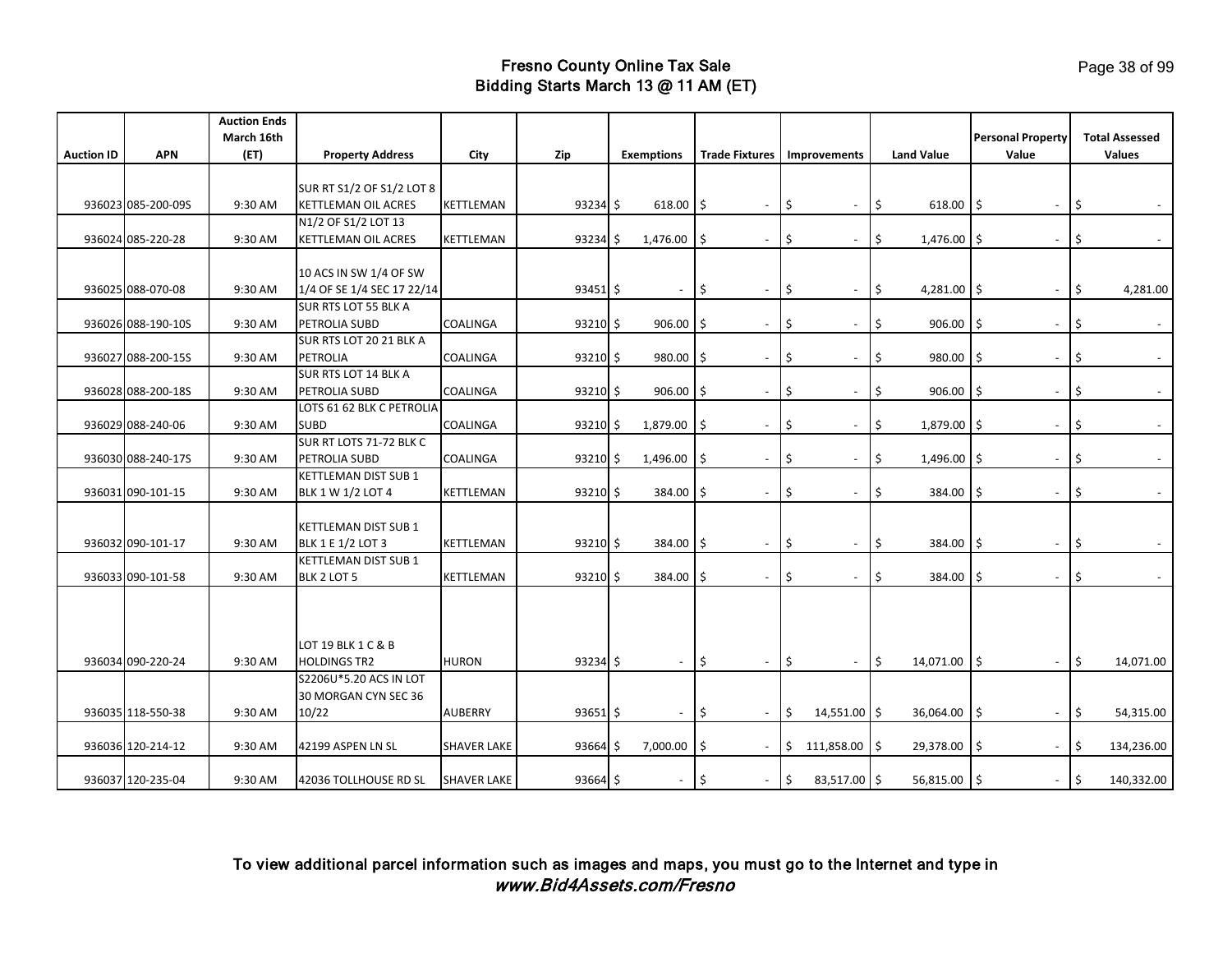|                   |                   | <b>Auction Ends</b><br>March 16th |                            |                    |          |                   |                                 |                                           |                               | <b>Personal Property</b> | <b>Total Assessed</b> |
|-------------------|-------------------|-----------------------------------|----------------------------|--------------------|----------|-------------------|---------------------------------|-------------------------------------------|-------------------------------|--------------------------|-----------------------|
| <b>Auction ID</b> | <b>APN</b>        | (ET)                              | <b>Property Address</b>    | City               | Zip      | <b>Exemptions</b> |                                 | Trade Fixtures   Improvements             | <b>Land Value</b>             | Value                    | Values                |
|                   |                   |                                   |                            |                    |          |                   |                                 |                                           |                               |                          |                       |
|                   |                   |                                   | 8.91 AC SE1/4 OF SW1/4     |                    |          |                   |                                 |                                           |                               |                          |                       |
|                   | 936038 128-102-49 | 9:30 AM                           | OF SW1/4 SEC 32 T10R23     | PRATHER            | 93651 \$ | $\sim$            | l\$                             | $\frac{1}{2}$<br>$\overline{\phantom{a}}$ | 39,406.00 \$<br>$\frac{1}{2}$ | $\overline{\phantom{a}}$ | 39,406.00<br>l\$      |
|                   |                   |                                   |                            |                    |          |                   |                                 |                                           |                               |                          |                       |
|                   |                   |                                   |                            |                    |          |                   |                                 |                                           |                               |                          |                       |
|                   |                   |                                   |                            |                    |          |                   |                                 |                                           |                               |                          |                       |
|                   |                   |                                   |                            |                    |          |                   |                                 |                                           |                               |                          |                       |
|                   |                   |                                   |                            |                    |          |                   |                                 |                                           |                               |                          |                       |
|                   |                   |                                   |                            |                    |          |                   |                                 |                                           |                               |                          |                       |
|                   |                   |                                   |                            |                    |          |                   |                                 |                                           |                               |                          |                       |
|                   |                   |                                   |                            |                    |          |                   |                                 |                                           |                               |                          |                       |
|                   |                   |                                   |                            |                    |          |                   |                                 |                                           |                               |                          |                       |
|                   |                   |                                   |                            |                    |          |                   |                                 |                                           |                               |                          |                       |
|                   |                   |                                   |                            |                    |          |                   |                                 |                                           |                               |                          |                       |
|                   |                   |                                   |                            |                    |          |                   |                                 |                                           |                               |                          |                       |
|                   |                   |                                   |                            |                    |          |                   |                                 |                                           |                               |                          |                       |
|                   |                   |                                   |                            |                    |          |                   |                                 |                                           |                               |                          |                       |
|                   |                   |                                   |                            |                    |          |                   |                                 |                                           |                               |                          |                       |
|                   |                   |                                   |                            |                    |          |                   |                                 |                                           |                               |                          |                       |
|                   |                   |                                   |                            |                    |          |                   |                                 |                                           |                               |                          |                       |
|                   |                   |                                   |                            |                    |          |                   |                                 |                                           |                               |                          |                       |
|                   |                   |                                   | 45.44 AC IN E1/2 OF SECS 6 |                    |          |                   |                                 |                                           |                               |                          |                       |
|                   | 936039 130-040-24 | 9:30 AM                           | & 7 T10R25                 | <b>SHAVER LAKE</b> | 93664 \$ | $\sim$            | 1\$<br>$\overline{\phantom{a}}$ | $\frac{1}{2}$<br>$\sim$                   | 347,014.00 \$<br> \$          | $\sim$                   | 347,014.00<br>۱\$     |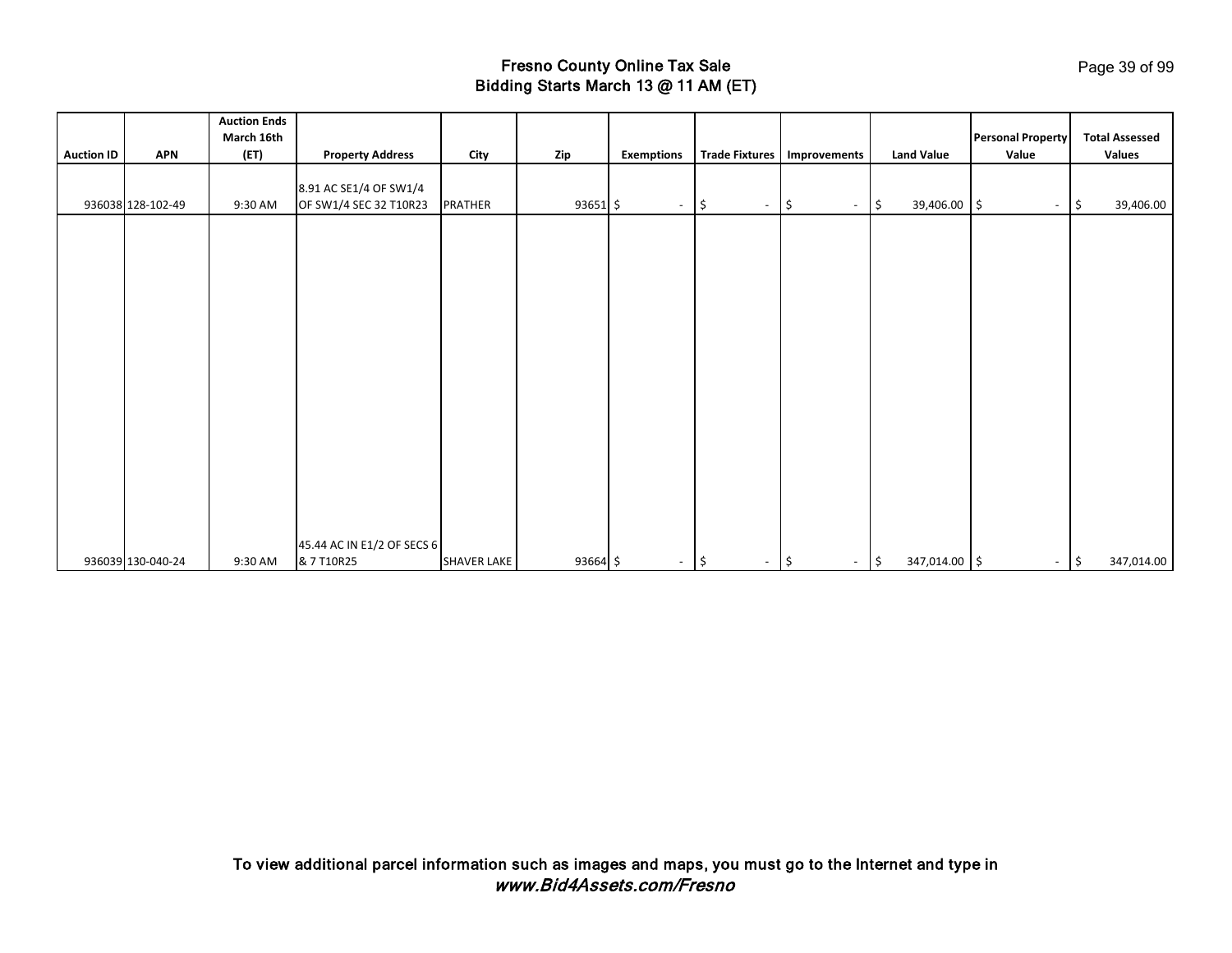|                   |                   | <b>Auction Ends</b> |                         |                    |          |                   |                                                |                                |                               |                          |                                         |
|-------------------|-------------------|---------------------|-------------------------|--------------------|----------|-------------------|------------------------------------------------|--------------------------------|-------------------------------|--------------------------|-----------------------------------------|
|                   |                   | March 16th          |                         |                    |          |                   |                                                |                                |                               | <b>Personal Property</b> | <b>Total Assessed</b>                   |
| <b>Auction ID</b> | <b>APN</b>        | (ET)                | <b>Property Address</b> | City               | Zip      | <b>Exemptions</b> | <b>Trade Fixtures</b>                          | Improvements                   | <b>Land Value</b>             | Value                    | Values                                  |
|                   |                   |                     |                         |                    |          |                   |                                                |                                |                               |                          |                                         |
|                   |                   |                     |                         |                    |          |                   |                                                |                                |                               |                          |                                         |
|                   |                   |                     |                         |                    |          |                   |                                                |                                |                               |                          |                                         |
|                   |                   |                     |                         |                    |          |                   |                                                |                                |                               |                          |                                         |
|                   |                   |                     |                         |                    |          |                   |                                                |                                |                               |                          |                                         |
|                   |                   |                     |                         |                    |          |                   |                                                |                                |                               |                          |                                         |
|                   |                   |                     |                         |                    |          |                   |                                                |                                |                               |                          |                                         |
|                   |                   |                     |                         |                    |          |                   |                                                |                                |                               |                          |                                         |
|                   |                   |                     |                         |                    |          |                   |                                                |                                |                               |                          |                                         |
|                   |                   |                     |                         |                    |          |                   |                                                |                                |                               |                          |                                         |
|                   |                   |                     |                         |                    |          |                   |                                                |                                |                               |                          |                                         |
|                   |                   |                     |                         |                    |          |                   |                                                |                                |                               |                          |                                         |
|                   |                   |                     |                         |                    |          |                   |                                                |                                |                               |                          |                                         |
|                   |                   |                     |                         |                    |          |                   |                                                |                                |                               |                          |                                         |
|                   |                   |                     |                         |                    |          |                   |                                                |                                |                               |                          |                                         |
|                   |                   |                     |                         |                    |          |                   |                                                |                                |                               |                          |                                         |
|                   |                   |                     |                         |                    |          |                   |                                                |                                |                               |                          |                                         |
|                   |                   |                     |                         |                    |          |                   |                                                |                                |                               |                          |                                         |
|                   |                   |                     |                         |                    |          |                   |                                                |                                |                               |                          |                                         |
|                   |                   |                     |                         |                    |          |                   |                                                |                                |                               |                          |                                         |
|                   |                   |                     |                         |                    |          |                   |                                                |                                |                               |                          |                                         |
|                   |                   |                     |                         |                    |          |                   |                                                |                                |                               |                          |                                         |
|                   |                   |                     |                         |                    |          |                   |                                                |                                |                               |                          |                                         |
|                   |                   |                     |                         |                    |          |                   |                                                |                                |                               |                          |                                         |
|                   |                   |                     |                         |                    |          |                   |                                                |                                |                               |                          |                                         |
|                   |                   |                     |                         |                    |          |                   |                                                |                                |                               |                          |                                         |
|                   | 936040 130-040-25 | 9:30 AM             | 42953 MAJESTIC LN SL    | <b>SHAVER LAKE</b> | 93664 \$ | $\sim$            | $\vert \mathsf{s}$<br>$\overline{\phantom{a}}$ | \$<br>$\overline{\phantom{a}}$ | 1,301,000.00 \$<br>\$         | $\overline{\phantom{a}}$ | $\frac{1}{2}$<br>1,301,000.00           |
|                   |                   |                     |                         |                    |          |                   |                                                |                                |                               |                          |                                         |
|                   |                   |                     |                         |                    |          |                   |                                                |                                |                               |                          |                                         |
|                   |                   |                     | 5 AC PAR IN E1/2 OF     |                    |          |                   |                                                |                                |                               |                          |                                         |
|                   |                   |                     | NW1/4 OF SE1/4 SEC 23   |                    |          |                   |                                                |                                |                               |                          |                                         |
|                   | 936041 130-072-74 | 9:30 AM             | T10R24                  | AUBERRY            | 93602 \$ | $-$ \$            | $ \sqrt{5}$                                    | $\overline{\phantom{a}}$       | $\frac{1}{2}$<br>45,000.00 \$ | $\blacksquare$           | $\vert \mathfrak{s} \vert$<br>45,000.00 |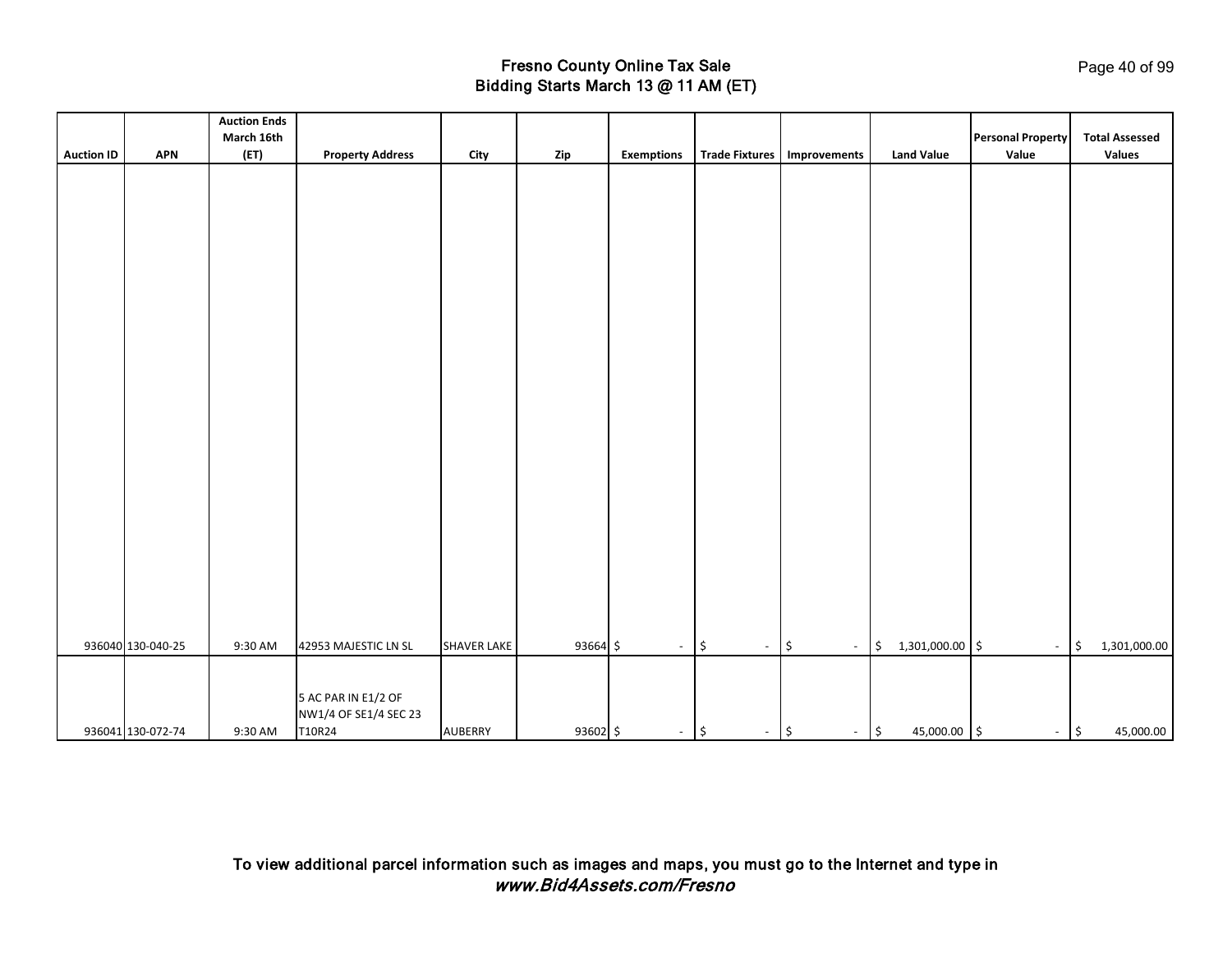|                   |                    | <b>Auction Ends</b> |                                                        |                  |              |                          |                                |                                |                                         |                                |                       |
|-------------------|--------------------|---------------------|--------------------------------------------------------|------------------|--------------|--------------------------|--------------------------------|--------------------------------|-----------------------------------------|--------------------------------|-----------------------|
|                   |                    | March 16th          |                                                        |                  |              |                          |                                |                                |                                         | <b>Personal Property</b>       | <b>Total Assessed</b> |
| <b>Auction ID</b> | <b>APN</b>         | (ET)                | <b>Property Address</b>                                | City             | Zip          | <b>Exemptions</b>        | <b>Trade Fixtures</b>          | Improvements                   | <b>Land Value</b>                       | Value                          | Values                |
|                   |                    |                     |                                                        |                  |              |                          |                                |                                |                                         |                                |                       |
|                   |                    |                     |                                                        |                  |              |                          |                                |                                |                                         |                                |                       |
|                   |                    |                     |                                                        |                  |              |                          |                                |                                |                                         |                                |                       |
|                   |                    |                     |                                                        |                  |              |                          |                                |                                |                                         |                                |                       |
|                   |                    |                     |                                                        |                  |              |                          |                                |                                |                                         |                                |                       |
|                   |                    |                     | 10 AC IN E1/2 OF NW1/4                                 |                  |              |                          |                                |                                |                                         |                                |                       |
|                   | 936042 130-072-75  | 9:45 AM             | OF SE1/4 SEC 23 T10R24                                 | <b>AUBERRY</b>   | $93602 \leq$ | $\overline{\phantom{a}}$ | \$<br>$\overline{\phantom{a}}$ | \$<br>$\overline{\phantom{a}}$ | \$<br>52,433.00                         | \$<br>$\sim$                   | 52,433.00<br>5        |
|                   |                    |                     |                                                        |                  |              |                          |                                |                                |                                         |                                |                       |
|                   |                    |                     |                                                        |                  |              |                          |                                |                                |                                         |                                |                       |
|                   | 936043 130-590-02  | 9:45 AM             | 36599 PETERSON RD AU<br>23224 GRANITE CREEK LN         | <b>AUBERRY</b>   | $93602 \leq$ | $\overline{\phantom{a}}$ | \$<br>$\blacksquare$           | \$<br>$\overline{\phantom{a}}$ | \$<br>36,269.00                         | \$<br>$\overline{\phantom{a}}$ | 36,269.00<br>\$       |
|                   | 936044 138-260-22  | 9:45 AM             | CL                                                     | <b>CLOVIS</b>    | $93619$ \$   | $\overline{\phantom{a}}$ | \$<br>$\overline{\phantom{a}}$ | \$<br>63,001.00                | \$<br>59,555.00                         | \$<br>$\overline{\phantom{a}}$ | 122,556.00<br>\$      |
|                   |                    |                     |                                                        |                  |              |                          |                                |                                |                                         |                                |                       |
|                   |                    |                     |                                                        |                  |              |                          |                                |                                |                                         |                                |                       |
|                   |                    |                     |                                                        |                  |              |                          |                                |                                |                                         |                                |                       |
|                   |                    |                     |                                                        |                  |              |                          |                                |                                |                                         |                                |                       |
|                   |                    |                     | 29051 BURROUGH VALLEY                                  |                  |              |                          |                                |                                |                                         |                                |                       |
|                   | 936045 140-251-09  | 9:45 AM             | <b>RD TH</b>                                           | <b>TOLLHOUSE</b> | 93667 \$     | $\overline{\phantom{a}}$ | \$<br>$\sim$                   | 199,803.00 \$<br>\$            | 27,595.00                               | \$<br>$\overline{\phantom{a}}$ | 227,398.00<br>\$      |
|                   |                    |                     |                                                        |                  |              |                          |                                |                                |                                         |                                |                       |
|                   | 936046 140-300-11  | 9:45 AM             | 34217 SYCAMORE RD TH                                   | <b>TOLLHOUSE</b> | 93667 \$     | $\blacksquare$           | \$<br>$\overline{\phantom{a}}$ | $\frac{1}{2}$<br>11,037.00 \$  | 55,194.00                               | $\zeta$<br>$\blacksquare$      | 66,231.00<br>\$       |
|                   |                    |                     |                                                        |                  |              |                          |                                |                                |                                         |                                |                       |
|                   |                    |                     |                                                        |                  |              |                          |                                |                                |                                         |                                |                       |
|                   |                    |                     |                                                        |                  |              |                          |                                |                                |                                         |                                |                       |
|                   |                    |                     |                                                        |                  |              |                          |                                |                                |                                         |                                |                       |
|                   |                    |                     |                                                        |                  |              |                          |                                |                                |                                         |                                |                       |
|                   |                    |                     |                                                        |                  |              |                          |                                |                                |                                         |                                |                       |
|                   |                    |                     |                                                        |                  |              |                          |                                |                                |                                         |                                |                       |
|                   |                    |                     | <b>SUR RTS 2.06 AC LOT 166</b><br><b>WONDER VALLEY</b> |                  |              |                          |                                |                                |                                         |                                |                       |
|                   | 936047 158-360-08S | 9:45 AM             | <b>RANCHOS</b>                                         | SANGER           | $93657$ \$   | $\sim$                   | \$<br>$\blacksquare$           | \$<br>$\blacksquare$           | \$<br>11,775.00                         | \$<br>$\blacksquare$           | 11,775.00<br>5        |
|                   |                    |                     |                                                        |                  |              |                          |                                |                                |                                         |                                |                       |
|                   |                    |                     | <b>SUR RTS 1.36 AC LOT 66</b>                          |                  |              |                          |                                |                                |                                         |                                |                       |
|                   |                    |                     | <b>WONDER VALLEY</b>                                   |                  |              |                          |                                |                                |                                         |                                |                       |
|                   | 936048 160-321-17S | 9:45 AM             | <b>RANCHOS</b>                                         | SANGER           | 93657 \$     | $\overline{\phantom{a}}$ | 15<br>$\blacksquare$           | $\vert \mathfrak{s}$<br>$\sim$ | $\vert \mathsf{s} \vert$<br>3,647.00 \$ | $-$ 5                          | 3,647.00              |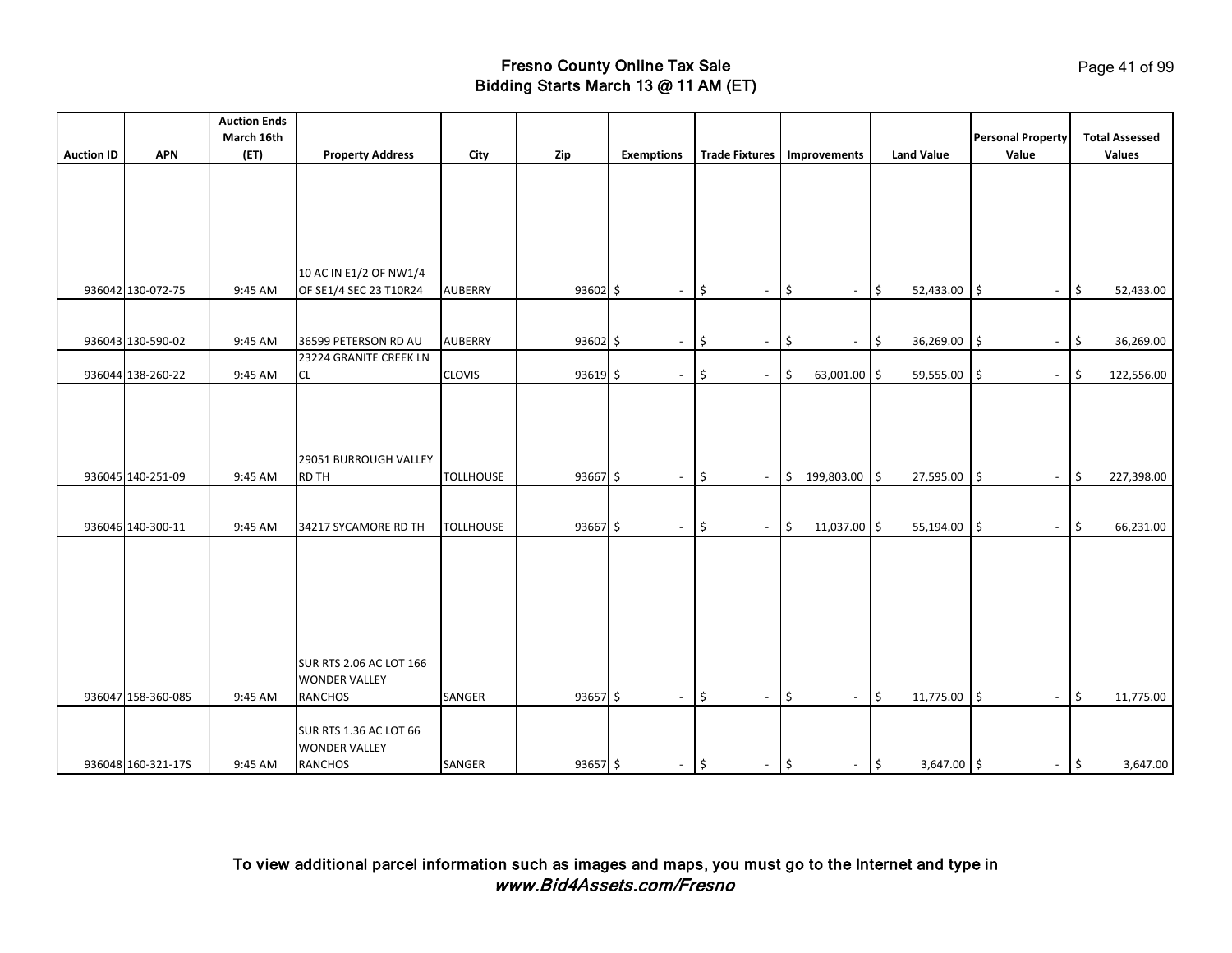|                   |                    | <b>Auction Ends</b> |                                                                         |                 |            |                          |                                 |                                                 |                                    |                                                 |                                 |
|-------------------|--------------------|---------------------|-------------------------------------------------------------------------|-----------------|------------|--------------------------|---------------------------------|-------------------------------------------------|------------------------------------|-------------------------------------------------|---------------------------------|
|                   |                    | March 16th          |                                                                         |                 |            |                          |                                 |                                                 |                                    | <b>Personal Property</b>                        | <b>Total Assessed</b>           |
| <b>Auction ID</b> | <b>APN</b>         | (ET)                | <b>Property Address</b>                                                 | City            | Zip        | <b>Exemptions</b>        | <b>Trade Fixtures</b>           | Improvements                                    | <b>Land Value</b>                  | Value                                           | Values                          |
|                   | 936049 160-321-18S | 9:45 AM             | <b>SUR RTS 1.25 AC LOT 67</b><br><b>WONDER VALLEY</b><br><b>RANCHOS</b> | SANGER          | $93657$ \$ | $\sim$                   | 5<br>$\overline{\phantom{a}}$   | $\ddot{\mathsf{S}}$<br>$\overline{\phantom{a}}$ | $\vert$ \$<br>3,469.00 \$          | $\sim$                                          | $\vert \mathsf{s}$<br>3,469.00  |
|                   |                    |                     |                                                                         |                 |            |                          |                                 |                                                 |                                    |                                                 |                                 |
|                   | 936050 160-392-10S | 9:45 AM             | <b>SUR RTS 1.45 AC LOT 179</b><br><b>WONDER VALLEY</b><br>RANCHOS #2    | SANGER          | $93657$ \$ | $\sim$                   | 5<br>$\overline{\phantom{a}}$   | $\ddot{\mathsf{S}}$<br>$\sim$                   | \$<br>25,387.00                    | ۱\$<br>$\sim$                                   | 25,387.00<br>1\$                |
|                   | 936051 185-360-27S | 9:45 AM             | 04620/90921*34701<br><b>GEORGE SMITH RD SV</b>                          | SQUAW<br>VALLEY | 93675 \$   | $\sim$                   | l\$<br>$\overline{\phantom{a}}$ | 5<br>27,470.00 \$                               | 43,954.00                          | l\$<br>$\sim$                                   | 83,324.00<br>$\vert \mathsf{s}$ |
|                   | 936052 185-360-31S | 9:45 AM             | <b>SUR RT 4.82 AC LOT 403</b><br>SQUAW VALLEY RANCHOS<br>#5             | SQUAW<br>VALLEY | 93675 \$   | $\overline{\phantom{a}}$ | 5<br>$\overline{\phantom{a}}$   | \$<br>$\sim$                                    | \$<br>21,096.00                    | \$<br>$\blacksquare$                            | 21,096.00<br>-\$                |
|                   |                    |                     | 15.47 AC LOT 3900-A                                                     |                 |            |                          |                                 |                                                 |                                    |                                                 |                                 |
|                   | 936053 190-020-15  | 9:45 AM             | <b>ENGLISH HILL QUARTZ</b><br><b>MINE</b>                               | SQUAW<br>VALLEY | 93675 \$   | $\overline{\phantom{a}}$ | 5<br>$\overline{\phantom{a}}$   | \$<br>$\overline{\phantom{a}}$                  | \$<br>26,000.00                    | $\ddot{\mathsf{s}}$<br>$\overline{\phantom{a}}$ | \$<br>26,000.00                 |
|                   |                    |                     | 123.97 AC 7 MINING                                                      |                 |            |                          |                                 |                                                 |                                    |                                                 |                                 |
|                   | 936054 190-070-14  | 9:45 AM             | CLAIMS IN SECS 3 4 & 10<br>T14R26                                       | SQUAW<br>VALLEY | 93675\$    | $\sim$                   | \$<br>$\sim$                    | $\vert \zeta$<br>$\sim$                         | $\vert \mathsf{s}$<br>71,582.00 \$ | $-$ \$                                          | 71,582.00                       |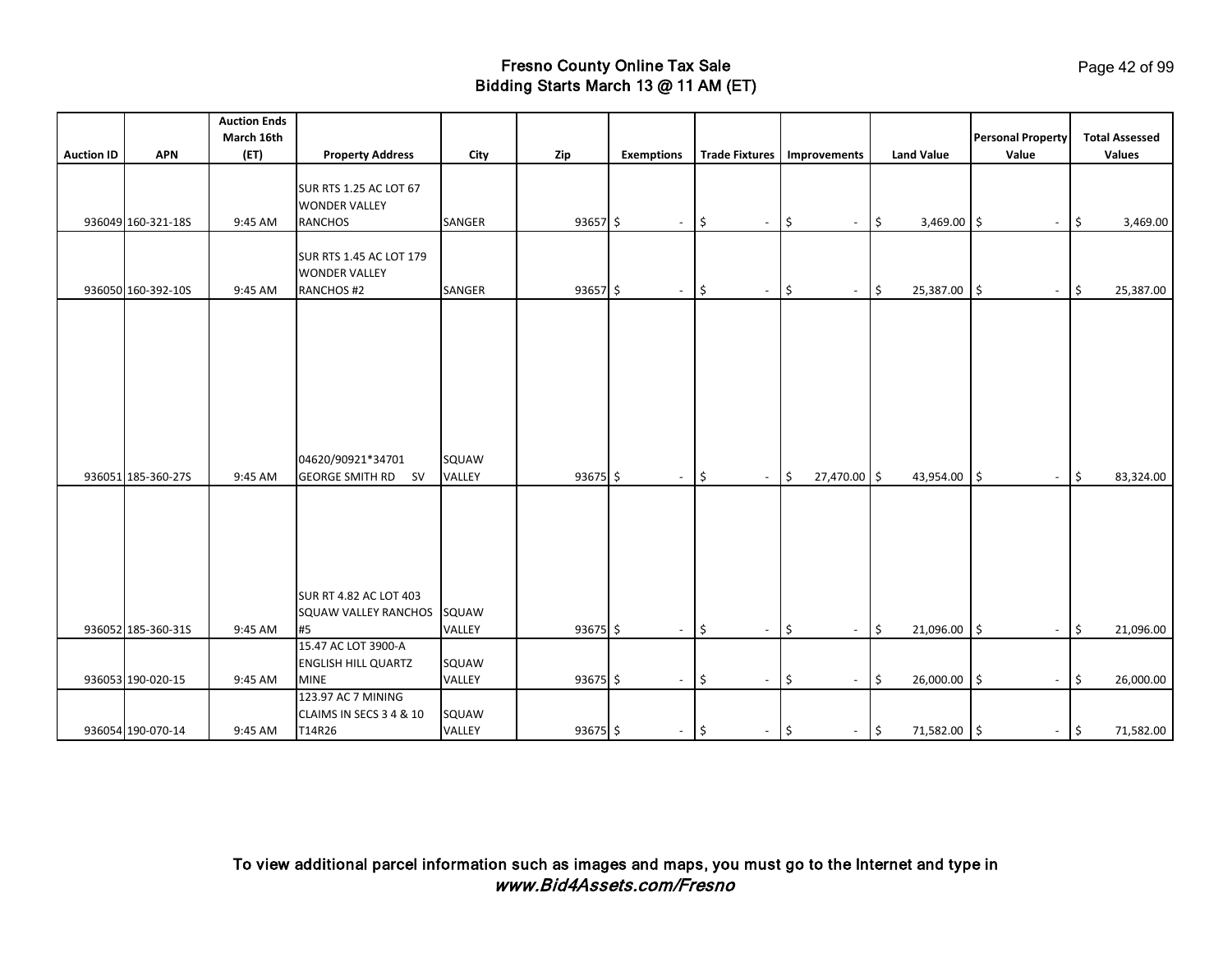|                   |                    | <b>Auction Ends</b><br>March 16th |                                                                |                 |            |                          |                                        |                                                       |                                  | <b>Personal Property</b>       | <b>Total Assessed</b>           |
|-------------------|--------------------|-----------------------------------|----------------------------------------------------------------|-----------------|------------|--------------------------|----------------------------------------|-------------------------------------------------------|----------------------------------|--------------------------------|---------------------------------|
| <b>Auction ID</b> | <b>APN</b>         | (ET)                              | <b>Property Address</b>                                        | City            | Zip        | <b>Exemptions</b>        | <b>Trade Fixtures</b>                  | Improvements                                          | <b>Land Value</b>                | Value                          | <b>Values</b>                   |
|                   |                    |                                   |                                                                |                 |            |                          |                                        |                                                       |                                  |                                |                                 |
|                   | 936055 190-100-01S | 9:45 AM                           | SUR RTS 7.80 AC IN LOT<br>258 SQUAW VALLEY<br><b>RANCHOS</b>   | SQUAW<br>VALLEY | $93675$ \$ | $\overline{\phantom{a}}$ | \$<br>$\overline{\phantom{a}}$         | $\boldsymbol{\mathsf{S}}$<br>$\overline{\phantom{a}}$ | \$<br>24,014.00                  | \$<br>$\overline{\phantom{a}}$ | 24,014.00<br>\$                 |
|                   | 936056 190-140-13S | 9:45 AM                           | 37916 RUTH HILL SV                                             | SQUAW<br>VALLEY | $93675$ \$ | 7,000.00                 | l\$<br>$\blacksquare$                  | 16,882.00 \$<br>$\zeta$                               | 40,406.00                        | \$<br>$\overline{\phantom{a}}$ | 50,288.00<br>I\$                |
|                   | 936057 190-140-23S | 9:45 AM                           | SUR RTS 4.37 ACS IN LOT<br>288 SQUAW VALLEY<br><b>RANCHOS</b>  | SQUAW<br>VALLEY | 93675 \$   | $\sim$                   | \$<br>$\sim$                           | ١\$<br>$\sim$                                         | $\ddot{\mathsf{s}}$<br>17,195.00 | \$<br>$\sim$                   | 17,195.00<br>\$                 |
|                   | 936058 190-200-04S | 9:45 AM                           | <b>SUR RTS 4.65 AC LOT 99</b><br><b>SQUAW VALLEY RANCHOS</b>   | SQUAW<br>VALLEY | $93675$ \$ | $\overline{\phantom{a}}$ | \$<br>$\overline{\phantom{a}}$         | $\frac{1}{2}$<br>$\overline{\phantom{a}}$             | $\frac{1}{2}$<br>19,116.00       | \$<br>$\overline{\phantom{a}}$ | \$<br>19,116.00                 |
|                   | 936059 190-220-41  | 9:45 AM                           | 4.71 AC LOT 314<br><b>BONADELLE SIERRA</b><br><b>HIGHLANDS</b> | SQUAW<br>VALLEY | $93675$ \$ | $\overline{\phantom{a}}$ | $\sqrt{5}$<br>$\overline{\phantom{a}}$ | $\frac{1}{2}$<br>$\sim$                               | $\frac{1}{2}$<br>16,065.00       | $\zeta$<br>$\sim$              | l \$<br>16,065.00               |
|                   | 936060 190-271-13S | 9:45 AM                           | 37886 SQUAW VALLEY SV                                          | SQUAW<br>VALLEY | $93675$ \$ | 7,000.00 \$              | $\overline{\phantom{a}}$               | $\vert \mathsf{s}$<br>$8,219.00$ \$                   | 24,077.00 \$                     | $\sim$                         | $\vert \mathsf{s}$<br>25,296.00 |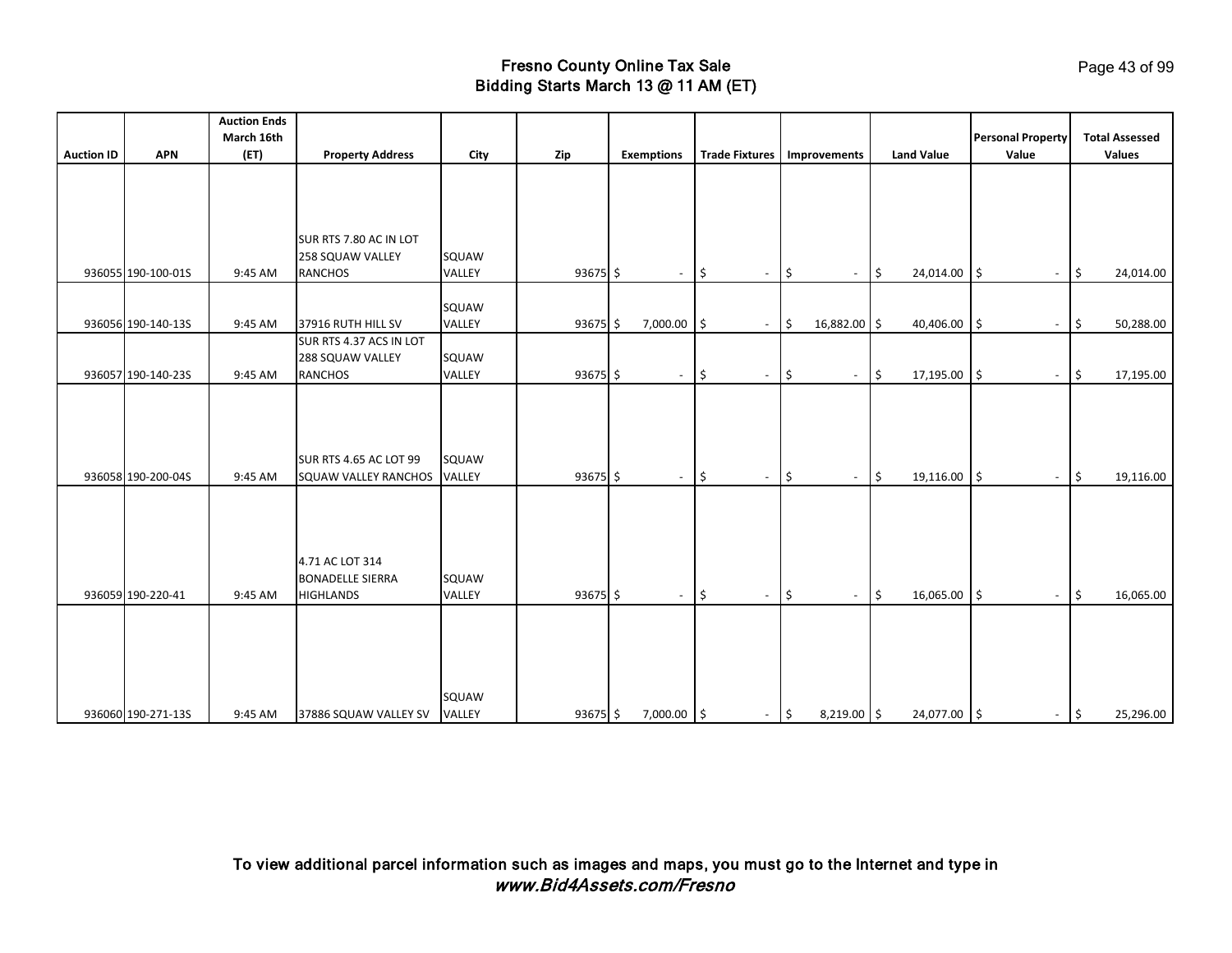|                   |                   | <b>Auction Ends</b> |                                                                |                  |            |                          |                                |                                   |                   |                                     |                       |
|-------------------|-------------------|---------------------|----------------------------------------------------------------|------------------|------------|--------------------------|--------------------------------|-----------------------------------|-------------------|-------------------------------------|-----------------------|
|                   |                   | March 16th          |                                                                |                  |            |                          |                                |                                   |                   | <b>Personal Property</b>            | <b>Total Assessed</b> |
| <b>Auction ID</b> | <b>APN</b>        | (ET)                | <b>Property Address</b>                                        | City             | Zip        | <b>Exemptions</b>        | <b>Trade Fixtures</b>          | Improvements                      | <b>Land Value</b> | Value                               | <b>Values</b>         |
|                   | 936061 190-300-44 | 9:45 AM             | 4.70 AC LOT 487<br><b>BONADELLE SIERRA</b><br><b>HIGHLANDS</b> | SQUAW<br>VALLEY  | 93675 \$   | $\overline{\phantom{a}}$ | \$<br>$\sim$                   | \$<br>$\blacksquare$              | \$<br>6,620.00    | l\$<br>$\blacksquare$               | \$<br>6,620.00        |
|                   | 936062 190-300-45 | 10:00 AM            | 5.08 AC LOT 486<br><b>BONADELLE SIERRA</b><br><b>HIGHLANDS</b> | SQUAW<br>VALLEY  | $93675$ \$ | $\sim$                   | \$<br>$\blacksquare$           | \$<br>$\overline{\phantom{a}}$    | \$<br>8,828.00    | -\$<br>$\overline{\phantom{a}}$     | \$<br>8,828.00        |
|                   | 936063 190-350-03 | 10:00 AM            | 4.75 ACS LOT 784 CALIF<br>SIERRA HIGHLANDS NO 3                | SQUAW<br>VALLEY  | 93675 \$   | $\blacksquare$           | \$<br>$\blacksquare$           | \$<br>$\overline{\phantom{a}}$    | \$<br>17,353.00   | \$<br>$\blacksquare$                | 17,353.00<br>\$       |
|                   | 936064 190-370-56 | 10:00 AM            | 4.81 ACS LOT 495 CALIF<br>SIERRA HIGHLANDS NO 3                | SQUAW<br>VALLEY  | $93675$ \$ | $\overline{\phantom{a}}$ | \$<br>$\overline{\phantom{a}}$ | \$<br>$\blacksquare$              | \$<br>13,243.00   | \$<br>$\sim$                        | \$<br>13,243.00       |
|                   | 936065 190-380-56 | 10:00 AM            | 4.88 ACS IN LOT 403 CALIF<br>SIERRA HIGHLANDS NO 3             | SQUAW<br>VALLEY  | $93675$ \$ | $\sim$                   | \$<br>$\blacksquare$           | \$<br>$\mathcal{L}_{\mathcal{A}}$ | \$<br>23,790.00   | \$<br>$\sim$                        | \$<br>23,790.00       |
|                   | 936066 190-400-04 | 10:00 AM            | 4.87 ACS LOT 4 CALIF<br>SIERRA HIGHLANDS NO 3                  | SQUAW<br>VALLEY  | 93675 \$   | $\overline{\phantom{a}}$ | \$<br>$\blacksquare$           | \$<br>$5,089.00$ \$               | 33,130.00         | $\zeta$<br>$\overline{\phantom{a}}$ | 38,219.00<br>\$       |
|                   | 936067 195-080-45 | 10:00 AM            | 48265 LOOKING GLASS LN<br>MI                                   | <b>MIRAMONTE</b> | 93641 \$   | $\sim$                   | $\frac{1}{2}$<br>$\sim$        | $$122,038.00$ \$                  | 21,224.00 \$      | $ \frac{1}{2}$                      | 143,262.00            |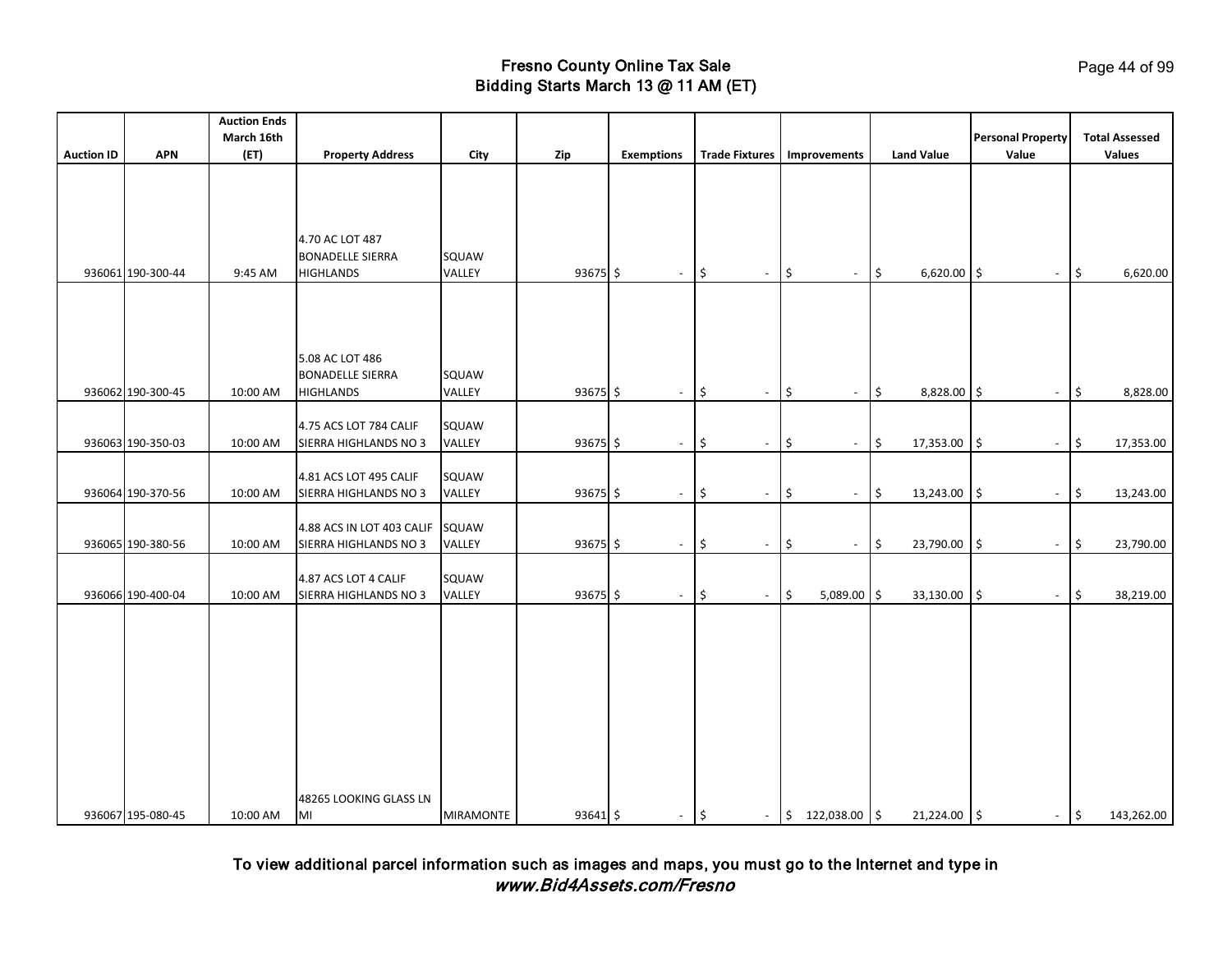|                   |                    | <b>Auction Ends</b> |                           |               |          |                          |                         |                               |                                |                                   |                                        |
|-------------------|--------------------|---------------------|---------------------------|---------------|----------|--------------------------|-------------------------|-------------------------------|--------------------------------|-----------------------------------|----------------------------------------|
| <b>Auction ID</b> | <b>APN</b>         | March 16th<br>(ET)  | <b>Property Address</b>   | City          | Zip      | <b>Exemptions</b>        | <b>Trade Fixtures</b>   | Improvements                  | <b>Land Value</b>              | <b>Personal Property</b><br>Value | <b>Total Assessed</b><br><b>Values</b> |
|                   |                    |                     |                           |               |          |                          |                         |                               |                                |                                   |                                        |
|                   |                    |                     |                           |               |          |                          |                         |                               |                                |                                   |                                        |
|                   |                    |                     |                           |               |          |                          |                         |                               |                                |                                   |                                        |
|                   | 936068 303-113-09  | 10:00 AM            | 317 W SPRUCE PI           | <b>FRESNO</b> | 93650 \$ | $\overline{\phantom{a}}$ | \$<br>$\sim$            | 33,115.00 \$<br>\$            | 22,075.00 \$                   | $\blacksquare$                    | $\vert \xi$<br>55,190.00               |
|                   |                    |                     |                           |               |          |                          |                         |                               |                                |                                   |                                        |
|                   |                    |                     |                           |               |          |                          |                         |                               |                                |                                   |                                        |
|                   | 936069 303-161-46  | 10:00 AM            | 69 W FIR PI               | <b>FRESNO</b> | 93650 \$ | 7,000.00                 | I\$<br>$\sim$           | 27,192.00 \$<br>$\frac{1}{2}$ | 22,587.00 \$                   | $-$ \$                            | 42,779.00                              |
|                   |                    |                     |                           |               |          |                          |                         |                               |                                |                                   |                                        |
|                   |                    |                     |                           |               |          |                          |                         |                               |                                |                                   |                                        |
|                   |                    |                     |                           |               |          |                          |                         |                               |                                |                                   |                                        |
|                   |                    |                     |                           |               |          |                          |                         |                               |                                |                                   |                                        |
|                   |                    |                     |                           |               |          |                          |                         |                               |                                |                                   |                                        |
|                   |                    |                     |                           |               |          |                          |                         |                               |                                |                                   |                                        |
|                   |                    |                     |                           |               |          |                          |                         |                               |                                |                                   |                                        |
|                   |                    |                     |                           |               |          |                          |                         |                               |                                |                                   |                                        |
|                   |                    |                     |                           |               |          |                          |                         |                               |                                |                                   |                                        |
|                   |                    |                     |                           |               |          |                          |                         |                               |                                |                                   |                                        |
|                   |                    |                     |                           |               |          |                          |                         |                               |                                |                                   |                                        |
|                   |                    |                     |                           |               |          |                          |                         |                               |                                |                                   |                                        |
|                   |                    |                     |                           |               |          |                          |                         |                               |                                |                                   |                                        |
|                   |                    |                     | 13.44 AC IN W1/2 OF SE1/4 |               |          |                          |                         |                               |                                |                                   |                                        |
|                   | 936070 308-021-73  | 10:00 AM            | OF NE1/4 SEC 12 T13R22    | SANGER        | 93657\$  | $\sim$                   | $\frac{1}{2}$<br>$\sim$ | $\updownarrow$<br>$\sim$      | 109,410.00 \$<br>$\frac{1}{2}$ | $\sim$                            | \$<br>109,410.00                       |
|                   |                    |                     |                           |               |          |                          |                         |                               |                                |                                   |                                        |
|                   |                    |                     |                           |               |          |                          |                         |                               |                                |                                   |                                        |
|                   |                    |                     |                           |               |          |                          |                         |                               |                                |                                   |                                        |
|                   |                    |                     |                           |               |          |                          |                         |                               |                                |                                   |                                        |
|                   |                    |                     |                           |               |          |                          |                         |                               |                                |                                   |                                        |
|                   |                    |                     |                           |               |          |                          |                         |                               |                                |                                   |                                        |
|                   |                    |                     |                           |               |          |                          |                         |                               |                                |                                   |                                        |
|                   | 936071 310-090-88S | 10:00 AM            | 8506 E OLIVE FR           | <b>FRESNO</b> | 93737 \$ | $-$ \$                   |                         | $-$ \$ 125,500.00 \$          | 136,400.00 \$                  | $-$ \$                            | 261,900.00                             |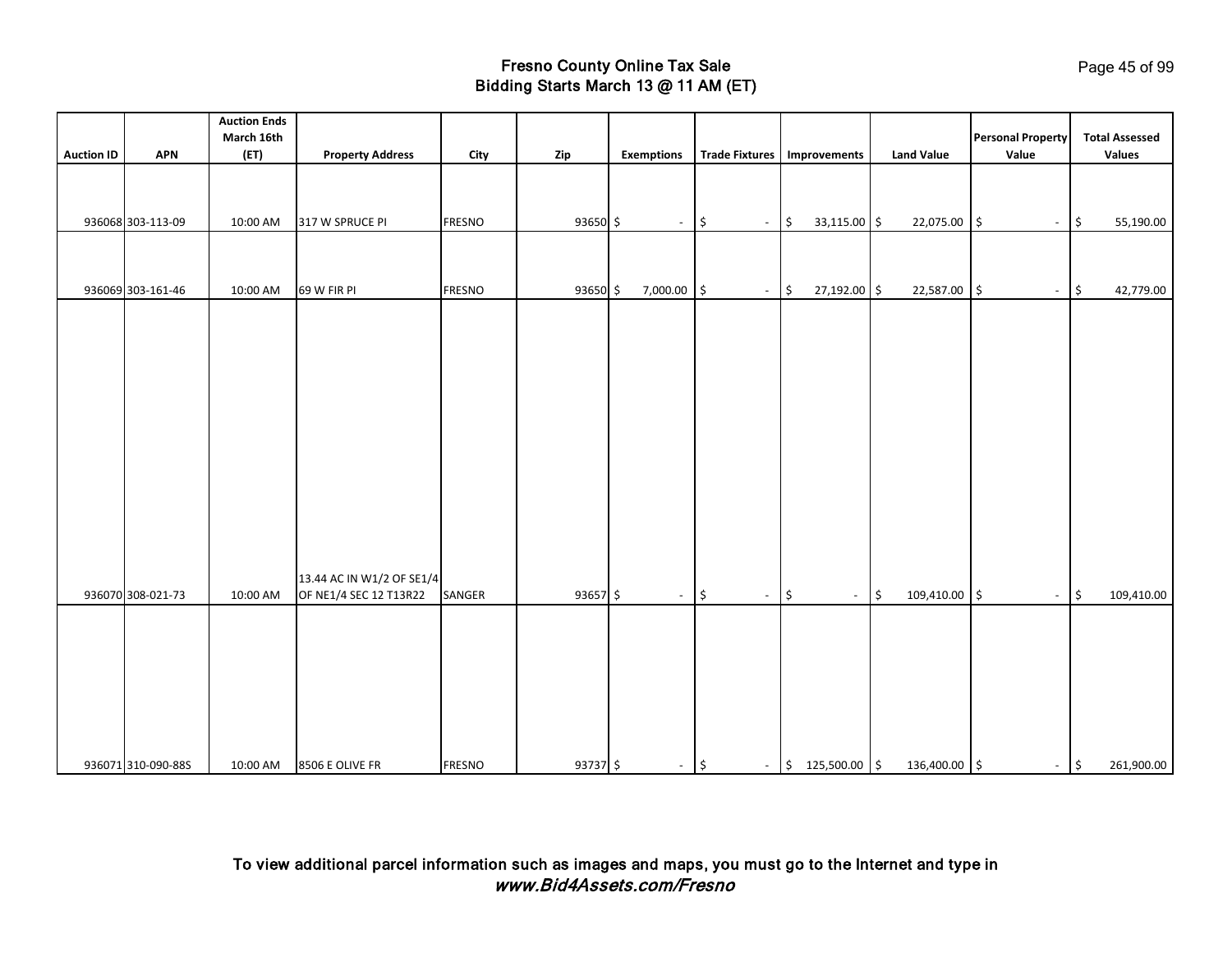| <b>Auction ID</b> | <b>APN</b>         | <b>Auction Ends</b><br>March 16th<br>(ET) | <b>Property Address</b>                             | City          | Zip        | <b>Exemptions</b>        | <b>Trade Fixtures</b>        | Improvements                                   | <b>Land Value</b>                 | <b>Personal Property</b><br>Value              | <b>Total Assessed</b><br><b>Values</b> |
|-------------------|--------------------|-------------------------------------------|-----------------------------------------------------|---------------|------------|--------------------------|------------------------------|------------------------------------------------|-----------------------------------|------------------------------------------------|----------------------------------------|
|                   |                    |                                           |                                                     |               |            |                          |                              |                                                |                                   |                                                |                                        |
|                   | 936072 310-250-08S | 10:00 AM                                  | SUR RT 19.09 AC PAR A BK<br>12 PG 100 SEC 27 T13R21 | <b>FRESNO</b> | $93727$ \$ | $\overline{\phantom{a}}$ | I\$<br>$\sim$                | \$<br>$\sim$                                   | 1,802,010.00 \$<br>\$             | $\overline{\phantom{a}}$                       | $\sqrt{2}$<br>1,802,010.00             |
|                   | 936073 313-570-15  | 10:00 AM                                  | 2.48 AC OUTLOT C TRACT                              | <b>FRESNO</b> |            |                          |                              |                                                |                                   |                                                |                                        |
|                   |                    |                                           | NO 4706                                             |               | 93727 \$   | $\overline{\phantom{a}}$ | $\vert \mathsf{s}$<br>$\sim$ | \$<br>$\overline{\phantom{a}}$                 | 92,695.00<br>\$                   | $\vert \mathsf{s}$<br>$\overline{\phantom{a}}$ | $\ddot{\mathsf{S}}$<br>92,695.00       |
|                   | 936074 316-080-44S | 10:00 AM                                  | 5180 E JENSEN FR                                    | <b>FRESNO</b> | $93725$ \$ | $7,000.00$ \$            | $\sim$                       | 90,927.00 \$<br>\$                             | 34,303.00                         | $\vert \mathsf{s}$<br>$\overline{\phantom{a}}$ | \$<br>118,230.00                       |
|                   | 936075 320-210-15  | 10:00 AM                                  | 2268 S NEWMARK SA                                   | SANGER        | $93657$ \$ | $\overline{\phantom{a}}$ | ۱\$<br>$\sim$                | 20,670.00 \$<br>\$                             | 22,967.00                         | 1\$<br>$\blacksquare$                          | \$<br>43,637.00                        |
|                   | 936076 326-240-02  | 10:00 AM                                  | 3016 W CHANDLER FR                                  | <b>FRESNO</b> | 93706 \$   | $\overline{\phantom{a}}$ | $\vert \mathsf{s}$           | 191,000.00 \$<br>$-$ \$                        | 49,000.00 \$                      | $\blacksquare$                                 | $\sqrt{5}$<br>240,000.00               |
|                   | 936077 329-120-08  | 10:00 AM                                  | 3418 S ELM FR                                       | <b>FRESNO</b> | 93706 \$   | $\sim$                   | $\vert \mathsf{s}$<br>$\sim$ | 27,470.00 \$<br>\$                             | 82,417.00 \$                      | $\overline{\phantom{a}}$                       | l \$<br>109,887.00                     |
|                   | 936078 329-161-22  | 10:00 AM                                  | 304 W ALMY FR                                       | <b>FRESNO</b> | 93706 \$   | $\sim$                   | $\vert \mathsf{s}$<br>$\sim$ | $\vert \mathsf{s}$<br>$\overline{\phantom{a}}$ | 8,462.00 \$<br>$\vert \mathsf{s}$ | $\overline{\phantom{a}}$                       | $\vert \mathfrak{s} \vert$<br>8,462.00 |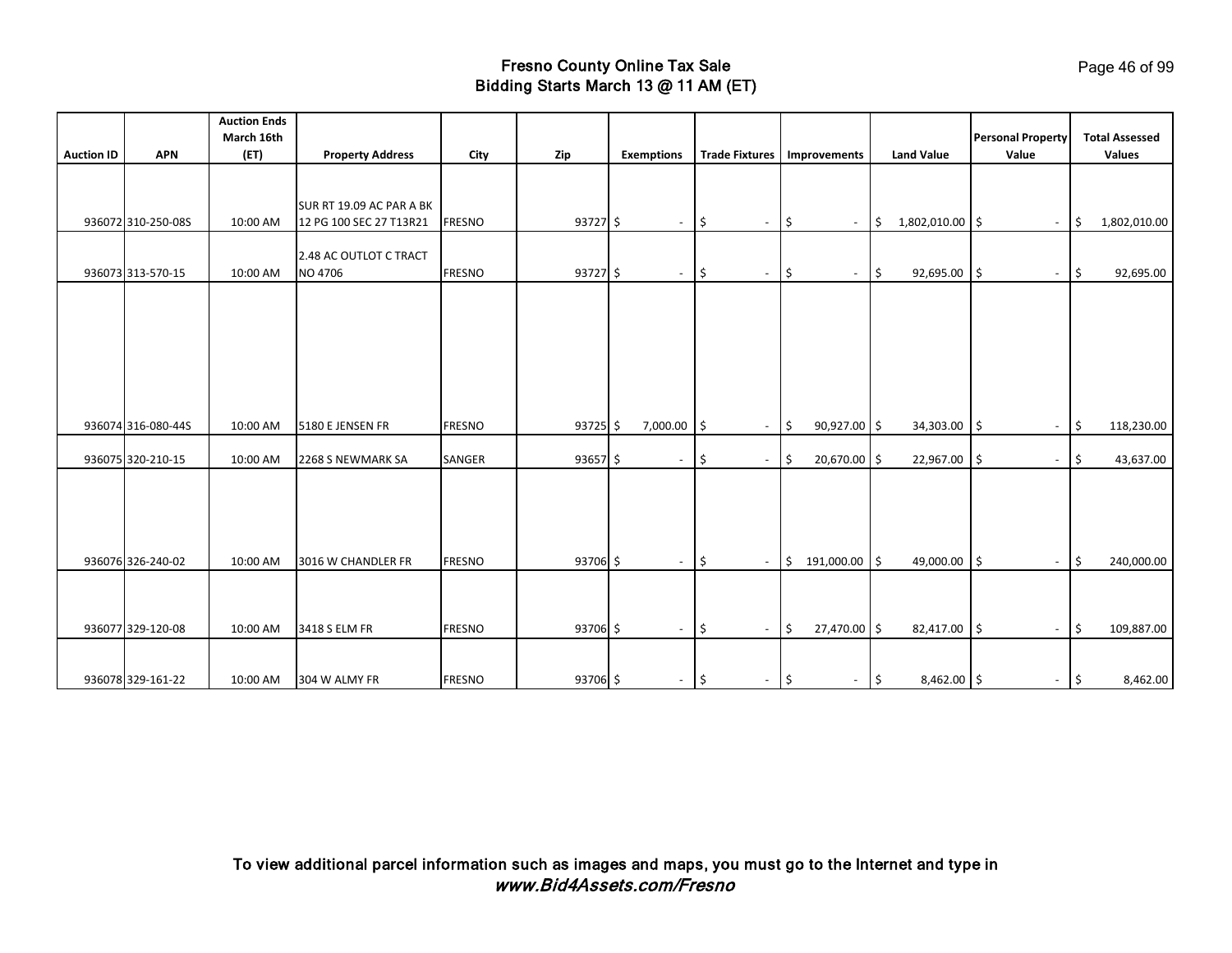|                   |                    | <b>Auction Ends</b> |                         |                |            |                          |                       |                          |                          |                          |                   |                                  |       |                       |
|-------------------|--------------------|---------------------|-------------------------|----------------|------------|--------------------------|-----------------------|--------------------------|--------------------------|--------------------------|-------------------|----------------------------------|-------|-----------------------|
|                   |                    | March 16th          |                         |                |            |                          |                       |                          |                          |                          |                   | <b>Personal Property</b>         |       | <b>Total Assessed</b> |
| <b>Auction ID</b> | <b>APN</b>         | (ET)                | <b>Property Address</b> | City           | Zip        | <b>Exemptions</b>        | <b>Trade Fixtures</b> |                          |                          | Improvements             | <b>Land Value</b> | Value                            |       | Values                |
|                   |                    |                     |                         |                |            |                          |                       |                          |                          |                          |                   |                                  |       |                       |
|                   |                    |                     |                         |                |            |                          |                       |                          |                          |                          |                   |                                  |       |                       |
|                   |                    |                     |                         |                |            |                          |                       |                          |                          |                          |                   |                                  |       |                       |
|                   |                    |                     |                         |                |            |                          |                       |                          |                          |                          |                   |                                  |       |                       |
|                   |                    |                     |                         |                |            |                          |                       |                          |                          |                          |                   |                                  |       |                       |
|                   |                    |                     |                         |                |            |                          |                       |                          |                          |                          |                   |                                  |       |                       |
|                   |                    |                     |                         |                |            |                          |                       |                          |                          |                          |                   |                                  |       |                       |
|                   |                    |                     |                         |                |            |                          |                       |                          |                          |                          |                   |                                  |       |                       |
|                   | 936079 329-210-03  | 10:00 AM            | 556 E BRITTEN FR        | <b>FRESNO</b>  | 93706 \$   | $\overline{\phantom{a}}$ | $\sqrt{5}$            | $\overline{\phantom{a}}$ | $\vert \mathfrak{s}$     | 27,963.00 \$             | 31,069.00         | \$<br>$\overline{\phantom{a}}$   | \$    | 59,032.00             |
|                   |                    |                     |                         |                |            |                          |                       |                          |                          |                          |                   |                                  |       |                       |
|                   |                    |                     |                         |                |            |                          |                       |                          |                          |                          |                   |                                  |       |                       |
|                   |                    |                     |                         |                |            |                          |                       |                          |                          |                          |                   |                                  |       |                       |
|                   |                    |                     |                         |                |            |                          |                       |                          |                          |                          |                   |                                  |       |                       |
|                   |                    |                     |                         |                |            |                          |                       |                          |                          |                          |                   |                                  |       |                       |
|                   | 936080 329-210-46  | 10:00 AM            | 595 E BRITTEN FR        | <b>FRESNO</b>  | 93706 \$   | $\sim$                   | l\$                   | $\blacksquare$           | $\vert \mathsf{s}$       | 67,400.00 \$             | 16,300.00         | l\$<br>$\sim$                    | \$ ا  | 83,700.00             |
|                   |                    |                     |                         |                |            |                          |                       |                          |                          |                          |                   |                                  |       |                       |
|                   |                    |                     |                         |                |            |                          |                       |                          |                          |                          |                   |                                  |       |                       |
|                   | 936081 340-160-15S | 10:00 AM            | 3421 E LINCOLN FR       | <b>FRESNO</b>  | 93725 \$   | $\sim$                   | ۱\$                   | $\blacksquare$           | l\$                      | 7,423.00 \$              | 14,054.00         | l\$<br>$\overline{\phantom{a}}$  | \$    | 21,477.00             |
|                   |                    |                     |                         |                |            |                          |                       |                          |                          |                          |                   |                                  |       |                       |
|                   |                    |                     |                         |                |            |                          |                       |                          |                          |                          |                   |                                  |       |                       |
|                   |                    |                     |                         |                |            |                          |                       |                          |                          |                          |                   |                                  |       |                       |
|                   | 936082 343-231-12  | 10:15 AM            | 311 S SEVENTH FO        | <b>FOWLER</b>  | $93625$ \$ | 7,000.00                 | I\$                   | $\sim$                   | I\$                      | 45,422.00 \$             | 10,947.00         | \$ ا<br>$\overline{\phantom{a}}$ | \$    | 49,369.00             |
|                   |                    |                     |                         |                |            |                          |                       |                          |                          |                          |                   |                                  |       |                       |
|                   | 936083 350-050-09  | 10:15 AM            | 10759 E LINCOLN DR      | <b>FOWLER</b>  | $93625$ \$ | $\sim$                   | ۱\$                   | $\blacksquare$           | $\vert \mathsf{s} \vert$ | 189,210.00               | \$<br>153,694.00  | \$<br>$\overline{\phantom{a}}$   | \$    | 342,904.00            |
|                   |                    |                     | LOT 14 BLK 2 HIGHLAND   |                |            |                          |                       |                          |                          |                          |                   |                                  |       |                       |
|                   | 936084 350-113-14  | 10:15 AM            | <b>ADDITION</b>         | <b>DE LREY</b> | $93616$ \$ | $\overline{\phantom{a}}$ | S.                    | $\blacksquare$           | \$                       | $\overline{\phantom{a}}$ | \$<br>24,045.00   | S.<br>$\overline{\phantom{a}}$   | \$    | 24,045.00             |
|                   | 936085 350-123-05  | 10:15 AM            | 10775 E ESTRELLA DR     | <b>DEL REY</b> | 93616 \$   | $\sim$                   | ۱\$                   | $\blacksquare$           | \$                       | $\blacksquare$           | \$<br>20,784.00   | \$<br>$\overline{\phantom{a}}$   | \$    | 20,784.00             |
|                   |                    |                     |                         |                |            |                          |                       |                          |                          |                          |                   |                                  |       |                       |
|                   |                    |                     |                         |                |            |                          |                       |                          |                          |                          |                   |                                  |       |                       |
|                   |                    |                     | 28.13 AC SR RT IN PAR A |                |            |                          |                       |                          |                          |                          |                   |                                  |       |                       |
|                   | 936086 355-021-51S | 10:15 AM            | P/M 1836 BK 12 PG 26    | <b>PARLIER</b> | 93648 \$   | $-$ \$                   |                       | $ \frac{1}{2}$           |                          | 14,572.00 \$             | 164,510.00 \$     |                                  | $-$ 5 | 179,082.00            |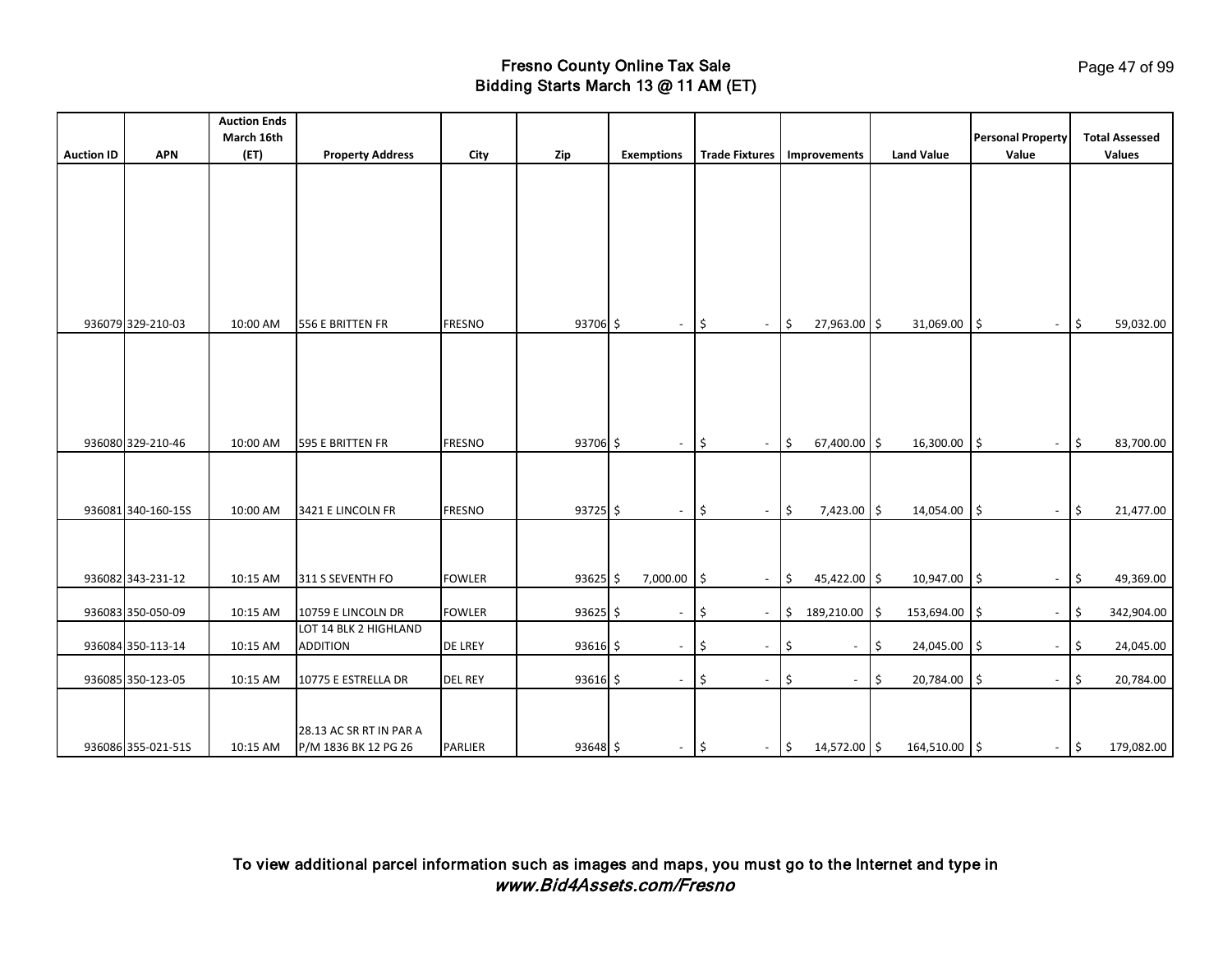|                   |                    | <b>Auction Ends</b> |                                                       |                |            |                          |                       |                          |                                    |                   |                                 |                                 |
|-------------------|--------------------|---------------------|-------------------------------------------------------|----------------|------------|--------------------------|-----------------------|--------------------------|------------------------------------|-------------------|---------------------------------|---------------------------------|
|                   |                    | March 16th          |                                                       |                |            |                          |                       |                          |                                    |                   | <b>Personal Property</b>        | <b>Total Assessed</b>           |
| <b>Auction ID</b> | <b>APN</b>         | (ET)                | <b>Property Address</b>                               | City           | Zip        | <b>Exemptions</b>        | <b>Trade Fixtures</b> |                          | Improvements                       | <b>Land Value</b> | Value                           | <b>Values</b>                   |
|                   |                    |                     |                                                       |                |            |                          |                       |                          |                                    |                   |                                 |                                 |
|                   |                    |                     |                                                       |                |            |                          |                       |                          |                                    |                   |                                 |                                 |
|                   |                    |                     |                                                       |                |            |                          |                       |                          |                                    |                   |                                 |                                 |
|                   |                    |                     |                                                       |                |            |                          |                       |                          |                                    |                   |                                 |                                 |
|                   |                    |                     |                                                       |                |            |                          |                       |                          |                                    |                   |                                 |                                 |
|                   |                    |                     |                                                       |                |            |                          |                       |                          |                                    |                   |                                 |                                 |
|                   |                    |                     |                                                       |                |            |                          |                       |                          |                                    |                   |                                 |                                 |
|                   |                    |                     | PAR IN SE 1/4 SEC. 24 T15S                            |                |            |                          |                       |                          |                                    |                   |                                 |                                 |
|                   | 936087 355-041-27S | 10:15 AM            | R <sub>22E</sub>                                      | <b>FRESNO</b>  | 93648 \$   | $\overline{\phantom{a}}$ | 5                     | $\overline{\phantom{a}}$ | \$<br>$\blacksquare$               | \$<br>70,644.00   | l\$<br>$\blacksquare$           | 70,644.00<br>\$                 |
|                   |                    |                     |                                                       |                |            |                          |                       |                          |                                    |                   |                                 |                                 |
|                   | 936088 355-081-13  | 10:15 AM            | LOTS 1 & 2 BLK 9 SECOND<br><b>ADDITION TO PARLIER</b> | <b>PARLIER</b> | 93648 \$   | $\sim$                   | l\$                   | $\overline{\phantom{a}}$ | \$<br>$\sim$                       | \$<br>29,126.00   | I\$<br>$\sim$                   | \$<br>29,126.00                 |
|                   |                    |                     |                                                       |                |            |                          |                       |                          |                                    |                   |                                 |                                 |
|                   |                    |                     | S 80 FT LOTS 31 32 BLK 5                              |                |            |                          |                       |                          |                                    |                   |                                 |                                 |
|                   | 936089 355-142-09  | 10:15 AM            | PARLIER FIRST ADDITION                                | PARLIER        | $93648$ \$ | 32,748.00                | l\$                   | $\overline{\phantom{a}}$ | \$<br>27,930.00 \$                 | 8,457.00 \$       | $\overline{\phantom{a}}$        | \$<br>3,639.00                  |
|                   |                    |                     |                                                       |                |            |                          |                       |                          |                                    |                   |                                 |                                 |
|                   | 936090 370-143-34  | 10:15 AM            | 186 S SUNSET RE                                       | REEDLEY        | $93654$ \$ | 7,000.00                 | l\$                   | $\blacksquare$           | \$<br>22,874.00 \$                 | 7,629.00 \$       | $\sim$                          | $\vert \mathsf{s}$<br>23,503.00 |
|                   |                    |                     |                                                       |                |            |                          |                       |                          |                                    |                   |                                 |                                 |
|                   | 936091 370-400-27  | 10:15 AM            | 755 S ALMOND RE                                       | REEDLEY        | 93654 \$   | $\overline{\phantom{a}}$ | \$                    | $\blacksquare$           | \$<br>148,628.00                   | l\$<br>33,777.00  | l\$<br>$\overline{\phantom{a}}$ | \$<br>182,405.00                |
|                   |                    |                     |                                                       |                |            |                          |                       |                          |                                    |                   |                                 |                                 |
|                   |                    |                     |                                                       |                |            |                          |                       |                          |                                    |                   |                                 |                                 |
|                   |                    |                     |                                                       |                |            |                          |                       |                          |                                    |                   |                                 |                                 |
|                   |                    |                     |                                                       |                |            |                          |                       |                          |                                    |                   |                                 |                                 |
|                   | 936092 373-260-21  | 10:15 AM            | 22838 E LINCOLN RE                                    | <b>REEDLEY</b> | 93654 \$   | $\sim$                   | 5                     | $\blacksquare$           | \$<br>$36,561.00$ \$               | 59,204.00         | I\$<br>$\sim$                   | $\vert \xi$<br>95,765.00        |
|                   |                    |                     |                                                       | ORANGE         |            |                          |                       |                          |                                    |                   |                                 |                                 |
|                   | 936093 375-102-13  | 10:15 AM            | 208 NINTH OC                                          | COVE           | $93646$ \$ | 7,000.00                 | l\$                   | $\overline{\phantom{a}}$ | \$<br>59,649.00 \$                 | 27,548.00         | l\$<br>$\overline{\phantom{a}}$ | \$<br>80,197.00                 |
|                   |                    |                     |                                                       |                |            |                          |                       |                          |                                    |                   |                                 |                                 |
|                   |                    |                     |                                                       | ORANGE         |            |                          |                       |                          |                                    |                   |                                 |                                 |
|                   | 936094 378-171-05  | 10:15 AM            | 961 TENTH OC                                          | COVE           | 93646 \$   | $\sim$                   | l\$                   | $\overline{\phantom{a}}$ | \$<br>39,324.00 \$                 | $6,594.00$ \$     | $\overline{\phantom{a}}$        | \$<br>45,918.00                 |
|                   |                    |                     |                                                       | ORANGE         |            |                          |                       |                          |                                    |                   |                                 |                                 |
|                   | 936095 378-172-10  | 10:15 AM            | 974 TENTH OC                                          | COVE           | 93646 \$   | $\sim$                   | \$                    | $\sim$                   | $\vert \mathsf{s}$<br>16,481.00 \$ | 16,481.00 \$      |                                 | 32,962.00<br>$-15$              |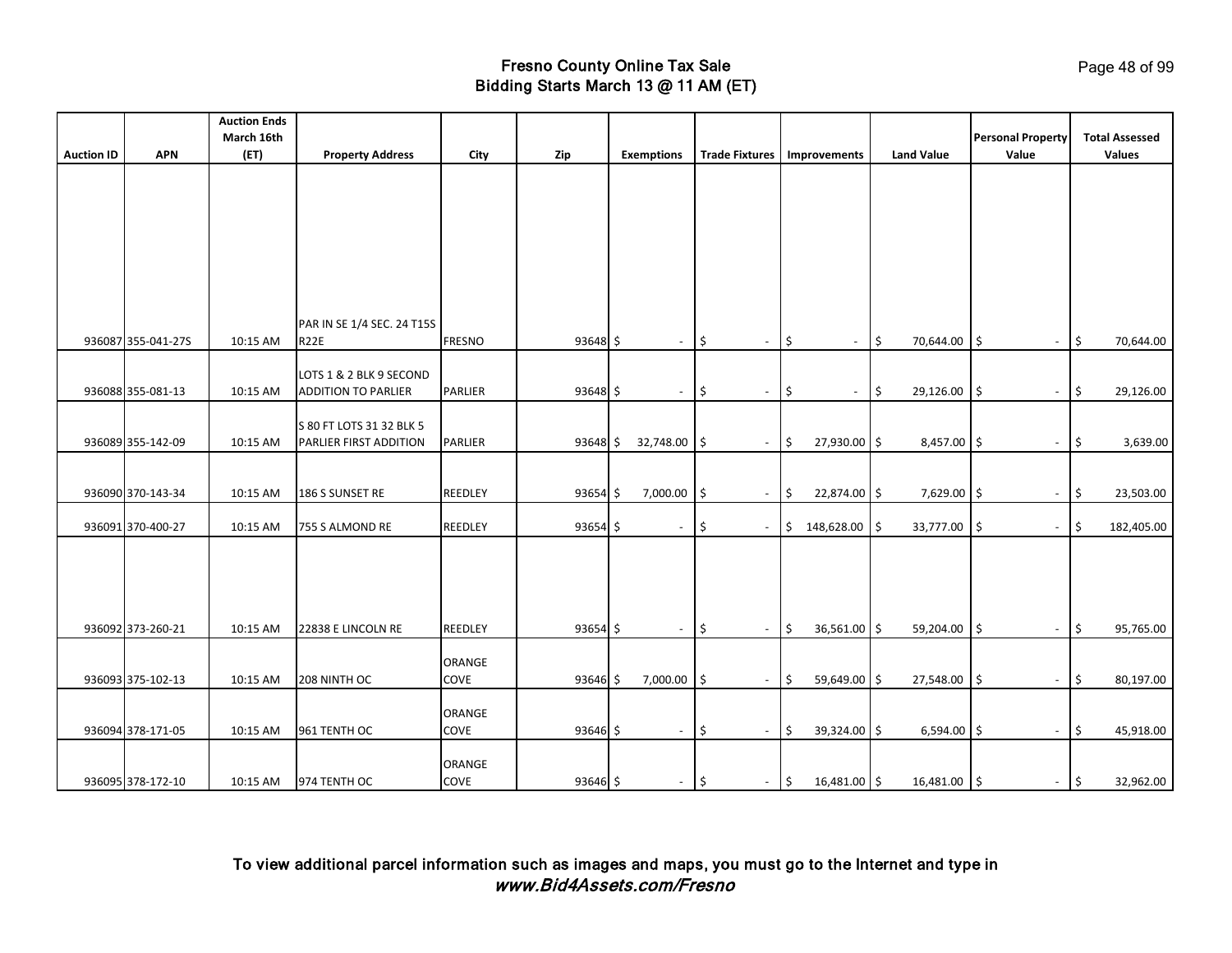|                   |                   | <b>Auction Ends</b> |                           |               |            |                          |               |                          |                            |                          |               |                   |                                           |      |                                        |
|-------------------|-------------------|---------------------|---------------------------|---------------|------------|--------------------------|---------------|--------------------------|----------------------------|--------------------------|---------------|-------------------|-------------------------------------------|------|----------------------------------------|
|                   | <b>APN</b>        | March 16th          |                           |               |            |                          |               |                          |                            |                          |               | <b>Land Value</b> | <b>Personal Property</b><br>Value         |      | <b>Total Assessed</b><br><b>Values</b> |
| <b>Auction ID</b> |                   | (ET)                | <b>Property Address</b>   | City          | Zip        | <b>Exemptions</b>        |               | <b>Trade Fixtures</b>    |                            | Improvements             |               |                   |                                           |      |                                        |
|                   |                   |                     | S 21.46 FT IN E 100 FT OF | ORANGE        |            |                          |               |                          |                            |                          |               |                   |                                           |      |                                        |
|                   | 936096 378-181-28 | 10:15 AM            | BLK 115 ORANGE COVE       | COVE          | 93646 \$   | 1,290.00                 | ١\$           | $\overline{\phantom{a}}$ | $\ddot{\mathsf{S}}$        | $\overline{\phantom{a}}$ | $\frac{1}{2}$ | 1,290.00          | ۱\$<br>$\overline{\phantom{a}}$           | \$   |                                        |
|                   |                   |                     |                           |               |            |                          |               |                          |                            |                          |               |                   |                                           |      |                                        |
|                   |                   |                     |                           | ORANGE        |            |                          |               |                          |                            |                          |               |                   |                                           |      |                                        |
|                   | 936097 378-200-16 | 10:15 AM            | 942 FIFTH OC              | COVE          | 93646 \$   | $\overline{\phantom{a}}$ | $\frac{1}{2}$ | $\sim$                   | \$                         | 5,975.00 \$              |               | 9,089.00          | $\frac{1}{2}$<br>$\overline{\phantom{a}}$ | \$   | 15,064.00                              |
|                   |                   |                     |                           |               |            |                          |               |                          |                            |                          |               |                   |                                           |      |                                        |
|                   |                   |                     |                           |               |            |                          |               |                          |                            |                          |               |                   |                                           |      |                                        |
|                   |                   |                     |                           |               |            |                          |               |                          |                            |                          |               |                   |                                           |      |                                        |
|                   |                   |                     |                           | ORANGE        |            |                          |               |                          |                            |                          |               |                   |                                           |      |                                        |
|                   | 936098 378-200-24 | 10:15 AM            | 1050 FIFTH OC             | COVE          | $93646$ \$ | $\overline{\phantom{a}}$ | l\$           | $\overline{\phantom{a}}$ | $\sqrt{5}$                 | $\overline{\phantom{a}}$ | $\frac{1}{2}$ | 10,328.00         | $\zeta$<br>$\overline{\phantom{a}}$       | l \$ | 10,328.00                              |
|                   |                   |                     |                           |               |            |                          |               |                          |                            |                          |               |                   |                                           |      |                                        |
|                   |                   |                     |                           |               |            |                          |               |                          |                            |                          |               |                   |                                           |      |                                        |
|                   | 936099 385-081-31 | 10:15 AM            | 3250 E KAMM CA            | <b>SELMA</b>  | $93662$ \$ | $\sim$                   | \$            | $\overline{\phantom{a}}$ | $\zeta$                    | 25,960.00 \$             |               | 97,369.00         | \$<br>$\overline{\phantom{a}}$            | \$   | 123,329.00                             |
|                   |                   |                     |                           |               |            |                          |               |                          |                            |                          |               |                   |                                           |      |                                        |
|                   | 936100 389-172-05 | 10:15 AM            | 2435 C SE                 | <b>SELMA</b>  | $93662$ \$ | $\sim$                   | \$            | $\sim$                   | $\vert \mathfrak{s} \vert$ | $\sim$                   | $\frac{1}{2}$ | 66,149.00         | \$<br>$\sim$                              | \$   | 66,149.00                              |
|                   |                   |                     |                           |               |            |                          |               |                          |                            |                          |               |                   |                                           |      |                                        |
|                   |                   |                     |                           |               |            |                          |               |                          |                            |                          |               |                   |                                           |      |                                        |
|                   |                   |                     |                           |               |            |                          |               |                          |                            |                          |               |                   |                                           |      |                                        |
|                   |                   |                     |                           |               |            |                          |               |                          |                            |                          |               |                   |                                           |      |                                        |
|                   |                   |                     |                           |               |            |                          |               |                          |                            |                          |               |                   |                                           |      |                                        |
|                   |                   |                     |                           |               |            |                          |               |                          |                            |                          |               |                   |                                           |      |                                        |
|                   |                   |                     |                           |               |            |                          |               |                          |                            |                          |               |                   |                                           |      |                                        |
|                   |                   |                     |                           |               |            |                          |               |                          |                            |                          |               |                   |                                           |      |                                        |
|                   |                   |                     |                           |               |            |                          |               |                          |                            |                          |               |                   |                                           |      |                                        |
|                   | 936101 393-102-21 | 10:15 AM            | 13308 S DOCKERY SE        | <b>SELMA</b>  | 93662 \$   | $\sim$                   | \$            | $\overline{\phantom{a}}$ | \$                         | $60,291.00$ \$           |               | 17,662.00         | \$<br>$\overline{\phantom{a}}$            | \$   | 77,953.00                              |
|                   |                   |                     | 2.43 AC OUTLOT B          |               |            |                          |               |                          |                            |                          |               |                   |                                           |      |                                        |
|                   | 936102 402-593-01 | 10:30 AM            | <b>GREENBRIER KNOLLS</b>  | <b>FRESNO</b> | $93711$ \$ | $\overline{\phantom{a}}$ | \$            | $\overline{\phantom{a}}$ | \$                         | $\overline{\phantom{a}}$ | \$            | 40,240.00         | \$                                        | \$   | 40,240.00                              |
|                   | 936103 404-343-18 | 10:30 AM            | 2458 E MINARETS FR        | <b>FRESNO</b> | 93720 \$   | $\overline{\phantom{a}}$ | -\$           | $\overline{\phantom{a}}$ | $\ddot{\mathsf{S}}$        | 145,878.00               | \$            | 56,725.00         | \$                                        | \$   | 202,603.00                             |
|                   |                   |                     |                           |               |            |                          |               |                          |                            |                          |               |                   |                                           |      |                                        |
|                   | 936104 404-493-04 | 10:30 AM            | 2829 E DECATUR FR         | <b>FRESNO</b> | 93720 \$   | 7,000.00                 | l\$           | $\overline{\phantom{a}}$ |                            | $$196,500.00$ \$         |               | 98,200.00         | \$<br>$\overline{\phantom{a}}$            | \$   | 287,700.00                             |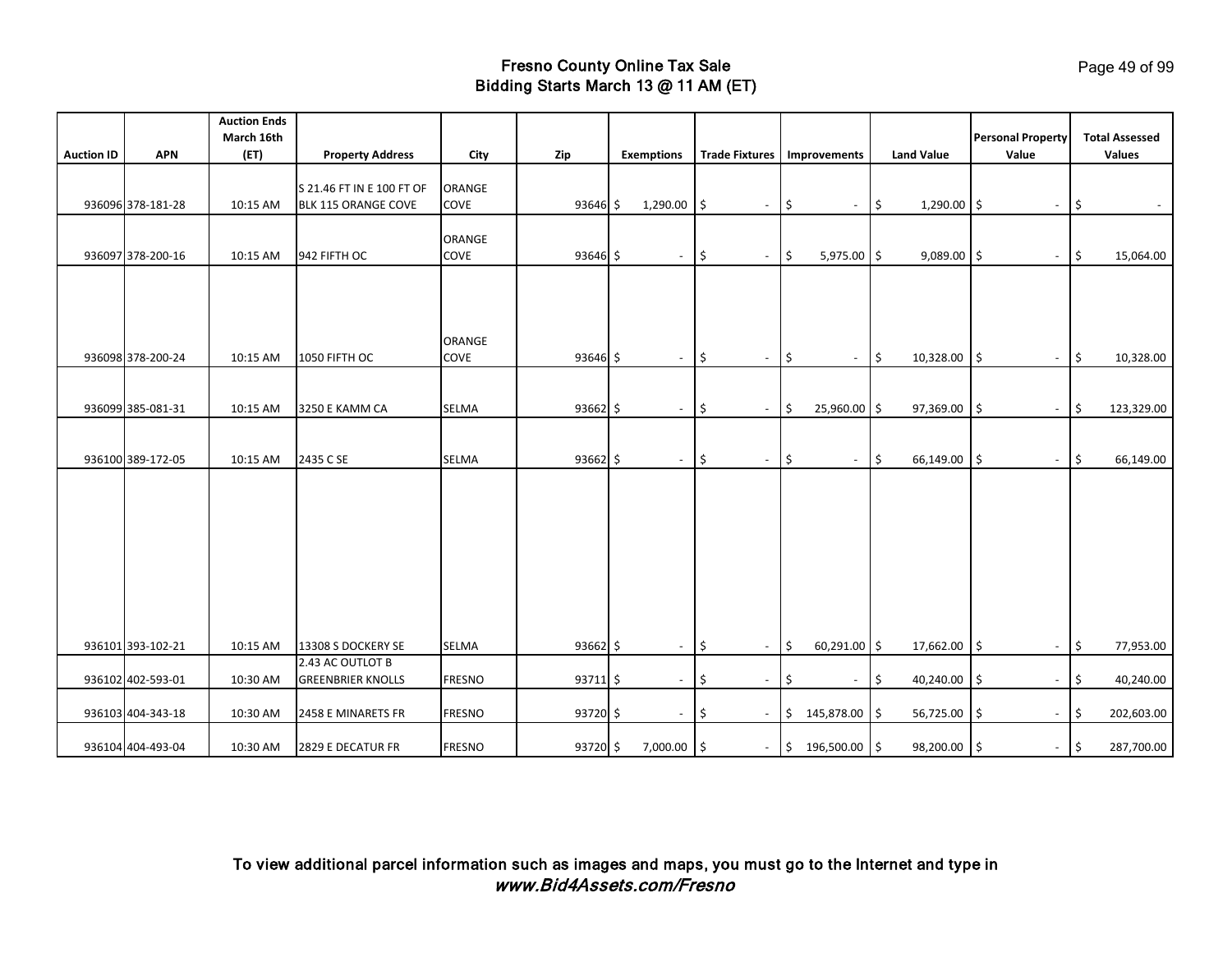| <b>Auction ID</b> | <b>APN</b>         | <b>Auction Ends</b><br>March 16th<br>(ET) | <b>Property Address</b>             | City          | Zip        | <b>Exemptions</b>        | <b>Trade Fixtures</b>           | Improvements                           | <b>Land Value</b>          | <b>Personal Property</b><br>Value | <b>Total Assessed</b><br>Values  |
|-------------------|--------------------|-------------------------------------------|-------------------------------------|---------------|------------|--------------------------|---------------------------------|----------------------------------------|----------------------------|-----------------------------------|----------------------------------|
|                   |                    |                                           |                                     |               |            |                          |                                 |                                        |                            |                                   |                                  |
|                   |                    |                                           |                                     |               |            |                          |                                 |                                        |                            |                                   |                                  |
|                   |                    |                                           |                                     |               |            |                          |                                 |                                        |                            |                                   |                                  |
|                   |                    |                                           |                                     |               |            |                          |                                 |                                        |                            |                                   |                                  |
|                   |                    |                                           |                                     |               |            |                          |                                 |                                        |                            |                                   |                                  |
|                   |                    |                                           |                                     |               |            |                          |                                 |                                        |                            |                                   |                                  |
|                   | 936105 407-580-02  | 10:30 AM                                  | 86 W SIERRA #102 FR                 | <b>FRESNO</b> | 93704 \$   | 7,000.00                 | I\$<br>$\overline{\phantom{a}}$ | $\frac{1}{2}$<br>63,609.00 \$          | 15,574.00                  | I\$<br>$\overline{\phantom{a}}$   | \$<br>72,183.00                  |
|                   |                    |                                           | PARCEL E P/M 88-16 BK 48            |               |            |                          |                                 |                                        |                            |                                   |                                  |
|                   | 936106 415-034-57  | 10:30 AM                                  | <b>PG 90</b>                        | <b>FRESNO</b> | $93711$ \$ | $841.00$ \$              | $\blacksquare$                  | \$<br>$\overline{\phantom{a}}$         | \$<br>$841.00$ \$          | $\overline{\phantom{a}}$          | \$<br>$\sim$                     |
|                   |                    |                                           |                                     |               |            |                          |                                 |                                        |                            |                                   |                                  |
|                   |                    |                                           |                                     |               |            |                          |                                 |                                        |                            |                                   |                                  |
|                   | 936107 416-300-08  | 10:30 AM                                  | 306 W BARSTOW FR                    | <b>FRESNO</b> | 93704 \$   | $\sim$                   | Ŝ.<br>$\overline{\phantom{a}}$  | I\$<br>$40,524.00$ \$                  | 33,770.00 \$               | $\overline{\phantom{a}}$          | S.<br>74,294.00                  |
|                   |                    |                                           | LOT 33 TRACT NO 1306                |               |            |                          |                                 |                                        |                            |                                   |                                  |
|                   | 936108 418-141-08  | 10:30 AM                                  | UNIVERSITY PORTALS                  | <b>FRESNO</b> | 93710 \$   | $\blacksquare$           | \$<br>$\overline{\phantom{a}}$  | l\$<br>$\overline{\phantom{a}}$        | $\frac{1}{2}$<br>34,452.00 | l\$<br>$\overline{\phantom{a}}$   | \$<br>34,452.00                  |
|                   |                    |                                           |                                     |               |            |                          |                                 |                                        |                            |                                   |                                  |
|                   |                    |                                           |                                     |               |            |                          |                                 |                                        |                            |                                   |                                  |
|                   |                    |                                           |                                     |               |            |                          |                                 |                                        |                            |                                   |                                  |
|                   |                    |                                           |                                     |               |            |                          |                                 |                                        |                            |                                   |                                  |
|                   |                    |                                           |                                     |               |            |                          |                                 |                                        |                            |                                   |                                  |
|                   | 936109 418-161-06S | 10:30 AM                                  | 1357 E SAN RAMON FR                 | <b>FRESNO</b> | 93710 \$   | $\overline{\phantom{a}}$ | \$<br>$\blacksquare$            | l\$<br>$\overline{\phantom{a}}$        | $\frac{1}{2}$<br>30,000.00 | \$<br>$\overline{\phantom{a}}$    | \$<br>30,000.00                  |
|                   |                    |                                           |                                     |               |            |                          |                                 |                                        |                            |                                   |                                  |
|                   |                    |                                           |                                     |               |            |                          |                                 |                                        |                            |                                   |                                  |
|                   | 936110 426-331-13  | 10:30 AM                                  | 927 E ASHLAN FR                     | <b>FRESNO</b> | 93704 \$   | $\overline{\phantom{a}}$ | \$<br>$\blacksquare$            | $$107,530.00$ \$                       | 33,777.00                  | I\$                               | \$<br>141,307.00                 |
|                   |                    |                                           |                                     |               |            |                          |                                 |                                        |                            |                                   |                                  |
|                   | 936111 430-161-21  | 10:30 AM                                  | 4561 N ARCHIE #101-103<br><b>FR</b> | <b>FRESNO</b> | $93726$ \$ | $\blacksquare$           | \$<br>$\blacksquare$            | $\vert$ \$<br>$\overline{\phantom{a}}$ | $\vert$ \$<br>47,000.00    | l \$<br>$\overline{\phantom{a}}$  | \$<br>47,000.00                  |
|                   |                    |                                           |                                     |               |            |                          |                                 |                                        |                            |                                   |                                  |
|                   | 936112 433-413-21  | 10:30 AM                                  | 3121 W SUSSEX WAY FR                | <b>FRESNO</b> | 93722 \$   | $\overline{\phantom{a}}$ | -\$<br>$\overline{\phantom{a}}$ | \$<br>103,299.00                       | l\$<br>34,412.00           | \$<br>$\overline{\phantom{a}}$    | 5<br>137,711.00                  |
|                   | 936113 433-533-10  | 10:30 AM                                  | 3701 W FEDORA FR                    | <b>FRESNO</b> | 93722 \$   | $\sim$                   | l\$<br>$\blacksquare$           | \$162,271.00                           | 69,543.00 \$               | $\sim$                            | $\vert \mathsf{s}$<br>231,814.00 |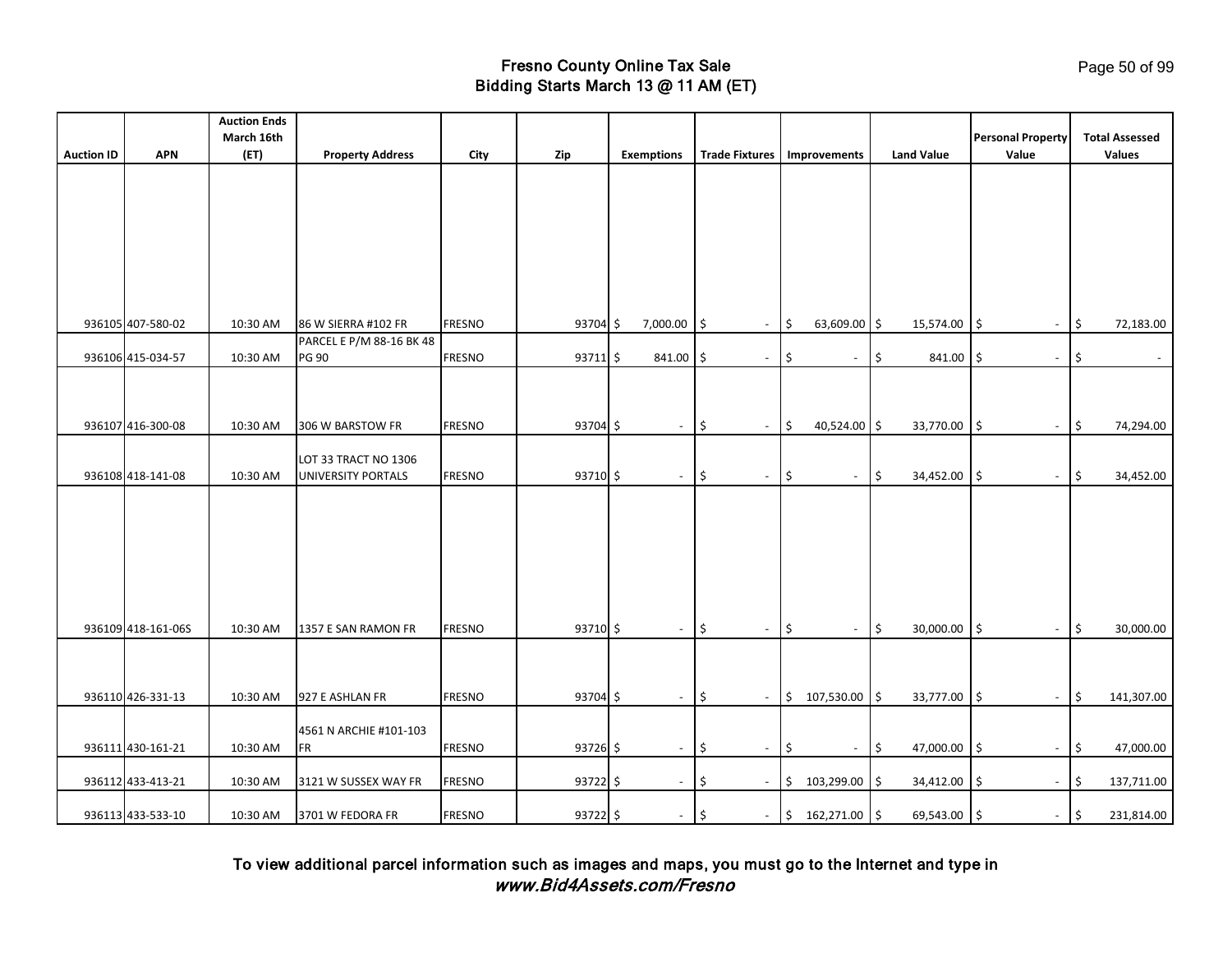|                   |                   | <b>Auction Ends</b><br>March 16th |                                              |               |            |                   |                          |                                    |                    |                          |    |                   | <b>Personal Property</b>        |            | <b>Total Assessed</b> |
|-------------------|-------------------|-----------------------------------|----------------------------------------------|---------------|------------|-------------------|--------------------------|------------------------------------|--------------------|--------------------------|----|-------------------|---------------------------------|------------|-----------------------|
| <b>Auction ID</b> | <b>APN</b>        | (ET)                              | <b>Property Address</b>                      | City          | Zip        | <b>Exemptions</b> |                          | <b>Trade Fixtures</b> Improvements |                    |                          |    | <b>Land Value</b> | Value                           |            | Values                |
|                   |                   |                                   |                                              |               |            |                   |                          |                                    |                    |                          |    |                   |                                 |            |                       |
|                   | 936114 435-123-10 | 10:30 AM                          | 303 W FEDORA FR                              | <b>FRESNO</b> | 93705 \$   |                   | $\sim$                   | ۱\$<br>$\overline{\phantom{a}}$    | I\$                | 68,524.00 \$             |    | 14,676.00         | \$<br>$\overline{\phantom{a}}$  | \$         | 83,200.00             |
|                   |                   |                                   |                                              |               |            |                   |                          |                                    |                    |                          |    |                   |                                 |            |                       |
|                   | 936115 442-030-13 | 10:30 AM                          | 2654 N BRAWLEY FR                            | <b>FRESNO</b> | $93722$ \$ |                   | $\sim$                   | l\$<br>$\blacksquare$              | $\vert \mathsf{s}$ | $11,171.00$ \$           |    | 40,242.00         | l\$<br>$\blacksquare$           | l\$        | 51,413.00             |
|                   | 936116 442-082-26 | 10:30 AM                          | 2651 N HUGHES FR                             | <b>FRESNO</b> | 93705 \$   |                   | $\overline{\phantom{a}}$ | \$.<br>$\overline{\phantom{a}}$    | \$                 | $\overline{\phantom{a}}$ | \$ | 77,200.00         | Ś<br>$\overline{\phantom{a}}$   | \$         | 77,200.00             |
|                   | 936117 443-094-04 | 10:30 AM                          | 1128 E SIMPSON FR                            | <b>FRESNO</b> | 93704 \$   | 5,600.00          |                          | l\$<br>$\overline{\phantom{a}}$    | \$                 | 38,076.00 \$             |    | 7,423.00          | ۱\$<br>$\overline{\phantom{a}}$ | \$         | 39,899.00             |
|                   |                   |                                   |                                              |               |            |                   |                          |                                    |                    |                          |    |                   |                                 |            |                       |
|                   | 936118 443-102-17 | 10:30 AM                          | 1519 E SIMPSON FR                            | <b>FRESNO</b> | 93704 \$   |                   | $\overline{\phantom{a}}$ | \$<br>$\overline{\phantom{a}}$     | \$                 | $\blacksquare$           | \$ | 29,837.00         | \$<br>$\overline{\phantom{a}}$  | \$         | 29,837.00             |
|                   |                   |                                   |                                              |               |            |                   |                          |                                    |                    |                          |    |                   |                                 |            |                       |
|                   | 936119 444-241-16 | 10:30 AM                          | 1706 N WEST FR                               | <b>FRESNO</b> | $93705$ \$ |                   | $\sim$                   | \$<br>$\overline{\phantom{a}}$     | \$                 | $\blacksquare$           | \$ | 34,627.00         | \$                              | \$         | 34,627.00             |
|                   |                   |                                   |                                              |               |            |                   |                          |                                    |                    |                          |    |                   |                                 |            |                       |
|                   | 936120 445-041-16 | 10:30 AM                          | 2401 E SIMPSON FR                            | <b>FRESNO</b> | $93703$ \$ |                   | $\overline{\phantom{a}}$ | \$<br>$\overline{\phantom{a}}$     | I\$                | 86,073.00 \$             |    | 33,101.00         | ۱\$<br>$\overline{\phantom{a}}$ | \$         | 119,174.00            |
|                   | 936121 445-313-18 | 10:30 AM                          | 3833 E CLINTON FR                            | <b>FRESNO</b> | 93703 \$   |                   | $\overline{\phantom{a}}$ | \$ ا<br>$\overline{\phantom{a}}$   | \$                 | 38,286.00 \$             |    | 8,252.00          | ۱\$<br>$\overline{\phantom{a}}$ | \$         | 46,538.00             |
|                   |                   |                                   |                                              |               |            |                   |                          |                                    |                    |                          |    |                   |                                 |            |                       |
|                   | 936122 446-101-16 | 10:45 AM                          | 2117 E CAMBRIDGE FR                          | <b>FRESNO</b> | $93703$ \$ | 7,000.00          |                          | l\$<br>$\overline{\phantom{a}}$    | l\$                | 54,390.00 \$             |    | 18,958.00         | \$<br>$\overline{\phantom{a}}$  | \$         | 66,348.00             |
|                   | 936123 447-182-27 | 10:45 AM                          | 4783 E CLINTON FR                            | <b>FRESNO</b> | 93703 \$   |                   | $\blacksquare$           | \$.<br>$\overline{\phantom{a}}$    | \$                 | 80,521.00 \$             |    | 27,659.00         | \$<br>$\overline{\phantom{a}}$  | \$         | 108,180.00            |
|                   | 936124 447-182-28 | 10:45 AM                          | 4777 E CLINTON FR                            | <b>FRESNO</b> | 93703 \$   |                   | $\blacksquare$           | ۱\$<br>$\overline{\phantom{a}}$    | \$                 | 74,094.00                | S. | 32,756.00         | \$<br>$\overline{\phantom{a}}$  | \$         | 106,850.00            |
|                   |                   |                                   |                                              |               |            |                   |                          |                                    |                    |                          |    |                   |                                 |            |                       |
|                   |                   |                                   |                                              |               |            |                   |                          |                                    |                    |                          |    |                   |                                 |            |                       |
|                   |                   |                                   |                                              |               |            |                   |                          |                                    |                    |                          |    |                   |                                 |            |                       |
|                   |                   |                                   |                                              |               |            |                   |                          |                                    |                    |                          |    |                   |                                 |            |                       |
|                   |                   |                                   |                                              |               |            |                   |                          |                                    |                    |                          |    |                   |                                 |            |                       |
|                   | 936125 449-130-10 | 10:45 AM                          | 1715 W DUDLEY FR                             | <b>FRESNO</b> | 93728 \$   |                   | $\sim$                   | l\$<br>$\blacksquare$              | l\$                | $\blacksquare$           | \$ | 45,435.00         | \$<br>$\blacksquare$            | Ŝ.         | 45,435.00             |
|                   | 936126 449-312-18 | 10:45 AM                          | LOT 5 TRACT NO 1024<br><b>WESTPARK HOMES</b> | <b>FRESNO</b> | 93728 \$   |                   | $\overline{\phantom{a}}$ | l\$<br>$\overline{\phantom{a}}$    | $\vert \mathsf{s}$ | $\overline{\phantom{a}}$ | \$ | 20,253.00 \$      | $\sim$                          | $\vert$ \$ | 20,253.00             |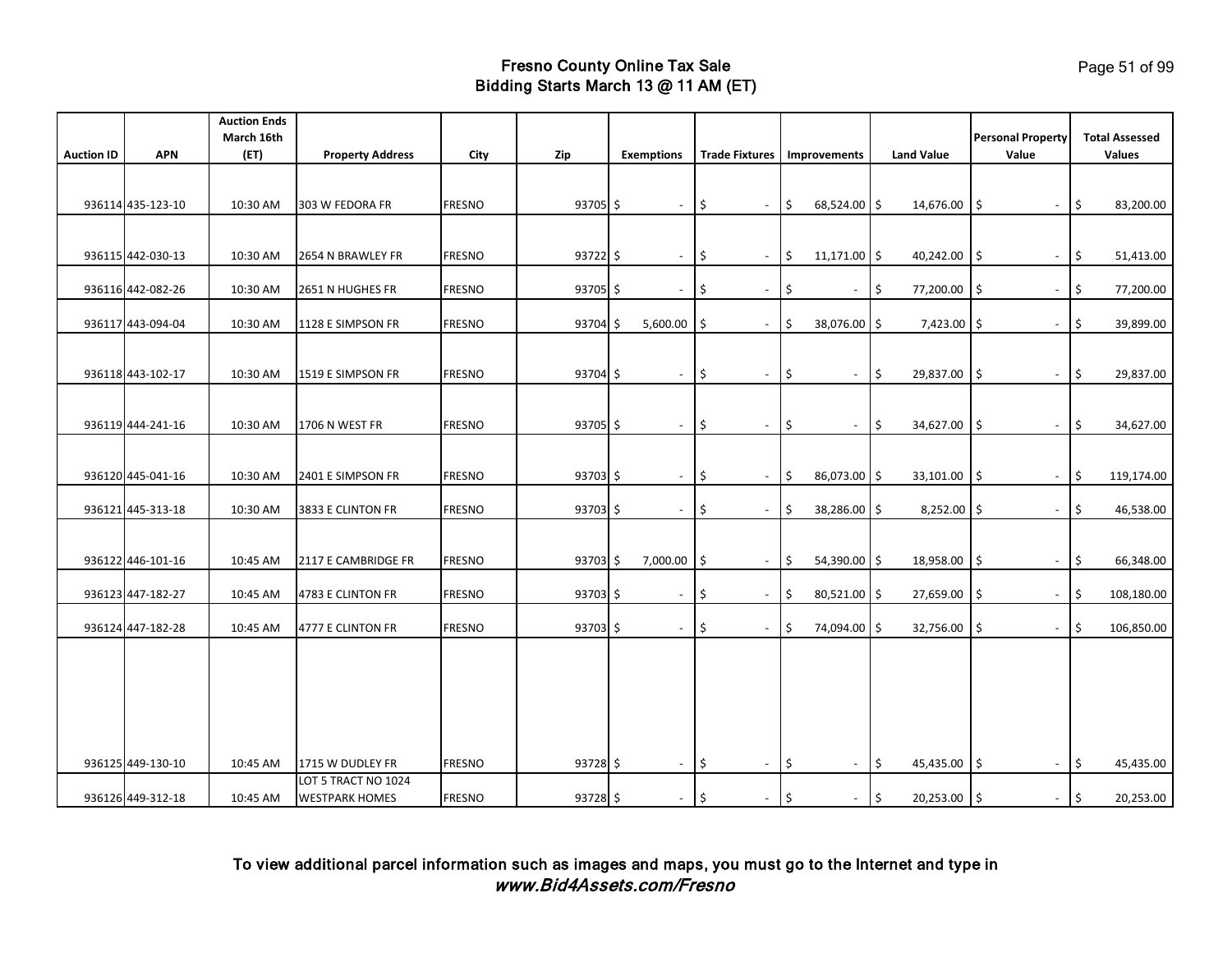|                   |                   | <b>Auction Ends</b> |                         |               |            |                          |                    |                          |                               |                             |                                            |                                   |                                        |
|-------------------|-------------------|---------------------|-------------------------|---------------|------------|--------------------------|--------------------|--------------------------|-------------------------------|-----------------------------|--------------------------------------------|-----------------------------------|----------------------------------------|
| <b>Auction ID</b> | <b>APN</b>        | March 16th<br>(ET)  | <b>Property Address</b> | City          | Zip        | <b>Exemptions</b>        |                    |                          | Trade Fixtures   Improvements |                             | <b>Land Value</b>                          | <b>Personal Property</b><br>Value | <b>Total Assessed</b><br><b>Values</b> |
|                   |                   |                     |                         |               |            |                          |                    |                          |                               |                             |                                            |                                   |                                        |
|                   |                   |                     |                         |               |            |                          |                    |                          |                               |                             |                                            |                                   |                                        |
|                   | 936127 450-082-16 | 10:45 AM            | 808 W FLORADORA FR      | <b>FRESNO</b> | $93728$ \$ | $\overline{\phantom{a}}$ | ۱\$                | $\overline{\phantom{a}}$ | l\$                           | $52,583.00$ \$              | 14,259.00                                  | ۱\$<br>$\sim$                     | 5<br>66,842.00                         |
|                   |                   |                     |                         |               |            |                          |                    |                          |                               |                             |                                            |                                   |                                        |
|                   | 936128 450-221-25 | 10:45 AM            | 984 N ARTHUR FR         | <b>FRESNO</b> | $93728$ \$ | $\sim$                   | ۱\$                | $\overline{\phantom{a}}$ | \$                            | 44,843.00 \$                | 24,135.00                                  | l\$<br>$\overline{\phantom{a}}$   | 68,978.00<br>\$                        |
|                   |                   |                     |                         |               |            |                          |                    |                          |                               |                             |                                            |                                   |                                        |
|                   | 936129 451-296-33 | 10:45 AM            | 1150 N ABBY FR          | <b>FRESNO</b> | 93701 \$   | $\sim$                   | I\$                | $\blacksquare$           | l\$                           | $\overline{\phantom{a}}$    | ا \$ا<br>76,921.00                         | 5<br>$\blacksquare$               | 76,921.00<br>I\$                       |
|                   |                   |                     |                         |               |            |                          |                    |                          |                               |                             |                                            |                                   |                                        |
|                   | 936130 452-062-14 | 10:45 AM            | <b>1915 E CLAY FR</b>   | <b>FRESNO</b> | $93701$ \$ | $\overline{\phantom{a}}$ | \$ ا               | $\overline{\phantom{a}}$ | 5                             | 26,985.00 \$                | 28,710.00                                  | \$<br>$\overline{\phantom{a}}$    | \$<br>55,695.00                        |
|                   |                   |                     |                         |               |            |                          |                    |                          |                               |                             |                                            |                                   |                                        |
|                   | 936131 452-063-02 | 10:45 AM            | 2010 E WEBSTER FR       | <b>FRESNO</b> | $93701$ \$ | $\overline{\phantom{a}}$ | ۱\$                | $\overline{\phantom{a}}$ | \$                            | 47,771.00 \$                | 22,475.00                                  | S.<br>$\overline{\phantom{a}}$    | \$<br>70,246.00                        |
|                   | 936132 452-063-03 | 10:45 AM            | 2014 E WEBSTER FR       | <b>FRESNO</b> | 93701 \$   |                          | \$                 | $\overline{\phantom{a}}$ | \$                            | 13,904.00                   | 22,475.00<br>l\$                           | Ś<br>$\overline{\phantom{a}}$     | \$<br>36,379.00                        |
|                   |                   |                     |                         |               |            |                          |                    |                          |                               |                             |                                            |                                   |                                        |
|                   | 936133 452-073-04 | 10:45 AM            | 2224 E WEBSTER FR       | <b>FRESNO</b> | 93701 \$   | $\overline{\phantom{a}}$ | ۱\$                | $\overline{\phantom{a}}$ | \$                            | $\overline{\phantom{a}}$    | \$<br>15,295.00                            | 5<br>$\overline{\phantom{a}}$     | 15,295.00<br>\$                        |
|                   |                   |                     |                         |               |            |                          |                    |                          |                               |                             |                                            |                                   |                                        |
|                   | 936134 452-074-06 | 10:45 AM            | 2340 E WEBSTER FR       | <b>FRESNO</b> | 93701 \$   | $\overline{\phantom{a}}$ | l\$                | $\overline{\phantom{a}}$ | \$                            | $\blacksquare$              | \$<br>15,295.00                            | \$<br>$\overline{\phantom{a}}$    | \$<br>15,295.00                        |
|                   |                   |                     |                         |               |            |                          |                    |                          |                               |                             |                                            |                                   |                                        |
|                   | 936135 452-093-11 | 10:45 AM            | 3040 E OLIVE FR         | <b>FRESNO</b> | 93701 \$   | $\overline{\phantom{a}}$ | ۱\$                |                          | $6,600.00$ \$ 102,083.00 \$   |                             | 114,094.00                                 | \$<br>$\overline{\phantom{a}}$    | 222,777.00<br>\$                       |
|                   |                   |                     |                         |               |            |                          |                    |                          |                               |                             |                                            |                                   |                                        |
|                   | 936136 452-155-22 | 10:45 AM            | 2215 E LEWIS FR         | <b>FRESNO</b> | 93701 \$   | $\sim$                   | l\$                | $\sim$                   | \$                            | $\overline{\phantom{a}}$    | \$<br>20,835.00                            | \$<br>$\sim$                      | 20,835.00<br>Ŝ.                        |
|                   |                   |                     |                         |               |            |                          |                    |                          |                               |                             |                                            |                                   |                                        |
|                   | 936137 452-181-06 | 10:45 AM            | 807 N FERGER FR         | <b>FRESNO</b> | $93728$ \$ | $\sim$                   | l\$                | $\overline{\phantom{a}}$ | l \$                          | $\mathcal{L}_{\mathcal{A}}$ | $\sqrt{5}$<br>23,861.00                    | l\$<br>$\sim$                     | S.<br>23,861.00                        |
|                   |                   |                     |                         |               |            |                          |                    |                          |                               |                             |                                            |                                   |                                        |
|                   |                   |                     |                         |               |            |                          |                    |                          |                               |                             |                                            |                                   |                                        |
|                   |                   |                     |                         |               |            |                          |                    |                          |                               |                             |                                            |                                   |                                        |
|                   |                   |                     |                         |               |            |                          |                    |                          |                               |                             |                                            |                                   |                                        |
|                   | 936138 452-191-13 | 10:45 AM            | 712 N ECHO FR           | <b>FRESNO</b> | 93728 \$   | $\sim$                   | $\ddot{\varsigma}$ | $\blacksquare$           | $\frac{1}{2}$                 | $\overline{\phantom{a}}$    | \$<br>20,058.00                            | $\ddot{\mathsf{s}}$<br>$\sim$     | \$<br>20,058.00                        |
|                   |                   |                     |                         |               |            |                          |                    |                          |                               |                             |                                            |                                   |                                        |
|                   | 936139 452-262-06 | 10:45 AM            | 605 N WILSON FR         | <b>FRESNO</b> | 93728 \$   | $\sim$                   | \$                 | $\sim$                   | $\vert \mathsf{s}$            | $\overline{\phantom{a}}$    | $\vert \mathfrak{s} \vert$<br>20,400.00 \$ | $\sim$                            | $\vert \mathbf{5} \vert$<br>20,400.00  |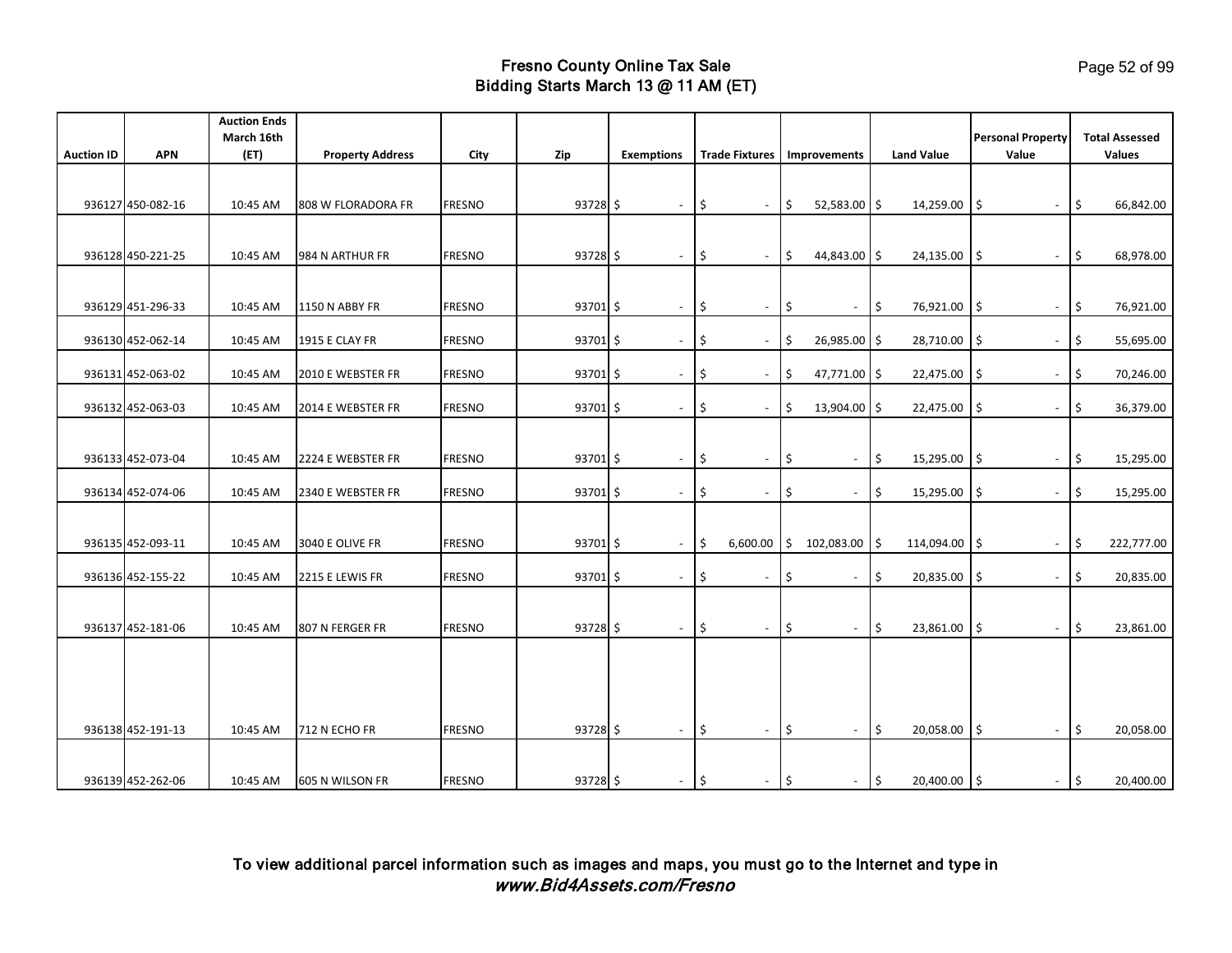|                   |                   | <b>Auction Ends</b><br>March 16th |                                                        |               |            |                          |      |                          |               |                          |               |                   | <b>Personal Property</b>         |     | <b>Total Assessed</b> |
|-------------------|-------------------|-----------------------------------|--------------------------------------------------------|---------------|------------|--------------------------|------|--------------------------|---------------|--------------------------|---------------|-------------------|----------------------------------|-----|-----------------------|
| <b>Auction ID</b> | <b>APN</b>        | (ET)                              | <b>Property Address</b>                                | City          | Zip        | <b>Exemptions</b>        |      | <b>Trade Fixtures</b>    |               | Improvements             |               | <b>Land Value</b> | Value                            |     | Values                |
|                   |                   |                                   |                                                        |               |            |                          |      |                          |               |                          |               |                   |                                  |     |                       |
|                   | 936140 452-273-04 | 10:45 AM                          | 510 N YOSEMITE FR                                      | <b>FRESNO</b> | $93728$ \$ | $\overline{\phantom{a}}$ | ۱\$  | $\overline{\phantom{a}}$ | 5             | $\overline{\phantom{a}}$ | \$            | 34,710.00         | 5<br>$\overline{\phantom{a}}$    | \$  | 34,710.00             |
|                   | 936141 452-315-06 | 10:45 AM                          | LOT 28 BLK 28 BELMONT<br>ADD                           | <b>FRESNO</b> | 93701 \$   | $\overline{\phantom{a}}$ | \$ ا | $\overline{\phantom{a}}$ | \$            | $\overline{\phantom{a}}$ | \$            | 16,684.00         | ۱\$<br>$\overline{\phantom{a}}$  | -\$ | 16,684.00             |
|                   | 936142 452-335-21 | 11:00 AM                          | 3025 E BELMONT FR                                      | <b>FRESNO</b> | 93701 \$   | $\sim$                   | l\$  | 7,400.00                 | l \$          | 70,181.00 \$             |               | 29,126.00 \$      | $\sim$                           | \$  | 106,707.00            |
|                   |                   |                                   |                                                        |               |            |                          |      |                          |               |                          |               |                   |                                  |     |                       |
|                   | 936143 453-201-14 | 11:00 AM                          | 1323 N EIGHTH FR                                       | <b>FRESNO</b> | 93703 \$   | $\overline{\phantom{a}}$ | \$   | $\overline{\phantom{a}}$ | \$            | $\overline{\phantom{a}}$ | \$            | 18,055.00         | l\$<br>$\overline{\phantom{a}}$  | \$  | 18,055.00             |
|                   | 936144 454-023-24 | 11:00 AM                          | 3120 E CLAY FR                                         | <b>FRESNO</b> | 93702 \$   | $\overline{\phantom{a}}$ | l\$  | $\overline{\phantom{a}}$ | \$            | $\overline{\phantom{a}}$ | \$            | 21,924.00         | l \$<br>$\overline{\phantom{a}}$ | \$  | 21,924.00             |
|                   | 936145 454-063-02 | 11:00 AM                          | 4212 E CLAY FR                                         | <b>FRESNO</b> | 93702 \$   | $\sim$                   | l\$  | $\overline{\phantom{a}}$ | l\$           | 48,789.00 \$             |               | 21,976.00 \$      | $\blacksquare$                   | I\$ | 70,765.00             |
|                   | 936146 454-091-02 | 11:00 AM                          | W1/2 OF N1/2 OF LOT 4<br>BLK 52 SIERRA VISTA ADD<br>#2 | <b>FRESNO</b> | 93702 \$   | $\sim$                   | \$   | $\overline{\phantom{a}}$ | $\frac{1}{2}$ | $\overline{\phantom{a}}$ | $\frac{1}{2}$ | 31,033.00 \$      | $\sim$                           | ١\$ | 31,033.00             |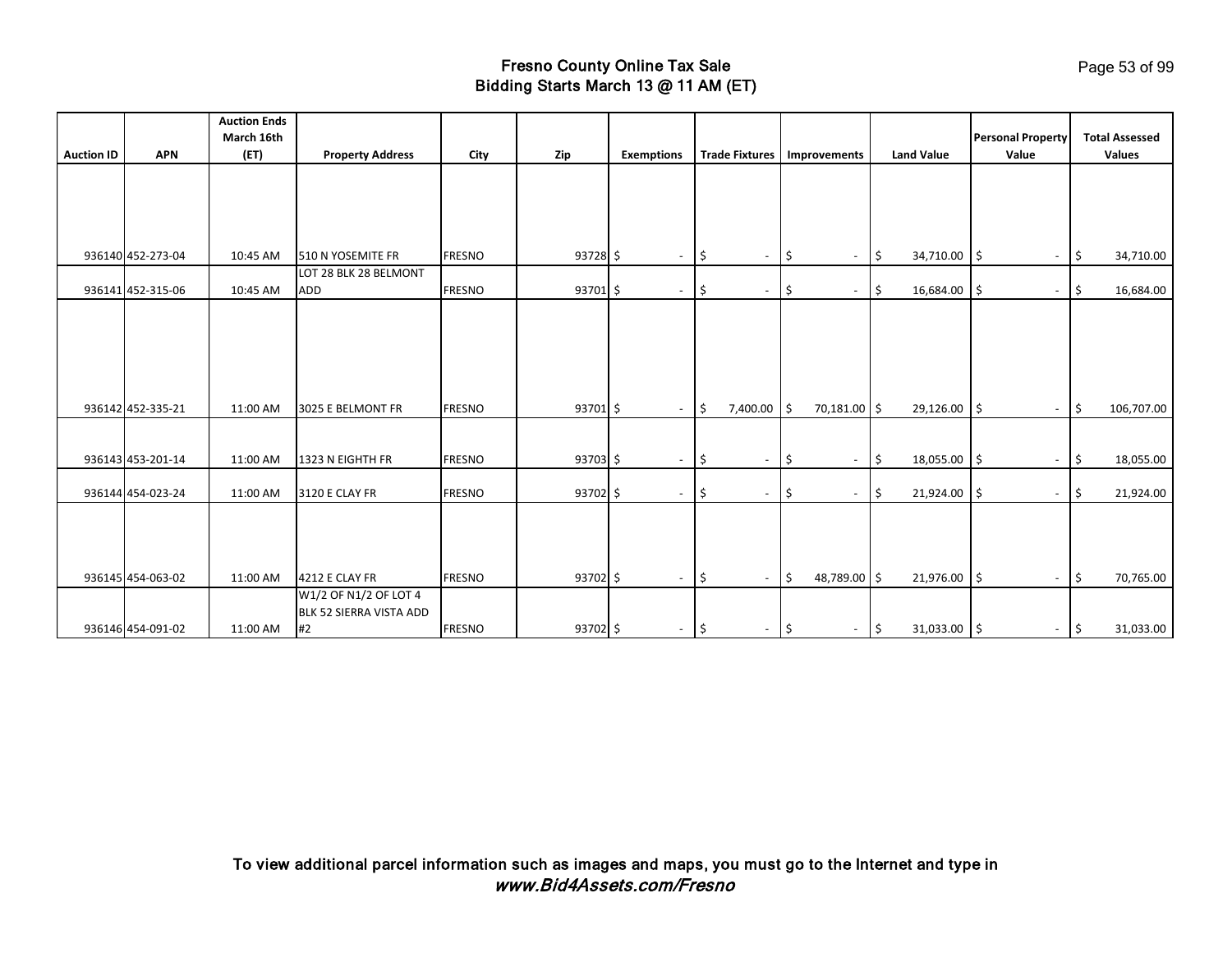| <b>Auction ID</b> | <b>APN</b>        | <b>Auction Ends</b><br>March 16th<br>(ET) | <b>Property Address</b> | City          | Zip      | <b>Exemptions</b>        |      | <b>Trade Fixtures</b>    |     | Improvements             | <b>Land Value</b> |                     | <b>Personal Property</b><br>Value |                     | <b>Total Assessed</b><br>Values |
|-------------------|-------------------|-------------------------------------------|-------------------------|---------------|----------|--------------------------|------|--------------------------|-----|--------------------------|-------------------|---------------------|-----------------------------------|---------------------|---------------------------------|
|                   |                   |                                           |                         |               |          |                          |      |                          |     |                          |                   |                     |                                   |                     |                                 |
|                   |                   |                                           |                         |               |          |                          |      |                          |     |                          |                   |                     |                                   |                     |                                 |
|                   |                   |                                           |                         |               |          |                          |      |                          |     |                          |                   |                     |                                   |                     |                                 |
|                   |                   |                                           |                         |               |          |                          |      |                          |     |                          |                   |                     |                                   |                     |                                 |
|                   |                   |                                           |                         |               |          |                          |      |                          |     |                          |                   |                     |                                   |                     |                                 |
|                   |                   |                                           |                         |               |          |                          |      |                          |     |                          |                   |                     |                                   |                     |                                 |
|                   | 936147 454-181-25 | 11:00 AM                                  | 702 N FIRST FR          | <b>FRESNO</b> | 93702 \$ | $\overline{\phantom{a}}$ | \$   | 8,100.00                 | \$  | $\sim$                   | \$<br>18,372.00   | 5                   | $\blacksquare$                    | \$                  | 26,472.00                       |
|                   |                   |                                           |                         |               |          |                          |      |                          |     |                          |                   |                     |                                   |                     |                                 |
|                   | 936148 454-193-10 | 11:00 AM                                  | 708 N FIFTH FR          | <b>FRESNO</b> | 93702 \$ | $\overline{\phantom{a}}$ | \$   | $\overline{\phantom{a}}$ | \$  | $\overline{\phantom{a}}$ | \$<br>25,000.00   | \$ ا                | $\overline{\phantom{a}}$          | \$                  | 25,000.00                       |
|                   | 936149 454-211-34 | 11:00 AM                                  | 4013 E THOMAS FR        | <b>FRESNO</b> | 93702 \$ | 7,000.00                 | ۱\$  | $\overline{\phantom{a}}$ | \$  | 34,968.00 \$             | 13,436.00         | \$                  | $\overline{\phantom{a}}$          | \$                  | 41,404.00                       |
|                   |                   |                                           |                         |               |          |                          |      |                          |     |                          |                   |                     |                                   |                     |                                 |
|                   |                   |                                           |                         |               |          |                          |      |                          |     |                          |                   |                     |                                   |                     |                                 |
|                   | 936150 454-282-31 | 11:00 AM                                  | 3707 E BELMONT FR       | <b>FRESNO</b> | 93702 \$ | $\overline{\phantom{a}}$ | ۱\$  | 7,400.00                 | \$  | 48,620.00 \$             | 18,901.00         | $\ddot{\mathsf{s}}$ | $\overline{\phantom{a}}$          | \$                  | 74,921.00                       |
|                   |                   |                                           |                         |               |          |                          |      |                          |     |                          |                   |                     |                                   |                     |                                 |
|                   |                   |                                           |                         |               |          |                          |      |                          |     |                          |                   |                     |                                   |                     |                                 |
|                   |                   |                                           |                         |               |          |                          |      |                          |     |                          |                   |                     |                                   |                     |                                 |
|                   | 936151 455-260-44 | 11:00 AM                                  | 1221 N PEACH #165 FR    | <b>FRESNO</b> | 93727 \$ | $\sim$                   | \$   | $\sim$                   | \$  | 30,000.00 \$             | 10,000.00         | l\$                 | $\blacksquare$                    | \$                  | 40,000.00                       |
|                   |                   |                                           |                         |               |          |                          |      |                          |     |                          |                   |                     |                                   |                     |                                 |
|                   |                   |                                           |                         |               |          |                          |      |                          |     |                          |                   |                     |                                   |                     |                                 |
|                   | 936152 456-251-07 | 11:00 AM                                  | 4941 E TYLER FR         | <b>FRESNO</b> | 93727\$  | 7,000.00                 | I \$ | $\sim$                   | l\$ | 91,105.00 \$             | 38,076.00         | l\$                 | $\blacksquare$                    | $\ddot{\mathsf{S}}$ | 122,181.00                      |
|                   |                   |                                           |                         |               |          |                          |      |                          |     |                          |                   |                     |                                   |                     |                                 |
|                   |                   |                                           |                         |               |          |                          |      |                          |     |                          |                   |                     |                                   |                     |                                 |
|                   | 936153 458-112-05 | 11:00 AM                                  | 461 N DURANT WAY FR     | <b>FRESNO</b> | 93706 \$ | $-$ \$                   |      | $-$ \$                   |     | $-$ \$                   | 13,767.00 \$      |                     |                                   | $ \frac{1}{2}$      | 13,767.00                       |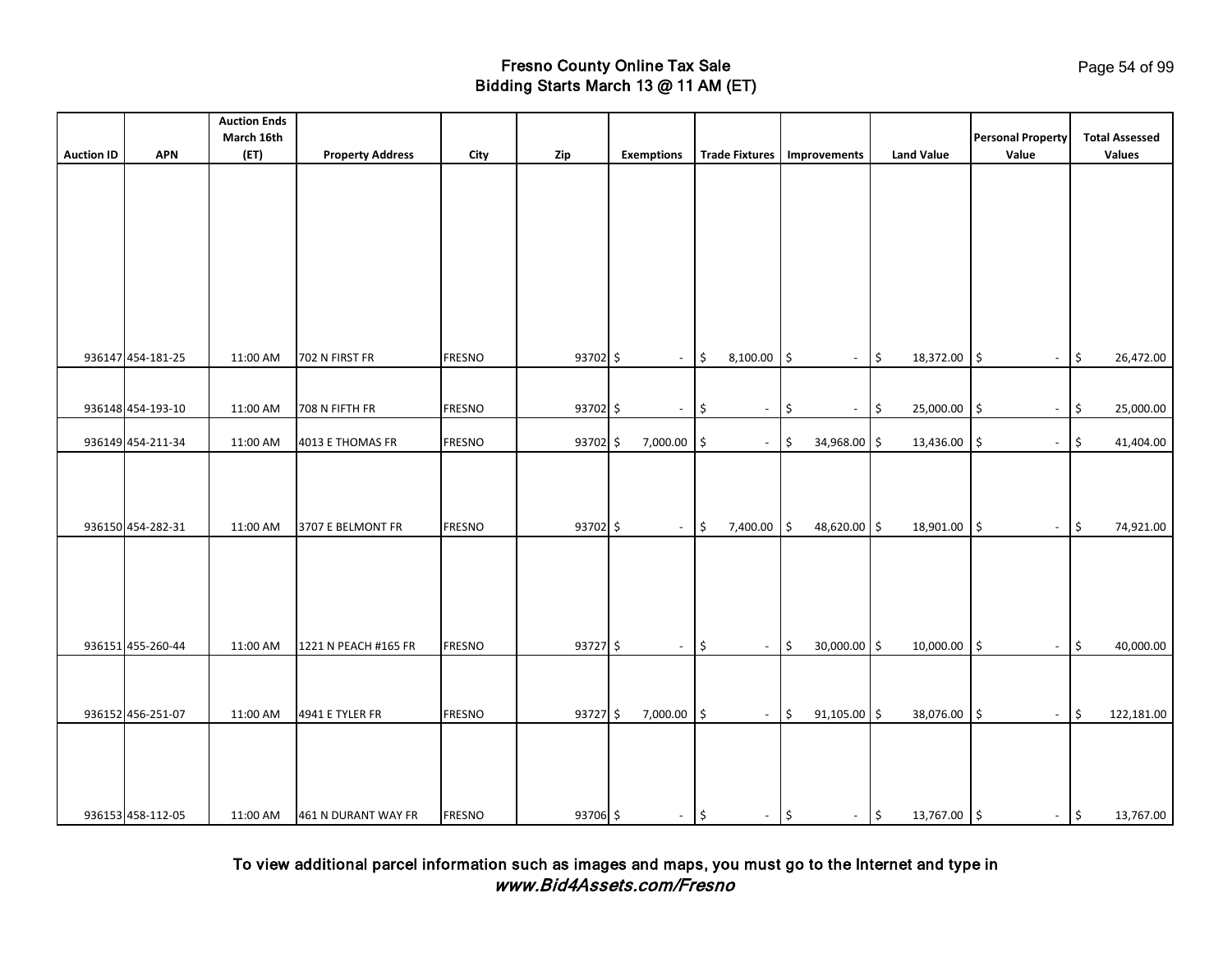|                   |                   | <b>Auction Ends</b> |                            |               |          |                          |                                           |                                     |                                        |                          |                                  |
|-------------------|-------------------|---------------------|----------------------------|---------------|----------|--------------------------|-------------------------------------------|-------------------------------------|----------------------------------------|--------------------------|----------------------------------|
|                   |                   | March 16th          |                            |               |          |                          |                                           |                                     |                                        | <b>Personal Property</b> | <b>Total Assessed</b>            |
| <b>Auction ID</b> | <b>APN</b>        | (ET)                | <b>Property Address</b>    | City          | Zip      | <b>Exemptions</b>        | <b>Trade Fixtures</b>                     | Improvements                        | <b>Land Value</b>                      | Value                    | Values                           |
|                   |                   |                     |                            |               |          |                          |                                           |                                     |                                        |                          |                                  |
|                   |                   |                     |                            |               |          |                          |                                           |                                     |                                        |                          |                                  |
|                   |                   |                     |                            |               |          |                          |                                           |                                     |                                        |                          |                                  |
|                   |                   |                     |                            |               |          |                          |                                           |                                     |                                        |                          |                                  |
|                   |                   |                     |                            |               |          |                          |                                           |                                     |                                        |                          |                                  |
|                   |                   |                     |                            |               |          |                          |                                           |                                     |                                        |                          |                                  |
|                   |                   |                     |                            |               |          |                          |                                           |                                     |                                        |                          |                                  |
|                   |                   |                     |                            |               |          |                          |                                           |                                     |                                        |                          |                                  |
|                   | 936154 458-112-06 | 11:00 AM            | 453 N DURANT WAY FR        | <b>FRESNO</b> | 93706 \$ | $\overline{\phantom{a}}$ | $\frac{1}{2}$<br>$\overline{\phantom{a}}$ | $\boldsymbol{\mathsf{S}}$<br>$\sim$ | $\boldsymbol{\mathsf{S}}$<br>12,738.00 | 5<br>$\blacksquare$      | \$<br>12,738.00                  |
|                   |                   |                     |                            |               |          |                          |                                           |                                     |                                        |                          |                                  |
|                   |                   |                     |                            |               |          |                          |                                           |                                     |                                        |                          |                                  |
|                   |                   |                     |                            |               |          |                          |                                           |                                     |                                        |                          |                                  |
|                   |                   |                     |                            |               |          |                          |                                           |                                     |                                        |                          |                                  |
|                   |                   |                     |                            |               |          |                          |                                           |                                     |                                        |                          |                                  |
|                   |                   |                     |                            |               |          |                          |                                           |                                     |                                        |                          |                                  |
|                   | 936155 458-161-05 | 11:00 AM            | 351 W FRANKLIN FR          | <b>FRESNO</b> | 93706 \$ | $\blacksquare$           | $\frac{1}{2}$<br>$\blacksquare$           | $\frac{1}{2}$<br>$\omega$           | $\frac{1}{2}$<br>18,262.00             | l\$<br>$\blacksquare$    | $\frac{1}{2}$<br>18,262.00       |
|                   |                   |                     |                            |               |          |                          |                                           |                                     |                                        |                          |                                  |
|                   |                   |                     |                            |               |          |                          |                                           |                                     |                                        |                          |                                  |
|                   |                   |                     |                            |               |          |                          |                                           |                                     |                                        |                          |                                  |
|                   |                   |                     |                            |               |          |                          |                                           |                                     |                                        |                          |                                  |
|                   |                   |                     |                            |               |          |                          |                                           |                                     |                                        |                          |                                  |
|                   |                   |                     |                            |               |          |                          |                                           |                                     |                                        |                          |                                  |
|                   | 936156 458-230-03 | 11:00 AM            | 519 S TEILMAN FR           | <b>FRESNO</b> | 93706 \$ | $\sim$                   | $\frac{1}{2}$<br>$\blacksquare$           | \$<br>$\blacksquare$                | $\frac{1}{2}$<br>$6,470.00$ \$         | $\sim$                   | $\frac{1}{2}$<br>6,470.00        |
|                   |                   |                     |                            |               |          |                          |                                           |                                     |                                        |                          |                                  |
|                   |                   |                     |                            |               |          |                          |                                           |                                     |                                        |                          |                                  |
|                   |                   |                     |                            |               |          |                          |                                           |                                     |                                        |                          |                                  |
|                   |                   |                     |                            |               |          |                          |                                           |                                     |                                        |                          |                                  |
|                   |                   |                     |                            |               |          |                          |                                           |                                     |                                        |                          |                                  |
|                   | 936157 458-230-04 | 11:00 AM            | 519 S TEILMAN FR           | <b>FRESNO</b> | 93706 \$ | $\sim$                   | $\frac{1}{2}$<br>$\blacksquare$           | $\frac{1}{2}$<br>$\omega$           | \$<br>$6,470.00$ \$                    | $\blacksquare$           | $\vert \mathfrak{s}$<br>6,470.00 |
|                   |                   |                     |                            |               |          |                          |                                           |                                     |                                        |                          |                                  |
|                   |                   |                     |                            |               |          |                          |                                           |                                     |                                        |                          |                                  |
|                   |                   |                     |                            |               |          |                          |                                           |                                     |                                        |                          |                                  |
|                   |                   |                     |                            |               |          |                          |                                           |                                     |                                        |                          |                                  |
|                   |                   |                     |                            |               |          |                          |                                           |                                     |                                        |                          |                                  |
|                   |                   |                     | 100 X 200 FT PAR IN LOT 69 |               |          |                          |                                           |                                     |                                        |                          |                                  |
|                   | 936158 458-230-16 | 11:00 AM            | WEIHE HOMES TRACT          | <b>FRESNO</b> | 93706 \$ | $\sim$                   | $-$ \$<br>l\$                             | $\sim$                              | $\vert \mathsf{s}$<br>22,709.00 \$     | $ \frac{1}{2}$           | 22,709.00                        |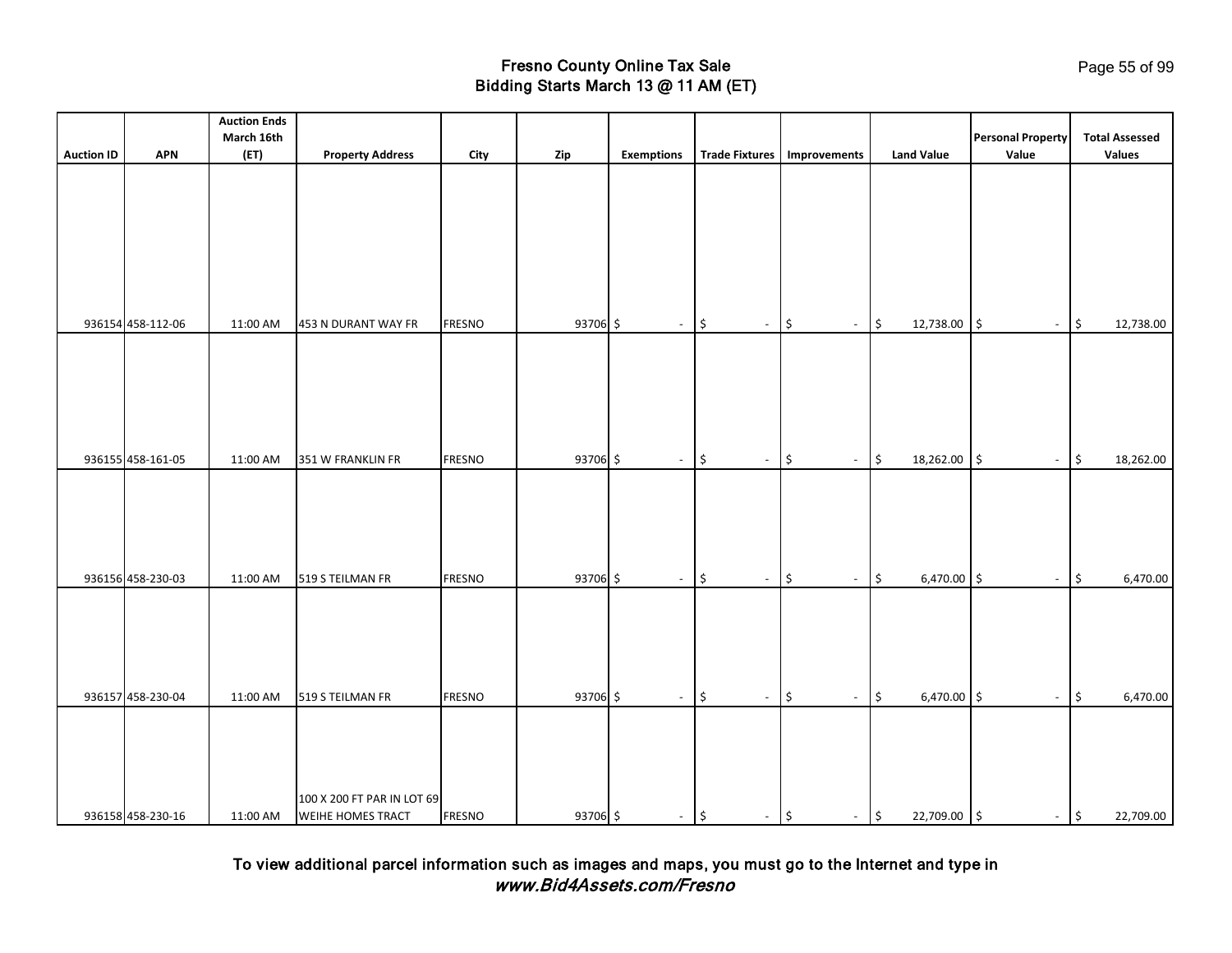|                   |                   | <b>Auction Ends</b> |                         |               |          |                          |                   |                          |        |                          |                          |                   |     |                                   |                    |                                        |
|-------------------|-------------------|---------------------|-------------------------|---------------|----------|--------------------------|-------------------|--------------------------|--------|--------------------------|--------------------------|-------------------|-----|-----------------------------------|--------------------|----------------------------------------|
| <b>Auction ID</b> | <b>APN</b>        | March 16th<br>(ET)  | <b>Property Address</b> | City          | Zip      | <b>Exemptions</b>        |                   | <b>Trade Fixtures</b>    |        | Improvements             |                          | <b>Land Value</b> |     | <b>Personal Property</b><br>Value |                    | <b>Total Assessed</b><br><b>Values</b> |
|                   |                   |                     |                         |               |          |                          |                   |                          |        |                          |                          |                   |     |                                   |                    |                                        |
|                   |                   |                     |                         |               |          |                          |                   |                          |        |                          |                          |                   |     |                                   |                    |                                        |
|                   | 936159 459-091-09 | 11:00 AM            | 2636 E BELMONT FR       | <b>FRESNO</b> | 93701 \$ | $\sim$                   | $\frac{1}{2}$     | 6,700.00                 |        | $$114,479.00$ \$         |                          | 50,709.00         | \$  | $\overline{\phantom{a}}$          | $\vert \mathsf{s}$ | 165,188.00                             |
|                   |                   |                     |                         |               |          |                          |                   |                          |        |                          |                          |                   |     |                                   |                    |                                        |
|                   |                   |                     |                         |               |          |                          |                   |                          |        |                          |                          |                   |     |                                   |                    |                                        |
|                   |                   |                     |                         |               |          |                          |                   |                          |        |                          |                          |                   |     |                                   |                    |                                        |
|                   |                   |                     |                         |               |          |                          |                   |                          |        |                          |                          |                   |     |                                   |                    |                                        |
|                   | 936160 459-151-02 |                     |                         | <b>FRESNO</b> | 93701 \$ |                          | l\$               |                          |        |                          |                          |                   |     |                                   | $\vert$ \$         |                                        |
|                   |                   | 11:00 AM            | 389 N GLENN #A-B FR     |               |          | $\sim$                   |                   | $\blacksquare$           |        | $$155,258.00$ \$         |                          | 30,444.00         | I\$ | $\blacksquare$                    |                    | 185,702.00                             |
|                   |                   |                     |                         |               |          |                          |                   |                          |        |                          |                          |                   |     |                                   |                    |                                        |
|                   | 936161 459-161-04 | 11:00 AM            | 357 N ABBY FR           | <b>FRESNO</b> | 93701 \$ | $\sim$                   | l\$               | 5,000.00                 | \$     | $\overline{\phantom{a}}$ | l\$                      | 31,836.00         | l\$ | $\sim$                            | $\vert$ \$         | 36,836.00                              |
|                   |                   |                     |                         |               |          |                          |                   |                          |        |                          |                          |                   |     |                                   |                    |                                        |
|                   | 936162 459-161-21 | 11:15 AM            | 367 N ABBY FR           | <b>FRESNO</b> | 93701 \$ | $\overline{\phantom{a}}$ | l\$               | 5,000.00                 | I\$    | $\overline{\phantom{a}}$ | $\frac{1}{2}$            | 60,000.00         | l\$ | $\blacksquare$                    | \$                 | 65,000.00                              |
|                   |                   |                     |                         |               |          |                          |                   |                          |        |                          |                          |                   |     |                                   |                    |                                        |
|                   | 936163 459-181-26 | 11:15 AM            | 2630 E GRANT FR         | <b>FRESNO</b> | 93701 \$ | $\overline{\phantom{a}}$ | \$                | $\overline{\phantom{a}}$ | \$     | $\blacksquare$           | $\frac{1}{2}$            | 35,000.00         | I\$ | $\blacksquare$                    | \$                 | 35,000.00                              |
|                   |                   |                     |                         |               |          |                          |                   |                          |        |                          |                          |                   |     |                                   |                    |                                        |
|                   | 936164 459-184-13 | 11:15 AM            | 327 N ANGUS FR          | <b>FRESNO</b> | 93701 \$ | $\sim$                   | \$                | $\sim$                   | \$     | $\overline{\phantom{a}}$ | $\vert \mathsf{s} \vert$ | 19,000.00         | l\$ |                                   | $-15$              | 19,000.00                              |
|                   |                   |                     |                         |               |          |                          |                   |                          |        |                          |                          |                   |     |                                   |                    |                                        |
|                   |                   |                     |                         |               |          |                          |                   |                          |        |                          |                          |                   |     |                                   |                    |                                        |
|                   |                   |                     |                         |               |          |                          |                   |                          |        |                          |                          |                   |     |                                   |                    |                                        |
|                   | 936165 459-212-28 | 11:15 AM            | 208 N ECHO FR           | <b>FRESNO</b> | 93701 \$ | $\sim$                   | l\$               | $\sim$                   | l\$    | $\overline{\phantom{a}}$ | $\vert \xi$              | $6,912.00$ \$     |     | $\blacksquare$                    | \$                 | 6,912.00                               |
|                   |                   |                     |                         |               |          |                          |                   |                          |        |                          |                          |                   |     |                                   |                    |                                        |
|                   |                   |                     |                         |               |          |                          |                   |                          |        |                          |                          |                   |     |                                   |                    |                                        |
|                   |                   |                     |                         |               |          |                          |                   |                          |        |                          |                          |                   |     |                                   |                    |                                        |
|                   |                   |                     |                         |               |          |                          |                   |                          |        |                          |                          |                   |     |                                   |                    |                                        |
|                   |                   |                     | PARCEL IN LOTS 20 & 21  |               |          |                          |                   |                          |        |                          |                          |                   |     |                                   |                    |                                        |
|                   | 936166 459-212-35 | 11:15 AM            | BLK 2 GRIFFITHS 2ND ADD | <b>FRESNO</b> | 93701 \$ | 1,386.00                 | I\$               | $\overline{\phantom{a}}$ | \$     | $\sim$                   | $\mathsf{S}$             | $1,386.00$ \$     |     | $\overline{\phantom{a}}$          | \$                 |                                        |
|                   |                   |                     |                         |               |          |                          |                   |                          |        |                          |                          |                   |     |                                   |                    |                                        |
|                   | 936167 459-252-08 | 11:15 AM            | 237 N EFFIE FR          | <b>FRESNO</b> | 93701 \$ | $\sim$                   | $\vert \xi \vert$ |                          | $-$ \$ | $54,525.00$ \$           |                          | 10,377.00 \$      |     |                                   | $ \sqrt{5}$        | 64,902.00                              |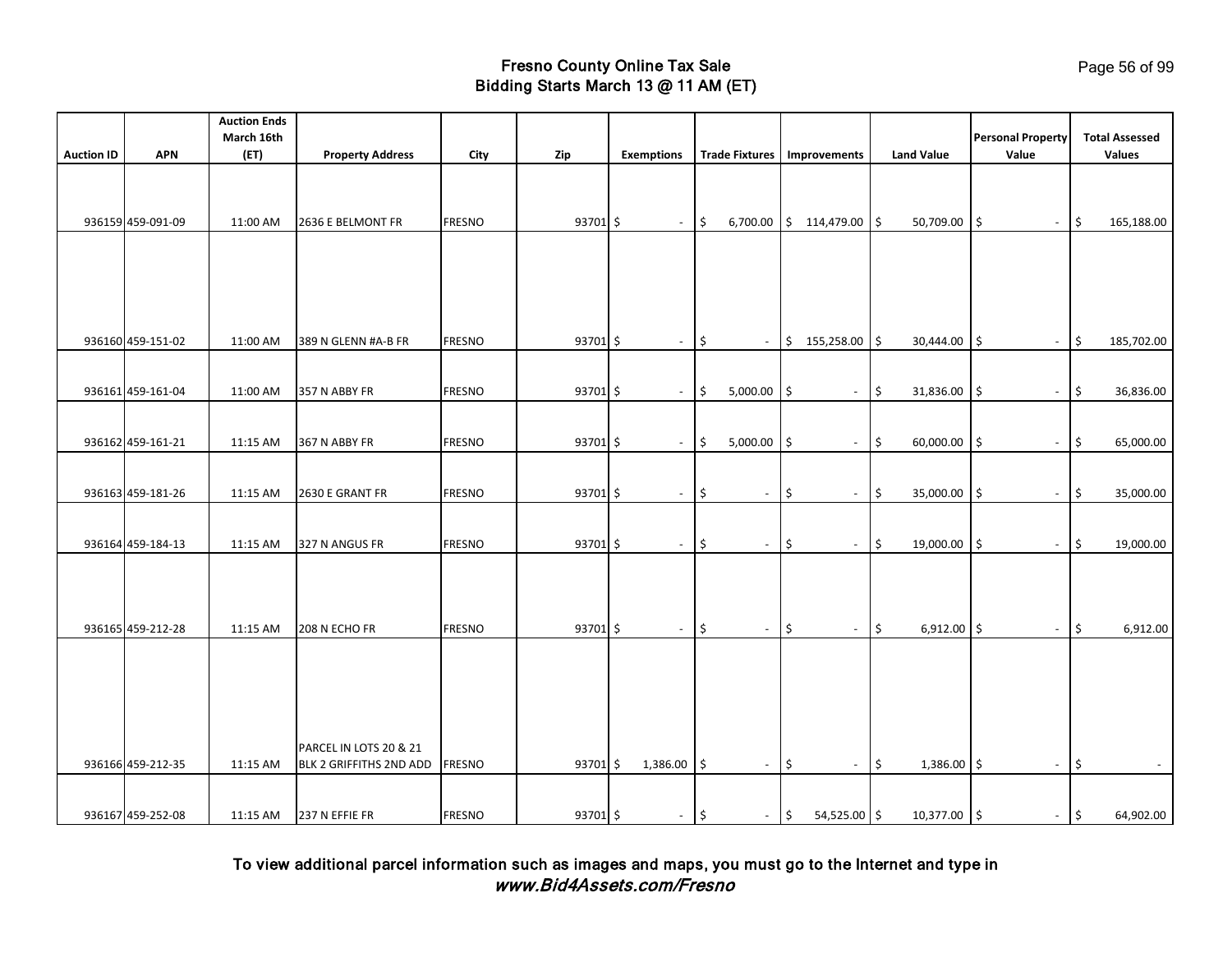| <b>Auction ID</b> | <b>APN</b>        | <b>Auction Ends</b><br>March 16th<br>(ET) | <b>Property Address</b> | City          | Zip      | <b>Exemptions</b>        | <b>Trade Fixtures</b>           | Improvements                   | <b>Land Value</b>                    | <b>Personal Property</b><br>Value | <b>Total Assessed</b><br>Values |
|-------------------|-------------------|-------------------------------------------|-------------------------|---------------|----------|--------------------------|---------------------------------|--------------------------------|--------------------------------------|-----------------------------------|---------------------------------|
|                   |                   |                                           |                         |               |          |                          |                                 |                                |                                      |                                   |                                 |
|                   | 936168 459-253-13 | 11:15 AM                                  | 222 N EFFIE FR          | <b>FRESNO</b> | 93701 \$ | $\sim$                   | I\$<br>$\blacksquare$           | 374,729.00 \$<br>1\$           | 49,448.00                            | $7,150.00$ \$<br>۱Ś               | 431,327.00                      |
|                   | 936169 459-272-11 |                                           |                         | <b>FRESNO</b> |          |                          |                                 |                                |                                      |                                   |                                 |
|                   |                   | 11:15 AM                                  | 239 N MARIPOSA FR       |               | 93701 \$ | $\sim$                   | \$<br>$\overline{\phantom{a}}$  | $23,140.00$ \$<br>l\$          | 17,354.00                            | ۱\$<br>$\sim$                     | 40,494.00<br>I\$                |
|                   | 936170 459-273-09 | 11:15 AM                                  | 272 N MARIPOSA FR       | <b>FRESNO</b> | 93701 \$ | $\sim$                   | ۱\$<br>$\sim$                   | 27,008.00 \$<br>l\$            | 11,472.00                            | l\$<br>$\overline{\phantom{a}}$   | 38,480.00<br>I\$                |
|                   |                   |                                           |                         |               |          |                          |                                 |                                |                                      |                                   |                                 |
|                   |                   |                                           |                         |               |          |                          |                                 |                                |                                      |                                   |                                 |
|                   |                   |                                           |                         |               |          |                          |                                 |                                |                                      |                                   |                                 |
|                   |                   |                                           |                         |               |          |                          |                                 |                                |                                      |                                   |                                 |
|                   |                   |                                           |                         |               |          |                          |                                 |                                |                                      |                                   |                                 |
|                   |                   |                                           |                         |               |          |                          |                                 |                                |                                      |                                   |                                 |
|                   | 936171 460-081-17 | 11:15 AM                                  | 4646 E BELMONT FR       | <b>FRESNO</b> | 93702 \$ | $\overline{\phantom{a}}$ | l\$<br>$\overline{\phantom{a}}$ | 35,000.00 \$<br>Ŝ.             | 65,000.00                            | 5,940.00<br>l \$                  | $\vert$ \$<br>105,940.00        |
|                   | 936172 460-091-19 | 11:15 AM                                  | 4705 E MADISON FR       | <b>FRESNO</b> | 93702 \$ | $\overline{\phantom{a}}$ | I\$<br>$\overline{\phantom{a}}$ | S.<br>55,729.00 \$             | 26,137.00                            | \$ ا<br>$\overline{\phantom{a}}$  | 81,866.00<br>I\$                |
|                   |                   |                                           |                         |               |          |                          |                                 |                                |                                      |                                   |                                 |
|                   |                   |                                           |                         |               |          |                          |                                 |                                |                                      |                                   |                                 |
|                   | 936173 460-181-01 | 11:15 AM                                  | 270 N FIRST FR          | <b>FRESNO</b> | 93702 \$ | $\overline{\phantom{a}}$ | ۱\$<br>$\overline{\phantom{a}}$ | 30,992.00 \$<br>5              | 17,213.00                            | ۱\$<br>$\overline{\phantom{a}}$   | 48,205.00<br>I\$                |
|                   |                   |                                           |                         |               |          |                          |                                 |                                |                                      |                                   |                                 |
|                   | 936174 460-185-03 | 11:15 AM                                  | 3220 E NEVADA FR        | <b>FRESNO</b> | 93702 \$ | $\sim$                   | \$<br>$\sim$                    | \$<br>$\overline{\phantom{a}}$ | $\ddot{\mathsf{S}}$<br>$7,220.00$ \$ | $\sim$                            | 7,220.00<br>I\$                 |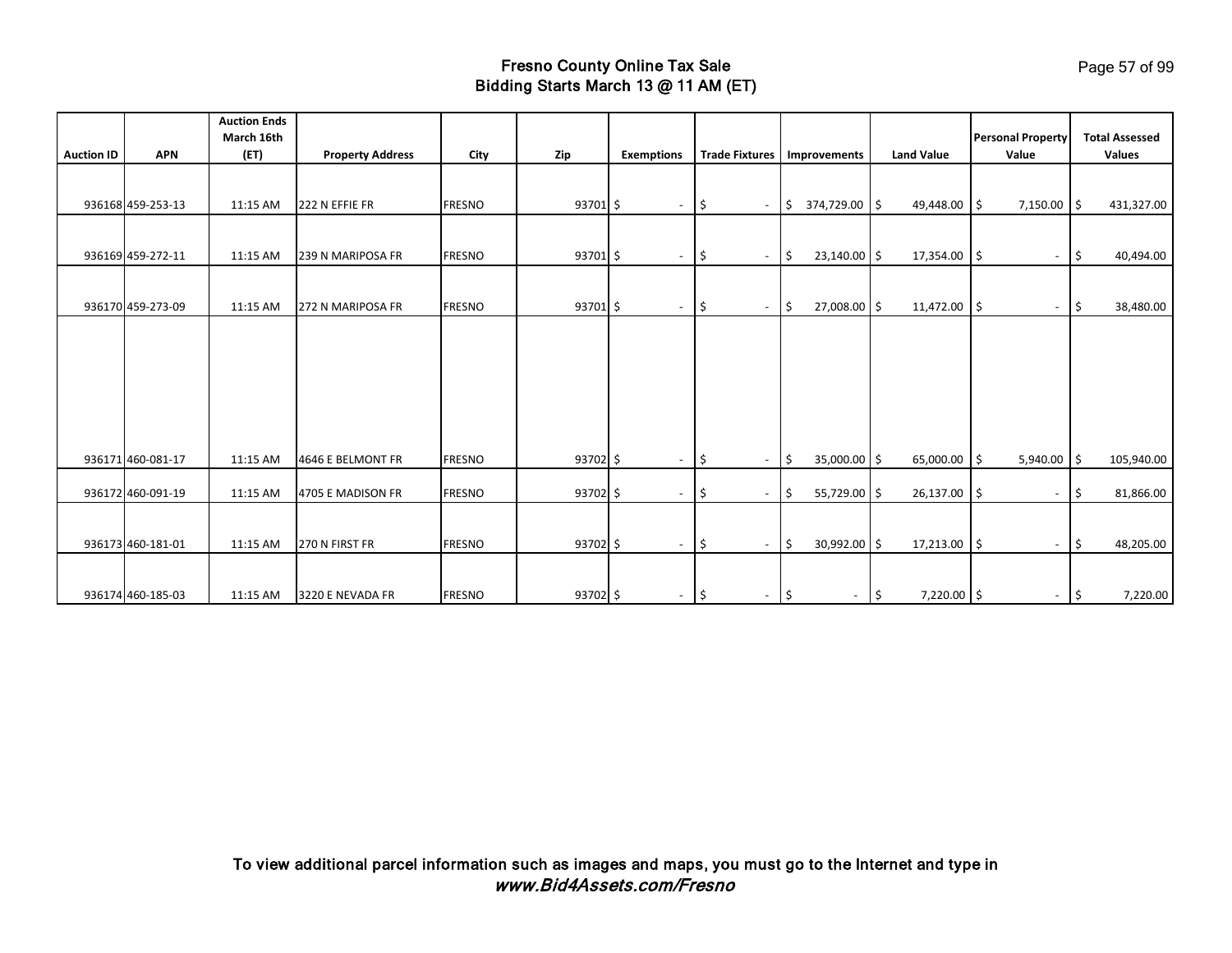| <b>Auction ID</b> | <b>APN</b>        | <b>Auction Ends</b><br>March 16th<br>(ET) | <b>Property Address</b>          | City          | Zip        | <b>Exemptions</b> |                          | Trade Fixtures   Improvements          |                    |                |               | <b>Land Value</b> | <b>Personal Property</b><br>Value |             | <b>Total Assessed</b><br><b>Values</b> |
|-------------------|-------------------|-------------------------------------------|----------------------------------|---------------|------------|-------------------|--------------------------|----------------------------------------|--------------------|----------------|---------------|-------------------|-----------------------------------|-------------|----------------------------------------|
|                   |                   |                                           |                                  |               |            |                   |                          |                                        |                    |                |               |                   |                                   |             |                                        |
|                   |                   |                                           |                                  |               |            |                   |                          |                                        |                    |                |               |                   |                                   |             |                                        |
|                   |                   |                                           |                                  |               |            |                   |                          |                                        |                    |                |               |                   |                                   |             |                                        |
|                   |                   |                                           |                                  |               |            |                   |                          |                                        |                    |                |               |                   |                                   |             |                                        |
|                   |                   |                                           |                                  |               |            |                   |                          |                                        |                    |                |               |                   |                                   |             |                                        |
|                   |                   |                                           |                                  |               |            |                   |                          |                                        |                    |                |               |                   |                                   |             |                                        |
|                   |                   |                                           |                                  |               |            |                   |                          |                                        |                    |                |               |                   |                                   |             |                                        |
|                   |                   |                                           |                                  |               |            |                   |                          |                                        |                    |                |               |                   |                                   |             |                                        |
|                   |                   |                                           |                                  |               |            |                   |                          |                                        |                    |                |               |                   |                                   |             |                                        |
|                   |                   |                                           |                                  |               |            |                   |                          |                                        |                    |                |               |                   |                                   |             |                                        |
|                   |                   |                                           |                                  |               |            |                   |                          |                                        |                    |                |               |                   |                                   |             |                                        |
|                   |                   |                                           |                                  |               |            |                   |                          |                                        |                    |                |               |                   |                                   |             |                                        |
|                   | 936175 460-227-18 | 11:15 AM                                  | 4406 E BALL FR                   | <b>FRESNO</b> | 93702 \$   |                   | 7,000.00                 | I\$<br>$\overline{\phantom{a}}$        | \$                 | $\sim$         | $\ddot{\phi}$ | 26,402.00         | $\sqrt{5}$<br>$\sim$              | \$          | 19,402.00                              |
|                   |                   |                                           |                                  |               |            |                   |                          |                                        |                    |                |               |                   |                                   |             |                                        |
|                   |                   |                                           |                                  |               |            |                   |                          |                                        |                    |                |               |                   |                                   |             |                                        |
|                   |                   |                                           |                                  |               |            |                   |                          |                                        |                    |                |               |                   |                                   |             |                                        |
|                   | 936176 460-241-05 | 11:15 AM                                  | 4632 E MC KENZIE FR              | <b>FRESNO</b> | 93702 \$   |                   | $\overline{\phantom{a}}$ | \$<br>$\overline{\phantom{a}}$         | \$                 | 59,900.00 \$   |               | 21,800.00         | 5<br>$\overline{\phantom{a}}$     | \$          | 81,700.00                              |
|                   |                   |                                           |                                  |               |            |                   |                          |                                        |                    |                |               |                   |                                   |             |                                        |
|                   | 936177 461-301-07 | 11:15 AM                                  | 618 S WHITNEY FR                 | <b>FRESNO</b> | 93702 \$   |                   | $\blacksquare$           | l\$<br>$\blacksquare$                  | $\frac{1}{2}$      | $\blacksquare$ | $\ddot{\phi}$ | 25,000.00         | 5<br>$\blacksquare$               | l\$         | 25,000.00                              |
|                   |                   |                                           |                                  |               |            |                   |                          |                                        |                    |                |               |                   |                                   |             |                                        |
|                   |                   |                                           |                                  |               |            |                   |                          |                                        |                    |                |               |                   |                                   |             |                                        |
|                   | 936178 463-082-01 | 11:15 AM                                  | 155 S WILLOW FR                  | <b>FRESNO</b> | $93727$ \$ |                   | $\sim$                   | \$<br>$\overline{\phantom{a}}$         | $\vert \mathsf{s}$ | $\sim$         | $\ddot{\phi}$ | 32,965.00         | ۱\$<br>$\sim$                     | \$ ا        | 32,965.00                              |
|                   |                   |                                           |                                  |               |            |                   |                          |                                        |                    |                |               |                   |                                   |             |                                        |
|                   |                   |                                           |                                  |               |            |                   |                          |                                        |                    |                |               |                   |                                   |             |                                        |
|                   | 936179 464-101-04 | 11:15 AM                                  | 1866 S CRYSTAL FR                | <b>FRESNO</b> | 93706 \$   |                   | $\sim$                   | $\sqrt{5}$<br>$\overline{\phantom{a}}$ | $\vert \sin$       | 12,505.00 \$   |               | 45,997.00         | l\$<br>$\overline{\phantom{a}}$   | \$          | 58,502.00                              |
|                   |                   |                                           |                                  |               |            |                   |                          |                                        |                    |                |               |                   |                                   |             |                                        |
|                   |                   |                                           |                                  |               |            |                   |                          |                                        |                    |                |               |                   |                                   |             |                                        |
|                   |                   |                                           |                                  |               |            |                   |                          |                                        |                    |                |               |                   |                                   |             |                                        |
|                   |                   |                                           | 1.25 AC PAR IN SE1/4 OF          |               |            |                   |                          |                                        |                    |                |               |                   |                                   |             |                                        |
|                   | 936180 464-102-15 | 11:15 AM                                  | SE1/4 OF SE1/4 SC 7 14/20 FRESNO |               | 93706 \$   |                   | $\sim$                   | $\sqrt{5}$<br>$\overline{\phantom{a}}$ | l\$                | $\sim$         | $\ddot{\phi}$ | 14,032.00         | $\sqrt{5}$<br>$\sim$              | \$          | 14,032.00                              |
|                   |                   |                                           |                                  |               |            |                   |                          |                                        |                    |                |               |                   |                                   |             |                                        |
|                   |                   |                                           |                                  |               |            |                   |                          |                                        |                    |                |               |                   |                                   |             |                                        |
|                   | 936181 465-181-07 | 11:15 AM                                  | 43 E WHITESBRIDGE FR             | <b>FRESNO</b> | 93706 \$   |                   | $ \sqrt{5}$              | $-$ \$                                 |                    | $-$ \$         |               | 8,668.00 \$       |                                   | $ \sqrt{5}$ | 8,668.00                               |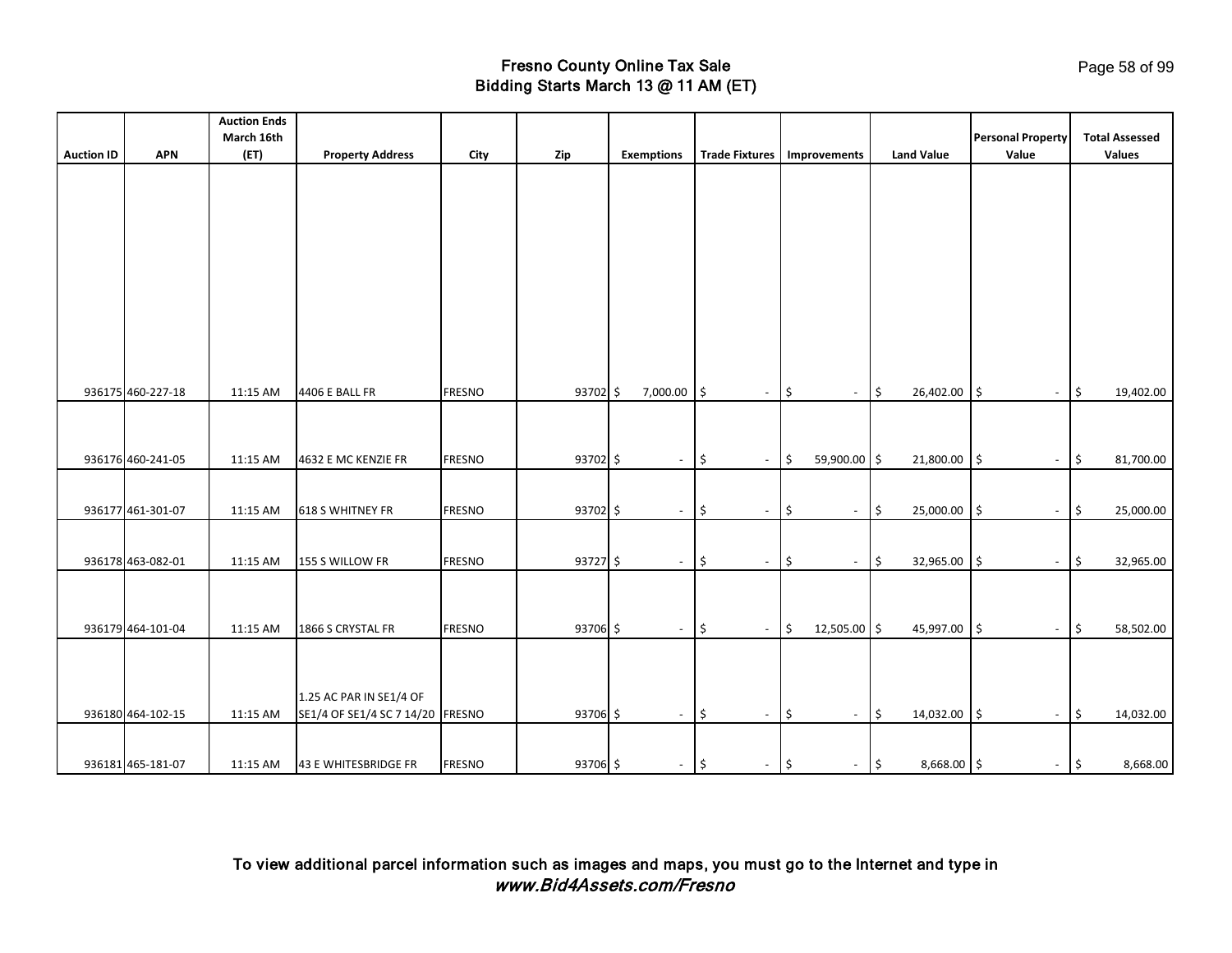| <b>Auction ID</b> | <b>APN</b>        | <b>Auction Ends</b><br>March 16th<br>(ET) | <b>Property Address</b>                            | City          | Zip      | <b>Exemptions</b>        | <b>Trade Fixtures</b>                                   | Improvements                                                     | <b>Land Value</b>                 | <b>Personal Property</b><br>Value                                 | <b>Total Assessed</b><br><b>Values</b> |
|-------------------|-------------------|-------------------------------------------|----------------------------------------------------|---------------|----------|--------------------------|---------------------------------------------------------|------------------------------------------------------------------|-----------------------------------|-------------------------------------------------------------------|----------------------------------------|
|                   |                   |                                           |                                                    |               |          |                          |                                                         |                                                                  |                                   |                                                                   |                                        |
|                   | 936182 465-182-05 | 11:30 AM                                  | 140 E ONEILL FR                                    | <b>FRESNO</b> | 93706 \$ | $\overline{\phantom{a}}$ | \$<br>$\sim$                                            | \$<br>$\overline{\phantom{a}}$                                   | \$<br>$7,220.00$ \$               | $\overline{\phantom{a}}$                                          | \$<br>7,220.00                         |
|                   | 936183 465-182-08 | 11:30 AM                                  | 153 E WHITESBRIDGE FR                              | <b>FRESNO</b> | 93706 \$ | $\blacksquare$           | \$                                                      | \$<br>$\blacksquare$                                             | \$<br>6,184.00                    | I\$                                                               | \$<br>6,184.00                         |
|                   | 936184 465-186-04 | 11:30 AM                                  | 226 E WHITESBRIDGE FR                              | <b>FRESNO</b> | 93706 \$ | $\overline{\phantom{a}}$ | \$<br>$\sim$                                            | \$<br>$\blacksquare$                                             | \$<br>11,341.00                   | \$<br>$\overline{\phantom{a}}$                                    | \$<br>11,341.00                        |
|                   |                   |                                           |                                                    |               |          |                          |                                                         |                                                                  |                                   |                                                                   |                                        |
|                   | 936185 465-191-03 | 11:30 AM                                  | <b>30 E AMADOR FR</b>                              | <b>FRESNO</b> | 93706 \$ | $\overline{\phantom{a}}$ | \$<br>$\blacksquare$                                    | \$<br>$\overline{\phantom{a}}$                                   | \$<br>11,345.00                   | 5<br>$\overline{\phantom{a}}$                                     | $\frac{1}{2}$<br>11,345.00             |
|                   | 936186 465-193-03 | 11:30 AM                                  | PARCEL IN LOTS 9 10 BLK 6<br><b>GRAND AVE PARK</b> | <b>FRESNO</b> | 93706 \$ | $\overline{\phantom{a}}$ | \$                                                      | \$<br>$\blacksquare$                                             | \$<br>6,294.00                    | l\$                                                               | \$<br>6,294.00                         |
|                   | 936187 465-216-04 | 11:30 AM                                  | 236 E STANISLAUS FR                                | <b>FRESNO</b> | 93706 \$ | $\sim$                   | \$<br>$\overline{\phantom{a}}$                          | \$<br>$\overline{\phantom{a}}$                                   | \$<br>12,240.00                   | \$<br>$\overline{\phantom{a}}$                                    | \$<br>12,240.00                        |
|                   | 936188 467-134-17 | 11:30 AM                                  | PAR IN LOTS 12 TO 16 BLK<br>225 FRESNO             | <b>FRESNO</b> | 93706 \$ | $\sim$                   | \$<br>$\sim$                                            | \$<br>$\sim$                                                     | \$<br>4,516.00 \$                 | $\blacksquare$                                                    | \$<br>4,516.00                         |
|                   | 936189 467-136-11 | 11:30 AM                                  | PARCEL IN LOTS 17-32 BLK<br>231 FRESNO CITY        | <b>FRESNO</b> | 93706 \$ |                          | \$                                                      | \$<br>$\overline{\phantom{a}}$                                   | \$<br>15,295.00                   | \$                                                                | \$<br>15,295.00                        |
|                   | 936190 467-155-11 |                                           | 1118 A FR                                          | <b>FRESNO</b> | 93706 \$ | 2,179.00                 |                                                         |                                                                  | 2,179.00                          |                                                                   |                                        |
|                   | 936191 467-164-06 | 11:30 AM<br>11:30 AM                      | 913 B FR                                           | <b>FRESNO</b> | 93706 \$ | $\overline{\phantom{a}}$ | I\$<br>$\overline{\phantom{a}}$<br>\$<br>$\blacksquare$ | \$<br>$\overline{\phantom{a}}$<br>\$<br>$\overline{\phantom{a}}$ | \$<br>\$<br>14,910.00             | l\$<br>$\overline{\phantom{a}}$<br>\$<br>$\overline{\phantom{a}}$ | \$<br>$\sim$<br>\$<br>14,910.00        |
|                   | 936192 467-166-03 | 11:30 AM                                  | 745 B FR                                           | <b>FRESNO</b> | 93706 \$ | $\sim$                   | $ \frac{1}{2}$<br>l\$                                   | $\blacksquare$                                                   | $\vert \mathsf{s}$<br>5,975.00 \$ | $\sim$                                                            | $\vert \mathsf{s}$<br>5,975.00         |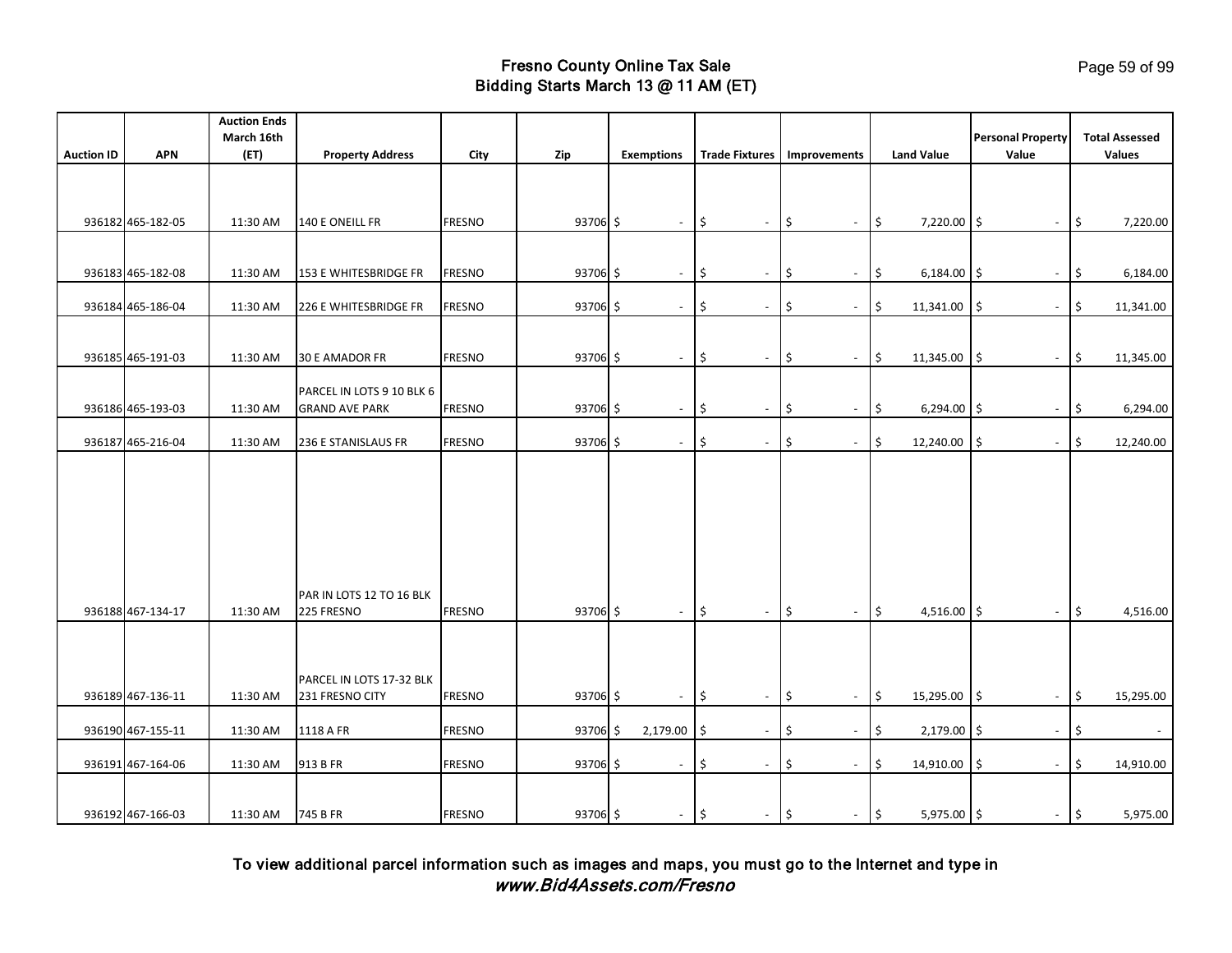|                   |                   | <b>Auction Ends</b> |                           |               |            |                   |                          |                                           |     |                          |                     |                   |                                   |                                        |
|-------------------|-------------------|---------------------|---------------------------|---------------|------------|-------------------|--------------------------|-------------------------------------------|-----|--------------------------|---------------------|-------------------|-----------------------------------|----------------------------------------|
| <b>Auction ID</b> | <b>APN</b>        | March 16th<br>(ET)  | <b>Property Address</b>   | City          | Zip        | <b>Exemptions</b> |                          | Trade Fixtures   Improvements             |     |                          |                     | <b>Land Value</b> | <b>Personal Property</b><br>Value | <b>Total Assessed</b><br><b>Values</b> |
|                   |                   |                     |                           |               |            |                   |                          |                                           |     |                          |                     |                   |                                   |                                        |
|                   |                   |                     |                           |               |            |                   |                          |                                           |     |                          |                     |                   |                                   |                                        |
|                   | 936193 467-184-14 | 11:30 AM            | 1028 MAYOR FR             | <b>FRESNO</b> | 93706 \$   |                   | $\blacksquare$           | \$<br>$\overline{\phantom{a}}$            | \$  | $\overline{\phantom{a}}$ | $\ddot{\mathsf{S}}$ | $8,093.00$ \$     |                                   | \$<br>8,093.00                         |
|                   |                   |                     | LOTS 12 & 13 BLK 25 PAIGE |               |            |                   |                          |                                           |     |                          |                     |                   |                                   |                                        |
|                   | 936194 467-233-07 | 11:30 AM            | TRACT                     | <b>FRESNO</b> | 93706 \$   |                   | $\blacksquare$           | \$<br>$\overline{\phantom{a}}$            | \$  | 22,550.00 \$             |                     | 7,008.00          | l\$<br>$\overline{\phantom{a}}$   | 29,558.00<br>\$                        |
|                   |                   |                     |                           |               |            |                   |                          |                                           |     |                          |                     |                   |                                   |                                        |
|                   |                   |                     |                           |               |            |                   |                          |                                           |     |                          |                     |                   |                                   |                                        |
|                   | 936195 467-233-08 | 11:30 AM            | 733 TULARE FR             | <b>FRESNO</b> | $93706$ \$ |                   |                          | Ś<br>$\overline{\phantom{a}}$             | \$  | 24,203.00 \$             |                     | 8,668.00          | -\$<br>$\overline{\phantom{a}}$   | \$<br>32,871.00                        |
|                   |                   |                     |                           |               |            |                   |                          |                                           |     |                          |                     |                   |                                   |                                        |
|                   | 936196 467-233-09 | 11:30 AM            | 733 TULARE FR             | <b>FRESNO</b> | 93706 \$   |                   | $\overline{\phantom{a}}$ | ۱\$<br>$\blacksquare$                     | \$  | 22,288.00 \$             |                     | $3,281.00$ \$     | $\blacksquare$                    | 25,569.00<br>\$                        |
|                   |                   |                     |                           |               |            |                   |                          |                                           |     |                          |                     |                   |                                   |                                        |
|                   |                   |                     |                           |               |            |                   |                          |                                           |     |                          |                     |                   |                                   |                                        |
|                   | 936197 468-131-16 | 11:30 AM            | 3067 E EL MONTE WAY FR    | <b>FRESNO</b> | $93721$ \$ |                   | $\overline{\phantom{a}}$ | ۱\$<br>$\blacksquare$                     | \$  | $\blacksquare$           | S.                  | 9,909.00          | 1\$<br>$\overline{\phantom{a}}$   | Ŝ.<br>9,909.00                         |
|                   |                   |                     |                           |               |            |                   |                          |                                           |     |                          |                     |                   |                                   |                                        |
|                   | 936198 468-322-13 | 11:30 AM            | 1915 S SARAH FR           | <b>FRESNO</b> | $93721$ \$ |                   | $\overline{\phantom{a}}$ | Ŝ.<br>$\overline{\phantom{a}}$            | \$  | 3,876.00                 | I\$                 | 27,298.00         | \$<br>$\blacksquare$              | \$<br>31,174.00                        |
|                   |                   |                     |                           |               |            |                   |                          |                                           |     |                          |                     |                   |                                   |                                        |
|                   |                   |                     |                           |               |            |                   |                          |                                           |     |                          |                     |                   |                                   |                                        |
|                   | 936199 468-372-09 | 11:30 AM            | 2953 E BALCH FR           | <b>FRESNO</b> | $93721$ \$ |                   | 7,000.00                 | l\$<br>$\overline{\phantom{a}}$           | \$  | 25,877.00 \$             |                     | 11,775.00         | \$ ا<br>$\blacksquare$            | \$<br>30,652.00                        |
|                   | 936200 470-172-23 | 11:30 AM            | 4775 E ALTA FR            | <b>FRESNO</b> | 93702 \$   |                   |                          | -\$<br>$\overline{\phantom{a}}$           | \$  | $\overline{\phantom{a}}$ | \$                  | 25,000.00         | Ś.<br>$\overline{\phantom{a}}$    | Ś.<br>25,000.00                        |
|                   |                   |                     |                           |               |            |                   |                          |                                           |     |                          |                     |                   |                                   |                                        |
|                   |                   |                     |                           |               |            |                   |                          |                                           |     |                          |                     |                   |                                   |                                        |
|                   | 936201 470-216-10 | 11:30 AM            | 4121 E LIBERTY FR         | <b>FRESNO</b> | 93702 \$   |                   | $\sim$                   | \$<br>$\overline{\phantom{a}}$            | \$  | 65,689.00 \$             |                     | 21,888.00         | \$<br>$\sim$                      | \$<br>87,577.00                        |
|                   |                   |                     |                           |               |            |                   |                          |                                           |     |                          |                     |                   |                                   |                                        |
|                   |                   |                     |                           |               |            |                   |                          |                                           |     |                          |                     |                   |                                   |                                        |
|                   | 936202 470-261-03 | 11:45 AM            | 1314 S FOURTH FR          | <b>FRESNO</b> | 93702 \$   |                   | $\overline{\phantom{a}}$ | \$<br>$\blacksquare$                      | \$  | $\blacksquare$           | \$                  | 22,504.00         | \$<br>$\overline{\phantom{a}}$    | \$<br>22,504.00                        |
|                   |                   |                     |                           |               |            |                   |                          |                                           |     |                          |                     |                   |                                   |                                        |
|                   |                   |                     |                           |               |            |                   |                          |                                           |     |                          |                     |                   |                                   |                                        |
|                   | 936203 471-102-03 |                     |                           |               | 93702 \$   |                   |                          |                                           |     |                          |                     |                   |                                   |                                        |
|                   |                   | 11:45 AM            | 1630 S THIRD FR           | <b>FRESNO</b> |            |                   | $\blacksquare$           | \$<br>$\blacksquare$                      | \$  | 39,812.00 \$             |                     | 14,837.00         | \$<br>$\overline{\phantom{a}}$    | 54,649.00<br>\$                        |
|                   |                   |                     |                           |               |            |                   |                          |                                           |     |                          |                     |                   |                                   |                                        |
|                   | 936204 471-103-06 | 11:45 AM            | 1645 S THIRD FR           | <b>FRESNO</b> | 93702 \$   |                   | $\sim$                   | -\$<br>$\blacksquare$                     | \$  | $\sim$                   | \$                  | 13,734.00         | -\$<br>$\sim$                     | \$<br>13,734.00                        |
|                   |                   |                     |                           |               |            |                   |                          |                                           |     |                          |                     |                   |                                   |                                        |
|                   |                   |                     |                           |               |            |                   |                          |                                           |     |                          |                     |                   |                                   |                                        |
|                   | 936205 471-121-20 | 11:45 AM            | 3643 E ORLEANS FR         | <b>FRESNO</b> | 93702 \$   |                   | $\sim$                   | $\overline{\mathsf{S}}$<br>$\blacksquare$ | \$  | 38,460.00 \$             |                     | 27,470.00         | \$<br>$\blacksquare$              | \$<br>65,930.00                        |
|                   |                   |                     | 1915 S HAZELWOOD BLVD     |               |            |                   |                          |                                           |     |                          |                     |                   |                                   |                                        |
|                   | 936206 471-185-10 | 11:45 AM            | <b>FR</b>                 | <b>FRESNO</b> | 93702 \$   |                   | $\sim$                   | l\$<br>$\blacksquare$                     | ١\$ | $\blacksquare$           | $\ddot{\mathsf{S}}$ | 16,213.00         | ۱\$                               | - 1\$<br>16,213.00                     |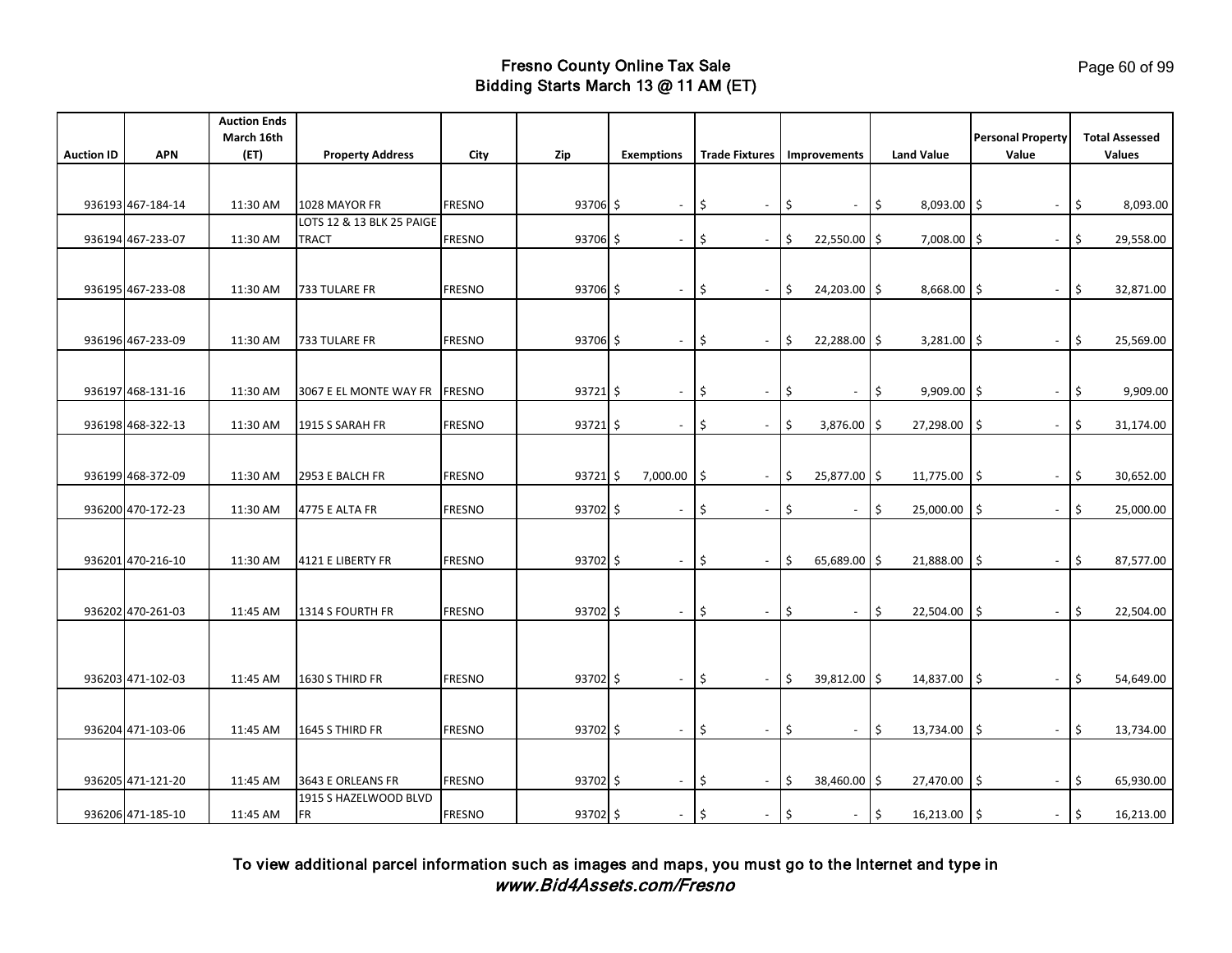|                   |                   | <b>Auction Ends</b> |                             |               |          |                   |                                |                               |                   |                                   |                                 |
|-------------------|-------------------|---------------------|-----------------------------|---------------|----------|-------------------|--------------------------------|-------------------------------|-------------------|-----------------------------------|---------------------------------|
| <b>Auction ID</b> | <b>APN</b>        | March 16th<br>(ET)  | <b>Property Address</b>     | City          | Zip      | <b>Exemptions</b> |                                | Trade Fixtures   Improvements | <b>Land Value</b> | <b>Personal Property</b><br>Value | <b>Total Assessed</b><br>Values |
|                   |                   |                     |                             |               |          |                   |                                |                               |                   |                                   |                                 |
|                   | 936207 471-302-43 | 11:45 AM            | 2074 S HAYSTON FR           | FRESNO        | 93702 \$ | $\sim$            | $-$ \$<br>$\vert \mathfrak{s}$ | $ \sqrt{5}$                   | 16,540.00 \$      | $ \frac{1}{2}$                    | 16,540.00                       |
|                   |                   |                     |                             |               |          |                   |                                |                               |                   |                                   |                                 |
|                   |                   |                     |                             |               |          |                   |                                |                               |                   |                                   |                                 |
|                   |                   |                     |                             |               |          |                   |                                |                               |                   |                                   |                                 |
|                   |                   |                     |                             |               |          |                   |                                |                               |                   |                                   |                                 |
|                   |                   |                     |                             |               |          |                   |                                |                               |                   |                                   |                                 |
|                   |                   |                     |                             |               |          |                   |                                |                               |                   |                                   |                                 |
|                   |                   |                     |                             |               |          |                   |                                |                               |                   |                                   |                                 |
|                   |                   |                     |                             |               |          |                   |                                |                               |                   |                                   |                                 |
|                   |                   |                     |                             |               |          |                   |                                |                               |                   |                                   |                                 |
|                   |                   |                     |                             |               |          |                   |                                |                               |                   |                                   |                                 |
|                   |                   |                     |                             |               |          |                   |                                |                               |                   |                                   |                                 |
|                   |                   |                     |                             |               |          |                   |                                |                               |                   |                                   |                                 |
|                   |                   |                     |                             |               |          |                   |                                |                               |                   |                                   |                                 |
|                   |                   |                     |                             |               |          |                   |                                |                               |                   |                                   |                                 |
|                   |                   |                     |                             |               |          |                   |                                |                               |                   |                                   |                                 |
|                   |                   |                     |                             |               |          |                   |                                |                               |                   |                                   |                                 |
|                   |                   |                     |                             |               |          |                   |                                |                               |                   |                                   |                                 |
|                   |                   |                     |                             |               |          |                   |                                |                               |                   |                                   |                                 |
|                   |                   |                     |                             |               |          |                   |                                |                               |                   |                                   |                                 |
|                   |                   |                     |                             |               |          |                   |                                |                               |                   |                                   |                                 |
|                   |                   |                     |                             |               |          |                   |                                |                               |                   |                                   |                                 |
|                   |                   |                     |                             |               |          |                   |                                |                               |                   |                                   |                                 |
|                   |                   |                     |                             |               |          |                   |                                |                               |                   |                                   |                                 |
|                   |                   |                     |                             |               |          |                   |                                |                               |                   |                                   |                                 |
|                   |                   |                     |                             |               |          |                   |                                |                               |                   |                                   |                                 |
|                   |                   |                     |                             |               |          |                   |                                |                               |                   |                                   |                                 |
|                   |                   |                     |                             |               |          |                   |                                |                               |                   |                                   |                                 |
|                   |                   |                     |                             |               |          |                   |                                |                               |                   |                                   |                                 |
|                   | 936208 477-040-58 |                     | 11:45 AM 633 W CHURCH RD FR | <b>FRESNO</b> | 93706 \$ | $-$ \$            | $-$ \$                         | $-$ \$                        | 77,225.00 \$      | $-$ \$                            | 77,225.00                       |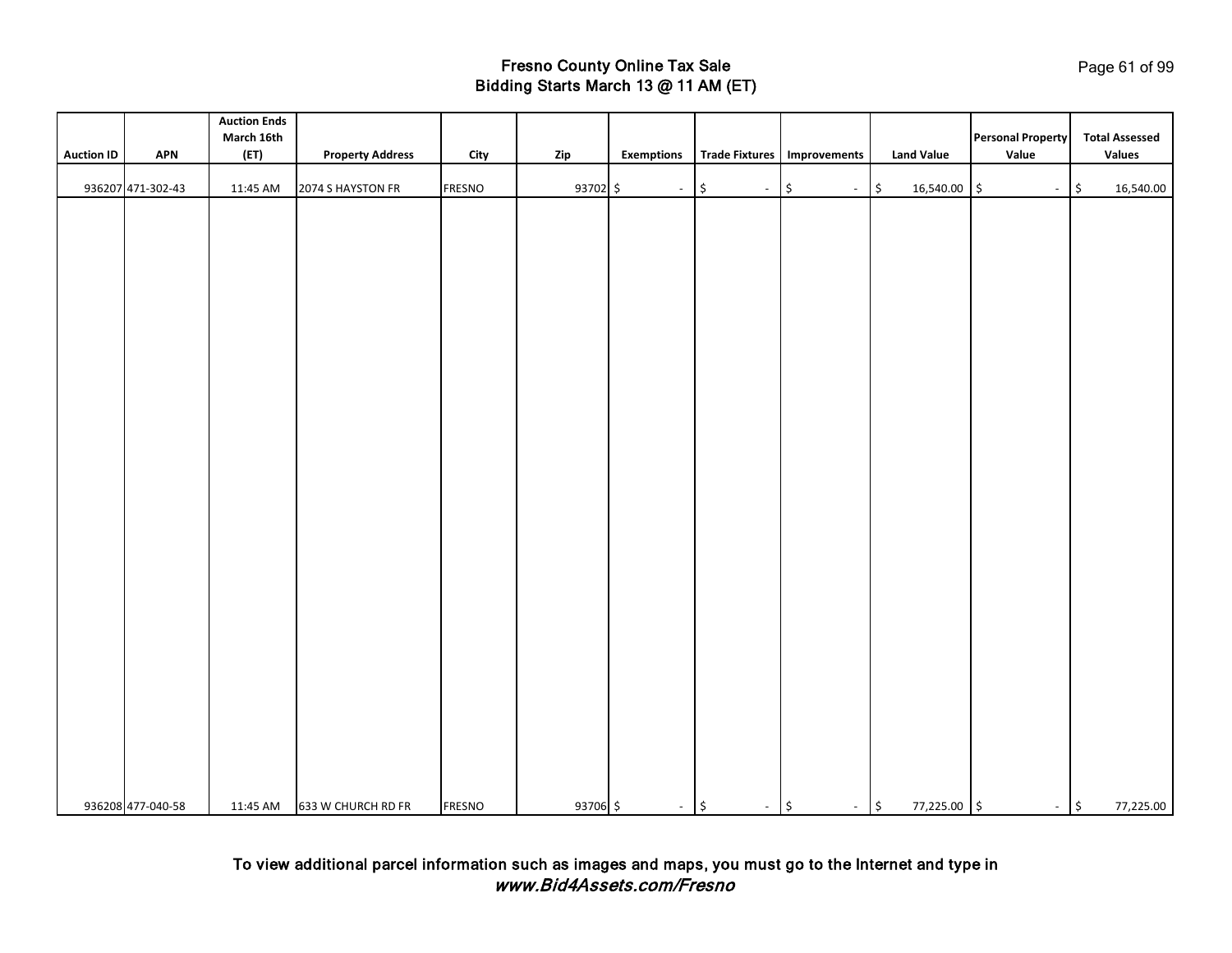|                   |                   | <b>Auction Ends</b> |                         |               |          |                          |                                 |                                 |                                   |                                  |                                |
|-------------------|-------------------|---------------------|-------------------------|---------------|----------|--------------------------|---------------------------------|---------------------------------|-----------------------------------|----------------------------------|--------------------------------|
|                   |                   | March 16th          |                         |               |          |                          |                                 |                                 |                                   | <b>Personal Property</b>         | <b>Total Assessed</b>          |
| <b>Auction ID</b> | <b>APN</b>        | (ET)                | <b>Property Address</b> | City          | Zip      | <b>Exemptions</b>        | <b>Trade Fixtures</b>           | Improvements                    | <b>Land Value</b>                 | Value                            | Values                         |
|                   |                   |                     |                         |               |          |                          |                                 |                                 |                                   |                                  |                                |
|                   |                   |                     |                         |               |          |                          |                                 |                                 |                                   |                                  |                                |
|                   |                   |                     |                         |               |          |                          |                                 |                                 |                                   |                                  |                                |
|                   | 936209 477-200-18 | 11:45 AM            | 145 E BYRD FR           | <b>FRESNO</b> | 93706 \$ | $\overline{\phantom{a}}$ | \$<br>$\overline{\phantom{a}}$  | \$<br>16,746.00 \$              | $2,873.00$ \$                     | $\overline{\phantom{a}}$         | \$<br>19,619.00                |
|                   |                   |                     |                         |               |          |                          |                                 |                                 |                                   |                                  |                                |
|                   |                   |                     |                         |               |          |                          |                                 |                                 |                                   |                                  |                                |
|                   | 936210 478-063-18 | 11:45 AM            | 2155 S BARDELL FR       | <b>FRESNO</b> | 93706 \$ | $\sim$                   | l\$<br>$\overline{\phantom{a}}$ | \$<br>120,616.00 \$             | 13,391.00                         | I\$<br>$\overline{\phantom{a}}$  | \$<br>134,007.00               |
|                   |                   |                     |                         |               |          |                          |                                 |                                 |                                   |                                  |                                |
|                   | 936211 478-082-24 | 11:45 AM            | 2111 S POPPY FR         | <b>FRESNO</b> | 93706 \$ | $\overline{\phantom{a}}$ | \$<br>$\overline{\phantom{a}}$  | \$<br>$\blacksquare$            | \$<br>$9,909.00$ \$               | $\overline{\phantom{a}}$         | 9,909.00<br>\$                 |
|                   |                   |                     |                         |               |          |                          |                                 |                                 |                                   |                                  |                                |
|                   | 936212 478-095-12 | 11:45 AM            | 2038 E CALIFORNIA FR    | <b>FRESNO</b> | 93706 \$ | $\sim$                   | \$<br>$\overline{\phantom{a}}$  | \$<br>$\sim$                    | l \$<br>25,000.00                 | $\vert$ \$<br>$\blacksquare$     | 25,000.00<br>\$                |
|                   |                   |                     |                         |               |          |                          |                                 |                                 |                                   |                                  |                                |
|                   |                   |                     |                         |               |          |                          |                                 |                                 |                                   |                                  |                                |
|                   |                   |                     | LOT 26 N1/2 OF LOT 25   |               |          |                          |                                 |                                 |                                   |                                  |                                |
|                   | 936213 478-154-09 | 11:45 AM            | PETERS 4TH ADD          | <b>FRESNO</b> | 93706 \$ | $\sim$                   | $\updownarrow$<br>$\sim$        | $\frac{1}{2}$<br>$\sim$         | $\vert \mathsf{s}$<br>7,008.00 \$ | $\sim$                           | 7,008.00<br>$\vert \mathsf{s}$ |
|                   |                   |                     |                         |               |          |                          |                                 |                                 |                                   |                                  |                                |
|                   |                   |                     |                         |               |          |                          |                                 |                                 |                                   |                                  |                                |
|                   |                   |                     |                         |               |          |                          |                                 |                                 |                                   |                                  |                                |
|                   |                   |                     |                         |               |          |                          |                                 |                                 |                                   |                                  |                                |
|                   |                   |                     |                         |               |          |                          |                                 |                                 |                                   |                                  |                                |
|                   |                   |                     |                         |               |          |                          |                                 |                                 |                                   |                                  |                                |
|                   | 936214 478-154-17 | 11:45 AM            | 2240 S CHERRY FR        | <b>FRESNO</b> | 93706 \$ | $\overline{\phantom{a}}$ | \$<br>$\overline{\phantom{a}}$  | \$<br>44,354.00 \$              | 14,558.00                         | l \$<br>$\overline{\phantom{a}}$ | 58,912.00<br>\$                |
|                   |                   |                     |                         |               |          |                          |                                 |                                 |                                   |                                  |                                |
|                   | 936215 478-191-06 | 11:45 AM            | 2326 S POPPY FR         | <b>FRESNO</b> | 93706 \$ | $\overline{\phantom{a}}$ | l\$                             | $\frac{1}{2}$<br>$\blacksquare$ | ١\$<br>$9,499.00$ \$              | $\overline{\phantom{a}}$         | \$<br>9,499.00                 |
|                   |                   |                     |                         |               |          |                          | $\overline{\phantom{a}}$        |                                 |                                   |                                  |                                |
|                   |                   |                     |                         |               |          |                          |                                 |                                 |                                   |                                  |                                |
|                   |                   |                     |                         |               |          |                          |                                 |                                 |                                   |                                  |                                |
|                   |                   |                     |                         |               |          |                          |                                 |                                 |                                   |                                  |                                |
|                   |                   |                     |                         |               |          |                          |                                 |                                 |                                   |                                  |                                |
|                   |                   |                     |                         |               |          |                          |                                 |                                 |                                   |                                  |                                |
|                   | 936216 478-191-30 | 11:45 AM            | 2341 S ELM FR           | <b>FRESNO</b> | 93706 \$ | $\sim$                   | l\$<br>$\sim$                   | \$<br>$\sim$                    | $\sqrt{5}$<br>$7,724.00$ \$       | $-$ 5                            | 7,724.00                       |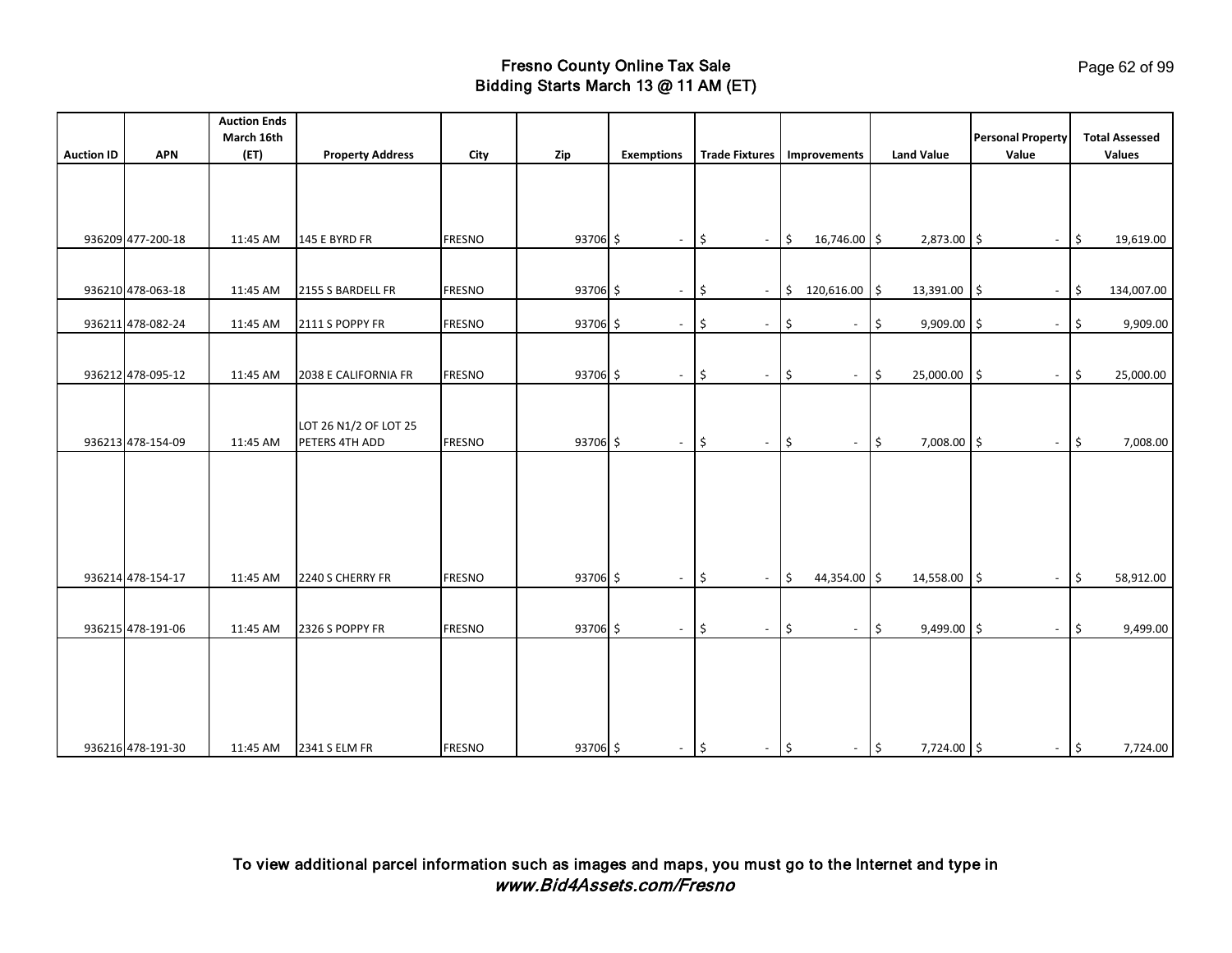|                   |                   | <b>Auction Ends</b> |                                                     |               |          |                   |                                 |                                                    |                            |                                   |                                        |
|-------------------|-------------------|---------------------|-----------------------------------------------------|---------------|----------|-------------------|---------------------------------|----------------------------------------------------|----------------------------|-----------------------------------|----------------------------------------|
| <b>Auction ID</b> | <b>APN</b>        | March 16th<br>(ET)  | <b>Property Address</b>                             | City          | Zip      | <b>Exemptions</b> |                                 | Trade Fixtures   Improvements                      | <b>Land Value</b>          | <b>Personal Property</b><br>Value | <b>Total Assessed</b><br><b>Values</b> |
|                   |                   |                     |                                                     |               |          |                   |                                 |                                                    |                            |                                   |                                        |
|                   |                   |                     |                                                     |               |          |                   |                                 |                                                    |                            |                                   |                                        |
|                   |                   |                     |                                                     |               |          |                   |                                 |                                                    |                            |                                   |                                        |
|                   |                   |                     |                                                     |               |          |                   |                                 |                                                    |                            |                                   |                                        |
|                   |                   |                     |                                                     |               |          |                   |                                 |                                                    |                            |                                   |                                        |
|                   | 936217 478-191-32 | 11:45 AM            | 2345 S ELM FR                                       | <b>FRESNO</b> | 93706 \$ | $\sim$            | \$<br>$\blacksquare$            | l\$<br>$\sim$                                      | $\frac{1}{2}$<br>13,243.00 | ۱\$<br>$\sim$                     | l\$<br>13,243.00                       |
|                   |                   |                     |                                                     |               |          |                   |                                 |                                                    |                            |                                   |                                        |
|                   | 936218 478-231-25 | 11:45 AM            | 2360 BANNEKER FR                                    | <b>FRESNO</b> | 93706 \$ | $\sim$            | ۱\$<br>$\overline{\phantom{a}}$ | $\ddot{\mathsf{S}}$<br>45,951.00 \$                | 11,568.00                  | \$<br>$\blacksquare$              | 57,519.00<br>\$                        |
|                   |                   |                     |                                                     |               |          |                   |                                 |                                                    |                            |                                   |                                        |
|                   |                   |                     |                                                     |               |          |                   |                                 |                                                    |                            |                                   |                                        |
|                   |                   |                     |                                                     |               |          |                   |                                 |                                                    |                            |                                   |                                        |
|                   |                   |                     |                                                     |               |          |                   |                                 |                                                    |                            |                                   |                                        |
|                   |                   |                     |                                                     |               |          |                   |                                 |                                                    |                            |                                   |                                        |
|                   |                   |                     |                                                     |               |          |                   |                                 |                                                    |                            |                                   |                                        |
|                   |                   |                     |                                                     |               |          |                   |                                 |                                                    |                            |                                   |                                        |
|                   | 936219 478-273-29 | 11:45 AM            | LOTS 7-9 BLK 2 LESS FRWY<br><b>GLADIUS ADDITION</b> | <b>FRESNO</b> | 93706 \$ | $\sim$            | l\$<br>$\overline{\phantom{a}}$ | $\ddot{\mathsf{S}}$<br>$\mathcal{L}_{\mathcal{A}}$ | $\frac{1}{2}$<br>15,000.00 | \$<br>$\sim$                      | 15,000.00                              |
|                   |                   |                     |                                                     |               |          |                   |                                 |                                                    |                            |                                   | \$                                     |
|                   |                   |                     |                                                     |               |          |                   |                                 |                                                    |                            |                                   |                                        |
|                   |                   |                     |                                                     |               |          |                   |                                 |                                                    |                            |                                   |                                        |
|                   |                   |                     |                                                     |               |          |                   |                                 |                                                    |                            |                                   |                                        |
|                   |                   |                     |                                                     |               |          |                   |                                 |                                                    |                            |                                   |                                        |
|                   |                   |                     |                                                     |               |          |                   |                                 |                                                    |                            |                                   |                                        |
|                   |                   |                     |                                                     |               |          |                   |                                 |                                                    |                            |                                   |                                        |
|                   |                   |                     |                                                     |               |          |                   |                                 |                                                    |                            |                                   |                                        |
|                   |                   |                     |                                                     |               |          |                   |                                 |                                                    |                            |                                   |                                        |
|                   |                   |                     |                                                     |               |          |                   |                                 |                                                    |                            |                                   |                                        |
|                   | 936220 479-020-29 |                     | 1403 E JENSEN FR                                    | <b>FRESNO</b> | 93706 \$ |                   |                                 |                                                    | 67,273.00                  |                                   | 67,273.00                              |
|                   |                   | 11:45 AM            |                                                     |               |          | $\sim$            | \$<br>$\blacksquare$            | $\frac{1}{2}$<br>$\overline{\phantom{a}}$          | $\frac{1}{2}$              | $\frac{1}{2}$<br>$\sim$           | \$                                     |
|                   |                   |                     |                                                     |               |          |                   |                                 |                                                    |                            |                                   |                                        |
|                   | 936221 479-092-13 | 11:45 AM            | 2441 S POPPY FR                                     | <b>FRESNO</b> | 93706 \$ | $-$ \$            | $-$ \$                          | 24,000.00 \$                                       | 10,884.00 \$               | $ \frac{1}{2}$                    | 34,884.00                              |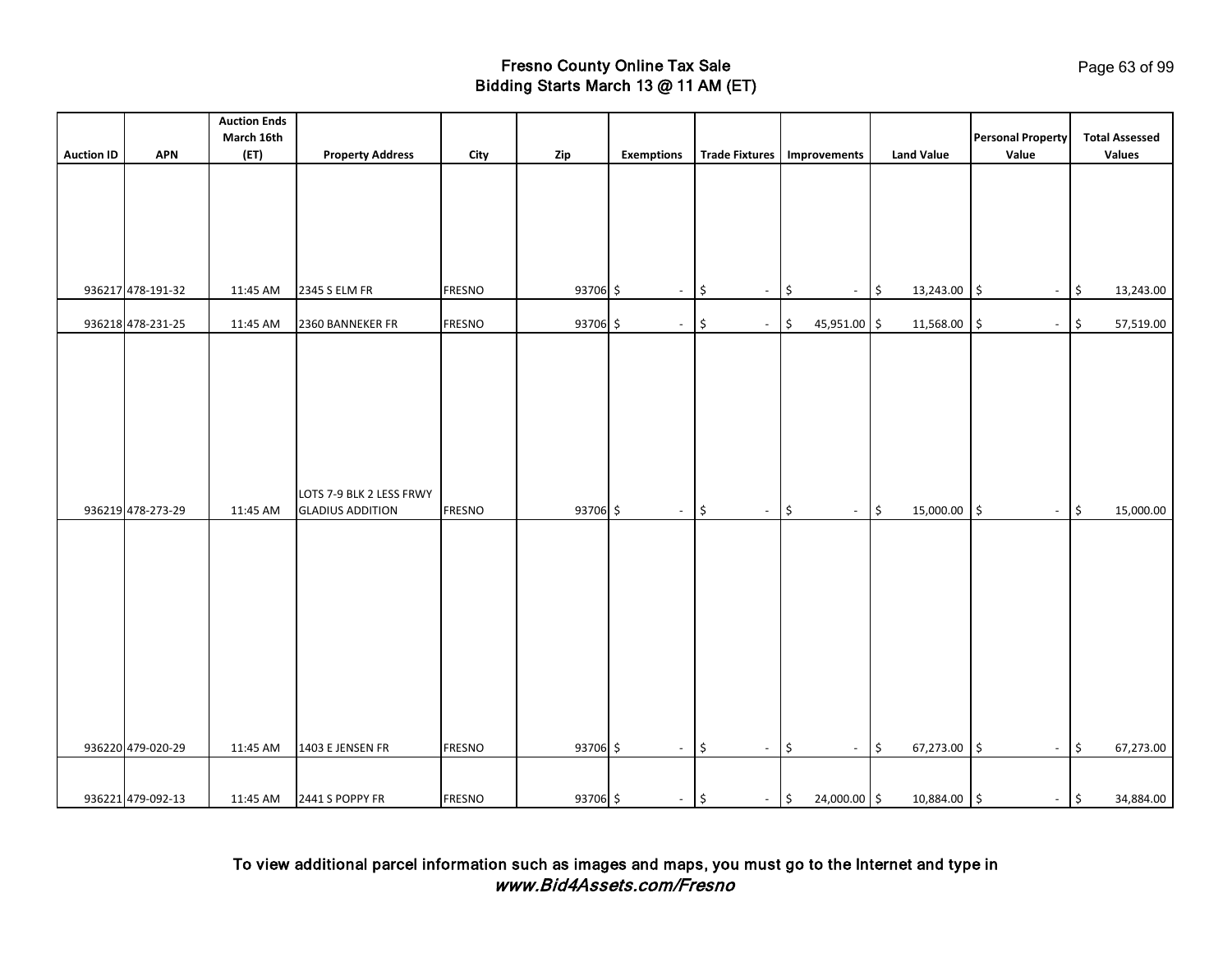|                   |                   | <b>Auction Ends</b> |                              |               |            |                          |               |                               |            |                                        |                     |                   |                                   |                                        |          |
|-------------------|-------------------|---------------------|------------------------------|---------------|------------|--------------------------|---------------|-------------------------------|------------|----------------------------------------|---------------------|-------------------|-----------------------------------|----------------------------------------|----------|
| <b>Auction ID</b> | <b>APN</b>        | March 16th<br>(ET)  | <b>Property Address</b>      | City          | Zip        | <b>Exemptions</b>        |               | Trade Fixtures   Improvements |            |                                        |                     | <b>Land Value</b> | <b>Personal Property</b><br>Value | <b>Total Assessed</b><br><b>Values</b> |          |
|                   |                   |                     |                              |               |            |                          |               |                               |            |                                        |                     |                   |                                   |                                        |          |
|                   | 936222 479-191-13 | 12:00 Noon          | 327 E GARRETT FR             | <b>FRESNO</b> | 93706 \$   | $\sim$                   | $\frac{1}{2}$ | $\blacksquare$                | l\$        | 2,873.00 \$                            |                     | $4,317.00$ \$     | $\blacksquare$                    | \$                                     | 7,190.00 |
|                   |                   |                     |                              |               |            |                          |               |                               |            |                                        |                     |                   |                                   |                                        |          |
|                   |                   |                     |                              |               |            |                          |               |                               |            |                                        |                     |                   |                                   |                                        |          |
|                   |                   |                     |                              |               |            |                          |               |                               |            |                                        |                     |                   |                                   |                                        |          |
|                   |                   |                     |                              |               |            |                          |               |                               |            |                                        |                     |                   |                                   |                                        |          |
|                   |                   |                     |                              |               |            |                          |               |                               |            |                                        |                     |                   |                                   |                                        |          |
|                   |                   |                     |                              |               |            |                          |               |                               |            |                                        |                     |                   |                                   |                                        |          |
|                   | 936223 479-211-16 |                     | 12:00 Noon 2593 S ELM FR     | <b>FRESNO</b> | 93706 \$   | $\sim$                   | l\$           | $6,100.00$ \$                 |            | 76,516.00 \$                           |                     | 34,412.00 \$      | $\sim$                            | 117,028.00<br>I\$                      |          |
|                   | 936224 479-233-11 | 12:00 Noon          | 1243 E DRUMMOND FR           | <b>FRESNO</b> | 93706 \$   | 7,000.00                 | l\$           | $\blacksquare$                | \$         | 51,074.00 \$                           |                     | 17,143.00         | ۱\$<br>$\blacksquare$             | $\vert \mathsf{s}$<br>61,217.00        |          |
|                   |                   |                     |                              |               |            |                          |               |                               |            |                                        |                     |                   |                                   |                                        |          |
|                   | 936225 480-153-12 | 12:00 Noon          | 2333 S ORINDA FR             | <b>FRESNO</b> | $93721$ \$ | $\blacksquare$           | \$            | $\overline{\phantom{a}}$      | \$         | $\overline{\phantom{a}}$               | \$                  | 10,376.00         | Ś.<br>$\overline{\phantom{a}}$    | \$<br>10,376.00                        |          |
|                   |                   |                     |                              |               |            |                          |               |                               |            |                                        |                     |                   |                                   |                                        |          |
|                   | 936226 480-235-26 | 12:00 Noon          | 2428 S CEDAR FR              | <b>FRESNO</b> | $93725$ \$ | $\sim$                   | -\$           | $\overline{\phantom{a}}$      | \$         | $\overline{\phantom{a}}$               | \$                  | 8,044.00 \$       | $\blacksquare$                    | \$                                     | 8,044.00 |
|                   | 936227 480-252-21 | 12:00 Noon          | 4665 E EUGENIA FR            | <b>FRESNO</b> | $93725$ \$ | 7,000.00                 | l\$           | $\overline{\phantom{a}}$      | \$         | $\overline{\phantom{a}}$               | \$                  | 7,841.00 \$       | $\blacksquare$                    | \$                                     | 841.00   |
|                   |                   |                     |                              |               |            |                          |               |                               |            |                                        |                     |                   |                                   |                                        |          |
|                   |                   |                     |                              |               |            |                          |               |                               |            |                                        |                     |                   |                                   |                                        |          |
|                   | 936228 480-282-14 | 12:00 Noon          | <b>2485 S PAGE FR</b>        | <b>FRESNO</b> | $93725$ \$ | $\sim$                   | \$            | $\sim$                        | l\$        | 82,000.00 \$                           |                     | 35,200.00         | ۱\$<br>$\overline{\phantom{a}}$   | 117,200.00<br>\$                       |          |
|                   | 936229 487-130-03 | 12:00 Noon          | <b>4024 E VINE FR</b>        | <b>FRESNO</b> | $93725$ \$ | $\overline{\phantom{a}}$ | \$            | $\blacksquare$                | \$         | $\blacksquare$                         | \$                  | 9,288.00          | l\$                               | \$                                     | 9,288.00 |
|                   |                   |                     |                              |               |            |                          |               |                               |            |                                        |                     |                   |                                   |                                        |          |
|                   |                   |                     |                              |               |            |                          |               |                               |            |                                        |                     |                   |                                   |                                        |          |
|                   | 936230 493-101-03 | 12:00 Noon          | 5426 E HAMPTON WAY FR        | <b>FRESNO</b> | $93727$ \$ | $\sim$                   | l\$           | $\blacksquare$                |            | $\frac{1}{2}$ 134,673.00 $\frac{1}{2}$ |                     | 38,633.00         | I\$<br>$\blacksquare$             | $\vert \mathsf{s}$<br>173,306.00       |          |
|                   | 936231 496-041-13 | 12:00 Noon          | 5969 E PONTIAC WAY FR        | <b>FRESNO</b> | $93727$ \$ | $\sim$                   | \$            | $\sim$                        | $\vert$ \$ | 74,948.00 \$                           |                     | 12,606.00         | \$<br>$\sim$                      | 87,554.00<br>1\$                       |          |
|                   |                   |                     |                              |               |            |                          |               |                               |            |                                        |                     |                   |                                   |                                        |          |
|                   |                   |                     |                              |               |            |                          |               |                               |            |                                        |                     |                   |                                   |                                        |          |
|                   |                   |                     | POR PAR C P/M 79-41 BK       |               |            |                          |               |                               |            |                                        |                     |                   |                                   |                                        |          |
|                   | 936232 496-152-16 | 12:00 Noon          | 32 PG 32                     | <b>FRESNO</b> | 93727 \$   | $\sim$                   | l\$           | $ \frac{1}{2}$                |            | $\omega$                               | $\ddot{\mathsf{s}}$ | 45,036.00         | l \$<br>$\sim$                    | $\vert$ \$<br>45,036.00                |          |
|                   |                   |                     |                              |               |            |                          |               |                               |            |                                        |                     |                   |                                   |                                        |          |
|                   |                   |                     |                              |               |            |                          |               |                               |            |                                        |                     |                   |                                   |                                        |          |
|                   |                   |                     |                              |               |            |                          |               |                               |            |                                        |                     |                   |                                   |                                        |          |
|                   | 936233 496-152-21 |                     | 12:00 Noon 5728 E SHIELDS FR | <b>FRESNO</b> | $93727$ \$ | $-$ \$                   |               |                               |            | $-$ \$ 140,744.00 \$                   |                     | 106,965.00 \$     | $9,790.00$ \$                     | 257,499.00                             |          |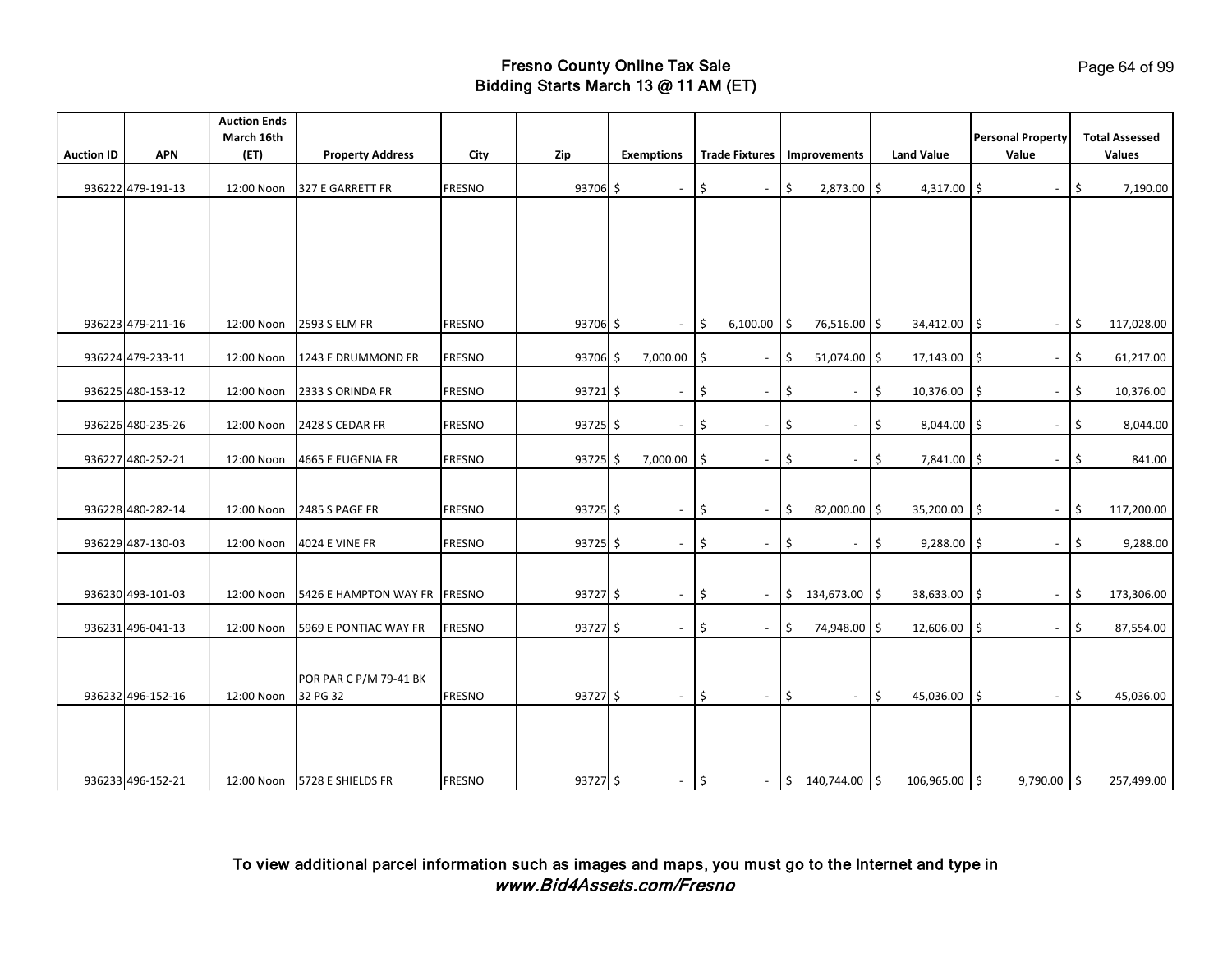|                   |                    | <b>Auction Ends</b><br>March 16th |                                 |               |              |                   |                                        |                                    |                   | <b>Personal Property</b>               | <b>Total Assessed</b> |
|-------------------|--------------------|-----------------------------------|---------------------------------|---------------|--------------|-------------------|----------------------------------------|------------------------------------|-------------------|----------------------------------------|-----------------------|
| <b>Auction ID</b> | <b>APN</b>         | (ET)                              | <b>Property Address</b>         | City          | Zip          | <b>Exemptions</b> |                                        | Trade Fixtures   Improvements      | <b>Land Value</b> | Value                                  | <b>Values</b>         |
|                   |                    |                                   |                                 |               |              |                   |                                        |                                    |                   |                                        |                       |
|                   |                    |                                   |                                 |               |              |                   |                                        |                                    |                   |                                        |                       |
|                   | 936234 498-291-18  | 12:00 Noon                        | 760 SUNNYSIDE CL                | <b>CLOVIS</b> | $93612 \div$ | $\sim$            | l\$<br>$\blacksquare$                  | $\vert \mathsf{s}$<br>70,390.00 \$ | 17,575.00         | \$<br>$\sim$                           | 87,965.00<br>I\$      |
|                   |                    |                                   |                                 |               |              |                   |                                        |                                    |                   |                                        |                       |
|                   | 936235 499-230-67  |                                   | 12:00 Noon 2121 VILLA CL        | <b>CLOVIS</b> | 93612 \$     | $\blacksquare$    | $\sqrt{5}$<br>$\overline{\phantom{a}}$ | $$393,626.00$ \$                   | 214,703.00        | 5<br>$\blacksquare$                    | 608,329.00<br>\$ ا    |
|                   |                    |                                   |                                 |               |              |                   |                                        |                                    |                   |                                        |                       |
|                   | 936236 505-250-38S | 12:00 Noon                        | 5909 N BONTA FR                 | <b>FRESNO</b> | $93723$ \$   | $\sim$            | l\$<br>$\mathbb{L}^+$                  | $$196,968.00$ \$                   | 84,411.00         | l\$<br>$\sim$                          | l\$<br>281,379.00     |
|                   |                    |                                   |                                 |               |              |                   |                                        |                                    |                   |                                        |                       |
|                   |                    |                                   |                                 |               |              |                   |                                        |                                    |                   |                                        |                       |
|                   |                    |                                   |                                 |               |              |                   |                                        |                                    |                   |                                        |                       |
|                   |                    |                                   |                                 |               |              |                   |                                        |                                    |                   |                                        |                       |
|                   |                    |                                   |                                 |               |              |                   |                                        |                                    |                   |                                        |                       |
|                   |                    |                                   |                                 |               |              |                   |                                        |                                    |                   |                                        |                       |
|                   | 936237 507-253-09  |                                   | 12:00 Noon 4117 W MAGILL FR     | <b>FRESNO</b> | $93722$ \$   |                   | $\frac{1}{2}$<br>$\omega$              | $\vert \sin$<br>87,794.00 \$       |                   | $\sqrt{5}$                             | 135,061.00            |
|                   |                    |                                   |                                 |               |              | $\blacksquare$    |                                        |                                    | 47,267.00         | $\sim$                                 | l\$                   |
|                   |                    |                                   |                                 |               |              |                   |                                        |                                    |                   |                                        |                       |
|                   |                    |                                   |                                 |               |              |                   |                                        |                                    |                   |                                        |                       |
|                   | 936238 508-070-055 |                                   | 12:00 Noon 5205 N MARKET HC     | <b>FRESNO</b> | 93722 \$     | $\sim$            | $\sqrt{5}$<br>$\overline{\phantom{a}}$ | 17,200.00 \$<br>$\frac{1}{2}$      | 19,800.00         | $\sqrt{5}$<br>$\overline{\phantom{a}}$ | 37,000.00<br>\$       |
|                   |                    |                                   |                                 |               |              |                   |                                        |                                    |                   |                                        |                       |
|                   | 936239 555-200-59  | 12:00 Noon                        | 3026 INDIANAPOLIS CL            | C LOVIS       | 93619 \$     | $\sim$            | $\frac{1}{2}$<br>$\sim$                | $$253,896.00$ \$                   | 77,270.00         | $\ddot{\mathsf{S}}$<br>$\sim$          | 331,166.00<br>\$      |
|                   |                    |                                   |                                 |               |              |                   |                                        |                                    |                   |                                        |                       |
|                   |                    |                                   |                                 |               |              |                   |                                        |                                    |                   |                                        |                       |
|                   |                    |                                   |                                 |               |              |                   |                                        |                                    |                   |                                        |                       |
|                   |                    |                                   |                                 |               |              |                   |                                        |                                    |                   |                                        |                       |
|                   |                    |                                   |                                 |               |              |                   |                                        |                                    |                   |                                        |                       |
|                   |                    |                                   |                                 |               |              |                   |                                        |                                    |                   |                                        |                       |
|                   |                    |                                   |                                 |               |              |                   |                                        |                                    |                   |                                        |                       |
|                   |                    |                                   |                                 |               |              |                   |                                        |                                    |                   |                                        |                       |
|                   |                    |                                   |                                 |               |              |                   |                                        |                                    |                   |                                        |                       |
|                   |                    |                                   |                                 |               |              |                   |                                        |                                    |                   |                                        |                       |
|                   | 936240 567-051-01S |                                   | 12:00 Noon 1596 E DEYOUNG DR FR | <b>FRESNO</b> | 93720 \$     | $ \frac{1}{2}$    |                                        | $-$ \$ 167,586.00 \$               | 97,308.00 \$      | $ \sqrt{5}$                            | 264,894.00            |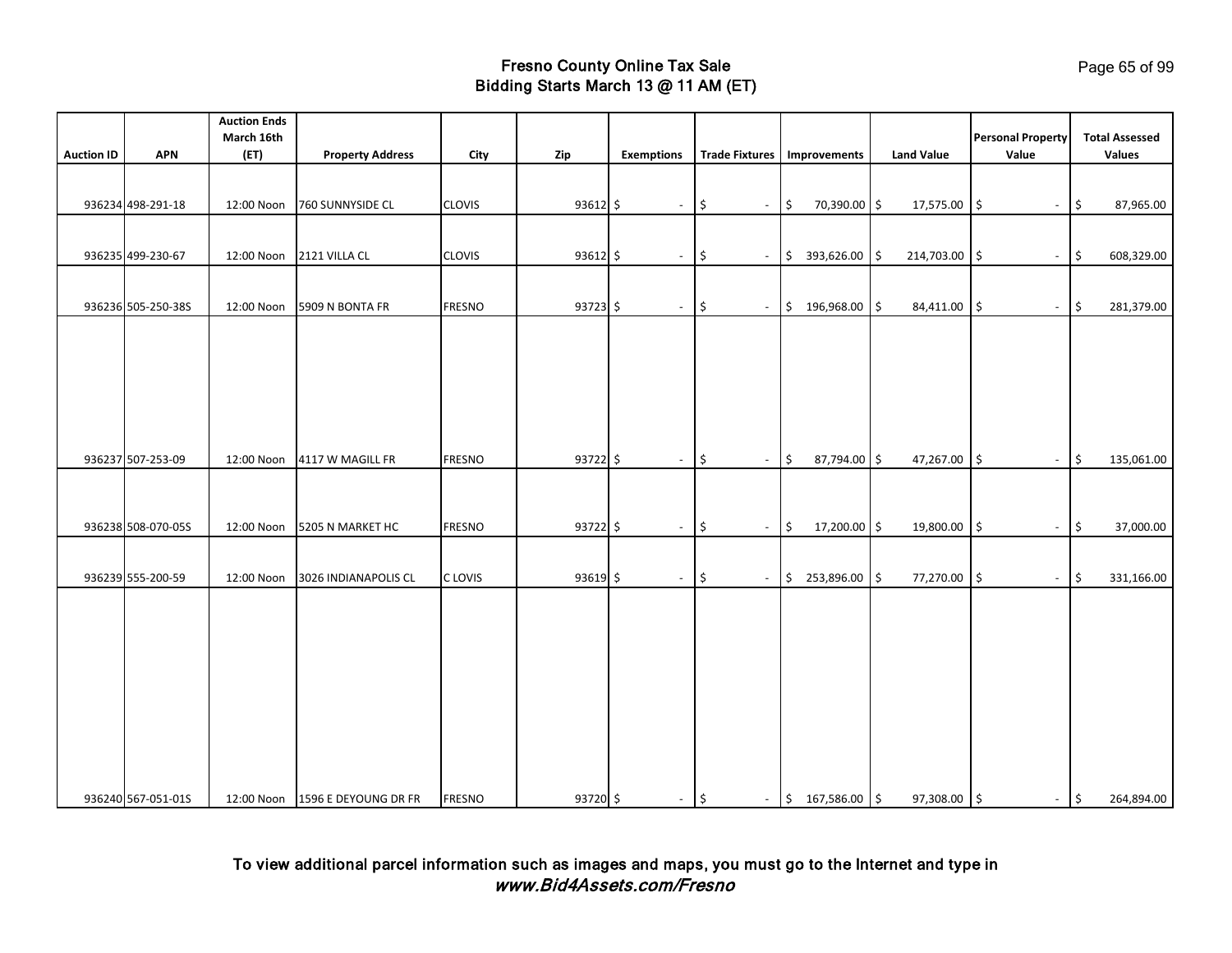| <b>Auction ID</b> | <b>APN</b>         | <b>Auction Ends</b><br>March 16th<br>(ET) | <b>Property Address</b> | City   | Zip      | <b>Exemptions</b> | Trade Fixtures   Improvements | <b>Land Value</b> | <b>Personal Property</b><br>Value | <b>Total Assessed</b><br>Values |
|-------------------|--------------------|-------------------------------------------|-------------------------|--------|----------|-------------------|-------------------------------|-------------------|-----------------------------------|---------------------------------|
|                   |                    |                                           |                         |        |          |                   |                               |                   |                                   |                                 |
|                   |                    |                                           |                         |        |          |                   |                               |                   |                                   |                                 |
|                   |                    |                                           | 9914 N CANYON CREEK LN  |        |          |                   |                               |                   |                                   |                                 |
|                   | 936241 576-321-18S | 12:00 Noon FR                             |                         | FRESNO | 93730 \$ |                   | 103,887.00 \$                 | 61,724.00         |                                   | 165,611.00                      |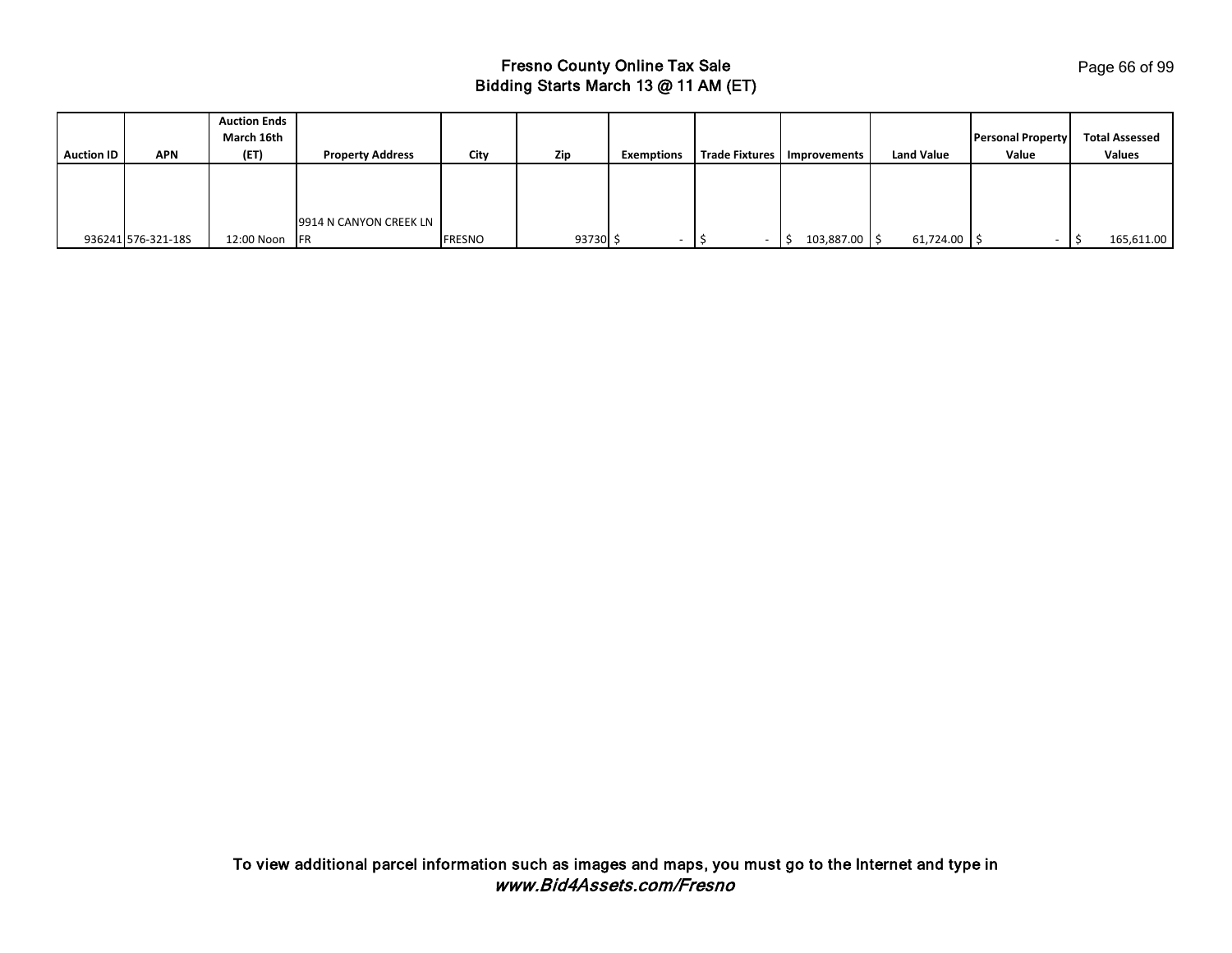|                   |                    |                                |               | <b>Special</b>    | <b>Total 2019-20</b> | <b>Tax Rate</b> |                 | Zoning | <b>IRS</b> |                                                                                                                                                                                                                                                                                                         |
|-------------------|--------------------|--------------------------------|---------------|-------------------|----------------------|-----------------|-----------------|--------|------------|---------------------------------------------------------------------------------------------------------------------------------------------------------------------------------------------------------------------------------------------------------------------------------------------------------|
| <b>Auction ID</b> | <b>APN</b>         | <b>Ad Valorem</b>              |               | <b>Assessment</b> | <b>Tax Bill</b>      | Area            | <b>Tax Rate</b> | Code   | Liens      | <b>Add'l Information</b>                                                                                                                                                                                                                                                                                |
|                   | 935982 013-132-10  | \$<br>925.70 \$                |               | 1,808.58          | 2,734.28             | 12010           | 1.11877         |        |            | <b>Special Assessment Codes:</b><br>6657 6811                                                                                                                                                                                                                                                           |
|                   |                    |                                |               |                   |                      |                 |                 |        |            |                                                                                                                                                                                                                                                                                                         |
|                   | 935983 016-020-38S | \$<br>$\overline{\phantom{a}}$ | \$            | 12.50             | 12.5                 | 120009          | 1.167192 AE20   |        |            | <b>Special Assessment Codes:</b><br>6582                                                                                                                                                                                                                                                                |
|                   |                    |                                |               |                   |                      |                 |                 |        |            |                                                                                                                                                                                                                                                                                                         |
|                   | 935984 017-020-33S | \$<br>$182.16$ \$              |               | 36.04             | 218.2                | 64016           | 1.061214 AE40   |        |            | <b>Special Assessment Codes:</b><br>6811                                                                                                                                                                                                                                                                |
|                   | 935985 020-230-04  | \$<br>$165.54$ \$              |               | 226.04            | 391.58               | 120012          | 1.167192 AE20   |        |            | <b>Special Assessment Codes:</b><br>6072 6811                                                                                                                                                                                                                                                           |
|                   | 935986 023-234-11S | \$<br>$1,024.46$ \$            |               | 5.34              | 1,029.80             | 13011           | 1.167192        |        |            | <b>Special Assessment Codes:</b><br>6816                                                                                                                                                                                                                                                                |
|                   | 935987 025-270-19  | \$<br>95.26 \$                 |               | 13.50             | 108.76               | 120001          | 1.167192 AE20   |        |            | <b>Special Assessment Codes:</b><br>6582 6816                                                                                                                                                                                                                                                           |
|                   | 935988 033-131-01  | \$<br>237.20                   | $\frac{1}{2}$ |                   | 237.2                | 10000           | 1.07649         |        |            |                                                                                                                                                                                                                                                                                                         |
|                   | 935989 033-142-04  | \$<br>$1,615.38$ \$            |               |                   | 1,615.38             | 10000           | 1.07649         |        |            | <b>WESTLANDS WATER DISTRICT</b><br>HAS OBJECTED TO THE SALE OF<br>THIS PARCEL IN ORDER TO<br>PRESERVE THEIR LIEN(S) IN THE<br><b>AMOUNT OF \$251.45</b><br>(CALIFORNIA REVENUE AND<br>TAXATION CODE 3712). THIS<br>MEANS IF THE LIEN IS NOT<br>PAID WITH EXCESS PROCEEDS<br>FROM THE TAX SALE, THE PURC |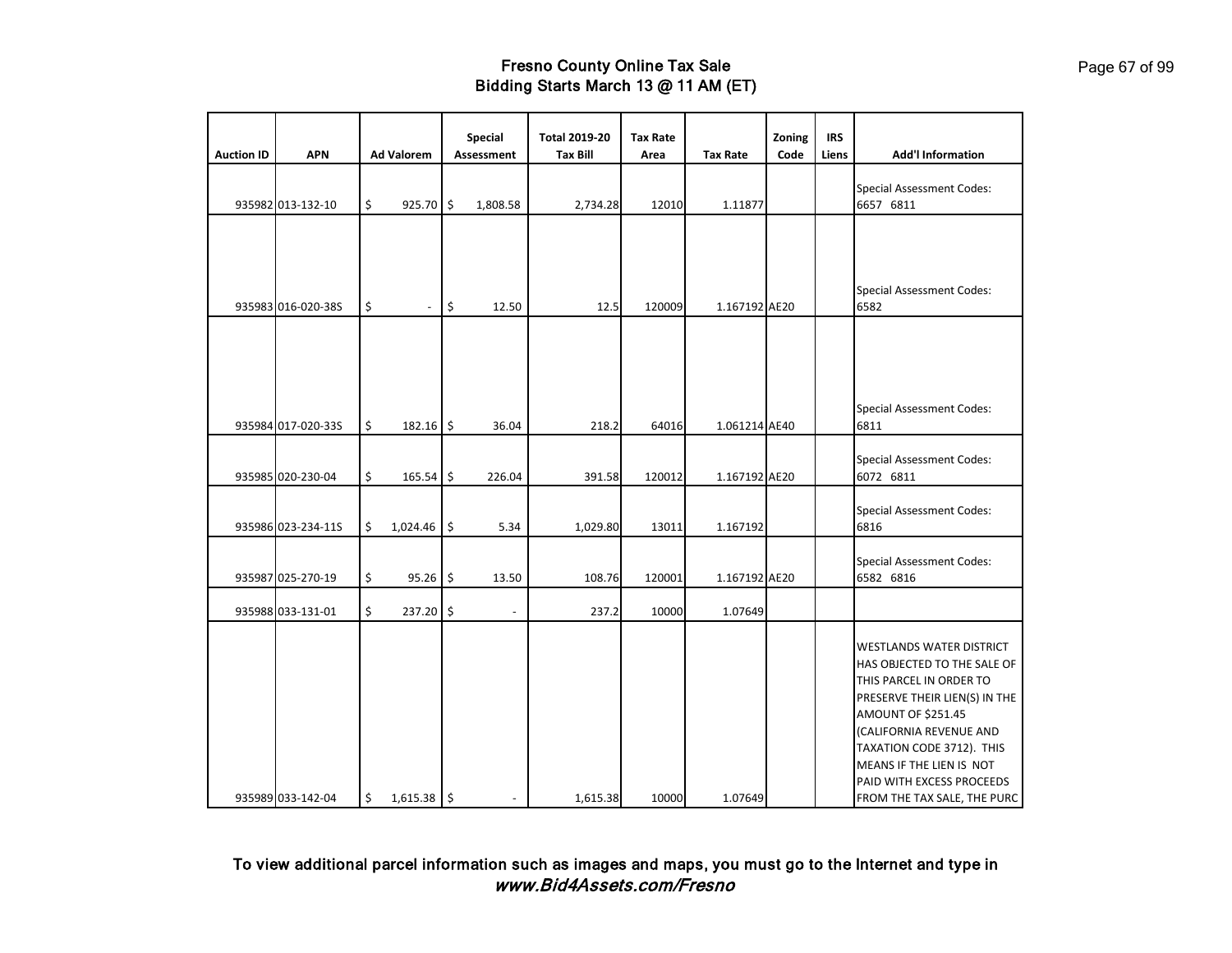|                   |                    |                   | <b>Special</b>    | <b>Total 2019-20</b> | <b>Tax Rate</b> |                 | Zoning | <b>IRS</b> |                                                                                                                                                                                                                                                                       |
|-------------------|--------------------|-------------------|-------------------|----------------------|-----------------|-----------------|--------|------------|-----------------------------------------------------------------------------------------------------------------------------------------------------------------------------------------------------------------------------------------------------------------------|
| <b>Auction ID</b> | <b>APN</b>         | <b>Ad Valorem</b> | <b>Assessment</b> | <b>Tax Bill</b>      | Area            | <b>Tax Rate</b> | Code   | Liens      | <b>Add'l Information</b>                                                                                                                                                                                                                                              |
|                   |                    |                   |                   |                      |                 |                 |        |            | <b>Special Assessment Codes:</b><br>6811WESTLANDS WATER<br>DISTRICT HAS OBJECTED TO<br>THE SALE OF THIS PARCEL IN<br>ORDER TO PRESERVE THEIR<br>LIEN(S) IN THE AMOUNT OF<br>\$272.78 (CALIFORNIA REVENUE<br>AND TAXATION CODE 3712).<br>THIS MEANS IF THE LIEN IS NOT |
|                   |                    |                   |                   |                      |                 |                 |        |            | PAID WITH EXCESS PROCEEDS                                                                                                                                                                                                                                             |
|                   | 935990 038-343-16S | \$<br>781.90      | \$<br>46.22       | 828.12               | 111008          | 1.03169 R1      |        |            | FROM THE TAX SALE, THE PURC                                                                                                                                                                                                                                           |
|                   | 935991 038-344-07S | \$<br>162.36      | \$<br>46.22       | 208.58               | 111008          | 1.03169 R1      |        |            | <b>Special Assessment Codes:</b><br>6811                                                                                                                                                                                                                              |
|                   | 935992 040-080-33S | \$<br>360.40      | \$<br>3,059.14    | 3,419.54             | 111002          | 1.07649 AE20    |        |            | <b>Special Assessment Codes:</b><br>6071 6811Former Parcel<br>Numbers: 042-080-58S                                                                                                                                                                                    |
|                   |                    |                   |                   |                      |                 |                 |        |            |                                                                                                                                                                                                                                                                       |
|                   | 935993 042-083-12S | \$<br>930.46      | \$<br>70.18       | 1,000.64             | 70009           | 1.119244        |        |            | <b>Special Assessment Codes:</b><br>6572                                                                                                                                                                                                                              |
|                   | 935994 050-170-03S | \$<br>$26.10$ \$  | 17.50             | 43.6                 | 171001          | 1.076026 AE20   |        | Yes        | <b>Special Assessment Codes:</b><br>6071                                                                                                                                                                                                                              |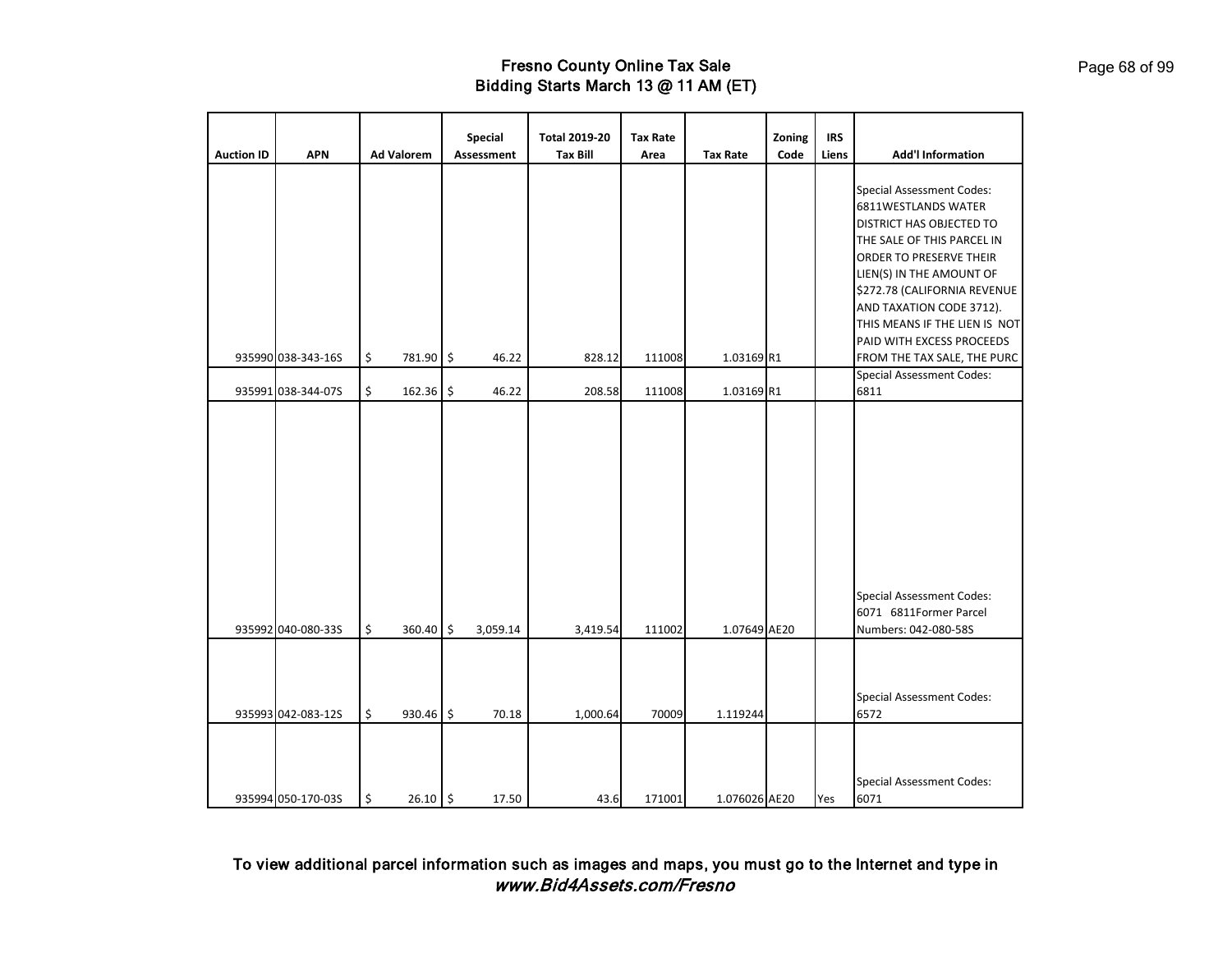|                   |                    |                           |                          | Special                        | <b>Total 2019-20</b> | <b>Tax Rate</b> |                 | Zoning | <b>IRS</b> | <b>Add'l Information</b>                 |
|-------------------|--------------------|---------------------------|--------------------------|--------------------------------|----------------------|-----------------|-----------------|--------|------------|------------------------------------------|
| <b>Auction ID</b> | <b>APN</b>         | <b>Ad Valorem</b>         |                          | Assessment                     | <b>Tax Bill</b>      | Area            | <b>Tax Rate</b> | Code   | Liens      |                                          |
|                   | 935995 065-141-05S | \$                        | $\overline{\phantom{a}}$ | \$                             | $\overline{0}$       | 77005           | 1.172254 AE40   |        |            |                                          |
|                   |                    |                           |                          |                                |                      |                 |                 |        |            |                                          |
|                   | 935996 065-141-12  | \$                        | $\overline{\phantom{a}}$ | \$<br>$\overline{\phantom{a}}$ | $\mathbf 0$          | 77005           | 1.172254 AE40   |        |            |                                          |
|                   | 935997 065-141-29  | \$                        | $\overline{\phantom{0}}$ | \$                             | οl                   | 77005           | 1.172254 AE40   |        |            |                                          |
|                   | 935998 065-142-25  | \$                        |                          | \$                             | $\Omega$             | 77005           | 1.172254 AE40   |        |            |                                          |
|                   | 935999 065-142-96  | \$                        | $\overline{\phantom{a}}$ | \$                             | 0                    | 77005           | 1.172254 AE40   |        |            |                                          |
|                   | 936000 065-151-48  | \$                        | 258.26                   | \$<br>7.54                     | 265.8                | 77005           | 1.172254 AE40   |        |            | <b>Special Assessment Codes:</b><br>6040 |
|                   | 936001 065-152-63  | \$                        | $\blacksquare$           | \$<br>$\overline{\phantom{a}}$ | 0                    | 77005           | 1.172254 AE40   |        |            |                                          |
|                   | 936002 065-152-64  | \$                        |                          | \$                             | οl                   | 77005           | 1.172254 AE40   |        |            |                                          |
|                   | 936003 065-153-05S | $\boldsymbol{\mathsf{S}}$ | $\overline{\phantom{a}}$ | \$<br>$\overline{\phantom{a}}$ | $\mathbf{0}$         | 77005           | 1.172254 AE40   |        |            |                                          |
|                   | 936004 065-153-72  | \$                        |                          | \$                             | 0                    | 77005           | 1.172254 AE40   |        |            |                                          |
|                   | 936005 065-161-52  | \$                        |                          | \$                             | 0                    | 77005           | 1.172254 AE40   |        |            |                                          |
|                   |                    |                           |                          |                                |                      |                 |                 |        |            |                                          |
|                   | 936006 065-161-85  | $\boldsymbol{\mathsf{S}}$ | $\overline{\phantom{a}}$ | \$                             | $\overline{0}$       | 77005           | 1.172254 AE40   |        |            |                                          |
|                   | 936007 065-162-89  | \$                        | 41.96                    | \$<br>7.54                     | 49.5                 | 77005           | 1.172254 AE40   |        |            | <b>Special Assessment Codes:</b><br>6040 |
|                   | 936008 065-171-96  | \$                        | $\overline{\phantom{a}}$ | \$<br>$\overline{\phantom{a}}$ | 0                    | 77005           | 1.172254 AE40   |        |            |                                          |
|                   | 936009 065-172-17  | $\boldsymbol{\mathsf{S}}$ | $50.02$ \$               | 7.54                           | 57.56                | 77005           | 1.172254 AE40   |        |            | <b>Special Assessment Codes:</b><br>6040 |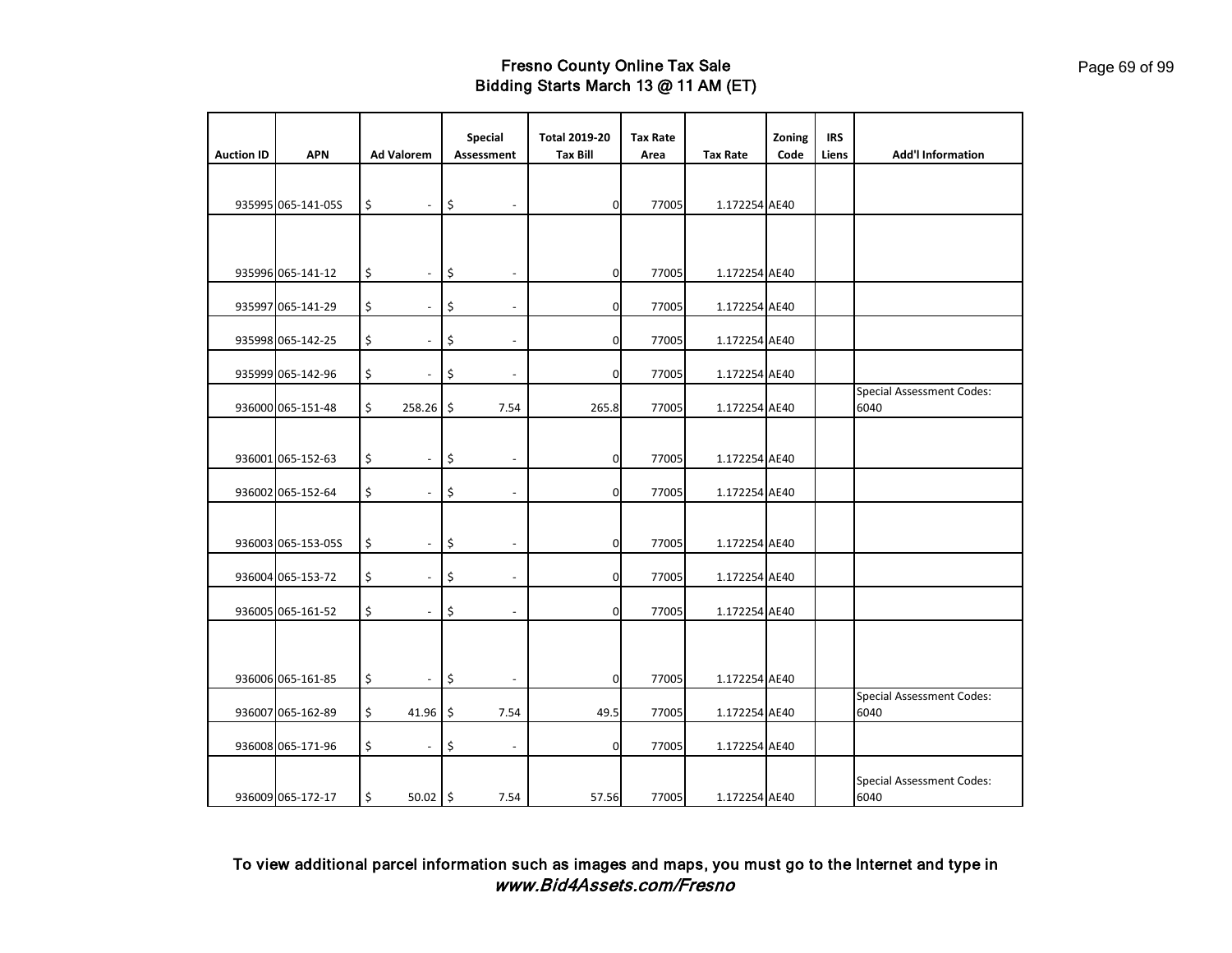|                   |                    |                   |                          | Special                        | <b>Total 2019-20</b> | <b>Tax Rate</b> |                 | Zoning | <b>IRS</b> |                                          |
|-------------------|--------------------|-------------------|--------------------------|--------------------------------|----------------------|-----------------|-----------------|--------|------------|------------------------------------------|
| <b>Auction ID</b> | <b>APN</b>         | <b>Ad Valorem</b> |                          | Assessment                     | <b>Tax Bill</b>      | Area            | <b>Tax Rate</b> | Code   | Liens      | <b>Add'l Information</b>                 |
|                   | 936010 065-172-54  | \$                | $\overline{\phantom{a}}$ | \$<br>$\overline{\phantom{a}}$ | $\mathbf 0$          | 77005           | 1.172254 AE40   |        |            |                                          |
|                   | 936011 065-173-13  | \$                | $\overline{\phantom{a}}$ | \$<br>$\overline{\phantom{a}}$ | $\overline{0}$       | 77005           | 1.172254 AE40   |        |            |                                          |
|                   | 936012 065-173-82  | \$                | $\overline{a}$           | \$                             | οl                   | 77005           | 1.172254 AE40   |        |            |                                          |
|                   | 936013 065-181-20  | \$                | 70.18 \$                 | 7.54                           | 77.72                | 77005           | 1.172254 AE40   |        |            | <b>Special Assessment Codes:</b><br>6040 |
|                   | 936014 065-192-68  | \$                | $\overline{\phantom{a}}$ | \$<br>$\overline{\phantom{a}}$ | 0                    | 77005           | 1.172254 AE40   |        |            |                                          |
|                   | 936015 065-192-75  | \$                | $\overline{a}$           | \$                             | $\mathbf{0}$         | 77005           | 1.172254 AE40   |        |            |                                          |
|                   | 936016 065-201-53  | \$                | $\blacksquare$           | \$<br>$\overline{\phantom{a}}$ | $\mathbf{0}$         | 77005           | 1.172254 AE40   |        |            |                                          |
|                   |                    |                   |                          |                                |                      |                 |                 |        |            |                                          |
|                   | 936017 065-211-11  | \$                | $\blacksquare$           | \$                             | $\Omega$             | 77005           | 1.172254 AE40   |        |            |                                          |
|                   | 936018 065-213-46  | \$                | $\blacksquare$           | \$<br>$\overline{a}$           | $\mathbf 0$          | 77005           | 1.172254 AE40   |        |            |                                          |
|                   | 936019 065-240-07  | \$                | $64.94$ \$               | 15.08                          | 80.02                | 77002           | 1.127454 AE40   |        |            | <b>Special Assessment Codes:</b><br>6040 |
|                   |                    |                   |                          |                                |                      |                 |                 |        |            | <b>Special Assessment Codes:</b>         |
|                   | 936020 072-243-11S | \$                | $\blacksquare$           | \$<br>17.08                    | 17.08                | 77005           | 1.172254        |        |            | 6040 6074                                |
|                   | 936021 075-236-23  | \$                | $\overline{\phantom{a}}$ | \$<br>15.08                    | 15.08                | 15003           | 1.172254        |        |            | <b>Special Assessment Codes:</b><br>6040 |
|                   | 936022 085-180-20  | \$                | $\overline{\phantom{a}}$ | \$                             | $\mathbf{0}$         | 77005           | 1.172254 AE40   |        |            |                                          |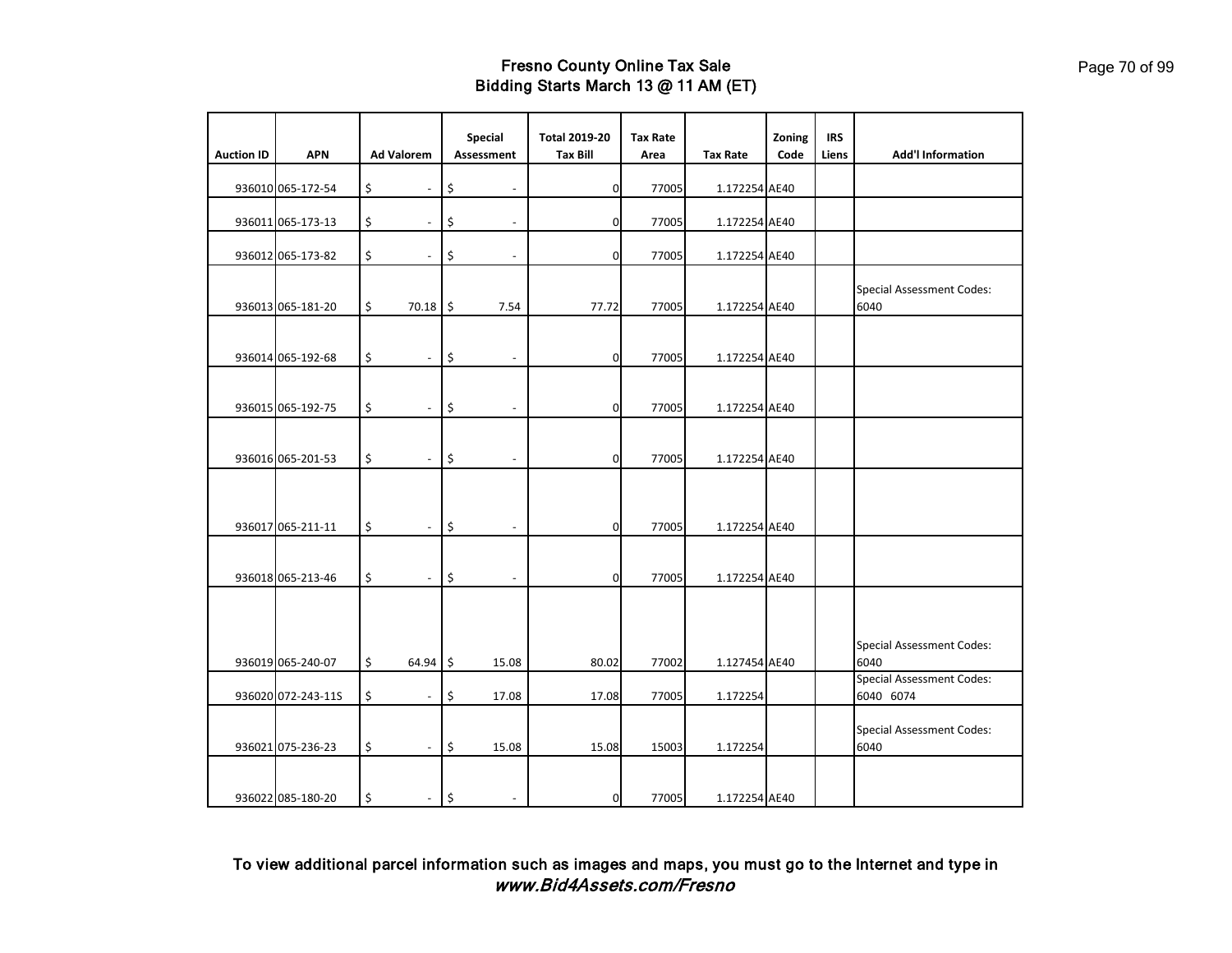|                   |                    |                                | Special                        | <b>Total 2019-20</b> | <b>Tax Rate</b> |                 | Zoning | <b>IRS</b> |                                               |
|-------------------|--------------------|--------------------------------|--------------------------------|----------------------|-----------------|-----------------|--------|------------|-----------------------------------------------|
| <b>Auction ID</b> | <b>APN</b>         | <b>Ad Valorem</b>              | <b>Assessment</b>              | <b>Tax Bill</b>      | Area            | <b>Tax Rate</b> | Code   | Liens      | <b>Add'l Information</b>                      |
|                   | 936023 085-200-09S | \$<br>$\overline{\phantom{a}}$ | \$                             | $\Omega$             | 77005           | 1.172254 AE40   |        |            |                                               |
|                   | 936024 085-220-28  | \$                             | \$                             | $\mathbf 0$          | 77005           | 1.172254 AE40   |        |            |                                               |
|                   | 936025 088-070-08  | \$<br>$50.02$ \$               | 2.46                           | 52.48                | 77001           | 1.172254 AE40   |        |            | <b>Special Assessment Codes:</b><br>6040      |
|                   | 936026 088-190-10S | \$<br>$\overline{\phantom{a}}$ | \$<br>$\overline{\phantom{a}}$ | $\mathbf 0$          | 77001           | 1.172254 AE40   |        |            |                                               |
|                   | 936027 088-200-15S | \$<br>$\overline{\phantom{a}}$ | \$                             | $\mathbf 0$          | 77001           | 1.172254 AE40   |        |            |                                               |
|                   | 936028 088-200-18S | \$                             | \$                             | 0                    | 77001           | 1.172254 AE40   |        |            |                                               |
|                   | 936029 088-240-06  | \$<br>$\overline{a}$           | \$<br>15.08                    | 15.08                | 77001           | 1.172254 AE40   |        |            | <b>Special Assessment Codes:</b><br>6040      |
|                   | 936030 088-240-17S | \$<br>$\overline{\phantom{a}}$ | \$<br>15.08                    | 15.08                | 77001           | 1.172254 AE40   |        |            | <b>Special Assessment Codes:</b><br>6040      |
|                   | 936031 090-101-15  | \$<br>$\blacksquare$           | \$<br>17.08                    | 17.08                | 77005           | 1.172254 AE20   |        |            | <b>Special Assessment Codes:</b><br>6040 6074 |
|                   | 936032 090-101-17  | \$<br>$\blacksquare$           | \$<br>17.08                    | 17.08                | 77005           | 1.172254 AE20   |        |            | <b>Special Assessment Codes:</b><br>6040 6074 |
|                   | 936033 090-101-58  | \$<br>$\overline{\phantom{a}}$ | \$<br>17.08                    | 17.08                | 77005           | 1.172254 AE20   |        |            | <b>Special Assessment Codes:</b><br>6040 6074 |
|                   | 936034 090-220-24  | \$<br>164.78 \$                | 15.08                          | 179.86               | 77005           | 1.172254 AE40   |        |            | <b>Special Assessment Codes:</b><br>6040      |
|                   | 936035 118-550-38  | \$<br>$557.10$ \$              | $\overline{\phantom{a}}$       | 557.1                | 199002          | 1.025786 RR     |        |            |                                               |
|                   | 936036 120-214-12  | \$<br>$1,402.16$ \$            | 988.54                         | 2,390.70             | 60005           | 1.044602 R1C    |        |            | <b>Special Assessment Codes:</b><br>6229 6231 |
|                   | 936037 120-235-04  | \$<br>$1,465.84$ \$            | 706.60                         | 2,172.44             | 60005           | 1.044602 RP     |        | Yes        | <b>Special Assessment Codes:</b><br>6229 6231 |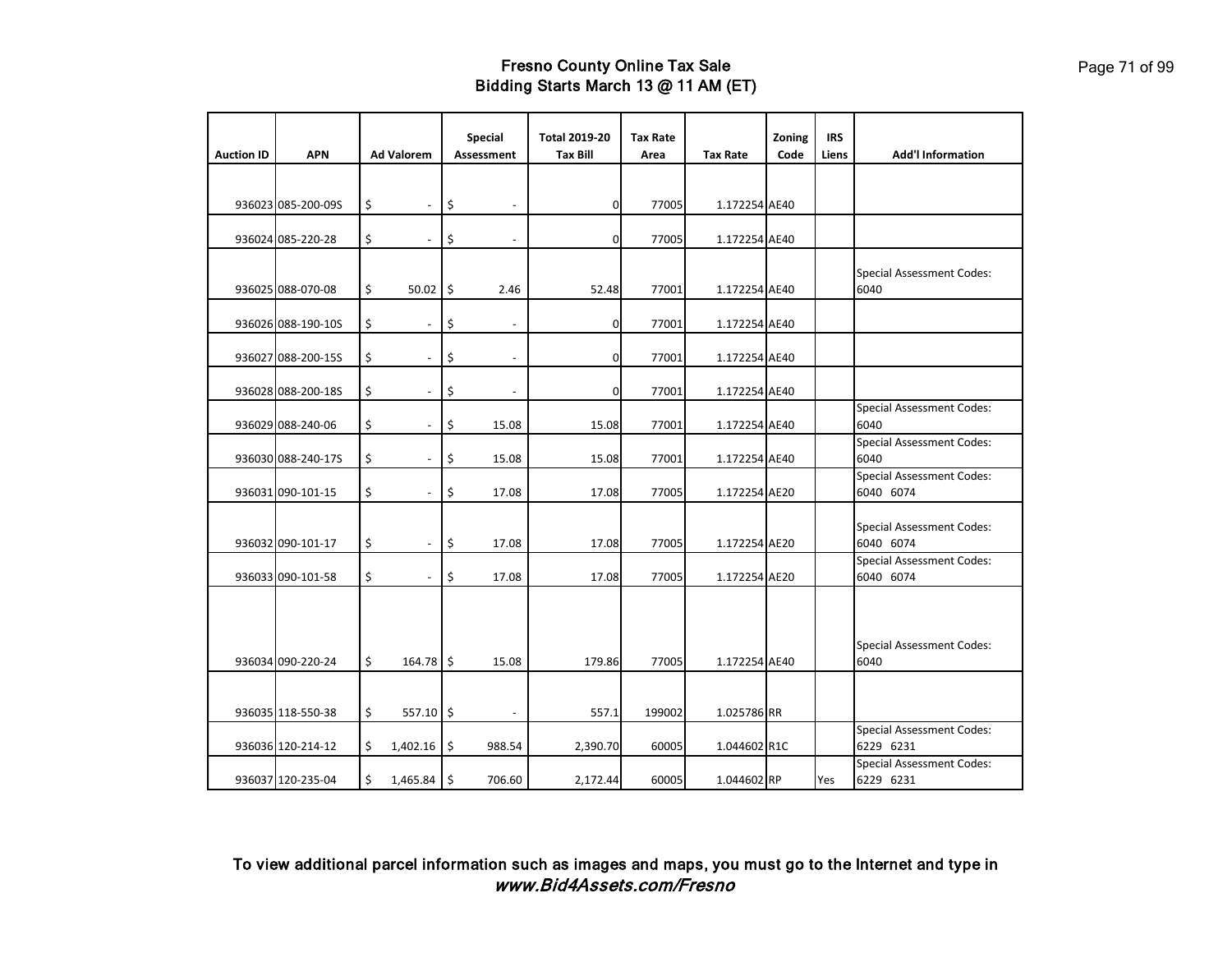| <b>Auction ID</b> | <b>APN</b>        | <b>Ad Valorem</b>                  | Special<br>Assessment    | <b>Total 2019-20</b><br><b>Tax Bill</b> | <b>Tax Rate</b><br>Area | <b>Tax Rate</b> | Zoning<br>Code | <b>IRS</b><br>Liens | <b>Add'l Information</b>                 |
|-------------------|-------------------|------------------------------------|--------------------------|-----------------------------------------|-------------------------|-----------------|----------------|---------------------|------------------------------------------|
|                   | 936038 128-102-49 | $\ddot{\mathsf{S}}$<br>$404.16$ \$ | $\overline{\phantom{a}}$ | 404.16                                  | 199020                  | 1.025786 AE40   |                |                     |                                          |
|                   |                   |                                    |                          |                                         |                         |                 |                |                     |                                          |
|                   |                   |                                    |                          |                                         |                         |                 |                |                     |                                          |
|                   |                   |                                    |                          |                                         |                         |                 |                |                     |                                          |
|                   |                   |                                    |                          |                                         |                         |                 |                |                     |                                          |
|                   |                   |                                    |                          |                                         |                         |                 |                |                     |                                          |
|                   |                   |                                    |                          |                                         |                         |                 |                |                     |                                          |
|                   |                   |                                    |                          |                                         |                         |                 |                |                     |                                          |
|                   | 936039 130-040-24 | \$<br>3,668.38 \$                  | 131.72                   | 3,800.10                                | 162015                  | 1.057152 AL20   |                |                     | <b>Special Assessment Codes:</b><br>6231 |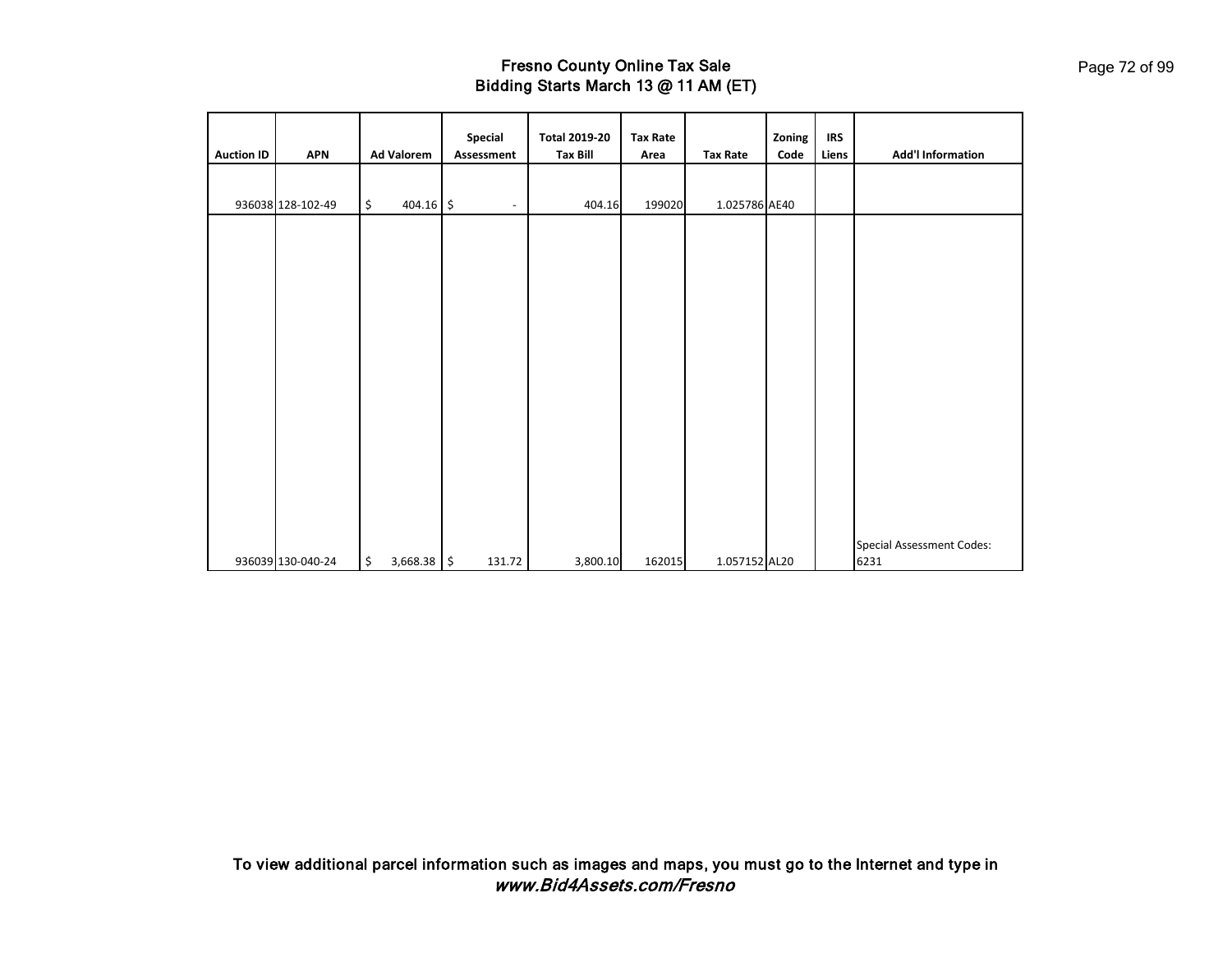| <b>Auction ID</b> | <b>APN</b>        | <b>Ad Valorem</b>                | Special<br>Assessment          | <b>Total 2019-20</b><br><b>Tax Bill</b> | <b>Tax Rate</b><br>Area | <b>Tax Rate</b> | Zoning<br>Code | <b>IRS</b><br>Liens | <b>Add'l Information</b>                 |
|-------------------|-------------------|----------------------------------|--------------------------------|-----------------------------------------|-------------------------|-----------------|----------------|---------------------|------------------------------------------|
|                   |                   |                                  |                                |                                         |                         |                 |                |                     |                                          |
|                   |                   |                                  |                                |                                         |                         |                 |                |                     |                                          |
|                   |                   |                                  |                                |                                         |                         |                 |                |                     |                                          |
|                   |                   |                                  |                                |                                         |                         |                 |                |                     |                                          |
|                   |                   |                                  |                                |                                         |                         |                 |                |                     |                                          |
|                   |                   |                                  |                                |                                         |                         |                 |                |                     |                                          |
|                   |                   |                                  |                                |                                         |                         |                 |                |                     |                                          |
|                   |                   |                                  |                                |                                         |                         |                 |                |                     |                                          |
|                   |                   |                                  |                                |                                         |                         |                 |                |                     |                                          |
|                   |                   |                                  |                                |                                         |                         |                 |                |                     |                                          |
|                   |                   |                                  |                                |                                         |                         |                 |                |                     |                                          |
|                   |                   |                                  |                                |                                         |                         |                 |                |                     |                                          |
|                   |                   |                                  |                                |                                         |                         |                 |                |                     |                                          |
|                   |                   |                                  |                                |                                         |                         |                 |                |                     |                                          |
|                   |                   |                                  |                                |                                         |                         |                 |                |                     |                                          |
|                   |                   |                                  |                                |                                         |                         |                 |                |                     |                                          |
|                   |                   |                                  |                                |                                         |                         |                 |                |                     |                                          |
|                   |                   |                                  |                                |                                         |                         |                 |                |                     |                                          |
|                   |                   |                                  |                                |                                         |                         |                 |                |                     |                                          |
|                   |                   |                                  |                                |                                         |                         |                 |                |                     |                                          |
|                   | 936040 130-040-25 | 13,753.46<br>$\ddot{\mathsf{S}}$ | $\boldsymbol{\zeta}$<br>131.72 | 13,885.18                               | 162015                  | 1.057152 AL20   |                |                     | <b>Special Assessment Codes:</b><br>6231 |
|                   |                   |                                  |                                |                                         |                         |                 |                |                     |                                          |
|                   |                   |                                  |                                |                                         |                         |                 |                |                     |                                          |
|                   |                   |                                  |                                |                                         |                         |                 |                |                     |                                          |
|                   | 936041 130-072-74 | \$<br>475.64 \$                  | $\overline{\phantom{a}}$       | 475.64                                  | 162015                  | 1.057152 RC40   |                |                     |                                          |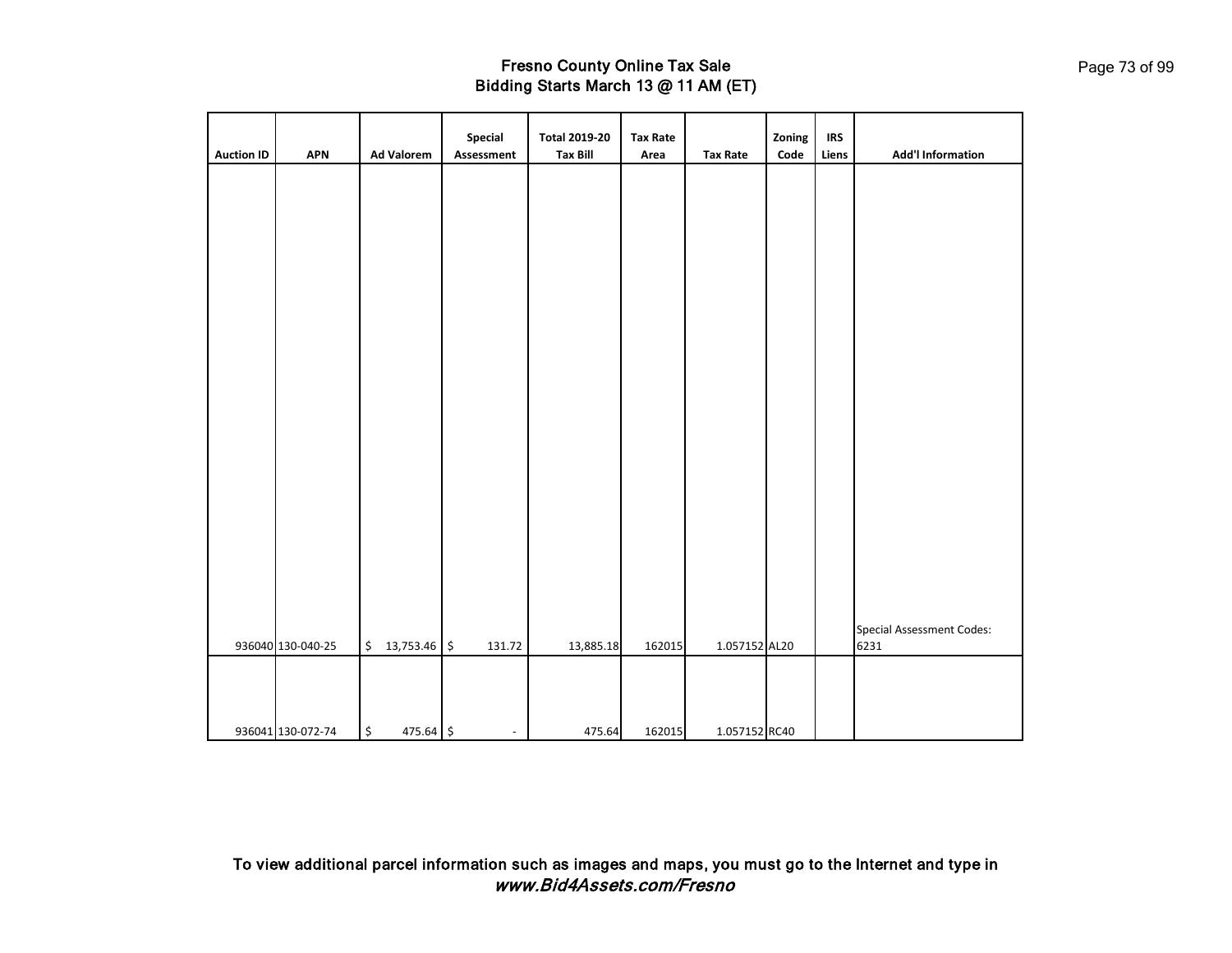| <b>Auction ID</b> | <b>APN</b>         | <b>Ad Valorem</b> | <b>Special</b><br>Assessment   | <b>Total 2019-20</b><br><b>Tax Bill</b> | <b>Tax Rate</b><br>Area | <b>Tax Rate</b> | Zoning<br>Code | <b>IRS</b><br>Liens | <b>Add'l Information</b>         |
|-------------------|--------------------|-------------------|--------------------------------|-----------------------------------------|-------------------------|-----------------|----------------|---------------------|----------------------------------|
|                   |                    |                   |                                |                                         |                         |                 |                |                     |                                  |
|                   |                    |                   |                                |                                         |                         |                 |                |                     |                                  |
|                   |                    |                   |                                |                                         |                         |                 |                |                     |                                  |
|                   | 936042 130-072-75  | \$<br>554.20 \$   |                                | 554.2                                   | 162015                  | 1.057152 RC40   |                |                     |                                  |
|                   |                    |                   |                                |                                         |                         |                 |                |                     |                                  |
|                   | 936043 130-590-02  | \$<br>383.34      | \$                             | 383.34                                  | 162015                  | 1.057152 RC40   |                |                     |                                  |
|                   | 936044 138-260-22  | \$<br>1,257.10    | \$<br>$\overline{\phantom{a}}$ | 1,257.10                                | 199002                  | 1.025786 RR     |                | Yes                 |                                  |
|                   |                    |                   |                                |                                         |                         |                 |                |                     |                                  |
|                   |                    |                   |                                |                                         |                         |                 |                |                     |                                  |
|                   |                    |                   |                                |                                         |                         |                 |                |                     | <b>Special Assessment Codes:</b> |
|                   | 936045 140-251-09  | \$<br>2,332.58    | $\frac{1}{2}$<br>60.00         | 2,392.58                                | 199027                  | 1.025786 AE40   |                |                     | 6221                             |
|                   |                    |                   |                                |                                         |                         |                 |                |                     |                                  |
|                   | 936046 140-300-11  | \$<br>679.32 \$   |                                | 679.32                                  | 199017                  | 1.025786 AE40   |                |                     |                                  |
|                   |                    |                   |                                |                                         |                         |                 |                |                     |                                  |
|                   |                    |                   |                                |                                         |                         |                 |                |                     |                                  |
|                   |                    |                   |                                |                                         |                         |                 |                |                     |                                  |
|                   |                    |                   |                                |                                         |                         |                 |                |                     |                                  |
|                   |                    |                   |                                |                                         |                         |                 |                |                     |                                  |
|                   | 936047 158-360-08S | \$<br>137.00      | $\boldsymbol{\mathsf{S}}$      | 137                                     | 169021                  | 1.16462 AE5     |                |                     |                                  |
|                   |                    |                   |                                |                                         |                         |                 |                |                     |                                  |
|                   |                    |                   |                                |                                         |                         |                 |                |                     |                                  |
|                   | 936048 160-321-17S | \$<br>42.32 \$    | $\overline{\phantom{a}}$       | 42.32                                   | 169022                  | 1.16462 AE5     |                |                     |                                  |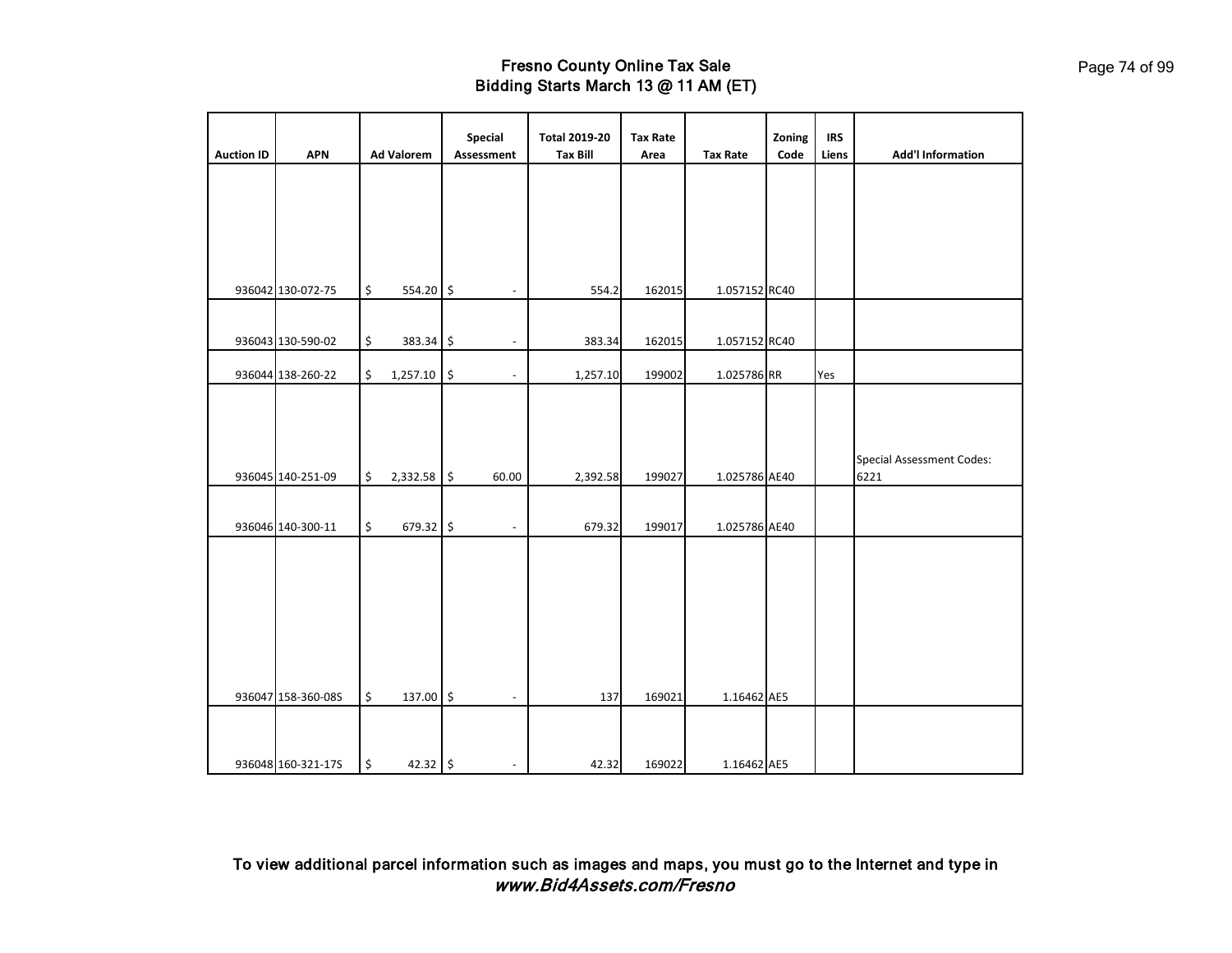| <b>Auction ID</b> | <b>APN</b>         |                      | <b>Ad Valorem</b> | <b>Special</b><br>Assessment | <b>Total 2019-20</b><br><b>Tax Bill</b> | <b>Tax Rate</b><br>Area | <b>Tax Rate</b> | Zoning<br>Code | <b>IRS</b><br>Liens | <b>Add'l Information</b> |
|-------------------|--------------------|----------------------|-------------------|------------------------------|-----------------------------------------|-------------------------|-----------------|----------------|---------------------|--------------------------|
|                   |                    |                      |                   |                              |                                         |                         |                 |                |                     |                          |
|                   |                    |                      |                   |                              |                                         |                         |                 |                |                     |                          |
|                   |                    |                      |                   |                              |                                         |                         |                 |                |                     |                          |
|                   | 936049 160-321-18S | \$                   | $40.28$ \$        | ٠                            | 40.28                                   | 169022                  | 1.16462 AE5     |                |                     |                          |
|                   |                    |                      |                   |                              |                                         |                         |                 |                |                     |                          |
|                   |                    |                      |                   |                              |                                         |                         |                 |                |                     |                          |
|                   | 936050 160-392-10S | \$                   | 295.52 \$         |                              | 295.52                                  | 169022                  | 1.16462 AE5     |                |                     |                          |
|                   |                    |                      |                   |                              |                                         |                         |                 |                |                     |                          |
|                   |                    |                      |                   |                              |                                         |                         |                 |                |                     |                          |
|                   |                    |                      |                   |                              |                                         |                         |                 |                |                     |                          |
|                   |                    |                      |                   |                              |                                         |                         |                 |                |                     |                          |
|                   |                    |                      |                   |                              |                                         |                         |                 |                |                     |                          |
|                   |                    |                      |                   |                              |                                         |                         |                 |                |                     |                          |
|                   |                    |                      |                   |                              |                                         |                         |                 |                |                     |                          |
|                   |                    |                      |                   |                              |                                         |                         |                 |                |                     |                          |
|                   | 936051 185-360-27S | \$                   | 970.32 \$         |                              | 970.32                                  | 169025                  | 1.16462 AE5     |                |                     |                          |
|                   |                    |                      |                   |                              |                                         |                         |                 |                |                     |                          |
|                   |                    |                      |                   |                              |                                         |                         |                 |                |                     |                          |
|                   |                    |                      |                   |                              |                                         |                         |                 |                |                     |                          |
|                   |                    |                      |                   |                              |                                         |                         |                 |                |                     |                          |
|                   |                    |                      |                   |                              |                                         |                         |                 |                |                     |                          |
|                   |                    |                      |                   |                              |                                         |                         |                 |                |                     |                          |
|                   |                    |                      |                   |                              |                                         |                         |                 |                |                     |                          |
|                   | 936052 185-360-315 | \$                   | $245.54$ \$       |                              | 245.54                                  | 169025                  | 1.16462 AE5     |                |                     |                          |
|                   |                    |                      |                   |                              |                                         |                         |                 |                |                     |                          |
|                   | 936053 190-020-15  | $\boldsymbol{\zeta}$ | 302.68 \$         | ٠                            | 302.68                                  | 169004                  | 1.16462 AE160   |                |                     |                          |
|                   |                    |                      |                   |                              |                                         |                         |                 |                |                     |                          |
|                   | 936054 190-070-14  | \$                   | 833.56 \$         | $\overline{\phantom{a}}$     | 833.56                                  | 169004                  | 1.16462 AE160   |                |                     |                          |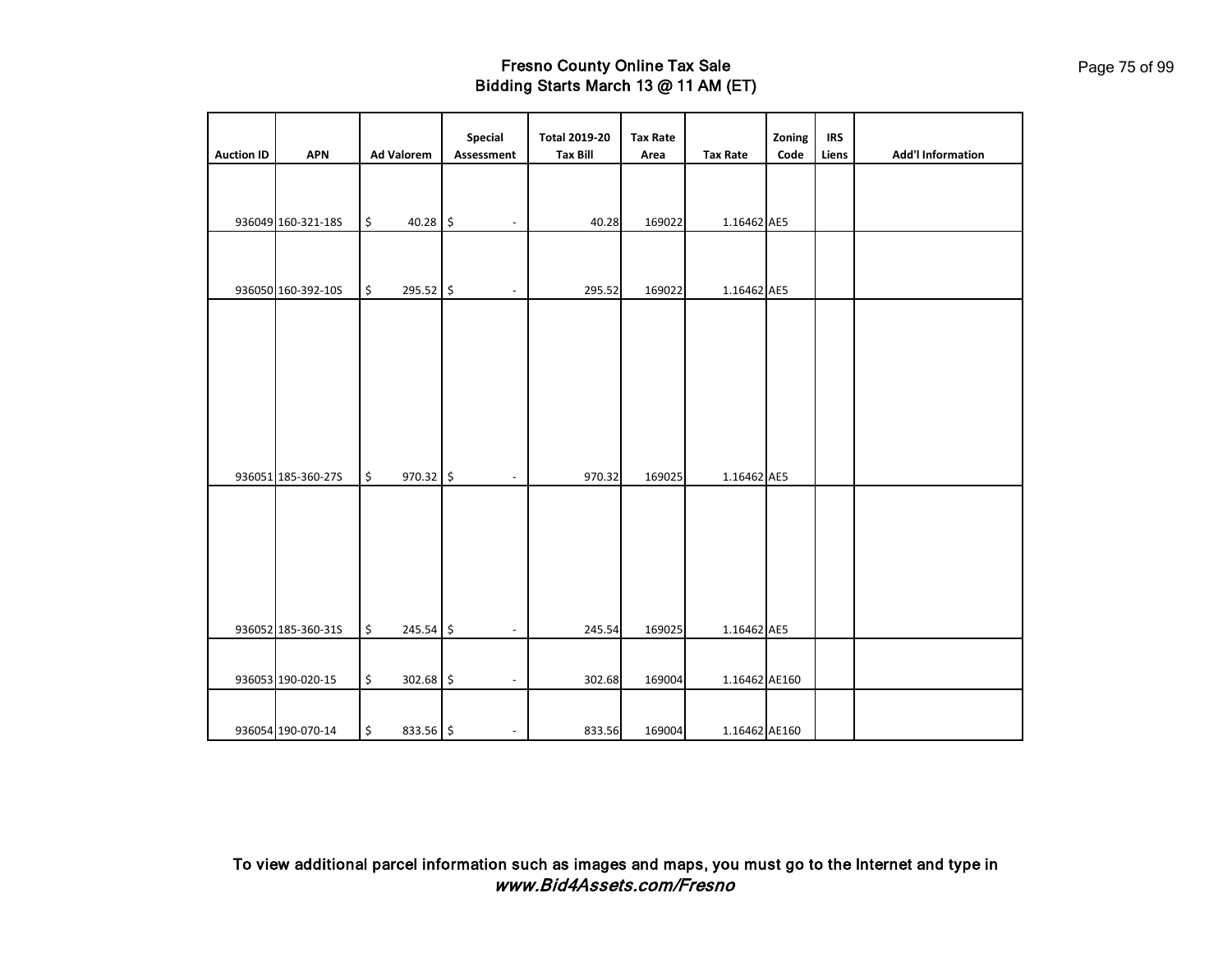| <b>Auction ID</b> | <b>APN</b>         |                           | <b>Ad Valorem</b> | Special<br>Assessment    | <b>Total 2019-20</b><br><b>Tax Bill</b> | <b>Tax Rate</b><br>Area | <b>Tax Rate</b> | Zoning<br>Code | <b>IRS</b><br>Liens | <b>Add'l Information</b>         |
|-------------------|--------------------|---------------------------|-------------------|--------------------------|-----------------------------------------|-------------------------|-----------------|----------------|---------------------|----------------------------------|
|                   |                    |                           |                   |                          |                                         |                         |                 |                |                     |                                  |
|                   |                    |                           |                   |                          |                                         |                         |                 |                |                     |                                  |
|                   |                    |                           |                   |                          |                                         |                         |                 |                |                     |                                  |
|                   |                    |                           |                   |                          |                                         |                         |                 |                |                     |                                  |
|                   |                    |                           |                   |                          |                                         |                         |                 |                |                     | <b>Special Assessment Codes:</b> |
|                   | 936055 190-100-01S | $\boldsymbol{\mathsf{S}}$ | 279.56 \$         | 135.20                   | 414.76                                  | 169037                  | 1.16462 AE5     |                |                     | 6220                             |
|                   |                    |                           |                   |                          |                                         |                         |                 |                |                     |                                  |
|                   |                    |                           |                   |                          |                                         |                         |                 |                |                     |                                  |
|                   | 936056 190-140-13S | \$                        | 585.56 \$         |                          | 585.56                                  | 169023                  | 1.16462 AE5     |                |                     |                                  |
|                   |                    |                           |                   |                          |                                         |                         |                 |                |                     | <b>Special Assessment Codes:</b> |
|                   | 936057 190-140-23S | \$                        | 200.14 \$         | 135.20                   | 335.34                                  | 169037                  | 1.16462 AE5     |                |                     | 6220                             |
|                   |                    |                           |                   |                          |                                         |                         |                 |                |                     |                                  |
|                   |                    |                           |                   |                          |                                         |                         |                 |                |                     |                                  |
|                   |                    |                           |                   |                          |                                         |                         |                 |                |                     |                                  |
|                   |                    |                           |                   |                          |                                         |                         |                 |                |                     | <b>Special Assessment Codes:</b> |
|                   | 936058 190-200-04S | \$                        | 222.52 \$         | 145.00                   | 367.52                                  | 169032                  | 1.16462 AE5     |                |                     | 6235                             |
|                   |                    |                           |                   |                          |                                         |                         |                 |                |                     |                                  |
|                   |                    |                           |                   |                          |                                         |                         |                 |                |                     |                                  |
|                   |                    |                           |                   |                          |                                         |                         |                 |                |                     |                                  |
|                   |                    |                           |                   |                          |                                         |                         |                 |                |                     |                                  |
|                   | 936059 190-220-41  | \$                        | 186.96 \$         | $\overline{\phantom{a}}$ | 186.96                                  | 169004                  | 1.16462 AE5     |                |                     |                                  |
|                   |                    |                           |                   |                          |                                         |                         |                 |                |                     |                                  |
|                   |                    |                           |                   |                          |                                         |                         |                 |                |                     |                                  |
|                   |                    |                           |                   |                          |                                         |                         |                 |                |                     |                                  |
|                   |                    |                           |                   |                          |                                         |                         |                 |                |                     |                                  |
|                   |                    |                           |                   |                          |                                         |                         |                 |                |                     |                                  |
|                   | 936060 190-271-13S | \$                        | $269.36$ \$       |                          | 269.36                                  | 82000                   | 1.065 AE5       |                |                     |                                  |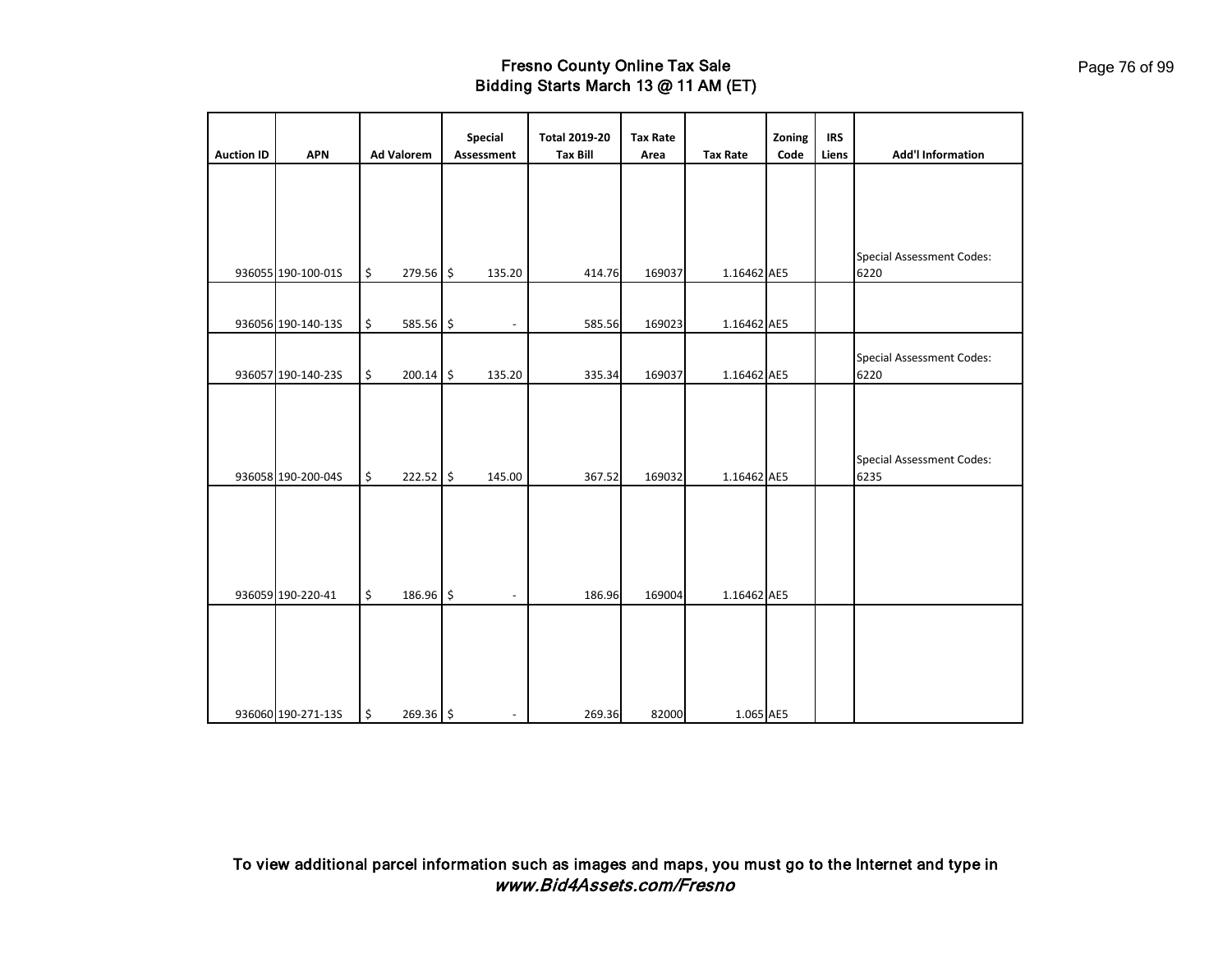| <b>Auction ID</b> | <b>APN</b>        | <b>Ad Valorem</b>   | Special<br>Assessment    | <b>Total 2019-20</b><br><b>Tax Bill</b> | <b>Tax Rate</b><br>Area | <b>Tax Rate</b> | Zoning<br>Code | <b>IRS</b><br>Liens | <b>Add'l Information</b>                 |
|-------------------|-------------------|---------------------|--------------------------|-----------------------------------------|-------------------------|-----------------|----------------|---------------------|------------------------------------------|
|                   |                   |                     |                          |                                         |                         |                 |                |                     |                                          |
|                   |                   |                     |                          |                                         |                         |                 |                |                     |                                          |
|                   |                   |                     |                          |                                         |                         |                 |                |                     |                                          |
|                   | 936061 190-300-44 | \$<br>70.48 \$      | 175.00                   | 245.48                                  | 82007                   | 1.065 AE5       |                | Yes                 | <b>Special Assessment Codes:</b><br>6225 |
|                   |                   |                     |                          |                                         |                         |                 |                |                     |                                          |
|                   |                   |                     |                          |                                         |                         |                 |                |                     |                                          |
|                   |                   |                     |                          |                                         |                         |                 |                |                     |                                          |
|                   | 936062 190-300-45 | \$<br>$94.00$ \$    | 175.00                   | 269                                     | 82007                   | 1.065 AE5       |                | Yes                 | <b>Special Assessment Codes:</b><br>6225 |
|                   |                   |                     |                          |                                         |                         |                 |                |                     | <b>Special Assessment Codes:</b>         |
|                   | 936063 190-350-03 | \$<br>201.96 \$     | 154.10                   | 356.06                                  | 169034                  | 1.16462 AE5     |                |                     | 6208                                     |
|                   |                   |                     |                          |                                         |                         |                 |                |                     |                                          |
|                   | 936064 190-370-56 | \$<br>154.14 \$     | $\overline{\phantom{a}}$ | 154.14                                  | 169004                  | 1.16462 AE5     |                |                     |                                          |
|                   | 936065 190-380-56 | \$<br>276.96 \$     | 154.10                   | 431.06                                  | 169034                  | 1.16462 AE5     |                |                     | <b>Special Assessment Codes:</b><br>6208 |
|                   |                   |                     |                          |                                         |                         |                 |                |                     |                                          |
|                   | 936066 190-400-04 | \$<br>407.00 \$     | $\overline{\phantom{a}}$ | 407                                     | 82001                   | 1.065 AE5       |                |                     |                                          |
|                   |                   |                     |                          |                                         |                         |                 |                |                     |                                          |
|                   |                   |                     |                          |                                         |                         |                 |                |                     |                                          |
|                   |                   |                     |                          |                                         |                         |                 |                |                     |                                          |
|                   |                   |                     |                          |                                         |                         |                 |                |                     |                                          |
|                   |                   |                     |                          |                                         |                         |                 |                |                     |                                          |
|                   |                   |                     |                          |                                         |                         |                 |                |                     |                                          |
|                   |                   |                     |                          |                                         |                         |                 |                |                     |                                          |
|                   | 936067 195-080-45 | \$<br>$1,747.64$ \$ |                          | 1,747.64                                | 169007                  | 1.219972 AE160  |                | Yes                 |                                          |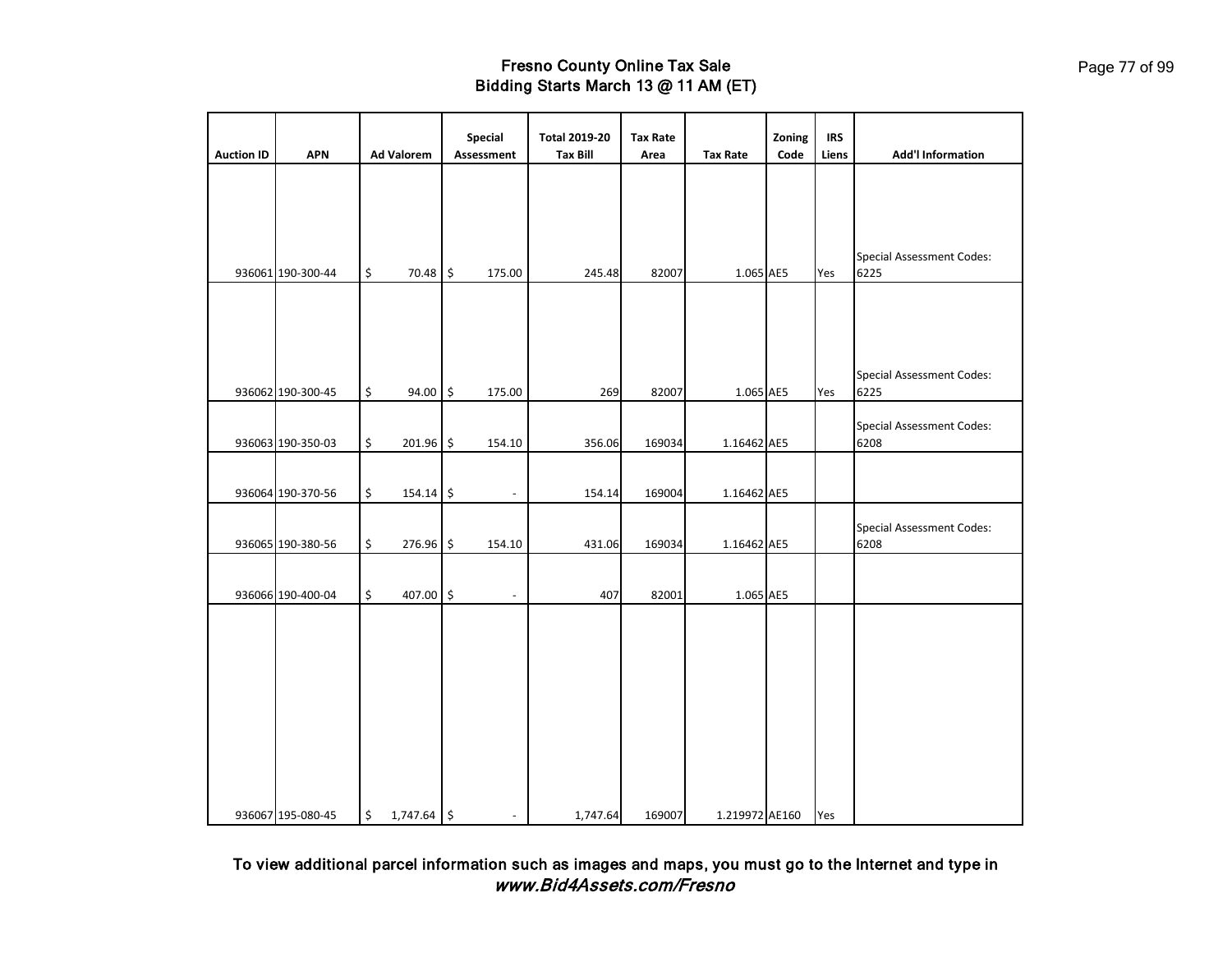| <b>Auction ID</b> | <b>APN</b>         |                      | <b>Ad Valorem</b> | Special<br>Assessment | <b>Total 2019-20</b><br><b>Tax Bill</b> | <b>Tax Rate</b><br>Area | <b>Tax Rate</b> | Zoning<br>Code | <b>IRS</b><br>Liens | <b>Add'l Information</b>                                                    |
|-------------------|--------------------|----------------------|-------------------|-----------------------|-----------------------------------------|-------------------------|-----------------|----------------|---------------------|-----------------------------------------------------------------------------|
|                   | 936068 303-113-09  | \$                   | 669.64 \$         | 1,697.28              | 2,366.92                                | 5314                    | 1.213576 RS-5   |                |                     | <b>Special Assessment Codes:</b><br>6566 6805 6892                          |
|                   | 936069 303-161-46  | \$                   | 518.96 \$         | 4,106.38              | 4,625.34                                | 5314                    | 1.213576 RS-5   |                |                     | <b>Special Assessment Codes:</b><br>6566 6805 6892Undivided<br>50% Interest |
|                   |                    |                      |                   |                       |                                         |                         |                 |                |                     |                                                                             |
|                   |                    |                      |                   |                       |                                         |                         |                 |                |                     |                                                                             |
|                   |                    |                      |                   |                       |                                         |                         |                 |                |                     |                                                                             |
|                   |                    |                      |                   |                       |                                         |                         |                 |                |                     |                                                                             |
|                   | 936070 308-021-73  | \$                   | 1,334.00          | \$<br>134.40          | 1,468.40                                | 71024                   | 1.219396 AE20   |                |                     | <b>Special Assessment Codes:</b><br>6584                                    |
|                   |                    |                      |                   |                       |                                         |                         |                 |                |                     |                                                                             |
|                   |                    |                      |                   |                       |                                         |                         |                 |                |                     |                                                                             |
|                   | 936071 310-090-88S | $\boldsymbol{\zeta}$ | 3,093.24 \$       | 118.66                | 3,211.90                                | 76052                   | 1.181138 RR     |                |                     | <b>Special Assessment Codes:</b><br>6577 6805                               |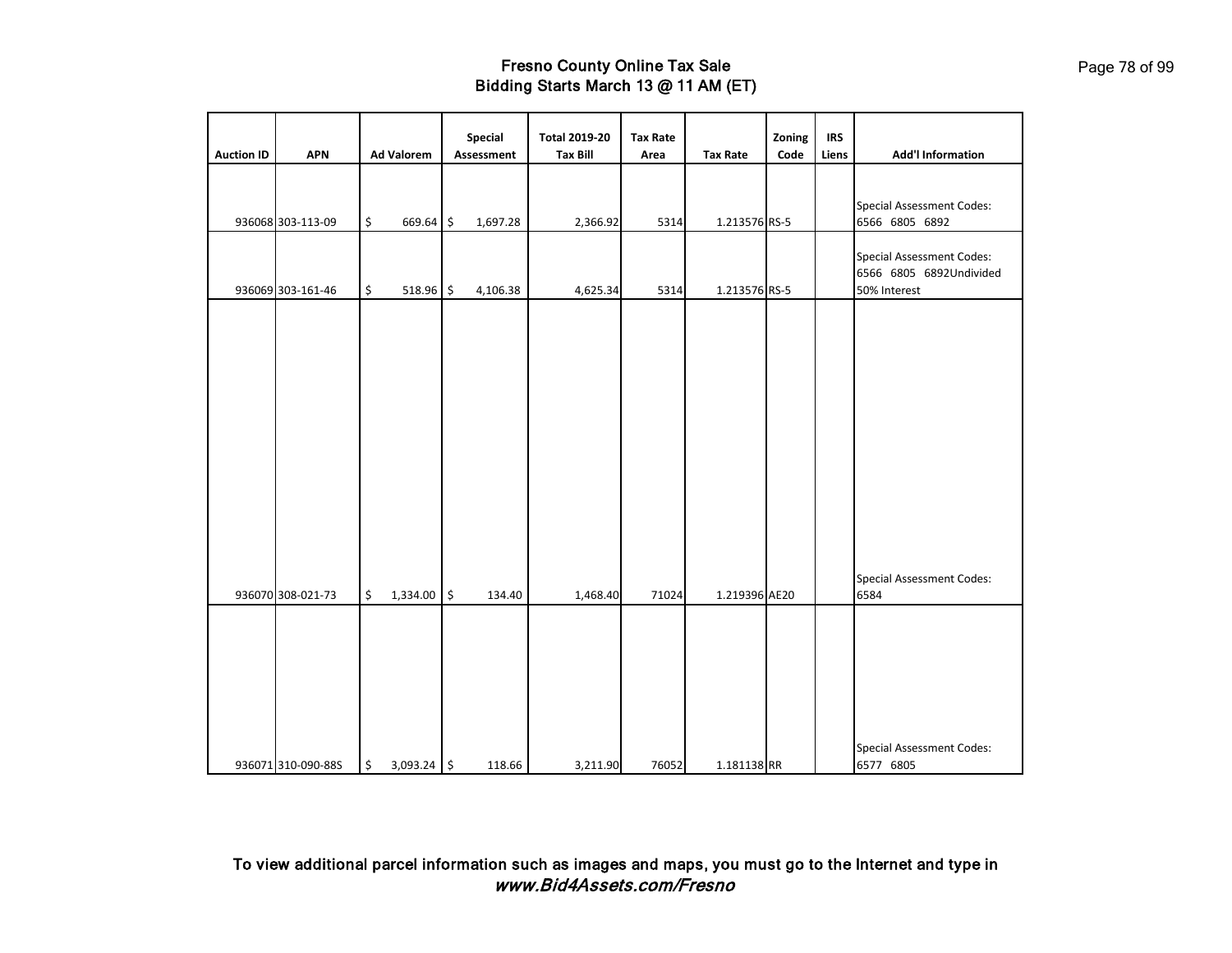| <b>Auction ID</b> | <b>APN</b>         | <b>Ad Valorem</b>   |                     | <b>Special</b><br>Assessment | <b>Total 2019-20</b><br><b>Tax Bill</b> | <b>Tax Rate</b><br>Area | <b>Tax Rate</b> | Zoning<br>Code | <b>IRS</b><br>Liens | <b>Add'l Information</b>                           |
|-------------------|--------------------|---------------------|---------------------|------------------------------|-----------------------------------------|-------------------------|-----------------|----------------|---------------------|----------------------------------------------------|
|                   |                    |                     |                     |                              |                                         |                         |                 |                |                     |                                                    |
|                   | 936072 310-250-08S | \$<br>21,868.60 \$  |                     | 736.28                       | 22,604.88                               | 5096                    | 1.213576 RS-4   |                |                     | <b>Special Assessment Codes:</b><br>6577 6652 6805 |
|                   | 936073 313-570-15  | \$<br>1,124.74      | \$                  | 7.32                         | 1,132.06                                | 5745                    | 1.213576 RS-4   |                |                     | <b>Special Assessment Codes:</b><br>6805           |
|                   |                    |                     |                     |                              |                                         |                         |                 |                |                     |                                                    |
|                   |                    |                     |                     |                              |                                         |                         |                 |                |                     |                                                    |
|                   |                    |                     |                     |                              |                                         |                         |                 |                |                     |                                                    |
|                   |                    |                     |                     |                              |                                         |                         |                 |                |                     |                                                    |
|                   | 936074 316-080-44S | \$<br>1,345.84      | \$                  | 38.54                        | 1,384.38                                | 95022                   | 1.138416 AL20   |                |                     | <b>Special Assessment Codes:</b><br>6582 6805 6816 |
|                   | 936075 320-210-15  | \$<br>$531.98$ \$   |                     | 22.00                        | 553.98                                  | 71018                   | 1.219396 R1B    |                |                     | <b>Special Assessment Codes:</b><br>6572           |
|                   |                    |                     |                     |                              |                                         |                         |                 |                |                     |                                                    |
|                   |                    |                     |                     |                              |                                         |                         |                 |                |                     |                                                    |
|                   |                    |                     |                     |                              |                                         |                         |                 |                |                     | <b>Special Assessment Codes:</b>                   |
|                   | 936076 326-240-02  | \$<br>2,903.98      | $\ddot{\mathsf{s}}$ | 576.62                       | 3,480.60                                | 5165                    | 1.210056        |                |                     | 6652 6805 6816                                     |
|                   |                    |                     |                     |                              |                                         |                         |                 |                |                     |                                                    |
|                   | 936077 329-120-08  | \$<br>$1,172.70$ \$ |                     | 91.08                        | 1,263.78                                | 152001                  | 1.067238 M1     |                |                     | <b>Special Assessment Codes:</b><br>6582 6805 6816 |
|                   |                    |                     |                     |                              |                                         |                         |                 |                |                     | <b>Special Assessment Codes:</b>                   |
|                   | 936078 329-161-22  | \$<br>92.98 \$      |                     | 12.16                        | 105.14                                  | 5126                    | 1.099676        |                |                     | 6805 6816                                          |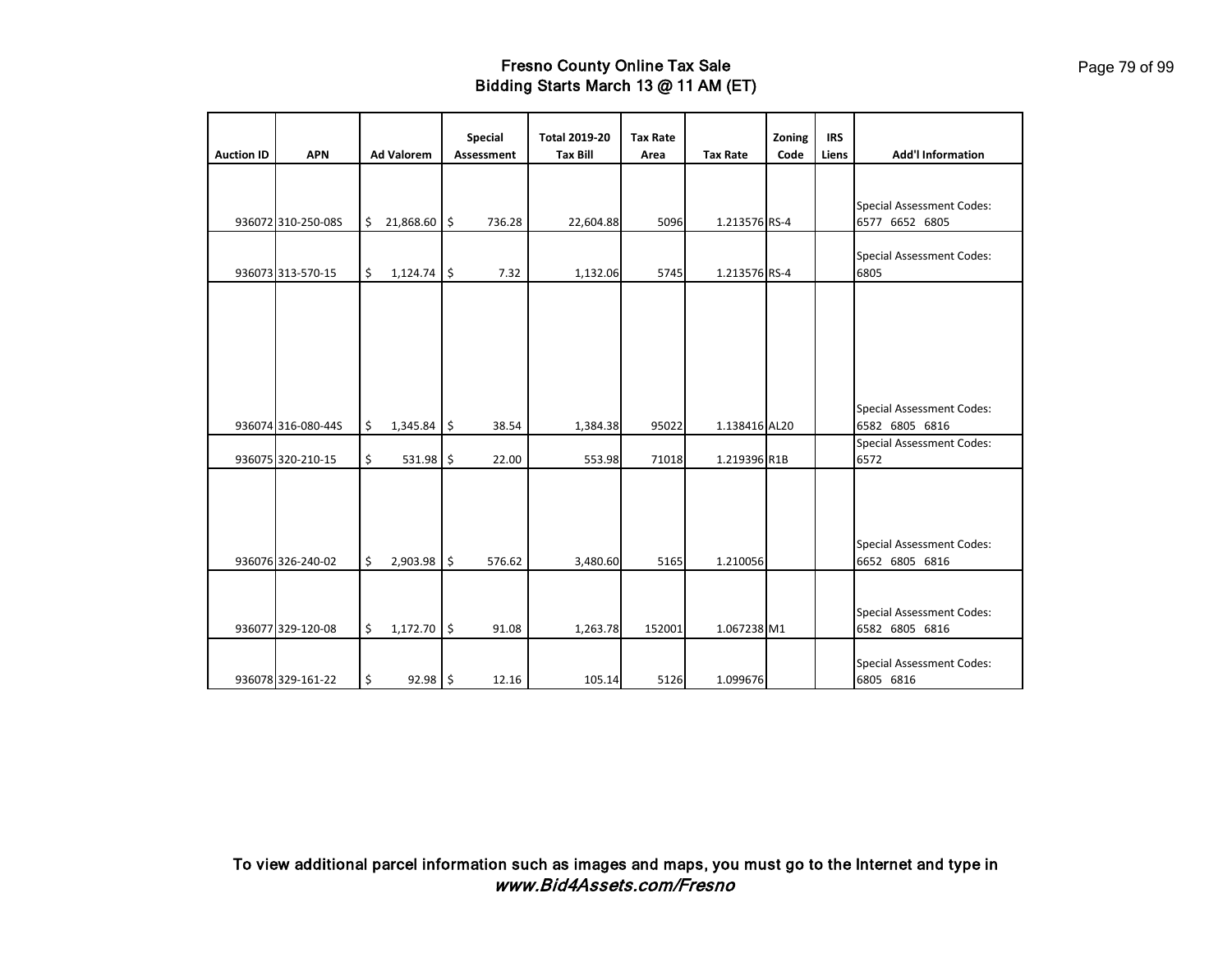| <b>Auction ID</b> | <b>APN</b>         |                      | <b>Ad Valorem</b> |               | <b>Special</b><br>Assessment | <b>Total 2019-20</b><br><b>Tax Bill</b> | <b>Tax Rate</b><br>Area | <b>Tax Rate</b> | Zoning<br>Code | <b>IRS</b><br>Liens | <b>Add'l Information</b>                      |
|-------------------|--------------------|----------------------|-------------------|---------------|------------------------------|-----------------------------------------|-------------------------|-----------------|----------------|---------------------|-----------------------------------------------|
|                   |                    |                      |                   |               |                              |                                         |                         |                 |                |                     |                                               |
|                   |                    |                      |                   |               |                              |                                         |                         |                 |                |                     |                                               |
|                   |                    |                      |                   |               |                              |                                         |                         |                 |                |                     |                                               |
|                   |                    |                      |                   |               |                              |                                         |                         |                 |                |                     |                                               |
|                   |                    |                      |                   |               |                              |                                         |                         |                 |                |                     |                                               |
|                   |                    |                      |                   |               |                              |                                         |                         |                 |                |                     |                                               |
|                   |                    |                      |                   |               |                              |                                         |                         |                 |                |                     |                                               |
|                   |                    |                      |                   |               |                              |                                         |                         |                 |                |                     |                                               |
|                   |                    |                      |                   |               |                              |                                         |                         |                 |                |                     | <b>Special Assessment Codes:</b>              |
|                   | 936079 329-210-03  | $\boldsymbol{\zeta}$ | 629.94            | $\frac{1}{2}$ | 113.80                       | 743.74                                  | 152001                  | 1.067238 R1     |                |                     | 6577 6805 6816                                |
|                   |                    |                      |                   |               |                              |                                         |                         |                 |                |                     |                                               |
|                   |                    |                      |                   |               |                              |                                         |                         |                 |                |                     |                                               |
|                   |                    |                      |                   |               |                              |                                         |                         |                 |                |                     |                                               |
|                   |                    |                      |                   |               |                              |                                         |                         |                 |                |                     |                                               |
|                   |                    |                      |                   |               |                              |                                         |                         |                 |                |                     | <b>Special Assessment Codes:</b>              |
|                   | 936080 329-210-46  | \$                   | 893.20 \$         |               | 38.54                        | 931.74                                  | 152001                  | 1.067238 R1     |                |                     | 6582 6805 6816                                |
|                   |                    |                      |                   |               |                              |                                         |                         |                 |                |                     |                                               |
|                   |                    |                      |                   |               |                              |                                         |                         |                 |                |                     |                                               |
|                   |                    |                      |                   |               |                              |                                         |                         |                 |                |                     | <b>Special Assessment Codes:</b>              |
|                   | 936081 340-160-15S | \$                   | $229.12$ \$       |               | 60.72                        | 289.84                                  | 157000                  | 1.067238 AE20   |                | Yes                 | 6572                                          |
|                   |                    |                      |                   |               |                              |                                         |                         |                 |                |                     |                                               |
|                   |                    |                      |                   |               |                              |                                         |                         |                 |                |                     |                                               |
|                   |                    |                      |                   |               |                              |                                         |                         |                 |                |                     | <b>Special Assessment Codes:</b>              |
|                   | 936082 343-231-12  | \$                   | 561.88            | \$            | 450.14                       | 1,012.02                                | 4016                    | 1.138416        |                |                     | 6992 6996                                     |
|                   |                    |                      |                   |               |                              |                                         |                         |                 |                |                     | <b>Special Assessment Codes:</b>              |
|                   | 936083 350-050-09  | \$                   | 4,181.24          | \$            | 1,280.00                     | 5,461.24                                | 71031                   | 1.219396 AE20   |                | Yes                 | 6573                                          |
|                   | 936084 350-113-14  | \$                   | 293.08            | \$            | 60.74                        | 353.82                                  | 71032                   | 1.219396 R1     |                |                     | <b>Special Assessment Codes:</b><br>6027 6363 |
|                   |                    |                      |                   |               |                              |                                         |                         |                 |                |                     | <b>Special Assessment Codes:</b>              |
|                   | 936085 350-123-05  | \$                   | 253.30            | \$            | 64.90                        | 318.2                                   | 71032                   | 1.219396 R1     |                |                     | 6027 6363                                     |
|                   |                    |                      |                   |               |                              |                                         |                         |                 |                |                     |                                               |
|                   |                    |                      |                   |               |                              |                                         |                         |                 |                |                     |                                               |
|                   |                    |                      |                   |               |                              |                                         |                         |                 |                |                     | <b>Special Assessment Codes:</b>              |
|                   | 936086 355-021-51S | \$                   | 2,220.08 \$       |               | 667.54                       | 2,887.62                                | 156002                  | 1.23974         |                |                     | 6571 6572                                     |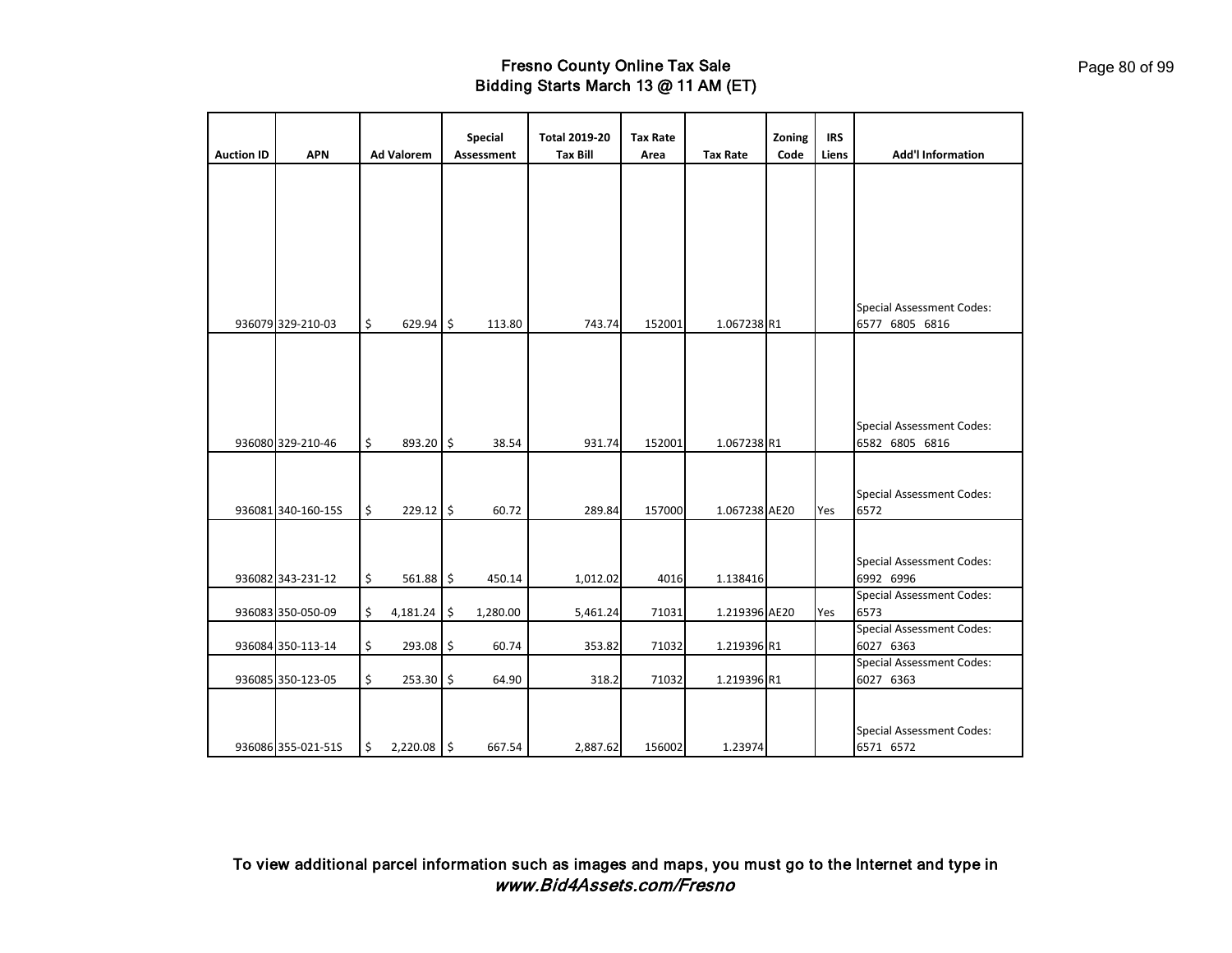|                   |                    |                   | <b>Special</b> | <b>Total 2019-20</b> | <b>Tax Rate</b> |                 | Zoning | <b>IRS</b> |                                                    |
|-------------------|--------------------|-------------------|----------------|----------------------|-----------------|-----------------|--------|------------|----------------------------------------------------|
| <b>Auction ID</b> | <b>APN</b>         | <b>Ad Valorem</b> | Assessment     | <b>Tax Bill</b>      | Area            | <b>Tax Rate</b> | Code   | Liens      | <b>Add'l Information</b>                           |
|                   |                    |                   |                |                      |                 |                 |        |            |                                                    |
|                   | 936087 355-041-27S | \$<br>875.70 \$   | 975.00         | 1,850.70             | 7011            | 1.23974         |        |            | <b>Special Assessment Codes:</b><br>6659           |
|                   | 936088 355-081-13  | \$<br>361.00 \$   | 975.00         | 1,336.00             | 7011            | 1.23974         |        |            | <b>Special Assessment Codes:</b><br>6659           |
|                   | 936089 355-142-09  | \$<br>45.00       | \$<br>120.00   | 165                  | 7011            | 1.23974         |        |            | <b>Special Assessment Codes:</b><br>6659           |
|                   | 936090 370-143-34  | \$<br>286.64      | \$             | 286.64               | 8029            | 1.219972        |        |            |                                                    |
|                   | 936091 370-400-27  | \$<br>2,225.12    | \$<br>95.28    | 2,320.40             | 8059            | 1.219972        |        |            | <b>Special Assessment Codes:</b><br>6401           |
|                   | 936092 373-260-21  | \$<br>1,168.14    | \$             | 1,168.14             | 169001          | 1.219972 AE20   |        | Yes        |                                                    |
|                   | 936093 375-102-13  | \$<br>933.88      | \$<br>185.38   | 1,119.26             | 14000           | 1.16462         |        |            | <b>Special Assessment Codes:</b><br>6081 6084      |
|                   | 936094 378-171-05  | \$<br>$534.62$ \$ | 225.44         | 760.06               | 14000           | 1.16462         |        |            | <b>Special Assessment Codes:</b><br>6081 6082 6084 |
|                   | 936095 378-172-10  | \$<br>383.78 \$   | 236.46         | 620.24               | 14000           | 1.16462         |        |            | <b>Special Assessment Codes:</b><br>6081 6082 6084 |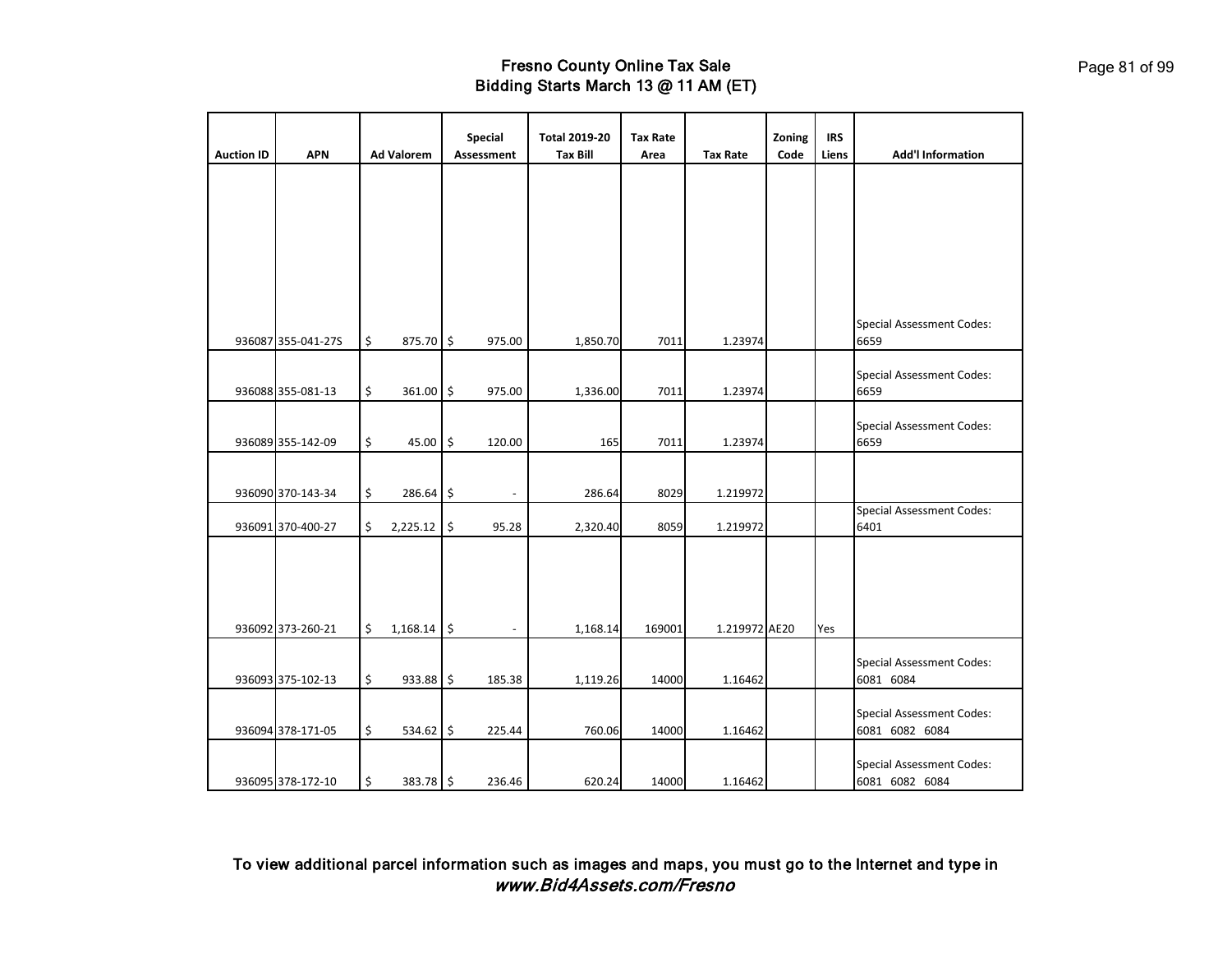|                   |                   |                                |               | <b>Special</b> | <b>Total 2019-20</b> | <b>Tax Rate</b> |                 | Zoning | <b>IRS</b> |                                                    |
|-------------------|-------------------|--------------------------------|---------------|----------------|----------------------|-----------------|-----------------|--------|------------|----------------------------------------------------|
| <b>Auction ID</b> | <b>APN</b>        | <b>Ad Valorem</b>              |               | Assessment     | <b>Tax Bill</b>      | Area            | <b>Tax Rate</b> | Code   | Liens      | <b>Add'l Information</b>                           |
|                   | 936096 378-181-28 | \$<br>$\overline{\phantom{a}}$ | \$            | 116.96         | 116.96               | 14000           | 1.16462         |        |            | <b>Special Assessment Codes:</b><br>6082 6084      |
|                   | 936097 378-200-16 | \$<br>$175.28$ \$              |               | 185.38         | 360.66               | 14000           | 1.16462         |        | Yes        | <b>Special Assessment Codes:</b><br>6081 6084      |
|                   | 936098 378-200-24 | \$<br>$120.16$ \$              |               | 185.38         | 305.54               | 14000           | 1.16462         |        |            | <b>Special Assessment Codes:</b><br>6081 6084      |
|                   | 936099 385-081-31 | \$<br>1,358.20                 | $\frac{1}{2}$ | 25.30          | 1,383.50             | 143000          | 1.10133 AE20    |        |            | <b>Special Assessment Codes:</b><br>6572           |
|                   | 936100 389-172-05 | \$<br>764.04 \$                |               | 1,330.50       | 2,094.54             | 11001           | 1.155208        |        |            | <b>Special Assessment Codes:</b><br>6955 6992 6994 |
|                   | 936101 393-102-21 | \$<br>$900.42$ \$              |               | 74.20          | 974.62               | 11075           | 1.155208        |        |            | <b>Special Assessment Codes:</b><br>6571           |
|                   | 936102 402-593-01 | \$<br>488.20                   | $\frac{1}{2}$ | 18.00          | 506.2                | 5089            | 1.213576 OS     |        |            | <b>Special Assessment Codes:</b><br>6650 6805      |
|                   | 936103 404-343-18 | \$<br>2,458.60                 | \$            | 200.24         | 2,658.84             | 5946            | 1.213576 RS-4   |        |            | <b>Special Assessment Codes:</b><br>6652 6805      |
|                   | 936104 404-493-04 | \$<br>3,491.30                 | \$            | 116.94         | 3,608.24             | 5207            | 1.213576 RS-4   |        |            | <b>Special Assessment Codes:</b><br>6652 6805      |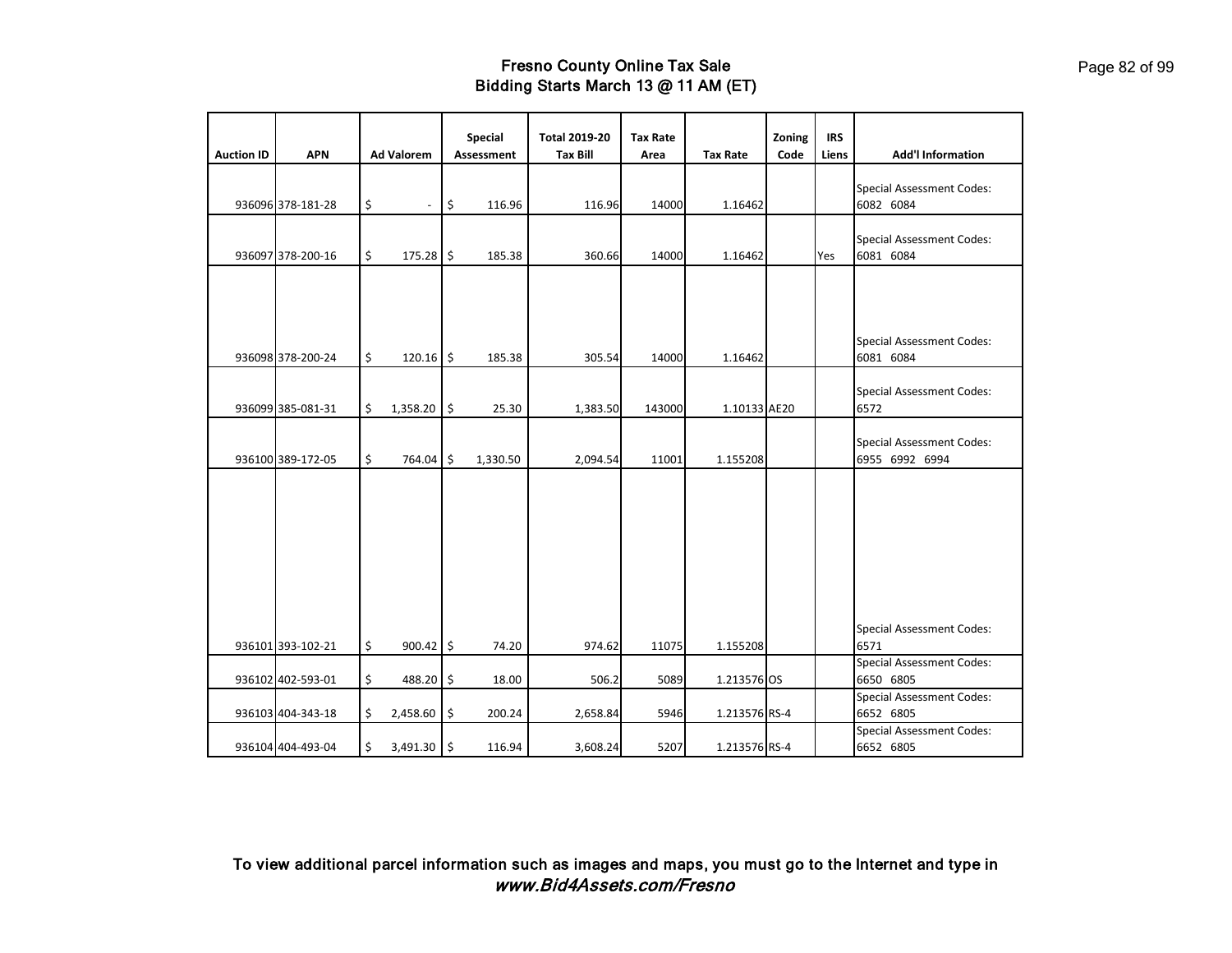|                   |                    |                     | Special           | <b>Total 2019-20</b> | <b>Tax Rate</b> |                 | Zoning | <b>IRS</b> |                                               |
|-------------------|--------------------|---------------------|-------------------|----------------------|-----------------|-----------------|--------|------------|-----------------------------------------------|
| <b>Auction ID</b> | <b>APN</b>         | <b>Ad Valorem</b>   | <b>Assessment</b> | <b>Tax Bill</b>      | Area            | <b>Tax Rate</b> | Code   | Liens      | <b>Add'l Information</b>                      |
|                   |                    |                     |                   |                      |                 |                 |        |            |                                               |
|                   | 936105 407-580-02  | \$<br>899.92 \$     | 189.98            | 1,089.90             | 5417            | 1.247088 RS-5   |        |            | <b>Special Assessment Codes:</b><br>6566 6805 |
|                   | 936106 415-034-57  | \$                  | \$<br>73.68       | 73.68                | 5415            | 1.2470880       |        |            | <b>Special Assessment Codes:</b><br>6805 6816 |
|                   | 936107 416-300-08  | \$<br>926.32 \$     | 20.70             | 947.02               | 5876            | 1.247088 RS-4   |        | Yes        | <b>Special Assessment Codes:</b><br>6805      |
|                   | 936108 418-141-08  | \$<br>429.42 \$     | 11.10             | 440.52               | 5383            | 1.247088 RS-3   |        |            | <b>Special Assessment Codes:</b><br>6805      |
|                   | 936109 418-161-06S | \$<br>373.90 \$     | 10.86             | 384.76               | 5253            | 1.247088 RM-3   |        |            | <b>Special Assessment Codes:</b><br>6805      |
|                   | 936110 426-331-13  | \$<br>$1,761.96$ \$ | 33.18             | 1,795.14             | 5897            | 1.247088 RM-1   |        | Yes        | <b>Special Assessment Codes:</b><br>6805 6816 |
|                   | 936111 430-161-21  | \$<br>586.00 \$     | 325.34            | 911.34               | 5243            | 1.247088 RS-5   |        |            | <b>Special Assessment Codes:</b><br>6475 6805 |
|                   | 936112 433-413-21  | \$<br>$1,717.16$ \$ | 26.04             | 1,743.20             | 5001            | 1.247088 RS-5   |        | Yes        | <b>Special Assessment Codes:</b><br>6805 6816 |
|                   | 936113 433-533-10  | \$<br>2,804.92 \$   | 26.04             | 2,830.96             | 5140            | 1.210056 RS-5   |        |            | <b>Special Assessment Codes:</b><br>6805 6816 |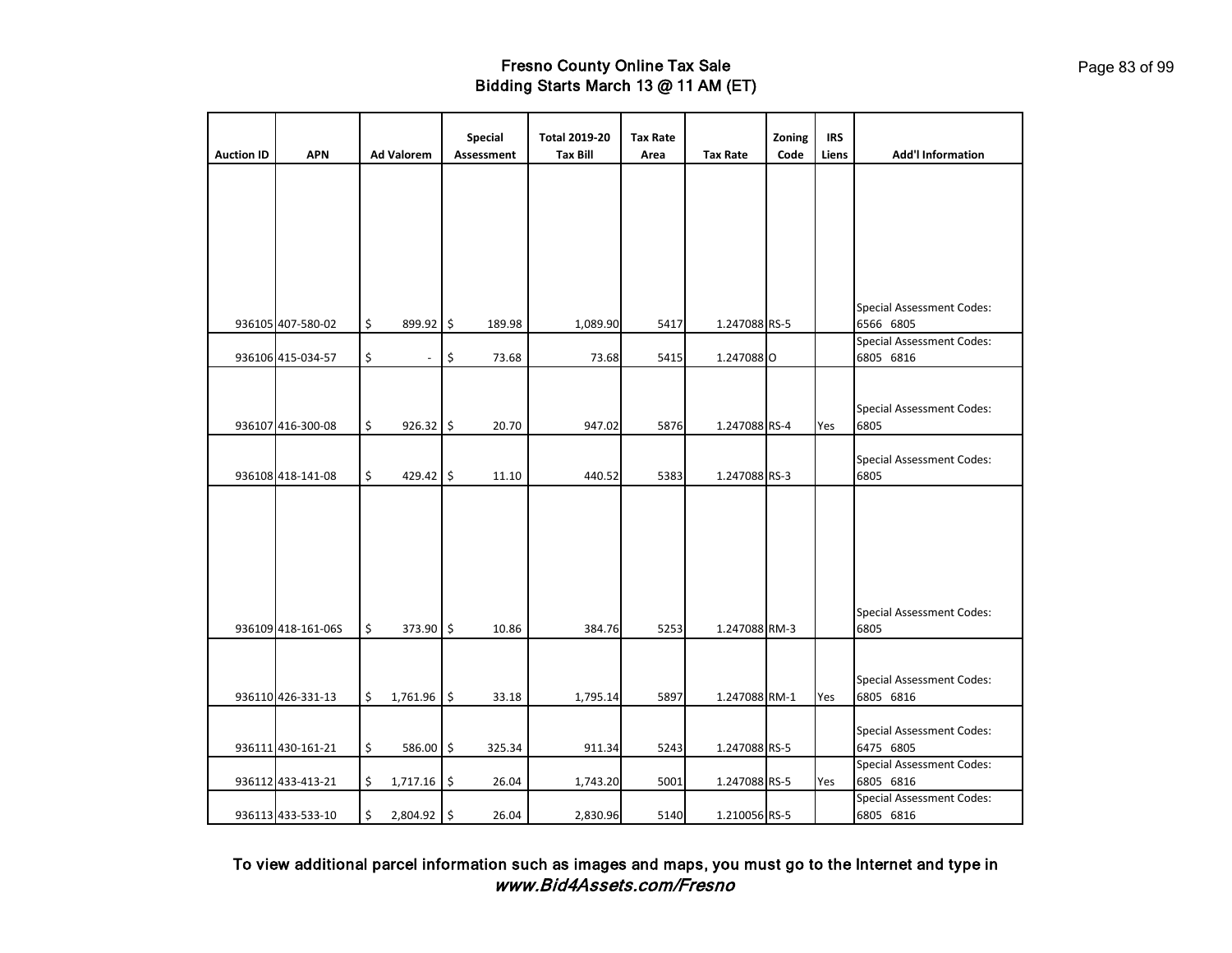| <b>Auction ID</b> | <b>APN</b>        | <b>Ad Valorem</b> |               | Special<br>Assessment | <b>Total 2019-20</b><br><b>Tax Bill</b> | <b>Tax Rate</b><br>Area | <b>Tax Rate</b> | Zoning<br>Code | <b>IRS</b><br>Liens | <b>Add'l Information</b>                                                               |
|-------------------|-------------------|-------------------|---------------|-----------------------|-----------------------------------------|-------------------------|-----------------|----------------|---------------------|----------------------------------------------------------------------------------------|
|                   |                   |                   |               |                       |                                         |                         |                 |                |                     |                                                                                        |
|                   | 936114 435-123-10 | \$                | $1,037.34$ \$ | 26.04                 | 1,063.38                                | 5199                    | 1.247088 RS-5   |                |                     | <b>Special Assessment Codes:</b><br>6805 6816                                          |
|                   | 936115 442-030-13 | \$                | $621.94$ \$   | 26.04                 | 647.98                                  | 5262                    | 1.210056 RS-4   |                |                     | <b>Special Assessment Codes:</b><br>6805 6816                                          |
|                   | 936116 442-082-26 | \$                | $962.52$ \$   | 78.58                 | 1,041.10                                | 5160                    | 1.247088 CC     |                |                     | <b>Special Assessment Codes:</b><br>6805 6816                                          |
|                   | 936117 443-094-04 | \$                | 497.34        | \$<br>33.54           | 530.88                                  | 5001                    | 1.247088 RS-5   |                |                     | <b>Special Assessment Codes:</b><br>6805 6816                                          |
|                   | 936118 443-102-17 | \$                | 371.82 \$     | 12.16                 | 383.98                                  | 5001                    | 1.247088 RS-5   |                |                     | <b>Special Assessment Codes:</b><br>6805 6816                                          |
|                   | 936119 444-241-16 | \$                | $431.62$ \$   | 15.14                 | 446.76                                  | 5251                    | 1.247088 RS-5   |                |                     | <b>Special Assessment Codes:</b><br>6805 6816                                          |
|                   | 936120 445-041-16 | \$                | $1,485.94$ \$ | 3,020.40              | 4,506.34                                | 5891                    | 1.247088 RS-5   |                | Yes                 | <b>Special Assessment Codes:</b><br>6805 6816 6892                                     |
|                   | 936121 445-313-18 | \$                | $580.18$ \$   | 20.70                 | 600.88                                  | 5040                    | 1.247088 RS-5   |                |                     | <b>Special Assessment Codes:</b><br>6805                                               |
|                   | 936122 446-101-16 | \$                | 827.22 \$     | 1,375.48              | 2,202.70                                | 5891                    | 1.247088 RS-5   |                |                     | <b>Special Assessment Codes:</b><br>6805 6816 6868 6892                                |
|                   | 936123 447-182-27 | \$                | 1,313.76      | \$<br>20.70           | 1,334.46                                | 98061                   | 1.21465 R1      |                |                     | <b>Special Assessment Codes:</b><br>6805                                               |
|                   | 936124 447-182-28 | \$                | 1,297.62      | \$<br>20.70           | 1,318.32                                | 98061                   | 1.21465 R1      |                |                     | <b>Special Assessment Codes:</b><br>6805                                               |
|                   | 936125 449-130-10 | \$                | 566.36 \$     | 124.48                | 690.84                                  | 5599                    | 1.247088 RS-3   |                |                     | <b>Special Assessment Codes:</b><br>6579 6805 6816<br><b>Special Assessment Codes:</b> |
|                   | 936126 449-312-18 | \$                | 252.36 \$     | 12.16                 | 264.52                                  | 5150                    | 1.247088 RS-3   |                |                     | 6805 6816                                                                              |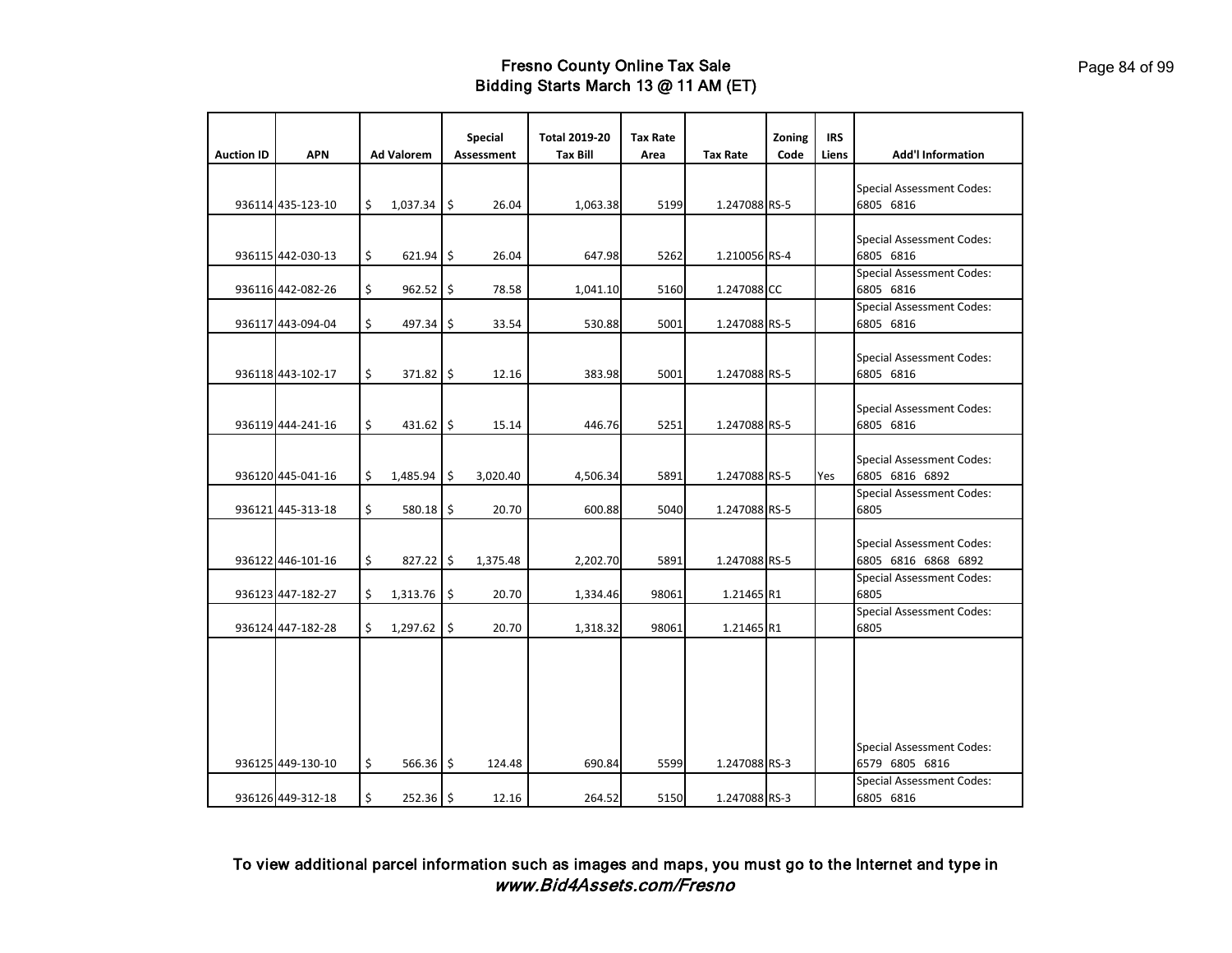| <b>Auction ID</b> | <b>APN</b>        | <b>Ad Valorem</b>            | Special<br>Assessment | <b>Total 2019-20</b><br><b>Tax Bill</b> | <b>Tax Rate</b><br>Area | <b>Tax Rate</b> | Zoning<br>Code | <b>IRS</b><br>Liens | <b>Add'l Information</b>                      |
|-------------------|-------------------|------------------------------|-----------------------|-----------------------------------------|-------------------------|-----------------|----------------|---------------------|-----------------------------------------------|
|                   |                   |                              |                       |                                         |                         |                 |                |                     |                                               |
|                   |                   |                              |                       |                                         |                         |                 |                |                     | <b>Special Assessment Codes:</b>              |
|                   | 936127 450-082-16 | \$<br>$833.36$ \$            | 26.04                 | 859.4                                   | 5198                    | 1.247088 RS-5   |                |                     | 6805 6816                                     |
|                   |                   |                              |                       |                                         |                         |                 |                |                     |                                               |
|                   | 936128 450-221-25 | \$<br>860.06 \$              | 37.46                 | 897.52                                  | 5150                    | 1.247088 RS-5   |                |                     | <b>Special Assessment Codes:</b><br>6805 6816 |
|                   |                   |                              |                       |                                         |                         |                 |                |                     |                                               |
|                   |                   |                              |                       |                                         |                         |                 |                |                     | <b>Special Assessment Codes:</b>              |
|                   | 936129 451-296-33 | \$<br>$959.06$ \$            | 114.72                | 1,073.78                                | 5300                    | 1.247088 NMX    |                |                     | 6805 6816                                     |
|                   |                   |                              |                       |                                         |                         |                 |                |                     | <b>Special Assessment Codes:</b>              |
|                   | 936130 452-062-14 | \$<br>$694.38$ $\frac{1}{5}$ | 119.00                | 813.38                                  | 5300                    | 1.247088 NMX    |                |                     | 6805 6816                                     |
|                   | 936131 452-063-02 | \$<br>875.86 \$              | 217.98                | 1,093.84                                | 5300                    | 1.247088 RM-1   |                |                     | <b>Special Assessment Codes:</b><br>6805      |
|                   |                   |                              |                       |                                         |                         |                 |                |                     | <b>Special Assessment Codes:</b>              |
|                   | 936132 452-063-03 | \$<br>453.46 \$              | 217.98                | 671.44                                  | 5300                    | 1.247088 RM-1   |                |                     | 6805                                          |
|                   |                   |                              |                       |                                         |                         |                 |                |                     |                                               |
|                   |                   |                              |                       |                                         |                         |                 |                |                     | <b>Special Assessment Codes:</b>              |
|                   | 936133 452-073-04 | \$<br>$190.54$ \$            | 22.56                 | 213.1                                   | 5001                    | 1.247088 RM-1   |                | Yes                 | 6805 6816<br><b>Special Assessment Codes:</b> |
|                   | 936134 452-074-06 | \$<br>190.54                 | \$<br>18.28           | 208.82                                  | 5001                    | 1.247088 RM-1   |                |                     | 6805 6816                                     |
|                   |                   |                              |                       |                                         |                         |                 |                |                     |                                               |
|                   |                   |                              |                       |                                         |                         |                 |                |                     | <b>Special Assessment Codes:</b>              |
|                   | 936135 452-093-11 | \$<br>$2,777.98$ \$          | 155.64                | 2,933.62                                | 5300                    | 1.247088 CG     |                | Yes                 | 6805 6816                                     |
|                   |                   |                              |                       |                                         |                         |                 |                |                     | <b>Special Assessment Codes:</b>              |
|                   | 936136 452-155-22 | \$<br>$259.66$   \$          | 2,758.90              | 3,018.56                                | 5001                    | 1.247088 RM-1   |                |                     | 6475 6805 6816 6970                           |
|                   |                   |                              |                       |                                         |                         |                 |                |                     | <b>Special Assessment Codes:</b>              |
|                   | 936137 452-181-06 | \$<br>$297.38$ \$            | 580.94                | 878.32                                  | 5001                    | 1.247088 RS-5   |                |                     | 6475 6805 6816 6868                           |
|                   |                   |                              |                       |                                         |                         |                 |                |                     |                                               |
|                   |                   |                              |                       |                                         |                         |                 |                |                     |                                               |
|                   |                   |                              |                       |                                         |                         |                 |                |                     |                                               |
|                   |                   |                              |                       |                                         |                         |                 |                |                     | <b>Special Assessment Codes:</b>              |
|                   | 936138 452-191-13 | \$<br>249.94 \$              | 697.42                | 947.36                                  | 5001                    | 1.247088 RS-5   |                |                     | 6475 6805 6816 6868                           |
|                   |                   |                              |                       |                                         |                         |                 |                |                     |                                               |
|                   |                   |                              |                       |                                         |                         |                 |                |                     | <b>Special Assessment Codes:</b>              |
|                   | 936139 452-262-06 | \$<br>254.20 \$              | 22.92                 | 277.12                                  | 5150                    | 1.247088 RS-5   |                | Yes                 | 6805 6816                                     |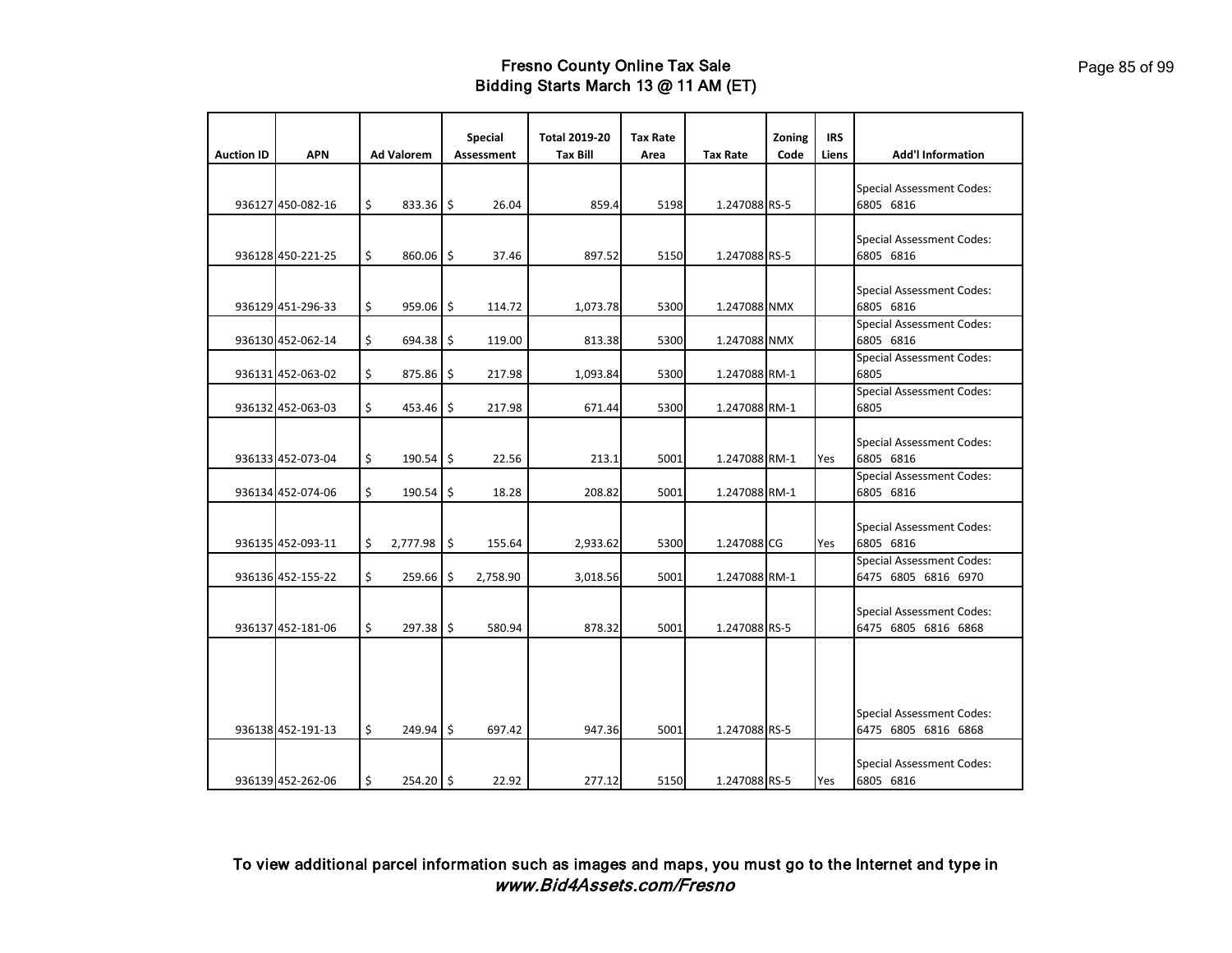|                   |                   |                   |      | <b>Special</b>    | <b>Total 2019-20</b> | <b>Tax Rate</b> |                 | Zoning | <b>IRS</b> |                                                         |
|-------------------|-------------------|-------------------|------|-------------------|----------------------|-----------------|-----------------|--------|------------|---------------------------------------------------------|
| <b>Auction ID</b> | <b>APN</b>        | <b>Ad Valorem</b> |      | <b>Assessment</b> | <b>Tax Bill</b>      | Area            | <b>Tax Rate</b> | Code   | Liens      | <b>Add'l Information</b>                                |
|                   |                   |                   |      |                   |                      |                 |                 |        |            |                                                         |
|                   | 936140 452-273-04 | \$<br>432.66      | l\$  | 432.74            | 865.4                | 5150            | 1.247088 CMS    |        |            | <b>Special Assessment Codes:</b><br>6475 6805 6816      |
|                   | 936141 452-315-06 | \$<br>$207.86$ \$ |      | 12.16             | 220.02               | 5769            | 1.247088 RS-5   |        |            | <b>Special Assessment Codes:</b><br>6805 6816           |
|                   | 936142 452-335-21 | \$<br>1,330.50    | l \$ | 143.14            | 1,473.64             | 5300            | 1.247088 NMX    |        |            | <b>Special Assessment Codes:</b><br>6805 6816           |
|                   | 936143 453-201-14 | \$<br>224.86      | l \$ | 21.76             | 246.62               | 5507            | 1.247088 RS-5   |        |            | <b>Special Assessment Codes:</b><br>6805 6816           |
|                   | 936144 454-023-24 | \$<br>273.20      | l \$ | 823.82            | 1,097.02             | 5507            | 1.247088 RM-1   |        |            | <b>Special Assessment Codes:</b><br>6475 6805 6816 6868 |
|                   | 936145 454-063-02 | \$<br>$882.28$ \$ |      | 26.04             | 908.32               | 5423            | 1.2470880       |        |            | <b>Special Assessment Codes:</b><br>6805 6816           |
|                   | 936146 454-091-02 | \$<br>386.78 \$   |      | 11.92             | 398.7                | 5035            | 1.247088 RM-1   |        |            | <b>Special Assessment Codes:</b><br>6805 6816           |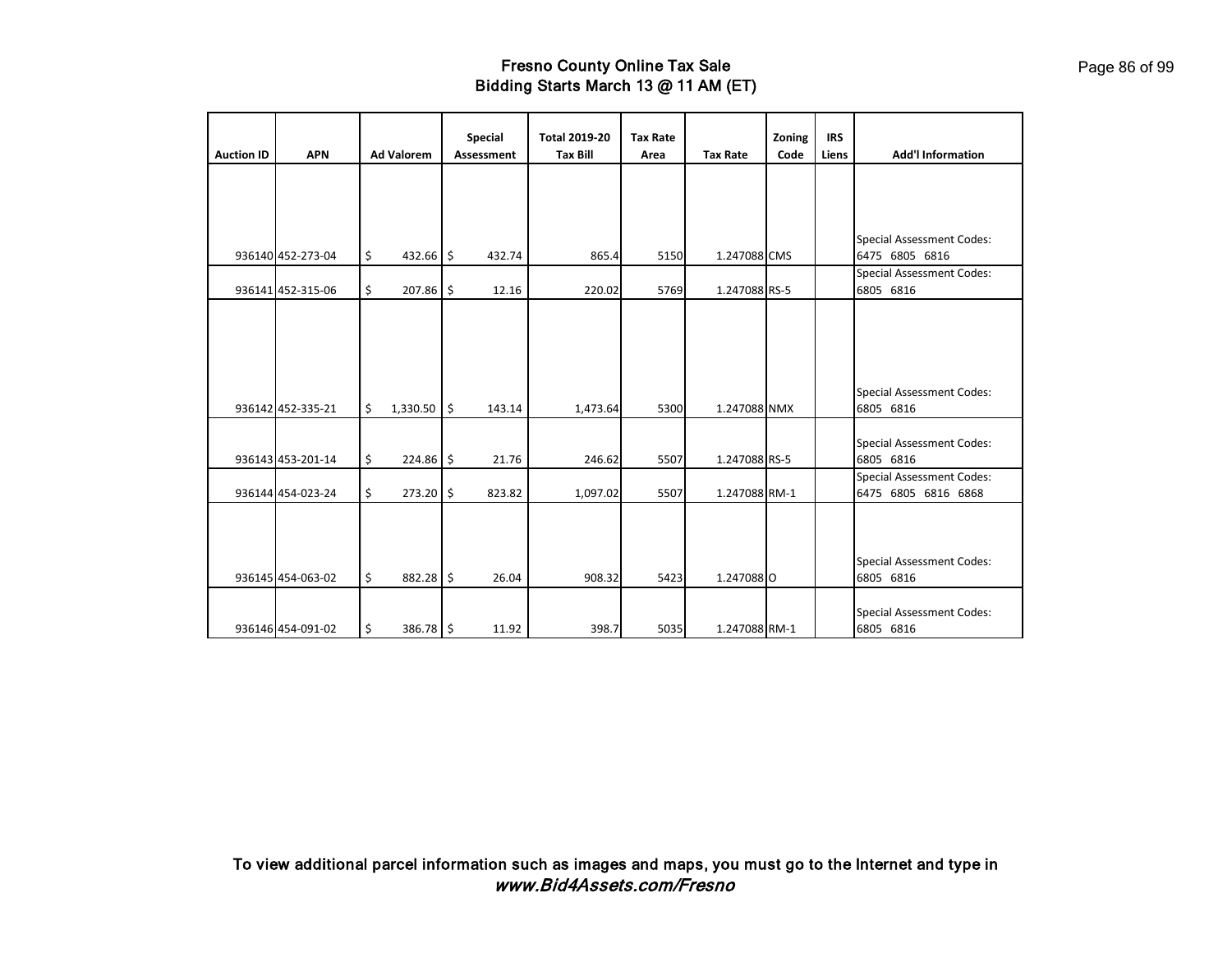| <b>Auction ID</b> | <b>APN</b>        | <b>Ad Valorem</b>   | Special<br><b>Assessment</b> | <b>Total 2019-20</b><br><b>Tax Bill</b> | <b>Tax Rate</b><br>Area | <b>Tax Rate</b> | Zoning<br>Code | <b>IRS</b><br>Liens | <b>Add'l Information</b>                                |
|-------------------|-------------------|---------------------|------------------------------|-----------------------------------------|-------------------------|-----------------|----------------|---------------------|---------------------------------------------------------|
|                   |                   |                     |                              |                                         |                         |                 |                |                     |                                                         |
|                   |                   |                     |                              |                                         |                         |                 |                |                     |                                                         |
|                   |                   |                     |                              |                                         |                         |                 |                |                     |                                                         |
|                   |                   |                     |                              |                                         |                         |                 |                |                     |                                                         |
|                   |                   |                     |                              |                                         |                         |                 |                |                     |                                                         |
|                   |                   |                     |                              |                                         |                         |                 |                |                     |                                                         |
|                   | 936147 454-181-25 | \$<br>329.88 \$     | 74.30                        | 404.18                                  | 5300                    | 1.247088 RS-5   |                |                     | <b>Special Assessment Codes:</b><br>6805 6816           |
|                   |                   |                     |                              |                                         |                         |                 |                |                     |                                                         |
|                   | 936148 454-193-10 | \$<br>$311.58$ \$   | 1,293.50                     | 1,605.08                                | 5923                    | 1.247088 RS-5   |                |                     | <b>Special Assessment Codes:</b><br>6475 6805 6816 6868 |
|                   | 936149 454-211-34 | \$<br>$516.12$ \$   | 26.04                        | 542.16                                  | 5912                    | 1.247088 RS-5   |                |                     | <b>Special Assessment Codes:</b><br>6805 6816           |
|                   |                   |                     |                              |                                         |                         |                 |                |                     |                                                         |
|                   |                   |                     |                              |                                         |                         |                 |                |                     |                                                         |
|                   | 936150 454-282-31 | \$<br>934.12 \$     | 143.14                       | 1,077.26                                | 5333                    | 1.247088 NMX    |                |                     | <b>Special Assessment Codes:</b><br>6805 6816           |
|                   |                   |                     |                              |                                         |                         |                 |                |                     |                                                         |
|                   |                   |                     |                              |                                         |                         |                 |                |                     |                                                         |
|                   |                   |                     |                              |                                         |                         |                 |                |                     |                                                         |
|                   | 936151 455-260-44 | \$<br>498.58 \$     | 32.30                        | 530.88                                  | 5106                    | 1.247088 RM-1   |                |                     | <b>Special Assessment Codes:</b><br>6805 6816           |
|                   |                   |                     |                              |                                         |                         |                 |                |                     |                                                         |
|                   |                   |                     |                              |                                         |                         |                 |                |                     | <b>Special Assessment Codes:</b>                        |
|                   | 936152 456-251-07 | \$<br>$1,523.40$ \$ | 27.50                        | 1,550.90                                | 5035                    | 1.247088 RS-5   |                | Yes                 | 6805 6816                                               |
|                   |                   |                     |                              |                                         |                         |                 |                |                     |                                                         |
|                   |                   |                     |                              |                                         |                         |                 |                |                     |                                                         |
|                   | 936153 458-112-05 | \$<br>171.50 \$     | 25.34                        | 196.84                                  | 5448                    | 1.247088 RS-5   |                |                     | <b>Special Assessment Codes:</b><br>6805 6816           |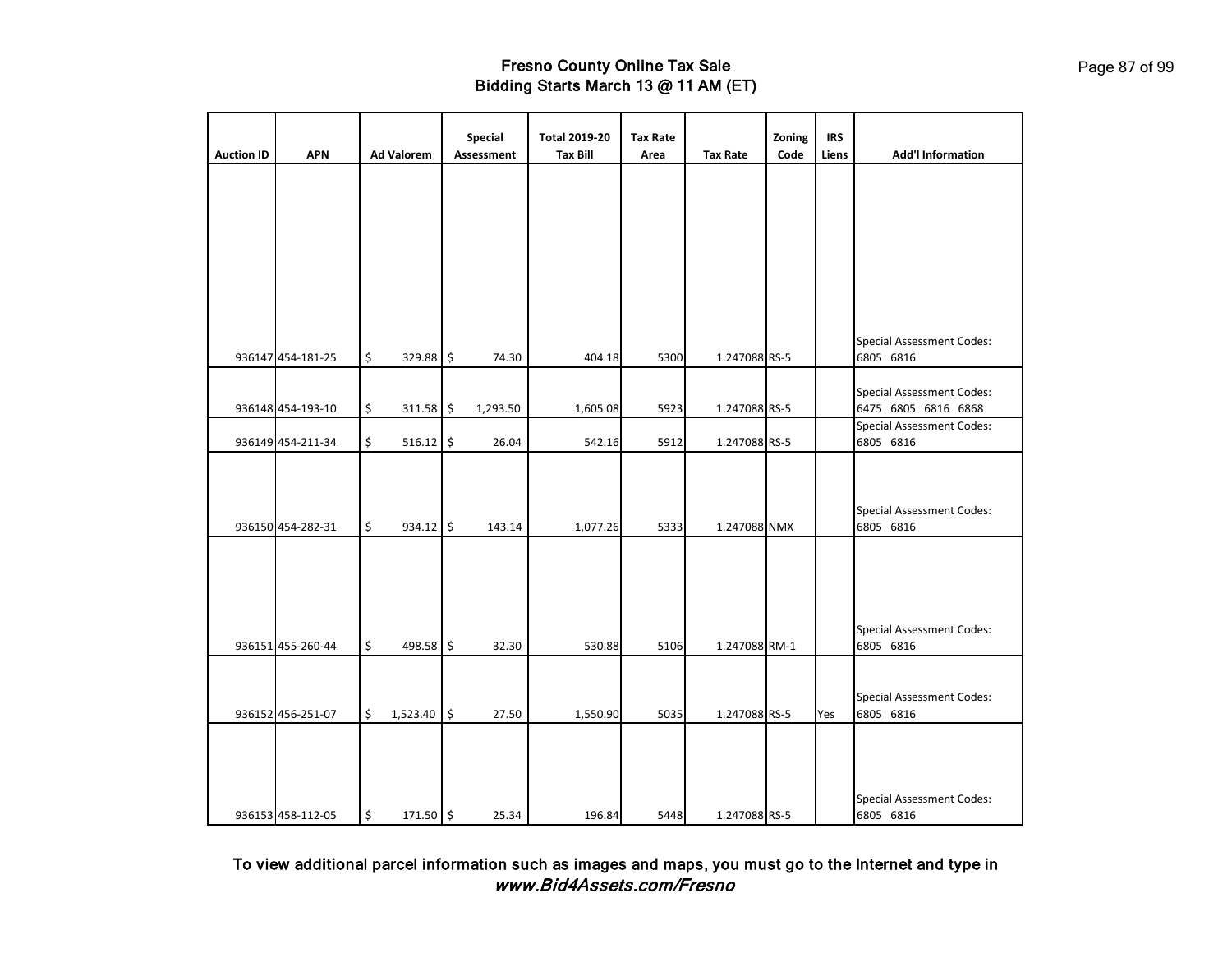|                   |                   |                             | Special    | <b>Total 2019-20</b> | <b>Tax Rate</b> |                 | Zoning | <b>IRS</b> |                                               |
|-------------------|-------------------|-----------------------------|------------|----------------------|-----------------|-----------------|--------|------------|-----------------------------------------------|
| <b>Auction ID</b> | <b>APN</b>        | <b>Ad Valorem</b>           | Assessment | <b>Tax Bill</b>      | Area            | <b>Tax Rate</b> | Code   | Liens      | <b>Add'l Information</b>                      |
|                   |                   |                             |            |                      |                 |                 |        |            |                                               |
|                   |                   |                             |            |                      |                 |                 |        |            | <b>Special Assessment Codes:</b>              |
|                   | 936154 458-112-06 | \$<br>158.68 \$             | 14.06      | 172.74               | 5448            | 1.247088 RS-5   |        |            | 6805 6816                                     |
|                   | 936155 458-161-05 | \$<br>227.60 \$             | 114.72     | 342.32               | 5988            | 1.247088 RS-5   |        |            | <b>Special Assessment Codes:</b><br>6805 6816 |
|                   |                   |                             |            |                      |                 |                 |        |            |                                               |
|                   | 936156 458-230-03 | \$<br>80.46 \$              | 114.72     | 195.18               | 5401            | 1.247088 IL     |        | Yes        | <b>Special Assessment Codes:</b><br>6805 6816 |
|                   | 936157 458-230-04 | \$<br>80.46 \$              | 114.72     | 195.18               | 5401            | 1.247088 IL     |        | Yes        | <b>Special Assessment Codes:</b><br>6805 6816 |
|                   | 936158 458-230-16 | $\updownarrow$<br>282.98 \$ | 114.72     | 397.7                | 5401            | 1.247088 IL     |        |            | <b>Special Assessment Codes:</b><br>6805 6816 |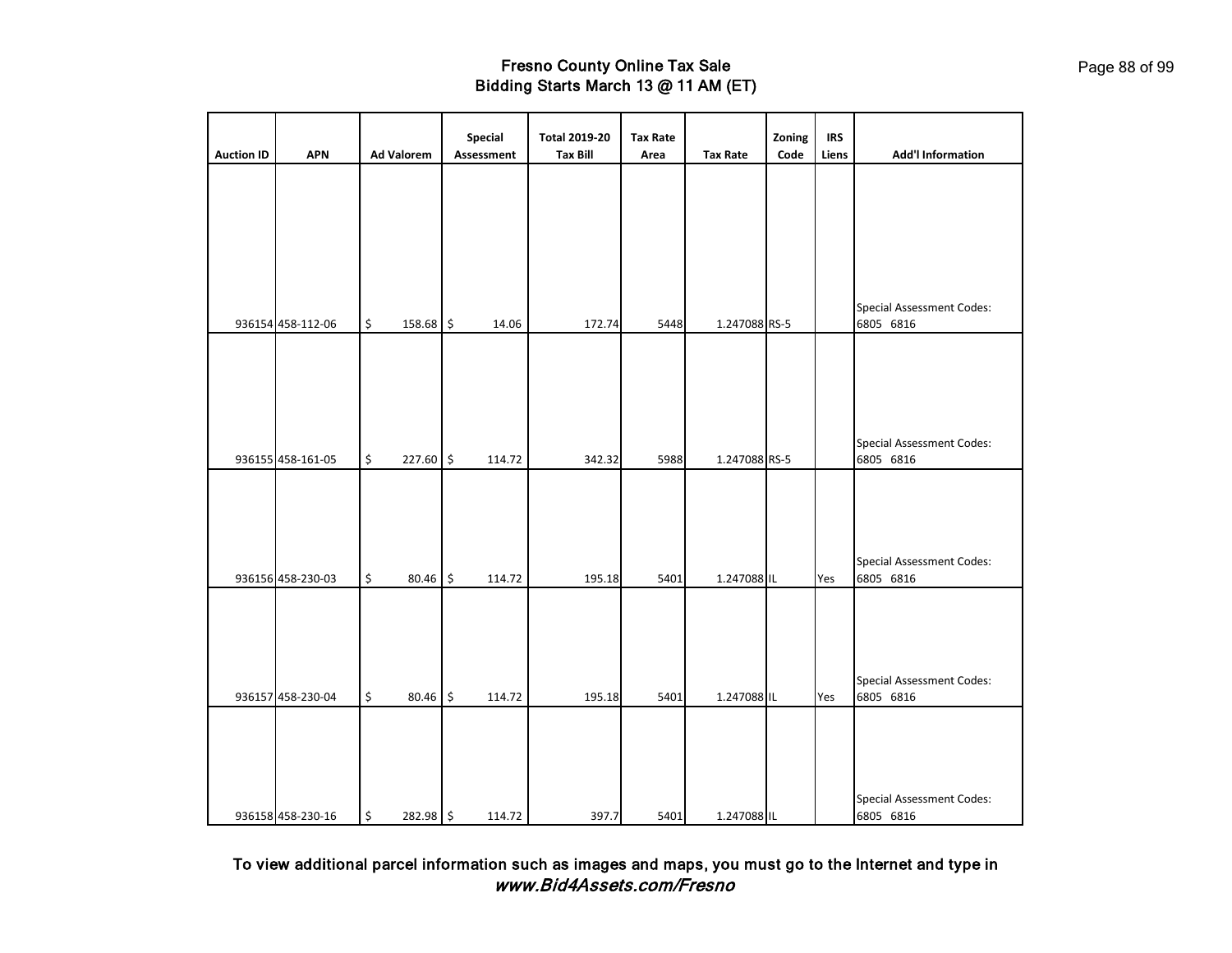|                   |                   |                      | <b>Special</b>    | <b>Total 2019-20</b> | <b>Tax Rate</b> |                 | Zoning | <b>IRS</b> |                                                         |
|-------------------|-------------------|----------------------|-------------------|----------------------|-----------------|-----------------|--------|------------|---------------------------------------------------------|
| <b>Auction ID</b> | <b>APN</b>        | <b>Ad Valorem</b>    | <b>Assessment</b> | <b>Tax Bill</b>      | Area            | <b>Tax Rate</b> | Code   | Liens      | <b>Add'l Information</b>                                |
|                   |                   |                      |                   |                      |                 |                 |        |            |                                                         |
|                   |                   |                      |                   |                      |                 |                 |        |            | <b>Special Assessment Codes:</b>                        |
|                   | 936159 459-091-09 | \$<br>$2,059.82$ \$  | 801.36            | 2,861.18             | 5769            | 1.247088 NMX    |        |            | 6805 6816 6892                                          |
|                   |                   |                      |                   |                      |                 |                 |        |            |                                                         |
|                   |                   |                      |                   |                      |                 |                 |        |            |                                                         |
|                   |                   |                      |                   |                      |                 |                 |        |            |                                                         |
|                   |                   |                      |                   |                      |                 |                 |        |            |                                                         |
|                   | 936160 459-151-02 | \$<br>2,315.66       | \$<br>97.08       | 2,412.74             | 5150            | 1.247088 RS-5   |        |            | <b>Special Assessment Codes:</b><br>6805 6816           |
|                   |                   |                      |                   |                      |                 |                 |        |            |                                                         |
|                   |                   |                      |                   |                      |                 |                 |        |            | <b>Special Assessment Codes:</b>                        |
|                   | 936161 459-161-04 | \$<br>459.18 \$      | 388.04            | 847.22               | 5300            | 1.247088 CMX    |        |            | 6475 6805 6816                                          |
|                   |                   |                      |                   |                      |                 |                 |        |            | <b>Special Assessment Codes:</b>                        |
|                   | 936162 459-161-21 | \$<br>$810.34$ \$    | 388.04            | 1,198.38             | 5300            | 1.247088 CMX    |        |            | 6475 6805 6816                                          |
|                   |                   |                      |                   |                      |                 |                 |        |            | <b>Special Assessment Codes:</b>                        |
|                   | 936163 459-181-26 | \$<br>$436.28$ \$    | 282.16            | 718.44               | 5769            | 1.247088 RS-5   |        |            | 6805 6816 6892                                          |
|                   |                   |                      |                   |                      |                 |                 |        |            |                                                         |
|                   | 936164 459-184-13 | \$<br>236.76 \$      | 1,287.36          | 1,524.12             | 5769            | 1.247088 RS-5   |        |            | <b>Special Assessment Codes:</b><br>6475 6805 6816 6970 |
|                   |                   |                      |                   |                      |                 |                 |        |            |                                                         |
|                   |                   |                      |                   |                      |                 |                 |        |            |                                                         |
|                   |                   |                      |                   |                      |                 |                 |        |            | <b>Special Assessment Codes:</b>                        |
|                   | 936165 459-212-28 | \$<br>$86.02$ \$     | 798.06            | 884.08               | 5150            | 1.247088 RS-5   |        |            | 6475 6805 6816 6868                                     |
|                   |                   |                      |                   |                      |                 |                 |        |            |                                                         |
|                   |                   |                      |                   |                      |                 |                 |        |            |                                                         |
|                   |                   |                      |                   |                      |                 |                 |        |            |                                                         |
|                   |                   |                      |                   |                      |                 |                 |        |            |                                                         |
|                   |                   |                      |                   |                      |                 |                 |        |            | <b>Special Assessment Codes:</b>                        |
|                   | 936166 459-212-35 | \$<br>$\overline{a}$ | \$<br>848.80      | 848.8                | 5150            | 1.247088 RS-5   |        |            | 6475 6805 6816 6868                                     |
|                   |                   |                      |                   |                      |                 |                 |        |            |                                                         |
|                   | 936167 459-252-08 | \$<br>$809.24$ \$    | 26.04             | 835.28               | 5769            | 1.247088 RS-5   |        |            | <b>Special Assessment Codes:</b><br>6805 6816           |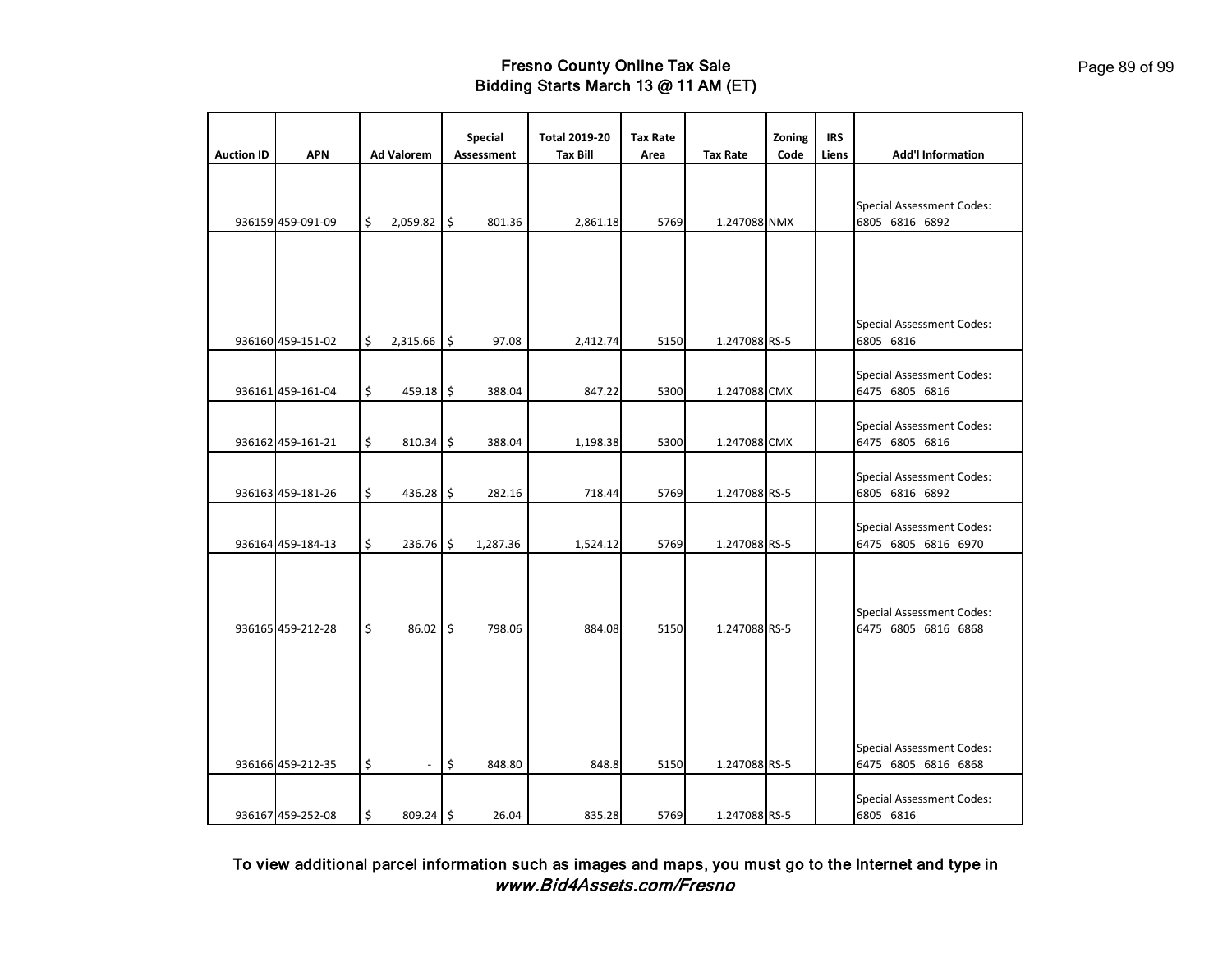| <b>Auction ID</b> | <b>APN</b>        | <b>Ad Valorem</b>   |      | <b>Special</b><br><b>Assessment</b> | <b>Total 2019-20</b><br><b>Tax Bill</b> | <b>Tax Rate</b><br>Area | <b>Tax Rate</b> | Zoning<br>Code | <b>IRS</b><br>Liens | <b>Add'l Information</b>                           |
|-------------------|-------------------|---------------------|------|-------------------------------------|-----------------------------------------|-------------------------|-----------------|----------------|---------------------|----------------------------------------------------|
|                   | 936168 459-253-13 | \$<br>5,378.78      | -\$  | 176.62                              | 5,555.40                                | 5769                    | 1.247088 RS-5   |                |                     | <b>Special Assessment Codes:</b><br>6805 6816      |
|                   | 936169 459-272-11 | \$<br>504.80 \$     |      | 26.04                               | 530.84                                  | 5769                    | 1.247088 RS-5   |                |                     | <b>Special Assessment Codes:</b><br>6805 6816      |
|                   | 936170 459-273-09 | \$<br>479.66        | l \$ | 19.26                               | 498.92                                  | 5769                    | 1.247088 RS-5   |                |                     | <b>Special Assessment Codes:</b><br>6805 6816      |
|                   |                   |                     |      |                                     |                                         |                         |                 |                |                     |                                                    |
|                   |                   |                     |      |                                     |                                         |                         |                 |                |                     |                                                    |
|                   | 936171 460-081-17 | \$<br>$1,320.92$ \$ |      | 161.70                              | 1,482.62                                | 5301                    | 1.247088 NMX    |                |                     | <b>Special Assessment Codes:</b><br>6805 6816      |
|                   | 936172 460-091-19 | \$<br>1,020.76      | \$   | 33.54                               | 1,054.30                                | 5035                    | 1.247088 RS-5   |                |                     | <b>Special Assessment Codes:</b><br>6805 6816      |
|                   | 936173 460-181-01 | \$<br>600.94        | l \$ | 148.06                              | 749                                     | 5334                    | 1.247088 RS-5   |                |                     | <b>Special Assessment Codes:</b><br>6805 6816      |
|                   | 936174 460-185-03 | \$<br>$89.86$ \$    |      | 589.26                              | 679.12                                  | 5919                    | 1.247088 RS-5   |                |                     | <b>Special Assessment Codes:</b><br>6475 6805 6816 |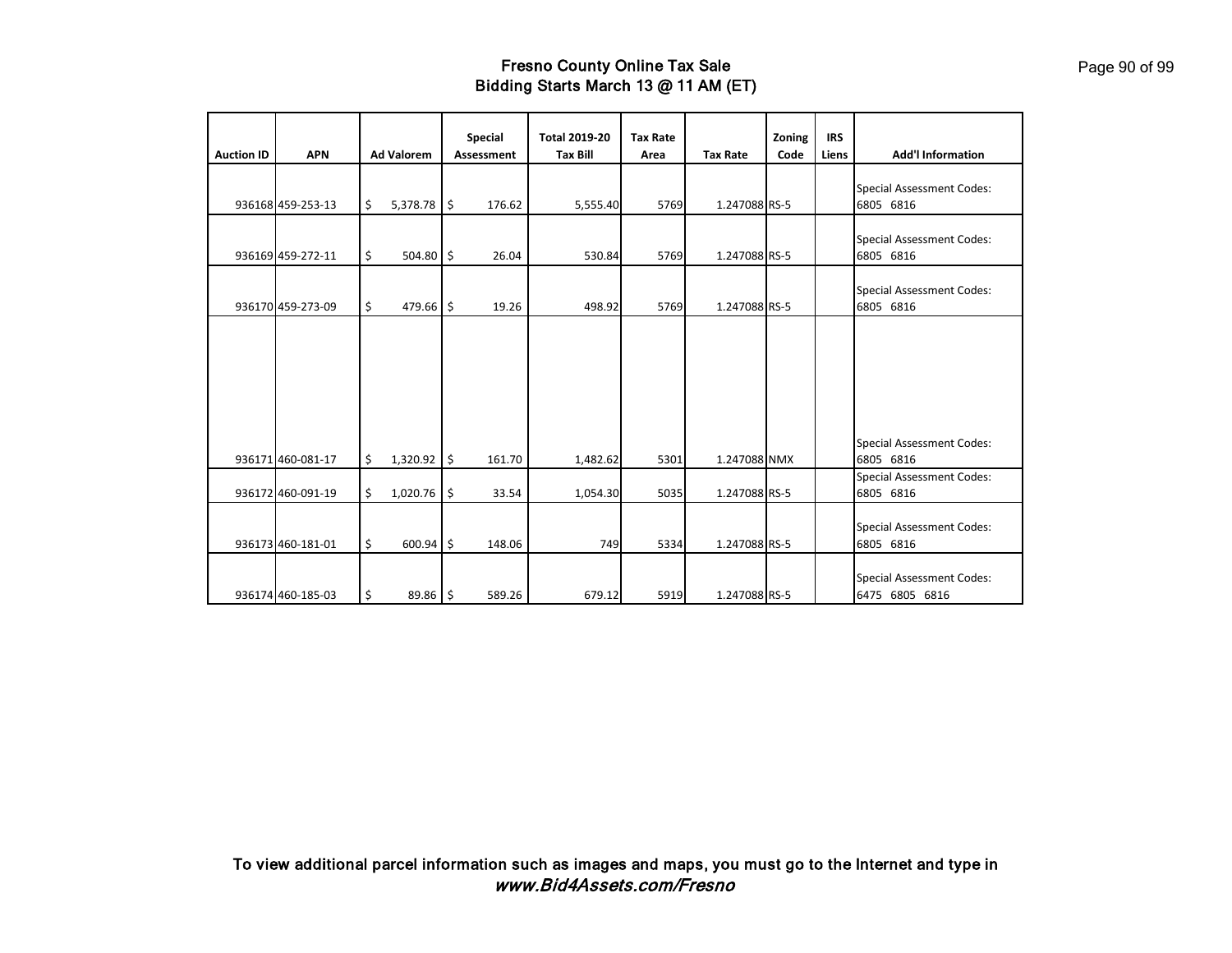| <b>Auction ID</b> | <b>APN</b>        | <b>Ad Valorem</b>   | Special<br>Assessment | <b>Total 2019-20</b><br><b>Tax Bill</b> | <b>Tax Rate</b><br>Area | <b>Tax Rate</b> | Zoning<br>Code | <b>IRS</b><br>Liens | <b>Add'l Information</b>                      |
|-------------------|-------------------|---------------------|-----------------------|-----------------------------------------|-------------------------|-----------------|----------------|---------------------|-----------------------------------------------|
|                   |                   |                     |                       |                                         |                         |                 |                |                     |                                               |
|                   |                   |                     |                       |                                         |                         |                 |                |                     |                                               |
|                   |                   |                     |                       |                                         |                         |                 |                |                     |                                               |
|                   |                   |                     |                       |                                         |                         |                 |                |                     |                                               |
|                   |                   |                     |                       |                                         |                         |                 |                |                     |                                               |
|                   |                   |                     |                       |                                         |                         |                 |                |                     |                                               |
|                   |                   |                     |                       |                                         |                         |                 |                |                     |                                               |
|                   |                   |                     |                       |                                         |                         |                 |                |                     | <b>Special Assessment Codes:</b>              |
|                   | 936175 460-227-18 | \$<br>$241.74$ \$   | 15.14                 | 256.88                                  | 5035                    | 1.247088 RS-5   |                |                     | 6805 6816                                     |
|                   |                   |                     |                       |                                         |                         |                 |                |                     |                                               |
|                   | 936176 460-241-05 | \$<br>$1,018.64$ \$ | 26.04                 | 1,044.68                                | 5035                    | 1.247088 RS-5   |                |                     | <b>Special Assessment Codes:</b><br>6805 6816 |
|                   |                   |                     |                       |                                         |                         |                 |                |                     |                                               |
|                   | 936177 461-301-07 | \$<br>$311.58$ \$   | 12.16                 | 323.74                                  | 5035                    | 1.247088 RS-5   |                |                     | <b>Special Assessment Codes:</b><br>6805 6816 |
|                   |                   |                     |                       |                                         |                         |                 |                |                     | <b>Special Assessment Codes:</b>              |
|                   | 936178 463-082-01 | \$<br>410.86 \$     | 1,209.54              | 1,620.40                                | 5682                    | 1.247088 RS-5   |                |                     | 6475 6805 6816 6868                           |
|                   |                   |                     |                       |                                         |                         |                 |                |                     |                                               |
|                   |                   |                     |                       |                                         |                         |                 |                |                     | <b>Special Assessment Codes:</b>              |
|                   | 936179 464-101-04 | \$<br>729.32 \$     | 33.18                 | 762.5                                   | 5001                    | 1.247088        |                |                     | 6805 6816                                     |
|                   |                   |                     |                       |                                         |                         |                 |                |                     |                                               |
|                   |                   |                     |                       |                                         |                         |                 |                |                     | Special Assessment Codes:                     |
|                   | 936180 464-102-15 | \$<br>174.78 \$     | 12.16                 | 186.94                                  | 5224                    | 1.247088        |                |                     | 6805 6816                                     |
|                   | 936181 465-181-07 | \$<br>$107.86$ \$   | 74.30                 | 182.16                                  | 5224                    | 1.247088 NMX    |                |                     | <b>Special Assessment Codes:</b><br>6805 6816 |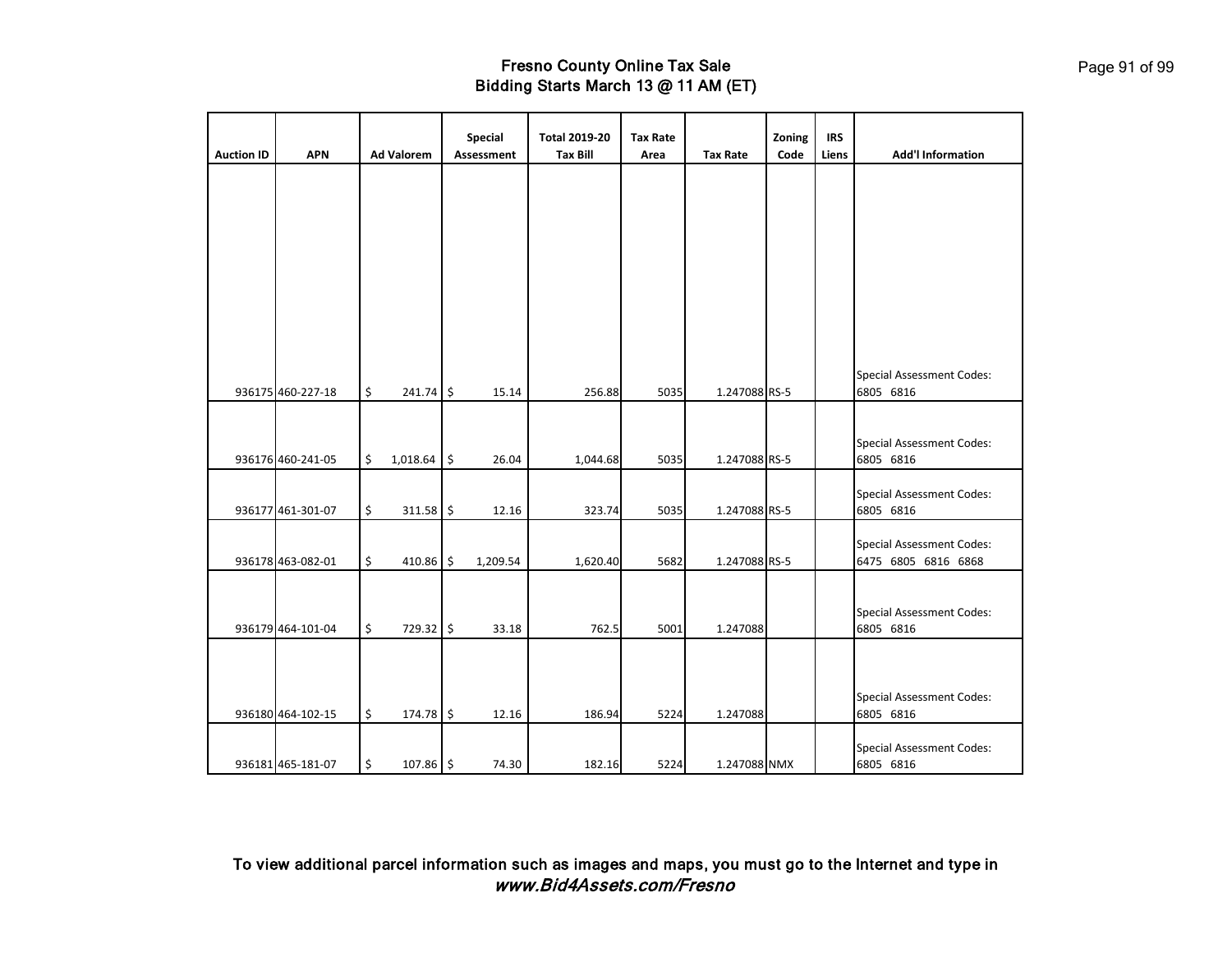|                   |                   |                                | <b>Special</b>    | <b>Total 2019-20</b> | <b>Tax Rate</b> |                 | Zoning | <b>IRS</b> |                                                    |
|-------------------|-------------------|--------------------------------|-------------------|----------------------|-----------------|-----------------|--------|------------|----------------------------------------------------|
| <b>Auction ID</b> | <b>APN</b>        | <b>Ad Valorem</b>              | <b>Assessment</b> | <b>Tax Bill</b>      | Area            | <b>Tax Rate</b> | Code   | Liens      | <b>Add'l Information</b>                           |
|                   | 936182 465-182-05 | \$<br>$89.86$ \$               | 8.90              | 98.76                | 5224            | 1.247088 RS-5   |        |            | <b>Special Assessment Codes:</b><br>6805 6816      |
|                   | 936183 465-182-08 | \$<br>76.94                    | \$<br>74.30       | 151.24               | 5224            | 1.247088 NMX    |        |            | <b>Special Assessment Codes:</b><br>6805 6816      |
|                   | 936184 465-186-04 | \$<br>$141.18$ \$              | 74.30             | 215.48               | 5224            | 1.247088 RS-5   |        |            | <b>Special Assessment Codes:</b><br>6805 6816      |
|                   | 936185 465-191-03 | \$<br>$141.24$ \$              | 12.16             | 153.4                | 5224            | 1.247088 RS-5   |        |            | <b>Special Assessment Codes:</b><br>6805 6816      |
|                   | 936186 465-193-03 | \$<br>78.28                    | \$<br>12.16       | 90.44                | 5224            | 1.247088 RS-5   |        |            | <b>Special Assessment Codes:</b><br>6805 6816      |
|                   | 936187 465-216-04 | \$<br>152.44                   | \$<br>12.16       | 164.6                | 5224            | 1.247088        |        |            | <b>Special Assessment Codes:</b><br>6805 6816      |
|                   | 936188 467-134-17 | \$<br>$56.10$ \$               | 115.84            | 171.94               | 5882            | 1.247088        |        |            | <b>Special Assessment Codes:</b><br>6805 6816      |
|                   | 936189 467-136-11 | \$<br>$190.54$ \$              | 17.92             | 208.46               | 5882            | 1.247088        |        |            | <b>Special Assessment Codes:</b><br>6805 6816      |
|                   | 936190 467-155-11 | \$<br>$\overline{\phantom{a}}$ | \$<br>833.40      | 833.4                | 5224            | 1.247088        |        |            | <b>Special Assessment Codes:</b><br>6475 6805 6816 |
|                   | 936191 467-164-06 | \$<br>185.70                   | \$<br>8.90        | 194.6                | 5224            | 1.247088        |        | Yes        | <b>Special Assessment Codes:</b><br>6805 6816      |
|                   | 936192 467-166-03 | \$<br>$74.28$ \$               | 344.28            | 418.56               | 5224            | 1.247088        |        |            | <b>Special Assessment Codes:</b><br>6805 6816 6892 |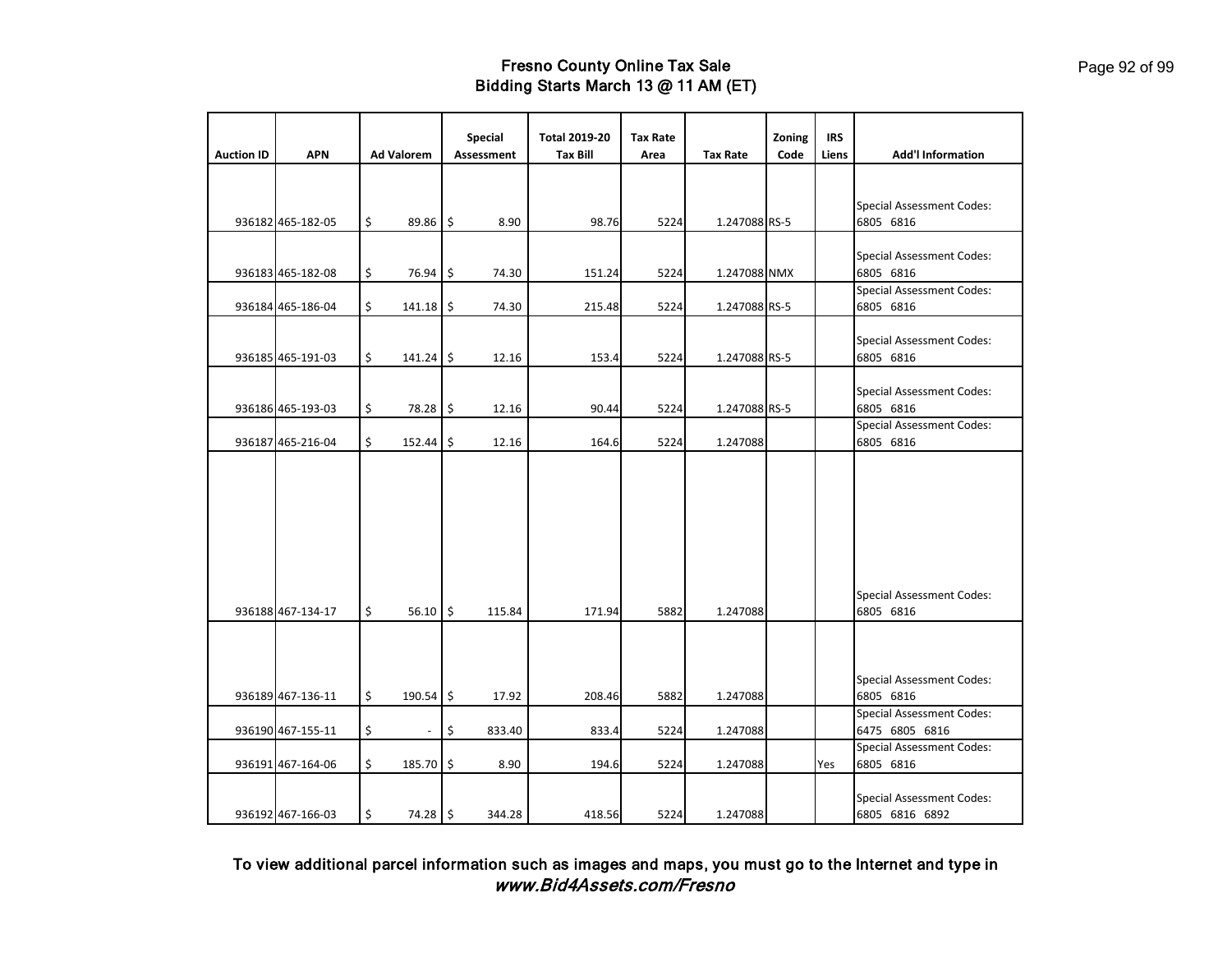|                   |                   |                              | Special    | <b>Total 2019-20</b> | <b>Tax Rate</b> |                 | Zoning | <b>IRS</b> |                                                         |
|-------------------|-------------------|------------------------------|------------|----------------------|-----------------|-----------------|--------|------------|---------------------------------------------------------|
| <b>Auction ID</b> | <b>APN</b>        | <b>Ad Valorem</b>            | Assessment | <b>Tax Bill</b>      | Area            | <b>Tax Rate</b> | Code   | Liens      | <b>Add'l Information</b>                                |
|                   | 936193 467-184-14 | \$<br>$100.68$ \$            | 12.16      | 112.84               | 5224            | 1.247088        |        |            | <b>Special Assessment Codes:</b><br>6805 6816           |
|                   | 936194 467-233-07 | \$<br>368.42 \$              | 26.04      | 394.46               | 5224            | 1.247088        |        |            | <b>Special Assessment Codes:</b><br>6805 6816           |
|                   | 936195 467-233-08 | \$<br>409.76 \$              | 46.76      | 456.52               | 5224            | 1.247088        |        |            | <b>Special Assessment Codes:</b><br>6805 6816           |
|                   | 936196 467-233-09 | \$<br>318.66 \$              | 145.82     | 464.48               | 5224            | 1.247088        |        |            | <b>Special Assessment Codes:</b><br>6805 6816           |
|                   | 936197 468-131-16 | \$<br>$123.34$ \$            | 15.14      | 138.48               | 5919            | 1.247088 RS-5   |        |            | <b>Special Assessment Codes:</b><br>6805 6816           |
|                   | 936198 468-322-13 | \$<br>388.50 \$              | 119.00     | 507.5                | 5995            | 1.247088        |        |            | <b>Special Assessment Codes:</b><br>6805 6816           |
|                   | 936199 468-372-09 | \$<br>382.04 \$              | 722.84     | 1,104.88             | 5061            | 1.247088 RS-5   |        |            | <b>Special Assessment Codes:</b><br>6805 6816 6892      |
|                   | 936200 470-172-23 | \$<br>$311.58$ \$            | 328.88     | 640.46               | 5035            | 1.247088 RS-5   |        |            | <b>Special Assessment Codes:</b><br>6475 6805 6816      |
|                   | 936201 470-216-10 | \$<br>$1,091.96$ \$          | 26.04      | 1,118.00             | 5001            | 1.247088        |        |            | <b>Special Assessment Codes:</b><br>6805 6816           |
|                   | 936202 470-261-03 | \$<br>280.42 \$              | 17,750.44  | 18,030.86            | 5001            | 1.247088        |        |            | <b>Special Assessment Codes:</b><br>6805 6816 6868 6892 |
|                   | 936203 471-102-03 | \$<br>$681.34$ $\frac{1}{2}$ | 3,214.90   | 3,896.24             | 5001            | 1.247088        |        |            | <b>Special Assessment Codes:</b><br>6805 6816 6868 6892 |
|                   | 936204 471-103-06 | \$<br>$171.10$ \$            | 1,322.32   | 1,493.42             | 5001            | 1.247088        |        |            | <b>Special Assessment Codes:</b><br>6475 6805 6816 6868 |
|                   | 936205 471-121-20 | \$<br>$822.02$ \$            | 26.04      | 848.06               | 5912            | 1.247088        |        |            | <b>Special Assessment Codes:</b><br>6805 6816           |
|                   | 936206 471-185-10 | \$<br>$201.94$ \$            | 593.28     | 795.22               | 5001            | 1.247088        |        |            | <b>Special Assessment Codes:</b><br>6475 6805 6816      |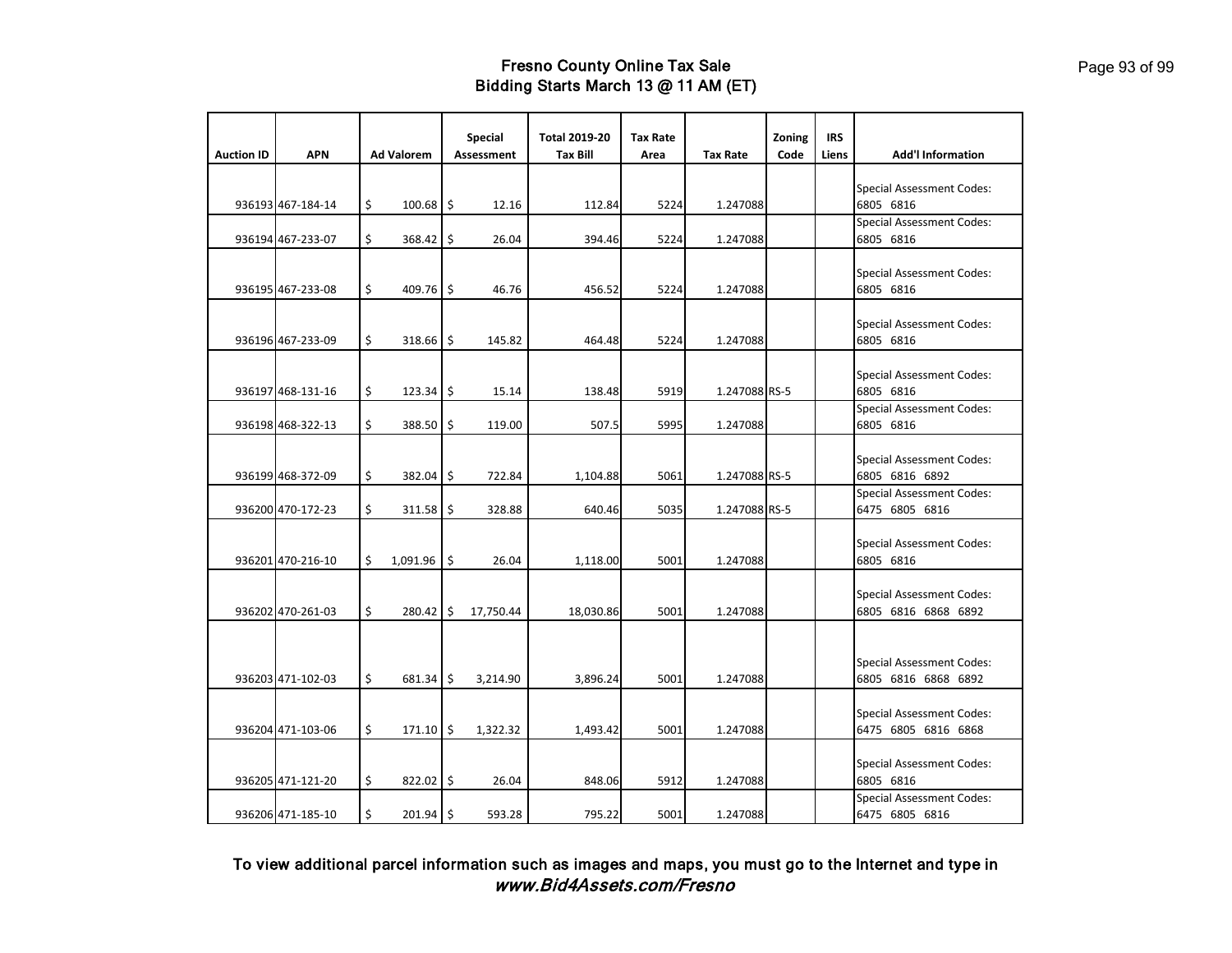| <b>Auction ID</b> | <b>APN</b>        | <b>Ad Valorem</b>               | Special<br>Assessment | <b>Total 2019-20</b><br><b>Tax Bill</b> | <b>Tax Rate</b><br>Area | <b>Tax Rate</b> | Zoning<br>$\mathsf{Code}$ | <b>IRS</b><br>Liens | <b>Add'l Information</b><br><b>Special Assessment Codes:</b> |
|-------------------|-------------------|---------------------------------|-----------------------|-----------------------------------------|-------------------------|-----------------|---------------------------|---------------------|--------------------------------------------------------------|
|                   | 936207 471-302-43 | \$<br>206.04                    | \$<br>328.88          | 534.92                                  | 5682                    | 1.247088        |                           |                     | 6475 6805 6816                                               |
|                   |                   |                                 |                       |                                         |                         |                 |                           |                     |                                                              |
|                   | 936208 477-040-58 | $\ddot{\varsigma}$<br>893.16 \$ | 513.74                | 1,406.90                                | 5267                    | 1.156732        |                           |                     | <b>Special Assessment Codes:</b><br>6805 6816                |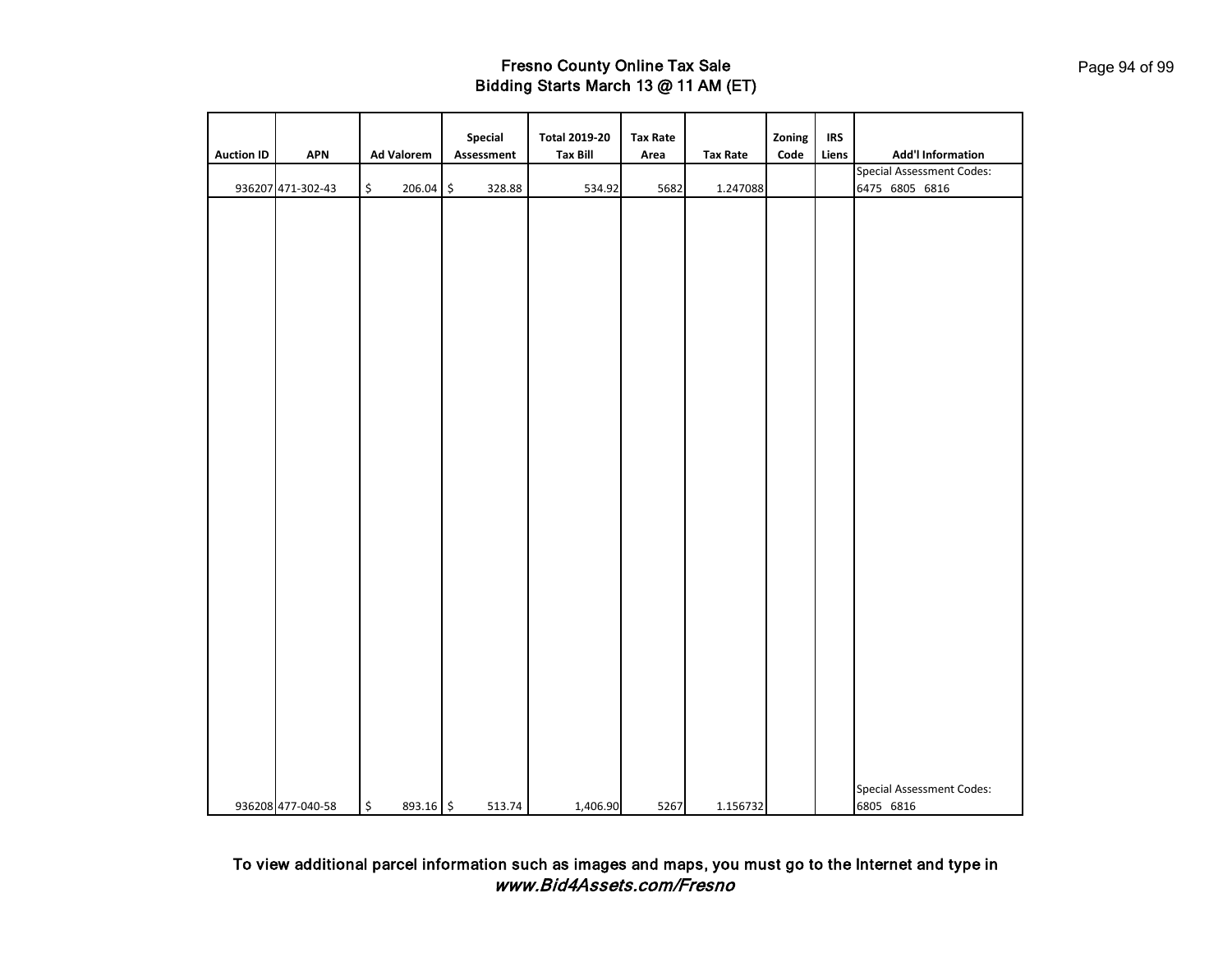| <b>Auction ID</b> | <b>APN</b>        | <b>Ad Valorem</b> | <b>Special</b><br><b>Assessment</b> | <b>Total 2019-20</b><br><b>Tax Bill</b> | <b>Tax Rate</b><br>Area | <b>Tax Rate</b> | Zoning<br>Code | <b>IRS</b><br>Liens | <b>Add'l Information</b>                           |
|-------------------|-------------------|-------------------|-------------------------------------|-----------------------------------------|-------------------------|-----------------|----------------|---------------------|----------------------------------------------------|
|                   |                   |                   |                                     |                                         |                         |                 |                |                     |                                                    |
|                   | 936209 477-200-18 | \$<br>$226.84$ \$ | 33.54                               | 260.38                                  | 5360                    | 1.156732        |                |                     | <b>Special Assessment Codes:</b><br>6805 6816      |
|                   | 936210 478-063-18 | \$<br>1,670.94 \$ | 386.54                              | 2,057.48                                | 5224                    | 1.247088        |                | Yes                 | <b>Special Assessment Codes:</b><br>6475 6805 6816 |
|                   | 936211 478-082-24 | \$<br>123.34 \$   | 18.28                               | 141.62                                  | 5224                    | 1.247088        |                |                     | <b>Special Assessment Codes:</b><br>6805 6816      |
|                   | 936212 478-095-12 | \$<br>$311.58$ \$ | 115.84                              | 427.42                                  | 5882                    | 1.247088        |                |                     | <b>Special Assessment Codes:</b><br>6805 6816      |
|                   | 936213 478-154-09 | \$<br>$87.16$ \$  | 17.92                               | 105.08                                  | 5995                    | 1.247088        |                |                     | <b>Special Assessment Codes:</b><br>6805 6816      |
|                   |                   |                   |                                     |                                         |                         |                 |                |                     |                                                    |
|                   | 936214 478-154-17 | \$<br>734.44 \$   | 38.40                               | 772.84                                  | 5995                    | 1.247088        |                |                     | <b>Special Assessment Codes:</b><br>6805 6816      |
|                   | 936215 478-191-06 | \$<br>$118.24$ \$ | 18.28                               | 136.52                                  | 5224                    | 1.247088        |                |                     | <b>Special Assessment Codes:</b><br>6805 6816      |
|                   | 936216 478-191-30 | \$<br>96.04 \$    | 114.72                              | 210.76                                  | 5224                    | 1.247088        |                | Yes                 | <b>Special Assessment Codes:</b><br>6805 6816      |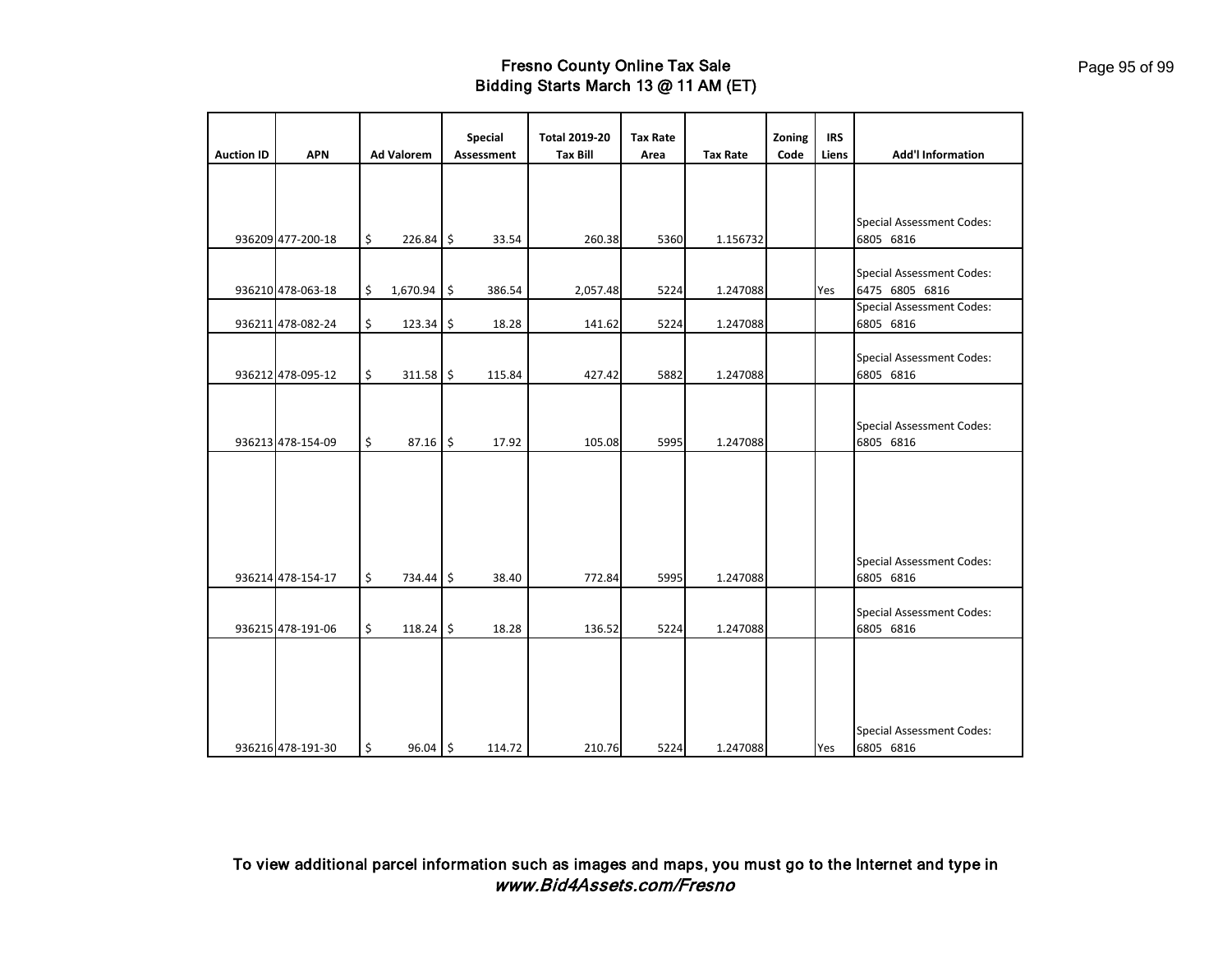|                   |                   |                   | Special     | <b>Total 2019-20</b> | <b>Tax Rate</b> |                 | Zoning | <b>IRS</b> |                                               |
|-------------------|-------------------|-------------------|-------------|----------------------|-----------------|-----------------|--------|------------|-----------------------------------------------|
| <b>Auction ID</b> | <b>APN</b>        | <b>Ad Valorem</b> | Assessment  | <b>Tax Bill</b>      | Area            | <b>Tax Rate</b> | Code   | Liens      | <b>Add'l Information</b>                      |
|                   |                   |                   |             |                      |                 |                 |        |            |                                               |
|                   |                   |                   |             |                      |                 |                 |        |            | <b>Special Assessment Codes:</b>              |
|                   | 936217 478-191-32 | \$<br>164.88 \$   | 114.72      | 279.6                | 5224            | 1.247088        |        | Yes        | 6805 6816                                     |
|                   | 936218 478-231-25 | \$<br>665.20      | \$<br>26.04 | 691.24               | 5230            | 1.156732        |        |            | <b>Special Assessment Codes:</b><br>6805 6816 |
|                   | 936219 478-273-29 | \$<br>186.86 \$   | 115.84      | 302.7                | 5001            | 1.247088        |        |            | <b>Special Assessment Codes:</b><br>6805 6816 |
|                   |                   |                   |             |                      |                 |                 |        |            | <b>Special Assessment Codes:</b>              |
|                   | 936220 479-020-29 | \$<br>778.08 \$   | 468.34      | 1,246.42             | 5393            | 1.156732        |        |            | 6805 6816                                     |
|                   | 936221 479-092-13 | \$<br>434.86 \$   | 49.08       | 483.94               | 5001            | 1.247088        |        |            | <b>Special Assessment Codes:</b><br>6805 6816 |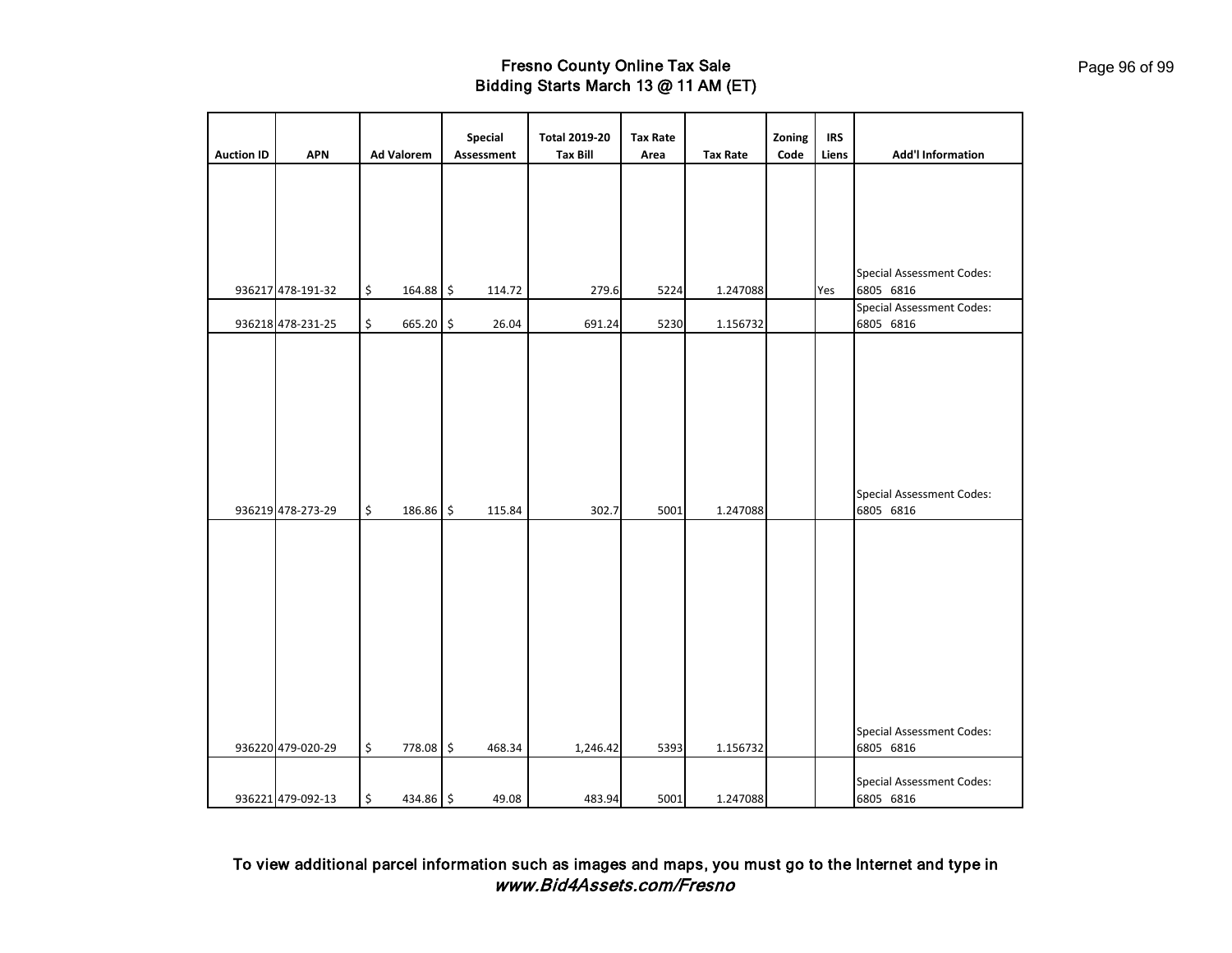| <b>Auction ID</b> | <b>APN</b>        | <b>Ad Valorem</b>   | <b>Special</b><br>Assessment | <b>Total 2019-20</b><br><b>Tax Bill</b> | <b>Tax Rate</b><br>Area | <b>Tax Rate</b> | Zoning<br>Code | <b>IRS</b><br>Liens | <b>Add'l Information</b>                                |
|-------------------|-------------------|---------------------|------------------------------|-----------------------------------------|-------------------------|-----------------|----------------|---------------------|---------------------------------------------------------|
|                   |                   |                     |                              |                                         |                         |                 |                |                     |                                                         |
|                   |                   |                     |                              |                                         |                         |                 |                |                     | <b>Special Assessment Codes:</b>                        |
|                   | 936222 479-191-13 | \$<br>83.06         | \$<br>33.54                  | 116.6                                   | 5360                    | 1.156732        |                |                     | 6805 6816                                               |
|                   |                   |                     |                              |                                         |                         |                 |                |                     |                                                         |
|                   |                   |                     |                              |                                         |                         |                 |                |                     |                                                         |
|                   |                   |                     |                              |                                         |                         |                 |                |                     | <b>Special Assessment Codes:</b>                        |
|                   | 936223 479-211-16 | \$<br>$1,459.22$ \$ | 255.90                       | 1,715.12                                | 5224                    | 1.247088        |                |                     | 6805 6816                                               |
|                   |                   |                     |                              |                                         |                         |                 |                |                     | <b>Special Assessment Codes:</b>                        |
|                   | 936224 479-233-11 | \$<br>708.00 \$     | 33.54                        | 741.54                                  | 5275                    | 1.156732        |                |                     | 6805 6816                                               |
|                   |                   |                     |                              |                                         |                         |                 |                |                     | <b>Special Assessment Codes:</b>                        |
|                   | 936225 480-153-12 | \$<br>$129.18$ \$   | 120.12                       | 249.3                                   | 5997                    | 1.247088        |                |                     | 6805 6816                                               |
|                   |                   |                     |                              |                                         |                         |                 |                |                     | <b>Special Assessment Codes:</b>                        |
|                   | 936226 480-235-26 | \$<br>$100.10$ \$   | 11.92                        | 112.02                                  | 5918                    | 1.247088        |                |                     | 6805 6816                                               |
|                   |                   |                     |                              |                                         |                         |                 |                |                     | <b>Special Assessment Codes:</b>                        |
|                   | 936227 480-252-21 | \$<br>10.24         | \$<br>16.44                  | 26.68                                   | 5703                    | 1.247088        |                | Yes                 | 6805 6816                                               |
|                   | 936228 480-282-14 | \$<br>$1,461.36$ \$ | 1,494.90                     | 2,956.26                                | 5918                    | 1.247088        |                |                     | <b>Special Assessment Codes:</b><br>6805 6816 6868 6892 |
|                   |                   |                     |                              |                                         |                         |                 |                |                     | <b>Special Assessment Codes:</b>                        |
|                   | 936229 487-130-03 | \$<br>115.66        | \$<br>18.28                  | 133.94                                  | 5057                    | 1.247088        |                |                     | 6805 6816                                               |
|                   | 936230 493-101-03 | \$<br>$2,046.82$ \$ | 20.70                        | 2,067.52                                | 76083                   | 1.181138 R1     |                |                     | <b>Special Assessment Codes:</b><br>6805                |
|                   |                   |                     |                              |                                         |                         |                 |                |                     | <b>Special Assessment Codes:</b>                        |
|                   | 936231 496-041-13 | \$<br>1,062.40      | \$<br>20.70                  | 1,083.10                                | 5154                    | 1.213576 RS-5   |                |                     | 6805                                                    |
|                   | 936232 496-152-16 | \$<br>$546.36$ \$   | 73.24                        | 619.6                                   | 5154                    | 1.213576 IL     |                |                     | <b>Special Assessment Codes:</b><br>6805                |
|                   | 936233 496-152-21 | \$<br>$3,124.80$ \$ | 140.48                       | 3,265.28                                | 5154                    | 1.213576 IL     |                |                     | <b>Special Assessment Codes:</b><br>6805                |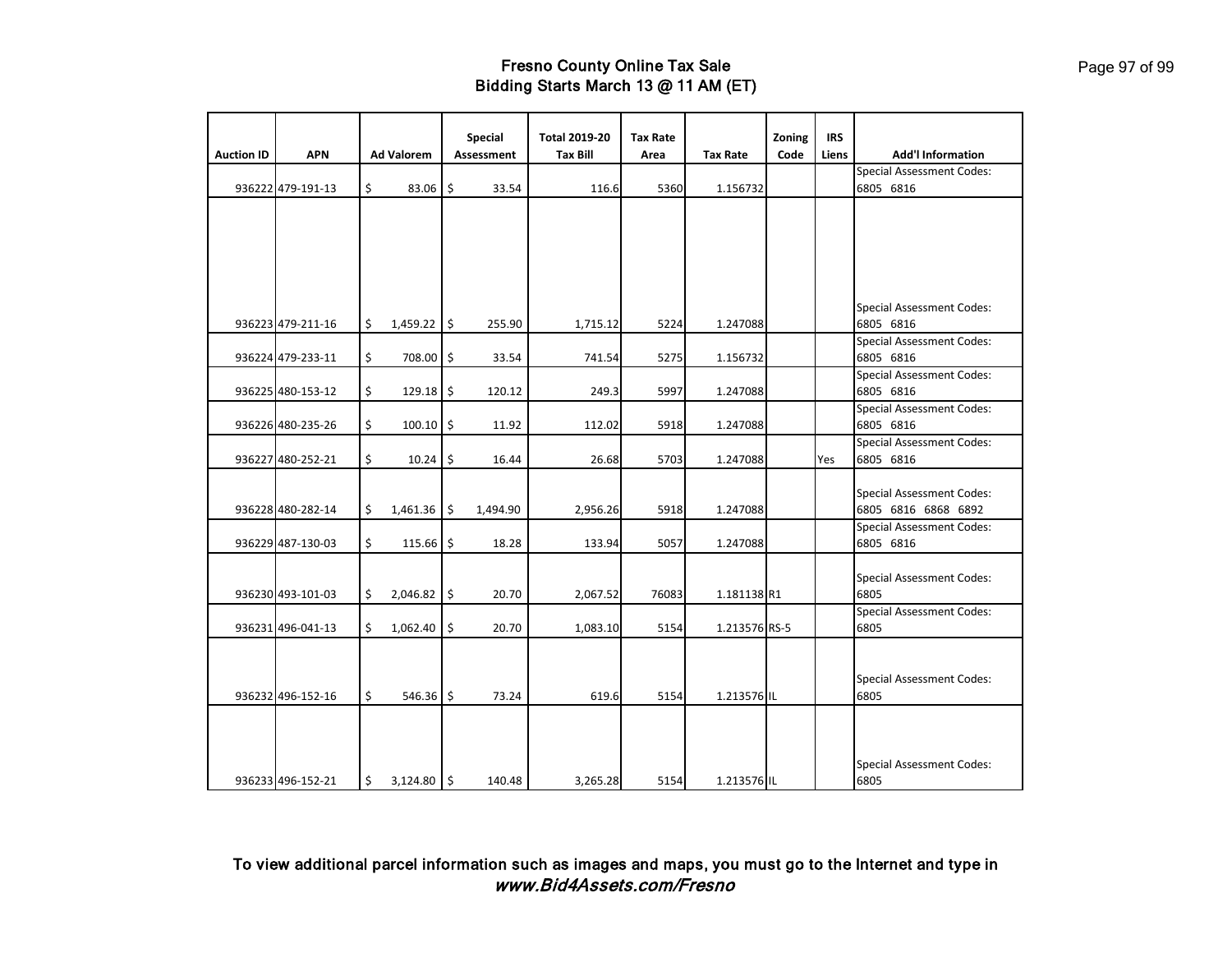| <b>Auction ID</b> | <b>APN</b>         | <b>Ad Valorem</b>   | Special<br><b>Assessment</b> | <b>Total 2019-20</b><br><b>Tax Bill</b> | <b>Tax Rate</b><br>Area | <b>Tax Rate</b> | Zoning<br>Code | <b>IRS</b><br>Liens | <b>Add'l Information</b>                           |
|-------------------|--------------------|---------------------|------------------------------|-----------------------------------------|-------------------------|-----------------|----------------|---------------------|----------------------------------------------------|
|                   | 936234 498-291-18  | \$<br>1,038.82      | \$<br>28.20                  | 1,067.02                                | 1026                    | 1.181138 R-2-A  |                |                     | <b>Special Assessment Codes:</b><br>6805           |
|                   | 936235 499-230-67  | \$<br>7,185.04 \$   | 140.48                       | 7,325.52                                | 1007                    | 1.181138 C-2    |                |                     | <b>Special Assessment Codes:</b><br>6805           |
|                   | 936236 505-250-38S | \$<br>3,404.70      | \$<br>305.22                 | 3,709.92                                | 5272                    | 1.210056 RS-3   |                | Yes                 | <b>Special Assessment Codes:</b><br>6667 6805 6816 |
|                   |                    |                     |                              |                                         |                         |                 |                |                     |                                                    |
|                   |                    |                     |                              |                                         |                         |                 |                |                     |                                                    |
|                   | 936237 507-253-09  | \$<br>1,684.08 \$   | 26.04                        | 1,710.12                                | 5486                    | 1.247088 RS-5   |                | Yes                 | <b>Special Assessment Codes:</b><br>6805 6816      |
|                   | 936238 508-070-05S | \$<br>447.58 \$     | 26.04                        | 473.62                                  | 5094                    | 1.210056 RS-5   |                |                     | <b>Special Assessment Codes:</b><br>6805 6816      |
|                   | 936239 555-200-59  | \$<br>3,911.36 \$   | 620.42                       | 4,531.78                                | 1126                    | 1.181138 7500   | $R - 1 -$      | Yes                 | <b>Special Assessment Codes:</b><br>6129 6660 6805 |
|                   |                    |                     |                              |                                         |                         |                 |                |                     |                                                    |
|                   |                    |                     |                              |                                         |                         |                 |                |                     |                                                    |
|                   |                    |                     |                              |                                         |                         |                 |                |                     |                                                    |
|                   |                    |                     |                              |                                         |                         |                 |                |                     |                                                    |
|                   | 936240 567-051-01S | \$<br>$3,214.52$ \$ | 53.80                        | 3,268.32                                | 5869                    | 1.213576 RS-4   |                |                     | <b>Special Assessment Codes:</b><br>6650 6805      |